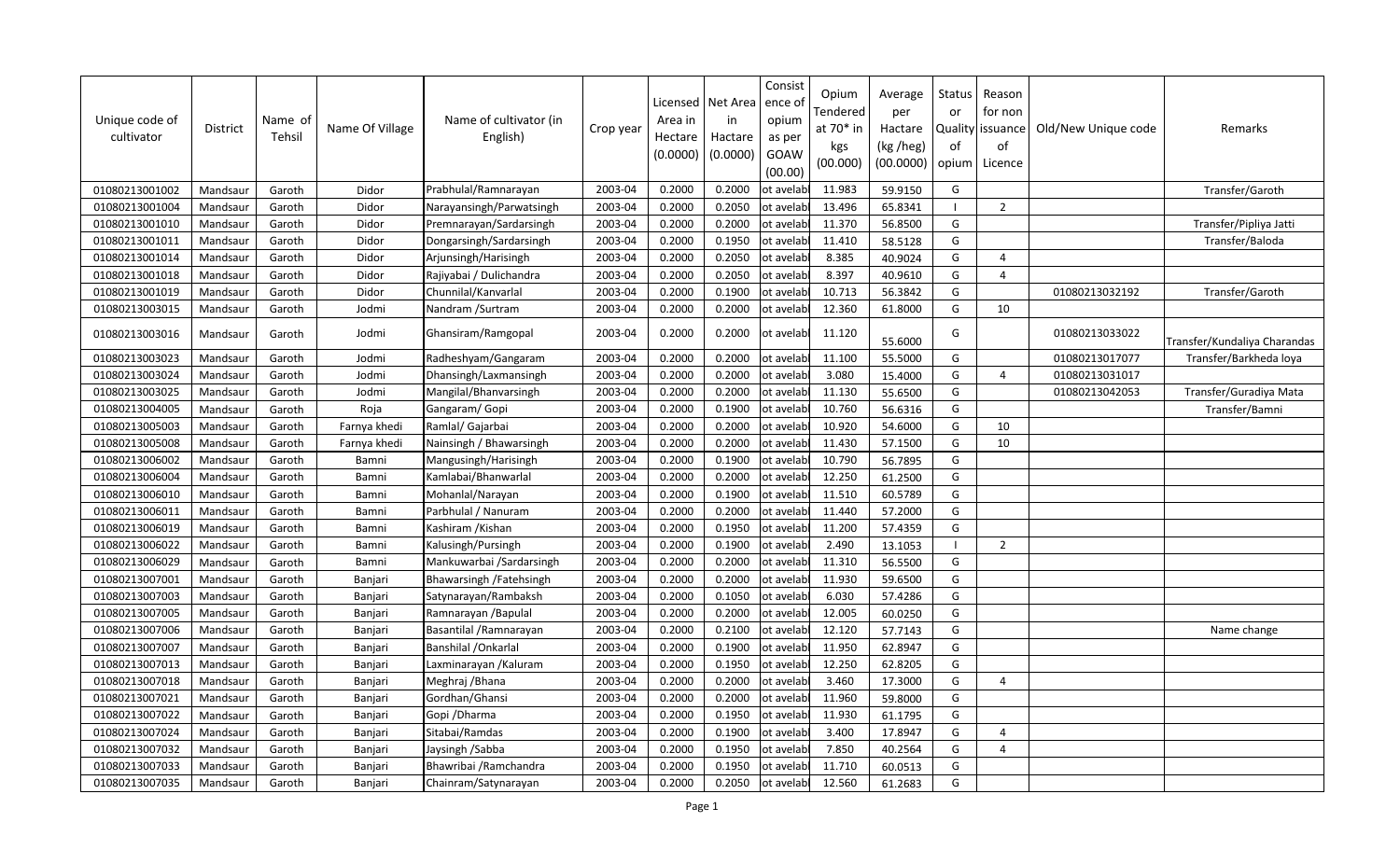| Unique code of<br>cultivator | District | Name of<br>Tehsil | Name Of Village  | Name of cultivator (in<br>English) | Crop year | Licensed<br>Area in<br>Hectare<br>(0.0000) | Net Area<br>in<br>Hactare<br>(0.0000) | Consist<br>ence of<br>opium<br>as per<br>GOAW<br>(00.00) | Opium<br>Tendered<br>at 70* in<br>kgs<br>(00.000) | Average<br>per<br>Hactare<br>(kg /heg)<br>(00.0000) | Status<br>or<br>0f<br>opium | Reason<br>for non<br>Quality   issuance<br>of<br>Licence | Old/New Unique code   | Remarks                               |
|------------------------------|----------|-------------------|------------------|------------------------------------|-----------|--------------------------------------------|---------------------------------------|----------------------------------------------------------|---------------------------------------------------|-----------------------------------------------------|-----------------------------|----------------------------------------------------------|-----------------------|---------------------------------------|
| 01080213007036               | Mandsaur | Garoth            | Banjari          | Mangilal/Ramnivas                  | 2003-04   | 0.2000                                     | 0.2000                                | ot avelabl                                               | 11.890                                            | 59.4500                                             | G                           |                                                          |                       |                                       |
| 01080213007037               | Mandsaur | Garoth            | Banjari          | Nandlal/Shankarlal kumhar          | 2003-04   | 0.2000                                     | 0.1950                                | ot avelabl                                               | 10.470                                            | 53.6923                                             |                             | $\overline{2}$                                           | 01080213017073        |                                       |
| 01080213007038               | Mandsaur | Garoth            | Banjari          | Sartansingh/Chandarsingh           | 2003-04   | 0.2000                                     | 0.2000                                | ot avelabl                                               | 11.970                                            | 59.8500                                             | G                           |                                                          | 01080213001012        |                                       |
| 01080213009001               | Mandsaur | Garoth            | Pipliya Ghata    | Kamalabai/Raghusingh               | 2003-04   | 0.2000                                     | 0.2000                                |                                                          | 9.760                                             | 48.8000                                             | G                           | $\overline{4}$                                           |                       |                                       |
| 01080213009004               | Mandsaur | Garoth            | Pipliya Ghata    | Hindusingh/Hamersingh              | 2003-04   | 0.2000                                     | 0.2100                                |                                                          | 11.870                                            | 56.5238                                             | G                           | 10                                                       |                       |                                       |
| 01080213009008               | Mandsaur | Garoth            | Pipliya Ghata    | <b>Bherusingh / Bapulal</b>        | 2003-04   | 0.2000                                     | 0.2100                                |                                                          | 11.390                                            | 54.2381                                             | G                           | 10                                                       |                       |                                       |
| 01080213009010               | Mandsaur | Garoth            | Pipliya Ghata    | Kanheyalal/Kaluram                 | 2003-04   | 0.2000                                     | 0.1950                                |                                                          | 11.850                                            | 60.7692                                             | G                           |                                                          | 01080213023005        | Transfer/Pichla                       |
| 01080213009011               | Mandsaur | Garoth            | Pipliya Ghata    | Kishanlal/Kaluram                  | 2003-04   | 0.2000                                     | 0.2000                                |                                                          | 11.980                                            | 59.9000                                             | G                           |                                                          | 01080213023008        | Transfer/Pichla                       |
| 01080213010001               | Mandsaur | Garoth            | Barkheda Ambekha | Prabhulal/Balaram                  | 2003-04   | 0.2000                                     | 0.2000                                |                                                          | 11.270                                            | 56.3500                                             | G                           |                                                          | Transfer/Kotda Bujurg | Transfer/Kotda Bujurg                 |
| 010802130108021              | Mandsaur | Garoth            | Ruparal          | Gitabai/Kanwarlal                  | 2003-04   | 0.2000                                     | 0.1950                                |                                                          | 12.750                                            | 65.3846                                             | G                           |                                                          |                       |                                       |
| 01080213011011               | Mandsaur | Garoth            | Jodma            | Harisingh/Parthesingh              | 2003-04   | 0.2000                                     | 0.2000                                |                                                          | 10.690                                            | 53.4500                                             | G                           | $\overline{a}$                                           |                       |                                       |
| 01080213011012               | Mandsaur | Garoth            | Jodma            | Babulal/Ramchandra                 | 2003-04   | 0.2000                                     | 0.2000                                |                                                          | 11.120                                            | 55.6000                                             | G                           |                                                          | 01080213033035        | Transfer/Kundaliya Charandas          |
| 01080213011020               | Mandsaur | Garoth            | Jodma            | Nathulal/Bhuvan                    | 2003-04   | 0.2000                                     | 0.1650                                |                                                          | 10.150                                            | 61.5152                                             | G                           |                                                          | 01080213044207        | Transfer/Khajuri Panth                |
| 01080213011021               | Mandsaur | Garoth            | Jodma            | Harnarayan/Nanuram                 | 2003-04   | 0.2000                                     | 0.1950                                |                                                          | 11.490                                            | 58.9231                                             | G                           |                                                          | 01080213138024        | Transfer/Pipliya Jatti                |
| 01080213011022               | Mandsaur | Garoth            | Jodma            | Nandlal/Kan ji                     | 2003-04   | 0.2000                                     | 0.2000                                |                                                          | 11.490                                            | 57.4500                                             | G                           |                                                          | 01080213138001        | Transfer/Pipliya Jatti                |
| 01080213012004               | Mandsaur | Garoth            | Chandkhedi khurd | Himmatbai/Devisingh                | 2003-04   | 0.2000                                     |                                       |                                                          |                                                   |                                                     | ${\sf N}$                   |                                                          | 01080213145041        | Transfer&Name change/Nariya<br>Bujurg |
| 01080213013003               | Mandsaur | Garoth            | Kotda Bujurge    | Bhanvarlal/Parasram                | 2003-04   | 0.2000                                     | 0.2050                                |                                                          | 11.300                                            | 55.1220                                             | G                           |                                                          |                       | Name change                           |
| 01080213013004               | Mandsaur | Garoth            | Roja             | Kalu/Bheru                         | 2003-04   | 0.2000                                     | 0.1950                                | ot avelabl                                               | 11.240                                            | 57.6410                                             | G                           |                                                          |                       | Transfer/Bamni                        |
| 01080213013006               | Mandsaur | Garoth            | Kotda Bujurge    | Balaram / Nanuram                  | 2003-04   | 0.2000                                     | 0.2000                                |                                                          | 12.640                                            | 63.2000                                             | G                           |                                                          |                       |                                       |
| 01080213013010               | Mandsaur | Garoth            | Kotda Bujurge    | Mohanlal/Gulab mehar               | 2003-04   | 0.2000                                     | 0.2000                                |                                                          | 11.550                                            | 57.7500                                             | G                           |                                                          |                       |                                       |
| 01080213013016               | Mandsaur | Garoth            | Kotda Bujurge    | Chanderbai/Gajanand                | 2003-04   | 0.2000                                     | 0.2050                                |                                                          | 12.030                                            | 58.6829                                             | G                           |                                                          |                       |                                       |
| 01080213013017               | Mandsaur | Garoth            | Kotda Bujurge    | Sajjanbai/Banshilal                | 2003-04   | 0.2000                                     | 0.2100                                |                                                          | 11.650                                            | 55.4762                                             | G                           |                                                          |                       |                                       |
| 01080213013029               | Mandsaur | Garoth            | Kotda Bujurge    | Mo. Husen / Bajir                  | 2003-04   | 0.2000                                     | 0.1900                                |                                                          | 10.040                                            | 52.8421                                             | G                           | $\overline{a}$                                           |                       |                                       |
| 01080213013031               | Mandsaur | Garoth            | Kotda Bujurge    | Balaram / Lala                     | 2003-04   | 0.2000                                     | 0.2000                                |                                                          | 9.830                                             | 49.1500                                             | G                           | $\overline{4}$                                           |                       |                                       |
| 01080213013034               | Mandsaur | Garoth            | Kotda Bujurge    | Fakira/Manna                       | 2003-04   | 0.2000                                     |                                       |                                                          |                                                   |                                                     | N                           |                                                          |                       |                                       |
| 01080213013040               | Mandsaur | Garoth            | Kotda Bujurge    | Laxminarayan / Tulsiram            | 2003-04   | 0.2000                                     | 0.2050                                |                                                          | 12.310                                            | 60.0488                                             | G                           |                                                          |                       |                                       |
| 01080213013045               | Mandsaur | Garoth            | Kotda Bujurge    | Nandram / Udaylal                  | 2003-04   | 0.2000                                     | 0.1000                                |                                                          | 6.100                                             | 61.0000                                             | G                           |                                                          |                       |                                       |
| 01080213013047               | Mandsaur | Garoth            | Kotda Bujurge    | Kamalabai/Tulsiram                 | 2003-04   | 0.2000                                     | 0.2000                                |                                                          | 11.020                                            | 55.1000                                             | G                           |                                                          |                       |                                       |
| 01080213013052               | Mandsaur | Garoth            | Kotda Bujurge    | Daluram / Rama                     | 2003-04   | 0.2000                                     | 0.2000                                |                                                          | 10.950                                            | 54.7500                                             | G                           |                                                          |                       |                                       |
| 01080213013064               | Mandsaur | Garoth            | Kotda Bujurge    | Kishanbai/Bhona                    | 2003-04   | 0.2000                                     |                                       |                                                          |                                                   |                                                     | ${\sf N}$                   |                                                          |                       |                                       |
| 01080213013068               | Mandsaur | Garoth            | Kotda Bujurge    | Dhurilal/Nanuram                   | 2003-04   | 0.2000                                     |                                       |                                                          |                                                   |                                                     | F.                          |                                                          |                       |                                       |
| 01080213013074               | Mandsaur | Garoth            | Kotda Bujurge    | Dolatram/Udayram                   | 2003-04   | 0.2000                                     | 0.2100                                |                                                          | 11.470                                            | 54.6190                                             | G                           |                                                          |                       |                                       |
| 01080213013075               | Mandsaur | Garoth            | Kotda Bujurge    | Bhanwarlal/ Harlal                 | 2003-04   | 0.2000                                     |                                       |                                                          |                                                   |                                                     | ${\sf N}$                   |                                                          |                       |                                       |
| 01080213013076               | Mandsaur | Garoth            | Kotda Bujurge    | Shivram/Bheru                      | 2003-04   | 0.2000                                     |                                       |                                                          |                                                   |                                                     | F                           |                                                          |                       |                                       |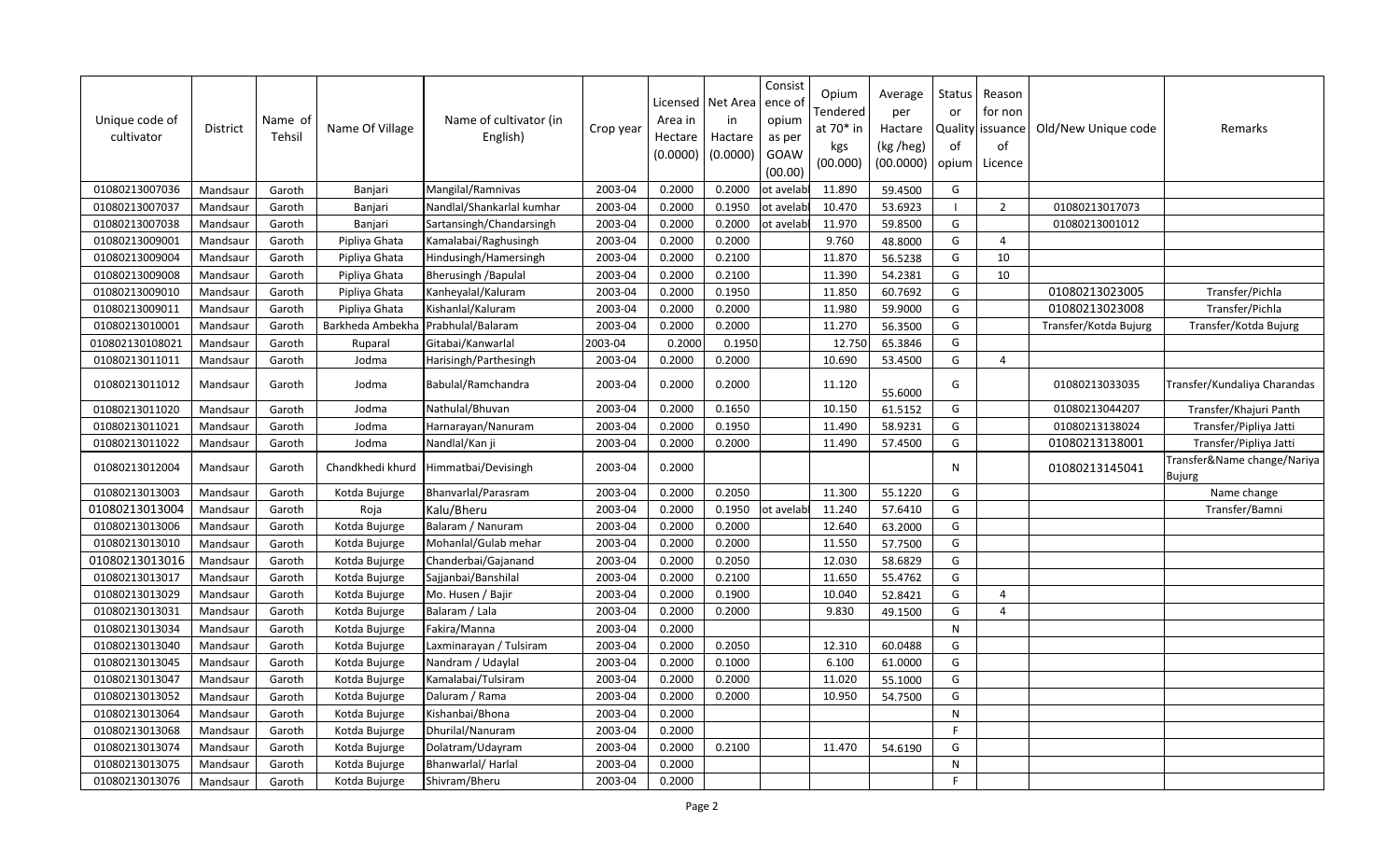| Unique code of<br>cultivator | <b>District</b> | Name of<br>Tehsil | Name Of Village | Name of cultivator (in<br>English) | Crop year | Licensed<br>Area in<br>Hectare<br>(0.0000) | Net Area<br>in<br>Hactare<br>(0.0000) | Consist<br>ence of<br>opium<br>as per<br>GOAW<br>(00.00) | Opium<br>Tendered<br>at $70*$ in<br>kgs<br>(00.000) | Average<br>per<br>Hactare<br>(kg /heg)<br>(00.0000) | Status<br>or<br>of<br>opium | Reason<br>for non<br>Quality issuance<br>of<br>Licence | Old/New Unique code | Remarks               |
|------------------------------|-----------------|-------------------|-----------------|------------------------------------|-----------|--------------------------------------------|---------------------------------------|----------------------------------------------------------|-----------------------------------------------------|-----------------------------------------------------|-----------------------------|--------------------------------------------------------|---------------------|-----------------------|
| 01080213013079               | Mandsaur        | Garoth            | Kotda Bujurge   | Devilal/Ramkishan                  | 2003-04   | 0.2000                                     |                                       |                                                          |                                                     |                                                     | N                           |                                                        |                     |                       |
| 01080213013086               | Mandsaur        | Garoth            | Kotda Bujurge   | Bhona/Gulab chota                  | 2003-04   | 0.2000                                     | 0.1800                                |                                                          | 10.440                                              | 58.0000                                             | G                           |                                                        |                     |                       |
| 01080213013095               | Mandsaur        | Garoth            | Kotda Bujurge   | Fulchand/Motilal                   | 2003-04   | 0.2000                                     | 0.2050                                |                                                          | 11.450                                              | 55.8537                                             | G                           |                                                        | 01080213138025      | Transfer/Piplya Jatti |
| 01080213014001               | Mandsaur        | Garoth            | Dhakani         | Raghusingh/Dhanisingh              | 2003-04   | 0.2000                                     | 0.1950                                |                                                          | 10.960                                              | 56.2051                                             | G                           |                                                        |                     |                       |
| 01080213014004               | Mandsaur        | Garoth            | Dhakani         | Bherusingh / Umravsingh            | 2003-04   | 0.2000                                     | 0.2000                                |                                                          | 11.700                                              | 58.5000                                             | G                           |                                                        |                     |                       |
| 01080213014005               | Mandsaur        | Garoth            | Dhakani         | Sardarsingh / Amarsingh            | 2003-04   | 0.2000                                     | 0.1900                                |                                                          | 11.900                                              | 62.6316                                             | G                           |                                                        |                     |                       |
| 01080213014006               | Mandsaur        | Garoth            | Dhakani         | Bhagatbai/Bapusingh                | 2003-04   | 0.2000                                     | 0.1950                                |                                                          | 10.880                                              | 55.7949                                             | G                           |                                                        |                     |                       |
| 01080213014007               | Mandsaur        | Garoth            | Dhakani         | Bhagwansingh / Ramsingh            | 2003-04   | 0.2000                                     | 0.1900                                |                                                          | 10.640                                              | 56.0000                                             | G                           |                                                        |                     |                       |
| 01080213014012               | Mandsaur        | Garoth            | Dhakani         | Ramsingh / Bhanwarsing             | 2003-04   | 0.2000                                     | 0.2000                                |                                                          | 10.490                                              | 52.4500                                             | G                           | $\overline{a}$                                         |                     |                       |
| 01080213014013               | Mandsaur        | Garoth            | Dhakani         | Umravsingh/Ramsingh                | 2003-04   | 0.2000                                     | 0.1950                                |                                                          | 11.470                                              | 58.8205                                             | G                           |                                                        |                     |                       |
| 01080213014015               | Mandsaur        | Garoth            | Dhakani         | Dhura/Deva                         | 2003-04   | 0.2000                                     | 0.2000                                |                                                          | 11.120                                              | 55.6000                                             | G                           |                                                        |                     |                       |
| 01080213014016               | Mandsaur        | Garoth            | Dhakani         | Mangya / Deva                      | 2003-04   | 0.2000                                     | 0.1100                                |                                                          | 5.860                                               | 53.2727                                             | G                           | $\overline{4}$                                         |                     |                       |
| 01080213014017               | Mandsaur        | Garoth            | Dhakani         | Mohan lal / Purji                  | 2003-04   | 0.2000                                     | 0.2000                                |                                                          | 11.130                                              | 55.6500                                             | G                           |                                                        |                     |                       |
| 01080213014019               | Mandsaur        | Garoth            | Dhakani         | Kalusingh / Danisingh              | 2003-04   | 0.2000                                     | 0.1900                                |                                                          | 10.660                                              | 56.1053                                             | G                           |                                                        |                     |                       |
| 01080213014023               | Mandsaur        | Garoth            | Dhakani         | Dhula / Devji Darji                | 2003-04   | 0.2000                                     | 0.2000                                |                                                          | 10.890                                              | 54.4500                                             | G                           |                                                        |                     |                       |
| 01080213014024               | Mandsaur        | Garoth            | Dhakani         | Dhapubai / Fakira                  | 2003-04   | 0.2000                                     | 0.2000                                |                                                          | 10.990                                              | 54.9500                                             | G                           |                                                        |                     |                       |
| 01080213014025               | Mandsaur        | Garoth            | Dhakani         | Mangilal / Onkar                   | 2003-04   | 0.2000                                     | 0.2000                                |                                                          | 10.590                                              | 52.9500                                             | G                           | $\overline{4}$                                         |                     |                       |
| 01080213014031               | Mandsaur        | Garoth            | Dhakani         | Raghusingh/Bhanvarsingh            | 2003-04   | 0.2000                                     | 0.1900                                |                                                          | 9.940                                               | 52.3158                                             | G                           | $\overline{4}$                                         |                     |                       |
| 01080213014034               | Mandsaur        | Garoth            | Dhakani         | Ratansingh / Bhuwanisingh          | 2003-04   | 0.2000                                     | 0.1900                                |                                                          | 11.040                                              | 58.1053                                             | G                           |                                                        |                     |                       |
| 01080213014035               | Mandsaur        | Garoth            | Dhakani         | Pursingh/Gamersingh                | 2003-04   | 0.2000                                     | 0.1950                                |                                                          | 11.640                                              | 59.6923                                             | G                           |                                                        |                     |                       |
| 01080213014036               | Mandsaur        | Garoth            | Dhakani         | Umravsingh/Bherusingh              | 2003-04   | 0.2000                                     | 0.1650                                |                                                          | 2.110                                               | 12.7879                                             | G                           | $\overline{4}$                                         |                     |                       |
| 01080213014038               | Mandsaur        | Garoth            | Dhakani         | Tufansingh/Anarsingh               | 2003-04   | 0.2000                                     | 0.1950                                |                                                          | 10.800                                              | 55.3846                                             | G                           |                                                        |                     |                       |
| 01080213014039               | Mandsaur        | Garoth            | Dhakani         | Deva/Kuka                          | 2003-04   | 0.2000                                     |                                       |                                                          |                                                     |                                                     | $\mathsf{F}$                |                                                        |                     | name change           |
| 01080213014040               | Mandsaur        | Garoth            | Dhakani         | Uda/Deva                           | 2003-04   | 0.2000                                     |                                       |                                                          |                                                     |                                                     | F.                          |                                                        |                     |                       |
| 01080213014042               | Mandsaur        | Garoth            | Dhakani         | Shivlal/Gamer ji                   | 2003-04   | 0.2000                                     | 0.1900                                |                                                          | 9.660                                               | 50.8421                                             | G                           | $\overline{4}$                                         |                     |                       |
| 01080213014043               | Mandsaur        | Garoth            | Dhakani         | Bhagatram/Kanha ji                 | 2003-04   | 0.2000                                     | 0.2000                                |                                                          | 10.790                                              | 53.9500                                             | G                           | $\overline{4}$                                         |                     |                       |
| 01080213014044               | Mandsaur        | Garoth            | Dhakani         | Mangya/Bhuvan Lohar                | 2003-04   | 0.2000                                     | 0.2000                                |                                                          | 10.890                                              | 54.4500                                             | G                           |                                                        |                     | name change           |
| 01080213014045               | Mandsaur        | Garoth            | Dhakani         | Kanheyalal/Bheru ji                | 2003-04   | 0.2000                                     | 0.2000                                |                                                          | 10.570                                              | 52.8500                                             | G                           | $\overline{4}$                                         |                     |                       |
| 01080213014046               | Mandsaur        | Garoth            | Dhakani         | Ganesh/Kuka                        | 2003-04   | 0.2000                                     | 0.2000                                |                                                          | 10.930                                              | 54.6500                                             | G                           |                                                        |                     |                       |
| 01080213014048               | Mandsaur        | Garoth            | Dhakani         | Hindusingh/Bhavanisingh            | 2003-04   | 0.2000                                     | 0.1800                                |                                                          | 9.790                                               | 54.3889                                             | G                           |                                                        |                     |                       |
| 01080213014052               | Mandsaur        | Garoth            | Dhakani         | Prabhulal/Puralal Kalal            | 2003-04   | 0.2000                                     | 0.1900                                |                                                          | 11.470                                              | 60.3684                                             | G                           |                                                        |                     |                       |
| 01080213014055               | Mandsaur        | Garoth            | Dhakani         | Nanuram/Onkar ji                   | 2003-04   | 0.2000                                     | 0.1950                                |                                                          | 10.540                                              | 54.0513                                             | G                           |                                                        |                     | Name change           |
| 01080213014056               | Mandsaur        | Garoth            | Dhakani         | Nirbhayram/Chuna                   | 2003-04   | 0.2000                                     | 0.2000                                |                                                          | 10.710                                              | 53.5500                                             | G                           | $\overline{4}$                                         |                     |                       |
| 01080213014057               | Mandsaur        | Garoth            | Dhakani         | Fatehsingh/Bapulal                 | 2003-04   | 0.2000                                     | 0.1950                                |                                                          | 10.540                                              | 54.0513                                             | G                           |                                                        |                     |                       |
| 01080213014059               | Mandsaur        | Garoth            | Dhakani         | Bagdiram/Deva ji                   | 2003-04   | 0.2000                                     | 0.1950                                |                                                          | 10.620                                              | 54.4615                                             | G                           |                                                        |                     |                       |
| 01080213014062               | Mandsaur        | Garoth            | Dhakani         | Hindusingh/Bherusingh              | 2003-04   | 0.2000                                     | 0.1800                                |                                                          | 9.870                                               | 54.8333                                             | G                           |                                                        |                     |                       |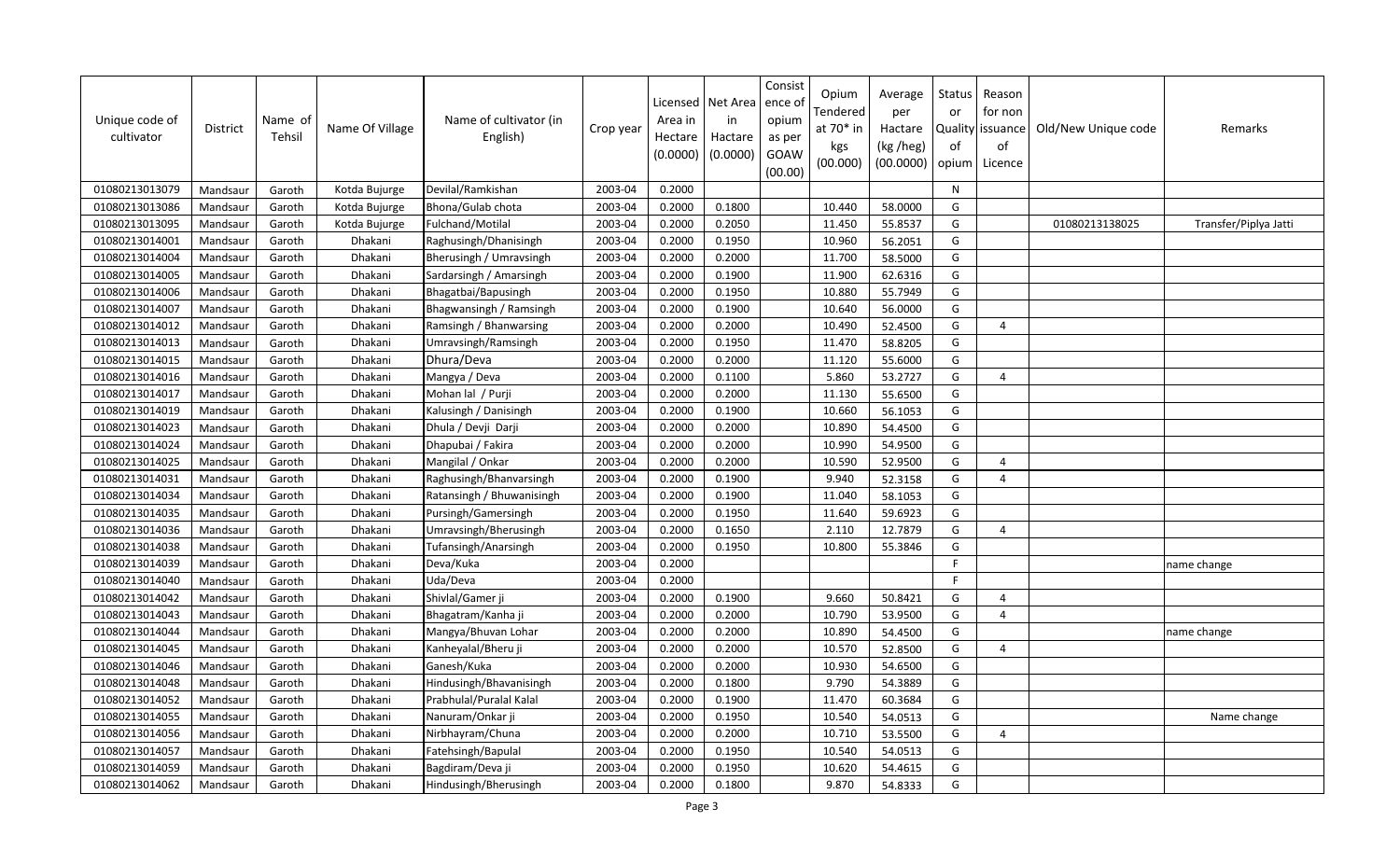| Unique code of<br>cultivator | District | Name of<br>Tehsil | Name Of Village   | Name of cultivator (in<br>English) | Crop year | Licensed<br>Area in<br>Hectare<br>(0.0000) | Net Area<br>in<br>Hactare<br>(0.0000) | Consist<br>ence of<br>opium<br>as per<br>GOAW<br>(00.00) | Opium<br>Tendered<br>at 70* in<br>kgs<br>(00.000) | Average<br>per<br>Hactare<br>(kg /heg)<br>(00.0000) | Status<br>or<br>of<br>opium | Reason<br>for non<br>Quality   issuance  <br>of<br>Licence | Old/New Unique code | Remarks   |
|------------------------------|----------|-------------------|-------------------|------------------------------------|-----------|--------------------------------------------|---------------------------------------|----------------------------------------------------------|---------------------------------------------------|-----------------------------------------------------|-----------------------------|------------------------------------------------------------|---------------------|-----------|
| 01080213014064               | Mandsaur | Garoth            | Dhakani           | Amarlal/Pura ji                    | 2003-04   | 0.2000                                     | 0.2000                                |                                                          | 11.220                                            | 56.1000                                             | G                           |                                                            |                     |           |
| 01080213014065               | Mandsaur | Garoth            | Dhakani           | Reshambai/Kalusingh                | 2003-04   | 0.2000                                     | 0.1800                                |                                                          | 9.970                                             | 55.3889                                             | G                           |                                                            |                     |           |
| 01080213014069               | Mandsaur | Garoth            | Dhakani           | Kelashnath/Kalunath                | 2003-04   | 0.2000                                     | 0.1950                                |                                                          | 10.840                                            | 55.5897                                             | G                           |                                                            |                     |           |
| 01080213014070               | Mandsaur | Garoth            | Dhakani           | Sadhunath/Kalunath                 | 2003-04   | 0.2000                                     | 0.2050                                |                                                          | 10.840                                            | 52.8780                                             | G                           | $\overline{4}$                                             |                     |           |
| 01080213014071               | Mandsaur | Garoth            | Dhakani           | Gopalsingh/Raghusingh              | 2003-04   | 0.2000                                     | 0.2000                                |                                                          | 11.110                                            | 55.5500                                             | G                           |                                                            |                     |           |
| 01080213014073               | Mandsaur | Garoth            | Dhakani           | Ramchandra/Mangilal Mehar          | 2003-04   | 0.2000                                     |                                       |                                                          |                                                   |                                                     | $\mathsf{F}$                |                                                            |                     |           |
| 01080213014075               | Mandsaur | Garoth            | Dhakani           | Sartanbai/Ratanlal                 | 2003-04   | 0.2000                                     | 0.1900                                |                                                          | 10.300                                            | 54.2105                                             | G                           |                                                            |                     |           |
| 01080213014076               | Mandsaur | Garoth            | Dhakani           | Kalusingh/Bhuvanisingh             | 2003-04   | 0.2000                                     | 0.2000                                |                                                          | 10.650                                            | 53.2500                                             | G                           | $\overline{4}$                                             |                     | Pre.98    |
| 01080213015001               | Mandsaur | Garoth            | Pipliya Mitteshah | Indersingh / Madhosingh            | 2003-04   | 0.2000                                     | 0.1950                                |                                                          | 11.140                                            | 57.1282                                             | G                           |                                                            |                     |           |
| 01080213015002               | Mandsaur | Garoth            | Pipliya Mitteshah | Asratbai / Kishansingh             | 2003-04   | 0.2000                                     | 0.2000                                |                                                          | 8.670                                             | 43.3500                                             | G                           | $\overline{4}$                                             |                     |           |
| 01080213015003               | Mandsaur | Garoth            | Pipliya Mitteshah | Laxminarayan / Bhagirath           | 2003-04   | 0.2000                                     | 0.2000                                |                                                          | 12.320                                            | 61.6000                                             | G                           |                                                            |                     |           |
| 01080213015004               | Mandsaur | Garoth            | Pipliya Mitteshah | Balu / Bheru                       | 2003-04   | 0.2000                                     | 0.1950                                |                                                          | 10.890                                            | 55.8462                                             | G                           |                                                            |                     |           |
| 01080213015005               | Mandsaur | Garoth            | Pipliya Mitteshah | Joravarsingh/Ramsingh              | 2003-04   | 0.2000                                     | 0.1900                                |                                                          | 10.480                                            | 55.1579                                             | G                           |                                                            |                     |           |
| 01080213015006               | Mandsaur | Garoth            | Pipliya Mitteshah | Kishanlal Bherusingh               | 2003-04   | 0.2000                                     | 0.2000                                |                                                          | 10.830                                            | 54.1500                                             | G                           |                                                            |                     |           |
| 01080213015012               | Mandsaur | Garoth            | Pipliya Mitteshah | Dhapubai / Bherusingh              | 2003-04   | 0.2000                                     | 0.1950                                |                                                          | 9.840                                             | 50.4615                                             | G                           | $\overline{4}$                                             |                     |           |
| 01080213015014               | Mandsaur | Garoth            | Pipliya Mitteshah | Mohanlal/Dhan ji                   | 2003-04   | 0.2000                                     | 0.1950                                |                                                          | 10.660                                            | 54.6667                                             | G                           |                                                            |                     |           |
| 01080213015024               | Mandsaur | Garoth            | Pipliya Mitteshah | Parvatsingh/Rughnathsingh          | 2003-04   | 0.2000                                     | 0.2050                                |                                                          | 12.940                                            | 63.1220                                             | G                           |                                                            |                     |           |
| 01080213015031               | Mandsaur | Garoth            | Pipliya Mitteshah | Arjunsingh/Raghusingh              | 2003-04   | 0.2000                                     | 0.2000                                |                                                          | 10.740                                            | 53.7000                                             | G                           | $\boldsymbol{\varDelta}$                                   |                     | pre 98-99 |
| 01080213017002               | Mandsaur | Garoth            | Barkheda loya     | Balaram / Ramprahlad               | 2003-04   | 0.2000                                     | 0.1900                                |                                                          | 11.980                                            | 63.0526                                             | G                           |                                                            |                     |           |
| 01080213017004               | Mandsaur | Garoth            | Barkheda loya     | Ratanlal / Premchandra             | 2003-04   | 0.2000                                     | 0.0850                                |                                                          | 4.770                                             | 56.1176                                             | G                           |                                                            |                     |           |
| 01080213017005               | Mandsaur | Garoth            | Barkheda loya     | Rampratap / Kanhiram               | 2003-04   | 0.2000                                     | 0.1550                                |                                                          | 9.670                                             | 62.3871                                             | G                           |                                                            |                     |           |
| 01080213017009               | Mandsaur | Garoth            | Barkheda loya     | Indersingh / Bherulal              | 2003-04   | 0.2000                                     | 0.1900                                |                                                          | 11.770                                            | 61.9474                                             | G                           |                                                            |                     |           |
| 01080213017010               | Mandsaur | Garoth            | Barkheda loya     | Shree ram / Bhagatram              | 2003-04   | 0.2000                                     | 0.0800                                |                                                          | 5.190                                             | 64.8750                                             | G                           |                                                            |                     |           |
| 01080213017012               | Mandsaur | Garoth            | Barkheda loya     | Tulsiram/Basantilal                | 2003-04   | 0.2000                                     | 0.1950                                |                                                          | 12.550                                            | 64.3590                                             | G                           |                                                            | 01080213119046      |           |
| 01080213017013               | Mandsaur | Garoth            | Barkheda loya     | Laxminarayan / Kanheyalal          | 2003-04   | 0.2000                                     | 0.1550                                |                                                          | 10.420                                            | 67.2258                                             | G                           |                                                            |                     |           |
| 01080213017015               | Mandsaur | Garoth            | Barkheda loya     | Kesrimal / Bhagatram               | 2003-04   | 0.2000                                     | 0.2000                                |                                                          | 12.200                                            | 61.0000                                             | G                           |                                                            |                     |           |
| 01080213017016               | Mandsaur | Garoth            | Barkheda loya     | Kasturibai/Pura ji                 | 2003-04   | 0.2000                                     | 0.0850                                |                                                          | 5.490                                             | 64.5882                                             | G                           |                                                            |                     |           |
| 01080213017019               | Mandsaur | Garoth            | Barkheda loya     | Banshilal / Devbaksh               | 2003-04   | 0.2000                                     | 0.2050                                |                                                          | 12.600                                            | 61.4634                                             | G                           |                                                            |                     |           |
| 01080213017020               | Mandsaur | Garoth            | Barkheda loya     | Bhagirath / Bhagwan                | 2003-04   | 0.2000                                     | 0.1900                                |                                                          | 10.450                                            | 55.0000                                             | G                           |                                                            |                     |           |
| 01080213017021               | Mandsaur | Garoth            | Barkheda loya     | Bhawar bai/ Satynarayan            | 2003-04   | 0.2000                                     | 0.1000                                |                                                          | 6.260                                             | 62.6000                                             | G                           |                                                            |                     |           |
| 01080213017024               | Mandsaur | Garoth            | Barkheda loya     | Nirbhaysingh / Bhuvaniram          | 2003-04   | 0.2000                                     | 0.1950                                |                                                          | 11.900                                            | 61.0256                                             | G                           |                                                            |                     |           |
| 01080213017026               | Mandsaur | Garoth            | Barkheda loya     | Onkarlal / Meghraj                 | 2003-04   | 0.2000                                     | 0.1950                                |                                                          | 12.860                                            | 65.9487                                             | G                           |                                                            |                     |           |
| 01080213017027               | Mandsaur | Garoth            | Barkheda loya     | Rambhajan/Satynarayan              | 2003-04   | 0.2000                                     | 0.1900                                |                                                          | 11.710                                            | 61.6316                                             | G                           |                                                            |                     |           |
| 01080213017029               | Mandsaur | Garoth            | Barkheda loya     | Ramgopal / Ratanlal                | 2003-04   | 0.2000                                     | 0.1950                                |                                                          | 12.050                                            | 61.7949                                             | G                           |                                                            |                     |           |
| 01080213017030               | Mandsaur | Garoth            | Barkheda loya     | Sarekunwar / Sitaram               | 2003-04   | 0.2000                                     | 0.1850                                |                                                          | 10.610                                            | 57.3514                                             | G                           |                                                            |                     |           |
| 01080213017035               | Mandsaur | Garoth            | Barkheda lova     | Tejram / Shobharam                 | 2003-04   | 0.2000                                     | 0.1900                                |                                                          | 11.680                                            | 61.4737                                             | G                           |                                                            |                     |           |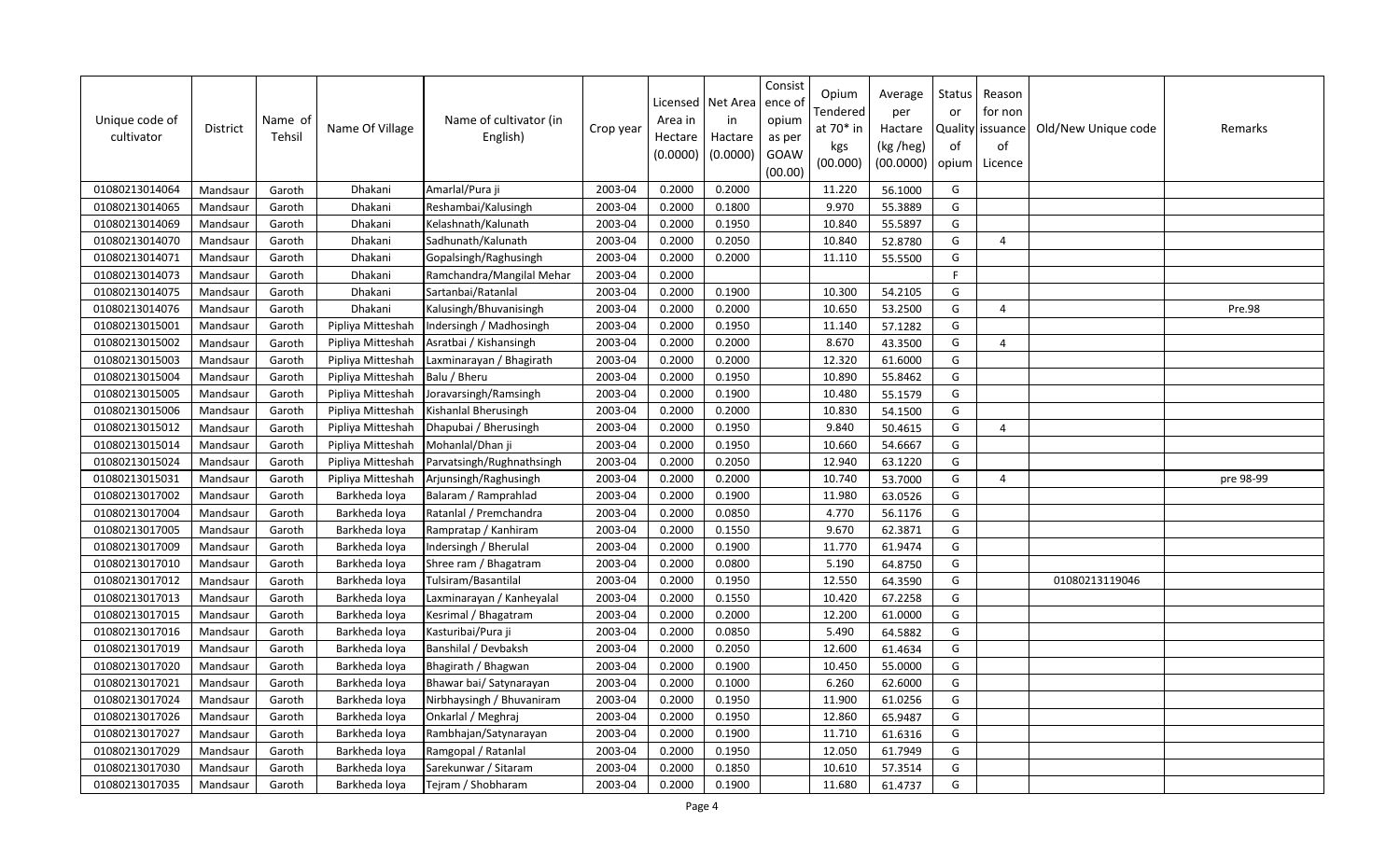| Unique code of<br>cultivator | <b>District</b> | Name of<br>Tehsil | Name Of Village  | Name of cultivator (in<br>English) | Crop year | Licensed<br>Area in<br>Hectare<br>(0.0000) | Net Area<br>in<br>Hactare<br>(0.0000) | Consist<br>ence of<br>opium<br>as per<br>GOAW<br>(00.00) | Opium<br>Tendered<br>at $70*$ in<br>kgs<br>(00.000) | Average<br>per<br>Hactare<br>(kg /heg)<br>(00.0000) | Status<br>or<br>of<br>opium | Reason<br>for non<br>Quality   issuance<br>of<br>Licence | Old/New Unique code | Remarks                         |
|------------------------------|-----------------|-------------------|------------------|------------------------------------|-----------|--------------------------------------------|---------------------------------------|----------------------------------------------------------|-----------------------------------------------------|-----------------------------------------------------|-----------------------------|----------------------------------------------------------|---------------------|---------------------------------|
| 01080213017036               | Mandsaur        | Garoth            | Barkheda loya    | Satynarayan/Kanheyalal             | 2003-04   | 0.2000                                     | 0.1000                                |                                                          | 5.780                                               | 57.8000                                             | G                           |                                                          |                     |                                 |
| 01080213017039               | Mandsaur        | Garoth            | Barkheda loya    | Ramratan/Bhagatram                 | 2003-04   | 0.2000                                     | 0.1800                                |                                                          | 10.540                                              | 58.5556                                             | G                           |                                                          |                     |                                 |
| 01080213017040               | Mandsaur        | Garoth            | Barkheda loya    | Premnarayan / Gopilal              | 2003-04   | 0.2000                                     |                                       |                                                          |                                                     |                                                     | ${\sf N}$                   |                                                          |                     |                                 |
| 01080213017041               | Mandsaur        | Garoth            | Barkheda loya    | Tejram / Gopilal                   | 2003-04   | 0.2000                                     | 0.1950                                |                                                          | 11.940                                              | 61.2308                                             | G                           |                                                          |                     |                                 |
| 01080213017046               | Mandsaur        | Garoth            | Barkheda loya    | Kanheyalal/Nanuram                 | 2003-04   | 0.2000                                     | 0.1900                                |                                                          | 11.440                                              | 60.2105                                             | G                           |                                                          |                     |                                 |
| 01080213017052               | Mandsaur        | Garoth            | Barkheda loya    | Rameshvar/Jagannath                | 2003-04   | 0.2000                                     | 0.0600                                |                                                          | 3.640                                               | 60.6667                                             | G                           |                                                          |                     |                                 |
| 01080213017053               | Mandsaur        | Garoth            | Barkheda loya    | Ramnarayan / Dolatram              | 2003-04   | 0.2000                                     | 0.1000                                |                                                          | 6.120                                               | 61.2000                                             | G                           |                                                          |                     |                                 |
| 01080213017054               | Mandsaur        | Garoth            | Barkheda loya    | Manoharlal/Mangilal                | 2003-04   | 0.2000                                     |                                       |                                                          |                                                     |                                                     | ${\sf N}$                   |                                                          |                     |                                 |
| 01080213017056               | Mandsaur        | Garoth            | Barkheda loya    | Jankilal/Madandas                  | 2003-04   | 0.2000                                     | 0.1800                                |                                                          | 8.880                                               | 49.3333                                             |                             | $\overline{2}$                                           |                     |                                 |
| 01080213017059               | Mandsaur        | Garoth            | Barkheda loya    | Bherulal/Kanvarlal                 | 2003-04   | 0.2000                                     | 0.1950                                |                                                          | 10.600                                              | 54.3590                                             | G                           |                                                          | 01080213001016      |                                 |
| 01080213017061               | Mandsaur        | Garoth            | Barkheda loya    | Nanalal/Kanvarlal                  | 2003-04   | 0.2000                                     | 0.2000                                |                                                          | 11.800                                              | 59.0000                                             | G                           |                                                          | 01080213032181      | Transfer/Garoth                 |
| 01080213017063               | Mandsaur        | Garoth            | Barkheda loya    | Ramgopal/Devilal gayri             | 2003-04   | 0.2000                                     | 0.1450                                |                                                          | 9.240                                               | 63.7241                                             | G                           |                                                          |                     |                                 |
| 01080213017065               | Mandsaur        | Garoth            | Barkheda loya    | Ramkishan/Hiralal                  | 2003-04   | 0.2000                                     | 0.2000                                |                                                          | 11.000                                              | 55.0000                                             | G                           |                                                          |                     |                                 |
| 01080213017066               | Mandsaur        | Garoth            | Barkheda loya    | Sureshchandra/Ramprahlad           | 2003-04   | 0.2000                                     | 0.1250                                |                                                          | 9.340                                               | 74.7200                                             | G                           |                                                          |                     |                                 |
| 01080213017067               | Mandsaur        | Garoth            | Barkheda loya    | Harishankar/Nanuram                | 2003-04   | 0.2000                                     | 0.2000                                |                                                          | 13.600                                              | 68.0000                                             | G                           |                                                          |                     |                                 |
| 01080213017069               | Mandsaur        | Garoth            | Barkheda loya    | Rajendra Kumar/Kishan              | 2003-04   | 0.2000                                     | 0.1900                                |                                                          | 11.640                                              | 61.2632                                             | G                           |                                                          |                     |                                 |
| 01080213017071               | Mandsaur        | Garoth            | Barkheda loya    | Rameshchandra/Devilala             | 2003-04   | 0.2000                                     | 0.0950                                |                                                          | 6.250                                               | 65.7895                                             | G                           |                                                          |                     |                                 |
| 01080213017074               | Mandsaur        | Garoth            | Barkheda loya    | Ramlal/Dola ji                     | 2003-04   | 0.2000                                     | 0.1650                                |                                                          | 10.190                                              | 61.7576                                             | G                           |                                                          |                     |                                 |
| 01080213017078               | Mandsaur        | Garoth            | Barkheda loya    | Dyaram/Kacharu ji                  | 2003-04   | 0.2000                                     | 0.1900                                |                                                          | 11.950                                              | 62.8947                                             | G                           |                                                          | 01080213114018      | Transfer/guradiya narsingh      |
| 01080213017079               | Mandsaur        | Garoth            | Barkheda loya    | Daluram/Ramlal                     | 2003-04   | 0.2000                                     | 0.2000                                |                                                          | 12.260                                              | 61.3000                                             | G                           |                                                          | 01080213032026      | Name change&<br>Transfer/Garoth |
| 01080213017080               | Mandsaur        | Garoth            | Barkheda loya    | Kishanlal/Bherulal                 | 2003-04   | 0.2000                                     | 0.1400                                |                                                          | 8.270                                               | 59.0714                                             | G                           |                                                          |                     | Pre.98                          |
| 01080213018002               | Mandsaur        | Garoth            | Fulkheda         | Sardarsingh/Dhokalsingh            | 2003-04   | 0.2000                                     | 0.2000                                |                                                          | 11.180                                              | 55.9000                                             | G                           | $\overline{4}$                                           |                     |                                 |
| 01080213018022               | Mandsaur        | Garoth            | Fulkheda         | Danisingh/Hindusingh               | 2003-04   | 0.2000                                     | 0.2050                                |                                                          | 11.700                                              | 57.0732                                             | G                           | $\overline{4}$                                           | 01080213032138      | Transfer/Garoth                 |
| 01080213018023               | Mandsaur        | Garoth            | Fulkheda         | Gitabai/ Sodansingh                | 2003-04   | 0.2000                                     | 0.1000                                |                                                          | 5.720                                               | 57.2000                                             | G                           | $\overline{a}$                                           | 01080213032139      | Transfer/Garoth                 |
| 01080213021003               | Mandsaur        | Garoth            | Chiknya          | Parwatsingh / Fatesingh            | 2003-04   | 0.2000                                     | 0.1850                                |                                                          | 11.540                                              | 62.3784                                             | G                           | 10                                                       |                     |                                 |
| 01080213021004               | Mandsaur        | Garoth            | Chiknya          | Laxmansingh/Harisingh              | 2003-04   | 0.2000                                     | 0.1950                                |                                                          | 10.920                                              | 56.0000                                             | G                           | 10                                                       |                     |                                 |
| 01080213021033               | Mandsaur        | Garoth            | Chiknya          | Chandarsingh/Devilal               | 2003-04   | 0.2000                                     | 0.1900                                |                                                          | 10.430                                              | 54.8947                                             | G                           |                                                          | 01080214039050      | Transfer/Satalkhedi             |
| 01080213024001               | Mandsaur        | Garoth            | Bardiya Istmurar | Devilal / Nandlal                  | 2003-04   | 0.2000                                     | 0.1800                                |                                                          | 10.990                                              | 61.0556                                             | G                           |                                                          |                     |                                 |
| 01080213024005               | Mandsaur        | Garoth            | Bardiya Istmurar | Kasturibai / Kanwarlal             | 2003-04   | 0.2000                                     | 0.2000                                |                                                          | 11.290                                              | 56.4500                                             | G                           |                                                          |                     |                                 |
| 01080213024006               | Mandsaur        | Garoth            | Bardiya Istmurar | Nandubai / Kashiram                | 2003-04   | 0.2000                                     | 0.2000                                |                                                          | 11.620                                              | 58.1000                                             | G                           |                                                          |                     |                                 |
| 01080213024007               | Mandsaur        | Garoth            | Bardiya Istmurar | Mangilal / Hariram                 | 2003-04   | 0.2000                                     |                                       |                                                          |                                                     |                                                     | F.                          |                                                          |                     |                                 |
| 01080213024008               | Mandsaur        | Garoth            | Bardiya Istmurar | Amarlal / Jagannath                | 2003-04   | 0.2000                                     | 0.2000                                |                                                          | 9.160                                               | 45.8000                                             |                             | $\overline{2}$                                           |                     |                                 |
| 01080213024010               | Mandsaur        | Garoth            | Bardiya Istmurar | Ramsingh / Kanaji                  | 2003-04   | 0.2000                                     | 0.2000                                |                                                          | 11.520                                              | 57.6000                                             | G                           |                                                          |                     |                                 |
| 01080213024013               | Mandsaur        | Garoth            | Bardiya Istmurar | Sukhlal / Dulichand                | 2003-04   | 0.2000                                     | 0.1850                                |                                                          | 12.200                                              | 65.9459                                             | G                           |                                                          |                     |                                 |
| 01080213024014               | Mandsaur        | Garoth            | Bardiya Istmurar | Dhapubai / Bheruji                 | 2003-04   | 0.2000                                     | 0.1900                                |                                                          | 10.450                                              | 55.0000                                             | G                           |                                                          |                     |                                 |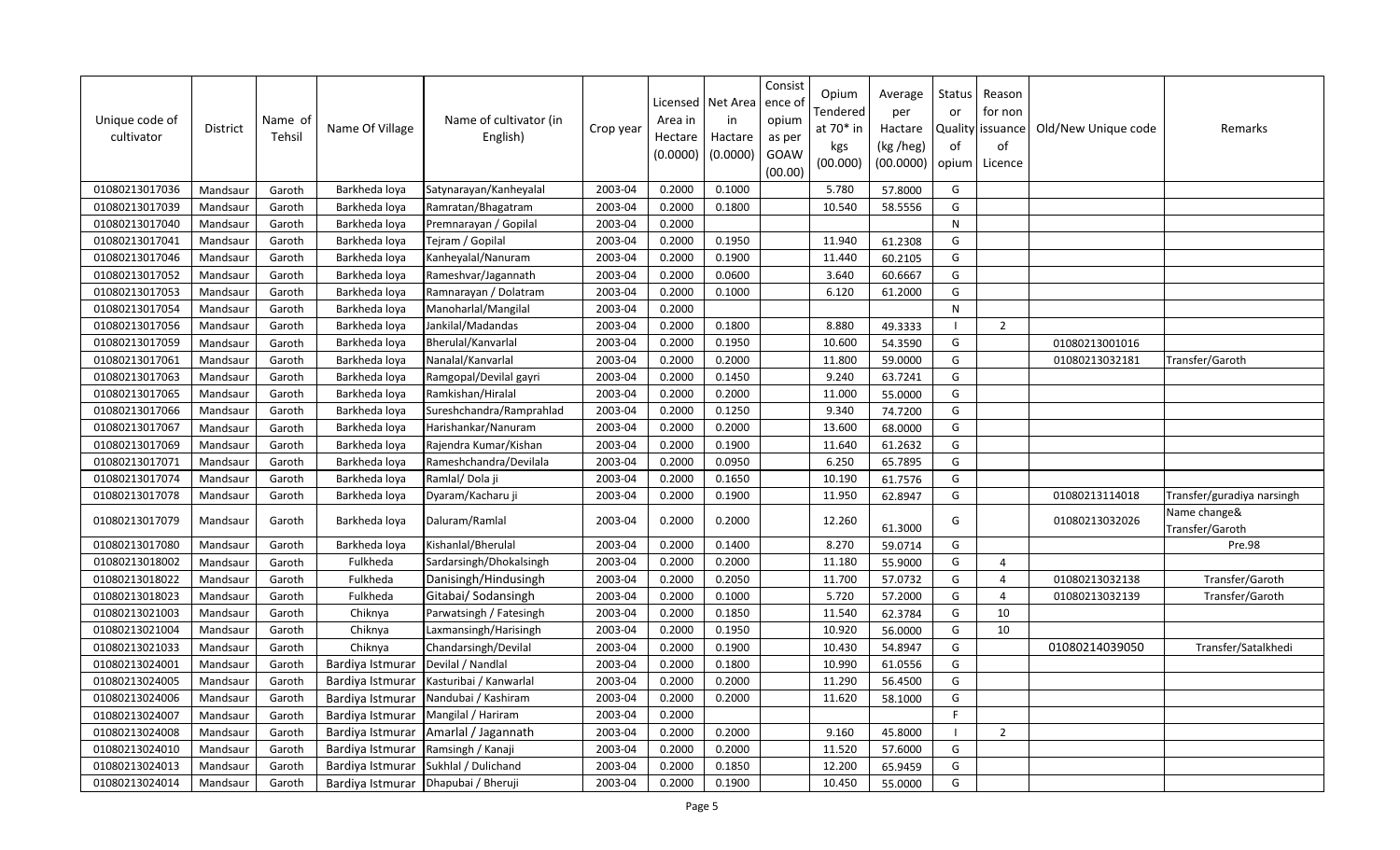| Unique code of<br>cultivator | District | Name of<br>Tehsil | Name Of Village  | Name of cultivator (in<br>English) | Crop year | Licensed<br>Area in<br>Hectare<br>(0.0000) | Net Area<br>in<br>Hactare<br>(0.0000) | Consist<br>ence of<br>opium<br>as per<br>GOAW<br>(00.00) | Opium<br>Tendered<br>at 70* in<br>kgs<br>(00.000) | Average<br>per<br>Hactare<br>(kg /heg)<br>(00.0000) | Status<br>or<br>of<br>opium | Reason<br>for non<br>Quality   issuance<br>of<br>Licence | Old/New Unique code | Remarks                  |
|------------------------------|----------|-------------------|------------------|------------------------------------|-----------|--------------------------------------------|---------------------------------------|----------------------------------------------------------|---------------------------------------------------|-----------------------------------------------------|-----------------------------|----------------------------------------------------------|---------------------|--------------------------|
| 01080213024015               | Mandsaur | Garoth            | Bardiya Istmurar | Champalal / Dhura ji               | 2003-04   | 0.2000                                     | 0.2050                                |                                                          | 11.280                                            | 55.0244                                             | G                           |                                                          |                     |                          |
| 01080213024019               | Mandsaur | Garoth            | Bardiya Istmurar | Ratan / Ghansi                     | 2003-04   | 0.2000                                     | 0.2000                                |                                                          | 11.180                                            | 55.9000                                             | G                           |                                                          |                     |                          |
| 01080213024021               | Mandsaur | Garoth            | Bardiya Istmurar | Shyamalal / Bherulal               | 2003-04   | 0.2000                                     | 0.1950                                |                                                          | 11.580                                            | 59.3846                                             | G                           |                                                          |                     |                          |
| 01080213024028               | Mandsaur | Garoth            | Bardiya Istmurar | Bhagwansingh / Bherusingh          | 2003-04   | 0.2000                                     | 0.1900                                |                                                          | 10.790                                            | 56.7895                                             | G                           |                                                          |                     |                          |
| 01080213024032               | Mandsaur | Garoth            | Bardiya Istmurar | Dayaram / Kanaji                   | 2003-04   | 0.2000                                     | 0.1550                                |                                                          | 9.000                                             | 58.0645                                             | G                           |                                                          |                     |                          |
| 01080213024035               | Mandsaur | Garoth            | Bardiya Istmurar | Shankarlal / Khemraj               | 2003-04   | 0.2000                                     | 0.1900                                |                                                          | 10.860                                            | 57.1579                                             | G                           |                                                          |                     | Name change              |
| 01080213024044               | Mandsaur | Garoth            | Bardiya Istmurar | Rama / Laxman                      | 2003-04   | 0.2000                                     | 0.2000                                |                                                          | 11.550                                            | 57.7500                                             | G                           |                                                          |                     |                          |
| 01080213024047               | Mandsaur | Garoth            | Bardiya Istmurar | Ramgopal/Nanuram                   | 2003-04   | 0.2000                                     | 0.2100                                |                                                          | 10.830                                            | 51.5714                                             | G                           | $\overline{4}$                                           | 01080213078012      |                          |
| 01080213024048               | Mandsaur | Garoth            | Bardiya Istmurar | Radhyshyam/Jagannath               | 2003-04   | 0.2000                                     | 0.1950                                |                                                          | 11.110                                            | 56.9744                                             | G                           |                                                          | 01080213044179      | Transfer/Khajuri Panth   |
| 01080213024049               | Mandsaur | Garoth            | Bardiya Istmurar | Ramkuvarbai/Hiralal                | 2003-04   | 0.2000                                     | 0.2000                                |                                                          | 11.110                                            | 55.5500                                             | G                           |                                                          | 01080213044135      | Transfer/Khajuri Panth   |
| 01080213025011               | Mandsaur | Garoth            | Khajuri Doda     | Nanibai/Pursingh                   | 2003-04   | 0.2000                                     |                                       |                                                          |                                                   |                                                     | ${\sf N}$                   | 10                                                       |                     |                          |
| 01080213025014               | Mandsaur | Garoth            | Khajuri Doda     | Mangilal/Harisingh                 | 2003-04   | 0.2000                                     | 0.2000                                |                                                          | 11.400                                            | 57.0000                                             | G                           | 10                                                       |                     |                          |
| 01080213025025               | Mandsaur | Garoth            | Khajuri Doda     | Hemantbai/Fatesingh                | 2003-04   | 0.2000                                     |                                       |                                                          |                                                   |                                                     | ${\sf N}$                   | 10                                                       |                     |                          |
| 01080213025029               | Mandsaur | Garoth            | Khajuri Doda     | Narayan / Rupa                     | 2003-04   | 0.2000                                     |                                       |                                                          |                                                   |                                                     | N                           |                                                          |                     | Transfer/Barkheda Rathor |
| 01080213026001               | Mandsaur | Garoth            | Boliya           | Sitabai / Bheru                    | 2003-04   | 0.2000                                     |                                       |                                                          |                                                   |                                                     | F                           |                                                          |                     |                          |
| 01080213026008               | Mandsaur | Garoth            | <b>Boliya</b>    | Amarta Bai / Narayan               | 2003-04   | 0.2000                                     |                                       |                                                          |                                                   |                                                     | $\mathsf{N}$                |                                                          |                     |                          |
| 01080213026011               | Mandsaur | Garoth            | Boliya           | Chainsukh/ Bhuwaniram              | 2003-04   | 0.2000                                     | 0.1900                                |                                                          | 11.490                                            | 60.4737                                             | G                           |                                                          |                     |                          |
| 01080213026012               | Mandsaur | Garoth            | <b>Boliya</b>    | Daulal / Shivratan                 | 2003-04   | 0.2000                                     | 0.1950                                |                                                          | 11.390                                            | 58.4103                                             | G                           |                                                          |                     | Name change              |
| 01080213026014               | Mandsaur | Garoth            | <b>Boliya</b>    | Prabhulal / Bherulal               | 2003-04   | 0.2000                                     | 0.2000                                |                                                          | 11.620                                            | 58.1000                                             | G                           |                                                          |                     |                          |
| 01080213026019               | Mandsaur | Garoth            | Boliya           | Nanuram / Bhanwarlal               | 2003-04   | 0.2000                                     | 0.2000                                |                                                          | 11.750                                            | 58.7500                                             | G                           |                                                          |                     |                          |
| 01080213026023               | Mandsaur | Garoth            | <b>Boliya</b>    | Kankubai/kana                      | 2003-04   | 0.2000                                     | 0.2000                                |                                                          | 12.420                                            | 62.1000                                             | G                           |                                                          |                     |                          |
| 01080213026024               | Mandsaur | Garoth            | <b>Boliya</b>    | Nandram/Gulab                      | 2003-04   | 0.2000                                     | 0.1950                                |                                                          | 11.350                                            | 58.2051                                             | G                           |                                                          |                     |                          |
| 01080213026025               | Mandsaur | Garoth            | Boliya           | Prakashchandra/Hansraj             | 2003-04   | 0.2000                                     | 0.1950                                |                                                          | 11.410                                            | 58.5128                                             | G                           |                                                          |                     |                          |
| 01080213026028               | Mandsaur | Garoth            | <b>Boliya</b>    | Kanchanbai/Hiralal                 | 2003-04   | 0.2000                                     | 0.2000                                |                                                          | 11.580                                            | 57.9000                                             | G                           |                                                          |                     |                          |
| 01080213026031               | Mandsaur | Garoth            | <b>Boliya</b>    | Satish/Mannalal                    | 2003-04   | 0.2000                                     | 0.2050                                |                                                          | 11.510                                            | 56.1463                                             | G                           |                                                          |                     |                          |
| 01080213026042               | Mandsaur | Garoth            | <b>Boliya</b>    | Mohanlal/Ramchandra                | 2003-04   | 0.2000                                     | 0.2050                                |                                                          | 11.870                                            | 57.9024                                             | G                           |                                                          |                     |                          |
| 01080213026043               | Mandsaur | Garoth            | Boliya           | Shankerlal / Bhanwarlal            | 2003-04   | 0.2000                                     | 0.2000                                |                                                          | 12.340                                            | 61.7000                                             | G                           |                                                          |                     |                          |
| 01080213026045               | Mandsaur | Garoth            | <b>Boliya</b>    | Dhanrup/Rajmal                     | 2003-04   | 0.2000                                     | 0.1050                                |                                                          | 6.210                                             | 59.1429                                             | G                           |                                                          |                     |                          |
| 01080213026048               | Mandsaur | Garoth            | Boliya           | Vardichand / Uda                   | 2003-04   | 0.2000                                     | 0.2000                                |                                                          | 11.320                                            | 56.6000                                             | G                           |                                                          |                     |                          |
| 01080213026051               | Mandsaur | Garoth            | <b>Boliya</b>    | Nandram / Narayan                  | 2003-04   | 0.2000                                     | 0.2000                                |                                                          | 11.670                                            | 58.3500                                             | G                           |                                                          |                     |                          |
| 01080213026055               | Mandsaur | Garoth            | <b>Boliya</b>    | Bhavarlal/Salagram                 | 2003-04   | 0.2000                                     | 0.2000                                |                                                          | 10.690                                            | 53.4500                                             | G                           | $\overline{4}$                                           |                     |                          |
| 01080213026058               | Mandsaur | Garoth            | <b>Boliya</b>    | Ghisibai / Maganlal                | 2003-04   | 0.2000                                     | 0.2000                                |                                                          | 11.550                                            | 57.7500                                             | G                           |                                                          |                     |                          |
| 01080213026059               | Mandsaur | Garoth            | <b>Boliya</b>    | Surajmal/Kishan                    | 2003-04   | 0.2000                                     | 0.1550                                |                                                          | 6.970                                             | 44.9677                                             | G                           | $\overline{4}$                                           |                     |                          |
| 01080213026061               | Mandsaur | Garoth            | <b>Boliya</b>    | Goverdhansingh/Mangusingh          | 2003-04   | 0.2000                                     | 0.2000                                |                                                          | 11.450                                            | 57.2500                                             | G                           |                                                          |                     |                          |
| 01080213026071               | Mandsaur | Garoth            | <b>Boliya</b>    | Danisingh/Narvarsingh              | 2003-04   | 0.2000                                     | 0.2000                                |                                                          | 11.470                                            | 57.3500                                             | G                           |                                                          | 01080213012005      |                          |
| 01080213026072               | Mandsaur | Garoth            | <b>Boliya</b>    | Bheru/Rupa                         | 2003-04   | 0.2000                                     | 0.2100                                |                                                          | 9.390                                             | 44.7143                                             | G                           | $\overline{a}$                                           | 01080213013094      |                          |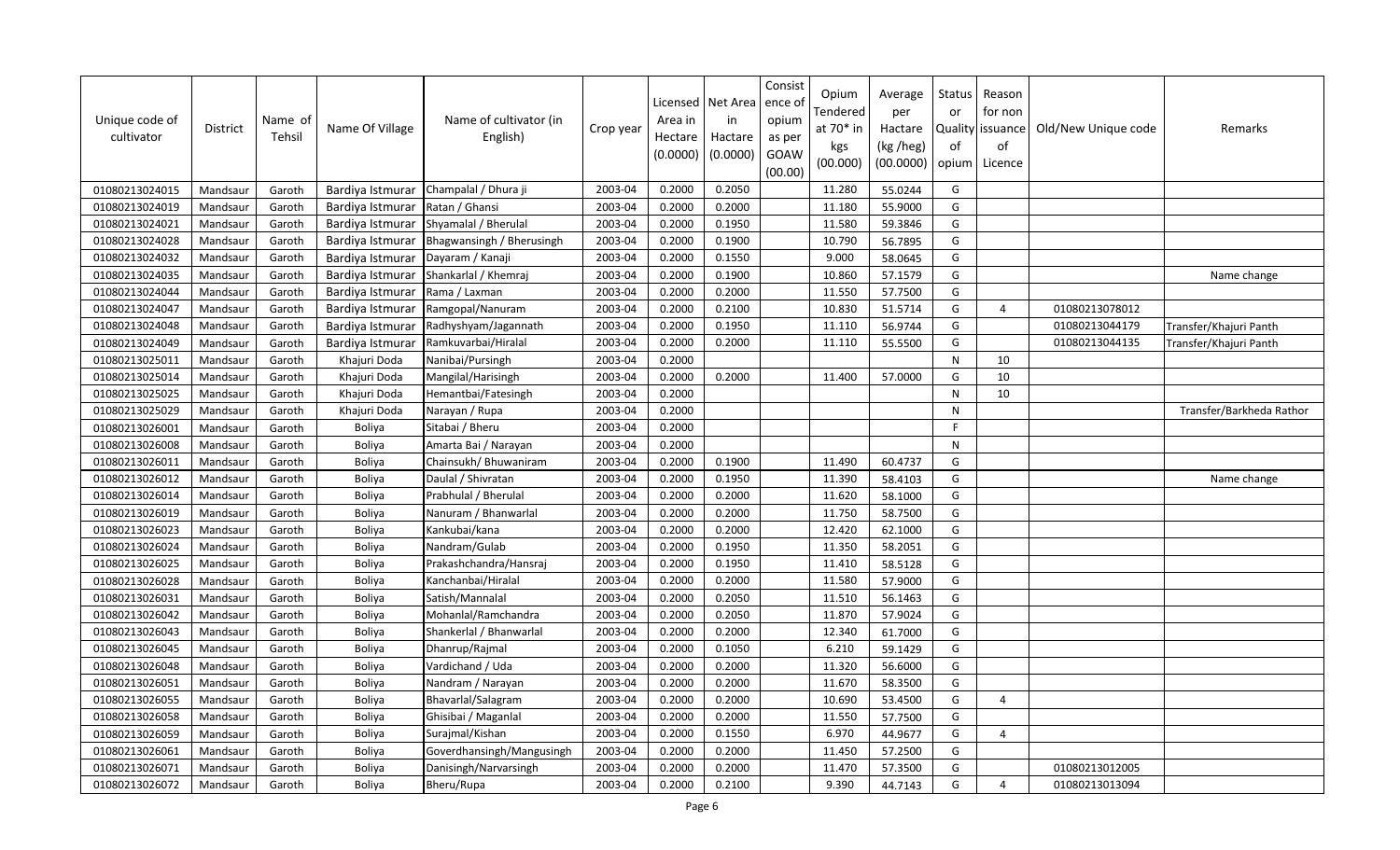| Unique code of<br>cultivator | <b>District</b> | Name of<br>Tehsil | Name Of Village | Name of cultivator (in<br>English) | Crop year | Area in<br>Hectare<br>(0.0000) | Licensed   Net Area<br>in<br>Hactare<br>(0.0000) | Consist<br>ence o<br>opium<br>as per<br>GOAW<br>(00.00) | Opium<br>Tendered<br>at $70*$ in<br>kgs<br>(00.000) | Average<br>per<br>Hactare<br>(kg /heg)<br>(00.0000) | Status<br>or<br>of<br>opium | Reason<br>for non<br>Quality issuance<br>of<br>Licence | Old/New Unique code | Remarks                          |
|------------------------------|-----------------|-------------------|-----------------|------------------------------------|-----------|--------------------------------|--------------------------------------------------|---------------------------------------------------------|-----------------------------------------------------|-----------------------------------------------------|-----------------------------|--------------------------------------------------------|---------------------|----------------------------------|
| 01080213026073               | Mandsaur        | Garoth            | Boliya          | Bhanvaribai/Rupa                   | 2003-04   | 0.2000                         | 0.2000                                           |                                                         | 10.650                                              | 53.2500                                             | G                           | $\overline{4}$                                         | 01080213010011      |                                  |
| 01080213027003               | Mandsaur        | Garoth            | Pawati          | Ramlal/Hindusingh                  | 2003-04   | 0.2000                         |                                                  |                                                         |                                                     |                                                     | $\mathsf{N}$                |                                                        |                     |                                  |
| 01080213027006               | Mandsaur        | Garoth            | Pawati          | Bhuvanisingh/Bhana ji              | 2003-04   | 0.2000                         | 0.1900                                           |                                                         | 11.330                                              | 59.6316                                             | G                           |                                                        |                     |                                  |
| 01080213027012               | Mandsaur        | Garoth            | Pawati          | Radheshyam/Shankaralal             | 2003-04   | 0.2000                         | 0.2000                                           |                                                         | 2.890                                               | 14.4500                                             | G                           | 4                                                      |                     |                                  |
| 01080213027019               | Mandsaur        | Garoth            | Pawati          | Dhapubai/Kalusingh                 | 2003-04   | 0.2000                         | 0.1800                                           |                                                         | 10.440                                              | 58.0000                                             | G                           |                                                        |                     |                                  |
| 01080213027022               | Mandsaur        | Garoth            | Pawati          | Sardarsingh/Harisingh              | 2003-04   | 0.2000                         | 0.2000                                           |                                                         | 11.020                                              | 55.1000                                             | G                           |                                                        |                     |                                  |
| 01080213027028               | Mandsaur        | Garoth            | Pawati          | Partha / Pyara                     | 2003-04   | 0.2000                         | 0.1900                                           |                                                         | 9.460                                               | 49.7895                                             | G                           | 4                                                      |                     |                                  |
| 01080213027033               | Mandsaur        | Garoth            | Pawati          | Hariram/Kacharu                    | 2003-04   | 0.2000                         | 0.1900                                           |                                                         | 11.220                                              | 59.0526                                             | G                           |                                                        |                     |                                  |
| 01080213027065               | Mandsaur        | Garoth            | Pawati          | Bhulibai/Amarsingh                 | 2003-04   | 0.2000                         | 0.1950                                           |                                                         | 11.400                                              | 58.4615                                             | G                           |                                                        |                     |                                  |
| 01080213027067               | Mandsaur        | Garoth            | Pawati          | Bhawanisingh/Joravarsingh          | 2003-04   | 0.2000                         | 0.1900                                           |                                                         | 11.180                                              | 58.8421                                             | G                           |                                                        |                     |                                  |
| 01080213027068               | Mandsaur        | Garoth            | Pawati          | Rama/Megha lohar                   | 2003-04   | 0.2000                         | 0.2000                                           |                                                         | 8.270                                               | 41.3500                                             | $\blacksquare$              | $\overline{2}$                                         |                     |                                  |
| 01080213027071               | Mandsaur        | Garoth            | Pawati          | Dhulsingh/Bapulal                  | 2003-04   | 0.2000                         | 0.2000                                           |                                                         | 1.620                                               | 8.1000                                              | G                           | $\overline{4}$                                         | 01080213031018      |                                  |
| 01080213027072               | Mandsaur        | Garoth            | Pawati          | Basantibai/Shankarlal              | 2003-04   | 0.2000                         | 0.1800                                           |                                                         | 9.050                                               | 50.2778                                             | G                           | $\overline{a}$                                         | 01080213007026      |                                  |
| 01080213027073               | Mandsaur        | Garoth            | Pawati          | Gitabai/Laxminarayan               | 2003-04   | 0.2000                         |                                                  |                                                         |                                                     |                                                     | F                           |                                                        | 01080213032005      | Transfer/Garoth                  |
| 01080213028001               | Mandsaur        | Garoth            | Ratikhedi       | Mansingh / Udaysingh               | 2003-04   | 0.2000                         | 0.2000                                           |                                                         | 11.960                                              | 59.8000                                             | G                           | 11                                                     |                     |                                  |
| 01080213028002               | Mandsaur        | Garoth            | Ratikhedi       | Pursingh / Motilal                 | 2003-04   | 0.2000                         | 0.2000                                           |                                                         | 12.400                                              | 62.0000                                             | G                           | 11                                                     |                     |                                  |
| 01080213028009               | Mandsaur        | Garoth            | Ratikhedi       | Sajjanbai/Motilal                  | 2003-04   | 0.2000                         | 0.2050                                           |                                                         | 11.470                                              | 55.9512                                             | G                           |                                                        | 01080213069023      | Transfer/Gopal pura<br>Chandwasa |
| 01080213030005               | Mandsaur        | Garoth            | Lambikhedi      | Sajjanbai/Devisingh                | 2003-04   | 0.2000                         | 0.1950                                           |                                                         | 11.170                                              | 57.2821                                             | G                           |                                                        | 01080213042079      | Transfer/Guradiya mata           |
| 01080213030016               | Mandsaur        | Garoth            | Lambikhedi      | Sodansingh/Lalsingh                | 2003-04   | 0.2000                         | 0.2050                                           |                                                         | 11.720                                              | 57.1707                                             | G                           |                                                        | 01080213063028      | Transfer/Bapcha                  |
| 01080213030017               | Mandsaur        | Garoth            | Lambikhedi      | Pursingh/Nirbhaysingh              | 2003-04   | 0.2000                         | 0.2000                                           |                                                         | 11.830                                              | 59.1500                                             | G                           |                                                        | 01080213028004      | Transfer/Ratanpura               |
| 01080213031006               | Mandsaur        | Garoth            | Rupra           | Umravsingh / Motilal               | 2003-04   | 0.2000                         | 0.1900                                           |                                                         | 10.660                                              | 56.1053                                             | G                           | -5                                                     |                     |                                  |
| 01080213031009               | Mandsaur        | Garoth            | Rupra           | Dulesingh / Kansingh               | 2003-04   | 0.3000                         | 0.1900                                           |                                                         | 10.730                                              | 56.4737                                             | G                           | 11                                                     |                     |                                  |
| 01080213031019               | Mandsaur        | Garoth            | Rupra           | Balaram/Bherulal                   | 2003-04   | 0.2000                         | 0.2000                                           |                                                         | 11.580                                              | 57.9000                                             | G                           |                                                        | 0108021-4013009     | Transfer/Borda                   |
| 01080213032003               | Mandsaur        | Garoth            | Garoth          | Purchand/Ramkishan                 | 2003-04   | 0.2000                         |                                                  |                                                         |                                                     |                                                     | N                           |                                                        |                     |                                  |
| 01080213032008               | Mandsaur        | Garoth            | Garoth          | Balaram/Khumanji                   | 2003-04   | 0.2000                         |                                                  |                                                         |                                                     |                                                     | N                           |                                                        |                     |                                  |
| 01080213032018               | Mandsaur        | Garoth            | Garoth          | Kishanlal / Kanwarlal              | 2003-04   | 0.2000                         | 0.1800                                           |                                                         | 11.340                                              | 63.0000                                             | G                           |                                                        |                     |                                  |
| 01080213032019               | Mandsaur        | Garoth            | Garoth          | Bhuwanishanker / Badrilal          | 2003-04   | 0.2000                         | 0.1900                                           |                                                         | 11.680                                              | 61.4737                                             | G                           |                                                        |                     |                                  |
| 01080213032020               | Mandsaur        | Garoth            | Garoth          | Onkarlal/Badrilal                  | 2003-04   | 0.2000                         | 0.1950                                           |                                                         | 10.510                                              | 53.8974                                             | G                           | 4                                                      |                     |                                  |
| 01080213032027               | Mandsaur        | Garoth            | Garoth          | Balaram/Rampratap                  | 2003-04   | 0.2000                         | 0.1950                                           |                                                         | 12.360                                              | 63.3846                                             | G                           |                                                        |                     |                                  |
| 01080213032029               | Mandsaur        | Garoth            | Garoth          | Balaram / Bhanvarlal               | 2003-04   | 0.2000                         | 0.1100                                           |                                                         | 7.010                                               | 63.7273                                             | G                           |                                                        |                     | Name change                      |
| 01080213032033               | Mandsaur        | Garoth            | Garoth          | Mangibai / Ganeshram               | 2003-04   | 0.2000                         | 0.1600                                           |                                                         | 9.920                                               | 62.0000                                             | G                           |                                                        |                     |                                  |
| 01080213032035               | Mandsaur        | Garoth            | Garoth          | Kishorilal / Bherulal              | 2003-04   | 0.2000                         | 0.2000                                           |                                                         | 12.180                                              | 60.9000                                             | G                           |                                                        |                     |                                  |
| 01080213032040               | Mandsaur        | Garoth            | Garoth          | Chunnilal / Hiralal                | 2003-04   | 0.2000                         |                                                  |                                                         |                                                     |                                                     | N                           |                                                        |                     |                                  |
| 01080213032050               | Mandsaur        | Garoth            | Garoth          | Bherulal / Dola ji                 | 2003-04   | 0.2000                         |                                                  |                                                         |                                                     |                                                     | N                           |                                                        |                     |                                  |
| 01080213032052               | Mandsaur        | Garoth            | Garoth          | Devilal/Berulal                    | 2003-04   | 0.2000                         |                                                  |                                                         |                                                     |                                                     | N                           | $\overline{7}$                                         |                     |                                  |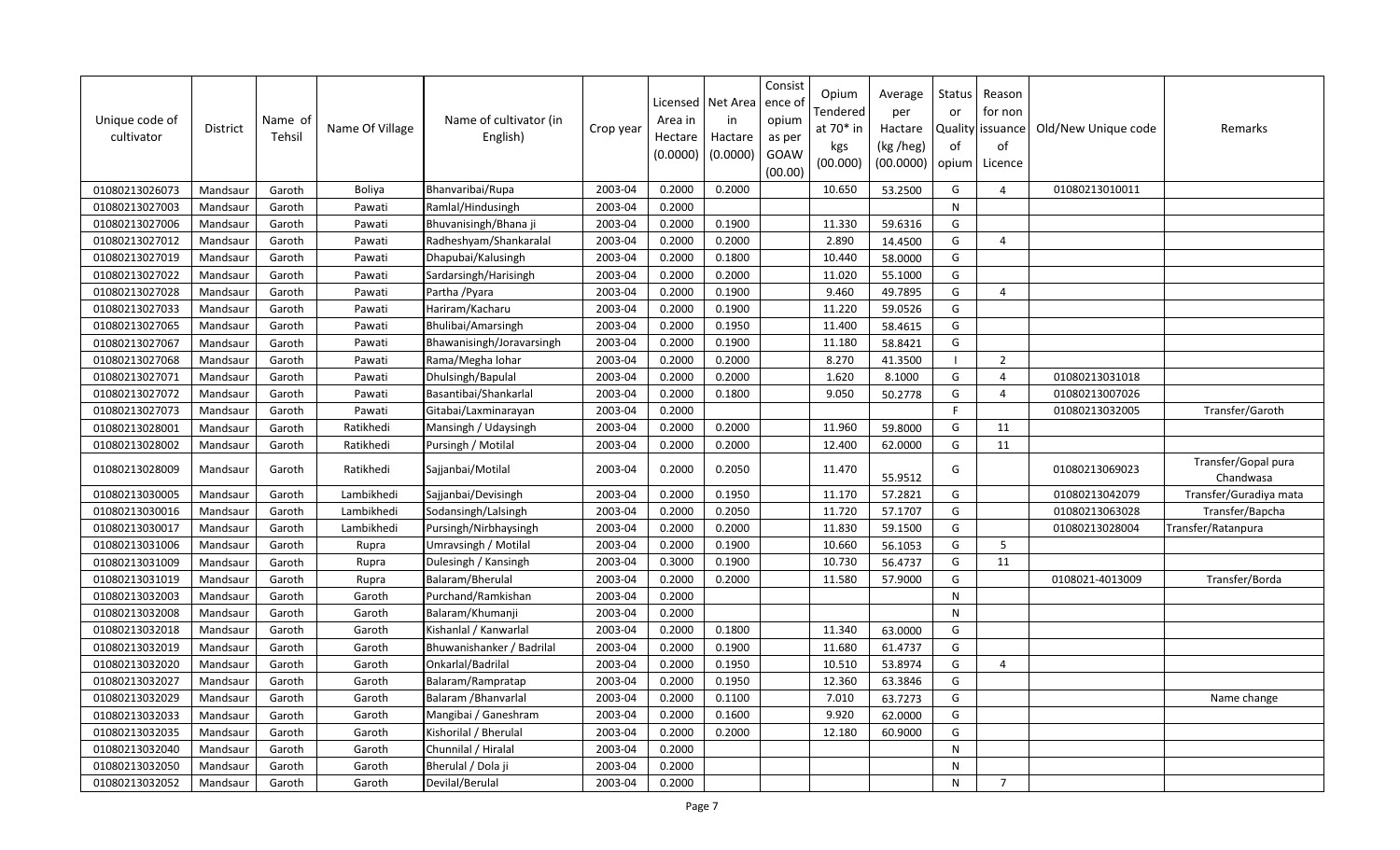| Unique code of<br>cultivator | <b>District</b> | Name of<br>Tehsil | Name Of Village                        | Name of cultivator (in<br>English)          | Crop year | Licensed<br>Area in<br>Hectare<br>(0.0000) | Net Area<br>in<br>Hactare<br>(0.0000) | Consist<br>ence of<br>opium<br>as per<br>GOAW<br>(00.00) | Opium<br>Tendered<br>at 70* in<br>kgs<br>(00.000) | Average<br>per<br>Hactare<br>(kg /heg)<br>(00.0000) | Status<br>or<br>of<br>opium | Reason<br>for non<br>Quality issuance<br>of<br>Licence | Old/New Unique code | Remarks                |
|------------------------------|-----------------|-------------------|----------------------------------------|---------------------------------------------|-----------|--------------------------------------------|---------------------------------------|----------------------------------------------------------|---------------------------------------------------|-----------------------------------------------------|-----------------------------|--------------------------------------------------------|---------------------|------------------------|
| 01080213032058               | Mandsaur        | Garoth            | Garoth                                 | Gangabai / Gangaram                         | 2003-04   | 0.2000                                     |                                       |                                                          |                                                   |                                                     | N                           |                                                        |                     |                        |
| 01080213032059               | Mandsaur        | Garoth            | Garoth                                 | Janibai/ Rajaram                            | 2003-04   | 0.2000                                     |                                       |                                                          |                                                   |                                                     | N                           | $\overline{7}$                                         |                     |                        |
| 01080213032088               | Mandsaur        | Garoth            | Garoth                                 | Kanheyalal / Ramkishan                      | 2003-04   | 0.2000                                     |                                       |                                                          |                                                   |                                                     | N                           | $\overline{7}$                                         |                     |                        |
| 01080213032101               | Mandsaur        | Garoth            | Garoth                                 | Parwatibai / Chothmal                       | 2003-04   | 0.2000                                     |                                       |                                                          |                                                   |                                                     | $\mathsf{N}$                |                                                        |                     |                        |
| 01080213032109               | Mandsaur        | Garoth            | Garoth                                 | Nandubai/Berulal                            | 2003-04   | 0.2000                                     |                                       |                                                          |                                                   |                                                     | $\mathsf{N}$                | $\overline{7}$                                         |                     |                        |
| 01080213032110               | Mandsaur        | Garoth            | Garoth                                 | Prabhulal / Dolatram                        | 2003-04   | 0.2000                                     | 0.1550                                |                                                          | 8.200                                             | 52.9032                                             | G                           | $\overline{4}$                                         |                     |                        |
| 01080213032112               | Mandsaur        | Garoth            | Garoth                                 | Devilal / Nanda                             | 2003-04   | 0.2000                                     |                                       |                                                          |                                                   |                                                     | ${\sf N}$                   | $\overline{7}$                                         |                     |                        |
| 01080213032113               | Mandsaur        | Garoth            | Garoth                                 | Ramprasad/Bherulal                          | 2003-04   | 0.2000                                     | 0.1950                                |                                                          | 10.550                                            | 54.1026                                             | G                           |                                                        |                     |                        |
| 01080213032122               | Mandsaur        | Garoth            | Garoth                                 | Nanuram / Bherulal Patidar                  | 2003-04   | 0.2000                                     |                                       |                                                          |                                                   |                                                     | $\mathsf{N}$                |                                                        |                     |                        |
| 01080213032136               | Mandsaur        | Garoth            | Garoth                                 | Nanuram / Badrilal                          | 2003-04   | 0.2000                                     | 0.1150                                |                                                          | 7.380                                             | 64.1739                                             | G                           |                                                        |                     |                        |
| 01080213032149               | Mandsaur        | Garoth            | Garoth                                 | Laxminarayan/Okarlal                        | 2003-04   | 0.2000                                     | 0.1800                                |                                                          | 11.510                                            | 63.9444                                             | G                           |                                                        |                     |                        |
| 01080213032160               | Mandsaur        | Garoth            | Garoth                                 | Motilal / Shankar                           | 2003-04   | 0.2000                                     |                                       |                                                          |                                                   |                                                     | $\mathsf{N}$                | $\overline{7}$                                         |                     |                        |
| 01080213032178               | Mandsaur        | Garoth            | Garoth                                 | Radhakishan / Hiralal                       | 2003-04   | 0.2000                                     | 0.1900                                |                                                          | 11.150                                            | 58.6842                                             | G                           |                                                        |                     |                        |
| 01080213032184               | Mandsaur        | Garoth            | Garoth                                 | Fulchand/Ramlal                             | 2003-04   | 0.2000                                     | 0.1000                                |                                                          | 5.680                                             | 56.8000                                             | G                           |                                                        |                     |                        |
| 01080213032190               | Mandsaur        | Garoth            | Garoth                                 | Bhagatram / Devlal                          | 2003-04   | 0.2000                                     | 0.1950                                |                                                          | 12.410                                            | 63.6410                                             | G                           |                                                        |                     |                        |
| 01080213032194               | Mandsaur        | Garoth            | Garoth                                 | Radheshyam/Mohanlal                         | 2003-04   | 0.2000                                     | 0.2000                                |                                                          | 12.200                                            | 61.0000                                             | G                           |                                                        | 01080213017068      |                        |
| 01080213032195               | Mandsaur        | Garoth            | Garoth                                 | Kaluram/Hiralal                             | 2003-04   | 0.2000                                     | 0.1900                                |                                                          | 11.580                                            | 60.9474                                             | G                           |                                                        |                     |                        |
| 01080213032196               | Mandsaur        | Garoth            | Garoth                                 | Balaram/Udayram                             | 2003-04   | 0.2000                                     | 0.2000                                |                                                          | 11.100                                            | 55.5000                                             | G                           |                                                        | 01080213017038      | Transfer/Barkheda loya |
| 01080213032198               | Mandsaur        | Garoth            | Garoth                                 | Babulal/Balaram                             | 2003-04   | 0.2000                                     | 0.2000                                |                                                          | 11.230                                            | 56.1500                                             | G                           |                                                        | 01080213017070      |                        |
| 01080213033001               | Mandsaur        | Garoth            |                                        | Kundaliya Charandas Kanheyalal / Jagannath  | 2003-04   | 0.2000                                     | 0.1950                                |                                                          | 11.160                                            | 57.2308                                             | G                           |                                                        |                     |                        |
| 01080213033002               | Mandsaur        | Garoth            | Kundaliya Charandas Balaram / Kashiram |                                             | 2003-04   | 0.2000                                     | 0.1900                                |                                                          | 10.876                                            | 57.2421                                             | G                           |                                                        |                     |                        |
| 01080213033004               | Mandsaur        | Garoth            |                                        | Kundaliya Charandas Ramratan / Kashiram     | 2003-04   | 0.2000                                     | 0.1850                                |                                                          | 11.063                                            | 59.8000                                             | G                           |                                                        |                     |                        |
| 01080213033005               | Mandsaur        | Garoth            |                                        | Kundaliya Charandas Laxminarayan / Kashiram | 2003-04   | 0.2000                                     | 0.2000                                |                                                          | 11.155                                            | 55.7750                                             | G                           |                                                        |                     |                        |
| 01080213033006               | Mandsaur        | Garoth            | Kundaliya Charandas Bhulibai/Kavarlal  |                                             | 2003-04   | 0.2000                                     | 0.2000                                |                                                          | 10.890                                            | 54.4500                                             | G                           |                                                        |                     |                        |
| 01080213033008               | Mandsaur        | Garoth            |                                        | Kundaliya Charandas Satynarayan / Dolatram  | 2003-04   | 0.2000                                     | 0.1500                                |                                                          | 8.970                                             | 59.8000                                             | G                           |                                                        |                     |                        |
| 01080213033011               | Mandsaur        | Garoth            |                                        | Kundaliya Charandas Nandubai/Dolatram       | 2003-04   | 0.2000                                     | 0.2000                                |                                                          | 3.180                                             | 15.9000                                             | G                           | $\overline{4}$                                         |                     |                        |
| 01080213033012               | Mandsaur        | Garoth            | Kundaliya Charandas Ganpat Dolatram    |                                             | 2003-04   | 0.2000                                     | 0.1950                                |                                                          | 13.290                                            | 68.1538                                             | G                           |                                                        |                     |                        |
| 01080213033016               | Mandsaur        | Garoth            | Kundaliya Charandas Kisan/Kalu         |                                             | 2003-04   | 0.2000                                     | 0.2000                                |                                                          | 11.540                                            | 57.7000                                             | G                           |                                                        |                     |                        |
| 01080213033019               | Mandsaur        | Garoth            | Kundaliya Charandas Tejram/Doltram     |                                             | 2003-04   | 0.2000                                     | 0.2000                                |                                                          | 11.230                                            | 56.1500                                             | G                           |                                                        |                     |                        |
| 01080213033020               | Mandsaur        | Garoth            |                                        | Kundaliya Charandas Chainram / Dolatram     | 2003-04   | 0.2000                                     | 0.1950                                |                                                          | 11.300                                            | 57.9487                                             | G                           |                                                        |                     |                        |
| 01080213033021               | Mandsaur        | Garoth            |                                        | Kundaliya Charandas Ramgopal / Devbaksh     | 2003-04   | 0.2000                                     | 0.2000                                |                                                          | 11.870                                            | 59.3500                                             | G                           |                                                        |                     |                        |
| 01080213033023               | Mandsaur        | Garoth            | Kundaliya Charandas Shriram/Dolatram   |                                             | 2003-04   | 0.2000                                     | 0.1950                                |                                                          | 12.200                                            | 62.5641                                             | G                           |                                                        |                     |                        |
| 01080213033024               | Mandsaur        | Garoth            |                                        | Kundaliya Charandas Balaram/Bhagwandas      | 2003-04   | 0.2000                                     | 0.2000                                |                                                          | 11.120                                            | 55.6000                                             | G                           | 5                                                      |                     |                        |
| 01080213033025               | Mandsaur        | Garoth            | Kundaliya Charandas Banshilal/Dolatram |                                             | 2003-04   | 0.2000                                     | 0.1950                                |                                                          | 12.040                                            | 61.7436                                             | G                           |                                                        |                     |                        |
| 01080213033027               | Mandsaur        | Garoth            |                                        | Kundaliya Charandas Kacharulal/Kishanlal    | 2003-04   | 0.2000                                     | 0.2000                                |                                                          | 11.230                                            | 56.1500                                             | G                           |                                                        |                     |                        |
| 01080213033028               | Mandsaur        | Garoth            |                                        | Kundaliya Charandas Ramchandra/Bhagwandas   | 2003-04   | 0.2000                                     | 0.2000                                |                                                          | 12.000                                            | 60.0000                                             | G                           |                                                        |                     |                        |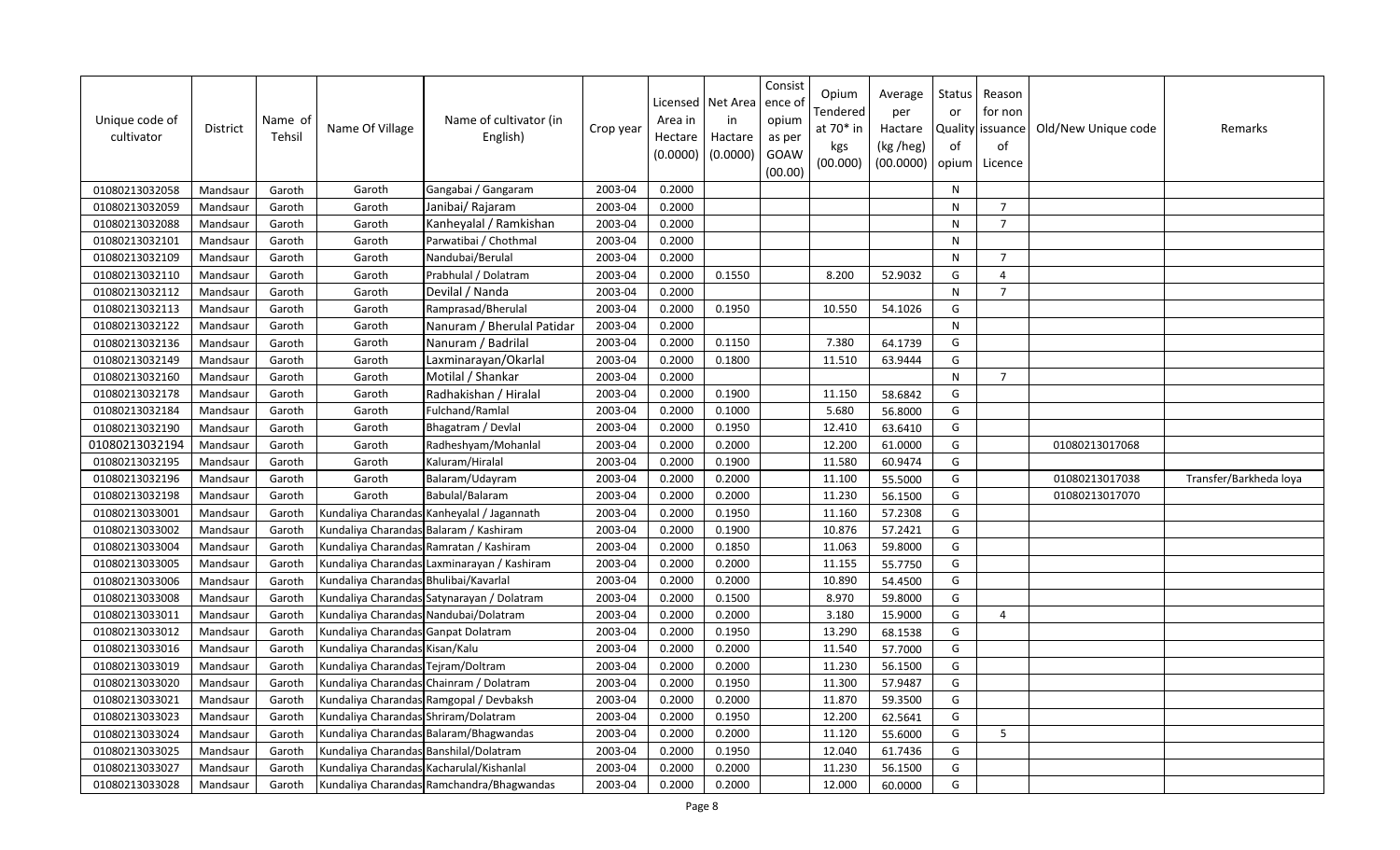| Unique code of<br>cultivator | District | Name of<br>Tehsil | Name Of Village                        | Name of cultivator (in<br>English) | Crop year | Licensed<br>Area in<br>Hectare<br>(0.0000) | Net Area<br>in<br>Hactare<br>(0.0000) | Consist<br>ence of<br>opium<br>as per<br>GOAW<br>(00.00) | Opium<br>Tendered<br>at 70* in<br>kgs<br>(00.000) | Average<br>per<br>Hactare<br>(kg /heg)<br>(00.0000) | Status<br>or<br>of<br>opium | Reason<br>for non<br>Quality   issuance<br>of<br>Licence | Old/New Unique code | Remarks                 |
|------------------------------|----------|-------------------|----------------------------------------|------------------------------------|-----------|--------------------------------------------|---------------------------------------|----------------------------------------------------------|---------------------------------------------------|-----------------------------------------------------|-----------------------------|----------------------------------------------------------|---------------------|-------------------------|
| 01080213033030               | Mandsaur | Garoth            | Kundaliya Charandas Kaluram/Prathviraj |                                    | 2003-04   | 0.2000                                     | 0.2000                                |                                                          | 11.920                                            | 59.6000                                             | G                           |                                                          |                     |                         |
| 01080213033034               | Mandsaur | Garoth            | Kundaliya Charandas Mangilal/Chainram  |                                    | 2003-04   | 0.2000                                     | 0.1950                                |                                                          | 2.790                                             | 14.3077                                             | G                           | $\overline{4}$                                           | 01080213140009      |                         |
| 01080213034004               | Mandsaur | Garoth            | Dolri                                  | Magilal/Uda                        | 2003-04   | 0.2000                                     | 0.2000                                |                                                          | 10.260                                            | 51.3000                                             | G                           | $\overline{4}$                                           |                     |                         |
| 01080213034008               | Mandsaur | Garoth            | Dolri                                  | Ramlal/Udaysingh                   | 2003-04   | 0.2000                                     | 0.1800                                |                                                          | 9.010                                             | 50.0556                                             | G                           | $\overline{a}$                                           |                     |                         |
| 01080213034009               | Mandsaur | Garoth            | Dolri                                  | Kanheyalal/Bherulal                | 2003-04   | 0.2000                                     | 0.2000                                |                                                          | 12.280                                            | 61.4000                                             | G                           |                                                          | 01080214013050      | Transfer/Borda          |
| 01080213035001               | Mandsaur | Garoth            | Jhirnya                                | Banesingh / Joravarsingh           | 2003-04   | 0.2000                                     | 0.1950                                |                                                          | 11.140                                            | 57.1282                                             | G                           |                                                          |                     | Transfer/Dhakani        |
| 01080213035002               | Mandsaur | Garoth            | Jhirnya                                | Sare Kunverbai / Gumansingh        | 2003-04   | 0.2000                                     | 0.1900                                |                                                          | 11.220                                            | 59.0526                                             | G                           |                                                          |                     | Transfer/Dhakani        |
| 01080213035003               | Mandsaur | Garoth            | Jhirnya                                | Sajjansingh / Dalpatsingh          | 2003-04   | 0.2000                                     | 0.2000                                |                                                          | 11.280                                            | 56.4000                                             | G                           |                                                          |                     | Transfer/Dhakani        |
| 01080213035005               | Mandsaur | Garoth            | Jhirnya                                | Gordansingh / Bapulal              | 2003-04   | 0.2000                                     | 0.2000                                |                                                          | 12.140                                            | 60.7000                                             | G                           |                                                          |                     | Transfer/Dhakani        |
| 01080213037009               | Mandsaur | Garoth            | Kurlasi                                | Bhuwanisingh / Kansingh            | 2003-04   | 0.2000                                     | 0.1900                                |                                                          | 10.600                                            | 55.7895                                             | G                           | 11                                                       |                     |                         |
| 01080213037024               | Mandsaur | Garoth            | Kurlasi                                | Bhagwansingh/Harisingh             | 2003-04   | 0.2000                                     | 0.1950                                |                                                          | 11.490                                            | 58.9231                                             | G                           | 11                                                       | 01080213030015      |                         |
| 01080213038001               | Mandsaur | Garoth            | Aankali Shivdas                        | Ramgopal / Hariramdas              | 2003-04   | 0.2000                                     | 0.2000                                |                                                          | 12.180                                            | 60.9000                                             | G                           |                                                          |                     |                         |
| 01080213038003               | Mandsaur | Garoth            | Aankali Shivdas                        | Bhanwarbai / Saligram              | 2003-04   | 0.2000                                     | 0.2100                                |                                                          | 13.920                                            | 66.2857                                             | G                           |                                                          |                     | name change             |
| 01080213038004               | Mandsaur | Garoth            | Aankali Shivdas                        | Indersingh / Kalusingh             | 2003-04   | 0.2000                                     | 0.2000                                |                                                          | 12.600                                            | 63.0000                                             | G                           |                                                          |                     |                         |
| 01080213038005               | Mandsaur | Garoth            | Aankali Shivdas                        | Radhu / Kachru                     | 2003-04   | 0.2000                                     | 0.2050                                |                                                          | 12.790                                            | 62.3902                                             | G                           |                                                          |                     |                         |
| 01080213038006               | Mandsaur | Garoth            | Aankali Shivdas                        | Bhuvanisingh / Laxmansingh         | 2003-04   | 0.2000                                     | 0.1950                                |                                                          | 12.820                                            | 65.7436                                             | G                           |                                                          |                     |                         |
| 01080213038008               | Mandsaur | Garoth            | Aankali Shivdas                        | Rughnathsingh / Shivsingh          | 2003-04   | 0.2000                                     | 0.2000                                |                                                          | 11.930                                            | 59.6500                                             | G                           |                                                          |                     |                         |
| 01080213038012               | Mandsaur | Garoth            | Aankali Shivdas                        | Gangaram / Nanuram                 | 2003-04   | 0.2000                                     | 0.1800                                |                                                          | 11.280                                            | 62.6667                                             | G                           |                                                          |                     |                         |
| 01080213038014               | Mandsaur | Garoth            | Aankali Shivdas                        | Chatarbai / Mangilal               | 2003-04   | 0.2000                                     | 0.1500                                |                                                          | 9.340                                             | 62.2667                                             | G                           |                                                          |                     |                         |
| 01080213038015               | Mandsaur | Garoth            | Aankali Shivdas                        | Tarabai / Nathusingh               | 2003-04   | 0.2000                                     | 0.2000                                |                                                          | 13.110                                            | 65.5500                                             | G                           |                                                          |                     |                         |
| 01080213038019               | Mandsaur | Garoth            | Aankali Shivdas                        | Bhanvarbai / Ramsingh              | 2003-04   | 0.2000                                     | 0.2000                                |                                                          | 12.420                                            | 62.1000                                             | G                           |                                                          |                     |                         |
| 01080213038022               | Mandsaur | Garoth            | Aankali Shivdas                        | Bhagvansingh / Bherusingh          | 2003-04   | 0.2000                                     | 0.1950                                |                                                          | 10.460                                            | 53.6410                                             | G                           | $\overline{4}$                                           |                     |                         |
| 01080213038024               | Mandsaur | Garoth            | Aankali Shivdas                        | Bhagvan/Pura                       | 2003-04   | 0.2000                                     | 0.2000                                |                                                          | 12.560                                            | 62.8000                                             | G                           |                                                          |                     |                         |
| 01080213038026               | Mandsaur | Garoth            | Aankali Shivdas                        | Rughanathsingh / Ramsingh          | 2003-04   | 0.2000                                     | 0.2000                                |                                                          | 10.840                                            | 54.2000                                             | G                           |                                                          |                     |                         |
| 01080213038027               | Mandsaur | Garoth            | Aankali Shivdas                        | Ramlal / Madhosingh                | 2003-04   | 0.2000                                     | 0.2000                                |                                                          | 10.140                                            | 50.7000                                             | G                           | $\overline{4}$                                           |                     |                         |
| 01080213038032               | Mandsaur | Garoth            | Aankali Shivdas                        | Kishanlal / Nanuram                | 2003-04   | 0.2000                                     | 0.1600                                |                                                          | 10.180                                            | 63.6250                                             | G                           |                                                          |                     |                         |
| 01080213038033               | Mandsaur | Garoth            | Aankali Shivdas                        | Maganbai/Fatesingh                 | 2003-04   | 0.2000                                     | 0.1950                                |                                                          | 12.160                                            | 62.3590                                             | G                           |                                                          |                     |                         |
| 01080213038034               | Mandsaur | Garoth            | Aankali Shivdas                        | Mansingh/Indersingh                | 2003-04   | 0.2000                                     | 0.2000                                |                                                          | 12.470                                            | 62.3500                                             | G                           |                                                          | 01080213079032      | Transfer/Sagoriya Jagir |
| 01080213038035               | Mandsaur | Garoth            | Aankali Shivdas                        | Goradhnlal/Ratanlal                | 2003-04   | 0.2000                                     | 0.2000                                |                                                          | 11.920                                            | 59.6000                                             | G                           |                                                          | 01080213043116      | Transfer/Sagoriya Jagir |
| 01080213039004               | Mandsaur | Garoth            | Hanumantya                             | Karansingh / Nathusingh            | 2003-04   | 0.2000                                     | 0.2000                                |                                                          | 12.380                                            | 61.9000                                             | G                           |                                                          | 01080213053087      | Transfer/Dabla Gujar    |
| 01080213039020               | Mandsaur | Garoth            | Hanumantya                             | Gordanial / Bherulal               | 2003-04   | 0.2000                                     | 0.1800                                |                                                          | 9.480                                             | 52.6667                                             | G                           | $\boldsymbol{\varDelta}$                                 |                     |                         |
| 01080213039039               | Mandsaur | Garoth            | Hanumantya                             | Sartanbai / Bherusingh             | 2003-04   | 0.2000                                     | 0.2000                                |                                                          | 11.490                                            | 57.4500                                             | G                           |                                                          | 01080213053088      | Transfer/Dabla Gujar    |
| 01080213039043               | Mandsaur | Garoth            | Hanumantya                             | Daryavbai/Onkarlal                 | 2003-04   | 0.2000                                     | 0.1800                                |                                                          | 10.270                                            | 57.0561                                             | G                           |                                                          | 01080213053093      | Transfer/Dabla Gujar    |
| 01080213039058               | Mandsaur | Garoth            | Hanumantya                             | Deubai/Bhanvarsingh                | 2003-04   | 0.2000                                     | 0.2000                                |                                                          | 12.340                                            | 61.7000                                             | G                           |                                                          | 01080213053009      | Transfer/Dabla Gujar    |
| 01080213039059               | Mandsaur | Garoth            | Hanumantya                             | Parmanand/Madhavram                | 2003-04   | 0.2000                                     | 0.2000                                |                                                          | 10.290                                            | 51.4500                                             | G                           | $\overline{4}$                                           | 01080213042070      |                         |
| 01080213039060               | Mandsaur | Garoth            | Hanumantya                             | Bhuvanisingh/Indersingh            | 2003-04   | 0.2000                                     | 0.2000                                |                                                          | 10.440                                            | 52.2000                                             | G                           | $\overline{4}$                                           | 01080213042013      |                         |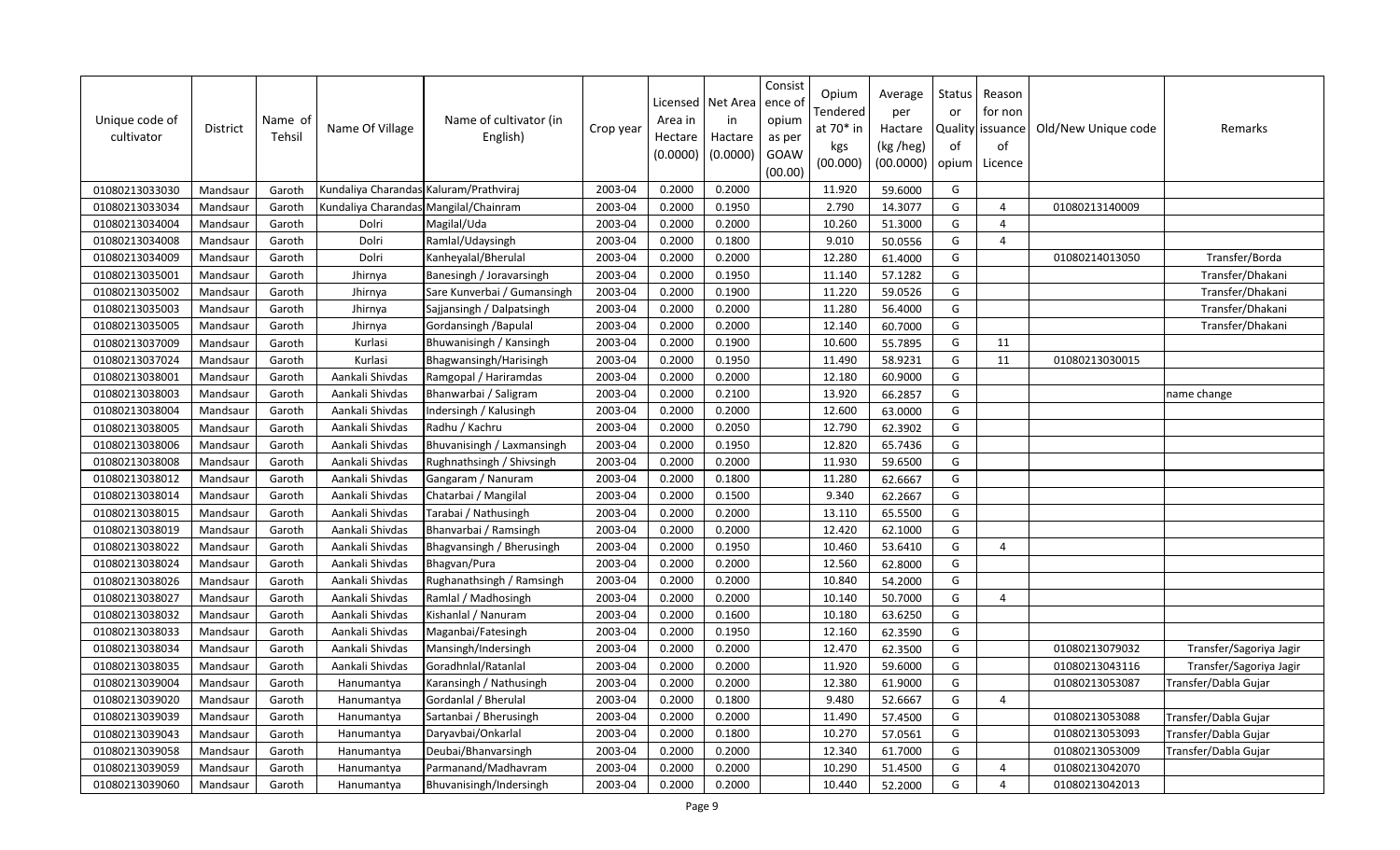| Unique code of<br>cultivator | District | Name of<br>Tehsil | Name Of Village   | Name of cultivator (in<br>English) | Crop year | Area in<br>Hectare<br>(0.0000) | Licensed   Net Area<br>in<br>Hactare<br>(0.0000) | Consist<br>ence o<br>opium<br>as per<br>GOAW<br>(00.00) | Opium<br>Tendered<br>at 70* in<br>kgs<br>(00.000) | Average<br>per<br>Hactare<br>(kg /heg)<br>(00.0000) | Status<br>or<br>оf<br>opium | Reason<br>for non<br>Quality   issuance<br>of<br>Licence | Old/New Unique code | Remarks                 |
|------------------------------|----------|-------------------|-------------------|------------------------------------|-----------|--------------------------------|--------------------------------------------------|---------------------------------------------------------|---------------------------------------------------|-----------------------------------------------------|-----------------------------|----------------------------------------------------------|---------------------|-------------------------|
| 01080213039061               | Mandsaur | Garoth            | Hanumantya        | Bhuvaniram/Hiralal                 | 2003-04   | 0.2000                         | 0.1750                                           |                                                         | 10.310                                            | 58.9143                                             | G                           |                                                          |                     | Transfer/Dabla Gujar    |
| 01080213039062               | Mandsaur | Garoth            | Hanumantya        | Bapulal/Mangilal                   | 2003-04   | 0.2000                         | 0.1750                                           |                                                         | 10.050                                            | 57.4286                                             | G                           |                                                          |                     | Transfer/Dabla Gujar    |
| 01080213039063               | Mandsaur | Garoth            | Hanumantya        | Mathuralal/Shivlal                 | 2003-04   | 0.2000                         | 0.1800                                           |                                                         | 9.640                                             | 53.5556                                             | G                           | $\overline{4}$                                           | 0108021-3078024     |                         |
| 01080213039064               | Mandsaur | Garoth            | Hanumantya        | Bhuvaniram/Kanvarlal               | 2003-04   | 0.2000                         | 0.1050                                           |                                                         | 6.710                                             | 63.9048                                             | G                           |                                                          |                     | Transfer/Dabla Gujar    |
| 01080213039065               | Mandsaur | Garoth            | Hanumantya        | Ramchandra/Ratanlal                | 2003-04   | 0.2000                         | 0.1950                                           |                                                         | 9.920                                             | 50.8718                                             | G                           | $\overline{4}$                                           | 0108021-3053028     |                         |
| 01080213040001               | Mandsaur | Garoth            | Parasali          | Narvarsingh / Kalusing             | 2003-04   | 0.2000                         | 0.1950                                           |                                                         | 11.330                                            | 58.1026                                             | G                           |                                                          | 01080213038039      | Transfer/ankli shivdas  |
| 01080213040004               | Mandsaur | Garoth            | Parasali          | Nathusingh/kalusingh               | 2003-04   | 0.2000                         | 0.2000                                           |                                                         | 13.430                                            | 67.1500                                             | G                           |                                                          | 01080213038038      | Transfer/ankli shivdas  |
| 01080213040009               | Mandsaur | Garoth            | Parasali          | Pursingh / Hindusingh              | 2003-04   | 0.2000                         |                                                  |                                                         |                                                   |                                                     | $\mathsf{N}$                |                                                          | 01080213038037      | Transfer/ankli shivdas  |
| 01080213040012               | Mandsaur | Garoth            | Parasali          | Shankarlal/Nandram                 | 2003-04   | 0.2000                         | 0.1950                                           |                                                         | 10.940                                            | 56.1026                                             | G                           |                                                          | 01080213053035      | Transfer/Dabla Gujar    |
| 01080213041019               | Mandsaur | Garoth            | Chandkhedi bujurg | Bherusingh/Karansingh              | 2003-04   | 0.2000                         | 0.2000                                           |                                                         | 11.240                                            | 56.2000                                             | G                           |                                                          | 01080213043134      | Transfer/Sagoriya jagir |
| 01080213041023               | Mandsaur | Garoth            | Chandkhedi bujurg | Narsingh/Kishanlal                 | 2003-04   | 0.2000                         | 0.1950                                           |                                                         | 10.430                                            | 53.4872                                             | G                           | $\overline{4}$                                           |                     | Transfer/Sagoriya jagir |
| 01080213041024               | Mandsaur | Garoth            | Chandkhedi bujurg | Motisingh/Girvarsingh              | 2003-04   | 0.2000                         | 0.2000                                           |                                                         | 11.510                                            | 57.5500                                             | G                           |                                                          | 01080213043097      | Transfer/Sagoriya jagir |
| 01080213042008               | Mandsaur | Garoth            | Guradiya Mata     | Bhulibai/Narsingh                  | 2003-04   | 0.2000                         | 0.2000                                           |                                                         | 11.470                                            | 57.3500                                             | G                           |                                                          |                     |                         |
| 01080213042014               | Mandsaur | Garoth            | Guradiya Mata     | Nanibai/Daryavsingh                | 2003-04   | 0.2000                         | 0.2000                                           |                                                         | 11.440                                            | 57.2000                                             | G                           |                                                          |                     |                         |
| 01080213042018               | Mandsaur | Garoth            | Guradiya Mata     | Gumansingh/Kan ji                  | 2003-04   | 0.2000                         | 0.2000                                           |                                                         | 11.710                                            | 58.5500                                             | G                           |                                                          |                     |                         |
| 01080213042035               | Mandsaur | Garoth            | Guradiya Mata     | Pursingh / Hindusingh              | 2003-04   | 0.2000                         | 0.2000                                           |                                                         | 11.760                                            | 58.8000                                             | G                           |                                                          |                     |                         |
| 01080213042044               | Mandsaur | Garoth            | Guradiya Mata     | Javansingh/Vaktavarsingh           | 2003-04   | 0.2000                         | 0.1600                                           |                                                         | 8.460                                             | 52.8750                                             | G                           | $\overline{a}$                                           |                     |                         |
| 01080213042045               | Mandsaur | Garoth            | Guradiya Mata     | Vikramsingh/Vaktavarsingh          | 2003-04   | 0.2000                         | 0.2000                                           |                                                         | 11.300                                            | 56.5000                                             | G                           |                                                          |                     |                         |
| 01080213042050               | Mandsaur | Garoth            | Guradiya Mata     | Sajjansingh/Gumansingh             | 2003-04   | 0.2000                         | 0.2000                                           |                                                         | 11.600                                            | 58.0000                                             | G                           |                                                          |                     |                         |
| 01080213042051               | Mandsaur | Garoth            | Guradiya Mata     | Tofansingh/Nathusingh              | 2003-04   | 0.2000                         | 0.2000                                           |                                                         | 10.550                                            | 52.7500                                             | G                           | $\overline{4}$                                           |                     |                         |
| 01080213042052               | Mandsaur | Garoth            | Guradiya Mata     | Khumansingh/Sardarsingh            | 2003-04   | 0.2000                         | 0.2000                                           |                                                         | 12.170                                            | 60.8500                                             | G                           |                                                          |                     |                         |
| 01080213042057               | Mandsaur | Garoth            | Guradiya Mata     | Hukumsingh/Karansingh              | 2003-04   | 0.2000                         |                                                  |                                                         |                                                   |                                                     | $\mathsf{N}$                |                                                          |                     |                         |
| 01080213042075               | Mandsaur | Garoth            | Guradiya Mata     | Kesharbai/Bhuvan ji                | 2003-04   | 0.2000                         | 0.2000                                           |                                                         | 11.190                                            | 55.9500                                             | G                           |                                                          |                     |                         |
| 01080213042077               | Mandsaur | Garoth            | Guradiya Mata     | Laxman/Kishan                      | 2003-04   | 0.2000                         | 0.2000                                           |                                                         | 11.180                                            | 55.9000                                             | G                           |                                                          | 01080213087033      |                         |
| 01080213043001               | Mandsaur | Garoth            | Sagoriya Jagir    | Devisingh / Harisingh              | 2003-04   | 0.2000                         | 0.2000                                           |                                                         | 14.730                                            | 73.6500                                             | G                           |                                                          |                     |                         |
| 01080213043002               | Mandsaur | Garoth            | Sagoriya Jagir    | Omprakash/Devilal                  | 2003-04   | 0.2000                         | 0.2000                                           |                                                         | 11.600                                            | 58.0000                                             | G                           |                                                          |                     |                         |
| 01080213043003               | Mandsaur | Garoth            | Sagoriya Jagir    | Nathu/ Magan kumavat               | 2003-04   | 0.2000                         | 0.2000                                           |                                                         | 10.720                                            | 53.6000                                             | G                           | $\overline{4}$                                           |                     |                         |
| 01080213043004               | Mandsaur | Garoth            | Sagoriya Jagir    | Ranchor / Keshuram                 | 2003-04   | 0.2000                         | 0.1950                                           |                                                         | 12.760                                            | 65.4359                                             | G                           |                                                          |                     |                         |
| 01080213043005               | Mandsaur | Garoth            | Sagoriya Jagir    | Dhura / Moda kumavat               | 2003-04   | 0.2000                         | 0.1950                                           |                                                         | 13.330                                            | 68.3590                                             | G                           |                                                          |                     |                         |
| 01080213043007               | Mandsaur | Garoth            | Sagoriya Jagir    | Bhagubai/Prabhulal                 | 2003-04   | 0.2000                         |                                                  |                                                         |                                                   |                                                     | E                           |                                                          |                     |                         |
| 01080213043008               | Mandsaur | Garoth            | Sagoriya Jagir    | Bhulibai / Hiralal                 | 2003-04   | 0.2000                         | 0.1750                                           |                                                         | 10.650                                            | 60.8571                                             | G                           |                                                          |                     |                         |
| 01080213043009               | Mandsaur | Garoth            | Sagoriya Jagir    | Janibai / Mangilal                 | 2003-04   | 0.2000                         | 0.1950                                           |                                                         | 11.510                                            | 59.0256                                             | G                           |                                                          |                     |                         |
| 01080213043010               | Mandsaur | Garoth            | Sagoriya Jagir    | Bawarbai/ Hindusingh               | 2003-04   | 0.2000                         | 0.2000                                           |                                                         | 12.280                                            | 61.4000                                             | G                           |                                                          |                     |                         |
| 01080213043011               | Mandsaur | Garoth            | Sagoriya Jagir    | Javaharlal/Devilal                 | 2003-04   | 0.2000                         | 0.1950                                           |                                                         | 12.840                                            | 65.8462                                             | G                           |                                                          |                     |                         |
| 01080213043013               | Mandsaur | Garoth            | Sagoriya Jagir    | Nanda/Narayan                      | 2003-04   | 0.2000                         | 0.1900                                           |                                                         | 11.070                                            | 58.2632                                             | G                           |                                                          |                     |                         |
| 01080213043014               | Mandsaur | Garoth            | Sagoriya Jagir    | Prahlad/Harisingh                  | 2003-04   | 0.2000                         | 0.1900                                           |                                                         | 11.610                                            | 61.1053                                             | G                           |                                                          |                     | Name change             |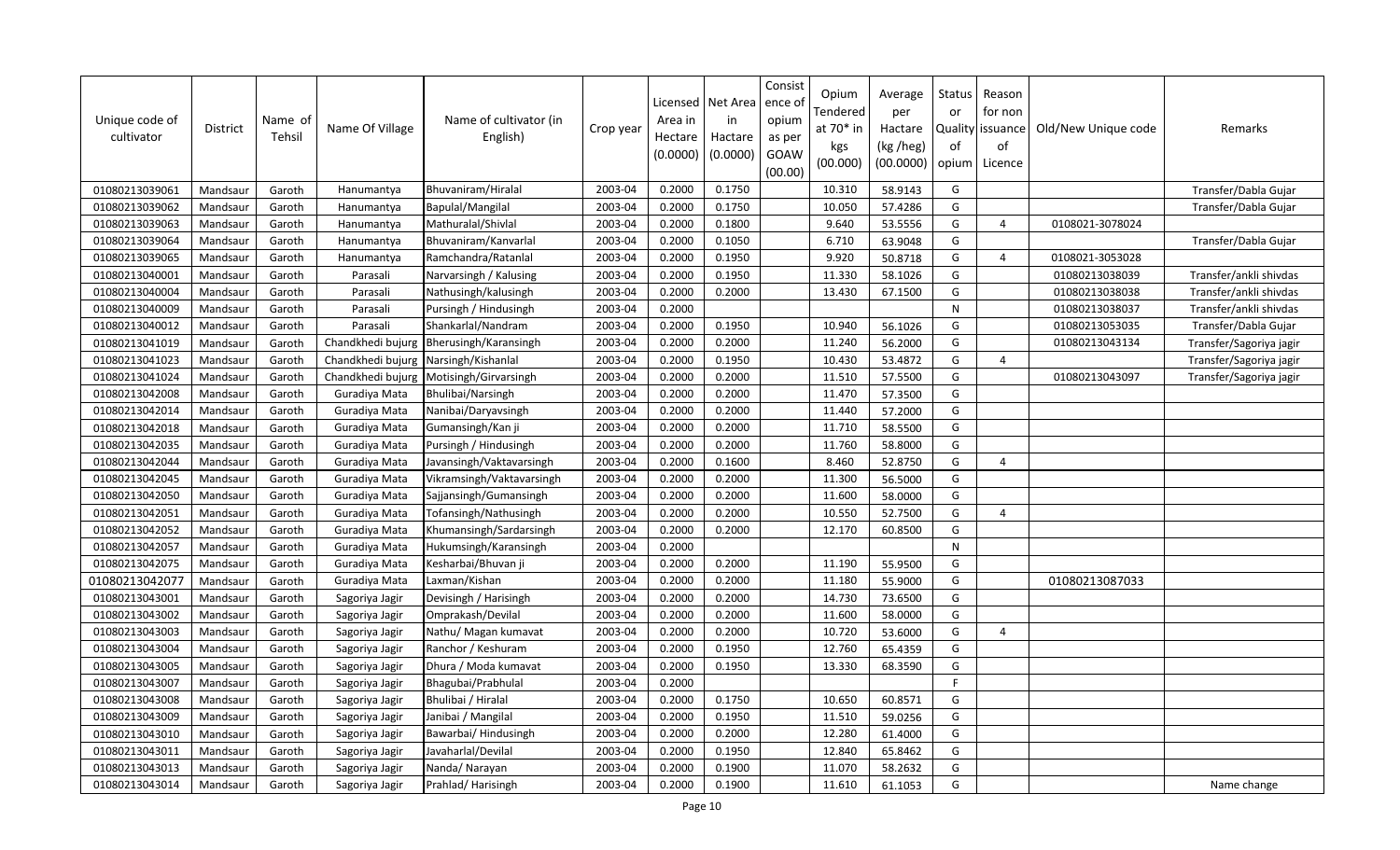| Unique code of<br>cultivator | District | Name of<br>Tehsil | Name Of Village | Name of cultivator (in<br>English) | Crop year | Licensed<br>Area in<br>Hectare<br>(0.0000) | Net Area<br>in<br>Hactare<br>(0.0000) | Consist<br>ence of<br>opium<br>as per<br>GOAW<br>(00.00) | Opium<br>Tendered<br>at 70* in<br>kgs<br>(00.000) | Average<br>per<br>Hactare<br>(kg /heg)<br>(00.0000) | Status<br>or<br>of<br>opium | Reason<br>for non<br>Quality issuance<br>of<br>Licence | Old/New Unique code | Remarks     |
|------------------------------|----------|-------------------|-----------------|------------------------------------|-----------|--------------------------------------------|---------------------------------------|----------------------------------------------------------|---------------------------------------------------|-----------------------------------------------------|-----------------------------|--------------------------------------------------------|---------------------|-------------|
| 01080213043016               | Mandsaur | Garoth            | Sagoriya Jagir  | Janibai / Kashiram                 | 2003-04   | 0.2000                                     | 0.1950                                |                                                          | 11.810                                            | 60.5641                                             | G                           |                                                        |                     |             |
| 01080213043017               | Mandsaur | Garoth            | Sagoriya Jagir  | Bhuwan / Bheru                     | 2003-04   | 0.2000                                     | 0.1950                                |                                                          | 12.780                                            | 65.5385                                             | G                           |                                                        |                     |             |
| 01080213043018               | Mandsaur | Garoth            | Sagoriya Jagir  | Bhuwan / Varda                     | 2003-04   | 0.2000                                     | 0.1950                                |                                                          | 12.140                                            | 62.2564                                             | G                           |                                                        |                     |             |
| 01080213043019               | Mandsaur | Garoth            | Sagoriya Jagir  | Jagannath/Babru                    | 2003-04   | 0.2000                                     | 0.1950                                |                                                          | 10.680                                            | 54.7692                                             | G                           |                                                        |                     |             |
| 01080213043020               | Mandsaur | Garoth            | Sagoriya Jagir  | Jamanabai/Nandram                  | 2003-04   | 0.2000                                     | 0.2000                                |                                                          | 11.890                                            | 59.4500                                             | G                           |                                                        |                     |             |
| 01080213043023               | Mandsaur | Garoth            | Sagoriya Jagir  | Nandram / Bhura                    | 2003-04   | 0.2000                                     | 0.2000                                |                                                          | 11.230                                            | 56.1500                                             | G                           |                                                        |                     |             |
| 01080213043024               | Mandsaur | Garoth            | Sagoriya Jagir  | Puralal / Shankarlal               | 2003-04   | 0.2000                                     | 0.2000                                |                                                          | 12.020                                            | 60.1000                                             | G                           |                                                        |                     | Name change |
| 01080213043027               | Mandsaur | Garoth            | Sagoriya Jagir  | Mohan / Ramkishan                  | 2003-04   | 0.2000                                     | 0.2000                                |                                                          | 11.950                                            | 59.7500                                             |                             | $\overline{2}$                                         |                     |             |
| 01080213043028               | Mandsaur | Garoth            | Sagoriya Jagir  | Govind/ Gangaram                   | 2003-04   | 0.2000                                     | 0.1950                                |                                                          | 10.930                                            | 56.0513                                             | G                           |                                                        |                     |             |
| 01080213043029               | Mandsaur | Garoth            | Sagoriya Jagir  | Bhuvanishanker / Onkarlal          | 2003-04   | 0.2000                                     | 0.1900                                |                                                          | 11.680                                            | 61.4737                                             | G                           |                                                        |                     |             |
| 01080213043032               | Mandsaur | Garoth            | Sagoriya Jagir  | Shyamlal / Onkarlal                | 2003-04   | 0.2000                                     | 0.1850                                |                                                          | 11.310                                            | 61.1351                                             | G                           |                                                        |                     |             |
| 01080213043033               | Mandsaur | Garoth            | Sagoriya Jagir  | Mohan / Dhanna                     | 2003-04   | 0.2000                                     | 0.1850                                |                                                          | 10.890                                            | 58.8649                                             | G                           |                                                        |                     |             |
| 01080213043034               | Mandsaur | Garoth            | Sagoriya Jagir  | Mangilal / Nanuram                 | 2003-04   | 0.2000                                     | 0.2000                                |                                                          | 12.840                                            | 64.2000                                             | G                           |                                                        |                     |             |
| 01080213043037               | Mandsaur | Garoth            | Sagoriya Jagir  | Magan / Dhura                      | 2003-04   | 0.2000                                     | 0.2000                                |                                                          | 11.230                                            | 56.1500                                             | G                           |                                                        |                     |             |
| 01080213043039               | Mandsaur | Garoth            | Sagoriya Jagir  | Kalusingh / Kansingh               | 2003-04   | 0.2000                                     | 0.1000                                |                                                          | 6.150                                             | 61.5000                                             | G                           |                                                        |                     |             |
| 01080213043041               | Mandsaur | Garoth            | Sagoriya Jagir  | Nathu/ Dhura                       | 2003-04   | 0.2000                                     |                                       |                                                          |                                                   |                                                     | F                           |                                                        |                     |             |
| 01080213043043               | Mandsaur | Garoth            | Sagoriya Jagir  | Viram / Bheru                      | 2003-04   | 0.2000                                     | 0.2000                                |                                                          | 11.160                                            | 55.8000                                             | G                           |                                                        |                     |             |
| 01080213043044               | Mandsaur | Garoth            | Sagoriya Jagir  | Karibai / Bhagwan                  | 2003-04   | 0.2000                                     | 0.1900                                |                                                          | 10.990                                            | 57.8421                                             | G                           |                                                        |                     |             |
| 01080213043045               | Mandsaur | Garoth            | Sagoriya Jagir  | Kanha / Dhura                      | 2003-04   | 0.2000                                     | 0.1950                                |                                                          | 12.350                                            | 63.3333                                             | G                           |                                                        |                     |             |
| 01080213043046               | Mandsaur | Garoth            | Sagoriya Jagir  | Ratanlal/Kanha                     | 2003-04   | 0.2000                                     | 0.2000                                |                                                          | 12.110                                            | 60.5500                                             | G                           |                                                        |                     |             |
| 01080213043048               | Mandsaur | Garoth            | Sagoriya Jagir  | Bawanisankar/Laxman                | 2003-04   | 0.2000                                     | 0.2000                                |                                                          | 11.420                                            | 57.1000                                             | G                           |                                                        |                     |             |
| 01080213043049               | Mandsaur | Garoth            | Sagoriya Jagir  | Chunnilal / Ratanlal               | 2003-04   | 0.2000                                     | 0.2000                                |                                                          | 12.500                                            | 62.5000                                             | G                           |                                                        |                     |             |
| 01080213043050               | Mandsaur | Garoth            | Sagoriya Jagir  | Kanchan bai / Mangilal             | 2003-04   | 0.2000                                     | 0.2000                                |                                                          | 11.980                                            | 59.9000                                             | G                           |                                                        |                     |             |
| 01080213043051               | Mandsaur | Garoth            | Sagoriya Jagir  | Balakbai/Bapulal                   | 2003-04   | 0.2000                                     | 0.2000                                |                                                          | 12.330                                            | 61.6500                                             | G                           |                                                        |                     |             |
| 01080213043054               | Mandsaur | Garoth            | Sagoriya Jagir  | Kanchanbai/Bhavanishankar          | 2003-04   | 0.2000                                     | 0.1950                                |                                                          | 11.370                                            | 58.3077                                             | G                           |                                                        |                     |             |
| 01080213043057               | Mandsaur | Garoth            | Sagoriya Jagir  | Mangibai / Hiralala                | 2003-04   | 0.2000                                     | 0.1950                                |                                                          | 11.930                                            | 61.1795                                             | G                           |                                                        |                     |             |
| 01080213043058               | Mandsaur | Garoth            | Sagoriya Jagir  | Danisingh/Harisingh                | 2003-04   | 0.2000                                     | 0.1600                                |                                                          | 9.460                                             | 59.1250                                             | G                           |                                                        |                     |             |
| 01080213043059               | Mandsaur | Garoth            | Sagoriya Jagir  | Balaram / Shivram                  | 2003-04   | 0.2000                                     | 0.2000                                |                                                          | 12.220                                            | 61.1000                                             | G                           |                                                        |                     |             |
| 01080213043060               | Mandsaur | Garoth            | Sagoriya Jagir  | Devilal / Bapulal                  | 2003-04   | 0.2000                                     | 0.1950                                |                                                          | 12.050                                            | 61.7949                                             | G                           |                                                        |                     |             |
| 01080213043062               | Mandsaur | Garoth            | Sagoriya Jagir  | Kushalbai/Udayram                  | 2003-04   | 0.2000                                     | 0.1900                                |                                                          | 11.070                                            | 58.2632                                             | G                           |                                                        |                     |             |
| 01080213043063               | Mandsaur | Garoth            | Sagoriya Jagir  | Dhapubai / Champalal               | 2003-04   | 0.2000                                     | 0.1150                                |                                                          | 6.230                                             | 54.1739                                             | G                           |                                                        |                     |             |
| 01080213043064               | Mandsaur | Garoth            | Sagoriya Jagir  | Nathulal / Bahadursingh            | 2003-04   | 0.2000                                     | 0.2000                                |                                                          | 10.390                                            | 51.9500                                             | G                           | $\overline{a}$                                         |                     |             |
| 01080213043065               | Mandsaur | Garoth            | Sagoriya Jagir  | Bhanvarlal/Bagdiram                | 2003-04   | 0.2000                                     |                                       |                                                          |                                                   |                                                     | E                           |                                                        |                     |             |
| 01080213043066               | Mandsaur | Garoth            | Sagoriya Jagir  | Sakhibai / Dhura ji                | 2003-04   | 0.2000                                     | 0.2000                                |                                                          | 11.660                                            | 58.3000                                             | G                           |                                                        |                     |             |
| 01080213043069               | Mandsaur | Garoth            | Sagoriya Jagir  | Kansingh / Raysingh                | 2003-04   | 0.2000                                     |                                       |                                                          |                                                   |                                                     | F.                          |                                                        |                     |             |
| 01080213043073               | Mandsaur | Garoth            | Sagoriya Jagir  | Balaram / Bheru                    | 2003-04   | 0.2000                                     | 0.2000                                |                                                          | 12.310                                            | 61.5500                                             | G                           |                                                        |                     |             |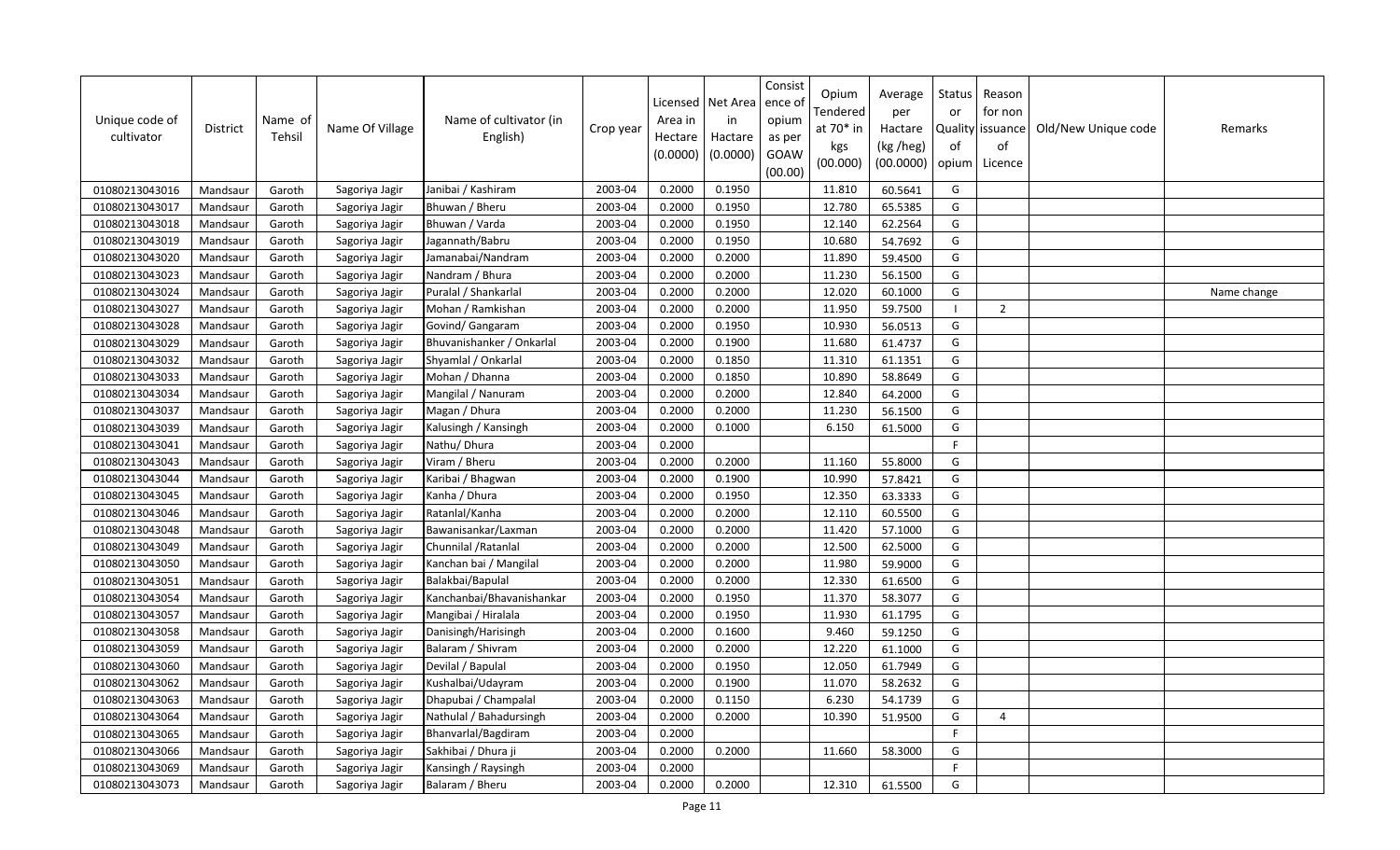| Unique code of<br>cultivator | District | Name of<br>Tehsil | Name Of Village | Name of cultivator (in<br>English) | Crop year | Licensed<br>Area in<br>Hectare<br>(0.0000) | Net Area<br>in<br>Hactare<br>(0.0000) | Consist<br>ence of<br>opium<br>as per<br>GOAW<br>(00.00) | Opium<br>Tendered<br>at 70* in<br>kgs<br>(00.000) | Average<br>per<br>Hactare<br>(kg /heg)<br>(00.0000) | Status<br>or<br>of<br>opium | Reason<br>for non<br>Quality   issuance<br>of<br>Licence | Old/New Unique code | Remarks         |
|------------------------------|----------|-------------------|-----------------|------------------------------------|-----------|--------------------------------------------|---------------------------------------|----------------------------------------------------------|---------------------------------------------------|-----------------------------------------------------|-----------------------------|----------------------------------------------------------|---------------------|-----------------|
| 01080213043074               | Mandsaur | Garoth            | Sagoriya Jagir  | Balaram / Babru                    | 2003-04   | 0.2000                                     | 0.1950                                |                                                          | 12.230                                            | 62.7179                                             | G                           |                                                          |                     |                 |
| 01080213043075               | Mandsaur | Garoth            | Sagoriya Jagir  | Nandubai / Deva                    | 2003-04   | 0.2000                                     | 0.1900                                |                                                          | 11.550                                            | 60.7895                                             | G                           |                                                          |                     |                 |
| 01080213043077               | Mandsaur | Garoth            | Sagoriya Jagir  | Kamalabai / Mangilal               | 2003-04   | 0.2000                                     | 0.1050                                |                                                          | 6.400                                             | 60.9524                                             | G                           |                                                          |                     |                 |
| 01080213043079               | Mandsaur | Garoth            | Sagoriya Jagir  | Shivnarayan/Nanuram                | 2003-04   | 0.2000                                     | 0.1950                                |                                                          | 11.430                                            | 58.6154                                             | G                           |                                                          |                     |                 |
| 01080213043080               | Mandsaur | Garoth            | Sagoriya Jagir  | Kaluram/Laxman                     | 2003-04   | 0.2000                                     | 0.2000                                |                                                          | 11.740                                            | 58.7000                                             | G                           |                                                          |                     |                 |
| 01080213043081               | Mandsaur | Garoth            | Sagoriya Jagir  | Gangaram/Deva ji                   | 2003-04   | 0.2000                                     | 0.2000                                |                                                          | 12.560                                            | 62.8000                                             | G                           |                                                          |                     |                 |
| 01080213043082               | Mandsaur | Garoth            | Sagoriya Jagir  | Laxminarayan/Devilal               | 2003-04   | 0.2000                                     | 0.2000                                |                                                          | 12.200                                            | 61.0000                                             | G                           |                                                          |                     |                 |
| 01080213043083               | Mandsaur | Garoth            | Sagoriya Jagir  | Bapulal/Jayram                     | 2003-04   | 0.2000                                     | 0.1900                                |                                                          | 11.500                                            | 60.5263                                             | G                           |                                                          |                     |                 |
| 01080213043085               | Mandsaur | Garoth            | Sagoriya Jagir  | Radheshyam/Onkarlal                | 2003-04   | 0.2000                                     | 0.2000                                |                                                          | 12.390                                            | 61.9500                                             | G                           |                                                          |                     |                 |
| 01080213043086               | Mandsaur | Garoth            | Sagoriya Jagir  | Dulesingh/Kansingh                 | 2003-04   | 0.2000                                     |                                       |                                                          |                                                   |                                                     | F.                          |                                                          |                     |                 |
| 01080213043088               | Mandsaur | Garoth            | Sagoriya Jagir  | Manoharbai/Sardarsingh             | 2003-04   | 0.2000                                     |                                       |                                                          |                                                   |                                                     | ${\sf N}$                   |                                                          |                     |                 |
| 01080213043089               | Mandsaur | Garoth            | Sagoriya Jagir  | Radheshyam/Shalagram               | 2003-04   | 0.2000                                     | 0.1850                                |                                                          | 11.310                                            | 61.1351                                             | G                           |                                                          |                     |                 |
| 01080213043090               | Mandsaur | Garoth            | Sagoriya Jagir  | Gangaram/Bhanvarsingh              | 2003-04   | 0.2000                                     | 0.1850                                |                                                          | 11.190                                            | 60.4865                                             | G                           |                                                          |                     |                 |
| 01080213043091               | Mandsaur | Garoth            | Sagoriya Jagir  | Rameshvar/Dola ji                  | 2003-04   | 0.2000                                     | 0.1950                                |                                                          | 12.490                                            | 64.0513                                             | G                           |                                                          |                     |                 |
| 01080213043092               | Mandsaur | Garoth            | Sagoriya Jagir  | Rameshvar/Gulab ji                 | 2003-04   | 0.2000                                     | 0.2000                                |                                                          | 11.900                                            | 59.5000                                             | G                           |                                                          |                     |                 |
| 01080213043093               | Mandsaur | Garoth            | Sagoriya Jagir  | Balaram/Shivlal                    | 2003-04   | 0.2000                                     | 0.1900                                |                                                          | 11.420                                            | 60.1053                                             | G                           |                                                          |                     |                 |
| 01080213043095               | Mandsaur | Garoth            | Sagoriya Jagir  | Chunnilal/Kana ji                  | 2003-04   | 0.2000                                     |                                       |                                                          |                                                   |                                                     | F                           |                                                          |                     |                 |
| 01080213043096               | Mandsaur | Garoth            | Sagoriya Jagir  | Dayaram/Nanuram                    | 2003-04   | 0.2000                                     | 0.2000                                |                                                          | 12.500                                            | 62.5000                                             | G                           |                                                          |                     |                 |
| 01080213043098               | Mandsaur | Garoth            | Sagoriya Jagir  | Devilal/Nanda ji                   | 2003-04   | 0.2000                                     | 0.1950                                |                                                          | 11.220                                            | 57.5385                                             | G                           |                                                          |                     |                 |
| 01080213043099               | Mandsaur | Garoth            | Sagoriya Jagir  | Hiralal/Jujhar ji                  | 2003-04   | 0.2000                                     | 0.1900                                |                                                          | 11.320                                            | 59.5789                                             | G                           |                                                          |                     |                 |
| 01080213043101               | Mandsaur | Garoth            | Sagoriya Jagir  | Radheshyam/Hiralal                 | 2003-04   | 0.2000                                     | 0.1950                                |                                                          |                                                   | 0.0000                                              | $\circ$                     | 11                                                       |                     | Theft. FIR      |
| 01080213043102               | Mandsaur | Garoth            | Sagoriya Jagir  | Balaram/Champa ji                  | 2003-04   | 0.2000                                     | 0.1950                                |                                                          | 11.250                                            | 57.6923                                             | G                           |                                                          |                     |                 |
| 01080213043103               | Mandsaur | Garoth            | Sagoriya Jagir  | Tofansingh/Kishanlal               | 2003-04   | 0.2000                                     | 0.1950                                |                                                          | 10.970                                            | 56.2564                                             | G                           |                                                          |                     | 0108021-3041021 |
| 01080213043104               | Mandsaur | Garoth            | Sagoriya Jagir  | Bhuvan/Babru ji                    | 2003-04   | 0.2000                                     | 0.1900                                |                                                          | 10.120                                            | 53.2632                                             | G                           | $\overline{4}$                                           |                     |                 |
| 01080213043105               | Mandsaur | Garoth            | Sagoriya Jagir  | Ratannath/Amarnath                 | 2003-04   | 0.2000                                     | 0.1900                                |                                                          | 11.230                                            | 59.1053                                             | G                           |                                                          |                     |                 |
| 01080213043107               | Mandsaur | Garoth            | Sagoriya Jagir  | Mangilal/Karansingh                | 2003-04   | 0.2000                                     | 0.2050                                |                                                          | 12.100                                            | 59.0244                                             | G                           |                                                          |                     |                 |
| 01080213043109               | Mandsaur | Garoth            | Sagoriya Jagir  | Bhure kha/ Pir kha                 | 2003-04   | 0.2000                                     | 0.2000                                |                                                          | 10.480                                            | 52.4000                                             | G                           | $\overline{4}$                                           |                     |                 |
| 01080213043110               | Mandsaur | Garoth            | Sagoriya Jagir  | Narayansingh/Prahlad singh         | 2003-04   | 0.2000                                     | 0.2000                                |                                                          | 12.730                                            | 63.6500                                             | G                           |                                                          |                     |                 |
| 01080213043112               | Mandsaur | Garoth            | Sagoriya Jagir  | Hiralal/Kanhiram                   | 2003-04   | 0.2000                                     | 0.1750                                |                                                          | 10.750                                            | 61.4286                                             | G                           |                                                          |                     |                 |
| 01080213043113               | Mandsaur | Garoth            | Sagoriya Jagir  | Gopal/Pyar ji                      | 2003-04   | 0.2000                                     | 0.1900                                |                                                          | 9.810                                             | 51.6316                                             | G                           | $\overline{a}$                                           |                     |                 |
| 01080213043114               | Mandsaur | Garoth            | Sagoriya Jagir  | Gangaram/Bhanvarlal                | 2003-04   | 0.2000                                     | 0.2050                                |                                                          | 12.190                                            | 59.4634                                             | G                           |                                                          |                     |                 |
| 01080213043118               | Mandsaur | Garoth            | Sagoriya Jagir  | Onkarlal/Dhul ji                   | 2003-04   | 0.2000                                     | 0.1950                                |                                                          | 14.300                                            | 73.3333                                             | G                           |                                                          |                     |                 |
| 01080213043119               | Mandsaur | Garoth            | Sagoriya Jagir  | Gordhanlal/Kashiram                | 2003-04   | 0.2000                                     | 0.1950                                |                                                          | 11.960                                            | 61.3333                                             | G                           |                                                          |                     |                 |
| 01080213043120               | Mandsaur | Garoth            | Sagoriya Jagir  | Balaram/Bhanvarlal                 | 2003-04   | 0.2000                                     |                                       |                                                          |                                                   |                                                     | E                           |                                                          |                     |                 |
| 01080213043121               | Mandsaur | Garoth            | Sagoriya Jagir  | Shyamlal/Hiralal                   | 2003-04   | 0.2000                                     | 0.1850                                |                                                          | 10.940                                            | 59.1351                                             | G                           |                                                          |                     |                 |
| 01080213043122               | Mandsaur | Garoth            | Sagoriya Jagir  | Gopal/Nanalal                      | 2003-04   | 0.2000                                     | 0.2000                                |                                                          | 13.440                                            | 67.2000                                             | G                           |                                                          |                     |                 |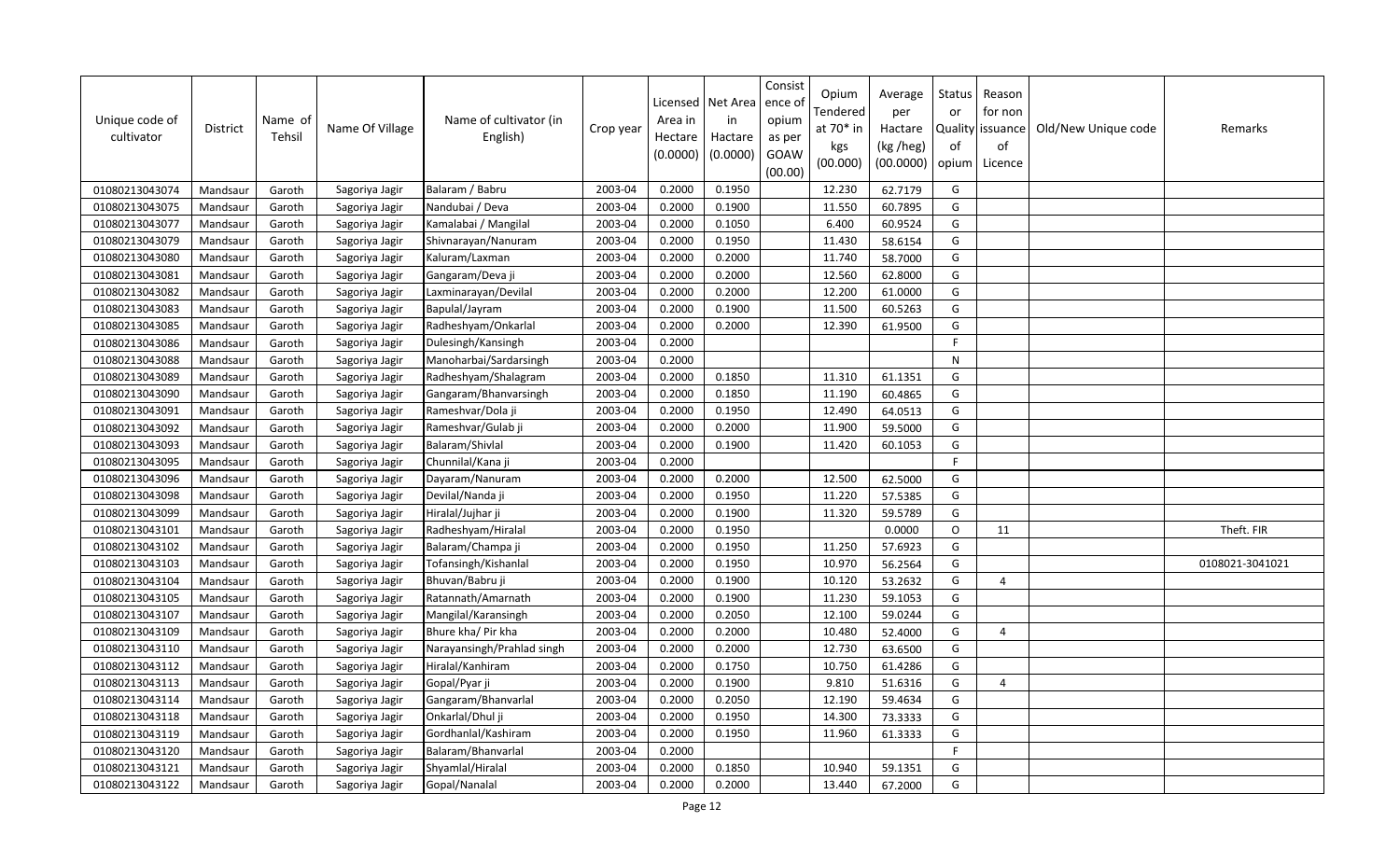| Unique code of<br>cultivator | District | Name of<br>Tehsil | Name Of Village | Name of cultivator (in<br>English) | Crop year | Licensed<br>Area in<br>Hectare<br>(0.0000) | Net Area<br>in<br>Hactare<br>(0.0000) | Consist<br>ence of<br>opium<br>as per<br>GOAW<br>(00.00) | Opium<br>Tendered<br>at 70* in<br>kgs<br>(00.000) | Average<br>per<br>Hactare<br>(kg /heg)<br>(00.0000) | <b>Status</b><br>or<br>of<br>opium | Reason<br>for non<br>Quality   issuance<br>of<br>Licence | Old/New Unique code | Remarks           |
|------------------------------|----------|-------------------|-----------------|------------------------------------|-----------|--------------------------------------------|---------------------------------------|----------------------------------------------------------|---------------------------------------------------|-----------------------------------------------------|------------------------------------|----------------------------------------------------------|---------------------|-------------------|
| 01080213043123               | Mandsaur | Garoth            | Sagoriya Jagir  | Mangilal/Rupa ji                   | 2003-04   | 0.2000                                     | 0.1950                                |                                                          | 11.450                                            | 58.7179                                             | G                                  |                                                          |                     |                   |
| 01080213043125               | Mandsaur | Garoth            | Sagoriya Jagir  | Parmanand/Bapulal                  | 2003-04   | 0.2000                                     | 0.2000                                |                                                          | 13.100                                            | 65.5000                                             | G                                  |                                                          |                     |                   |
| 01080213043126               | Mandsaur | Garoth            | Sagoriya Jagir  | Basantilal/Jayram                  | 2003-04   | 0.2000                                     | 0.1900                                |                                                          | 10.620                                            | 55.8947                                             | G                                  |                                                          |                     |                   |
| 01080213043127               | Mandsaur | Garoth            | Sagoriya Jagir  | Devisingh/Kacharusingh             | 2003-04   | 0.2000                                     | 0.1950                                |                                                          | 11.860                                            | 60.8205                                             | G                                  |                                                          |                     |                   |
| 01080213043129               | Mandsaur | Garoth            | Sagoriya Jagir  | Pannalal/Prabhulal                 | 2003-04   | 0.2000                                     |                                       |                                                          |                                                   |                                                     | F.                                 |                                                          |                     |                   |
| 01080213043130               | Mandsaur | Garoth            | Sagoriya Jagir  | Janibai/Dhanna ji                  | 2003-04   | 0.2000                                     | 0.1900                                |                                                          | 10.530                                            | 55.4211                                             | G                                  |                                                          |                     |                   |
| 01080213043131               | Mandsaur | Garoth            | Sagoriya Jagir  | Ratanlal/Nanda                     | 2003-04   | 0.2000                                     | 0.1900                                |                                                          | 11.160                                            | 58.7368                                             | G                                  |                                                          |                     |                   |
| 01080213043133               | Mandsaur | Garoth            | Sagoriya Jagir  | Satynarayan/Bhera                  | 2003-04   | 0.2000                                     | 0.1850                                |                                                          | 10.970                                            | 59.2973                                             | G                                  |                                                          | 0108021-3078017     | transfer/shamgarh |
| 01080213044001               | Mandsaur | Garoth            | Khajuripanth    | Bapulal / Nanuram                  | 2003-04   | 0.2000                                     | 0.1900                                |                                                          | 9.370                                             | 49.3158                                             | G                                  | $\overline{4}$                                           |                     |                   |
| 01080213044002               | Mandsaur | Garoth            | Khajuripanth    | Nurmohammad / Allabaksh            | 2003-04   | 0.2000                                     | 0.2000                                |                                                          | 10.850                                            | 54.2500                                             | G                                  |                                                          |                     |                   |
| 01080213044003               | Mandsaur | Garoth            | Khajuripanth    | Kanchanbai/Ramnarayan              | 2003-04   | 0.2000                                     | 0.1950                                |                                                          | 11.490                                            | 58.9231                                             | G                                  |                                                          |                     |                   |
| 01080213044004               | Mandsaur | Garoth            | Khajuripanth    | Shivlal / Jagannath                | 2003-04   | 0.2000                                     | 0.1850                                |                                                          | 10.690                                            | 57.7838                                             | G                                  |                                                          |                     |                   |
| 01080213044005               | Mandsaur | Garoth            | Khajuripanth    | Maganbai/Girdhari                  | 2003-04   | 0.2000                                     | 0.2000                                |                                                          | 10.770                                            | 53.8500                                             | G                                  | $\Delta$                                                 |                     |                   |
| 01080213044006               | Mandsaur | Garoth            | Khajuripanth    | Balibai / Ramratan                 | 2003-04   | 0.2000                                     | 0.1950                                |                                                          | 11.150                                            | 57.1795                                             | G                                  |                                                          |                     |                   |
| 01080213044007               | Mandsaur | Garoth            | Khajuripanth    | Dinesh/Devilal                     | 2003-04   | 0.2000                                     | 0.1950                                |                                                          | 12.380                                            | 63.4872                                             | G                                  |                                                          |                     |                   |
| 01080213044008               | Mandsaur | Garoth            | Khajuripanth    | Rameshvar/ Kaluram                 | 2003-04   | 0.2000                                     | 0.2000                                |                                                          | 11.770                                            | 58.8500                                             | G                                  |                                                          |                     |                   |
| 01080213044009               | Mandsaur | Garoth            | Khajuripanth    | Dhapubai / Gangaram                | 2003-04   | 0.2000                                     | 0.2000                                |                                                          | 12.000                                            | 60.0000                                             | G                                  |                                                          |                     |                   |
| 01080213044010               | Mandsaur | Garoth            | Khajuripanth    | Ramkishan / Hariram                | 2003-04   | 0.2000                                     | 0.2000                                |                                                          | 10.270                                            | 51.3500                                             | G                                  | $\boldsymbol{\varDelta}$                                 |                     |                   |
| 01080213044011               | Mandsaur | Garoth            | Khajuripanth    | Ramibai / Rupa                     | 2003-04   | 0.2000                                     | 0.2000                                |                                                          | 12.290                                            | 61.4500                                             | G                                  |                                                          |                     | name change       |
| 01080213044012               | Mandsaur | Garoth            | Khajuripanth    | Kanvarlal / Champalal              | 2003-04   | 0.2000                                     | 0.1950                                |                                                          | 10.800                                            | 55.3846                                             | G                                  |                                                          |                     |                   |
| 01080213044013               | Mandsaur | Garoth            | Khajuripanth    | Mangibai/Devilal                   | 2003-04   | 0.2000                                     | 0.1950                                |                                                          | 10.930                                            | 56.0513                                             | G                                  |                                                          |                     |                   |
| 01080213044014               | Mandsaur | Garoth            | Khajuripanth    | Satynarayan / Bapulal              | 2003-04   | 0.2000                                     | 0.2000                                |                                                          | 10.340                                            | 51.7000                                             | G                                  | $\overline{4}$                                           |                     |                   |
| 01080213044015               | Mandsaur | Garoth            | Khajuripanth    | Kanchan bai / Ramlal               | 2003-04   | 0.2000                                     | 0.1950                                |                                                          | 11.880                                            | 60.9231                                             | G                                  |                                                          |                     |                   |
| 01080213044016               | Mandsaur | Garoth            | Khajuripanth    | Lekhraj/Kishanlal                  | 2003-04   | 0.2000                                     | 0.1950                                |                                                          | 11.480                                            | 58.8718                                             | G                                  |                                                          |                     |                   |
| 01080213044017               | Mandsaur | Garoth            | Khajuripanth    | Kishorilal / Badrilal              | 2003-04   | 0.2000                                     | 0.1950                                |                                                          | 11.710                                            | 60.0513                                             | G                                  |                                                          |                     | Name change       |
| 01080213044022               | Mandsaur | Garoth            | Khajuripanth    | Shankarlal / Puralal               | 2003-04   | 0.2000                                     | 0.1950                                |                                                          | 11.210                                            | 57.4872                                             | G                                  |                                                          |                     |                   |
| 01080213044023               | Mandsaur | Garoth            | Khajuripanth    | Karulal / Parmanand                | 2003-04   | 0.2000                                     | 0.1900                                |                                                          | 10.920                                            | 57.4737                                             | G                                  |                                                          |                     |                   |
| 01080213044024               | Mandsaur | Garoth            | Khajuripanth    | Bherulal / Hariram                 | 2003-04   | 0.2000                                     | 0.1850                                |                                                          | 10.550                                            | 57.0270                                             | G                                  |                                                          |                     |                   |
| 01080213044025               | Mandsaur | Garoth            | Khajuripanth    | Mathuralal / Shivlal               | 2003-04   | 0.2000                                     | 0.1750                                |                                                          | 10.390                                            | 59.3714                                             | G                                  |                                                          |                     |                   |
| 01080213044027               | Mandsaur | Garoth            | Khajuripanth    | Kailashbai / Nanuram               | 2003-04   | 0.2000                                     | 0.1900                                |                                                          | 11.610                                            | 61.1053                                             | G                                  |                                                          |                     |                   |
| 01080213044028               | Mandsaur | Garoth            | Khajuripanth    | Mangibai / Purji                   | 2003-04   | 0.2000                                     | 0.2000                                |                                                          | 11.620                                            | 58.1000                                             | G                                  |                                                          |                     |                   |
| 01080213044029               | Mandsaur | Garoth            | Khajuripanth    | Shivlal / Kashiram                 | 2003-04   | 0.2000                                     | 0.2050                                |                                                          | 9.810                                             | 47.8537                                             | G                                  |                                                          |                     |                   |
| 01080213044030               | Mandsaur | Garoth            | Khajuripanth    | Kashiram / Nanuram                 | 2003-04   | 0.2000                                     | 0.1950                                |                                                          | 11.160                                            | 57.2308                                             | G                                  |                                                          |                     |                   |
| 01080213044031               | Mandsaur | Garoth            | Khajuripanth    | Shrilal / Devilal                  | 2003-04   | 0.2000                                     | 0.2000                                |                                                          | 11.720                                            | 58.6000                                             | G                                  |                                                          |                     |                   |
| 01080213044032               | Mandsaur | Garoth            | Khajuripanth    | Ratanlal/Amara Dhakad              | 2003-04   | 0.2000                                     | 0.1850                                |                                                          | 11.760                                            | 63.5676                                             | G                                  |                                                          |                     | Name change       |
| 01080213044035               | Mandsaur | Garoth            | Khajuripanth    | Nathibai / Tarachand               | 2003-04   | 0.2000                                     | 0.2000                                |                                                          | 11.510                                            | 57.5500                                             | G                                  |                                                          |                     |                   |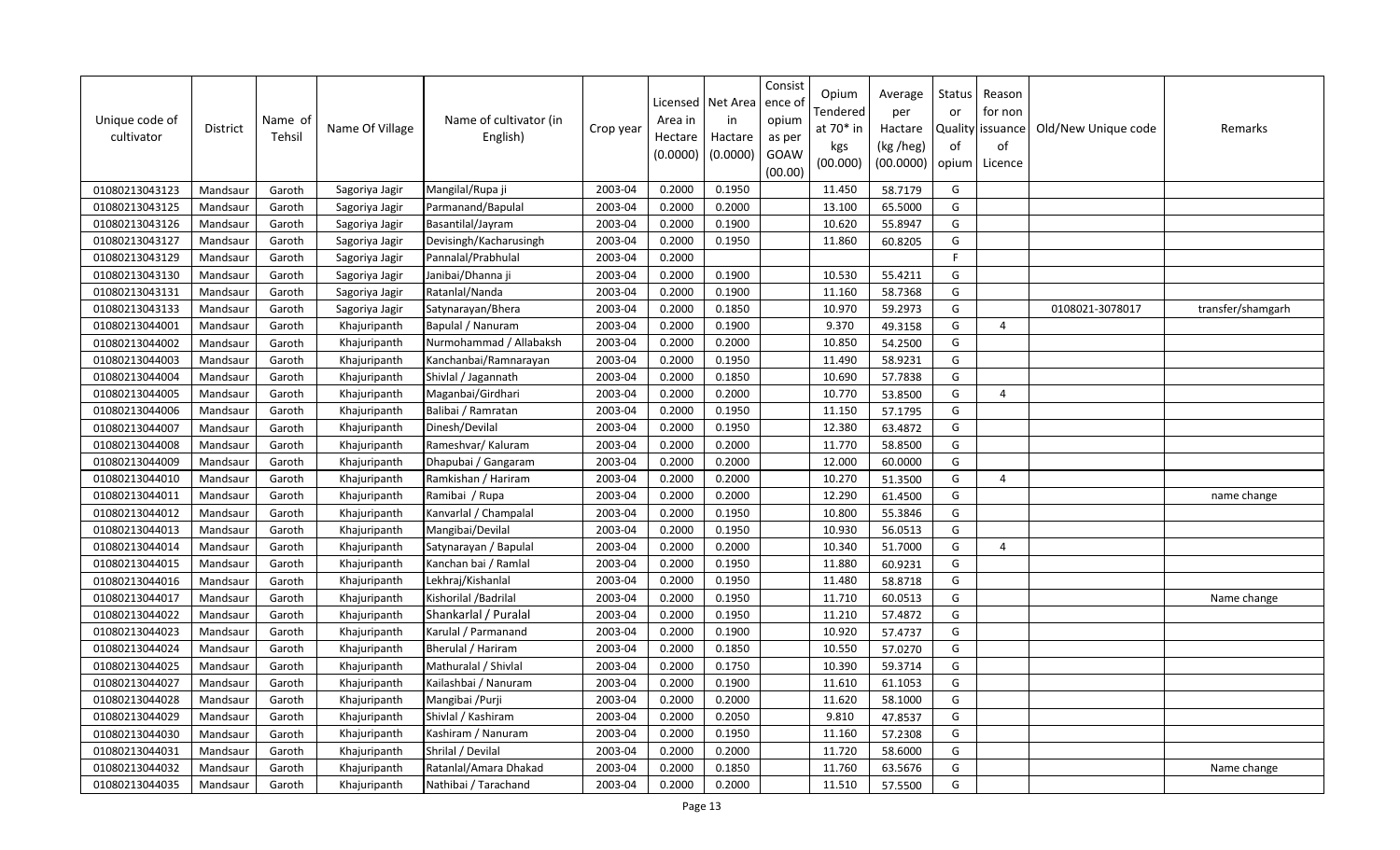| Unique code of<br>cultivator | District | Name of<br>Tehsil | Name Of Village | Name of cultivator (in<br>English) | Crop year | Licensed<br>Area in<br>Hectare<br>(0.0000) | Net Area<br>in<br>Hactare<br>(0.0000) | Consist<br>ence of<br>opium<br>as per<br>GOAW<br>(00.00) | Opium<br>Tendered<br>at 70* in<br>kgs<br>(00.000) | Average<br>per<br>Hactare<br>(kg /heg)<br>(00.0000) | Status<br>or<br>of<br>opium | Reason<br>for non<br>Quality   issuance<br>of<br>Licence | Old/New Unique code | Remarks     |
|------------------------------|----------|-------------------|-----------------|------------------------------------|-----------|--------------------------------------------|---------------------------------------|----------------------------------------------------------|---------------------------------------------------|-----------------------------------------------------|-----------------------------|----------------------------------------------------------|---------------------|-------------|
| 01080213044036               | Mandsaur | Garoth            | Khajuripanth    | Savirtibai / Bhanvarlal            | 2003-04   | 0.2000                                     | 0.1950                                |                                                          | 11.820                                            | 60.6154                                             | G                           |                                                          |                     |             |
| 01080213044037               | Mandsaur | Garoth            | Khajuripanth    | Bhuwan / Gangaram                  | 2003-04   | 0.2000                                     | 0.2050                                |                                                          | 12.240                                            | 59.7073                                             | G                           |                                                          |                     |             |
| 01080213044039               | Mandsaur | Garoth            | Khajuripanth    | Sampatbai / Bapulal                | 2003-04   | 0.2000                                     | 0.1850                                |                                                          | 9.440                                             | 51.0270                                             | G                           |                                                          |                     |             |
| 01080213044040               | Mandsaur | Garoth            | Khajuripanth    | Motiram / Bapulal                  | 2003-04   | 0.2000                                     | 0.2000                                |                                                          | 11.900                                            | 59.5000                                             | G                           |                                                          |                     |             |
| 01080213044041               | Mandsaur | Garoth            | Khajuripanth    | Mangilal / Kishan                  | 2003-04   | 0.2000                                     | 0.1950                                |                                                          | 11.360                                            | 58.2564                                             | G                           |                                                          |                     |             |
| 01080213044044               | Mandsaur | Garoth            | Khajuripanth    | Jamaklal / Shalgram jain           | 2003-04   | 0.2000                                     | 0.1950                                |                                                          | 10.030                                            | 51.4359                                             | G                           | $\overline{4}$                                           |                     |             |
| 01080213044045               | Mandsaur | Garoth            | Khajuripanth    | Badrilal / Bhuvan Dhakad           | 2003-04   | 0.2000                                     | 0.2000                                |                                                          | 11.040                                            | 55.2000                                             | G                           |                                                          |                     |             |
| 01080213044046               | Mandsaur | Garoth            | Khajuripanth    | Parmanand / Devilal                | 2003-04   | 0.2000                                     | 0.2000                                |                                                          | 10.700                                            | 53.5000                                             | G                           | $\overline{4}$                                           |                     |             |
| 01080213044049               | Mandsaur | Garoth            | Khajuripanth    | Fakirchand/Khemraj                 | 2003-04   | 0.2000                                     | 0.1900                                |                                                          | 9.540                                             | 50.2105                                             | G                           | $\overline{4}$                                           |                     |             |
| 01080213044051               | Mandsaur | Garoth            | Khajuripanth    | Pursingh / Badrilal                | 2003-04   | 0.2000                                     | 0.1950                                |                                                          | 13.160                                            | 67.4872                                             | G                           |                                                          |                     |             |
| 01080213044052               | Mandsaur | Garoth            | Khajuripanth    | Govind / Badrinarayan              | 2003-04   | 0.2000                                     | 0.2000                                |                                                          | 11.040                                            | 55.2000                                             | G                           |                                                          |                     |             |
| 01080213044053               | Mandsaur | Garoth            | Khajuripanth    | Satynarayan / Devilal              | 2003-04   | 0.2000                                     | 0.1950                                |                                                          | 11.440                                            | 58.6667                                             | G                           |                                                          |                     |             |
| 01080213044054               | Mandsaur | Garoth            | Khajuripanth    | Suhagbai / Shankarlal              | 2003-04   | 0.2000                                     | 0.2000                                |                                                          | 12.080                                            | 60.4000                                             | G                           |                                                          |                     |             |
| 01080213044055               | Mandsaur | Garoth            | Khajuripanth    | Shambhulal / Bhanvarla             | 2003-04   | 0.2000                                     | 0.2000                                |                                                          | 11.600                                            | 58.0000                                             | G                           |                                                          |                     |             |
| 01080213044056               | Mandsaur | Garoth            | Khajuripanth    | Laxminarayan / Motiram             | 2003-04   | 0.2000                                     | 0.1900                                |                                                          | 10.680                                            | 56.2105                                             | G                           |                                                          |                     |             |
| 01080213044057               | Mandsaur | Garoth            | Khajuripanth    | Sitabai/Ramesvar                   | 2003-04   | 0.2000                                     | 0.1900                                |                                                          | 11.800                                            | 62.1053                                             | G                           |                                                          |                     |             |
| 01080213044058               | Mandsaur | Garoth            | Khajuripanth    | Puralal / Hariram                  | 2003-04   | 0.2000                                     | 0.1000                                |                                                          | 5.960                                             | 59.6000                                             | G                           |                                                          |                     |             |
| 01080213044059               | Mandsaur | Garoth            | Khajuripanth    | Suhagbai / Ramchandra              | 2003-04   | 0.2000                                     | 0.1900                                |                                                          | 11.800                                            | 62.1053                                             | G                           |                                                          |                     |             |
| 01080213044060               | Mandsaur | Garoth            | Khajuripanth    | Balalshankar / Bhanvarlal          | 2003-04   | 0.2000                                     | 0.1900                                |                                                          | 11.030                                            | 58.0526                                             | G                           |                                                          |                     |             |
| 01080213044061               | Mandsaur | Garoth            | Khajuripanth    | Bagdiram / Bhuvan                  | 2003-04   | 0.2000                                     | 0.1950                                |                                                          | 11.500                                            | 58.9744                                             | G                           |                                                          |                     | name change |
| 01080213044062               | Mandsaur | Garoth            | Khajuripanth    | Kishan lal / Gangaram              | 2003-04   | 0.2000                                     | 0.2000                                |                                                          | 10.480                                            | 52.4000                                             | G                           |                                                          |                     |             |
| 01080213044064               | Mandsaur | Garoth            | Khajuripanth    | Harisingh / Shankarsingh           | 2003-04   | 0.2000                                     | 0.1400                                |                                                          | 7.940                                             | 56.7143                                             | G                           |                                                          |                     |             |
| 01080213044067               | Mandsaur | Garoth            | Khajuripanth    | Bhanvarlal / Bherulal              | 2003-04   | 0.2000                                     | 0.2000                                |                                                          | 12.870                                            | 64.3500                                             | G                           |                                                          |                     |             |
| 01080213044068               | Mandsaur | Garoth            | Khajuripanth    | Ratanibai / Mangilal               | 2003-04   | 0.2000                                     | 0.1900                                |                                                          | 10.970                                            | 57.7368                                             | G                           |                                                          |                     |             |
| 01080213044069               | Mandsaur | Garoth            | Khajuripanth    | Balashankar / Jagannath            | 2003-04   | 0.2000                                     | 0.1950                                |                                                          | 11.420                                            | 58.5641                                             | G                           |                                                          |                     |             |
| 01080213044072               | Mandsaur | Garoth            | Khajuripanth    | Bhuvan / Shivlal                   | 2003-04   | 0.2000                                     | 0.1950                                |                                                          | 11.660                                            | 59.7949                                             | G                           |                                                          |                     |             |
| 01080213044075               | Mandsaur | Garoth            | Khajuripanth    | Emambaksh / Allabaksh              | 2003-04   | 0.2000                                     | 0.1950                                |                                                          | 11.750                                            | 60.2564                                             | G                           |                                                          |                     |             |
| 01080213044076               | Mandsaur | Garoth            | Khajuripanth    | Balaram / Purji                    | 2003-04   | 0.2000                                     | 0.1950                                |                                                          | 11.660                                            | 59.7949                                             | G                           |                                                          |                     |             |
| 01080213044077               | Mandsaur | Garoth            | Khajuripanth    | Chandmohamad / Allabaksh           | 2003-04   | 0.2000                                     | 0.1950                                |                                                          | 12.030                                            | 61.6923                                             | G                           |                                                          |                     |             |
| 01080213044081               | Mandsaur | Garoth            | Khajuripanth    | Bheru / Hiralal                    | 2003-04   | 0.2000                                     | 0.2000                                |                                                          | 11.200                                            | 56.0000                                             | G                           |                                                          |                     |             |
| 01080213044082               | Mandsaur | Garoth            | Khajuripanth    | Prabhulal/Bhagvan                  | 2003-04   | 0.2000                                     | 0.1750                                |                                                          | 10.410                                            | 59.4857                                             | G                           |                                                          |                     |             |
| 01080213044083               | Mandsaur | Garoth            | Khajuripanth    | Radheshyam/Bherunath               | 2003-04   | 0.2000                                     | 0.1900                                |                                                          | 12.320                                            | 64.8421                                             | G                           |                                                          |                     |             |
| 01080213044084               | Mandsaur | Garoth            | Khajuripanth    | Karulal/Nathibai                   | 2003-04   | 0.2000                                     | 0.1950                                |                                                          | 11.260                                            | 57.7436                                             | G                           |                                                          |                     |             |
| 01080213044085               | Mandsaur | Garoth            | Khajuripanth    | Bhanwarlal(Dattak p.)/ Bheru       | 2003-04   | 0.2000                                     | 0.2050                                |                                                          |                                                   | 0.0000                                              |                             | $\overline{2}$                                           |                     |             |
| 01080213044086               | Mandsaur | Garoth            | Khajuripanth    | Badrilal / Amara                   | 2003-04   | 0.2000                                     | 0.1800                                |                                                          | 11.590                                            | 64.3889                                             | G                           |                                                          |                     |             |
| 01080213044088               | Mandsaur | Garoth            | Khajuripanth    | Partha / Pura                      | 2003-04   | 0.2000                                     | 0.2000                                |                                                          | 11.440                                            | 57.2000                                             | G                           |                                                          |                     |             |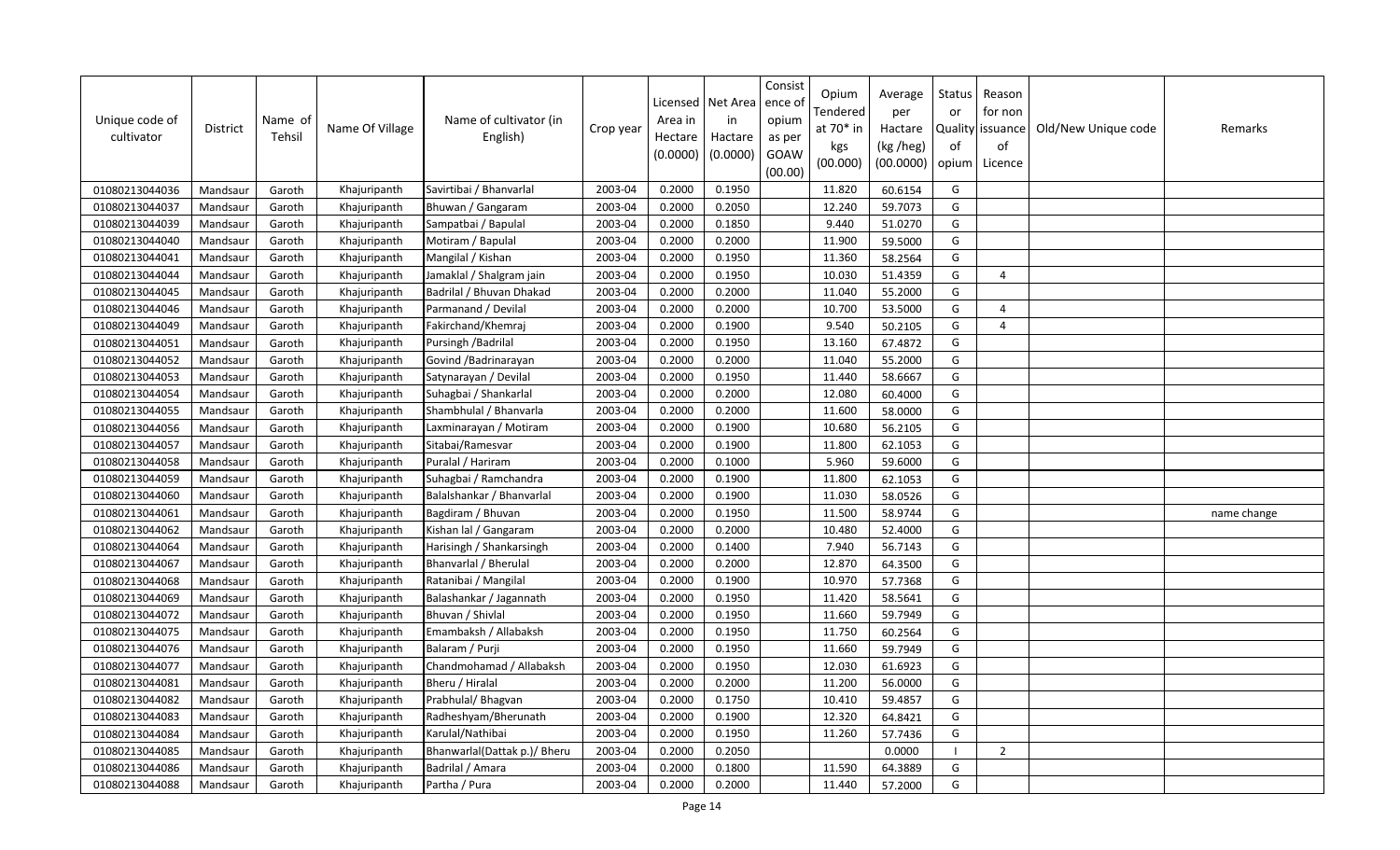| Unique code of<br>cultivator | District | Name of<br>Tehsil | Name Of Village | Name of cultivator (in<br>English) | Crop year | Licensed<br>Area in<br>Hectare<br>(0.0000) | Net Area<br>in<br>Hactare<br>(0.0000) | Consist<br>ence of<br>opium<br>as per<br>GOAW<br>(00.00) | Opium<br>Tendered<br>at 70* in<br>kgs<br>(00.000) | Average<br>per<br>Hactare<br>(kg /heg)<br>(00.0000) | <b>Status</b><br>or<br>of<br>opium | Reason<br>for non<br>Quality   issuance<br>of<br>Licence | Old/New Unique code | Remarks     |
|------------------------------|----------|-------------------|-----------------|------------------------------------|-----------|--------------------------------------------|---------------------------------------|----------------------------------------------------------|---------------------------------------------------|-----------------------------------------------------|------------------------------------|----------------------------------------------------------|---------------------|-------------|
| 01080213044090               | Mandsaur | Garoth            | Khajuripanth    | Mangilal / Bhanvarlal              | 2003-04   | 0.2000                                     | 0.1950                                |                                                          | 11.060                                            | 56.7179                                             | G                                  |                                                          |                     |             |
| 01080213044092               | Mandsaur | Garoth            | Khajuripanth    | Pyaribai / Devilal                 | 2003-04   | 0.2000                                     | 0.2000                                |                                                          | 10.740                                            | 53.7000                                             | G                                  | $\boldsymbol{\varDelta}$                                 |                     |             |
| 01080213044093               | Mandsaur | Garoth            | Khajuripanth    | Devilal / Dulichand                | 2003-04   | 0.2000                                     | 0.1950                                |                                                          | 11.130                                            | 57.0769                                             | G                                  |                                                          |                     |             |
| 01080213044094               | Mandsaur | Garoth            | Khajuripanth    | Kanheyalal / Devilal               | 2003-04   | 0.2000                                     | 0.1950                                |                                                          | 10.700                                            | 54.8718                                             | G                                  |                                                          |                     |             |
| 01080213044095               | Mandsaur | Garoth            | Khajuripanth    | Kaluram / Nanuram                  | 2003-04   | 0.2000                                     | 0.1900                                |                                                          | 11.400                                            | 60.0000                                             | G                                  |                                                          |                     |             |
| 01080213044096               | Mandsaur | Garoth            | Khajuripanth    | Bhuribai / Shalagram               | 2003-04   | 0.2000                                     | 0.2000                                |                                                          | 11.500                                            | 57.5000                                             | G                                  |                                                          |                     | name change |
| 01080213044097               | Mandsaur | Garoth            | Khajuripanth    | Girdhari/Champalal                 | 2003-04   | 0.2000                                     | 0.1850                                |                                                          | 10.750                                            | 58.1081                                             | G                                  |                                                          |                     |             |
| 01080213044098               | Mandsaur | Garoth            | Khajuripanth    | Badrilal / Bhanvarlal              | 2003-04   | 0.2000                                     | 0.1900                                |                                                          | 11.610                                            | 61.1053                                             | G                                  |                                                          |                     |             |
| 01080213044099               | Mandsaur | Garoth            | Khajuripanth    | Nannibai / Khaju                   | 2003-04   | 0.2000                                     | 0.1850                                |                                                          | 11.330                                            | 61.2432                                             | G                                  |                                                          |                     | name change |
| 01080213044100               | Mandsaur | Garoth            | Khajuripanth    | Mohanbai/Kalu                      | 2003-04   | 0.2000                                     | 0.1950                                |                                                          | 11.440                                            | 58.6667                                             | G                                  |                                                          |                     |             |
| 01080213044101               | Mandsaur | Garoth            | Khajuripanth    | Nathulal / Purji                   | 2003-04   | 0.2000                                     | 0.1950                                |                                                          | 10.440                                            | 53.5385                                             | G                                  | $\overline{4}$                                           |                     |             |
| 01080213044102               | Mandsaur | Garoth            | Khajuripanth    | Onkarlal / Bherulal                | 2003-04   | 0.2000                                     | 0.2000                                |                                                          | 10.750                                            | 53.7500                                             | G                                  | $\overline{4}$                                           |                     |             |
| 01080213044103               | Mandsaur | Garoth            | Khajuripanth    | Mangilal / Harchandra              | 2003-04   | 0.2000                                     | 0.1950                                |                                                          | 11.780                                            | 60.4103                                             | G                                  |                                                          |                     |             |
| 01080213044104               | Mandsaur | Garoth            | Khajuripanth    | Balaram / Kishanlal                | 2003-04   | 0.2000                                     | 0.1900                                |                                                          | 12.030                                            | 63.3158                                             | G                                  |                                                          |                     |             |
| 01080213044106               | Mandsaur | Garoth            | Khajuripanth    | Kesharbai / Jagannath              | 2003-04   | 0.2000                                     | 0.2000                                |                                                          | 11.830                                            | 59.1500                                             | G                                  |                                                          |                     |             |
| 01080213044107               | Mandsaur | Garoth            | Khajuripanth    | Bapulal / Nanuram                  | 2003-04   | 0.2000                                     | 0.1950                                |                                                          | 11.620                                            | 59.5897                                             | G                                  |                                                          |                     |             |
| 01080213044108               | Mandsaur | Garoth            | Khajuripanth    | Ramkubai/Parbhulal                 | 2003-04   | 0.2000                                     | 0.1950                                |                                                          | 11.790                                            | 60.4615                                             | G                                  |                                                          |                     |             |
| 01080213044109               | Mandsaur | Garoth            | Khajuripanth    | Prabhulal/Hariram                  | 2003-04   | 0.2000                                     | 0.2000                                |                                                          | 11.210                                            | 56.0500                                             | G                                  |                                                          |                     | name change |
| 01080213044110               | Mandsaur | Garoth            | Khajuripanth    | Parbhulal / Onkarlal               | 2003-04   | 0.2000                                     | 0.1950                                |                                                          | 11.580                                            | 59.3846                                             | G                                  |                                                          |                     |             |
| 01080213044111               | Mandsaur | Garoth            | Khajuripanth    | Pursingh/Parbhulal                 | 2003-04   | 0.2000                                     | 0.1900                                |                                                          | 10.940                                            | 57.5789                                             | G                                  |                                                          |                     |             |
| 01080213044112               | Mandsaur | Garoth            | Khajuripanth    | Kesharbai / Prabhulal              | 2003-04   | 0.2000                                     | 0.2000                                |                                                          | 11.660                                            | 58.3000                                             | G                                  |                                                          |                     |             |
| 01080213044113               | Mandsaur | Garoth            | Khajuripanth    | Motyabai/Prabhulal                 | 2003-04   | 0.2000                                     | 0.1950                                |                                                          | 11.290                                            | 57.8974                                             | G                                  |                                                          |                     |             |
| 01080213044114               | Mandsaur | Garoth            | Khajuripanth    | Prabhulal / Nanuram                | 2003-04   | 0.2000                                     | 0.1900                                |                                                          | 11.360                                            | 59.7895                                             | G                                  |                                                          |                     |             |
| 01080213044117               | Mandsaur | Garoth            | Khajuripanth    | Karulal / Sitaram                  | 2003-04   | 0.2000                                     | 0.1850                                |                                                          | 10.870                                            | 58.7568                                             | G                                  |                                                          |                     |             |
| 01080213044118               | Mandsaur | Garoth            | Khajuripanth    | Isvarlal/Panna                     | 2003-04   | 0.2000                                     | 0.1900                                |                                                          | 10.810                                            | 56.8947                                             | G                                  |                                                          |                     |             |
| 01080213044119               | Mandsaur | Garoth            | Khajuripanth    | Kanchanbai/Bapulal                 | 2003-04   | 0.2000                                     | 0.2000                                |                                                          | 11.710                                            | 58.5500                                             | G                                  |                                                          |                     |             |
| 01080213044120               | Mandsaur | Garoth            | Khajuripanth    | Ashok kumar / Ramchandra           | 2003-04   | 0.2000                                     | 0.1950                                |                                                          | 11.240                                            | 57.6410                                             | G                                  |                                                          |                     |             |
| 01080213044121               | Mandsaur | Garoth            | Khajuripanth    | Ramlal / Khemaji                   | 2003-04   | 0.2000                                     | 0.1900                                |                                                          | 11.100                                            | 58.4211                                             | G                                  |                                                          |                     |             |
| 01080213044123               | Mandsaur | Garoth            | Khajuripanth    | Hariram / Panna                    | 2003-04   | 0.2000                                     | 0.1900                                |                                                          | 11.810                                            | 62.1579                                             | G                                  |                                                          |                     | name change |
| 01080213044126               | Mandsaur | Garoth            | Khajuripanth    | Dhapubai/Bherulal                  | 2003-04   | 0.2000                                     | 0.1950                                |                                                          | 11.120                                            | 57.0256                                             | G                                  |                                                          |                     |             |
| 01080213044130               | Mandsaur | Garoth            | Khajuripanth    | Magibai /devilal                   | 2003-04   | 0.2000                                     | 0.1950                                |                                                          | 11.130                                            | 57.0769                                             | G                                  |                                                          |                     |             |
| 01080213044138               | Mandsaur | Garoth            | Khajuripanth    | Mangusingh/Indersingh              | 2003-04   | 0.2000                                     | 0.1500                                |                                                          | 3.610                                             | 24.0667                                             | G                                  | $\overline{a}$                                           |                     |             |
| 01080213044140               | Mandsaur | Garoth            | Khajuripanth    | Bagdiram / Purji                   | 2003-04   | 0.2000                                     | 0.2000                                |                                                          | 10.770                                            | 53.8500                                             | G                                  | $\Delta$                                                 |                     |             |
| 01080213044144               | Mandsaur | Garoth            | Khajuripanth    | Gopal/Nanuram                      | 2003-04   | 0.2000                                     | 0.1200                                |                                                          | 7.210                                             | 60.0833                                             | G                                  |                                                          |                     |             |
| 01080213044145               | Mandsaur | Garoth            | Khajuripanth    | Gamer/Kanha                        | 2003-04   | 0.2000                                     | 0.1950                                |                                                          | 11.250                                            | 57.6923                                             | G                                  |                                                          |                     | name change |
| 01080213044146               | Mandsaur | Garoth            | Khajuripanth    | Shankarlal / Purji                 | 2003-04   | 0.2000                                     | 0.2050                                |                                                          | 11.780                                            | 57.4634                                             | G                                  |                                                          |                     |             |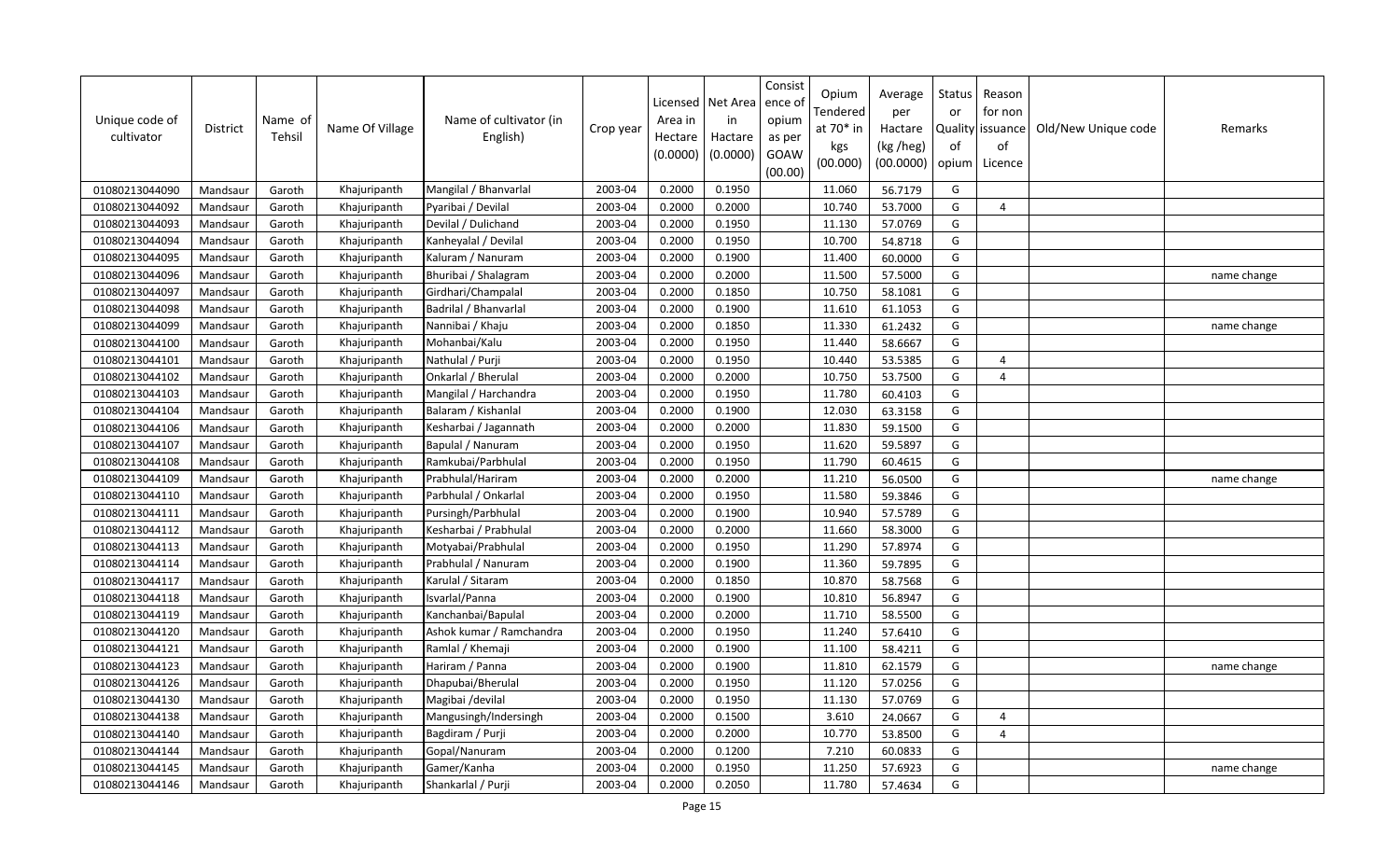| Unique code of<br>cultivator | <b>District</b> | Name of<br>Tehsil | Name Of Village | Name of cultivator (in<br>English) | Crop year | Area in<br>Hectare<br>(0.0000) | Licensed   Net Area<br>in<br>Hactare<br>(0.0000) | Consist<br>ence of<br>opium<br>as per<br>GOAW<br>(00.00) | Opium<br>Tendered<br>at 70* in<br>kgs<br>(00.000) | Average<br>per<br>Hactare<br>(kg /heg)<br>(00.0000) | Status<br>or<br>of<br>opium | Reason<br>for non<br>Quality issuance<br>of<br>Licence | Old/New Unique code | Remarks |
|------------------------------|-----------------|-------------------|-----------------|------------------------------------|-----------|--------------------------------|--------------------------------------------------|----------------------------------------------------------|---------------------------------------------------|-----------------------------------------------------|-----------------------------|--------------------------------------------------------|---------------------|---------|
| 01080213044147               | Mandsaur        | Garoth            | Khajuripanth    | Hiralal / Uda                      | 2003-04   | 0.2000                         | 0.2000                                           |                                                          | 10.860                                            | 54.3000                                             | G                           |                                                        |                     |         |
| 01080213044150               | Mandsaur        | Garoth            | Khajuripanth    | Amin khan/Khaju khan               | 2003-04   | 0.2000                         | 0.1950                                           |                                                          | 11.390                                            | 58.4103                                             | G                           |                                                        |                     |         |
| 01080213044151               | Mandsaur        | Garoth            | Khajuripanth    | Ramprasad/Kanheyalal               | 2003-04   | 0.2000                         | 0.2000                                           |                                                          | 10.840                                            | 54.2000                                             | G                           |                                                        |                     |         |
| 01080213044152               | Mandsaur        | Garoth            | Khajuripanth    | Udaylal/Karulal                    | 2003-04   | 0.2000                         | 0.1900                                           |                                                          | 11.550                                            | 60.7895                                             | G                           |                                                        |                     |         |
| 01080213044155               | Mandsaur        | Garoth            | Khajuripanth    | Ramgopal/Balashankar               | 2003-04   | 0.2000                         | 0.1950                                           |                                                          | 9.930                                             | 50.9231                                             |                             | $\overline{2}$                                         |                     |         |
| 01080213044156               | Mandsau         | Garoth            | Khajuripanth    | Devishankar/Bhanvarlal             | 2003-04   | 0.2000                         | 0.1950                                           |                                                          | 11.740                                            | 60.2051                                             | G                           |                                                        |                     |         |
| 01080213044157               | Mandsaur        | Garoth            | Khajuripanth    | Jagdish/Karulal                    | 2003-04   | 0.2000                         | 0.1950                                           |                                                          | 11.870                                            | 60.8718                                             | G                           |                                                        |                     |         |
| 01080213044158               | Mandsaur        | Garoth            | Khajuripanth    | Sambhulal/Sitaram                  | 2003-04   | 0.2000                         | 0.2000                                           |                                                          | 11.700                                            | 58.5000                                             | G                           |                                                        |                     |         |
| 01080213044159               | Mandsaur        | Garoth            | Khajuripanth    | Ramprasad/ramchandji               | 2003-04   | 0.2000                         | 0.2000                                           |                                                          | 12.310                                            | 61.5500                                             | G                           |                                                        |                     |         |
| 01080213044160               | Mandsaur        | Garoth            | Khajuripanth    | Balaram/Prabhulal                  | 2003-04   | 0.2000                         | 0.1900                                           |                                                          | 12.290                                            | 64.6842                                             | G                           |                                                        |                     |         |
| 01080213044161               | Mandsaur        | Garoth            | Khajuripanth    | Jankibai/ Badrilal                 | 2003-04   | 0.2000                         | 0.2000                                           |                                                          | 11.330                                            | 56.6500                                             | G                           |                                                        |                     |         |
| 01080213044162               | Mandsaur        | Garoth            | Khajuripanth    | Karulal/Nathu ji                   | 2003-04   | 0.2000                         | 0.1950                                           |                                                          | 11.200                                            | 57.4359                                             | G                           |                                                        |                     |         |
| 01080213044164               | Mandsaur        | Garoth            | Khajuripanth    | Nandkishor/Banshilal               | 2003-04   | 0.2000                         | 0.1900                                           |                                                          | 12.270                                            | 64.5789                                             | G                           |                                                        |                     |         |
| 01080213044165               | Mandsaur        | Garoth            | Khajuripanth    | Amarlal/Onkarlal                   | 2003-04   | 0.2000                         | 0.1900                                           |                                                          | 11.130                                            | 58.5789                                             | G                           |                                                        |                     |         |
| 01080213044166               | Mandsaur        | Garoth            | Khajuripanth    | Amarlal/Bherulal                   | 2003-04   | 0.2000                         | 0.1950                                           |                                                          | 12.250                                            | 62.8205                                             | G                           |                                                        |                     |         |
| 01080213044167               | Mandsaur        | Garoth            | Khajuripanth    | Alauddin/Husain                    | 2003-04   | 0.2000                         |                                                  |                                                          |                                                   |                                                     | N                           |                                                        |                     |         |
| 01080213044169               | Mandsaur        | Garoth            | Khajuripanth    | Shivsingh/Bherusingh               | 2003-04   | 0.2000                         | 0.2000                                           |                                                          | 11.270                                            | 56.3500                                             | G                           |                                                        |                     |         |
| 01080213044171               | Mandsaur        | Garoth            | Khajuripanth    | Karulal/Parasram                   | 2003-04   | 0.2000                         | 0.1900                                           |                                                          | 11.290                                            | 59.4211                                             | G                           |                                                        |                     |         |
| 01080213044172               | Mandsaur        | Garoth            | Khajuripanth    | Rameshvar/Karulal                  | 2003-04   | 0.2000                         | 0.1950                                           |                                                          | 11.440                                            | 58.6667                                             | G                           |                                                        |                     |         |
| 01080213044173               | Mandsaur        | Garoth            | Khajuripanth    | Rampratap/Moti ji                  | 2003-04   | 0.2000                         | 0.2000                                           |                                                          | 13.000                                            | 65.0000                                             | G                           |                                                        |                     |         |
| 01080213044174               | Mandsaur        | Garoth            | Khajuripanth    | Kanheyalal/Bhuvan                  | 2003-04   | 0.2000                         | 0.1950                                           |                                                          | 12.310                                            | 63.1282                                             | G                           |                                                        |                     |         |
| 01080213044176               | Mandsaur        | Garoth            | Khajuripanth    | Bapulal/Amra ji                    | 2003-04   | 0.2000                         | 0.1900                                           |                                                          | 10.980                                            | 57.7895                                             |                             | $\overline{2}$                                         |                     |         |
| 01080213044177               | Mandsaur        | Garoth            | Khajuripanth    | Karulal/Nathulal                   | 2003-04   | 0.2000                         | 0.1900                                           |                                                          | 11.910                                            | 62.6842                                             | G                           |                                                        |                     |         |
| 01080213044184               | Mandsaur        | Garoth            | Khajuripanth    | Dhapubai/Ghisa                     | 2003-04   | 0.2000                         | 0.1600                                           |                                                          | 9.570                                             | 59.8125                                             | G                           |                                                        |                     |         |
| 01080213044185               | Mandsaur        | Garoth            | Khajuripanth    | Kaluram/Nanuram                    | 2003-04   | 0.2000                         | 0.2000                                           |                                                          | 12.270                                            | 61.3500                                             | G                           |                                                        |                     |         |
| 01080213044186               | Mandsaur        | Garoth            | Khajuripanth    | Devilal/Karulal                    | 2003-04   | 0.2000                         | 0.1800                                           |                                                          | 10.620                                            | 59.0000                                             | G                           |                                                        |                     |         |
| 01080213044187               | Mandsaur        | Garoth            | Khajuripanth    | Krishnavallabh/Parmanand           | 2003-04   | 0.2000                         | 0.1900                                           |                                                          | 11.680                                            | 61.4737                                             | G                           |                                                        |                     |         |
| 01080213044190               | Mandsaur        | Garoth            | Khajuripanth    | Mangilal/Bheru ji Balai            | 2003-04   | 0.2000                         | 0.1800                                           |                                                          | 10.340                                            | 57.4444                                             | G                           |                                                        |                     |         |
| 01080213044192               | Mandsaur        | Garoth            | Khajuripanth    | Balu/Kanha                         | 2003-04   | 0.2000                         | 0.2050                                           |                                                          | 12.150                                            | 59.2683                                             | G                           |                                                        |                     |         |
| 01080213044193               | Mandsaur        | Garoth            | Khajuripanth    | Amarlal/Puralal                    | 2003-04   | 0.2000                         | 0.2100                                           |                                                          | 11.820                                            | 56.2857                                             | G                           |                                                        |                     |         |
| 01080213044195               | Mandsaur        | Garoth            | Khajuripanth    | Shrilal/Shankarlal                 | 2003-04   | 0.2000                         | 0.2000                                           |                                                          | 11.540                                            | 57.7000                                             | G                           |                                                        |                     |         |
| 01080213044196               | Mandsaur        | Garoth            | Khajuripanth    | Bhuvanishankar/Mathuralal          | 2003-04   | 0.2000                         | 0.1950                                           |                                                          | 11.130                                            | 57.0769                                             | G                           |                                                        |                     |         |
| 01080213044197               | Mandsaur        | Garoth            | Khajuripanth    | Devishankar/Shivlal                | 2003-04   | 0.2000                         | 0.1900                                           |                                                          | 12.510                                            | 65.8421                                             | G                           |                                                        |                     |         |
| 01080213044198               | Mandsaur        | Garoth            | Khajuripanth    | Nandlal/Mangilal                   | 2003-04   | 0.2000                         | 0.1900                                           |                                                          | 10.840                                            | 57.0526                                             | G                           |                                                        |                     |         |
| 01080213044199               | Mandsaur        | Garoth            | Khajuripanth    | Shambhulal/Vardichand              | 2003-04   | 0.2000                         | 0.1900                                           |                                                          | 10.820                                            | 56.9474                                             | G                           |                                                        |                     |         |
| 01080213044200               | Mandsaur        | Garoth            | Khajuripanth    | Ramgopal/Pursingh                  | 2003-04   | 0.2000                         | 0.1900                                           |                                                          | 10.760                                            | 56.6316                                             | G                           |                                                        |                     |         |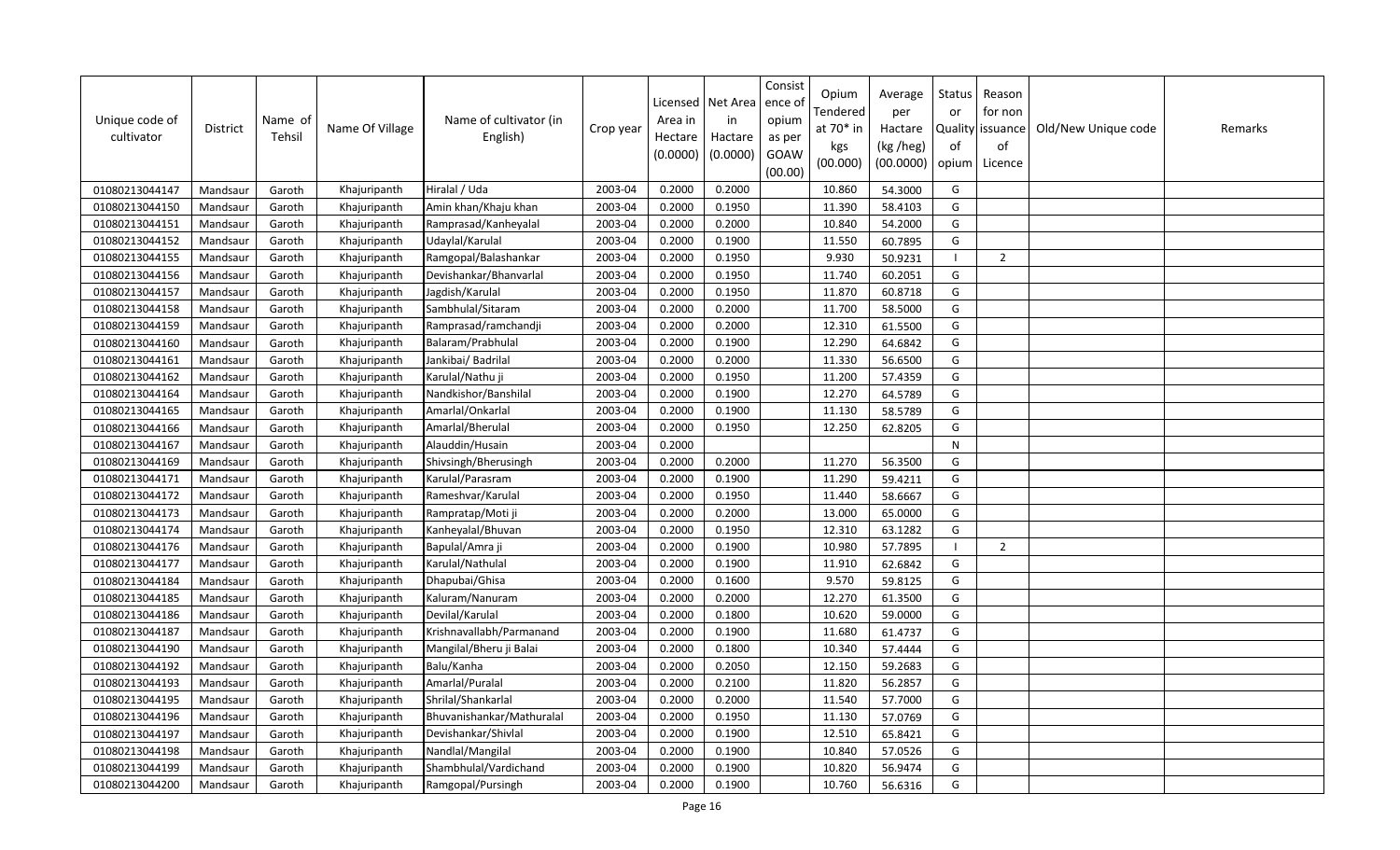| Unique code of<br>cultivator | <b>District</b> | Name of<br>Tehsil | Name Of Village | Name of cultivator (in<br>English) | Crop year | Licensed<br>Area in<br>Hectare<br>(0.0000) | Net Area<br>in<br>Hactare<br>(0.0000) | Consist<br>ence of<br>opium<br>as per<br>GOAW<br>(00.00) | Opium<br>Tendered<br>at 70* in<br>kgs<br>(00.000) | Average<br>per<br>Hactare<br>(kg /heg)<br>(00.0000) | Status<br>or<br><b>Quality</b><br>of<br>opium | Reason<br>for non<br>issuance<br>of<br>Licence | Old/New Unique code | Remarks                                |
|------------------------------|-----------------|-------------------|-----------------|------------------------------------|-----------|--------------------------------------------|---------------------------------------|----------------------------------------------------------|---------------------------------------------------|-----------------------------------------------------|-----------------------------------------------|------------------------------------------------|---------------------|----------------------------------------|
| 01080213044201               | Mandsaur        | Garoth            | Khajuripanth    | Shrilal/Nathulal                   | 2003-04   | 0.2000                                     | 0.1900                                |                                                          | 11.000                                            | 57.8947                                             | G                                             |                                                |                     | name change                            |
| 01080213044203               | Mandsaur        | Garoth            | Khajuripanth    | Prabhulal/Kashiram                 | 2003-04   | 0.2000                                     | 0.2000                                |                                                          | 11.540                                            | 57.7000                                             | G                                             |                                                |                     |                                        |
| 01080213044204               | Mandsaur        | Garoth            | Khajuripanth    | Nathulal/Onkarlal                  | 2003-04   | 0.2000                                     | 0.1950                                |                                                          | 13.710                                            | 70.3077                                             | G                                             |                                                |                     |                                        |
| 01080213044210               | Mandsaur        | Garoth            | Khajuripanth    | Onkarlal/Jagannath                 | 2003-04   | 0.2000                                     | 0.1950                                |                                                          | 10.850                                            | 55.6410                                             | G                                             |                                                |                     | name change                            |
| 01080213044211               | Mandsaur        | Garoth            | Khajuripanth    | Badrilal/Rakhilal                  | 2003-04   | 0.2000                                     | 0.1850                                |                                                          | 12.420                                            | 67.1351                                             | G                                             |                                                |                     |                                        |
| 01080213044212               | Mandsaur        | Garoth            | Khajuripanth    | Badrilal/Ramchandra                | 2003-04   | 0.2000                                     | 0.2000                                |                                                          | 11.670                                            | 58.3500                                             | G                                             |                                                |                     |                                        |
| 01080213044213               | Mandsaur        | Garoth            | Khajuripanth    | Nanuram/Bhagwan                    | 2003-04   | 0.2000                                     | 0.2000                                |                                                          | 11.310                                            | 56.5500                                             | G                                             |                                                |                     |                                        |
| 01080213044215               | Mandsaur        | Garoth            | Khajuripanth    | Gebhiali/Molabaksh                 | 2003-04   | 0.2000                                     | 0.2000                                |                                                          | 12.440                                            | 62.2000                                             | G                                             |                                                |                     |                                        |
| 01080213044216               | Mandsaur        | Garoth            | Khajuripanth    | Govindram/Sitaram                  | 2003-04   | 0.2000                                     | 0.2000                                |                                                          | 11.610                                            | 58.0500                                             | G                                             |                                                |                     |                                        |
| 01080213044217               | Mandsaur        | Garoth            | Khajuripanth    | Ramlal/Puralal                     | 2003-04   | 0.2000                                     | 0.1950                                |                                                          | 11.810                                            | 60.5641                                             | G                                             |                                                |                     | Transfer/Khajuri Runda                 |
| 01080213044219               | Mandsaur        | Garoth            | Khajuripanth    | Jagannath/Harlal                   | 2003-04   | 0.2000                                     | 0.1950                                |                                                          | 12.200                                            | 62.5641                                             | G                                             |                                                |                     | Transfer/Kuntal Khedi & name<br>change |
| 01080213044223               | Mandsaur        | Garoth            | Khajuripanth    | Bagdiram/Kaluram                   | 2003-04   | 0.2000                                     | 0.1000                                |                                                          | 6.260                                             | 62.6000                                             | G                                             |                                                |                     |                                        |
| 01080213044226               | Mandsaur        | Garoth            | Khajuripanth    | Rukmanbai/Ramchandra               | 2003-04   | 0.2000                                     | 0.1950                                |                                                          | 11.080                                            | 56.8205                                             | G                                             |                                                |                     | Transfer/Ara Mandsour III              |
| 01080213044228               | Mandsaur        | Garoth            | Khajuripanth    | Lalchand/Nanalal                   | 2003-04   | 0.2000                                     | 0.1950                                |                                                          | 12.780                                            | 65.5385                                             | G                                             |                                                | 01080213078011      | Transfer/Shamgarh                      |
| 01080213044229               | Mandsaur        | Garoth            | Khajuripanth    | Ganpat/Balu                        | 2003-04   | 0.2000                                     | 0.2000                                |                                                          | 10.820                                            | 54.1000                                             | G                                             |                                                | 01080213128129      | Transfer/Barkheda gangasa              |
| 01080213044230               | Mandsaur        | Garoth            | Khajuripanth    | Radheshyam/Puralal                 | 2003-04   | 0.2000                                     | 0.2000                                |                                                          | 11.530                                            | 57.6500                                             | G                                             |                                                | 01080213128069      | Transfer/Barkheda gangasa              |
| 01080213044231               | Mandsaur        | Garoth            | Khajuripanth    | Rameshvar/Bhanvarlal               | 2003-04   | 0.2000                                     | 0.1850                                |                                                          | 11.980                                            | 64.7568                                             | G                                             |                                                | 01080213128118      | Transfer/Barkheda gangasa              |
| 01080213046003               | Mandsaur        | Garoth            | Khankhri        | Shivlal/Bhuvanisingh               | 2003-04   | 0.2000                                     | 0.1900                                |                                                          | 10.830                                            | 57.0000                                             | G                                             |                                                | 01080213038036      | Transfer/ankli shivdas                 |
| 01080213046016               | Mandsaur        | Garoth            | Khankhri        | Bhagvansingh/Bhanvarsingh          | 2003-04   | 0.2000                                     | 0.1900                                |                                                          | 11.100                                            | 58.4211                                             | G                                             |                                                | 01080213138002      | Transfer/Pipliya Jatti                 |
| 01080213046017               | Mandsaur        | Garoth            | Khankhri        | Joravarsingh/Giravarsingh          | 2003-04   | 0.2000                                     | 0.1950                                |                                                          | 11.660                                            | 59.7949                                             | G                                             |                                                | 01080213087020      | Transfer/kundla khurd                  |
| 01080213046018               | Mandsaur        | Garoth            | Khankhri        | Mangilal/Kishanlal                 | 2003-04   | 0.2000                                     | 0.2000                                |                                                          | 11.090                                            | 55.4500                                             | G                                             |                                                | 01080213041022      | Transfer/Sagoriya Jagir                |
| 01080213047001               | Mandsaur        | Garoth            | Dasoriya        | Parvatibai / Balaram               | 2003-04   | 0.2000                                     | 0.1500                                |                                                          | 8.300                                             | 55.3333                                             | G                                             |                                                |                     |                                        |
| 01080213047002               | Mandsaur        | Garoth            | Dasoriya        | Ramsingh / Harisingh               | 2003-04   | 0.2000                                     | 0.1900                                |                                                          | 10.890                                            | 57.3158                                             | G                                             |                                                |                     |                                        |
| 01080213047003               | Mandsaur        | Garoth            | Dasoriya        | Fuchand / Bapulal                  | 2003-04   | 0.2000                                     | 0.1450                                |                                                          | 8.290                                             | 57.1724                                             | G                                             |                                                |                     |                                        |
| 01080213047004               | Mandsaur        | Garoth            | Dasoriya        | Banshilal / Kanheyalal             | 2003-04   | 0.2000                                     | 0.1450                                |                                                          | 9.190                                             | 63.3793                                             | G                                             |                                                |                     |                                        |
| 01080213047005               | Mandsaur        | Garoth            | Dasoriya        | Tolaram / Ghisaram                 | 2003-04   | 0.2000                                     | 0.2000                                |                                                          | 11.250                                            | 56.2500                                             | G                                             |                                                |                     |                                        |
| 01080213047007               | Mandsaur        | Garoth            | Dasoriya        | Bhagatram/Ramdyal                  | 2003-04   | 0.2000                                     | 0.1850                                |                                                          | 10.890                                            | 58.8649                                             | G                                             |                                                |                     |                                        |
| 01080213047008               | Mandsaur        | Garoth            | Dasoriya        | laxminarayan / Keshuram            | 2003-04   | 0.2000                                     | 0.1200                                |                                                          | 7.040                                             | 58.6667                                             | G                                             |                                                |                     |                                        |
| 01080213047009               | Mandsaur        | Garoth            | Dasoriya        | Ayodhyabai/Bherulal                | 2003-04   | 0.2000                                     | 0.1600                                |                                                          | 8.420                                             | 52.6250                                             | G                                             | $\overline{4}$                                 |                     |                                        |
| 01080213047010               | Mandsaur        | Garoth            | Dasoriya        | Ramkaran / Dhulji                  | 2003-04   | 0.2000                                     | 0.1600                                |                                                          | 8.870                                             | 55.4375                                             | G                                             | 5                                              |                     |                                        |
| 01080213047011               | Mandsau         | Garoth            | Dasoriya        | Rampralad / Ramnarayan             | 2003-04   | 0.2000                                     | 0.2000                                |                                                          | 10.440                                            | 52.2000                                             | G                                             | $\overline{4}$                                 |                     |                                        |
| 01080213047012               | Mandsaur        | Garoth            | Dasoriya        | Ramshukh / Rughnath                | 2003-04   | 0.2000                                     | 0.1900                                |                                                          | 10.880                                            | 57.2632                                             | G                                             |                                                |                     |                                        |
| 01080213047015               | Mandsaur        | Garoth            | Dasoriya        | Kashiram / Shalgram                | 2003-04   | 0.2000                                     | 0.1600                                |                                                          | 8.190                                             | 51.1875                                             | G                                             | $\overline{4}$                                 |                     |                                        |
| 01080213047017               | Mandsaur        | Garoth            | Dasoriya        | Gangaram / Kaluram                 | 2003-04   | 0.2000                                     | 0.1950                                |                                                          | 11.560                                            | 59.2821                                             | G                                             |                                                |                     |                                        |
| 01080213047018               | Mandsaur        | Garoth            | Dasoriya        | Bhuvaniram / Ramdayal              | 2003-04   | 0.2000                                     | 0.1950                                |                                                          | 11.040                                            | 56.6154                                             | G                                             |                                                |                     |                                        |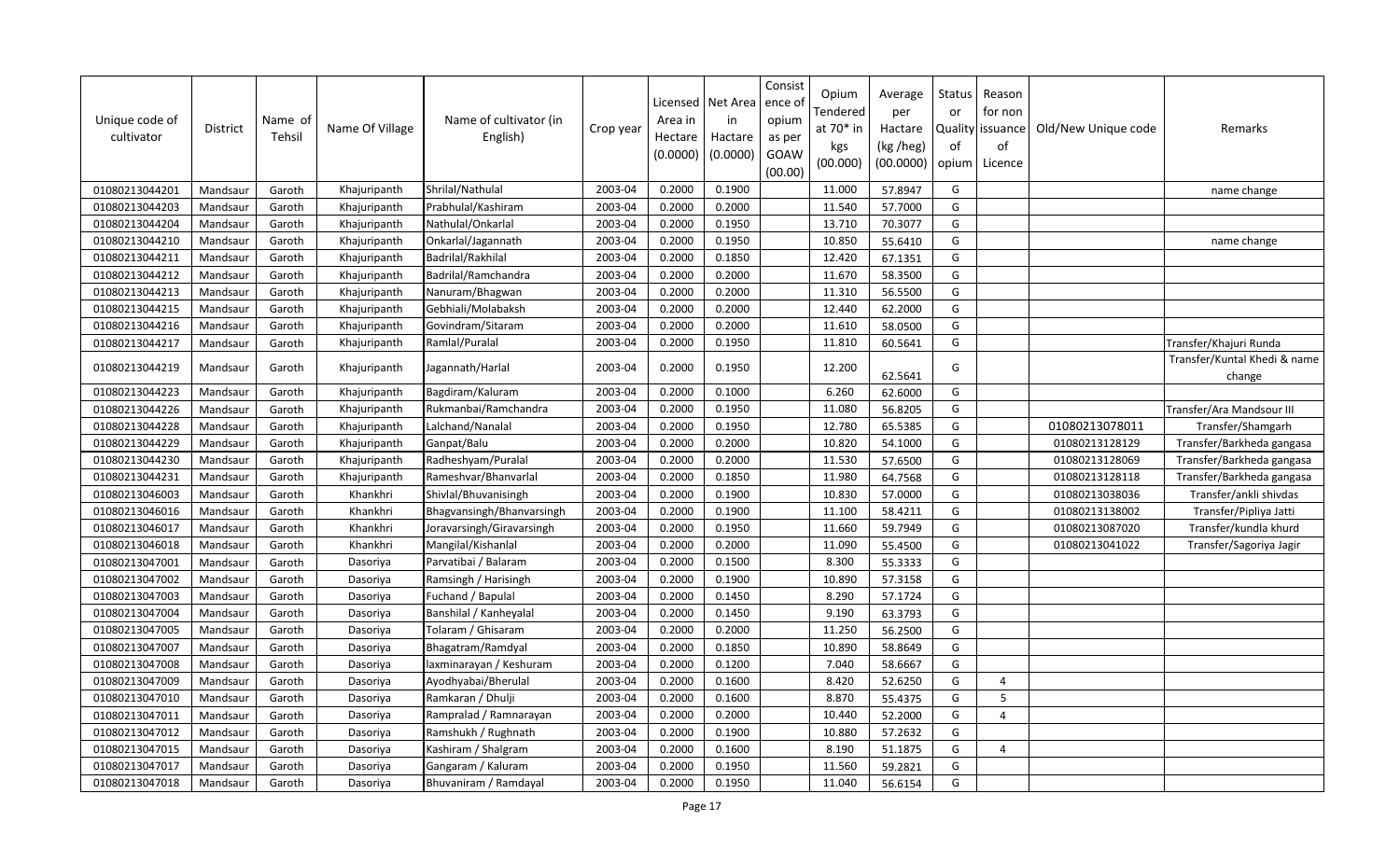| Unique code of<br>cultivator | District | Name of<br>Tehsil | Name Of Village | Name of cultivator (in<br>English) | Crop year | Licensed<br>Area in<br>Hectare<br>(0.0000) | Net Area<br>in<br>Hactare<br>(0.0000) | Consist<br>ence of<br>opium<br>as per<br>GOAW<br>(00.00) | Opium<br>Tendered<br>at 70* in<br>kgs<br>(00.000) | Average<br>per<br>Hactare<br>(kg /heg)<br>(00.0000) | Status<br>or<br>of<br>opium | Reason<br>for non<br>Quality   issuance<br>of<br>Licence | Old/New Unique code | Remarks          |
|------------------------------|----------|-------------------|-----------------|------------------------------------|-----------|--------------------------------------------|---------------------------------------|----------------------------------------------------------|---------------------------------------------------|-----------------------------------------------------|-----------------------------|----------------------------------------------------------|---------------------|------------------|
| 01080213047021               | Mandsaur | Garoth            | Dasoriya        | Harivallbh/Nandaram                | 2003-04   | 0.2000                                     | 0.1800                                |                                                          | 9.550                                             | 53.0556                                             | G                           | $\Delta$                                                 |                     |                  |
| 01080213047024               | Mandsaur | Garoth            | Dasoriya        | Ramvilas / Tulsiram                | 2003-04   | 0.2000                                     | 0.1800                                |                                                          | 10.780                                            | 59.8889                                             | G                           |                                                          |                     |                  |
| 01080213047027               | Mandsaur | Garoth            | Dasoriya        | Kishanlal / Kalusingh              | 2003-04   | 0.2000                                     | 0.2000                                |                                                          | 11.980                                            | 59.9000                                             | G                           |                                                          |                     |                  |
| 01080213047033               | Mandsaur | Garoth            | Dasoriya        | Puralal / Mangilal                 | 2003-04   | 0.2000                                     | 0.1900                                |                                                          | 11.010                                            | 57.9474                                             | G                           |                                                          |                     |                  |
| 01080213047034               | Mandsaur | Garoth            | Dasoriya        | Rambaksh / Chainram                | 2003-04   | 0.2000                                     | 0.1900                                |                                                          | 11.910                                            | 62.6842                                             | G                           |                                                          |                     |                  |
| 01080213047035               | Mandsaur | Garoth            | Dasoriya        | Balkishan / Ramprahlad             | 2003-04   | 0.2000                                     | 0.2000                                |                                                          | 10.950                                            | 54.7500                                             | G                           |                                                          |                     |                  |
| 01080213047037               | Mandsaur | Garoth            | Dasoriya        | Balaram / Ramlal                   | 2003-04   | 0.2000                                     | 0.1200                                |                                                          | 6.730                                             | 56.0833                                             | G                           |                                                          |                     |                  |
| 01080213047042               | Mandsaur | Garoth            | Dasoriya        | Arjunsingh/Kalusingh               | 2003-04   | 0.2000                                     | 0.1950                                |                                                          | 8.730                                             | 44.7692                                             | G                           | $\overline{a}$                                           |                     |                  |
| 01080213047046               | Mandsaur | Garoth            | Dasoriya        | Kaniram / Ramdayal                 | 2003-04   | 0.2000                                     | 0.1750                                |                                                          | 5.110                                             | 29.2000                                             | G                           | $\overline{a}$                                           |                     |                  |
| 01080213047048               | Mandsaur | Garoth            | Dasoriya        | Ramprasad / Dayaram                | 2003-04   | 0.2000                                     | 0.1500                                |                                                          | 8.480                                             | 56.5333                                             | G                           |                                                          |                     |                  |
| 01080213047054               | Mandsaur | Garoth            | Dasoriya        | Jankilal / Ramdayal                | 2003-04   | 0.2000                                     | 0.1850                                |                                                          | 10.730                                            | 58.0000                                             | G                           |                                                          |                     |                  |
| 01080213047059               | Mandsaur | Garoth            | Dasoriya        | Onkar / Partha                     | 2003-04   | 0.2000                                     | 0.1800                                |                                                          | 10.970                                            | 60.9444                                             | G                           |                                                          |                     | Name change      |
| 01080213047061               | Mandsaur | Garoth            | Dasoriya        | Bhuvanisingh / Udaysingh           | 2003-04   | 0.2000                                     | 0.1600                                |                                                          | 7.910                                             | 49.4375                                             | G                           | $\overline{4}$                                           |                     |                  |
| 01080213047065               | Mandsaur | Garoth            | Dasoriya        | Ramniwas/Bapulal                   | 2003-04   | 0.2000                                     | 0.1700                                |                                                          | 10.130                                            | 59.5882                                             | G                           |                                                          |                     |                  |
| 01080213047066               | Mandsaur | Garoth            | Dasoriya        | Dineshkumar/Rameshvar              | 2003-04   | 0.2000                                     | 0.1700                                |                                                          | 10.630                                            | 62.5294                                             | G                           |                                                          | 01080213165013      | Transfer/Panvadi |
| 01080213050009               | Mandsaur | Garoth            | Semli Diwan     | Bherusingh/Kansingh                | 2003-04   | 0.2000                                     | 0.1950                                |                                                          | 10.650                                            | 54.6154                                             | G                           | 10                                                       |                     |                  |
| 01080213050010               | Mandsaur | Garoth            | Semli Diwan     | Nathusingh/Bhanvarsingh            | 2003-04   | 0.2000                                     | 0.2000                                |                                                          | 11.600                                            | 58.0000                                             | G                           | 10                                                       | 01080213140005      |                  |
| 01080213053001               | Mandsaur | Garoth            | Dhabla gujar    | Ramnarayan / Gulab                 | 2003-04   | 0.2000                                     | 0.2000                                |                                                          | 11.470                                            | 57.3500                                             | G                           |                                                          |                     |                  |
| 01080213053002               | Mandsaur | Garoth            | Dhabla gujar    | Kaluram / Madholal                 | 2003-04   | 0.2000                                     | 0.1950                                |                                                          | 11.530                                            | 59.1282                                             | G                           |                                                          |                     |                  |
| 01080213053004               | Mandsaur | Garoth            | Dhabla gujar    | Satynarayan / Ramlal               | 2003-04   | 0.2000                                     |                                       |                                                          |                                                   |                                                     | F                           |                                                          |                     |                  |
| 01080213053007               | Mandsaur | Garoth            | Dhabla gujar    | Hajarilal / Kaluram                | 2003-04   | 0.2000                                     | 0.1850                                |                                                          | 9.560                                             | 51.6757                                             | G                           | $\overline{4}$                                           |                     |                  |
| 01080213053008               | Mandsaur | Garoth            | Dhabla gujar    | Banshilal / Ratanlal               | 2003-04   | 0.2000                                     | 0.2000                                |                                                          | 11.820                                            | 59.1000                                             | G                           |                                                          |                     |                  |
| 01080213053011               | Mandsaur | Garoth            | Dhabla gujar    | Dhapubai / Pannalal                | 2003-04   | 0.2000                                     | 0.2000                                |                                                          | 11.840                                            | 59.2000                                             | G                           |                                                          |                     |                  |
| 01080213053012               | Mandsaur | Garoth            | Dhabla gujar    | Ramsvrup / Kaluram                 | 2003-04   | 0.2000                                     | 0.1850                                |                                                          | 11.240                                            | 60.7568                                             | G                           |                                                          |                     |                  |
| 01080213053013               | Mandsaur | Garoth            | Dhabla gujar    | Fatesingh/Bherusingh               | 2003-04   | 0.2000                                     | 0.1950                                |                                                          | 10.220                                            | 52.4103                                             | G                           | $\overline{4}$                                           |                     |                  |
| 01080213053019               | Mandsaur | Garoth            | Dhabla gujar    | Sardarbai / Ratanlal               | 2003-04   | 0.2000                                     | 0.0700                                |                                                          | 3.920                                             | 56.0000                                             | G                           |                                                          |                     |                  |
| 01080213053020               | Mandsaur | Garoth            | Dhabla gujar    | Ramprasad / Ramnarayan             | 2003-04   | 0.2000                                     | 0.1950                                |                                                          | 10.580                                            | 54.2564                                             | G                           | 5                                                        |                     |                  |
| 01080213053032               | Mandsaur | Garoth            | Dhabla gujar    | Raghusingh / Nanuram               | 2003-04   | 0.2000                                     | 0.1950                                |                                                          | 10.540                                            | 54.0513                                             | G                           |                                                          |                     |                  |
| 01080213053036               | Mandsaur | Garoth            | Dhabla gujar    | Nandram/jagnnath                   | 2003-04   | 0.2000                                     | 0.1900                                |                                                          | 11.020                                            | 58.0000                                             | G                           |                                                          |                     |                  |
| 01080213053038               | Mandsaur | Garoth            | Dhabla gujar    | Bhanvarsingh / Ramsingh            | 2003-04   | 0.2000                                     | 0.2000                                |                                                          | 12.670                                            | 63.3500                                             | G                           |                                                          |                     |                  |
| 01080213053044               | Mandsaur | Garoth            | Dhabla gujar    | Nathulal / Ramlal                  | 2003-04   | 0.2000                                     |                                       |                                                          |                                                   |                                                     | ${\sf N}$                   |                                                          |                     |                  |
| 01080213053051               | Mandsaur | Garoth            | Dhabla gujar    | Kishanlal / Ramlal                 | 2003-04   | 0.2000                                     | 0.1200                                |                                                          | 6.750                                             | 56.2500                                             | G                           |                                                          |                     |                  |
| 01080213053055               | Mandsaur | Garoth            | Dhabla gujar    | Fatehsingh / Ramlal                | 2003-04   | 0.2000                                     | 0.1000                                |                                                          | 6.300                                             | 63.0000                                             | G                           |                                                          |                     |                  |
| 01080213053056               | Mandsaur | Garoth            | Dhabla gujar    | Laxminarayan / Hiralal             | 2003-04   | 0.2000                                     | 0.2000                                |                                                          | 11.460                                            | 57.3000                                             | G                           |                                                          |                     |                  |
| 01080213053061               | Mandsaur | Garoth            | Dhabla gujar    | Keshuram/Dhurilal                  | 2003-04   | 0.2000                                     | 0.1900                                |                                                          | 11.000                                            | 57.8947                                             | G                           |                                                          |                     |                  |
| 01080213053084               | Mandsaur | Garoth            | Dhabla gujar    | Bhanvarbai / Onkarlal              | 2003-04   | 0.2000                                     | 0.1050                                |                                                          | 5.720                                             | 54.4762                                             | G                           |                                                          |                     |                  |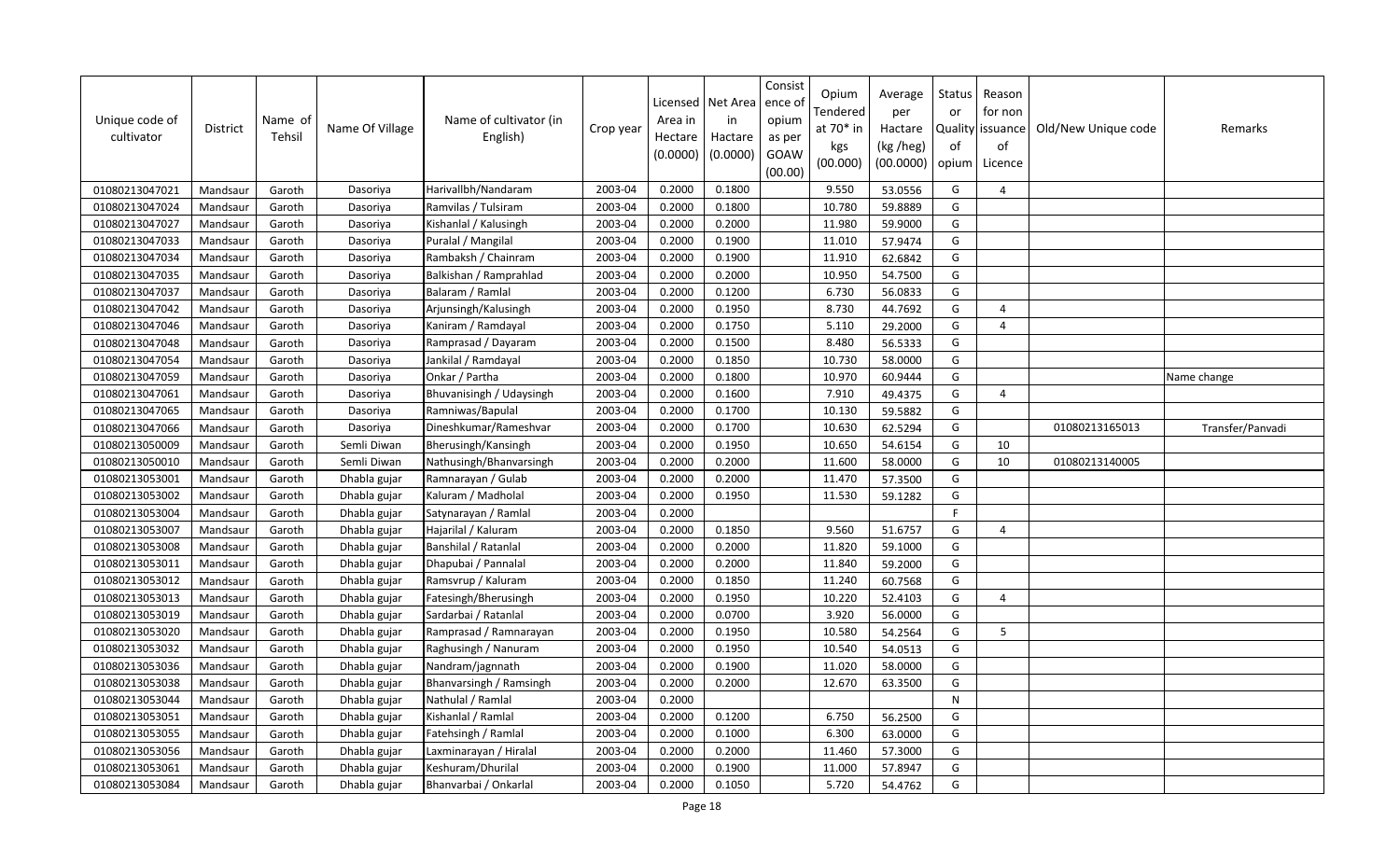| Unique code of<br>cultivator | <b>District</b> | Name of<br>Tehsil | Name Of Village | Name of cultivator (in<br>English) | Crop year | Licensed<br>Area in<br>Hectare<br>(0.0000) | Net Area<br>in<br>Hactare<br>(0.0000) | Consist<br>ence o<br>opium<br>as per<br>GOAW<br>(00.00) | Opium<br>Tendered<br>at 70* in<br>kgs<br>(00.000) | Average<br>per<br>Hactare<br>(kg /heg)<br>(00.0000) | Status<br>or<br>of<br>opium | Reason<br>for non<br>Quality issuance<br>of<br>Licence | Old/New Unique code | Remarks               |
|------------------------------|-----------------|-------------------|-----------------|------------------------------------|-----------|--------------------------------------------|---------------------------------------|---------------------------------------------------------|---------------------------------------------------|-----------------------------------------------------|-----------------------------|--------------------------------------------------------|---------------------|-----------------------|
| 01080213053085               | Mandsaur        | Garoth            | Dhabla gujar    | Kanchanbai/Dula ji                 | 2003-04   | 0.2000                                     | 0.1950                                |                                                         | 11.790                                            | 60.4615                                             | G                           |                                                        |                     |                       |
| 01080213053086               | Mandsaur        | Garoth            | Dhabla gujar    | Ghansi/Partha                      | 2003-04   | 0.2000                                     | 0.2000                                |                                                         | 9.630                                             | 48.1500                                             | G                           | $\overline{4}$                                         |                     |                       |
| 01080213054015               | Mandsaur        | Garoth            | Kharkheda       | Harisingh/Parthesingh              | 2003-04   | 0.2000                                     | 0.1850                                |                                                         | 10.970                                            | 59.2973                                             | G                           | 11                                                     |                     |                       |
| 01080213054020               | Mandsaur        | Garoth            | Kharkheda       | Kalusingh/Ratansingh               | 2003-04   | 0.2000                                     |                                       |                                                         |                                                   |                                                     | E                           | 11                                                     | 01080213012006      |                       |
| 01080213054021               | Mandsaur        | Garoth            | Kharkheda       | Gangabai/Bhag ji                   | 2003-04   | 0.2000                                     |                                       |                                                         |                                                   |                                                     | F.                          | 11                                                     | 01080213012002      |                       |
| 01080213055012               | Mandsaur        | Garoth            | Barkhada uda    | <b>Bherulal/Motilal</b>            | 2003-04   | 0.2000                                     |                                       |                                                         |                                                   |                                                     | E                           |                                                        |                     |                       |
| 01080213055020               | Mandsaur        | Garoth            | Barkhada uda    | Ramlal/Hansraj                     | 2003-04   | 0.2000                                     | 0.1200                                |                                                         | 6.700                                             | 55.8333                                             | G                           |                                                        |                     |                       |
| 01080213055021               | Mandsaur        | Garoth            | Barkhada uda    | Prabhulal/Kanji                    | 2003-04   | 0.2000                                     | 0.1200                                |                                                         | 6.760                                             | 56.3333                                             | G                           |                                                        |                     |                       |
| 01080213055022               | Mandsaur        | Garoth            | Barkhada uda    | Mohanlal/Puraji                    | 2003-04   | 0.2000                                     | 0.1950                                |                                                         | 11.860                                            | 60.8205                                             | G                           |                                                        |                     |                       |
| 01080213058001               | Mandsaur        | Garoth            | Takravad        | Kana/Kalu                          | 2003-04   | 0.2000                                     |                                       |                                                         |                                                   |                                                     | $\mathsf{N}$                |                                                        | 01080213081055      | Transfer/Bhagori      |
| 01080213058002               | Mandsaur        | Garoth            | Takravad        | Janibai/Uda                        | 2003-04   | 0.2000                                     |                                       |                                                         |                                                   |                                                     | N                           |                                                        | 01080213081054      | Transfer/Bhagori      |
| 01080213058018               | Mandsaur        | Garoth            | Takravad        | Prabhulal/Daluram                  | 2003-04   | 0.2000                                     | 0.2050                                |                                                         | 11.380                                            | 55.5122                                             | G                           |                                                        | 01080213078064      | Transfer/Shamgarh     |
| 01080213060003               | Mandsaur        | Garoth            | Kuravan         | Bhagwan/Kalu                       | 2003-04   | 0.2000                                     | 0.1900                                |                                                         | 12.100                                            | 63.6842                                             | G                           |                                                        |                     |                       |
| 01080213060004               | Mandsaur        | Garoth            | Kuravan         | Satyanarayan/Babru                 | 2003-04   | 0.2000                                     | 0.2100                                |                                                         | 10.110                                            | 48.1429                                             | G                           | $\overline{a}$                                         |                     |                       |
| 01080213060008               | Mandsaur        | Garoth            | Kuravan         | Chandmal/Kasturchand               | 2003-04   | 0.2000                                     | 0.1000                                |                                                         | 5.690                                             | 56.9000                                             | G                           |                                                        |                     |                       |
| 01080213060009               | Mandsaur        | Garoth            | Kuravan         | Bhanvar Bai/Abhaysingh             | 2003-04   | 0.2000                                     | 0.2100                                |                                                         | 10.960                                            | 52.1905                                             | G                           | $\overline{4}$                                         |                     |                       |
| 01080213060031               | Mandsaur        | Garoth            | Kuravan         | Radhashyam/Narsingh                | 2003-04   | 0.2000                                     | 0.2050                                |                                                         | 10.250                                            | 50.0000                                             | G                           | $\overline{4}$                                         |                     |                       |
| 01080213060035               | Mandsaur        | Garoth            | Kuravan         | Ramlal/Raghnath                    | 2003-04   | 0.2000                                     | 0.1500                                |                                                         | 8.720                                             | 58.1333                                             | G                           |                                                        |                     |                       |
| 01080213060049               | Mandsaur        | Garoth            | Kuravan         | Hiralal/Nanuram                    | 2003-04   | 0.2000                                     | 0.2000                                |                                                         | 11.900                                            | 59.5000                                             | G                           |                                                        |                     |                       |
| 01080213060050               | Mandsaur        | Garoth            | Kuravan         | Rampratap/Ratanlal                 | 2003-04   | 0.2000                                     | 0.2000                                |                                                         | 10.370                                            | 51.8500                                             | G                           | $\overline{4}$                                         |                     |                       |
| 01080213060052               | Mandsaur        | Garoth            | Kuravan         | Khushalkanvar/Ramsingh             | 2003-04   | 0.2000                                     | 0.1950                                |                                                         | 11.170                                            | 57.2821                                             | G                           |                                                        |                     |                       |
| 01080213060059               | Mandsaur        | Garoth            | Kuravan         | Ukarlal/Vardichand                 | 2003-04   | 0.2000                                     | 0.2050                                |                                                         | 11.930                                            | 58.1951                                             | G                           |                                                        |                     |                       |
| 01080213060107               | Mandsaur        | Garoth            | Kuravan         | Basantibai/Kasturchand             | 2003-04   | 0.2000                                     | 0.1100                                |                                                         | 6.160                                             | 56.0000                                             | G                           |                                                        |                     |                       |
| 01080213060117               | Mandsau         | Garoth            | Kuravan         | Bherusingh/Fojsingh                | 2003-04   | 0.2000                                     | 0.2050                                |                                                         | 11.920                                            | 58.1463                                             | G                           |                                                        |                     |                       |
| 01080213060121               | Mandsaur        | Garoth            | Kuravan         | Manoharsingh/Bhanvarsingh          | 2003-04   | 0.2000                                     | 0.1850                                |                                                         | 10.750                                            | 58.1081                                             | G                           |                                                        |                     |                       |
| 01080213060122               | Mandsaur        | Garoth            | Kuravan         | Radheshyam/Ramkishan               | 2003-04   | 0.2000                                     | 0.2000                                |                                                         | 10.380                                            | 51.9000                                             | G                           | $\overline{4}$                                         |                     |                       |
| 01080213061002               | Mandsaur        | Garoth            | Bani            | Rajendrasingh/Shankarsingh         | 2003-04   | 0.2000                                     | 0.1900                                |                                                         | 10.730                                            | 56.4737                                             | G                           |                                                        | 01080213060130      | Transfer/kuravan      |
| 01080213061003               | Mandsaur        | Garoth            | Bani            | Shantibai/Bherulal                 | 2003-04   | 0.2000                                     | 0.1900                                |                                                         | 11.400                                            | 60.0000                                             | G                           |                                                        |                     | Transfer/kuravan      |
| 01080213061005               | Mandsaur        | Garoth            | Bani            | Bhagwanbai/Shivsingh               | 2003-04   | 0.2000                                     | 0.1900                                |                                                         | 11.410                                            | 60.0526                                             | G                           |                                                        | 01080213060128      | Transfer/kuravan      |
| 01080213061008               | Mandsaur        | Garoth            | Bani            | Uda/Kachru                         | 2003-04   | 0.2000                                     | 0.2000                                |                                                         | 10.150                                            | 50.7500                                             | G                           | $\overline{4}$                                         |                     |                       |
| 01080213061048               | Mandsaur        | Garoth            | Bani            | Amarsingh/Kalusingh                | 2003-04   | 0.2000                                     | 0.2050                                |                                                         | 13.210                                            | 64.4390                                             | G                           |                                                        |                     | Transfer/Dhandi M-III |
| 01080213062003               | Mandsaur        | Garoth            | Aamli           | Parwatsingh/Nathusingh             | 2003-04   | 0.2000                                     | 0.2000                                |                                                         | 10.800                                            | 54.0000                                             | G                           |                                                        | 01080213063088      | Transfer/Bapcha       |
| 01080213062004               | Mandsaur        | Garoth            | Aamli           | Jorawarbai/Motisingh               | 2003-04   | 0.2000                                     | 0.1950                                |                                                         | 6.950                                             | 35.6410                                             | G                           | $\overline{4}$                                         |                     |                       |
| 01080213062008               | Mandsaur        | Garoth            | Aamli           | Nathusingh/Bhanwarsingh            | 2003-04   | 0.2000                                     | 0.2050                                |                                                         | 10.690                                            | 52.1463                                             | G                           | $\overline{4}$                                         |                     |                       |
| 01080213062009               | Mandsaur        | Garoth            | Aamli           | Sardarsingh/Jorawarsingh           | 2003-04   | 0.2000                                     | 0.1950                                |                                                         | 11.400                                            | 58.4615                                             | G                           |                                                        | 01080213063087      | Transfer/Bapcha       |
| 01080213062010               | Mandsaur        | Garoth            | Aamli           | Ratan Bai/Gangaram                 | 2003-04   | 0.2000                                     | 0.2000                                |                                                         | 10.610                                            | 53.0500                                             | G                           | $\overline{4}$                                         |                     |                       |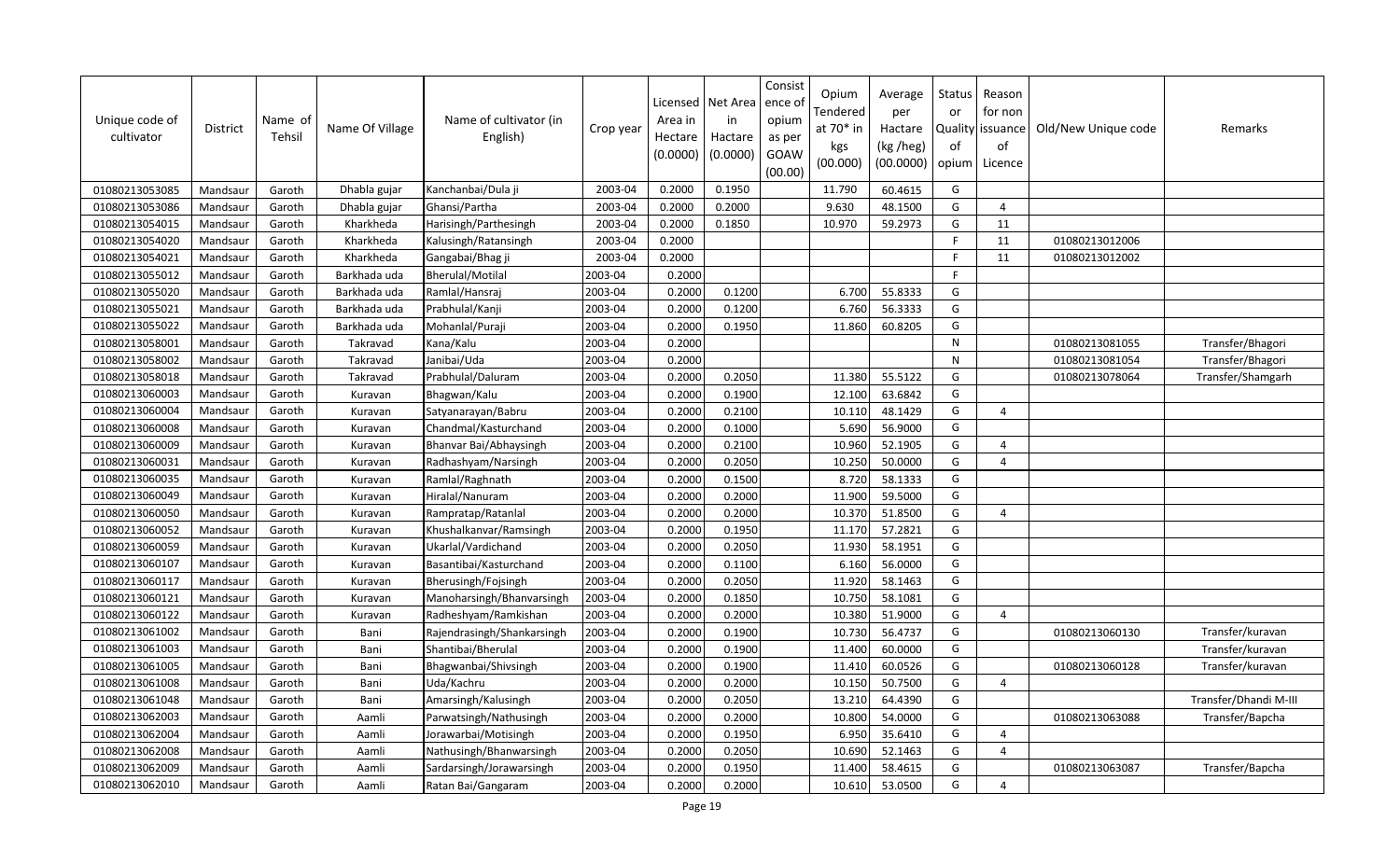| Unique code of<br>cultivator | District | Name of<br>Tehsil | Name Of Village | Name of cultivator (in<br>English) | Crop year | Licensed<br>Area in<br>Hectare<br>(0.0000) | Net Area<br>in<br>Hactare<br>(0.0000) | Consist<br>ence o<br>opium<br>as per<br>GOAW<br>(00.00) | Opium<br>Fendered<br>at 70* in<br>kgs<br>(00.000) | Average<br>per<br>Hactare<br>(kg /heg)<br>(00.0000) | Status<br>or<br>of<br>opium | Reason<br>for non<br>Quality issuance<br>of<br>Licence | Old/New Unique code | Remarks                 |
|------------------------------|----------|-------------------|-----------------|------------------------------------|-----------|--------------------------------------------|---------------------------------------|---------------------------------------------------------|---------------------------------------------------|-----------------------------------------------------|-----------------------------|--------------------------------------------------------|---------------------|-------------------------|
| 01080213062011               | Mandsaur | Garoth            | Aamli           | Pursingh/Jujarsingh                | 2003-04   | 0.2000                                     | 0.2000                                |                                                         | 10.850                                            | 54.2500                                             | G                           |                                                        | 01080213082009      | Transfer/Bhagori        |
| 01080213063009               | Mandsaur | Garoth            | Bapcha          | Fatehsingh/Dhulsingh               | 2003-04   | 0.2000                                     | 0.1950                                |                                                         | 10.060                                            | 51.5897                                             | G                           | $\overline{4}$                                         |                     |                         |
| 01080213063014               | Mandsaur | Garoth            | Bapcha          | Navalram/Sitabai                   | 2003-04   | 0.2000                                     | 0.1950                                |                                                         | 11.020                                            | 56.5128                                             | G                           |                                                        |                     |                         |
| 01080213063016               | Mandsaur | Garoth            | Bapcha          | Sitabai/Unkarpuri                  | 2003-04   | 0.2000                                     | 0.1950                                |                                                         | 3.710                                             | 19.0256                                             | G                           | $\overline{4}$                                         |                     |                         |
| 01080213063017               | Mandsaur | Garoth            | Bapcha          | Sammantsingh/Shivsingh             | 2003-04   | 0.2000                                     | 0.1950                                |                                                         | 11.440                                            | 58.6667                                             | G                           |                                                        |                     |                         |
| 01080213063018               | Mandsaur | Garoth            | Bapcha          | Ramchandra/Udayram                 | 2003-04   | 0.2000                                     | 0.1900                                |                                                         | 11.600                                            | 61.0526                                             | G                           |                                                        |                     |                         |
| 01080213063022               | Mandsaur | Garoth            | Bapcha          | Narendrasingh/Naharsingh           | 2003-04   | 0.2000                                     | 0.1950                                |                                                         | 10.720                                            | 54.9744                                             | G                           |                                                        |                     |                         |
| 01080213063023               | Mandsaur | Garoth            | Bapcha          | Sarvansingh/Bhagwansingh           | 2003-04   | 0.2000                                     | 0.1900                                |                                                         | 10.830                                            | 57.0000                                             | G                           |                                                        |                     |                         |
| 01080213063024               | Mandsaur | Garoth            | Bapcha          | Laxmansingh/Amarsingh              | 2003-04   | 0.2000                                     | 0.1850                                |                                                         | 12.110                                            | 65.4595                                             | G                           |                                                        |                     |                         |
| 01080213063025               | Mandsaur | Garoth            | Bapcha          | Sajjansingh/Harisingh              | 2003-04   | 0.2000                                     | 0.2000                                |                                                         | 10.470                                            | 52.3500                                             | G                           | $\Delta$                                               |                     |                         |
| 01080213063027               | Mandsaur | Garoth            | Bapcha          | Jawansingh/Nirbhaysingh            | 2003-04   | 0.2000                                     | 0.1850                                |                                                         | 10.680                                            | 57.7297                                             | G                           |                                                        |                     |                         |
| 01080213063032               | Mandsaur | Garoth            | Bapcha          | Mangibai/Mangilal                  | 2003-04   | 0.2000                                     | 0.1950                                |                                                         | 10.970                                            | 56.2564                                             | G                           |                                                        |                     |                         |
| 01080213063034               | Mandsaur | Garoth            | Bapcha          | Amarlal/Mangilal                   | 2003-04   | 0.2000                                     | 0.1900                                |                                                         | 8.990                                             | 47.3158                                             | G                           | $\overline{4}$                                         |                     |                         |
| 01080213063035               | Mandsaur | Garoth            | Bapcha          | Ransingh/Pyarsingh                 | 2003-04   | 0.2000                                     | 0.1850                                |                                                         | 10.125                                            | 54.7297                                             | $\overline{\phantom{a}}$    | 2                                                      |                     |                         |
| 01080213063038               | Mandsaur | Garoth            | Bapcha          | Hariram/Bhuwanji                   | 2003-04   | 0.2000                                     | 0.1850                                |                                                         | 10.890                                            | 58.8649                                             | G                           |                                                        |                     |                         |
| 01080213063039               | Mandsaur | Garoth            | Bapcha          | Balibai/Devilal                    | 2003-04   | 0.2000                                     | 0.2000                                |                                                         | 11.470                                            | 57.3500                                             | G                           |                                                        |                     |                         |
| 01080213063044               | Mandsaur | Garoth            | Bapcha          | Shivdas/Udaydas                    | 2003-04   | 0.2000                                     | 0.1900                                |                                                         | 8.640                                             | 45.4737                                             | G                           | $\overline{4}$                                         |                     |                         |
| 01080213063047               | Mandsaur | Garoth            | Bapcha          | Kanhiyalal/Danna                   | 2003-04   | 0.2000                                     | 0.1900                                |                                                         | 10.250                                            | 53.9474                                             | G                           | $\overline{a}$                                         |                     |                         |
| 01080213063048               | Mandsaur | Garoth            | Bapcha          | Bherulal/Bhaggaji                  | 2003-04   | 0.2000                                     | 0.1850                                |                                                         | 11.010                                            | 59.5135                                             | G                           |                                                        |                     |                         |
| 01080213063064               | Mandsaur | Garoth            | Bapcha          | Ummedsingh/Nirbhaysingh            | 2003-04   | 0.2000                                     | 0.1950                                |                                                         | 11.850                                            | 60.7692                                             | G                           |                                                        |                     |                         |
| 01080213063070               | Mandsaur | Garoth            | Bapcha          | Gopalsingh/Karansingh              | 2003-04   | 0.2000                                     | 0.2000                                |                                                         | 9.180                                             | 45.9000                                             | G                           | $\overline{4}$                                         |                     |                         |
| 01080213063072               | Mandsaur | Garoth            | Bapcha          | Pursingh/Bhuwansingh               | 2003-04   | 0.2000                                     | 0.1850                                |                                                         | 10.350                                            | 55.9459                                             | G                           |                                                        |                     |                         |
| 01080213063074               | Mandsaur | Garoth            | Bapcha          | Shankarlal/Mangilal                | 2003-04   | 0.2000                                     | 0.1900                                |                                                         | 10.600                                            | 55.7895                                             | G                           |                                                        |                     |                         |
| 01080213063075               | Mandsaur | Garoth            | Bapcha          | Mangilal/Dhulaji                   | 2003-04   | 0.2000                                     | 0.2000                                |                                                         | 10.410                                            | 52.0500                                             | G                           | $\overline{4}$                                         |                     |                         |
| 01080213063079               | Mandsaur | Garoth            | Bapcha          | Arjunsingh/Anarsingh               | 2003-04   | 0.2000                                     | 0.1950                                |                                                         | 10.880                                            | 55.7949                                             | G                           |                                                        |                     |                         |
| 01080213063080               | Mandsaur | Garoth            | Bapcha          | Shankarsingh/Pursingh              | 2003-04   | 0.2000                                     | 0.1850                                |                                                         | 10.820                                            | 58.4865                                             | G                           |                                                        |                     |                         |
| 01080213064008               | Mandsaur | Garoth            | Ranayara        | Vijaysingh/Harisingh               | 2003-04   | 0.2000                                     | 0.2000                                |                                                         | 11.210                                            | 56.0500                                             | G                           | 11                                                     |                     |                         |
| 01080213065002               | Mandsaur | Garoth            | Gagsi           | Mangilal/Fatahsingh                | 2003-04   | 0.2000                                     | 0.2050                                |                                                         | 10.870                                            | 53.0244                                             | G                           | $\overline{4}$                                         |                     | Transfer/Bapcha         |
| 01080213065005               | Mandsaur | Garoth            | Gagsi           | Bherusingh/Fatahsingh              | 2003-04   | 0.2000                                     | 0.1950                                |                                                         | 10.550                                            | 54.1026                                             | G                           |                                                        | 01080213063089      | Transfer/Bapcha         |
| 01080213065006               | Mandsaur | Garoth            | Gagsi           | Mangilal/Gopal                     | 2003-04   | 0.2000                                     | 0.1900                                |                                                         | 10.740                                            | 56.5263                                             | G                           | 11                                                     |                     |                         |
| 01080213065009               | Mandsaur | Garoth            | Gagsi           | Parmanand/Kashuram                 | 2003-04   | 0.2000                                     | 0.2050                                |                                                         | 10.270                                            | 50.0976                                             | G                           | $\overline{4}$                                         |                     |                         |
| 01080213065012               | Mandsaur | Garoth            | Gagsi           | Gangabai/Laxman                    | 2003-04   | 0.2000                                     | 0.1900                                |                                                         | 11.020                                            | 58.0000                                             | G                           |                                                        | 01080213063090      | Transfer/Bapcha         |
| 01080213065013               | Mandsaur | Garoth            | Gagsi           | Umravsingh/Dulesingh               | 2003-04   | 0.2000                                     | 0.1900                                |                                                         | 11.190                                            | 58.8947                                             | G                           |                                                        |                     | Transfer/M-III, Lasudia |
| 01080213066001               | Mandsaur | Garoth            | Lalpura         | Nanuram/Unkar                      | 2003-04   | 0.2000                                     | 0.2000                                |                                                         | 11.090                                            | 55.4500                                             | G                           | 11                                                     |                     |                         |
| 01080213066002               | Mandsaur | Garoth            | Lalpura         | Nandubai/Ramlal                    | 2003-04   | 0.2000                                     | 0.2050                                |                                                         | 10.960                                            | 53.4634                                             | G                           | $\overline{4}$                                         |                     | Transfer/Parasali       |
| 01080213066004               | Mandsaur | Garoth            | Lalpura         | Ganga bai/Hindusingh               | 2003-04   | 0.2000                                     | 0.1900                                |                                                         | 10.770                                            | 56.6842                                             | G                           | 11                                                     |                     |                         |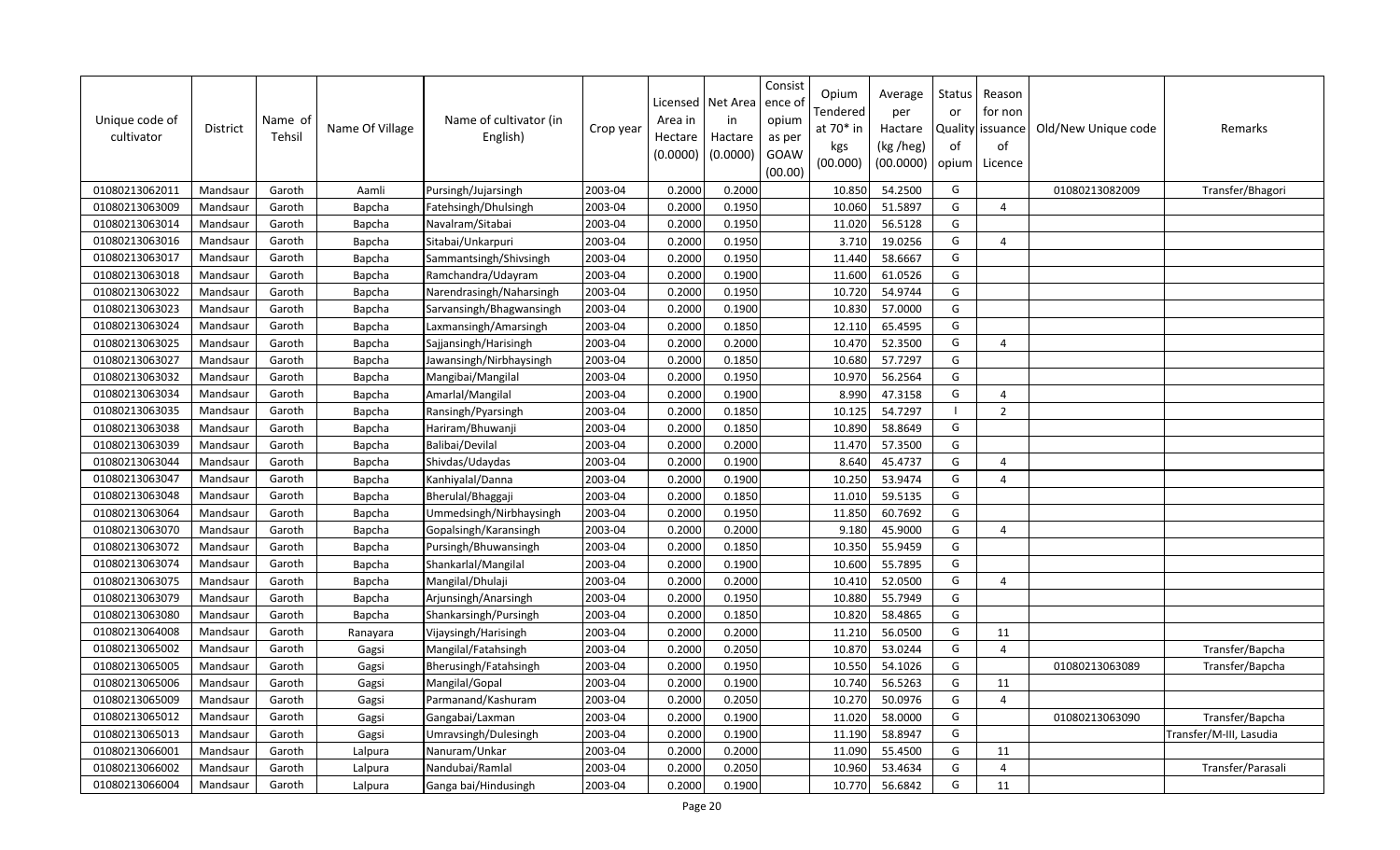| Unique code of<br>cultivator | District | Name of<br>Tehsil | Name Of Village | Name of cultivator (in<br>English) | Crop year | Licensed<br>Area in<br>Hectare<br>(0.0000) | Net Area<br>in<br>Hactare<br>(0.0000) | Consist<br>ence o<br>opium<br>as per<br>GOAW<br>(00.00) | Opium<br>Fendered<br>at 70* in<br>kgs<br>(00.000) | Average<br>per<br>Hactare<br>(kg /heg)<br>(00.0000) | Status<br>or<br>of<br>opium | Reason<br>for non<br>Quality issuance<br>of<br>Licence | Old/New Unique code | Remarks                   |
|------------------------------|----------|-------------------|-----------------|------------------------------------|-----------|--------------------------------------------|---------------------------------------|---------------------------------------------------------|---------------------------------------------------|-----------------------------------------------------|-----------------------------|--------------------------------------------------------|---------------------|---------------------------|
| 01080213066006               | Mandsaur | Garoth            | Lalpura         | Ganga bai/Pursingh                 | 2003-04   | 0.2000                                     | 0.2000                                |                                                         | 11.060                                            | 55.3000                                             | G                           | 11                                                     |                     |                           |
| 01080213066007               | Mandsaur | Garoth            | Lalpura         | Ratansingh/Swaropsingh             | 2003-04   | 0.2000                                     | 0.1850                                |                                                         | 10.440                                            | 56.4324                                             | G                           | 11                                                     |                     |                           |
| 01080213066009               | Mandsaur | Garoth            | Lalpura         | Sankarsingh/Anarsingh              | 2003-04   | 0.2000                                     | 0.2000                                |                                                         | 10.030                                            | 50.1500                                             | G                           | $\overline{4}$                                         |                     |                           |
| 01080213066010               | Mandsaur | Garoth            | Lalpura         | Mangilal/Nanuram                   | 2003-04   | 0.2000                                     | 0.2000                                |                                                         | 10.640                                            | 53.2000                                             | G                           | $\overline{4}$                                         |                     | Transfer/Parasali         |
| 01080213066014               | Mandsaur | Garoth            | Lalpura         | Pyara/Shivlal                      | 2003-04   | 0.2000                                     | 0.2000                                |                                                         | 4.240                                             | 21.2000                                             | G                           | $\overline{4}$                                         |                     |                           |
| 01080213066015               | Mandsaur | Garoth            | Lalpura         | Shankar/Puraji                     | 2003-04   | 0.2000                                     | 0.2050                                |                                                         | 11.350                                            | 55.3659                                             | G                           | 11                                                     |                     |                           |
| 01080213067005               | Mandsaur | Garoth            | Asawati         | Aamribai/Ramchandra                | 2003-04   | 0.2000                                     | 0.1950                                |                                                         | 10.680                                            | 54.7692                                             | G                           |                                                        |                     |                           |
| 01080213067006               | Mandsaur | Garoth            | Asawati         | Mangibai/Motilal                   | 2003-04   | 0.2000                                     | 0.2000                                |                                                         | 11.800                                            | 59.0000                                             | G                           |                                                        |                     |                           |
| 01080213067022               | Mandsaur | Garoth            | Asawati         | Tejsingh/Unkarsingh                | 2003-04   | 0.2000                                     | 0.2000                                |                                                         | 11.300                                            | 56.5000                                             | G                           |                                                        |                     |                           |
| 01080213067035               | Mandsaur | Garoth            | Asawati         | Mangilal/Samda                     | 2003-04   | 0.2000                                     | 0.2000                                |                                                         | 11.240                                            | 56.2000                                             | G                           |                                                        |                     | name change               |
| 01080213067038               | Mandsaur | Garoth            | Asawati         | Pursingh/Kachrusingh               | 2003-04   | 0.2000                                     | 0.2000                                |                                                         | 11.940                                            | 59.7000                                             | G                           |                                                        |                     |                           |
| 01080213067056               | Mandsaur | Garoth            | Asawati         | Shankarsingh/Bharusingh            | 2003-04   | 0.2000                                     | 0.1900                                |                                                         | 12.100                                            | 63.6842                                             | G                           |                                                        |                     |                           |
| 01080213067059               | Mandsaur | Garoth            | Asawati         | Kaniram/Pura                       | 2003-04   | 0.2000                                     | 0.2000                                |                                                         | 12.110                                            | 60.5500                                             | G                           |                                                        |                     |                           |
| 01080213067062               | Mandsaur | Garoth            | Asawati         | Chatarbai/Shankarsingh             | 2003-04   | 0.2000                                     | 0.1850                                |                                                         | 11.410                                            | 61.6757                                             | G                           |                                                        |                     |                           |
| 01080213067065               | Mandsau  | Garoth            | Asawati         | Sohanbai/Bhagwan                   | 2003-04   | 0.2000                                     | 0.2000                                |                                                         | 11.980                                            | 59.9000                                             | G                           |                                                        |                     |                           |
| 01080213067070               | Mandsaur | Garoth            | Asawati         | Shivsingh/Mahtabsingh              | 2003-04   | 0.2000                                     | 0.1950                                |                                                         | 11.160                                            | 57.2308                                             | G                           |                                                        | 01080213068002      | Transfer/bavdikheda       |
| 01080213067076               | Mandsaur | Garoth            | Asawati         | Sambhulal/Kaluram                  | 2003-04   | 0.2000                                     | 0.1900                                |                                                         | 11.640                                            | 61.2632                                             | G                           |                                                        |                     |                           |
| 01080213067077               | Mandsaur | Garoth            | Asawati         | Raghusingh/Kalusingh               | 2003-04   | 0.2000                                     | 0.2000                                |                                                         | 11.500                                            | 57.5000                                             | G                           |                                                        |                     |                           |
| 01080213067083               | Mandsaur | Garoth            | Asawati         | Bherulal/Kashiram                  | 2003-04   | 0.2000                                     | 0.1850                                |                                                         | 11.980                                            | 64.7568                                             | G                           |                                                        | 01080213128010      |                           |
| 01080213067084               | Mandsaur | Garoth            | Asawati         | Ramsukhibai/Shivlal                | 2003-04   | 0.2000                                     | 0.1950                                |                                                         | 11.720                                            | 60.1026                                             | G                           |                                                        | 01080213044221      | Transfer/barkheda gangasa |
| 01080213067085               | Mandsaur | Garoth            | Asawati         | Dhanna/Hansraj                     | 2003-04   | 0.2000                                     | 0.1900                                |                                                         | 10.900                                            | 57.3684                                             | G                           |                                                        | 01050210150145      |                           |
| 01080213068001               | Mandsaur | Garoth            | Bavdikheda      | Bharatbai/Tejsingh                 | 2003-04   | 0.2000                                     | 0.1900                                |                                                         | 10.830                                            | 57.0000                                             | G                           |                                                        | 01080213067081      |                           |
| 01080213068003               | Mandsaur | Garoth            | Bavdikheda      | Gumansingh/Gamersingh              | 2003-04   | 0.2000                                     | 0.1800                                |                                                         | 11.200                                            | 62.2222                                             | G                           |                                                        | 01080213067079      |                           |
| 01080213068004               | Mandsaur | Garoth            | Bavdikheda      | Shankarsingh/Ramsingh              | 2003-04   | 0.2000                                     | 0.1950                                |                                                         | 11.980                                            | 61.4359                                             | G                           |                                                        |                     |                           |
| 01080213068005               | Mandsaur | Garoth            | Bavdikheda      | Kalusingh/Harisingh                | 2003-04   | 0.2000                                     | 0.1900                                |                                                         | 10.690                                            | 56.2632                                             | G                           |                                                        |                     |                           |
| 01080213068006               | Mandsaur | Garoth            | Bavdikheda      | Hindusingh/Kasharsingh             | 2003-04   | 0.2000                                     | 0.1850                                |                                                         | 9.940                                             | 53.7297                                             | G                           | $\overline{4}$                                         | 01080213067078      |                           |
| 01080213068007               | Mandsaur | Garoth            | Bavdikheda      | Mangilal/Harisingh                 | 2003-04   | 0.2000                                     | 0.1800                                |                                                         | 10.200                                            | 56.6667                                             | G                           |                                                        | 01080213067082      |                           |
| 01080213068009               | Mandsaur | Garoth            | Bavdikheda      | Parvatsingh/Mahtabsingh            | 2003-04   | 0.2000                                     | 0.1950                                |                                                         | 11.080                                            | 56.8205                                             | G                           |                                                        | 01080213069016      |                           |
| 01080213068011               | Mandsaur | Garoth            | Bavdikheda      | Gamersingh/Mahtabsingh             | 2003-04   | 0.2000                                     | 0.1850                                |                                                         | 9.850                                             | 53.2432                                             | G                           | $\overline{4}$                                         | 01080213067080      |                           |
| 01080213068012               | Mandsaur | Garoth            | Bavdikheda      | Danisingh/Jorawarsingh             | 2003-04   | 0.2000                                     | 0.1900                                |                                                         | 9.980                                             | 52.5263                                             | G                           | $\overline{4}$                                         |                     |                           |
| 01080213068016               | Mandsaur | Garoth            | Bavdikheda      | Devisingh/Ramsingh                 | 2003-04   | 0.2000                                     | 0.1950                                |                                                         | 10.920                                            | 56.0000                                             | G                           |                                                        | 01080213067071      |                           |
| 01080213069001               | Mandsaur | Garoth            | Gopalpura       | Bhagwansingh/Hindusingh            | 2003-04   | 0.2000                                     | 0.2000                                |                                                         | 11.770                                            | 58.8500                                             | G                           |                                                        |                     |                           |
| 01080213069002               | Mandsaur | Garoth            | Gopalpura       | Mohan/Hira                         | 2003-04   | 0.2000                                     | 0.1800                                |                                                         | 6.150                                             | 34.1667                                             | G                           | $\overline{4}$                                         |                     |                           |
| 01080213069004               | Mandsaur | Garoth            | Gopalpura       | Ranjitsingh/Karansingh             | 2003-04   | 0.2000                                     | 0.1900                                |                                                         | 11.560                                            | 60.8421                                             | G                           |                                                        |                     |                           |
| 01080213069005               | Mandsaur | Garoth            | Gopalpura       | Narayan/panna                      | 2003-04   | 0.2000                                     | 0.2000                                |                                                         | 11.750                                            | 58.7500                                             | G                           |                                                        |                     |                           |
| 01080213069006               | Mandsaur | Garoth            | Gopalpura       | Maganbai/Harisingh                 | 2003-04   | 0.2000                                     | 0.2100                                |                                                         | 11.940                                            | 56.8571                                             | G                           |                                                        |                     |                           |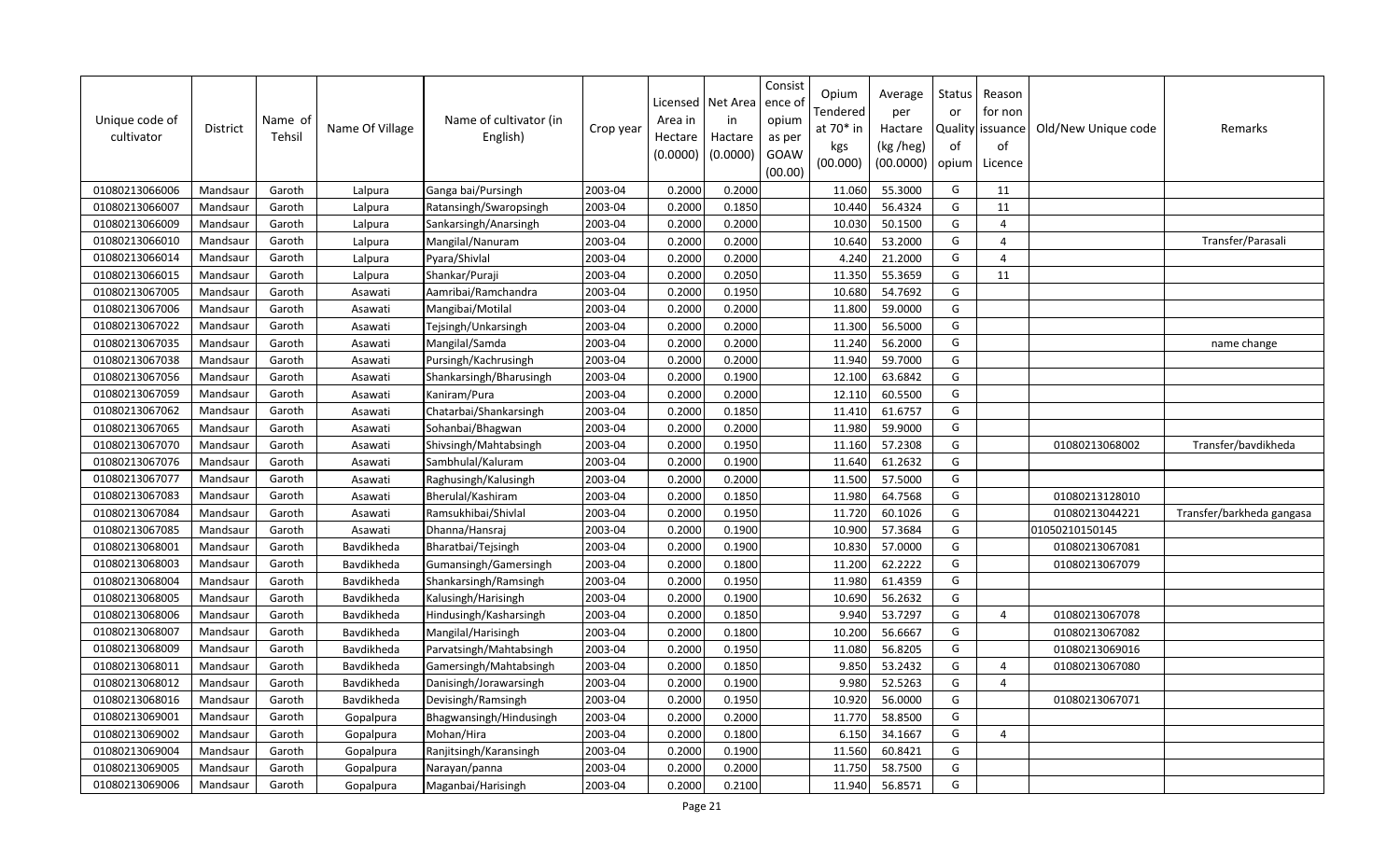| Unique code of<br>cultivator | District | Name of<br>Tehsil | Name Of Village | Name of cultivator (in<br>English) | Crop year | Area in<br>Hectare<br>(0.0000) | Licensed   Net Area<br>in<br>Hactare<br>(0.0000) | Consist<br>ence o<br>opium<br>as per<br>GOAW<br>(00.00) | Opium<br>Tendered<br>at 70* in<br>kgs<br>(00.000) | Average<br>per<br>Hactare<br>(kg /heg)<br>(00.0000) | <b>Status</b><br>or<br>of<br>opium | Reason<br>for non<br>Quality issuance<br>of<br>Licence | Old/New Unique code | Remarks                   |
|------------------------------|----------|-------------------|-----------------|------------------------------------|-----------|--------------------------------|--------------------------------------------------|---------------------------------------------------------|---------------------------------------------------|-----------------------------------------------------|------------------------------------|--------------------------------------------------------|---------------------|---------------------------|
| 01080213069019               | Mandsaur | Garoth            | Gopalpura       | Mansingh/Motisingh                 | 2003-04   | 0.2000                         |                                                  |                                                         |                                                   |                                                     | F.                                 |                                                        | 01080213094010      | Transfer/Chandwasa        |
| 01080213069020               | Mandsaur | Garoth            | Gopalpura       | Dungarsingh/Kishanlal              | 2003-04   | 0.2000                         | 0.1900                                           |                                                         | 10.890                                            | 57.3158                                             | G                                  |                                                        | 01080213071005      |                           |
| 01080213069021               | Mandsaur | Garoth            | Gopalpura       | Indarsingh/Bhuwanisingh            | 2003-04   | 0.2000                         | 0.2000                                           |                                                         | 11.060                                            | 55.3000                                             | G                                  |                                                        | 01080213071004      |                           |
| 01080213070004               | Mandsaur | Garoth            | Varni           | Ramsingh/Girvarsingh               | 2003-04   | 0.2000                         | 0.2050                                           |                                                         | 12.180                                            | 59.4146                                             | G                                  | 10                                                     |                     |                           |
| 01080213070012               | Mandsaur | Garoth            | Varni           | Shankarlal/Jagannath               | 2003-04   | 0.2000                         | 0.1950                                           |                                                         | 11.060                                            | 56.7179                                             | G                                  |                                                        |                     | Transfer/chandwasa        |
| 01080213070012               | Mandsaur | Garoth            | Varni           | Karansingh/Udaysingh               | 2003-04   | 0.2000                         |                                                  |                                                         |                                                   |                                                     | ${\sf N}$                          | 11                                                     |                     |                           |
| 01080213070013               | Mandsaur | Garoth            | Varni           | Govindram/Jagannath                | 2003-04   | 0.2000                         | 0.2100                                           |                                                         | 11.680                                            | 55.6190                                             | G                                  |                                                        |                     | Transfer/chandwasa        |
| 01080213071003               | Mandsaur | Garoth            | Bhatuni         | Hariram/Ratanlal                   | 2003-04   | 0.2000                         | 0.1850                                           |                                                         | 9.710                                             | 52.4865                                             | G                                  | $\overline{4}$                                         |                     |                           |
| 01080213071007               | Mandsaur | Garoth            | Bhatuni         | Devilal/Bagga                      | 2003-04   | 0.2000                         | 0.2000                                           |                                                         | 10.460                                            | 52.3000                                             | G                                  | $\overline{4}$                                         |                     |                           |
| 01080213071009               | Mandsaur | Garoth            | Bhatuni         | Shankarlal/Jagannath               | 2003-04   | 0.2000                         | 0.2000                                           |                                                         | 10.850                                            | 54.2500                                             | G                                  |                                                        |                     | Transfer/Ghatya           |
| 01080213071027               | Mandsaur | Garoth            | Bhatuni         | Mangilal/Kalu                      | 2003-04   | 0.2000                         | 0.1900                                           |                                                         | 9.480                                             | 49.8947                                             | G                                  | $\overline{4}$                                         |                     |                           |
| 01080213071028               | Mandsaur | Garoth            | Bhatuni         | Sukhibai/Bherulal                  | 2003-04   | 0.2000                         | 0.2000                                           |                                                         | 10.580                                            | 52.9000                                             | G                                  | $\overline{4}$                                         |                     |                           |
| 01080213071029               | Mandsaur | Garoth            | <b>Bhatuni</b>  | Nandram/Motilal                    | 2003-04   | 0.2000                         |                                                  |                                                         |                                                   |                                                     | N                                  |                                                        |                     | Transfer/Ghatya           |
| 01080213071031               | Mandsaur | Garoth            | <b>Bhatuni</b>  | Premchand/Jagannath                | 2003-04   | 0.2000                         | 0.2000                                           |                                                         | 9.760                                             | 48.8000                                             | G                                  | $\overline{a}$                                         | 01080213074011      |                           |
| 01080213072001               | Mandsaur | Garoth            | Garda           | Devbai/Kalu                        | 2003-04   | 0.2000                         | 0.1900                                           |                                                         | 11.380                                            | 59.8947                                             | G                                  |                                                        |                     | Transfer/Ghatya           |
| 01080213072006               | Mandsaur | Garoth            | Garda           | Maganlal/Bagdu                     | 2003-04   | 0.2000                         | 0.1900                                           |                                                         | 10.240                                            | 53.8947                                             | G                                  | $\overline{4}$                                         |                     |                           |
| 01080213072008               | Mandsaur | Garoth            | Garda           | Shankar/Pyara                      | 2003-04   | 0.2000                         | 0.2000                                           |                                                         | 11.450                                            | 57.2500                                             | G                                  |                                                        |                     | Transfer/Ghatya           |
| 01080213072009               | Mandsaur | Garoth            | Garda           | Narayansingh/Mansingh              | 2003-04   | 0.2000                         | 0.2000                                           |                                                         | 11.380                                            | 56.9000                                             | G                                  |                                                        |                     | Transfer/Ghatya           |
| 01080213073001               | Mandsaur | Garoth            | Banjari 1       | Rughnath/Pyarsingh                 | 2003-04   | 0.2000                         |                                                  |                                                         |                                                   |                                                     | N                                  | 11                                                     |                     |                           |
| 01080213073009               | Mandsaur | Garoth            | Banjari 1       | Satyanarayan/Hindusingh            | 2003-04   | 0.2000                         |                                                  |                                                         |                                                   |                                                     | E                                  | 11                                                     |                     |                           |
| 01080213073010               | Mandsaur | Garoth            | Banjari 1       | Mangusingh/Bhagwan                 | 2003-04   | 0.2000                         | 0.1800                                           |                                                         | 9.490                                             | 52.7222                                             | G                                  | $\overline{4}$                                         |                     |                           |
| 01080213073014               | Mandsaur | Garoth            | Banjari 1       | Sundarbai/Swarop                   | 2003-04   | 0.2000                         | 0.1700                                           |                                                         | 3.340                                             | 19.6471                                             | G                                  | $\overline{4}$                                         | 01080213108022      |                           |
| 01080213073015               | Mandsaur | Garoth            | Banjari 1       | Bherusingh/Bhuvanisingh            | 2003-04   | 0.2000                         | 0.2050                                           |                                                         | 11.370                                            | 55.4634                                             | G                                  |                                                        | 01080213071024      | Transfer/Gopalpura        |
| 01080213074005               | Mandsaur | Garoth            | Gatiya          | Ramlal/Bherulal                    | 2003-04   | 0.2000                         | 0.1950                                           |                                                         | 11.010                                            | 56.4615                                             | G                                  |                                                        |                     |                           |
| 01080213074007               | Mandsaur | Garoth            | Gatiya          | Nandubai/Ukar                      | 2003-04   | 0.2000                         | 0.1900                                           |                                                         | 11.390                                            | 59.9474                                             | G                                  |                                                        |                     |                           |
| 01080213074008               | Mandsaur | Garoth            | Gatiya          | Ramlal/Swarop                      | 2003-04   | 0.2000                         | 0.1900                                           |                                                         | 11.360                                            | 59.7895                                             | G                                  |                                                        |                     |                           |
| 01080213074009               | Mandsaur | Garoth            | Gatiya          | Karibai/Nanuram                    | 2003-04   | 0.2000                         | 0.1900                                           |                                                         | 9.920                                             | 52.2105                                             | G                                  | $\overline{4}$                                         |                     |                           |
| 01080213074013               | Mandsaur | Garoth            | Gatiya          | Rukmanbai/Partha                   | 2003-04   | 0.2000                         | 0.1950                                           |                                                         | 11.750                                            | 60.2564                                             | G                                  |                                                        |                     |                           |
| 01080213074014               | Mandsaur | Garoth            | Gatiya          | Bhagatbai/Prabhulal                | 2003-04   | 0.2000                         | 0.2000                                           |                                                         | 11.660                                            | 58.3000                                             | G                                  |                                                        |                     |                           |
| 01080213074015               | Mandsaur | Garoth            | Gatiya          | Narayan/Bhagga                     | 2003-04   | 0.2000                         | 0.2000                                           |                                                         | 9.840                                             | 49.2000                                             | G                                  | $\overline{4}$                                         | 01080213103064      |                           |
| 01080213074017               | Mandsaur | Garoth            | Gatiya          | Prabhulal/Ukarlal                  | 2003-04   | 0.2000                         | 0.2000                                           |                                                         | 10.920                                            | 54.6000                                             | G                                  |                                                        |                     |                           |
| 01080213074028               | Mandsaur | Garoth            | Gatiya          | Kanhiyalal/Bhagwan                 | 2003-04   | 0.2000                         | 0.1950                                           |                                                         | 11.000                                            | 56.4103                                             | G                                  |                                                        |                     |                           |
| 01080213074029               | Mandsaur | Garoth            | Gatiya          | Dhapubai/Shankarlal                | 2003-04   | 0.2000                         | 0.2000                                           |                                                         | 11.760                                            | 58.8000                                             | G                                  |                                                        |                     |                           |
| 01080213074030               | Mandsaur | Garoth            | Gatiya          | Ranglal/Rameshwar                  | 2003-04   | 0.2000                         | 0.1950                                           |                                                         | 11.000                                            | 56.4103                                             | G                                  |                                                        | 01080213128126      | Transfer/barkheda gangasa |
| 01080213075001               | Mandsaur | Garoth            | Kilgari         | Nansingh/Devisingh                 | 2003-04   | 0.2000                         | 0.2000                                           |                                                         | 11.730                                            | 58.6500                                             | G                                  |                                                        |                     |                           |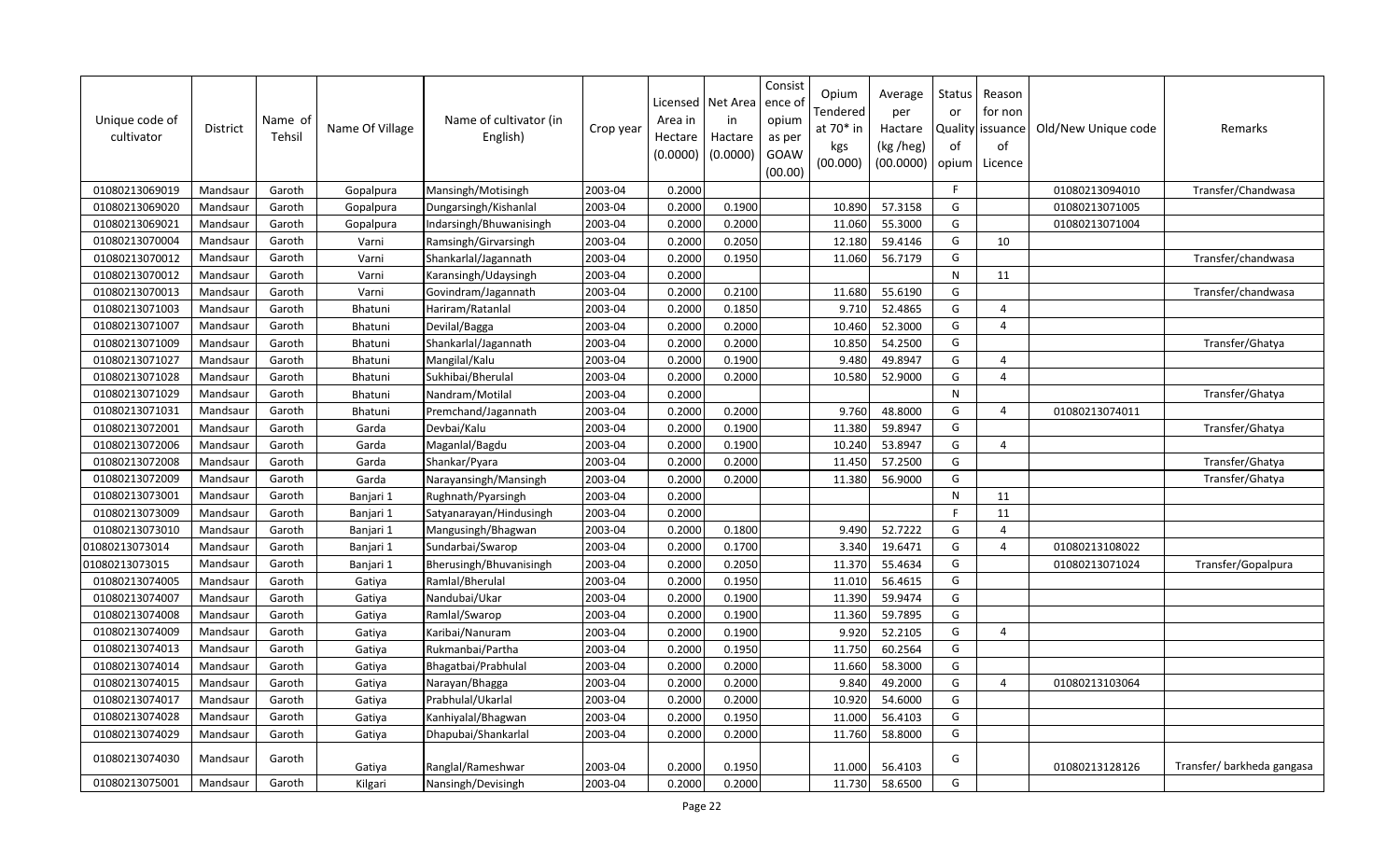| Unique code of<br>cultivator | <b>District</b> | Name of<br>Tehsil | Name Of Village | Name of cultivator (in<br>English) | Crop year | Licensed<br>Area in<br>Hectare<br>(0.0000) | Net Area<br>in<br>Hactare<br>(0.0000) | Consist<br>ence ol<br>opium<br>as per<br>GOAW<br>(00.00) | Opium<br>Tendered<br>at 70* in<br>kgs<br>(00.000) | Average<br>per<br>Hactare<br>(kg /heg)<br>(00.0000) | Status<br>or<br>of<br>opium | Reason<br>for non<br>Quality   issuance<br>of<br>Licence | Old/New Unique code | Remarks                |
|------------------------------|-----------------|-------------------|-----------------|------------------------------------|-----------|--------------------------------------------|---------------------------------------|----------------------------------------------------------|---------------------------------------------------|-----------------------------------------------------|-----------------------------|----------------------------------------------------------|---------------------|------------------------|
| 01080213075004               | Mandsaur        | Garoth            | Kilgari         | Devisingh/Mahtabsingh              | 2003-04   | 0.2000                                     | 0.2000                                |                                                          | 11.250                                            | 56.2500                                             | G                           |                                                          |                     |                        |
| 01080213075010               | Mandsaur        | Garoth            | Kilgari         | Mansingh/Jujarsingh                | 2003-04   | 0.2000                                     | 0.2000                                |                                                          | 10.910                                            | 54.5500                                             | G                           |                                                          |                     |                        |
| 01080213075014               | Mandsaur        | Garoth            | Kilgari         | Dulesingh/Chatersingh              | 2003-04   | 0.2000                                     | 0.2000                                |                                                          | 11.750                                            | 58.7500                                             | G                           |                                                          |                     |                        |
| 01080213075020               | Mandsaur        | Garoth            | Kilgari         | Bhagatkunwar/Ramsingh              | 2003-04   | 0.2000                                     | 0.2000                                |                                                          | 12.360                                            | 61.8000                                             | G                           |                                                          |                     |                        |
| 01080213075021               | Mandsaur        | Garoth            | Kilgari         | Hukambai/Bhagwansingh              | 2003-04   | 0.2000                                     | 0.2000                                |                                                          | 10.590                                            | 52.9500                                             | G                           | 4                                                        |                     |                        |
| 01080213075026               | Mandsaur        | Garoth            | Kilgari         | Dungersingh/Mangusingh             | 2003-04   | 0.2000                                     | 0.2000                                |                                                          | 11.160                                            | 55.8000                                             | G                           |                                                          |                     |                        |
| 01080213075032               | Mandsaur        | Garoth            | Kilgari         | Tejsingh/Harisingh                 | 2003-04   | 0.2000                                     | 0.1900                                |                                                          | 11.120                                            | 58.5263                                             | G                           |                                                          |                     |                        |
| 01080213075035               | Mandsaur        | Garoth            | Kilgari         | Pawankuwarbai/Arjunsingh           | 2003-04   | 0.2000                                     | 0.2000                                |                                                          | 11.450                                            | 57.2500                                             | G                           |                                                          |                     |                        |
| 01080213075036               | Mandsaur        | Garoth            | Kilgari         | Dulesingh/Ramsingh                 | 2003-04   | 0.2000                                     | 0.2000                                |                                                          | 11.180                                            | 55.9000                                             | G                           |                                                          |                     |                        |
| 01080213075038               | Mandsaur        | Garoth            | Kilgari         | Manoharsingh/Swaropsingh           | 2003-04   | 0.2000                                     | 0.2000                                |                                                          | 11.230                                            | 56.1500                                             | G                           |                                                          |                     |                        |
| 01080213075039               | Mandsaur        | Garoth            | Kilgari         | Balaram/Shivram                    | 2003-04   | 0.2000                                     | 0.2000                                |                                                          | 11.550                                            | 57.7500                                             | G                           |                                                          |                     |                        |
| 01080213075040               | Mandsaur        | Garoth            | Kilgari         | Narayansingh/Shivsingh             | 2003-04   | 0.2000                                     | 0.1950                                |                                                          | 11.130                                            | 57.0769                                             | G                           |                                                          |                     |                        |
| 01080213075047               | Mandsaur        | Garoth            | Kilgari         | Bherusingh/Tejsingh                | 2003-04   | 0.2000                                     | 0.1900                                |                                                          | 10.370                                            | 54.5789                                             | G                           |                                                          |                     |                        |
| 01080213075048               | Mandsaur        | Garoth            | Kilgari         | Sajjansingh/Bhuwanisingh           | 2003-04   | 0.2000                                     | 0.1900                                |                                                          | 11.070                                            | 58.2632                                             | G                           |                                                          |                     |                        |
| 01080213075051               | Mandsaur        | Garoth            | Kilgari         | Angrejkunwar/Madhosingh            | 2003-04   | 0.2000                                     | 0.1900                                |                                                          | 10.480                                            | 55.1579                                             | G                           |                                                          |                     |                        |
| 01080213075053               | Mandsaur        | Garoth            | Kilgari         | Gopalsingh/Bherusingh              | 2003-04   | 0.2000                                     | 0.2000                                |                                                          | 10.790                                            | 53.9500                                             | G                           |                                                          |                     | Transfer/Guradiya mata |
| 01080213075054               | Mandsaur        | Garoth            | Kilgari         | Naharsingh/Balvantsingh            | 2003-04   | 0.2000                                     | 0.2000                                |                                                          | 11.130                                            | 55.6500                                             | G                           |                                                          | 01080213042078      | Transfer/Guradiya mata |
| 01080213075055               | Mandsaur        | Garoth            | Kilgari         | Narayansingh/Unkarlal              | 2003-04   | 0.2000                                     | 0.2000                                |                                                          | 11.660                                            | 58.3000                                             | G                           |                                                          | 01080213042010      | Transfer/Guradiya mata |
| 01080213075056               | Mandsaur        | Garoth            | Kilgari         | Kansingh/Bhagwansingh              | 2003-04   | 0.2000                                     | 0.2000                                |                                                          | 11.150                                            | 55.7500                                             | G                           |                                                          | 01080213042026      | Transfer/Guradiya mata |
| 01080213075057               | Mandsaur        | Garoth            | Kilgari         | Tejsingh/Onkarsingh                | 2003-04   | 0.2000                                     | 0.1950                                |                                                          | 11.210                                            | 57.4872                                             | G                           |                                                          | 01080213042047      | Transfer/Guradiya mata |
| 01080213076001               | Mandsaur        | Garoth            | Aawra           | Mohanlal/Jagdish                   | 2003-04   | 0.2000                                     | 0.1000                                |                                                          | 5.460                                             | 54.6000                                             | G                           |                                                          |                     |                        |
| 01080213076002               | Mandsaur        | Garoth            | Aawra           | Dannalal/Seva                      | 2003-04   | 0.2000                                     | 0.2000                                |                                                          | 12.370                                            | 61.8500                                             | G                           |                                                          |                     |                        |
| 01080213076004               | Mandsaur        | Garoth            | Aawra           | Hiralal/Mangilal                   | 2003-04   | 0.2000                                     |                                       |                                                          |                                                   |                                                     | $\mathsf{F}$                |                                                          |                     |                        |
| 01080213076005               | Mandsaur        | Garoth            | Aawra           | Mathurabai/Mangilal                | 2003-04   | 0.2000                                     |                                       |                                                          |                                                   |                                                     | $\mathsf{F}$                |                                                          |                     |                        |
| 01080213076006               | Mandsaur        | Garoth            | Aawra           | Kalu/Champa                        | 2003-04   | 0.2000                                     | 0.1900                                |                                                          | 10.470                                            | 55.1053                                             | G                           |                                                          |                     |                        |
| 01080213076007               | Mandsaur        | Garoth            | Aawra           | Bherulal/Shankar                   | 2003-04   | 0.2000                                     | 0.2000                                |                                                          | 11.030                                            | 55.1500                                             | G                           |                                                          |                     |                        |
| 01080213076011               | Mandsaur        | Garoth            | Aawra           | Balu/Magan                         | 2003-04   | 0.2000                                     | 0.2000                                |                                                          | 10.290                                            | 51.4500                                             | G                           | $\Delta$                                                 |                     |                        |
| 01080213076012               | Mandsaur        | Garoth            | Aawra           | Gopal/Gorishankar                  | 2003-04   | 0.2000                                     | 0.2000                                |                                                          | 10.320                                            | 51.6000                                             | G                           | $\overline{a}$                                           |                     |                        |
| 01080213076015               | Mandsaur        | Garoth            | Aawra           | Bhagirath/Nanuram                  | 2003-04   | 0.2000                                     | 0.2050                                |                                                          | 9.710                                             | 47.3659                                             | G                           | $\overline{4}$                                           |                     |                        |
| 01080213076017               | Mandsaur        | Garoth            | Aawra           | Sajjansingh/Devisingh              | 2003-04   | 0.2000                                     | 0.2000                                |                                                          | 10.210                                            | 51.0500                                             | G                           | 4                                                        |                     |                        |
| 01080213076018               | Mandsaur        | Garoth            | Aawra           | Mangilal/Kishanlal                 | 2003-04   | 0.2000                                     | 0.1950                                |                                                          | 10.960                                            | 56.2051                                             | G                           |                                                          |                     |                        |
| 01080213076021               | Mandsaur        | Garoth            | Aawra           | Omprakash/Basantilal               | 2003-04   | 0.2000                                     | 0.2000                                |                                                          | 10.980                                            | 54.9000                                             | G                           |                                                          |                     |                        |
| 01080213076022               | Mandsaur        | Garoth            | Aawra           | Gitabai/Devilal                    | 2003-04   | 0.2000                                     | 0.1950                                |                                                          | 10.650                                            | 54.6154                                             | G                           |                                                          |                     |                        |
| 01080213077001               | Mandsaur        | Garoth            | Dhamniya Dewan  | Bhanwarbai/Nandram                 | 2003-04   | 0.2000                                     | 0.1950                                |                                                          | 12.410                                            | 63.6410                                             | G                           |                                                          |                     |                        |
| 01080213077002               | Mandsaur        | Garoth            | Dhamniya Dewan  | Prabhulal/Tulsiram                 | 2003-04   | 0.2000                                     | 0.1950                                |                                                          | 11.840                                            | 60.7179                                             | G                           |                                                          |                     |                        |
| 01080213077007               | Mandsaur        | Garoth            | Dhamniya Dewan  | Kanhiyalal/Girdhari                | 2003-04   | 0.2000                                     | 0.2000                                |                                                          | 11.600                                            | 58.0000                                             | G                           |                                                          |                     |                        |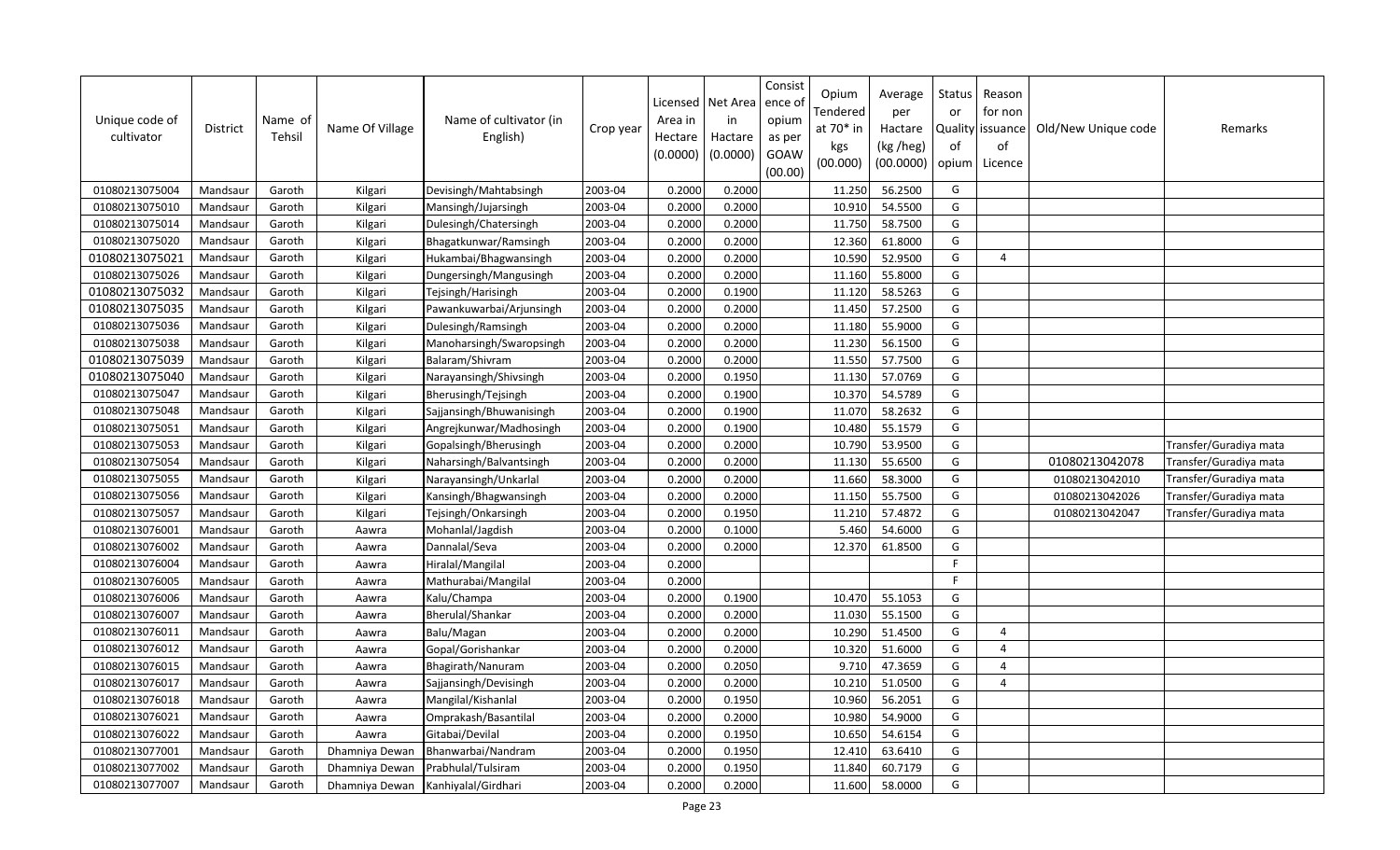| Unique code of<br>cultivator | District | Name of<br>Tehsil | Name Of Village | Name of cultivator (in<br>English) | Crop year | Licensed<br>Area in<br>Hectare<br>(0.0000) | Net Area<br>in<br>Hactare<br>(0.0000) | Consist<br>ence of<br>opium<br>as per<br>GOAW<br>(00.00) | Opium<br>Tendered<br>at 70* in<br>kgs<br>(00.000) | Average<br>per<br>Hactare<br>(kg /heg)<br>(00.0000) | Status<br>or<br>Quality<br>of<br>opium | Reason<br>for non<br>issuance<br>of<br>Licence | Old/New Unique code | Remarks                 |
|------------------------------|----------|-------------------|-----------------|------------------------------------|-----------|--------------------------------------------|---------------------------------------|----------------------------------------------------------|---------------------------------------------------|-----------------------------------------------------|----------------------------------------|------------------------------------------------|---------------------|-------------------------|
| 01080213077010               | Mandsaur | Garoth            | Dhamniya Dewan  | Kanij/Abdulgani                    | 2003-04   | 0.2000                                     | 0.2000                                |                                                          | 11.250                                            | 56.2500                                             | G                                      |                                                |                     |                         |
| 01080213077011               | Mandsaur | Garoth            | Dhamniya Dewan  | Shambhulal/Ramchandra              | 2003-04   | 0.2000                                     | 0.2000                                |                                                          | 11.450                                            | 57.2500                                             | G                                      |                                                |                     |                         |
| 01080213077012               | Mandsaur | Garoth            | Dhamniya Dewan  | Rampratap/Nanalal                  | 2003-04   | 0.2000                                     | 0.2000                                |                                                          | 11.510                                            | 57.5500                                             | G                                      |                                                |                     |                         |
| 01080213077024               | Mandsaur | Garoth            | Dhamniya Dewan  | Chandibai/Devilal                  | 2003-04   | 0.2000                                     | 0.2000                                |                                                          | 11.480                                            | 57.4000                                             | G                                      |                                                |                     |                         |
| 01080213077029               | Mandsaur | Garoth            | Dhamniya Dewan  | Ramnarayan/Nanalal                 | 2003-04   | 0.2000                                     | 0.2050                                |                                                          | 11.530                                            | 56.2439                                             | G                                      |                                                |                     | name change             |
| 01080213077031               | Mandsaur | Garoth            | Dhamniya Dewan  | Puralal/Bhanwarlal                 | 2003-04   | 0.2000                                     | 0.2000                                |                                                          | 11.720                                            | 58.6000                                             | G                                      |                                                |                     |                         |
| 01080213077038               | Mandsaur | Garoth            | Dhamniya Dewan  | Jawaharlal/Satyanarayan            | 2003-04   | 0.2000                                     | 0.2000                                |                                                          | 11.910                                            | 59.5500                                             | G                                      |                                                |                     |                         |
| 01080213077039               | Mandsaur | Garoth            | Dhamniya Dewan  | Basantilal/Heeralal                | 2003-04   | 0.2000                                     | 0.2100                                |                                                          | 11.170                                            | 53.1905                                             | G                                      | $\overline{4}$                                 |                     |                         |
| 01080213077041               | Mandsaur | Garoth            | Dhamniya Dewan  | Normohmmad/Karimji                 | 2003-04   | 0.2000                                     | 0.1000                                |                                                          | 5.570                                             | 55.7000                                             | G                                      |                                                |                     |                         |
| 01080213077042               | Mandsaur | Garoth            | Dhamniya Dewan  | Fidahusan/Normohmmad               | 2003-04   | 0.2000                                     | 0.2050                                |                                                          | 11.370                                            | 55.4634                                             | G                                      |                                                |                     |                         |
| 01080213078002               | Mandsaur | Garoth            | Shamgarh        | Kaluram/Kashiram                   | 2003-04   | 0.2000                                     | 0.2000                                |                                                          | 10.790                                            | 53.9500                                             | G                                      | $\overline{4}$                                 | 01080213186013      |                         |
| 01080213078005               | Mandsaur | Garoth            | Shamgarh        | Prahlad/Dhurilal                   | 2003-04   | 0.2000                                     | 0.2050                                |                                                          | 11.770                                            | 57.4146                                             | G                                      |                                                |                     |                         |
| 01080213078015               | Mandsaur | Garoth            | Shamgarh        | Kaluram/Nanalal                    | 2003-04   | 0.2000                                     | 0.2100                                |                                                          | 11.730                                            | 55.8571                                             | G                                      |                                                |                     |                         |
| 01080213078031               | Mandsaur | Garoth            | Shamgarh        | Balaram/Dhulji                     | 2003-04   | 0.2000                                     | 0.2050                                |                                                          | 13.360                                            | 65.1707                                             | G                                      |                                                |                     |                         |
| 01080213078035               | Mandsaur | Garoth            | Shamgarh        | Motilal/Devilal                    | 2003-04   | 0.2000                                     | 0.1950                                |                                                          | 11.300                                            | 57.9487                                             | G                                      |                                                |                     |                         |
| 01080213078037               | Mandsaur | Garoth            | Shamgarh        | Bhawarlal/Kanhiyalal               | 2003-04   | 0.2000                                     | 0.2000                                |                                                          | 10.380                                            | 51.9000                                             | G                                      | $\overline{4}$                                 | 01080213043132      |                         |
| 01080213078039               | Mandsaur | Garoth            | Shamgarh        | Rashambai/Mannalal                 | 2003-04   | 0.2000                                     |                                       |                                                          |                                                   |                                                     | F                                      |                                                |                     |                         |
| 01080213078053               | Mandsaur | Garoth            | Shamgarh        | Gitabai/Lalchand                   | 2003-04   | 0.2000                                     | 0.2100                                |                                                          | 12.500                                            | 59.5238                                             | G                                      |                                                |                     |                         |
| 01080213078054               | Mandsaur | Garoth            | Shamgarh        | Manoj/Prakashchandra               | 2003-04   | 0.2000                                     | 0.1100                                |                                                          | 6.180                                             | 56.1818                                             | G                                      |                                                |                     |                         |
| 01080213078077               | Mandsaur | Garoth            | Shamgarh        | Radhakishan/Badrilal               | 2003-04   | 0.2000                                     | 0.0850                                |                                                          | 5.360                                             | 63.0588                                             | G                                      |                                                |                     |                         |
| 01080213078087               | Mandsaur | Garoth            | Shamgarh        | Unkarlal/Bapulal                   | 2003-04   | 0.2000                                     | 0.2100                                |                                                          | 12.770                                            | 60.8095                                             | G                                      |                                                |                     |                         |
| 01080213079030               | Mandsaur | Garoth            | Chayan          | Sultansingh/Girversingh            | 2003-04   | 0.2000                                     | 0.2050                                |                                                          | 12.290                                            | 59.9512                                             | G                                      |                                                |                     | Transfer/Shamgarh       |
| 01080213079031               | Mandsaur | Garoth            | Chayan          | Madanlal/Seva                      | 2003-04   | 0.2000                                     | 0.2050                                |                                                          | 12.010                                            | 58.5854                                             | G                                      |                                                |                     | Transfer/Shamgarh       |
| 01080213080001               | Mandsaur | Garoth            | Jamunya Meena   | Bhawaribai/Mannalal                | 2003-04   | 0.2000                                     |                                       |                                                          |                                                   |                                                     | N                                      | 11                                             |                     |                         |
| 01080213080020               | Mandsaur | Garoth            | Jamunya Meena   | Shankarlal/Dhannalal               | 2003-04   | 0.2000                                     |                                       |                                                          |                                                   |                                                     | N                                      | 11                                             |                     |                         |
| 01080213080029               | Mandsaur | Garoth            | Jamunya Meena   | Girdharilal/Vishram                | 2003-04   | 0.2000                                     |                                       |                                                          |                                                   |                                                     | F                                      |                                                | 01080213078027      | Transfer/Shamgarh       |
| 01080213080030               | Mandsaur | Garoth            | Jamunya Meena   | Lalsingh/Kalusingh                 | 2003-04   | 0.2000                                     |                                       |                                                          |                                                   |                                                     | $\mathsf{F}$                           |                                                | 01080213078020      | Transfer/Shamgarh       |
| 01080213080032               | Mandsaur | Garoth            | Jamunya Meena   | Shyamlal/Udayram                   | 2003-04   | 0.2000                                     | 0.2000                                |                                                          | 12.820                                            | 64.1000                                             | G                                      |                                                | 01080213043124      | Transfer/Sagoriya Jagir |
| 01080213080033               | Mandsaur | Garoth            | Jamunya Meena   | Udayram/Bhura                      | 2003-04   | 0.2000                                     | 0.2000                                |                                                          | 12.640                                            | 63.2000                                             | G                                      |                                                | 01080213043006      | Transfer/Sagoriya Jagir |
| 01080213080034               | Mandsaur | Garoth            | Jamunya Meena   | Nirbhayram/Jairam                  | 2003-04   | 0.2000                                     | 0.2000                                |                                                          | 12.260                                            | 61.3000                                             | G                                      |                                                | 01080213043012      | Transfer/Sagoriya Jagir |
| 01080213081001               | Mandsaur | Garoth            | Bhagori         | Lilabai/Amarsingh                  | 2003-04   | 0.2000                                     | 0.1850                                |                                                          | 11.280                                            | 60.9730                                             | G                                      |                                                |                     |                         |
| 01080213081002               | Mandsaur | Garoth            | Bhagori         | Bhimsingh/Bherusingh               | 2003-04   | 0.2000                                     | 0.1950                                |                                                          | 11.750                                            | 60.2564                                             | G                                      |                                                |                     |                         |
| 01080213081004               | Mandsaur | Garoth            | Bhagori         | Jamnabai/Shivsingh                 | 2003-04   | 0.2000                                     | 0.1750                                |                                                          | 10.640                                            | 60.8000                                             | G                                      |                                                |                     |                         |
| 01080213081005               | Mandsaur | Garoth            | Bhagori         | Gangaram/Bhuwanisingh              | 2003-04   | 0.2000                                     | 0.2000                                |                                                          | 12.800                                            | 64.0000                                             | G                                      |                                                |                     |                         |
| 01080213081006               | Mandsaur | Garoth            | Bhagori         | Shankarlal/Devji                   | 2003-04   | 0.2000                                     | 0.2000                                |                                                          | 12.480                                            | 62.4000                                             | G                                      |                                                |                     |                         |
| 01080213081007               | Mandsaur | Garoth            | Bhagori         | Gokulsingh/Bapulal                 | 2003-04   | 0.2000                                     | 0.1950                                |                                                          | 12.180                                            | 62.4615                                             | G                                      |                                                |                     |                         |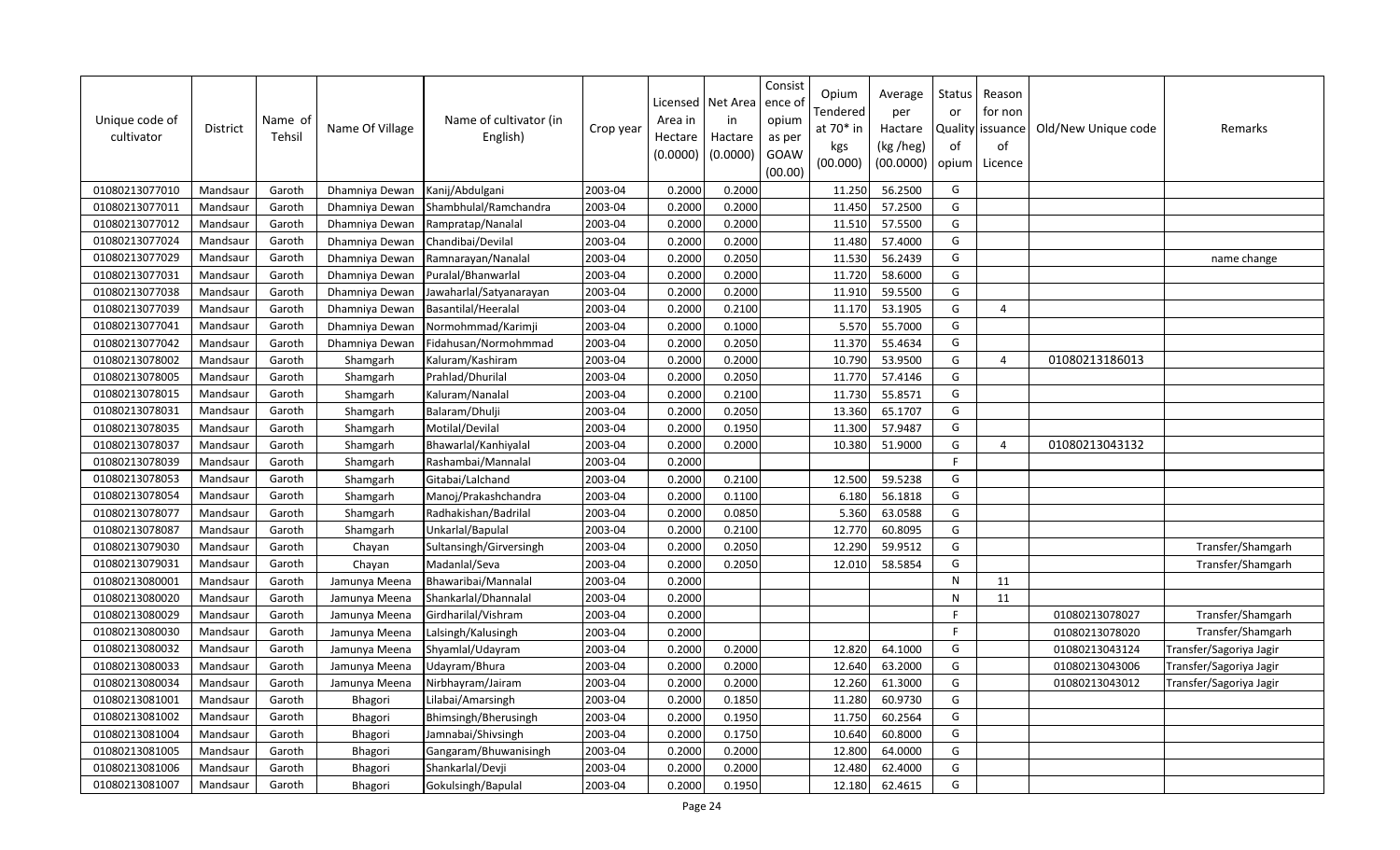| Unique code of<br>cultivator | <b>District</b> | Name of<br>Tehsil | Name Of Village | Name of cultivator (in<br>English) | Crop year | Licensed<br>Area in<br>Hectare<br>(0.0000) | Net Area<br>in<br>Hactare<br>(0.0000) | Consist<br>ence ol<br>opium<br>as per<br>GOAW<br>(00.00) | Opium<br>Tendered<br>at 70* in<br>kgs<br>(00.000) | Average<br>per<br>Hactare<br>(kg /heg)<br>(00.0000) | Status<br>or<br>of<br>opium | Reason<br>for non<br>Quality issuance<br>of<br>Licence | Old/New Unique code | Remarks |
|------------------------------|-----------------|-------------------|-----------------|------------------------------------|-----------|--------------------------------------------|---------------------------------------|----------------------------------------------------------|---------------------------------------------------|-----------------------------------------------------|-----------------------------|--------------------------------------------------------|---------------------|---------|
| 01080213081008               | Mandsaur        | Garoth            | Bhagori         | Kana/Deva                          | 2003-04   | 0.2000                                     | 0.1850                                |                                                          | 11.290                                            | 61.0270                                             | G                           |                                                        |                     |         |
| 01080213081009               | Mandsaur        | Garoth            | Bhagori         | Bhuwan/Devji                       | 2003-04   | 0.2000                                     | 0.1850                                |                                                          | 11.060                                            | 59.7838                                             | G                           |                                                        |                     |         |
| 01080213081010               | Mandsaur        | Garoth            | Bhagori         | Harisingh/Kasharsingh              | 2003-04   | 0.2000                                     | 0.2000                                |                                                          | 12.480                                            | 62.4000                                             | G                           |                                                        |                     |         |
| 01080213081011               | Mandsaur        | Garoth            | Bhagori         | Gangabai/Gokulsingh                | 2003-04   | 0.2000                                     | 0.1800                                |                                                          | 11.890                                            | 66.0556                                             | G                           |                                                        |                     |         |
| 01080213081012               | Mandsaur        | Garoth            | Bhagori         | Narmadabai/Nanalal                 | 2003-04   | 0.2000                                     | 0.2050                                |                                                          | 12.690                                            | 61.9024                                             | G                           |                                                        |                     |         |
| 01080213081013               | Mandsaur        | Garoth            | Bhagori         | Mansingh/Bhanwarsingh              | 2003-04   | 0.2000                                     |                                       |                                                          |                                                   |                                                     | $\mathsf{F}$                |                                                        |                     |         |
| 01080213081014               | Mandsaur        | Garoth            | Bhagori         | Kachrusingh/Girwarsingh            | 2003-04   | 0.2000                                     | 0.1850                                |                                                          | 12.300                                            | 66.4865                                             | G                           |                                                        |                     |         |
| 01080213081015               | Mandsaur        | Garoth            | Bhagori         | Bhagwansingh/Raghusingh            | 2003-04   | 0.2000                                     | 0.2000                                |                                                          | 15.570                                            | 77.8500                                             | G                           |                                                        |                     |         |
| 01080213081016               | Mandsaur        | Garoth            | Bhagori         | Amratram/Shankarlal                | 2003-04   | 0.2000                                     | 0.2000                                |                                                          | 10.690                                            | 53.4500                                             | G                           | 4                                                      |                     |         |
| 01080213081017               | Mandsaur        | Garoth            | Bhagori         | Kishanlal/Girwarsingh              | 2003-04   | 0.2000                                     | 0.1800                                |                                                          | 10.300                                            | 57.2222                                             | G                           |                                                        |                     |         |
| 01080213081018               | Mandsaur        | Garoth            | Bhagori         | Balusingh/Girwarsingh              | 2003-04   | 0.2000                                     | 0.2000                                |                                                          | 12.440                                            | 62.2000                                             | G                           |                                                        |                     |         |
| 01080213081020               | Mandsaur        | Garoth            | Bhagori         | Nainsingh/Raghusingh               | 2003-04   | 0.2000                                     | 0.1850                                |                                                          | 11.140                                            | 60.2162                                             | G                           |                                                        |                     |         |
| 01080213081022               | Mandsaur        | Garoth            | Bhagori         | Ramsingh/Salagram                  | 2003-04   | 0.2000                                     | 0.1950                                |                                                          | 12.120                                            | 62.1538                                             | G                           |                                                        |                     |         |
| 01080213081026               | Mandsaur        | Garoth            | Bhagori         | Mangilal/Harisingh                 | 2003-04   | 0.2000                                     | 0.1900                                |                                                          | 10.820                                            | 56.9474                                             | G                           |                                                        |                     |         |
| 01080213081027               | Mandsaur        | Garoth            | Bhagori         | Kishanlal/Nirbaysingh              | 2003-04   | 0.2000                                     | 0.1950                                |                                                          | 11.450                                            | 58.7179                                             | G                           |                                                        |                     |         |
| 01080213081028               | Mandsaur        | Garoth            | Bhagori         | Bhadursingh/Bhawarsingh            | 2003-04   | 0.2000                                     | 0.1900                                |                                                          | 11.690                                            | 61.5263                                             | G                           |                                                        |                     |         |
| 01080213081029               | Mandsaur        | Garoth            | Bhagori         | Balaram/Bhuwaniram                 | 2003-04   | 0.2000                                     | 0.1800                                |                                                          | 11.920                                            | 66.2222                                             | G                           |                                                        |                     |         |
| 01080213081030               | Mandsaur        | Garoth            | Bhagori         | Mittusingh/Bhagwansingh            | 2003-04   | 0.2000                                     |                                       |                                                          |                                                   |                                                     | F.                          |                                                        |                     |         |
| 01080213081032               | Mandsaur        | Garoth            | Bhagori         | Fatehsingh/Kanwarlal               | 2003-04   | 0.2000                                     | 0.2000                                |                                                          | 12.180                                            | 60.9000                                             | G                           |                                                        |                     |         |
| 01080213081034               | Mandsaur        | Garoth            | Bhagori         | Bahadursingh/Harisingh             | 2003-04   | 0.2000                                     | 0.2000                                |                                                          | 13.390                                            | 66.9500                                             | G                           |                                                        |                     |         |
| 01080213081035               | Mandsaur        | Garoth            | Bhagori         | Rughnathsingh/Shivsingh            | 2003-04   | 0.2000                                     | 0.2000                                |                                                          | 11.220                                            | 56.1000                                             | G                           |                                                        |                     |         |
| 01080213081036               | Mandsaur        | Garoth            | Bhagori         | Laxmansingh/Raghusingh             | 2003-04   | 0.2000                                     | 0.2100                                |                                                          | 12.560                                            | 59.8095                                             | G                           |                                                        |                     |         |
| 01080213081037               | Mandsaur        | Garoth            | Bhagori         | Gokulsingh/Dalesingh               | 2003-04   | 0.2000                                     | 0.1650                                |                                                          | 7.400                                             | 44.8485                                             | G                           | 4                                                      |                     |         |
| 01080213081038               | Mandsaur        | Garoth            | Bhagori         | Hiralal/Sankarlal                  | 2003-04   | 0.2000                                     | 0.2000                                |                                                          | 11.650                                            | 58.2500                                             | G                           |                                                        |                     |         |
| 01080213081039               | Mandsaur        | Garoth            | Bhagori         | Ramsingh/Bapulal                   | 2003-04   | 0.2000                                     | 0.1100                                |                                                          | 6.690                                             | 60.8182                                             | G                           |                                                        |                     |         |
| 01080213081040               | Mandsaur        | Garoth            | Bhagori         | Ukarlal/Kanaji                     | 2003-04   | 0.2000                                     | 0.1950                                |                                                          | 11.660                                            | 59.7949                                             | G                           |                                                        |                     |         |
| 01080213081043               | Mandsaur        | Garoth            | Bhagori         | Gangaram/Dulesingh                 | 2003-04   | 0.2000                                     | 0.2000                                |                                                          | 12.150                                            | 60.7500                                             | G                           |                                                        |                     |         |
| 01080213081044               | Mandsaur        | Garoth            | Bhagori         | Shankarsingh/Bherusingh            | 2003-04   | 0.2000                                     | 0.2000                                |                                                          | 12.570                                            | 62.8500                                             | G                           |                                                        |                     |         |
| 01080213081045               | Mandsaur        | Garoth            | Bhagori         | Bhagirath/Sevaji                   | 2003-04   | 0.2000                                     | 0.1500                                |                                                          | 8.500                                             | 56.6667                                             | G                           |                                                        |                     |         |
| 01080213081046               | Mandsaur        | Garoth            | Bhagori         | Ramchandra/Godaji                  | 2003-04   | 0.2000                                     | 0.1050                                |                                                          | 6.500                                             | 61.9048                                             | G                           |                                                        |                     |         |
| 01080213081047               | Mandsaur        | Garoth            | Bhagori         | Kachrusingh/Bhuwanisingh           | 2003-04   | 0.2000                                     | 0.1950                                |                                                          | 12.770                                            | 65.4872                                             | G                           |                                                        |                     |         |
| 01080213081048               | Mandsaur        | Garoth            | Bhagori         | Mangilal/Kishanlal                 | 2003-04   | 0.2000                                     | 0.1850                                |                                                          | 10.750                                            | 58.1081                                             | G                           |                                                        |                     |         |
| 01080213081049               | Mandsaur        | Garoth            | Bhagori         | Sukhlal/Shankarlal                 | 2003-04   | 0.2000                                     | 0.2000                                |                                                          | 12.260                                            | 61.3000                                             | G                           |                                                        |                     |         |
| 01080213081050               | Mandsaur        | Garoth            | Bhagori         | Kailash/Shankarlal                 | 2003-04   | 0.2000                                     | 0.1900                                |                                                          | 11.530                                            | 60.6842                                             | G                           |                                                        |                     |         |
| 01080213081051               | Mandsaur        | Garoth            | Bhagori         | Gokulsingh/Salagaram               | 2003-04   | 0.2000                                     | 0.1900                                |                                                          | 11.770                                            | 61.9474                                             | G                           |                                                        |                     |         |
| 01080213081053               | Mandsaur        | Garoth            | Bhagori         | Shivlal/Girversingh                | 2003-04   | 0.2000                                     | 0.2050                                |                                                          | 13.590                                            | 66.2927                                             | G                           |                                                        | 01080213053014      |         |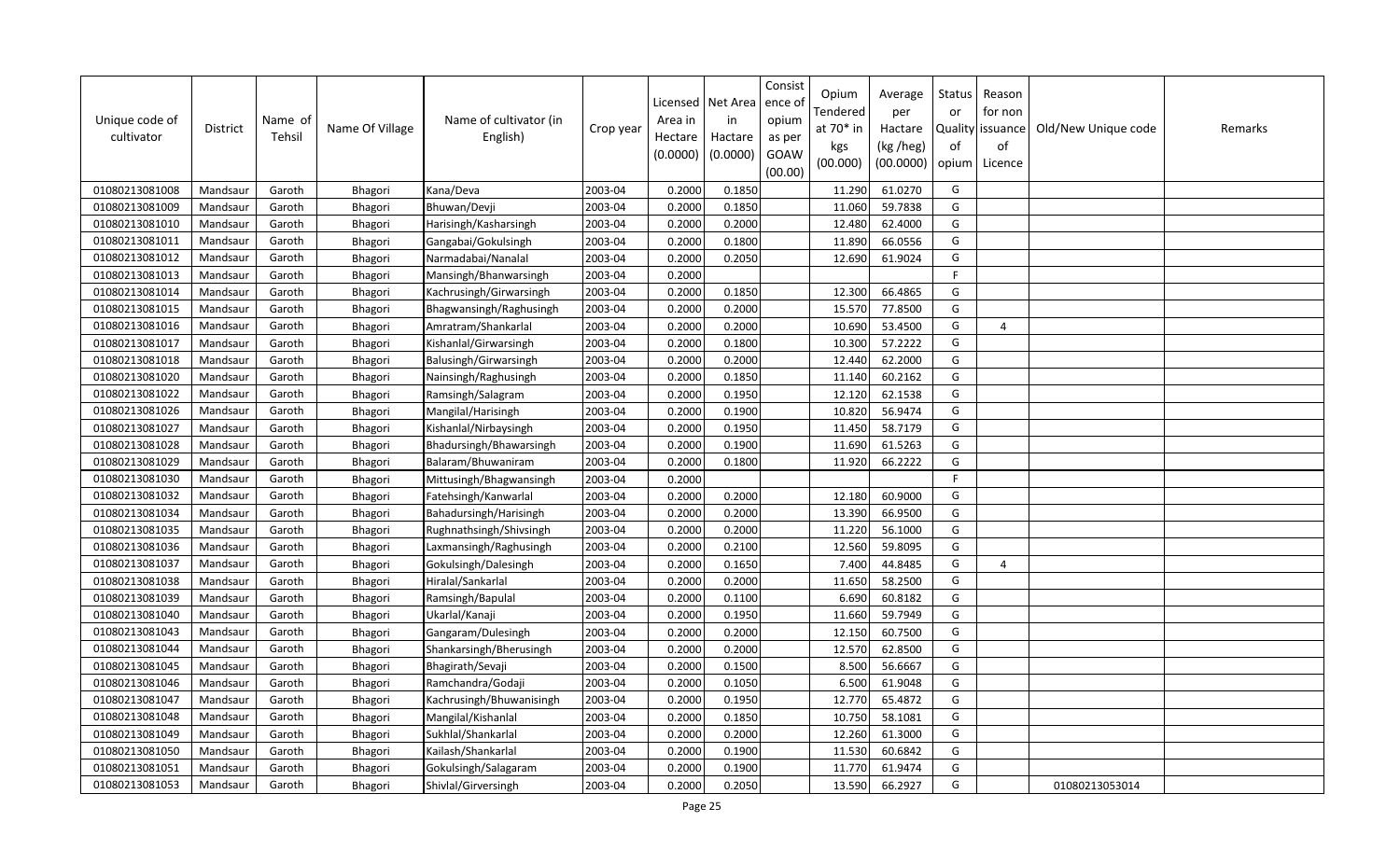| Unique code of<br>cultivator | District | Name of<br>Tehsil | Name Of Village | Name of cultivator (in<br>English) | Crop year | Area in<br>Hectare<br>(0.0000) | Licensed   Net Area<br>in<br>Hactare<br>(0.0000) | Consist<br>ence o<br>opium<br>as per<br>GOAW<br>(00.00) | Opium<br>Tendered<br>at 70* in<br>kgs<br>(00.000) | Average<br>per<br>Hactare<br>(kg /heg)<br>(00.0000) | Status<br>or<br>of<br>opium | Reason<br>for non<br>Quality issuance<br>οf<br>Licence | Old/New Unique code | Remarks                |
|------------------------------|----------|-------------------|-----------------|------------------------------------|-----------|--------------------------------|--------------------------------------------------|---------------------------------------------------------|---------------------------------------------------|-----------------------------------------------------|-----------------------------|--------------------------------------------------------|---------------------|------------------------|
| 01080213082001               | Mandsaur | Garoth            | Bardiyapuna     | Gangaram/Badrilal                  | 2003-04   | 0.2000                         | 0.2000                                           |                                                         | 11.980                                            | 59.9000                                             | G                           |                                                        |                     | Transfer/ankli diwan   |
| 01080213082003               | Mandsaur | Garoth            | Bardiyapuna     | Raghusingh/Bhawarsingh             | 2003-04   | 0.2000                         | 0.2000                                           |                                                         | 12.560                                            | 62.8000                                             | G                           |                                                        |                     | Transfer/Bhagori       |
| 01080213082004               | Mandsaur | Garoth            | Bardiyapuna     | Mohanlal/Badrilal                  | 2003-04   | 0.2000                         | 0.1900                                           |                                                         | 10.770                                            | 56.6842                                             | G                           |                                                        |                     | Transfer/ankli diwan   |
| 01080213082019               | Mandsaur | Garoth            | Bardiyapuna     | Ratanlal/Ramchandra                | 2003-04   | 0.2000                         | 0.1950                                           |                                                         | 12.450                                            | 63.8462                                             | G                           |                                                        | 01080213078060      | Transfer/Shamgarh      |
| 01080213084002               | Mandsaur | Garoth            | Melkhada        | Kanhiyalal/Bhuwanishankar          | 2003-04   | 0.2000                         | 0.1450                                           |                                                         | 8.710                                             | 60.0690                                             | G                           |                                                        |                     |                        |
| 01080213084005               | Mandsaur | Garoth            | Melkhada        | Champabai/Kana                     | 2003-04   | 0.2000                         | 0.1800                                           |                                                         | 10.550                                            | 58.6111                                             | G                           |                                                        |                     |                        |
| 01080213084007               | Mandsaur | Garoth            | Melkhada        | Gitabai/Radheshyam                 | 2003-04   | 0.2000                         | 0.1200                                           |                                                         | 6.640                                             | 55.3333                                             | G                           |                                                        |                     |                        |
| 01080213084011               | Mandsaur | Garoth            | Melkhada        | Laxminarayan/Devaji                | 2003-04   | 0.2000                         | 0.1950                                           |                                                         | 11.200                                            | 57.4359                                             | G                           |                                                        |                     |                        |
| 01080213084014               | Mandsaur | Garoth            | Melkhada        | Kaluram/Devji                      | 2003-04   | 0.2000                         | 0.2100                                           |                                                         | 12.590                                            | 59.9524                                             | G                           |                                                        |                     |                        |
| 01080213084015               | Mandsaur | Garoth            | Melkhada        | Ramnarayan/Gamerji                 | 2003-04   | 0.2000                         | 0.1350                                           |                                                         | 7.590                                             | 56.2222                                             | G                           |                                                        |                     |                        |
| 01080213084016               | Mandsaur | Garoth            | Melkhada        | Ahmadnur/Allanur                   | 2003-04   | 0.2000                         | 0.1250                                           |                                                         | 6.090                                             | 48.7200                                             | G                           | $\overline{4}$                                         |                     |                        |
| 01080213084018               | Mandsaur | Garoth            | Melkhada        | Kaluram/Ramlal                     | 2003-04   | 0.2000                         | 0.1300                                           |                                                         | 6.370                                             | 49.0000                                             | G                           | $\overline{4}$                                         |                     |                        |
| 01080213084020               | Mandsaur | Garoth            | Melkhada        | Gorishankar/Ramlal                 | 2003-04   | 0.2000                         | 0.1950                                           |                                                         | 10.490                                            | 53.7949                                             | G                           | $\overline{4}$                                         |                     |                        |
| 01080213084033               | Mandsaur | Garoth            | Melkhada        | Pervaks/Allaudden                  | 2003-04   | 0.2000                         | 0.1100                                           |                                                         | 6.200                                             | 56.3636                                             | G                           |                                                        |                     |                        |
| 01080213084035               | Mandsaur | Garoth            | Melkhada        | Prabhulal/Mangilal                 | 2003-04   | 0.2000                         | 0.1200                                           |                                                         | 6.740                                             | 56.1667                                             | G                           |                                                        |                     |                        |
| 01080213084043               | Mandsaur | Garoth            | Melkhada        | Dhapubai/Nanalal                   | 2003-04   | 0.2000                         | 0.2000                                           |                                                         | 8.880                                             | 44.4000                                             | G                           | $\overline{4}$                                         |                     |                        |
| 01080213084045               | Mandsaur | Garoth            | Melkhada        | Satyanarayan/Ramlal                | 2003-04   | 0.2000                         |                                                  |                                                         |                                                   |                                                     | $\mathsf{N}$                |                                                        |                     |                        |
| 01080213084047               | Mandsaur | Garoth            | Melkhada        | Gelibai/Devilal                    | 2003-04   | 0.2000                         | 0.1500                                           |                                                         | 7.300                                             | 48.6667                                             | G                           | $\overline{a}$                                         |                     |                        |
| 01080213085005               | Mandsaur | Garoth            | Sakriyakhadi 1  | Kishanlal/Pannaji                  | 2003-04   | 0.2000                         | 0.2000                                           |                                                         | 9.660                                             | 48.3000                                             | G                           | $\overline{4}$                                         |                     |                        |
| 01080213086011               | Mandsaur | Garoth            | Manpura         | Kasharbai/Mangilal                 | 2003-04   | 0.2000                         | 0.200                                            |                                                         | 10.160                                            | 50.8000                                             | G                           | $\overline{4}$                                         |                     |                        |
| 01080213087001               | Mandsaur | Garoth            | Kundlakhurd     | Devilal/Uda                        | 2003-04   | 0.2000                         | 0.1950                                           |                                                         | 11.250                                            | 57.6923                                             | G                           |                                                        |                     |                        |
| 01080213087005               | Mandsaur | Garoth            | Kundlakhurd     | Mangilal/Ghasi                     | 2003-04   | 0.2000                         | 0.2000                                           |                                                         | 11.710                                            | 58.5500                                             | G                           |                                                        |                     |                        |
| 01080213087006               | Mandsaur | Garoth            | Kundlakhurd     | Devilal/Ruphlal                    | 2003-04   | 0.2000                         | 0.2000                                           |                                                         | 10.430                                            | 52.1500                                             | G                           | $\Delta$                                               |                     |                        |
| 01080213087010               | Mandsaur | Garoth            | Kundlakhurd     | Pursingh/Shivlal                   | 2003-04   | 0.2000                         | 0.2000                                           |                                                         | 11.230                                            | 56.1500                                             | G                           |                                                        |                     |                        |
| 01080213087011               | Mandsaur | Garoth            | Kundlakhurd     | Pyara/Laxman                       | 2003-04   | 0.2000                         | 0.1950                                           |                                                         | 11.980                                            | 61.4359                                             | G                           |                                                        |                     |                        |
| 01080213087012               | Mandsaur | Garoth            | Kundlakhurd     | Nanda/Nanuram                      | 2003-04   | 0.2000                         | 0.2000                                           |                                                         | 10.220                                            | 51.1000                                             | G                           | $\overline{4}$                                         |                     |                        |
| 01080213087014               | Mandsaur | Garoth            | Kundlakhurd     | Nainsingh/Ukarlal                  | 2003-04   | 0.2000                         | 0.2050                                           |                                                         | 12.030                                            | 58.6829                                             | G                           |                                                        |                     |                        |
| 01080213087017               | Mandsaur | Garoth            | Kundlakhurd     | Mansingh/Gangaram                  | 2003-04   | 0.2000                         | 0.2000                                           |                                                         | 10.560                                            | 52.8000                                             | G                           | $\overline{4}$                                         |                     |                        |
| 01080213087025               | Mandsaur | Garoth            | Kundlakhurd     | Nirbhaysingh/Lalji                 | 2003-04   | 0.2000                         | 0.1900                                           |                                                         | 10.620                                            | 55.8947                                             | G                           |                                                        |                     |                        |
| 01080213087026               | Mandsaur | Garoth            | Kundlakhurd     | Narayan/Seva                       | 2003-04   | 0.2000                         | 0.2050                                           |                                                         | 12.200                                            | 59.5122                                             | G                           |                                                        |                     |                        |
| 01080213087027               | Mandsaur | Garoth            | Kundlakhurd     | Balvantsingh/Ukarsingh             | 2003-04   | 0.2000                         | 0.2000                                           |                                                         | 12.370                                            | 61.8500                                             | G                           |                                                        |                     |                        |
| 01080213087028               | Mandsaur | Garoth            | Kundlakhurd     | Kaisharsingh/Sultansingh           | 2003-04   | 0.2000                         | 0.2000                                           |                                                         | 10.980                                            | 54.9000                                             | G                           |                                                        |                     |                        |
| 01080213087030               | Mandsaur | Garoth            | Kundlakhurd     | Sajjanbai/Sultansingh              | 2003-04   | 0.2000                         | 0.1950                                           |                                                         | 11.290                                            | 57.8974                                             | G                           |                                                        |                     |                        |
| 01080213087031               | Mandsaur | Garoth            | Kundlakhurd     | Hiralal/Hamraj                     | 2003-04   | 0.2000                         | 0.1900                                           |                                                         | 12.300                                            | 64.7368                                             | G                           |                                                        |                     |                        |
| 01080213087032               | Mandsaur | Garoth            | Kundlakhurd     | Rama/Chunniya                      | 2003-04   | 0.2000                         | 0.1800                                           |                                                         | 11.130                                            | 61.8333                                             | G                           |                                                        |                     |                        |
| 01080213087033               | Mandsaur | Garoth            | Kundlakhurd     | Laxman/Kishan                      | 2003-04   | 0.2000                         | 0.2000                                           |                                                         | 10.780                                            | 53.9000                                             | G                           |                                                        |                     | Transfer/Guradiya mata |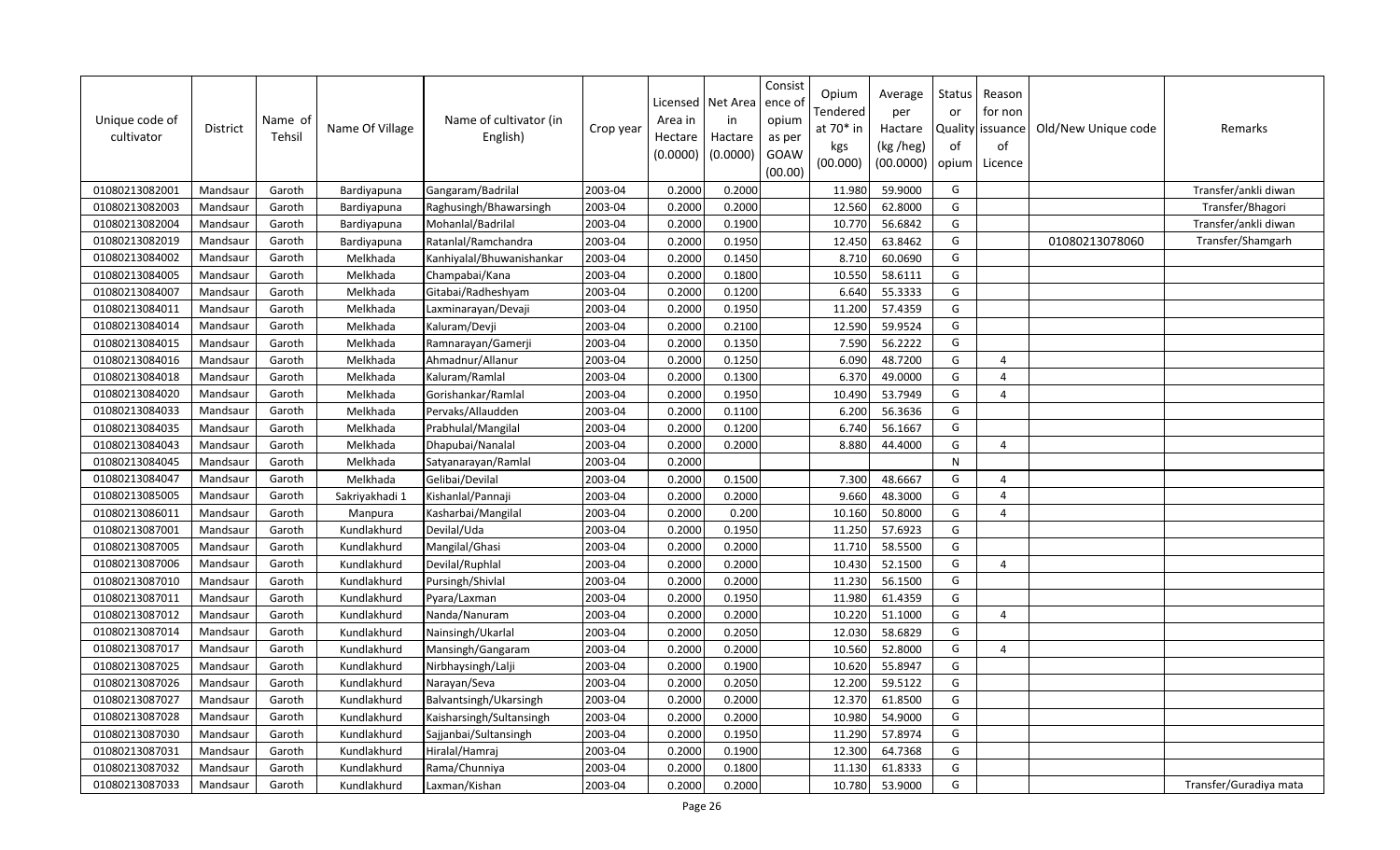| Unique code of<br>cultivator | District | Name of<br>Tehsil | Name Of Village | Name of cultivator (in<br>English) | Crop year | Area in<br>Hectare<br>(0.0000) | Licensed   Net Area<br>in<br>Hactare<br>(0.0000) | Consist<br>ence o<br>opium<br>as per<br>GOAW<br>(00.00) | Opium<br>Tendered<br>at 70* in<br>kgs<br>(00.000) | Average<br>per<br>Hactare<br>(kg /heg)<br>(00.0000) | Status<br>or<br>of<br>opium | Reason<br>for non<br>Quality issuance<br>οf<br>Licence | Old/New Unique code | Remarks                |
|------------------------------|----------|-------------------|-----------------|------------------------------------|-----------|--------------------------------|--------------------------------------------------|---------------------------------------------------------|---------------------------------------------------|-----------------------------------------------------|-----------------------------|--------------------------------------------------------|---------------------|------------------------|
| 01080213087034               | Mandsaur | Garoth            | Kundlakhurd     | Mohanlal/Nanalal                   | 2003-04   | 0.2000                         | 0.1850                                           |                                                         | 9.600                                             | 51.8919                                             | G                           | $\overline{4}$                                         | 01080213113067      |                        |
| 01080213087035               | Mandsaur | Garoth            | Kundlakhurd     | Karibai/Hindusingh                 | 2003-04   | 0.2000                         | 0.2000                                           |                                                         | 10.800                                            | 54.0000                                             | G                           |                                                        | 01080213112009      |                        |
| 01080213087036               | Mandsaur | Garoth            | Kundlakhurd     | Balaram/Kalusingh                  | 2003-04   | 0.2000                         | 0.2000                                           |                                                         | 11.100                                            | 55.5000                                             | G                           |                                                        | 01080213047043      | Transfer/Dasoriya      |
| 01080213088001               | Mandsaur | Garoth            | Kundlabujurg    | Umravsingh/Kishansingh             | 2003-04   | 0.2000                         | 0.2000                                           |                                                         | 10.940                                            | 54.7000                                             | G                           |                                                        |                     | Transfer/Sagoria jagir |
| 01080213088004               | Mandsaur | Garoth            | Kundlabujurg    | Sultansingh/Jujarsingh             | 2003-04   | 0.2000                         | 0.1900                                           |                                                         | 10.290                                            | 54.1579                                             | G                           |                                                        |                     | Transfer/Bhundiya      |
| 01080213088010               | Mandsaur | Garoth            | Kundlabujurg    | Rukmanibai/Parvatsingh             | 2003-04   | 0.2000                         | 0.2000                                           |                                                         | 11.020                                            | 55.1000                                             | G                           |                                                        |                     | Transfer/Semli rupa    |
| 01080213088023               | Mandsaur | Garoth            | Kundlabujurg    | Harisingh/Dhanji                   | 2003-04   | 0.2000                         | 0.2000                                           |                                                         | 10.920                                            | 54.6000                                             | G                           |                                                        |                     | Transfer/Bhundiya      |
| 01080213088026               | Mandsaur | Garoth            | Kundlabujurg    | Dulesingh/Bherusingh               | 2003-04   | 0.2000                         | 0.2000                                           |                                                         | 10.820                                            | 54.1000                                             | G                           |                                                        | 01080213087019      | Transfer/kundla khurd  |
| 01080213088027               | Mandsaur | Garoth            | Kundlabujurg    | Kishansingh/Pursingh               | 2003-04   | 0.2000                         | 0.1950                                           |                                                         | 8.450                                             | 43.3333                                             | G                           | 4                                                      | 01080213042033      |                        |
| 01080213088028               | Mandsaur | Garoth            | Kundlabujurg    | Narayansingh/Jorawarsingh          | 2003-04   | 0.2000                         | 0.2000                                           |                                                         | 10.960                                            | 54.8000                                             | G                           |                                                        | 01080213082011      | Transfer/Bhagori       |
| 01080213090002               | Mandsaur | Garoth            | Nipaniya        | Mangilal/Ramsingh                  | 2003-04   | 0.2000                         | 0.2000                                           |                                                         | 13.360                                            | 66.8000                                             | G                           |                                                        |                     |                        |
| 01080213090003               | Mandsaur | Garoth            | Nipaniya        | Lilabai/Jujarsingh                 | 2003-04   | 0.2000                         | 0.2050                                           |                                                         | 11.790                                            | 57.5122                                             | G                           |                                                        |                     |                        |
| 01080213090015               | Mandsaur | Garoth            | Nipaniya        | Ramsingh/Jorawarsingh              | 2003-04   | 0.2000                         | 0.2000                                           |                                                         | 11.320                                            | 56.6000                                             | G                           |                                                        |                     |                        |
| 01080213090016               | Mandsaur | Garoth            | Nipaniya        | Bhuwanisingh/Anarsingh             | 2003-04   | 0.2000                         | 0.2000                                           |                                                         | 12.290                                            | 61.4500                                             | G                           |                                                        |                     |                        |
| 01080213090017               | Mandsaur | Garoth            | Nipaniya        | Surajbai/Bherusingh                | 2003-04   | 0.2000                         | 0.2050                                           |                                                         | 11.920                                            | 58.1463                                             | G                           |                                                        |                     |                        |
| 01080213090019               | Mandsaur | Garoth            | Nipaniya        | Amarsingh/Harisingh                | 2003-04   | 0.2000                         | 0.2000                                           |                                                         | 12.070                                            | 60.3500                                             | G                           |                                                        |                     |                        |
| 01080213090020               | Mandsaur | Garoth            | Nipaniya        | Parvatsingh/Fatehsingh             | 2003-04   | 0.2000                         | 0.2000                                           |                                                         | 11.640                                            | 58.2000                                             | G                           |                                                        |                     |                        |
| 01080213090022               | Mandsaur | Garoth            | Nipaniya        | Devisingh/Bhagwansingh             | 2003-04   | 0.2000                         | 0.2000                                           |                                                         | 11.470                                            | 57.3500                                             | G                           |                                                        |                     |                        |
| 01080213090024               | Mandsaur | Garoth            | Nipaniya        | Sajjansingh/Bherusingh             | 2003-04   | 0.2000                         | 0.2050                                           |                                                         | 12.140                                            | 59.2195                                             | G                           |                                                        |                     |                        |
| 01080213090028               | Mandsaur | Garoth            | Nipaniya        | Gangaram/Udaysingh                 | 2003-04   | 0.2000                         | 0.2100                                           |                                                         | 12.070                                            | 57.4762                                             | G                           |                                                        |                     |                        |
| 01080213090029               | Mandsaur | Garoth            | Nipaniya        | Wajesingh/Ramsingh                 | 2003-04   | 0.2000                         | 0.2050                                           |                                                         | 11.820                                            | 57.6585                                             | G                           |                                                        | 01080213085004      |                        |
| 01080213091001               | Mandsaur | Garoth            | Pichla          | Shriram/Baluji                     | 2003-04   | 0.2000                         | 0.1900                                           |                                                         | 10.360                                            | 54.5263                                             | G                           |                                                        |                     | Name change            |
| 01080213091003               | Mandsaur | Garoth            | Pichla          | Sajjanbai/Mansingh                 | 2003-04   | 0.2000                         | 0.2000                                           |                                                         | 12.130                                            | 60.6500                                             | G                           |                                                        |                     |                        |
| 01080213091004               | Mandsaur | Garoth            | Pichla          | Nandan/Gabba                       | 2003-04   | 0.2000                         | 0.1900                                           |                                                         | 10.680                                            | 56.2105                                             | G                           |                                                        |                     |                        |
| 01080213091005               | Mandsaur | Garoth            | Pichla          | Dalsingh/Kaniram                   | 2003-04   | 0.2000                         | 0.2050                                           |                                                         | 12.440                                            | 60.6829                                             | G                           |                                                        |                     |                        |
| 01080213091007               | Mandsaur | Garoth            | Pichla          | Gumansingh/Nanalal                 | 2003-04   | 0.2000                         | 0.2000                                           |                                                         | 11.880                                            | 59.4000                                             | G                           |                                                        |                     |                        |
| 01080213091017               | Mandsaur | Garoth            | Pichla          | Puralal/Shivlal                    | 2003-04   | 0.2000                         | 0.1950                                           |                                                         | 10.680                                            | 54.7692                                             | G                           |                                                        |                     |                        |
| 01080213091018               | Mandsaur | Garoth            | Pichla          | Umravsingh/Nanalal                 | 2003-04   | 0.2000                         | 0.2000                                           |                                                         | 11.470                                            | 57.3500                                             | G                           |                                                        |                     |                        |
| 01080213091019               | Mandsaur | Garoth            | Pichla          | Hajarilal/Kaniram                  | 2003-04   | 0.2000                         | 0.2000                                           |                                                         | 11.140                                            | 55.7000                                             | G                           |                                                        |                     |                        |
| 01080213091020               | Mandsaur | Garoth            | Pichla          | Ghasibai/Bagdu                     | 2003-04   | 0.2000                         | 0.1700                                           |                                                         | 9.390                                             | 55.2353                                             | G                           |                                                        |                     |                        |
| 01080213091024               | Mandsaur | Garoth            | Pichla          | Kanchan/Chothmal                   | 2003-04   | 0.2000                         | 0.1900                                           |                                                         | 10.420                                            | 54.8421                                             | G                           |                                                        |                     |                        |
| 01080213091030               | Mandsaur | Garoth            | Pichla          | Raghu/Bhavsingh                    | 2003-04   | 0.2000                         | 0.2100                                           |                                                         | 12.090                                            | 57.5714                                             | G                           |                                                        |                     |                        |
| 01080213091031               | Mandsaur | Garoth            | Pichla          | Gorilal/Kaniram                    | 2003-04   | 0.2000                         | 0.1900                                           |                                                         | 10.910                                            | 57.4211                                             | G                           |                                                        |                     |                        |
| 01080213092001               | Mandsaur | Garoth            | Barkhadanayak   | Nainsingh/Bherusingh               | 2003-04   | 0.2000                         | 0.1900                                           |                                                         | 10.680                                            | 56.2105                                             | G                           |                                                        |                     | Transfer/Bhundiya      |
| 01080213092021               | Mandsaur | Garoth            | Barkhadanayak   | Sitaram/Seva                       | 2003-04   | 0.2000                         | 0.1850                                           |                                                         | 10.250                                            | 55.4054                                             | G                           |                                                        |                     | Transfer/Bhundiya      |
| 01080213092025               | Mandsaur | Garoth            | Barkhadanayak   | Kanhiyalal/Kalu                    | 2003-04   | 0.2000                         | 0.2000                                           |                                                         | 10.920                                            | 54.6000                                             | G                           | 11                                                     | 01080213078081      |                        |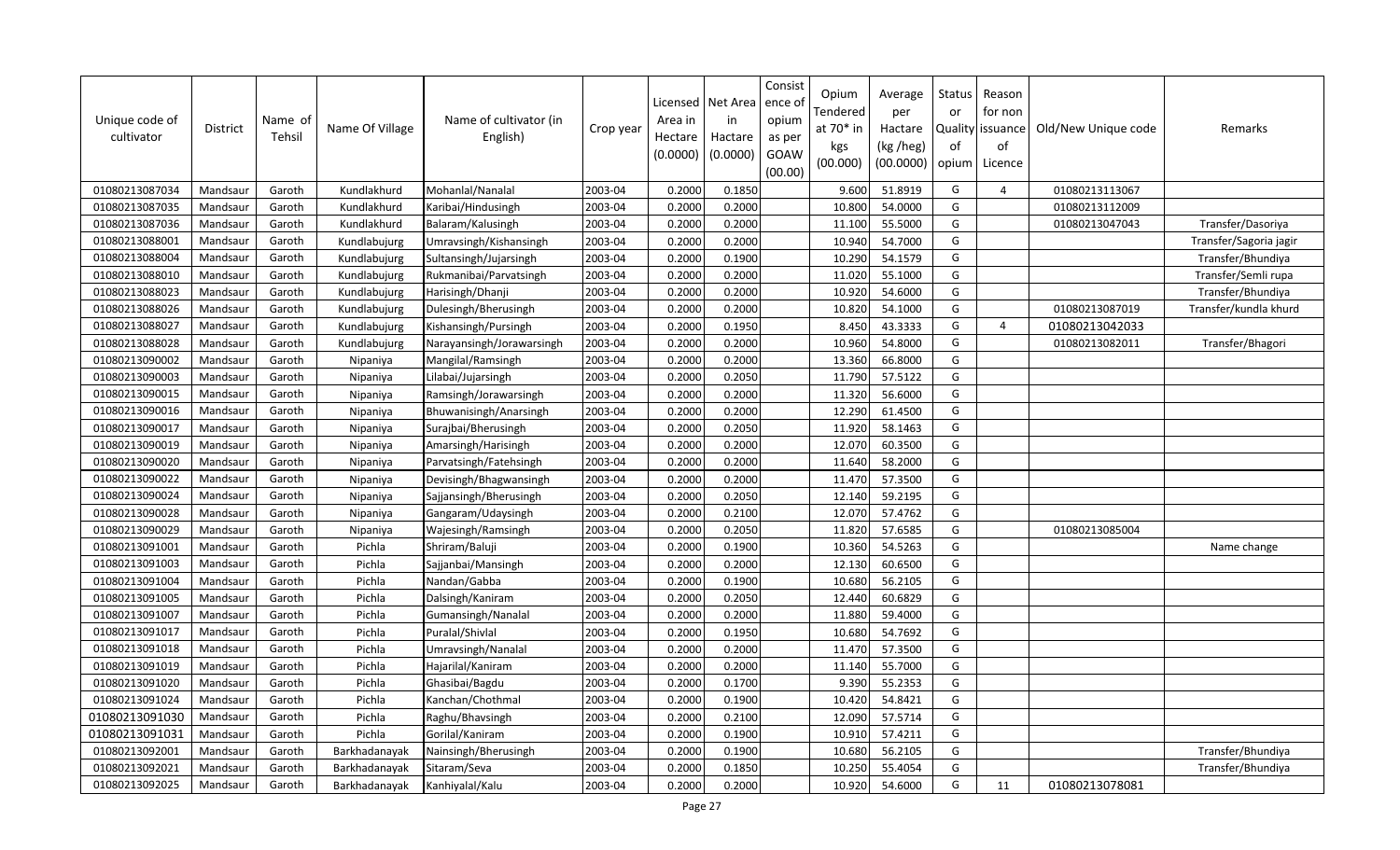| Unique code of<br>cultivator | <b>District</b> | Name of<br>Tehsil | Name Of Village | Name of cultivator (in<br>English) | Crop year | Licensed<br>Area in<br>Hectare<br>(0.0000) | Net Area<br>in<br>Hactare<br>(0.0000) | Consist<br>ence of<br>opium<br>as per<br>GOAW<br>(00.00) | Opium<br>Tendered<br>at 70* in<br>kgs<br>(00.000) | Average<br>per<br>Hactare<br>(kg /heg)<br>(00.0000) | Status<br>or<br>of<br>opium | Reason<br>for non<br>Quality issuance<br>of<br>Licence | Old/New Unique code | Remarks |
|------------------------------|-----------------|-------------------|-----------------|------------------------------------|-----------|--------------------------------------------|---------------------------------------|----------------------------------------------------------|---------------------------------------------------|-----------------------------------------------------|-----------------------------|--------------------------------------------------------|---------------------|---------|
| 01080213093007               | Mandsaur        | Garoth            | Salri           | Rodhsingh/Narvarsingh              | 2003-04   | 0.2000                                     | 0.2100                                |                                                          | 12.450                                            | 59.2857                                             | G                           |                                                        |                     |         |
| 01080213093011               | Mandsaur        | Garoth            | Salri           | Ramsingh/Sajjansingh               | 2003-04   | 0.2000                                     | 0.2000                                |                                                          | 10.830                                            | 54.1500                                             | G                           |                                                        |                     |         |
| 01080213093012               | Mandsaur        | Garoth            | Salri           | Kalusingh/Bhawarsingh              | 2003-04   | 0.2000                                     | 0.2000                                |                                                          | 12.660                                            | 63.3000                                             | G                           |                                                        |                     |         |
| 01080213093013               | Mandsaur        | Garoth            | Salri           | Ramkunwarbai/Gumansingh            | 2003-04   | 0.2000                                     | 0.1950                                |                                                          | 11.350                                            | 58.2051                                             | G                           |                                                        |                     |         |
| 01080213093014               | Mandsaur        | Garoth            | Salri           | Pursingh/Indrasingh                | 2003-04   | 0.2000                                     | 0.2000                                |                                                          | 11.890                                            | 59.4500                                             | G                           |                                                        |                     |         |
| 01080213093015               | Mandsaur        | Garoth            | Salri           | Balusingh/Ratansingh               | 2003-04   | 0.2000                                     | 0.2000                                |                                                          | 11.590                                            | 57.9500                                             | G                           |                                                        |                     |         |
| 01080213093016               | Mandsaur        | Garoth            | Salri           | Pursingh/Ghesulal                  | 2003-04   | 0.2000                                     | 0.1950                                |                                                          | 11.520                                            | 59.0769                                             | G                           |                                                        |                     |         |
| 01080213093020               | Mandsaur        | Garoth            | Salri           | Gokulsingh/Kishanlal               | 2003-04   | 0.2000                                     | 0.2000                                |                                                          | 11.200                                            | 56.0000                                             | G                           |                                                        |                     |         |
| 01080213093022               | Mandsaur        | Garoth            | Salri           | Umravsingh/Harisingh               | 2003-04   | 0.2000                                     | 0.1950                                |                                                          | 10.680                                            | 54.7692                                             | G                           |                                                        |                     |         |
| 01080213094001               | Mandsaur        | Garoth            | Chandwasa       | Fhulbai/Shankarsingh               | 2003-04   | 0.2000                                     | 0.1950                                |                                                          | 11.400                                            | 58.4615                                             | G                           |                                                        |                     |         |
| 01080213094003               | Mandsaur        | Garoth            | Chandwasa       | Mohanlal/Jagannath                 | 2003-04   | 0.2000                                     | 0.1950                                |                                                          | 10.730                                            | 55.0256                                             | G                           |                                                        |                     |         |
| 01080213094004               | Mandsaur        | Garoth            | Chandwasa       | Unkar/Kalu                         | 2003-04   | 0.2000                                     | 0.2000                                |                                                          | 11.790                                            | 58.9500                                             | G                           |                                                        |                     |         |
| 01080213094006               | Mandsaur        | Garoth            | Chandwasa       | Gulabbai/Dhura                     | 2003-04   | 0.2000                                     | 0.1000                                |                                                          | 5.680                                             | 56.8000                                             | G                           |                                                        |                     |         |
| 01080213094009               | Mandsaur        | Garoth            | Chandwasa       | Ramsukh/Bherulal                   | 2003-04   | 0.2000                                     | 0.1050                                |                                                          | 6.500                                             | 61.9048                                             | G                           |                                                        |                     |         |
| 01080213094012               | Mandsaur        | Garoth            | Chandwasa       | Rameshchand/Tarachand              | 2003-04   | 0.2000                                     |                                       |                                                          |                                                   |                                                     | F.                          |                                                        |                     |         |
| 01080213094013               | Mandsaur        | Garoth            | Chandwasa       | Lunibai/Kana                       | 2003-04   | 0.2000                                     | 0.1950                                |                                                          | 10.830                                            | 55.5385                                             | G                           |                                                        |                     |         |
| 01080213094014               | Mandsaur        | Garoth            | Chandwasa       | Abdulkarim/Gafurkha                | 2003-04   | 0.2000                                     | 0.2000                                |                                                          | 11.170                                            | 55.8500                                             | G                           |                                                        |                     |         |
| 01080213094015               | Mandsaur        | Garoth            | Chandwasa       | Mangilal/Gangaram                  | 2003-04   | 0.2000                                     | 0.1950                                |                                                          | 10.300                                            | 52.8205                                             | G                           | 4                                                      |                     |         |
| 01080213094017               | Mandsaur        | Garoth            | Chandwasa       | Delipkumar/Rupa                    | 2003-04   | 0.2000                                     | 0.2000                                |                                                          | 10.800                                            | 54.0000                                             | G                           |                                                        |                     |         |
| 01080213094021               | Mandsaur        | Garoth            | Chandwasa       | Gangabai/Mangilal                  | 2003-04   | 0.2000                                     | 0.1850                                |                                                          | 10.410                                            | 56.2703                                             | G                           |                                                        |                     |         |
| 01080213094022               | Mandsaur        | Garoth            | Chandwasa       | Dhuribai/Motilal                   | 2003-04   | 0.2000                                     | 0.1950                                |                                                          | 11.250                                            | 57.6923                                             | G                           |                                                        |                     |         |
| 01080213094023               | Mandsaur        | Garoth            | Chandwasa       | Premnarayan/Surajpuri              | 2003-04   | 0.2000                                     | 0.2000                                |                                                          | 9.710                                             | 48.5500                                             | G                           | 4                                                      |                     |         |
| 01080213094028               | Mandsaur        | Garoth            | Chandwasa       | Jagannath/Bhagwan                  | 2003-04   | 0.2000                                     | 0.2000                                |                                                          | 11.690                                            | 58.4500                                             | G                           |                                                        |                     |         |
| 01080213094030               | Mandsaur        | Garoth            | Chandwasa       | Satayanarayan/Pura                 | 2003-04   | 0.2000                                     | 0.2000                                |                                                          | 9.880                                             | 49.4000                                             | G                           | 4                                                      |                     |         |
| 01080213094033               | Mandsaur        | Garoth            | Chandwasa       | Kachrulal/Kanhiyalal               | 2003-04   | 0.2000                                     | 0.1950                                |                                                          | 10.550                                            | 54.1026                                             | G                           |                                                        |                     |         |
| 01080213094036               | Mandsaur        | Garoth            | Chandwasa       | Yashwantsingh/Dulesingh            | 2003-04   | 0.2000                                     | 0.2000                                |                                                          | 11.160                                            | 55.8000                                             | G                           |                                                        | 01080213095009      |         |
| 01080213094038               | Mandsaur        | Garoth            | Chandwasa       | Nandlal/Bhanwarlal                 | 2003-04   | 0.2000                                     | 0.2000                                |                                                          | 11.360                                            | 56.8000                                             | G                           |                                                        |                     |         |
| 01080213094042               | Mandsaur        | Garoth            | Chandwasa       | Dhannibai/Panibai                  | 2003-04   | 0.2000                                     | 0.2050                                |                                                          | 11.410                                            | 55.6585                                             | G                           |                                                        |                     |         |
| 01080213094043               | Mandsaur        | Garoth            | Chandwasa       | Ramibai/Bherulal                   | 2003-04   | 0.2000                                     | 0.1700                                |                                                          | 7.890                                             | 46.4118                                             | G                           | 4                                                      |                     |         |
| 01080213094046               | Mandsaur        | Garoth            | Chandwasa       | Juzar/Shankar                      | 2003-04   | 0.2000                                     | 0.2000                                |                                                          | 11.110                                            | 55.5500                                             | G                           |                                                        |                     |         |
| 01080213094047               | Mandsaur        | Garoth            | Chandwasa       | Laxman/Shankarlal                  | 2003-04   | 0.2000                                     | 0.1950                                |                                                          | 11.770                                            | 60.3590                                             | G                           |                                                        |                     |         |
| 01080213094048               | Mandsaur        | Garoth            | Chandwasa       | Shankarlal/Dola                    | 2003-04   | 0.2000                                     | 0.1200                                |                                                          | 6.850                                             | 57.0833                                             | G                           |                                                        |                     |         |
| 01080213094054               | Mandsaur        | Garoth            | Chandwasa       | Surjibai/Satyanarayan              | 2003-04   | 0.2000                                     | 0.1200                                |                                                          | 6.550                                             | 54.5833                                             | G                           |                                                        |                     |         |
| 01080213094059               | Mandsaur        | Garoth            | Chandwasa       | Mohanlal/Bherulal                  | 2003-04   | 0.2000                                     | 0.1800                                |                                                          | 11.170                                            | 62.0556                                             | G                           |                                                        |                     |         |
| 01080213094062               | Mandsaur        | Garoth            | Chandwasa       | Sajjansingh/Motisingh              | 2003-04   | 0.2000                                     | 0.1950                                |                                                          | 11.500                                            | 58.9744                                             | G                           |                                                        |                     |         |
| 01080213094063               | Mandsaur        | Garoth            | Chandwasa       | Kasarbai/Bagdiram                  | 2003-04   | 0.2000                                     | 0.2000                                |                                                          | 3.750                                             | 18.7500                                             | G                           | $\overline{a}$                                         |                     |         |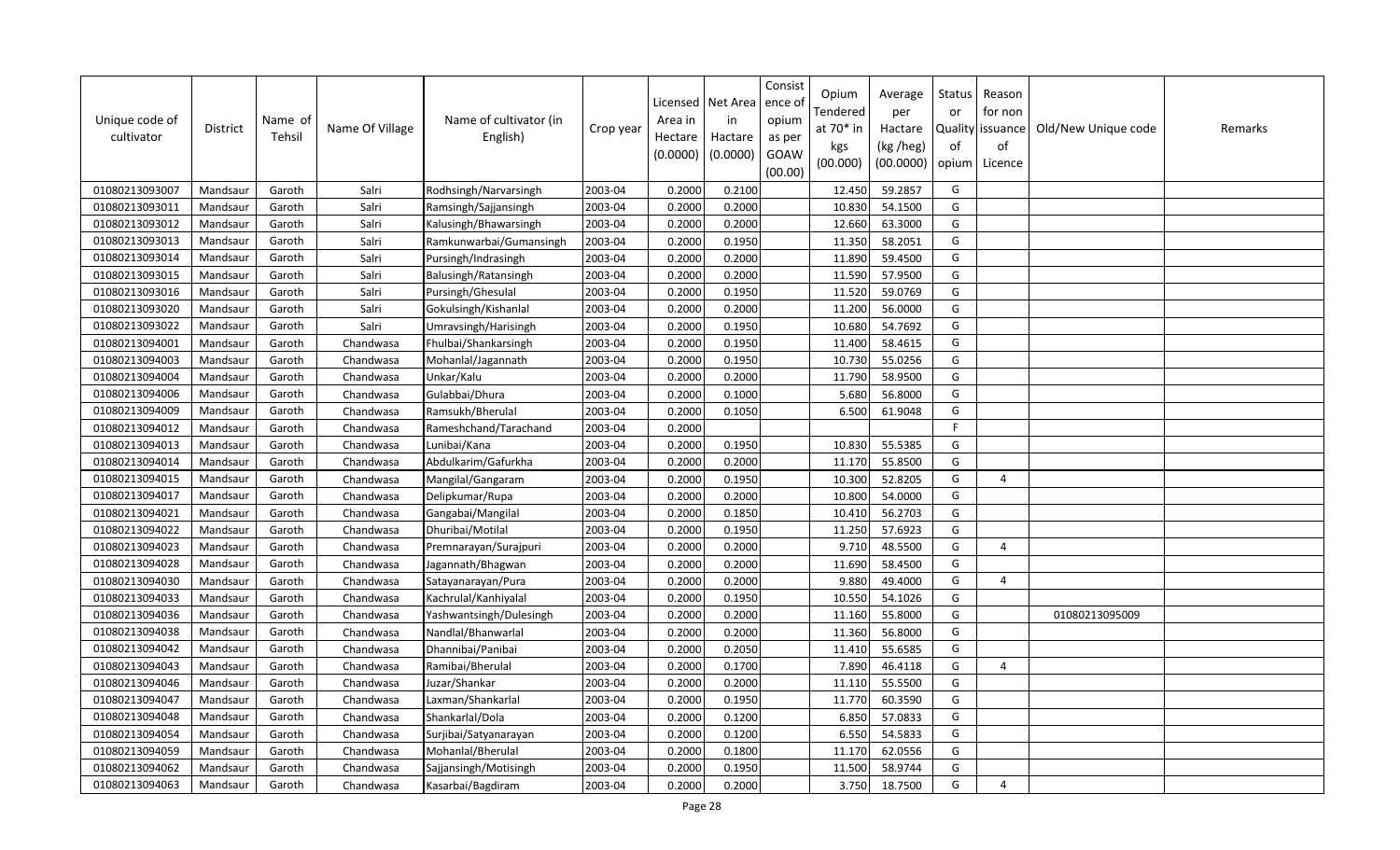| Unique code of<br>cultivator | District | Name of<br>Tehsil | Name Of Village | Name of cultivator (in<br>English)       | Crop year | Licensed<br>Area in<br>Hectare<br>(0.0000) | Net Area<br>in<br>Hactare<br>(0.0000) | Consist<br>ence ol<br>opium<br>as per<br>GOAW<br>(00.00) | Opium<br>Tendered<br>at $70*$ in<br>kgs<br>(00.000) | Average<br>per<br>Hactare<br>(kg /heg)<br>(00.0000) | Status<br>or<br>of<br>opium | Reason<br>for non<br>Quality   issuance<br>of<br>Licence | Old/New Unique code | Remarks                   |
|------------------------------|----------|-------------------|-----------------|------------------------------------------|-----------|--------------------------------------------|---------------------------------------|----------------------------------------------------------|-----------------------------------------------------|-----------------------------------------------------|-----------------------------|----------------------------------------------------------|---------------------|---------------------------|
| 01080213094064               | Mandsaur | Garoth            | Chandwasa       | Bhuwanibai/Mangilal                      | 2003-04   | 0.2000                                     | 0.1000                                |                                                          | 6.240                                               | 62.4000                                             | G                           |                                                          |                     |                           |
| 01080213094065               | Mandsaur | Garoth            | Chandwasa       | Bhuwanishankar/Nathulal                  | 2003-04   | 0.2000                                     | 0.1950                                |                                                          | 11.610                                              | 59.5385                                             | G                           |                                                          |                     |                           |
| 01080213094067               | Mandsaur | Garoth            | Chandwasa       | Girdharilal/Pannalal                     | 2003-04   | 0.2000                                     | 0.1500                                |                                                          | 8.390                                               | 55.9333                                             | G                           |                                                          |                     |                           |
| 01080213094070               | Mandsaur | Garoth            | Chandwasa       | Prabhudas/Dharamdas                      | 2003-04   | 0.2000                                     | 0.1950                                |                                                          | 10.560                                              | 54.1538                                             | G                           |                                                          |                     |                           |
| 01080213094071               | Mandsaur | Garoth            | Chandwasa       | Mangilal/Nanuram                         | 2003-04   | 0.2000                                     | 0.1700                                |                                                          | 10.190                                              | 59.9412                                             | G                           |                                                          |                     |                           |
| 01080213094076               | Mandsaur | Garoth            | Chandwasa       | Ashokkumar/Mohanlal                      | 2003-04   | 0.2000                                     | 0.1900                                |                                                          | 12.180                                              | 64.1053                                             | G                           |                                                          |                     |                           |
| 01080213094079               | Mandsaur | Garoth            | Chandwasa       | Bhagwansingh/Khumansingh                 | 2003-04   | 0.2000                                     | 0.1950                                |                                                          | 10.710                                              | 54.9231                                             | G                           |                                                          |                     |                           |
| 01080213094080               | Mandsaur | Garoth            | Chandwasa       | Gumansingh/Ramsingh                      | 2003-04   | 0.2000                                     | 0.2000                                |                                                          | 10.580                                              | 52.9000                                             | G                           | $\overline{a}$                                           |                     |                           |
| 01080213094081               | Mandsaur | Garoth            | Chandwasa       | Ratanlal/Sitaram                         | 2003-04   | 0.2000                                     | 0.1800                                |                                                          | 11.480                                              | 63.7778                                             | G                           |                                                          | 01080213114008      | Tansfer/Guradiya Narsingh |
| 01080213095001               | Mandsaur | Garoth            |                 | Chandwasa Ka Khada Gangaram/Ramsingh     | 2003-04   | 0.2000                                     | 0.2050                                |                                                          | 12.310                                              | 60.0488                                             | G                           |                                                          |                     | Transfer/Chandwasa        |
| 01080213095002               | Mandsaur | Garoth            |                 | Chandwasa Ka Khada Shivsingh/Amarsingh   | 2003-04   | 0.2000                                     | 0.2000                                |                                                          | 11.790                                              | 58.9500                                             | G                           |                                                          |                     | Transfer/Chandwasa        |
| 01080213095004               | Mandsaur | Garoth            |                 | Chandwasa Ka Khada Kachrusingh/Kishanlal | 2003-04   | 0.2000                                     | 0.2000                                |                                                          | 11.370                                              | 56.8500                                             | G                           |                                                          |                     | Transfer/Chandwasa        |
| 01080213095005               | Mandsaur | Garoth            |                 | Chandwasa Ka Khada Gopalsingh/Pursingh   | 2003-04   | 0.2000                                     | 0.2050                                |                                                          | 11.040                                              | 53.8537                                             | G                           | 4                                                        |                     |                           |
| 01080213095006               | Mandsaur | Garoth            |                 | Chandwasa Ka Khada Bhawarbai/Pursingh    | 2003-04   | 0.2000                                     | 0.2000                                |                                                          | 10.870                                              | 54.3500                                             | G                           |                                                          |                     | Transfer/Chandwasa        |
| 01080213095010               | Mandsaur | Garoth            |                 | Chandwasa Ka Khada Kalusingh/Nathusingh  | 2003-04   | 0.2000                                     | 0.2000                                |                                                          | 10.860                                              | 54.3000                                             | G                           |                                                          | 01080213097028      | Transfer/Chandwasa        |
| 01080213096004               | Mandsaur | Garoth            | Tolakhadi       | Kanwarlal/Kishan                         | 2003-04   | 0.2000                                     | 0.1900                                |                                                          | 11.730                                              | 61.7368                                             | G                           | 10                                                       |                     |                           |
| 01080213096005               | Mandsaur | Garoth            | Tolakhadi       | Safi mo./Sakur mo.                       | 2003-04   | 0.2000                                     | 0.1900                                |                                                          | 11.200                                              | 58.9474                                             | G                           |                                                          |                     | Transfer/Chandwasa        |
| 01080213096010               | Mandsaur | Garoth            | Tolakhadi       | Bagdu/Bhera                              | 2003-04   | 0.2000                                     | 0.2050                                |                                                          | 12.540                                              | 61.1707                                             | G                           | 10                                                       |                     |                           |
| 01080213096015               | Mandsaur | Garoth            | Tolakhadi       | Dhapubai/Mangilal                        | 2003-04   | 0.2000                                     | 0.2000                                |                                                          | 11.990                                              | 59.9500                                             | G                           | 10                                                       |                     |                           |
| 01080213097001               | Mandsaur | Garoth            | Bhundiya        | Mohanlal/Ukarlal                         | 2003-04   | 0.2000                                     | 0.2050                                |                                                          | 11.360                                              | 55.4146                                             | G                           |                                                          |                     |                           |
| 01080213097002               | Mandsaur | Garoth            | Bhundiya        | Nandubai/Bhagwan                         | 2003-04   | 0.2000                                     | 0.2000                                |                                                          | 11.280                                              | 56.4000                                             | G                           |                                                          |                     |                           |
| 01080213097003               | Mandsaur | Garoth            | <b>Bhundiya</b> | Shambhusingh/Madhusingh                  | 2003-04   | 0.2000                                     | 0.2000                                |                                                          | 11.960                                              | 59.8000                                             | G                           |                                                          |                     |                           |
| 01080213097004               | Mandsaur | Garoth            | Bhundiya        | Chandersingh/Ramsingh                    | 2003-04   | 0.2000                                     | 0.2050                                |                                                          | 9.070                                               | 44.2439                                             | G                           | $\Delta$                                                 |                     |                           |
| 01080213097007               | Mandsaur | Garoth            | Bhundiya        | Parvatsingh/Shivsingh                    | 2003-04   | 0.2000                                     | 0.1950                                |                                                          | 11.500                                              | 58.9744                                             | G                           |                                                          |                     |                           |
| 01080213097009               | Mandsaur | Garoth            | Bhundiya        | Shivdas/Balmukanddas                     | 2003-04   | 0.2000                                     | 0.2050                                |                                                          | 11.200                                              | 54.6341                                             | G                           |                                                          |                     |                           |
| 01080213097010               | Mandsaur | Garoth            | Bhundiya        | Bhagwansingh/Ukarsingh                   | 2003-04   | 0.2000                                     | 0.2000                                |                                                          | 11.110                                              | 55.5500                                             | G                           |                                                          |                     |                           |
| 01080213097012               | Mandsaur | Garoth            | Bhundiya        | Samantsingh/Ramsingh                     | 2003-04   | 0.2000                                     | 0.2000                                |                                                          | 11.170                                              | 55.8500                                             | G                           |                                                          |                     |                           |
| 01080213097018               | Mandsaur | Garoth            | Bhundiya        | Kalusingh/Parvatsingh                    | 2003-04   | 0.2000                                     | 0.1950                                |                                                          | 10.790                                              | 55.3333                                             | G                           |                                                          |                     |                           |
| 01080213097024               | Mandsaur | Garoth            | Bhundiya        | Shambhusingh/Dhulsingh                   | 2003-04   | 0.2000                                     | 0.2000                                |                                                          | 10.510                                              | 52.5500                                             | G                           | 4                                                        |                     |                           |
| 01080213097027               | Mandsaur | Garoth            | Bhundiya        | Bhawarlal/Narsinghlal                    | 2003-04   | 0.2000                                     | 0.1950                                |                                                          | 11.560                                              | 59.2821                                             | G                           |                                                          |                     |                           |
| 01080213097030               | Mandsaur | Garoth            | Bhundiya        | Narsingh/Jaikishan                       | 2003-04   | 0.2000                                     | 0.1950                                |                                                          | 12.770                                              | 65.4872                                             | G                           |                                                          | 01080213104003      |                           |
| 01080213098001               | Mandsaur | Garoth            | Aagar           | Kasturibai/Ratanlal                      | 2003-04   | 0.2000                                     | 0.2000                                |                                                          | 12.230                                              | 61.1500                                             | G                           |                                                          |                     |                           |
| 01080213098002               | Mandsaur | Garoth            | Aagar           | Ramsingh/Kachru                          | 2003-04   | 0.2000                                     | 0.1900                                |                                                          | 12.020                                              | 63.2632                                             | G                           |                                                          |                     |                           |
| 01080213098005               | Mandsaur | Garoth            | Aagar           | Nathulal/Mangilal                        | 2003-04   | 0.2000                                     | 0.1950                                |                                                          | 11.440                                              | 58.6667                                             | G                           |                                                          |                     |                           |
| 01080213098007               | Mandsaur | Garoth            | Aagar           | Ramesh/Bhawarlal                         | 2003-04   | 0.2000                                     | 0.2100                                |                                                          | 12.400                                              | 59.0476                                             | G                           |                                                          |                     |                           |
| 01080213098009               | Mandsaur | Garoth            | Aagar           | Ramsukhibai/Motilal                      | 2003-04   | 0.2000                                     | 0.1900                                |                                                          | 11.920                                              | 62.7368                                             | G                           |                                                          |                     |                           |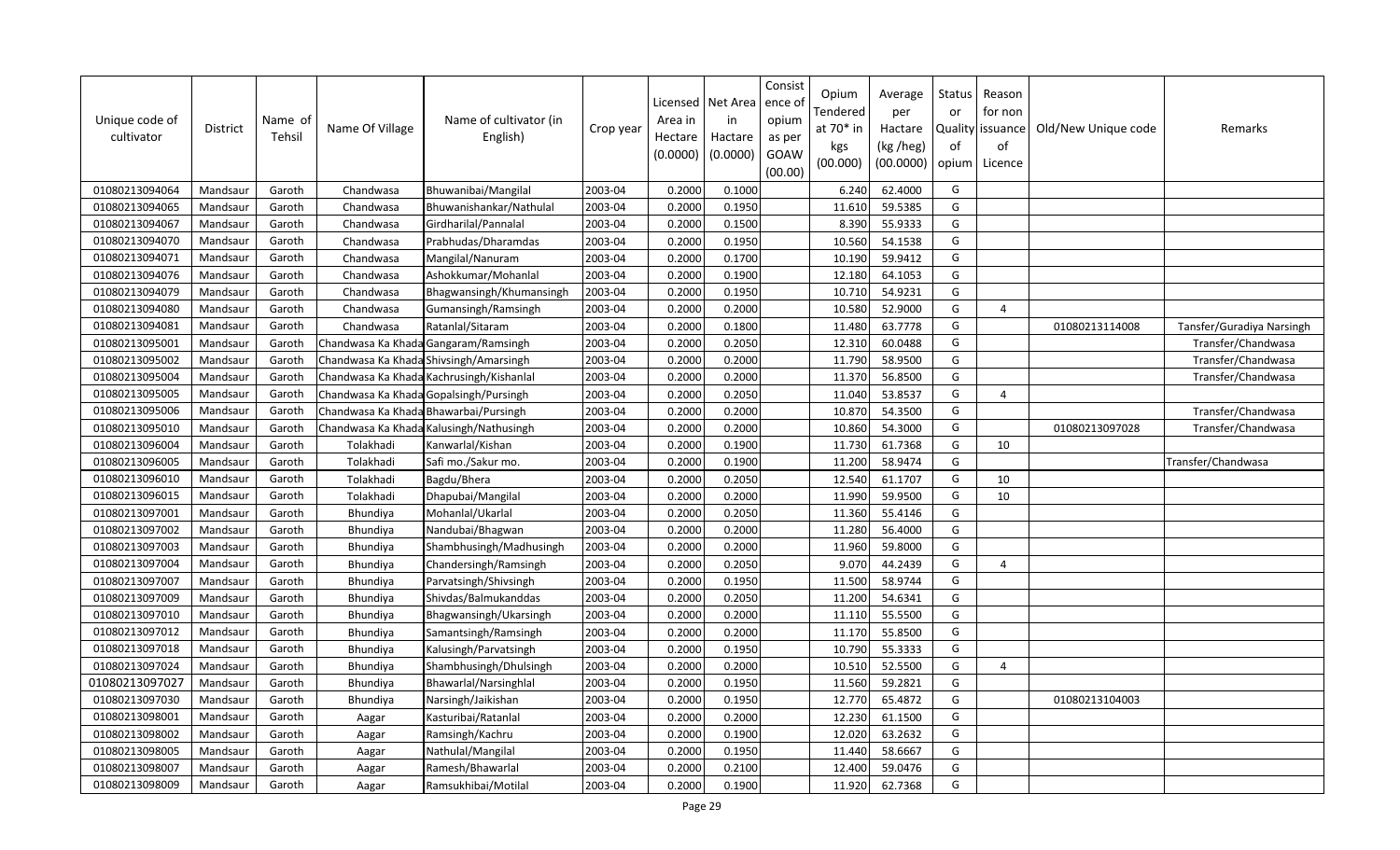| Unique code of<br>cultivator | <b>District</b> | Name of<br>Tehsil | Name Of Village | Name of cultivator (in<br>English) | Crop year | Licensed<br>Area in<br>Hectare<br>(0.0000) | Net Area<br>in<br>Hactare<br>(0.0000) | Consist<br>ence of<br>opium<br>as per<br>GOAW<br>(00.00) | Opium<br>Tendered<br>at 70* in<br>kgs<br>(00.000) | Average<br>per<br>Hactare<br>(kg /heg)<br>(00.0000) | Status<br>or<br>of<br>opium | Reason<br>for non<br>Quality issuance<br>of<br>Licence | Old/New Unique code | Remarks     |
|------------------------------|-----------------|-------------------|-----------------|------------------------------------|-----------|--------------------------------------------|---------------------------------------|----------------------------------------------------------|---------------------------------------------------|-----------------------------------------------------|-----------------------------|--------------------------------------------------------|---------------------|-------------|
| 01080213098010               | Mandsaur        | Garoth            | Aagar           | Kachru/Seva                        | 2003-04   | 0.2000                                     | 0.2000                                |                                                          | 12.010                                            | 60.0500                                             | G                           |                                                        |                     |             |
| 01080213098011               | Mandsaur        | Garoth            | Aagar           | Rukmanibai/Bardilal                | 2003-04   | 0.2000                                     | 0.1000                                |                                                          | 6.140                                             | 61.4000                                             | G                           |                                                        |                     |             |
| 01080213098012               | Mandsaur        | Garoth            | Aagar           | Sitaram/Hariram                    | 2003-04   | 0.2000                                     | 0.1950                                |                                                          | 11.530                                            | 59.1282                                             | G                           |                                                        |                     |             |
| 01080213098015               | Mandsaur        | Garoth            | Aagar           | Banshilal/Balu                     | 2003-04   | 0.2000                                     | 0.1950                                |                                                          | 11.520                                            | 59.0769                                             | G                           |                                                        |                     |             |
| 01080213098017               | Mandsaur        | Garoth            | Aagar           | Ukarlal/Kalu                       | 2003-04   | 0.2000                                     | 0.1900                                |                                                          | 11.810                                            | 62.1579                                             | G                           |                                                        |                     |             |
| 01080213098018               | Mandsaur        | Garoth            | Aagar           | Shambhulal/Ramlal                  | 2003-04   | 0.2000                                     | 0.1850                                |                                                          | 11.160                                            | 60.3243                                             | G                           |                                                        |                     |             |
| 01080213098020               | Mandsaur        | Garoth            | Aagar           | Balaram/Cunnilal                   | 2003-04   | 0.2000                                     | 0.2050                                |                                                          | 12.270                                            | 59.8537                                             | G                           |                                                        |                     |             |
| 01080213098022               | Mandsaur        | Garoth            | Aagar           | Laxminarayan/Cunnilal              | 2003-04   | 0.2000                                     | 0.1950                                |                                                          | 12.280                                            | 62.9744                                             | G                           |                                                        |                     |             |
| 01080213098025               | Mandsaur        | Garoth            | Aagar           | Kanwarlal/Radhakishan              | 2003-04   | 0.2000                                     | 0.2000                                |                                                          | 11.890                                            | 59.4500                                             | G                           |                                                        |                     |             |
| 01080213098027               | Mandsaur        | Garoth            | Aagar           | Ghanshyam/Bhuwan                   | 2003-04   | 0.2000                                     | 0.2100                                |                                                          | 11.980                                            | 57.0476                                             | G                           |                                                        |                     |             |
| 01080213098036               | Mandsaur        | Garoth            | Aagar           | Kaluram/Bhanwarlal                 | 2003-04   | 0.2000                                     | 0.2050                                |                                                          | 12.320                                            | 60.0976                                             | G                           |                                                        |                     |             |
| 01080213098037               | Mandsaur        | Garoth            | Aagar           | Laxminarayan/Ramnarayan            | 2003-04   | 0.2000                                     | 0.1900                                |                                                          | 13.030                                            | 68.5789                                             | G                           |                                                        |                     |             |
| 01080213098039               | Mandsaur        | Garoth            | Aagar           | Aasharam/Narsinghlal               | 2003-04   | 0.2000                                     | 0.1950                                |                                                          | 11.470                                            | 58.8205                                             | G                           |                                                        |                     |             |
| 01080213098046               | Mandsaur        | Garoth            | Aagar           | Udaylal/Ratanlal                   | 2003-04   | 0.2000                                     | 0.2000                                |                                                          | 12.000                                            | 60.0000                                             | G                           |                                                        |                     |             |
| 01080213098048               | Mandsaur        | Garoth            | Aagar           | Gopal/Baluji                       | 2003-04   | 0.2000                                     | 0.2000                                |                                                          | 11.920                                            | 59.6000                                             | G                           |                                                        |                     |             |
| 01080213098049               | Mandsaur        | Garoth            | Aagar           | Shivram/Hariram                    | 2003-04   | 0.2000                                     | 0.2050                                |                                                          | 11.970                                            | 58.3902                                             | G                           |                                                        |                     |             |
| 01080213098050               | Mandsaur        | Garoth            | Aagar           | Udayram/Kishanlal                  | 2003-04   | 0.2000                                     | 0.1950                                |                                                          | 11.730                                            | 60.1538                                             | G                           |                                                        |                     |             |
| 01080213098051               | Mandsaur        | Garoth            | Aagar           | Kaluram/Tulsiram                   | 2003-04   | 0.2000                                     | 0.1950                                |                                                          | 12.260                                            | 62.8718                                             | G                           |                                                        |                     |             |
| 01080213098052               | Mandsaur        | Garoth            | Aagar           | Shivnarayan/Rajaram                | 2003-04   | 0.2000                                     | 0.2050                                |                                                          | 11.320                                            | 55.2195                                             | G                           |                                                        |                     |             |
| 01080213098053               | Mandsaur        | Garoth            | Aagar           | Gangaram/Kishanji                  | 2003-04   | 0.2000                                     | 0.1950                                |                                                          | 11.500                                            | 58.9744                                             | G                           |                                                        |                     | name change |
| 01080213098054               | Mandsaur        | Garoth            | Aagar           | Dayaram/Puralal                    | 2003-04   | 0.2000                                     | 0.2000                                |                                                          | 10.870                                            | 54.3500                                             | G                           |                                                        |                     |             |
| 01080213098058               | Mandsaur        | Garoth            | Aagar           | Satyanarayan/Lalji                 | 2003-04   | 0.2000                                     | 0.2050                                |                                                          | 12.290                                            | 59.9512                                             | G                           |                                                        |                     |             |
| 01080213098059               | Mandsaur        | Garoth            | Aagar           | Shankarlal/Mangilal                | 2003-04   | 0.2000                                     | 0.2000                                |                                                          | 12.130                                            | 60.6500                                             | G                           |                                                        |                     |             |
| 01080213098060               | Mandsaur        | Garoth            | Aagar           | Nandlal/Bhonilal                   | 2003-04   | 0.2000                                     | 0.2000                                |                                                          | 12.350                                            | 61.7500                                             | G                           |                                                        |                     |             |
| 01080213098061               | Mandsaur        | Garoth            | Aagar           | Bherulal/Bagdiram                  | 2003-04   | 0.2000                                     | 0.1950                                |                                                          | 12.470                                            | 63.9487                                             | G                           |                                                        |                     |             |
| 01080213098062               | Mandsaur        | Garoth            | Aagar           | Shankarlal/Kishor                  | 2003-04   | 0.2000                                     | 0.1950                                |                                                          | 11.780                                            | 60.4103                                             | G                           |                                                        |                     |             |
| 01080213098068               | Mandsaur        | Garoth            | Aagar           | <b>Bherulal/Mangilal</b>           | 2003-04   | 0.2000                                     | 0.1950                                |                                                          | 11.480                                            | 58.8718                                             | G                           |                                                        |                     |             |
| 01080213098070               | Mandsaur        | Garoth            | Aagar           | Ramgopal/Bagdiram                  | 2003-04   | 0.2000                                     | 0.2000                                |                                                          | 12.500                                            | 62.5000                                             | G                           |                                                        |                     |             |
| 01080213098071               | Mandsaur        | Garoth            | Aagar           | Bagdiram/Mangilal                  | 2003-04   | 0.2000                                     | 0.1950                                |                                                          | 12.450                                            | 63.8462                                             | G                           |                                                        |                     |             |
| 01080213098072               | Mandsaur        | Garoth            | Aagar           | Sitaram/Chunnya                    | 2003-04   | 0.2000                                     | 0.2000                                |                                                          | 11.820                                            | 59.1000                                             | G                           |                                                        |                     |             |
| 01080213098073               | Mandsaur        | Garoth            | Aagar           | Samandbai/Amra                     | 2003-04   | 0.2000                                     | 0.1950                                |                                                          | 11.540                                            | 59.1795                                             | G                           |                                                        |                     |             |
| 01080213098077               | Mandsaur        | Garoth            | Aagar           | Bherulal/Aamarchand                | 2003-04   | 0.2000                                     | 0.1950                                |                                                          | 10.620                                            | 54.4615                                             | G                           |                                                        |                     |             |
| 01080213098078               | Mandsaur        | Garoth            | Aagar           | Mangilal/Rughnath                  | 2003-04   | 0.2000                                     | 0.2000                                |                                                          | 10.970                                            | 54.8500                                             | G                           |                                                        |                     |             |
| 01080213099002               | Mandsaur        | Garoth            | Hatai           | Ramnarayan/Ukarlal                 | 2003-04   | 0.2000                                     | 0.2050                                |                                                          | 10.630                                            | 51.8537                                             | G                           | $\overline{a}$                                         |                     |             |
| 01080213099005               | Mandsaur        | Garoth            | Hatai           | Ramlal/Mangilal                    | 2003-04   | 0.2000                                     | 0.2000                                |                                                          | 11.820                                            | 59.1000                                             | G                           |                                                        |                     |             |
| 01080213099006               | Mandsaur        | Garoth            | Hatai           | Satyanarayan/Bhagwansingh          | 2003-04   | 0.2000                                     | 0.1950                                |                                                          | 11.370                                            | 58.3077                                             | G                           |                                                        |                     |             |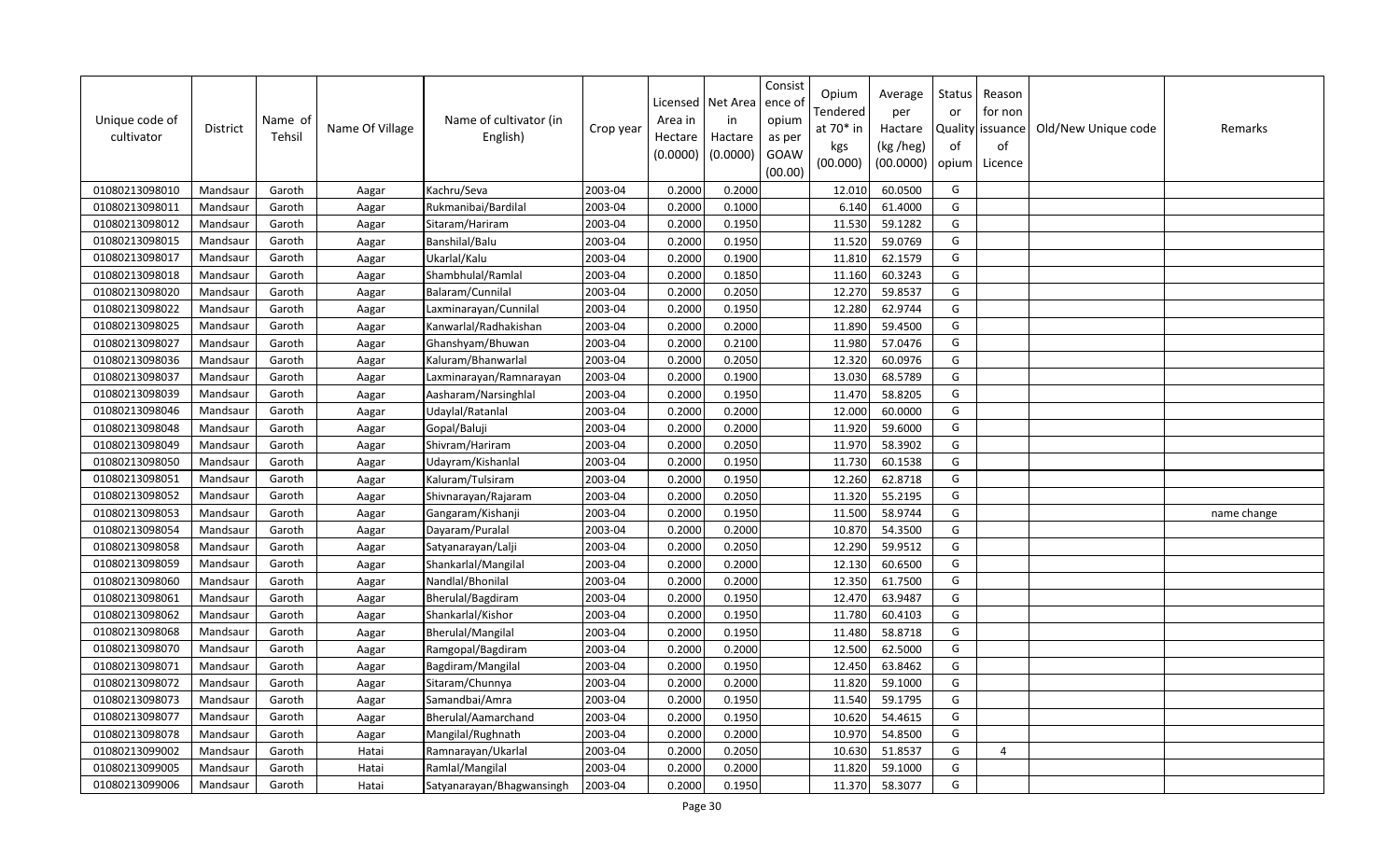| Unique code of<br>cultivator | <b>District</b> | Name of<br>Tehsil | Name Of Village | Name of cultivator (in<br>English) | Crop year | Area in<br>Hectare<br>(0.0000) | Licensed   Net Area<br>in<br>Hactare<br>(0.0000) | Consist<br>ence o<br>opium<br>as per<br>GOAW<br>(00.00) | Opium<br>Tendered<br>at 70* in<br>kgs<br>(00.000) | Average<br>per<br>Hactare<br>(kg /heg)<br>(00.0000) | Status<br>or<br>of<br>opium | Reason<br>for non<br>Quality issuance<br>of<br>Licence | Old/New Unique code | Remarks                     |
|------------------------------|-----------------|-------------------|-----------------|------------------------------------|-----------|--------------------------------|--------------------------------------------------|---------------------------------------------------------|---------------------------------------------------|-----------------------------------------------------|-----------------------------|--------------------------------------------------------|---------------------|-----------------------------|
| 01080213099007               | Mandsaur        | Garoth            | Hatai           | Ramsingh/kalusingh                 | 2003-04   | 0.2000                         | 0.2000                                           |                                                         | 12.320                                            | 61.6000                                             | G                           |                                                        |                     |                             |
| 01080213099009               | Mandsaur        | Garoth            | Hatai           | Harisingh/Nirbhaysingh             | 2003-04   | 0.2000                         | 0.2000                                           |                                                         | 10.950                                            | 54.7500                                             | G                           |                                                        |                     |                             |
| 01080213099011               | Mandsaur        | Garoth            | Hatai           | Govardhansingh/Madhavsingh         | 2003-04   | 0.2000                         | 0.1900                                           |                                                         | 10.360                                            | 54.5263                                             | G                           |                                                        |                     |                             |
| 01080213099013               | Mandsaur        | Garoth            | Hatai           | Kalusingh/Pursingh                 | 2003-04   | 0.2000                         | 0.2000                                           |                                                         | 10.770                                            | 53.8500                                             | G                           | $\overline{4}$                                         |                     |                             |
| 01080213099015               | Mandsaur        | Garoth            | Hatai           | Kanhiyalal/Jagannath               | 2003-04   | 0.2000                         | 0.2000                                           |                                                         | 11.040                                            | 55.2000                                             | G                           |                                                        |                     |                             |
| 01080213099016               | Mandsaur        | Garoth            | Hatai           | Gangabai/Bhonisingh                | 2003-04   | 0.2000                         | 0.1900                                           |                                                         | 10.750                                            | 56.5789                                             | G                           |                                                        |                     |                             |
| 01080213099017               | Mandsaur        | Garoth            | Hatai           | Raghuveersingh/Devisingh           | 2003-04   | 0.2000                         | 0.2000                                           |                                                         | 11.100                                            | 55.5000                                             | G                           |                                                        |                     |                             |
| 01080213099018               | Mandsaur        | Garoth            | Hatai           | Santoshbai/Bagdiram                | 2003-04   | 0.2000                         | 0.2000                                           |                                                         | 10.850                                            | 54.2500                                             | G                           |                                                        |                     |                             |
| 01080213099020               | Mandsaur        | Garoth            | Hatai           | Shivsingh/Satyanarayan             | 2003-04   | 0.2000                         | 0.2000                                           |                                                         | 11.860                                            | 59.3000                                             | G                           |                                                        |                     |                             |
| 01080213099021               | Mandsaur        | Garoth            | Hatai           | Shankarsingh/Pursingh              | 2003-04   | 0.2000                         | 0.2000                                           |                                                         | 11.550                                            | 57.7500                                             | G                           |                                                        |                     |                             |
| 01080213099022               | Mandsaur        | Garoth            | Hatai           | Narayansingh/Ramsingh              | 2003-04   | 0.2000                         | 0.2000                                           |                                                         | 11.550                                            | 57.7500                                             | G                           |                                                        |                     |                             |
| 01080213099023               | Mandsaur        | Garoth            | Hatai           | Laxman/Puraji                      | 2003-04   | 0.2000                         | 0.2000                                           |                                                         | 10.610                                            | 53.0500                                             | G                           | $\overline{4}$                                         |                     |                             |
| 01080213099024               | Mandsaur        | Garoth            | Hatai           | Chatribai/Fatta                    | 2003-04   | 0.2000                         | 0.2000                                           |                                                         | 11.180                                            | 55.9000                                             | G                           |                                                        |                     |                             |
| 01080213099025               | Mandsaur        | Garoth            | Hatai           | Dashratsingh/Devisingh             | 2003-04   | 0.2000                         | 0.2000                                           |                                                         | 10.300                                            | 51.5000                                             | G                           | $\overline{4}$                                         |                     |                             |
| 01080213099026               | Mandsaur        | Garoth            | Hatai           | Dhapubai/Dhulji                    | 2003-04   | 0.2000                         | 0.2000                                           |                                                         | 12.030                                            | 60.1500                                             | G                           |                                                        |                     |                             |
| 01080213099027               | Mandsaur        | Garoth            | Hatai           | Unkarlal/Dhura                     | 2003-04   | 0.2000                         | 0.1950                                           |                                                         | 10.710                                            | 54.9231                                             | G                           |                                                        |                     |                             |
| 01080213099028               | Mandsaur        | Garoth            | Hatai           | Gendibai/Kaniram                   | 2003-04   | 0.2000                         | 0.2050                                           |                                                         | 12.250                                            | 59.7561                                             | G                           |                                                        | 01080213100022      |                             |
| 01080213099029               | Mandsaur        | Garoth            | Hatai           | Shivlal/Kanwarlal                  | 2003-04   | 0.2000                         | 0.2000                                           |                                                         | 11.440                                            | 57.2000                                             | G                           |                                                        | 01080214046081      |                             |
| 01080213099030               | Mandsaur        | Garoth            | Hatai           | Jamnabai/Bagdu                     | 2003-04   | 0.2000                         | 0.2000                                           |                                                         | 11.670                                            | 58.3500                                             | G                           |                                                        | 01080213128048      | Transfer/Barkheda Gangasasa |
| 01080213099031               | Mandsaur        | Garoth            | Hatai           | Mangilal/Kalu                      | 2003-04   | 0.2000                         | 0.2000                                           |                                                         | 11.390                                            | 56.9500                                             | G                           |                                                        | 01080214031049      |                             |
| 01080213101004               | Mandsaur        | Garoth            | Panderiya       | Unkarlal/Shankarlal                | 2003-04   | 0.2000                         | 0.2000                                           |                                                         | 13.880                                            | 69.4000                                             | G                           |                                                        |                     |                             |
| 01080213101005               | Mandsaur        | Garoth            | Panderiya       | Ramkishan/Kashiram                 | 2003-04   | 0.2000                         | 0.2050                                           |                                                         | 11.290                                            | 55.0732                                             | G                           |                                                        |                     |                             |
| 01080213101009               | Mandsaur        | Garoth            | Panderiya       | Bamnibai/Mangilal                  | 2003-04   | 0.2000                         | 0.2100                                           |                                                         | 12.240                                            | 58.2857                                             | G                           |                                                        |                     |                             |
| 01080213101010               | Mandsaur        | Garoth            | Panderiya       | Rupa/Bera                          | 2003-04   | 0.2000                         | 0.2000                                           |                                                         | 11.060                                            | 55.3000                                             | G                           |                                                        |                     |                             |
| 01080213101011               | Mandsaur        | Garoth            | Panderiya       | Mohammad/Roshan                    | 2003-04   | 0.2000                         | 0.2000                                           |                                                         | 11.530                                            | 57.6500                                             | G                           |                                                        |                     |                             |
| 01080213101013               | Mandsaur        | Garoth            | Panderiya       | Mukandlal/Dhulji                   | 2003-04   | 0.2000                         | 0.2100                                           |                                                         | 10.090                                            | 48.0476                                             | G                           | $\Delta$                                               | 01080213104078      |                             |
| 01080213101014               | Mandsaur        | Garoth            | Panderiya       | Eshak Mo./Walimohammad             | 2003-04   | 0.2000                         | 0.2000                                           |                                                         | 11.250                                            | 56.2500                                             | G                           |                                                        | 01080213130003      |                             |
| 01080213102001               | Mandsaur        | Garoth            | Ari             | Kaluram/Hansraj                    | 2003-04   | 0.2000                         | 0.1950                                           |                                                         | 10.840                                            | 55.5897                                             | G                           |                                                        |                     |                             |
| 01080213102002               | Mandsaur        | Garoth            | Ari             | Bhoniram/Ramniwas                  | 2003-04   | 0.2000                         | 0.2000                                           |                                                         | 12.490                                            | 62.4500                                             | G                           |                                                        |                     |                             |
| 01080213102008               | Mandsaur        | Garoth            | Ari             | Ramnarayan/Nanda                   | 2003-04   | 0.2000                         | 0.1950                                           |                                                         | 10.930                                            | 56.0513                                             | G                           |                                                        |                     |                             |
| 01080213102009               | Mandsaur        | Garoth            | Ari             | Kanhiyalal/Devilal                 | 2003-04   | 0.2000                         | 0.2050                                           |                                                         | 14.010                                            | 68.3415                                             | G                           |                                                        |                     |                             |
| 01080213102010               | Mandsaur        | Garoth            | Ari             | Redheshyam/Puralal                 | 2003-04   | 0.2000                         | 0.2000                                           |                                                         | 12.000                                            | 60.0000                                             | G                           |                                                        |                     |                             |
| 01080213102012               | Mandsaur        | Garoth            | Ari             | Mangilal/Kanwarlal                 | 2003-04   | 0.2000                         | 0.2000                                           |                                                         | 11.890                                            | 59.4500                                             | G                           |                                                        |                     |                             |
| 01080213102014               | Mandsaur        | Garoth            | Ari             | Amratram/Lalji                     | 2003-04   | 0.2000                         | 0.1950                                           |                                                         | 10.920                                            | 56.0000                                             | G                           |                                                        |                     |                             |
| 01080213102018               | Mandsaur        | Garoth            | Ari             | Puralal/Ukarlal                    | 2003-04   | 0.2000                         | 0.1950                                           |                                                         | 11.540                                            | 59.1795                                             | G                           |                                                        |                     |                             |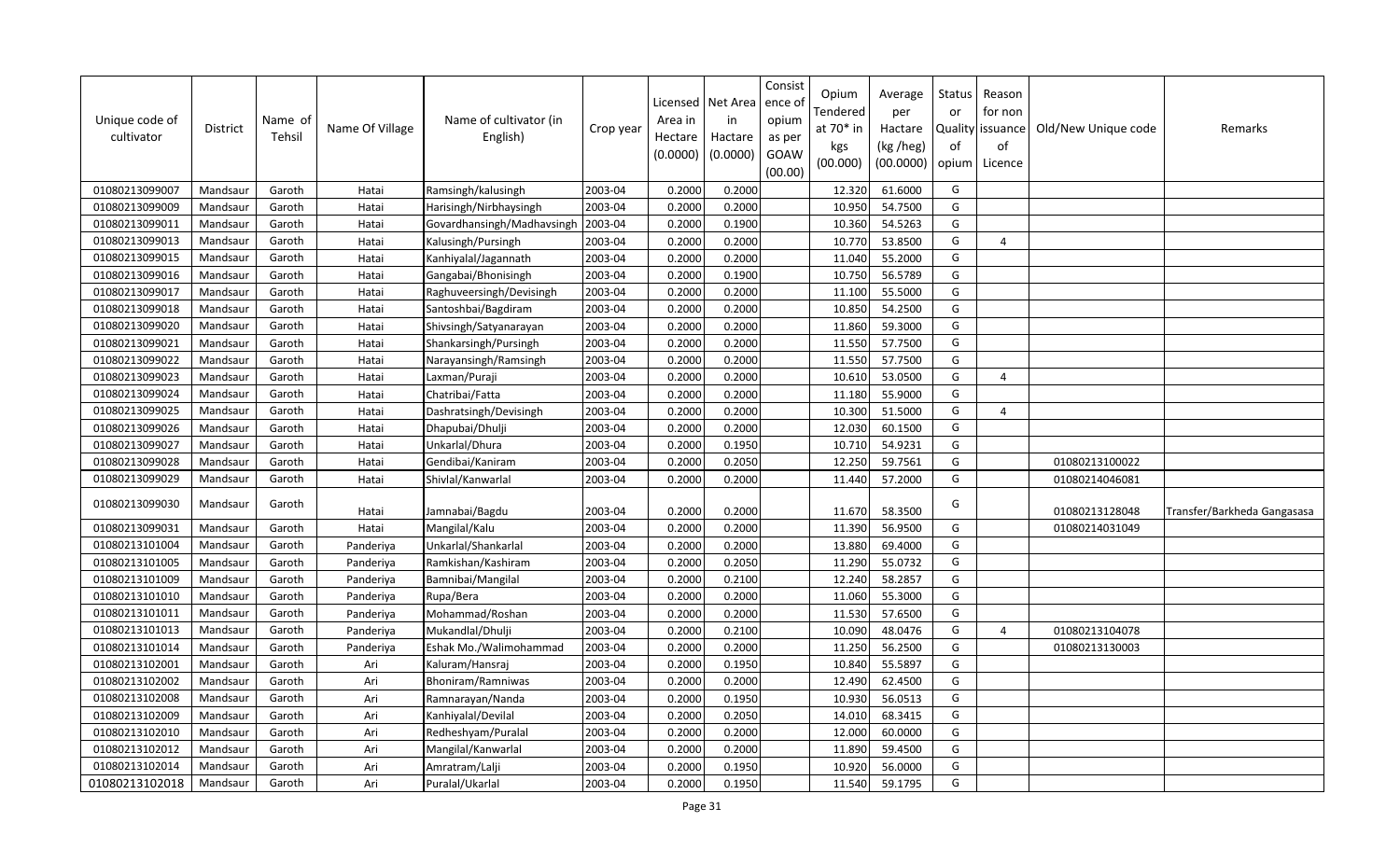| Unique code of<br>cultivator | <b>District</b> | Name of<br>Tehsil | Name Of Village | Name of cultivator (in<br>English) | Crop year | Licensed<br>Area in<br>Hectare<br>(0.0000) | Net Area<br>in<br>Hactare<br>(0.0000) | Consist<br>ence o<br>opium<br>as per<br>GOAW<br>(00.00) | Opium<br>Tendered<br>at 70* in<br>kgs<br>(00.000) | Average<br>per<br>Hactare<br>(kg /heg)<br>(00.0000) | Status<br>or<br>of<br>opium | Reason<br>for non<br>Quality issuance<br>of<br>Licence | Old/New Unique code | Remarks          |
|------------------------------|-----------------|-------------------|-----------------|------------------------------------|-----------|--------------------------------------------|---------------------------------------|---------------------------------------------------------|---------------------------------------------------|-----------------------------------------------------|-----------------------------|--------------------------------------------------------|---------------------|------------------|
| 01080213102019               | Mandsaur        | Garoth            | Ari             | Rampratap/Chunnilal                | 2003-04   | 0.2000                                     | 0.1950                                |                                                         | 10.890                                            | 55.8462                                             | G                           |                                                        |                     |                  |
| 01080213102021               | Mandsaur        | Garoth            | Ari             | Motilal/Narayan                    | 2003-04   | 0.2000                                     | 0.2050                                |                                                         | 11.180                                            | 54.5366                                             | G                           |                                                        |                     | Transfer/bagunia |
| 01080213102023               | Mandsaur        | Garoth            | Ari             | Radheshyam/Udaylal                 | 2003-04   | 0.2000                                     | 0.2000                                |                                                         | 11.240                                            | 56.2000                                             | G                           |                                                        |                     | Transfer/bagunia |
| 01080213102024               | Mandsaur        | Garoth            | Ari             | Ramgopal/Bherulal                  | 2003-04   | 0.2000                                     | 0.2050                                |                                                         | 11.610                                            | 56.6341                                             | G                           |                                                        |                     |                  |
| 01080213102026               | Mandsaur        | Garoth            | Ari             | Shivbaks/Rama                      | 2003-04   | 0.2000                                     | 0.2050                                |                                                         | 11.890                                            | 58.0000                                             | G                           |                                                        |                     | Transfer/bagunia |
| 01080213102028               | Mandsaur        | Garoth            | Ari             | Ratanlal/Moti                      | 2003-04   | 0.2000                                     | 0.2050                                |                                                         | 11.450                                            | 55.8537                                             | G                           |                                                        |                     | Transfer/bagunia |
| 01080213102029               | Mandsaur        | Garoth            | Ari             | Nathulal/Kashiram                  | 2003-04   | 0.2000                                     | 0.2050                                |                                                         | 11.630                                            | 56.7317                                             | G                           |                                                        |                     | Transfer/bagunia |
| 01080213102030               | Mandsaur        | Garoth            | Ari             | Harlal/Madho                       | 2003-04   | 0.2000                                     | 0.2000                                |                                                         | 11.510                                            | 57.5500                                             | G                           |                                                        |                     | Transfer/bagunia |
| 01080213102031               | Mandsaur        | Garoth            | Ari             | Goverdhan/Kanhiyalal               | 2003-04   | 0.2000                                     | 0.2000                                |                                                         | 11.370                                            | 56.8500                                             | G                           |                                                        |                     |                  |
| 01080213102032               | Mandsaur        | Garoth            | Ari             | Aatmaram/Kashuram                  | 2003-04   | 0.2000                                     | 0.1900                                |                                                         | 10.930                                            | 57.5263                                             | G                           |                                                        | 01080213104010      |                  |
| 01080213102033               | Mandsau         | Garoth            | Ari             | Mangilal/Dhura                     | 2003-04   | 0.2000                                     | 0.2000                                |                                                         | 11.130                                            | 55.6500                                             | G                           |                                                        | 01080213104104      |                  |
| 01080213102034               | Mandsaur        | Garoth            | Ari             | Omprakash / Nanda                  | 2003-04   | 0.2000                                     | 0.1900                                |                                                         | 10.830                                            | 57.0000                                             | G                           |                                                        | 01080213032131      |                  |
| 01080213103001               | Mandsaur        | Garoth            | Kherkhedi       | Bagdiram/Bapulal                   | 2003-04   | 0.2000                                     | 0.2000                                |                                                         | 11.760                                            | 58.8000                                             | G                           |                                                        |                     |                  |
| 01080213103002               | Mandsaur        | Garoth            | Kherkhedi       | Kashiram/Mathuralal                | 2003-04   | 0.2000                                     | 0.1900                                |                                                         | 11.430                                            | 60.1579                                             | G                           |                                                        |                     |                  |
| 01080213103003               | Mandsaur        | Garoth            | Kherkhedi       | Shambhulal/Kaluram                 | 2003-04   | 0.2000                                     | 0.2000                                |                                                         | 11.960                                            | 59.8000                                             | G                           |                                                        |                     |                  |
| 01080213103004               | Mandsaur        | Garoth            | Kherkhedi       | Dhapubai/Salagram                  | 2003-04   | 0.2000                                     | 0.1900                                |                                                         | 12.830                                            | 67.5263                                             | G                           |                                                        |                     |                  |
| 01080213103005               | Mandsaur        | Garoth            | Kherkhedi       | Puralal/Devkishan                  | 2003-04   | 0.2000                                     | 0.2000                                |                                                         | 11.600                                            | 58.0000                                             | G                           |                                                        |                     |                  |
| 01080213103006               | Mandsaur        | Garoth            | Kherkhedi       | Nirbhayram/Pyara                   | 2003-04   | 0.2000                                     | 0.2000                                |                                                         | 11.780                                            | 58.9000                                             | G                           |                                                        |                     |                  |
| 01080213103007               | Mandsaur        | Garoth            | Kherkhedi       | Shrilal/Bhanwarlal                 | 2003-04   | 0.2000                                     | 0.2050                                |                                                         | 12.450                                            | 60.7317                                             | G                           |                                                        |                     |                  |
| 01080213103008               | Mandsaur        | Garoth            | Kherkhedi       | Motilal/Seva                       | 2003-04   | 0.2000                                     | 0.2000                                |                                                         | 11.880                                            | 59.4000                                             | G                           |                                                        |                     |                  |
| 01080213103009               | Mandsaur        | Garoth            | Kherkhedi       | Ratanbai/Kashiram                  | 2003-04   | 0.2000                                     | 0.1950                                |                                                         | 12.590                                            | 64.5641                                             | G                           |                                                        |                     |                  |
| 01080213103010               | Mandsaur        | Garoth            | Kherkhedi       | Bhawarlal/Uderam                   | 2003-04   | 0.2000                                     | 0.2000                                |                                                         | 11.440                                            | 57.2000                                             | G                           |                                                        |                     |                  |
| 01080213103011               | Mandsaur        | Garoth            | Kherkhedi       | Toriram/Girdhari                   | 2003-04   | 0.2000                                     | 0.2000                                |                                                         | 12.370                                            | 61.8500                                             | G                           |                                                        | 001080213067075     |                  |
| 01080213103012               | Mandsau         | Garoth            | Kherkhedi       | Shivnarayan/Laxman                 | 2003-04   | 0.2000                                     | 0.2000                                |                                                         | 11.920                                            | 59.6000                                             | G                           |                                                        |                     |                  |
| 01080213103013               | Mandsaur        | Garoth            | Kherkhedi       | Bhuwaniram/Hariram                 | 2003-04   | 0.2000                                     | 0.2050                                |                                                         | 12.900                                            | 62.9268                                             | G                           |                                                        |                     |                  |
| 01080213103015               | Mandsaur        | Garoth            | Kherkhedi       | Gitabai/Shankar                    | 2003-04   | 0.2000                                     | 0.2000                                |                                                         | 11.440                                            | 57.2000                                             | G                           |                                                        |                     |                  |
| 01080213103016               | Mandsaur        | Garoth            | Kherkhedi       | Bhanwarlal/Gangaram                | 2003-04   | 0.2000                                     | 0.1950                                |                                                         | 10.510                                            | 53.8974                                             | G                           | $\overline{4}$                                         |                     |                  |
| 01080213103017               | Mandsaur        | Garoth            | Kherkhedi       | Devubai/Devilal                    | 2003-04   | 0.2000                                     | 0.1950                                |                                                         | 11.890                                            | 60.9744                                             | G                           |                                                        |                     |                  |
| 01080213103018               | Mandsaur        | Garoth            | Kherkhedi       | Shambhulal/Shankar                 | 2003-04   | 0.2000                                     | 0.1950                                |                                                         | 11.900                                            | 61.0256                                             | G                           |                                                        |                     |                  |
| 01080213103019               | Mandsaur        | Garoth            | Kherkhedi       | Prabhulal/Wjeram                   | 2003-04   | 0.2000                                     | 0.1900                                |                                                         | 12.050                                            | 63.4211                                             | G                           |                                                        |                     |                  |
| 01080213103020               | Mandsaur        | Garoth            | Kherkhedi       | Nanibai/Bherulal                   | 2003-04   | 0.2000                                     | 0.1900                                |                                                         | 11.760                                            | 61.8947                                             | G                           |                                                        |                     |                  |
| 01080213103021               | Mandsaur        | Garoth            | Kherkhedi       | Prabhulal/Gangaram                 | 2003-04   | 0.2000                                     | 0.2050                                |                                                         | 12.790                                            | 62.3902                                             | G                           |                                                        |                     |                  |
| 01080213103022               | Mandsaur        | Garoth            | Kherkhedi       | Ukarlal/Gangaram                   | 2003-04   | 0.2000                                     | 0.1950                                |                                                         | 10.850                                            | 55.6410                                             | G                           |                                                        |                     |                  |
| 01080213103023               | Mandsaur        | Garoth            | Kherkhedi       | Dudhilal/Bhuwanilal                | 2003-04   | 0.2000                                     | 0.2000                                |                                                         | 11.890                                            | 59.4500                                             | G                           |                                                        |                     |                  |
| 01080213103024               | Mandsaur        | Garoth            | Kherkhedi       | Shankarlal/Deva                    | 2003-04   | 0.2000                                     | 0.1950                                |                                                         | 11.360                                            | 58.2564                                             | G                           |                                                        |                     |                  |
| 01080213103025               | Mandsaur        | Garoth            | Kherkhedi       | Shivnarayan/Bhawarlal              | 2003-04   | 0.2000                                     | 0.1900                                |                                                         | 11.680                                            | 61.4737                                             | G                           |                                                        |                     |                  |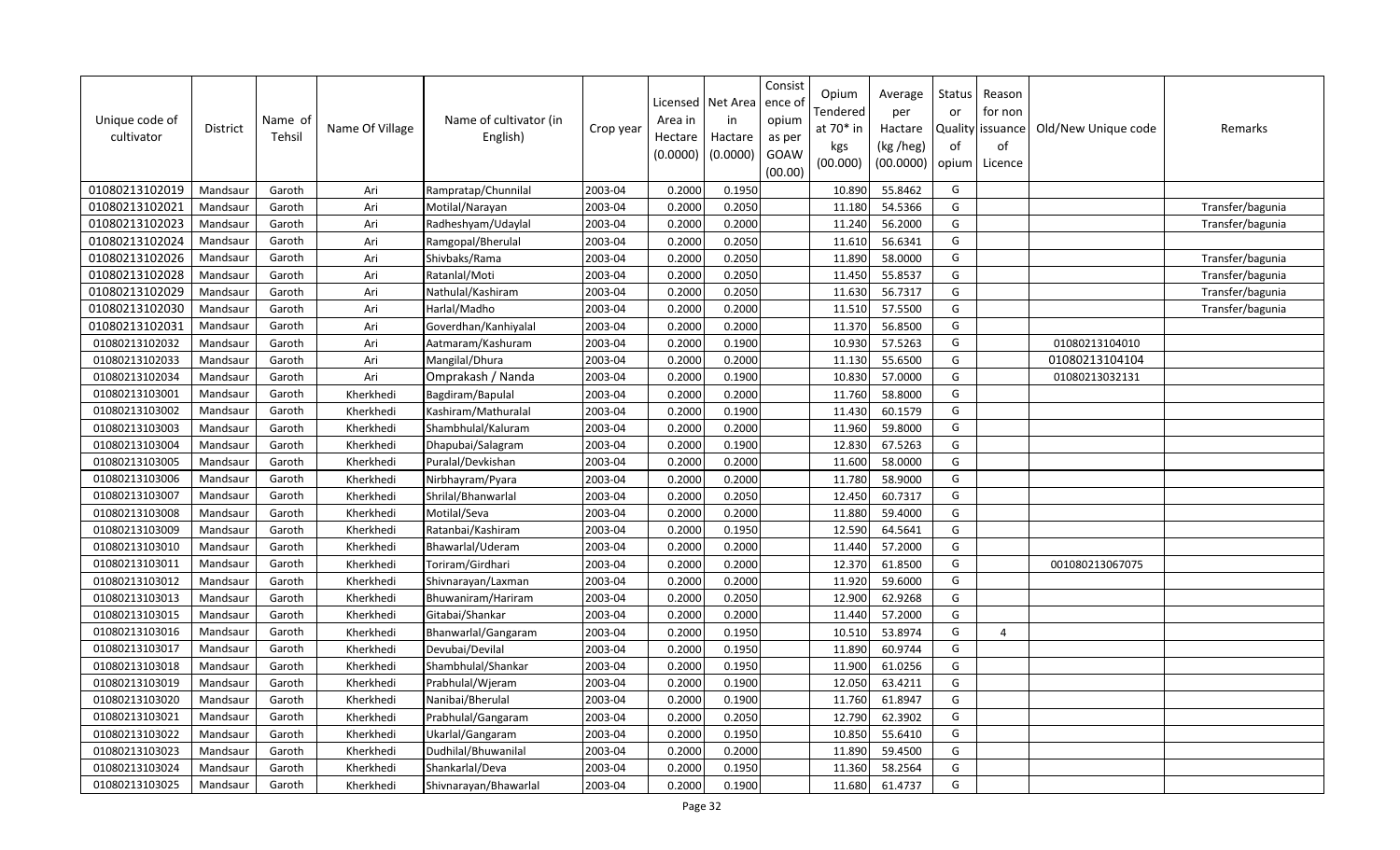| Unique code of<br>cultivator | District | Name of<br>Tehsil | Name Of Village | Name of cultivator (in<br>English) | Crop year | Licensed<br>Area in<br>Hectare<br>(0.0000) | Net Area<br>in<br>Hactare<br>(0.0000) | Consist<br>ence ol<br>opium<br>as per<br>GOAW<br>(00.00) | Opium<br>Tendered<br>at $70*$ in<br>kgs<br>(00.000) | Average<br>per<br>Hactare<br>(kg /heg)<br>(00.0000) | Status<br>or<br>of<br>opium | Reason<br>for non<br>Quality   issuance<br>of<br>Licence | Old/New Unique code | Remarks                       |
|------------------------------|----------|-------------------|-----------------|------------------------------------|-----------|--------------------------------------------|---------------------------------------|----------------------------------------------------------|-----------------------------------------------------|-----------------------------------------------------|-----------------------------|----------------------------------------------------------|---------------------|-------------------------------|
| 01080213103026               | Mandsaur | Garoth            | Kherkhedi       | Shivnarayan/Devilal                | 2003-04   | 0.2000                                     | 0.1950                                |                                                          | 11.340                                              | 58.1538                                             | G                           |                                                          |                     |                               |
| 01080213103027               | Mandsaur | Garoth            | Kherkhedi       | Gopilal/Kashiram                   | 2003-04   | 0.2000                                     | 0.2000                                |                                                          | 12.980                                              | 64.9000                                             | G                           |                                                          |                     |                               |
| 01080213103028               | Mandsaur | Garoth            | Kherkhedi       | Balashankar/Deubai                 | 2003-04   | 0.2000                                     | 0.2000                                |                                                          | 11.720                                              | 58.6000                                             | G                           |                                                          |                     |                               |
| 01080213103029               | Mandsaur | Garoth            | Kherkhedi       | Devilal/Kalu                       | 2003-04   | 0.2000                                     | 0.2050                                |                                                          | 12.140                                              | 59.2195                                             | G                           |                                                          |                     |                               |
| 01080213103030               | Mandsaur | Garoth            | Kherkhedi       | Kishanlal/Girdhari                 | 2003-04   | 0.2000                                     | 0.2000                                |                                                          | 12.240                                              | 61.2000                                             | G                           |                                                          |                     |                               |
| 01080213103031               | Mandsaur | Garoth            | Kherkhedi       | Devilal/Badrilal                   | 2003-04   | 0.2000                                     | 0.2050                                |                                                          | 12.500                                              | 60.9756                                             | G                           |                                                          |                     |                               |
| 01080213103032               | Mandsaur | Garoth            | Kherkhedi       | Ranchorpuri/Shankarpuri            | 2003-04   | 0.2000                                     | 0.2000                                |                                                          | 11.980                                              | 59.9000                                             | G                           |                                                          |                     |                               |
| 01080213103033               | Mandsaur | Garoth            | Kherkhedi       | Parasram/Atmaram                   | 2003-04   | 0.2000                                     | 0.2000                                |                                                          | 12.750                                              | 63.7500                                             | G                           |                                                          |                     |                               |
| 01080213103035               | Mandsaur | Garoth            | Kherkhedi       | Bhuwanibai/Bhuwaniram              | 2003-04   | 0.2000                                     | 0.1950                                |                                                          | 11.680                                              | 59.8974                                             | G                           |                                                          |                     |                               |
| 01080213103036               | Mandsaur | Garoth            | Kherkhedi       | Shankar/Balaji                     | 2003-04   | 0.2000                                     | 0.2000                                |                                                          | 12.610                                              | 63.0500                                             | G                           |                                                          |                     |                               |
| 01080213103037               | Mandsaur | Garoth            | Kherkhedi       | Shambhupuri/Kasarpuri              | 2003-04   | 0.2000                                     | 0.2000                                |                                                          | 12.240                                              | 61.2000                                             | G                           |                                                          |                     |                               |
| 01080213103038               | Mandsaur | Garoth            | Kherkhedi       | Kishanlal/Jagannath                | 2003-04   | 0.2000                                     | 0.2000                                |                                                          | 11.810                                              | 59.0500                                             | G                           |                                                          |                     |                               |
| 01080213103039               | Mandsaur | Garoth            | Kherkhedi       | Narsingh/Bherulal                  | 2003-04   | 0.2000                                     | 0.1950                                |                                                          | 12.200                                              | 62.5641                                             | G                           |                                                          |                     |                               |
| 01080213103040               | Mandsaur | Garoth            | Kherkhedi       | Ramdayal/Bapulal                   | 2003-04   | 0.2000                                     | 0.1950                                |                                                          | 12.850                                              | 65.8974                                             | G                           |                                                          |                     |                               |
| 01080213103041               | Mandsaur | Garoth            | Kherkhedi       | Prayagbai/Kishanlal                | 2003-04   | 0.2000                                     | 0.2000                                |                                                          | 11.760                                              | 58.8000                                             | G                           |                                                          |                     |                               |
| 01080213103042               | Mandsaur | Garoth            | Kherkhedi       | Sitabai/Ramnarayan                 | 2003-04   | 0.2000                                     | 0.2000                                |                                                          | 12.230                                              | 61.1500                                             | G                           |                                                          |                     | name change                   |
| 01080213103043               | Mandsaur | Garoth            | Kherkhedi       | Bagdiram/Heera                     | 2003-04   | 0.2000                                     | 0.2000                                |                                                          | 11.830                                              | 59.1500                                             | G                           |                                                          |                     |                               |
| 01080213103044               | Mandsaur | Garoth            | Kherkhedi       | Parvatibai/Puralal                 | 2003-04   | 0.2000                                     | 0.2000                                |                                                          | 11.600                                              | 58.0000                                             | G                           |                                                          |                     |                               |
| 01080213103045               | Mandsaur | Garoth            | Kherkhedi       | Mangibai/Kishanlal                 | 2003-04   | 0.2000                                     | 0.2000                                |                                                          | 11.130                                              | 55.6500                                             | G                           |                                                          |                     |                               |
| 01080213103046               | Mandsaur | Garoth            | Kherkhedi       | Ramchandra/Kashiram                | 2003-04   | 0.2000                                     | 0.2050                                |                                                          | 12.560                                              | 61.2683                                             | G                           |                                                          |                     |                               |
| 01080213103047               | Mandsaur | Garoth            | Kherkhedi       | Bhuwan/Nanuram                     | 2003-04   | 0.2000                                     | 0.1950                                |                                                          | 11.940                                              | 61.2308                                             | G                           |                                                          |                     |                               |
| 01080213103048               | Mandsaur | Garoth            | Kherkhedi       | Prabhulal/Ramlal                   | 2003-04   | 0.2000                                     | 0.2000                                |                                                          | 12.270                                              | 61.3500                                             | G                           |                                                          |                     |                               |
| 01080213103049               | Mandsaur | Garoth            | Kherkhedi       | Kailashpuri/Kasarpuri              | 2003-04   | 0.2000                                     | 0.2000                                |                                                          | 11.300                                              | 56.5000                                             | G                           |                                                          |                     |                               |
| 01080213103050               | Mandsaur | Garoth            | Kherkhedi       | Shrilal/Devilal                    | 2003-04   | 0.2000                                     | 0.2000                                |                                                          | 11.240                                              | 56.2000                                             | G                           |                                                          |                     |                               |
| 01080213103051               | Mandsaur | Garoth            | Kherkhedi       | Prabhulal/Devilal                  | 2003-04   | 0.2000                                     | 0.1900                                |                                                          | 10.610                                              | 55.8421                                             | G                           |                                                          |                     | Transfer/Lasudiya             |
| 01080213103052               | Mandsaur | Garoth            | Kherkhedi       | Kishanlal/Kalu                     | 2003-04   | 0.2000                                     | 0.2000                                |                                                          | 11.590                                              | 57.9500                                             | G                           |                                                          |                     |                               |
| 01080213103053               | Mandsaur | Garoth            | Kherkhedi       | Gitabai/Heera                      | 2003-04   | 0.2000                                     | 0.2000                                |                                                          | 11.410                                              | 57.0500                                             | G                           |                                                          |                     |                               |
| 01080213103054               | Mandsaur | Garoth            | Kherkhedi       | Bhulibai/Devilal                   | 2003-04   | 0.2000                                     | 0.1900                                |                                                          | 11.660                                              | 61.3684                                             | G                           |                                                          |                     |                               |
| 01080213103055               | Mandsaur | Garoth            | Kherkhedi       | Devilal/Kaishuram                  | 2003-04   | 0.2000                                     | 0.2000                                |                                                          | 11.630                                              | 58.1500                                             | G                           |                                                          |                     |                               |
| 01080213103056               | Mandsaur | Garoth            | Kherkhedi       | Mangibai/Ramlal                    | 2003-04   | 0.2000                                     | 0.2050                                |                                                          | 12.360                                              | 60.2927                                             | G                           |                                                          |                     | name change                   |
| 01080213103057               | Mandsaur | Garoth            | Kherkhedi       | Kalu/Deva                          | 2003-04   | 0.2000                                     | 0.2050                                |                                                          | 12.760                                              | 62.2439                                             | G                           |                                                          |                     |                               |
| 01080213103058               | Mandsaur | Garoth            | Kherkhedi       | Nandlal/Prabhulal                  | 2003-04   | 0.2000                                     | 0.1700                                |                                                          | 10.310                                              | 60.6471                                             | G                           |                                                          |                     |                               |
| 01080213103060               | Mandsaur | Garoth            | Kherkhedi       | Radhibai/Jagannath                 | 2003-04   | 0.2000                                     | 0.2000                                |                                                          | 10.800                                              | 54.0000                                             | G                           |                                                          |                     |                               |
| 01080213103063               | Mandsaur | Garoth            | Kherkhedi       | Shankarsingh/Dalesingh             | 2003-04   | 0.2000                                     | 0.2050                                |                                                          | 12.640                                              | 61.6585                                             | G                           |                                                          |                     | Transfer/Salri                |
| 01080213103065               | Mandsaur | Garoth            | Kherkhedi       | Roduram/Ramratan                   | 2003-04   | 0.2000                                     | 0.1950                                |                                                          | 11.340                                              | 58.1538                                             | G                           |                                                          |                     | Transfer/Dhakad Pipliya M-III |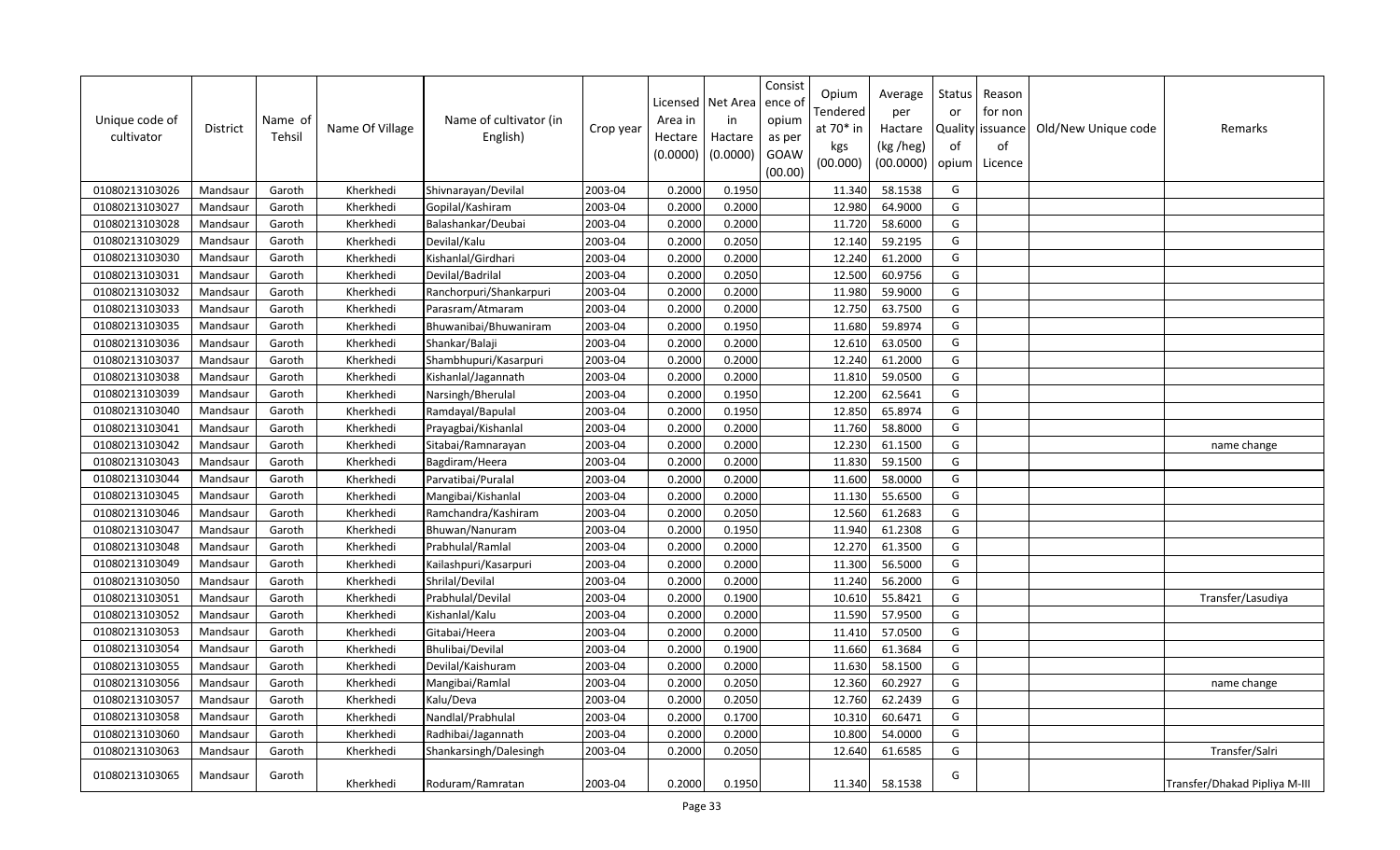| Unique code of<br>cultivator | District | Name of<br>Tehsil | Name Of Village | Name of cultivator (in<br>English) | Crop year | Licensed<br>Area in<br>Hectare<br>(0.0000) | Net Area<br>in<br>Hactare<br>(0.0000) | Consist<br>ence of<br>opium<br>as per<br>GOAW<br>(00.00) | Opium<br>Tendered<br>at $70*$ in<br>kgs<br>(00.000) | Average<br>per<br>Hactare<br>(kg /heg)<br>(00.0000) | Status<br>or<br>of<br>opium | Reason<br>for non<br>Quality   issuance<br>of<br>Licence | Old/New Unique code | Remarks                   |
|------------------------------|----------|-------------------|-----------------|------------------------------------|-----------|--------------------------------------------|---------------------------------------|----------------------------------------------------------|-----------------------------------------------------|-----------------------------------------------------|-----------------------------|----------------------------------------------------------|---------------------|---------------------------|
| 01080213103066               | Mandsaur | Garoth            | Kherkhedi       | Nandubai/Ramratan                  | 2003-04   | 0.2000                                     | 0.1950                                |                                                          | 11.860                                              | 60.8205                                             | G                           |                                                          |                     |                           |
| 01080213103067               | Mandsaur | Garoth            | Kherkhedi       | Mangilal/Rodaji                    | 2003-04   | 0.2000                                     | 0.1950                                |                                                          | 11.650                                              | 59.7436                                             | G                           |                                                          |                     |                           |
| 01080213103068               | Mandsaur | Garoth            | Kherkhedi       | Mangilal/Heeralal                  | 2003-04   | 0.2000                                     | 0.2000                                |                                                          | 11.730                                              | 58.6500                                             | G                           |                                                          | 01080213099010      |                           |
| 01080213103069               | Mandsaur | Garoth            | Kherkhedi       | Onkarlal/Kalu                      | 2003-04   | 0.2000                                     | 0.2000                                |                                                          | 11.570                                              | 57.8500                                             | G                           |                                                          | 01080213113013      | Transfer/Sathkheda        |
| 01080213103070               | Mandsaur | Garoth            | Kherkhedi       | Kishanlal/Kashiram                 | 2003-04   | 0.2000                                     | 0.2000                                |                                                          | 11.870                                              | 59.3500                                             | G                           |                                                          | 01080213044074      | Transfer/Khajuripanth     |
| 01080213103071               | Mandsaur | Garoth            | Kherkhedi       | Balashankar/Devilal                | 2003-04   | 0.2000                                     | 0.2000                                |                                                          | 10.770                                              | 53.8500                                             | G                           | $\overline{4}$                                           | 01080213128062      |                           |
| 01080213103072               | Mandsaur | Garoth            | Kherkhedi       | Banshilal/Devji                    | 2003-04   | 0.2000                                     | 0.1950                                |                                                          | 11.790                                              | 60.4615                                             | G                           |                                                          | 01080213128059      | Transfer/barkheda gangasa |
| 01080213103073               | Mandsaur | Garoth            | Kherkhedi       | Shivkaran/Satyanarayan             | 2003-04   | 0.2000                                     | 0.2050                                |                                                          | 9.470                                               | 46.1951                                             |                             | $\overline{2}$                                           | 01080213094055      |                           |
| 01080213103074               | Mandsaur | Garoth            | Kherkhedi       | Dhapubai/Ramaji                    | 2003-04   | 0.2000                                     | 0.2000                                |                                                          | 12.270                                              | 61.3500                                             | G                           |                                                          | 01080213105012      |                           |
| 01080213103075               | Mandsaur | Garoth            | Kherkhedi       | Devilal/Nanuram                    | 2003-04   | 0.2000                                     | 0.2000                                |                                                          | 11.560                                              | 57.8000                                             | G                           |                                                          | 01080213113010      | Transfer/Sathkheda        |
| 01080213103076               | Mandsaur | Garoth            | Kherkhedi       | Rameshwer/Nathulal                 | 2003-04   | 0.2000                                     | 0.1900                                |                                                          | 11.490                                              | 60.4737                                             | G                           |                                                          | 01080213044034      | Transfer/Khajuripanth     |
| 01080213103077               | Mandsaur | Garoth            | Kherkhedi       | Nandlal/Mohanlal                   | 2003-04   | 0.2000                                     | 0.1950                                |                                                          | 11.710                                              | 60.0513                                             | G                           |                                                          | 01080213128113      | Transfer/barkheda gangasa |
| 01080213103078               | Mandsaur | Garoth            | Kherkhedi       | Shankarlal/Narayan                 | 2003-04   | 0.2000                                     | 0.1950                                |                                                          | 8.640                                               | 44.3077                                             |                             | $\overline{2}$                                           | 01080213138043      |                           |
| 01080213104001               | Mandsaur | Garoth            | Baguniya        | Bharulal/Gyarsiram                 | 2003-04   | 0.2000                                     | 0.2100                                |                                                          | 12.430                                              | 59.1905                                             | G                           |                                                          |                     |                           |
| 01080213104002               | Mandsaur | Garoth            | Baguniya        | Keshar/Bhuwan                      | 2003-04   | 0.2000                                     | 0.2000                                |                                                          | 11.920                                              | 59.6000                                             | G                           |                                                          |                     | name change               |
| 01080213104004               | Mandsaur | Garoth            | Baguniya        | Prakashchandra/Sitaram             | 2003-04   | 0.2000                                     | 0.2000                                |                                                          | 11.770                                              | 58.8500                                             | G                           |                                                          |                     |                           |
| 01080213104007               | Mandsaur | Garoth            | Baguniya        | Kanchanbai/Bhanwarlal              | 2003-04   | 0.2000                                     | 0.2000                                |                                                          | 10.870                                              | 54.3500                                             | G                           |                                                          |                     |                           |
| 01080213104008               | Mandsaur | Garoth            | Baguniya        | Pratap/Shoji                       | 2003-04   | 0.2000                                     | 0.2000                                |                                                          | 11.220                                              | 56.1000                                             | G                           |                                                          |                     |                           |
| 01080213104011               | Mandsaur | Garoth            | Baguniya        | Bhaga/Megha                        | 2003-04   | 0.2000                                     | 0.1950                                |                                                          | 10.660                                              | 54.6667                                             | G                           |                                                          |                     |                           |
| 01080213104013               | Mandsaur | Garoth            | Baguniya        | Kankubai/Ganpatram                 | 2003-04   | 0.2000                                     | 0.2000                                |                                                          | 11.200                                              | 56.0000                                             | G                           |                                                          |                     |                           |
| 01080213104014               | Mandsaur | Garoth            | Baguniya        | Devilal/Kashiram                   | 2003-04   | 0.2000                                     | 0.2050                                |                                                          | 12.280                                              | 59.9024                                             | G                           |                                                          | 01080213102018      |                           |
| 01080213104016               | Mandsaur | Garoth            | Baguniya        | Kalawtibai/Mangilal                | 2003-04   | 0.2000                                     | 0.2050                                |                                                          | 11.460                                              | 55.9024                                             | G                           |                                                          |                     |                           |
| 01080213104017               | Mandsaur | Garoth            | Baguniya        | Yunusmohammad/Badar                | 2003-04   | 0.2000                                     | 0.2000                                |                                                          | 11.500                                              | 57.5000                                             | G                           |                                                          |                     |                           |
| 01080213104018               | Mandsaur | Garoth            | Baguniya        | Mansingh/Bhagga                    | 2003-04   | 0.2000                                     | 0.2000                                |                                                          | 11.040                                              | 55.2000                                             | G                           |                                                          |                     |                           |
| 01080213104020               | Mandsaur | Garoth            | Baguniya        | Shivkaran/Balaram                  | 2003-04   | 0.2000                                     | 0.2000                                |                                                          | 13.490                                              | 67.4500                                             | G                           |                                                          |                     |                           |
| 01080213104021               | Mandsaur | Garoth            | Baguniya        | Deepa/Ghasi                        | 2003-04   | 0.2000                                     | 0.2000                                |                                                          | 11.240                                              | 56.2000                                             | G                           |                                                          |                     |                           |
| 01080213104023               | Mandsaur | Garoth            | Baguniya        | Shantibai/Mangilal                 | 2003-04   | 0.2000                                     | 0.2000                                |                                                          | 12.340                                              | 61.7000                                             | G                           |                                                          |                     |                           |
| 01080213104024               | Mandsaur | Garoth            | Baguniya        | Samantsingh/Harisingh              | 2003-04   | 0.2000                                     | 0.2050                                |                                                          | 12.050                                              | 58.7805                                             | G                           |                                                          |                     |                           |
| 01080213104025               | Mandsaur | Garoth            | Baguniya        | Bahadurkha/Gulabkha                | 2003-04   | 0.2000                                     | 0.1950                                |                                                          | 11.200                                              | 57.4359                                             | G                           |                                                          |                     |                           |
| 01080213104026               | Mandsaur | Garoth            | Baguniya        | Jatanbai/Mohanlal                  | 2003-04   | 0.2000                                     | 0.2000                                |                                                          | 10.900                                              | 54.5000                                             | G                           |                                                          |                     |                           |
| 01080213104027               | Mandsaur | Garoth            | Baguniya        | Narmadabai/Kana                    | 2003-04   | 0.2000                                     | 0.1900                                |                                                          | 10.660                                              | 56.1053                                             | G                           |                                                          |                     |                           |
| 01080213104028               | Mandsaur | Garoth            | Baguniya        | Ajijkha/Gulabji                    | 2003-04   | 0.2000                                     | 0.2000                                |                                                          | 11.360                                              | 56.8000                                             | G                           |                                                          |                     |                           |
| 01080213104030               | Mandsaur | Garoth            | Baguniya        | Nanhekha/Rodekha                   | 2003-04   | 0.2000                                     | 0.2050                                |                                                          | 11.170                                              | 54.4878                                             | G                           |                                                          |                     |                           |
| 01080213104033               | Mandsaur | Garoth            | Baguniya        | Goru/Heera                         | 2003-04   | 0.2000                                     |                                       |                                                          |                                                     |                                                     | N                           |                                                          |                     |                           |
| 01080213104034               | Mandsaur | Garoth            | Baguniya        | Durgabai/Bhuwanishankar            | 2003-04   | 0.2000                                     | 0.2000                                |                                                          | 13.480                                              | 67.4000                                             | G                           |                                                          | 01080213102020      |                           |
| 01080213104035               | Mandsaur | Garoth            | Baguniya        | Goverdhan/Bhavsingh                | 2003-04   | 0.2000                                     | 0.1200                                |                                                          | 6.490                                               | 54.0833                                             | G                           |                                                          |                     |                           |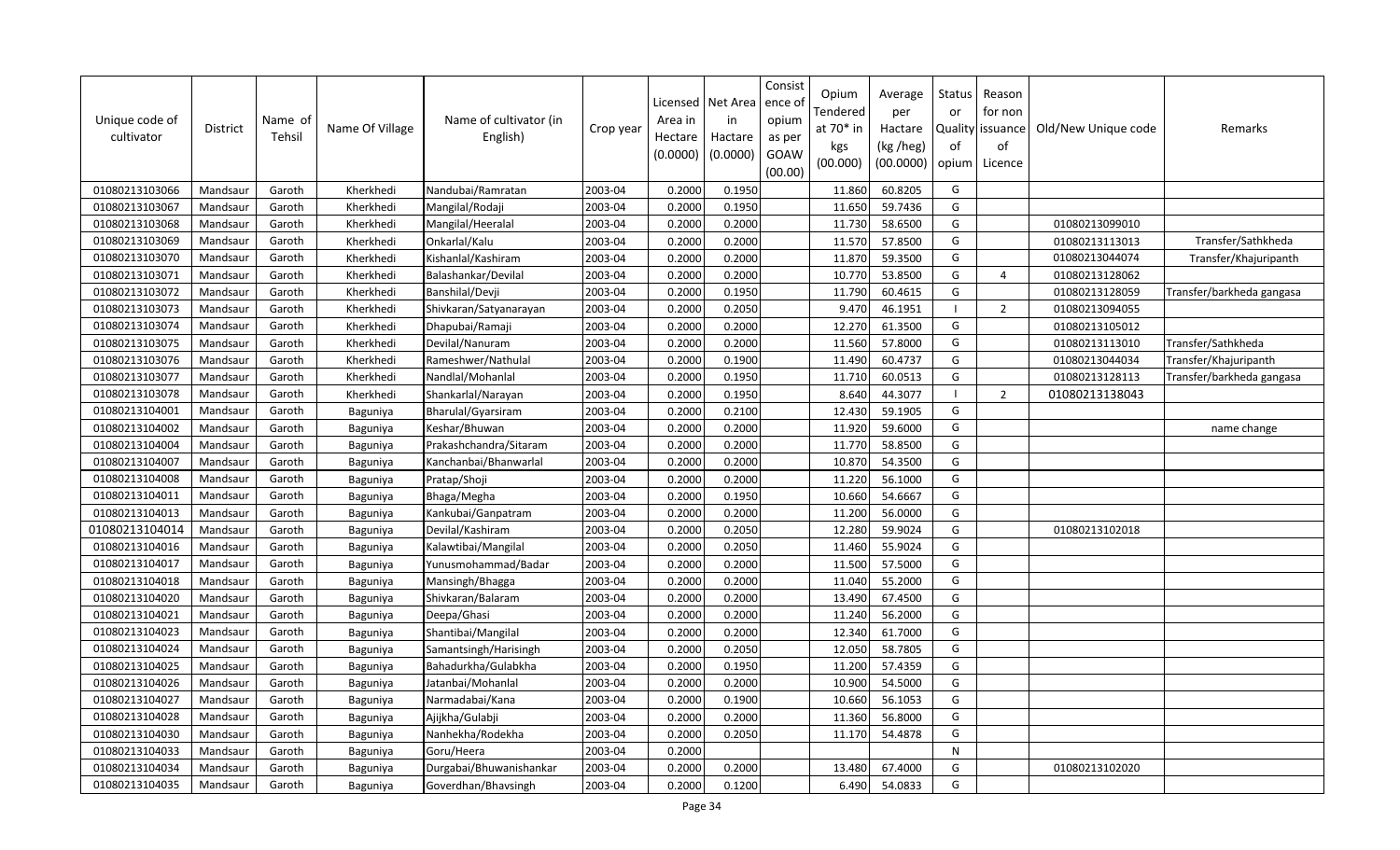| Unique code of<br>cultivator | District | Name of<br>Tehsil | Name Of Village | Name of cultivator (in<br>English) | Crop year | Licensed<br>Area in<br>Hectare<br>(0.0000) | Net Area<br>in<br>Hactare<br>(0.0000) | Consist<br>ence ol<br>opium<br>as per<br>GOAW<br>(00.00) | Opium<br>Tendered<br>at $70*$ in<br>kgs<br>(00.000) | Average<br>per<br>Hactare<br>(kg /heg)<br>(00.0000) | Status<br>or<br>of<br>opium | Reason<br>for non<br>Quality   issuance<br>of<br>Licence | Old/New Unique code | Remarks            |
|------------------------------|----------|-------------------|-----------------|------------------------------------|-----------|--------------------------------------------|---------------------------------------|----------------------------------------------------------|-----------------------------------------------------|-----------------------------------------------------|-----------------------------|----------------------------------------------------------|---------------------|--------------------|
| 01080213104036               | Mandsaur | Garoth            | Baguniya        | Arjunsingh/Bhuwansingh             | 2003-04   | 0.2000                                     | 0.1950                                |                                                          | 11.660                                              | 59.7949                                             | G                           |                                                          | 01080213097029      |                    |
| 01080213104037               | Mandsaur | Garoth            | Baguniya        | Rameshwar/Radhelal                 | 2003-04   | 0.2000                                     | 0.1900                                |                                                          | 10.930                                              | 57.5263                                             | G                           |                                                          |                     |                    |
| 01080213104040               | Mandsaur | Garoth            | Baguniya        | Bapu/Megha                         | 2003-04   | 0.2000                                     | 0.2050                                |                                                          | 11.850                                              | 57.8049                                             | G                           |                                                          |                     |                    |
| 01080213104041               | Mandsaur | Garoth            | Baguniya        | Ramibai/Rughnath                   | 2003-04   | 0.2000                                     | 0.2000                                |                                                          | 10.800                                              | 54.0000                                             | G                           |                                                          | 01080213101012      |                    |
| 01080213104043               | Mandsaur | Garoth            | Baguniya        | Devisingh/Amarsingh                | 2003-04   | 0.2000                                     | 0.2050                                |                                                          | 11.990                                              | 58.4878                                             | G                           |                                                          |                     |                    |
| 01080213104047               | Mandsaur | Garoth            | Baguniya        | Rughnath/Kishan                    | 2003-04   | 0.2000                                     | 0.2050                                |                                                          | 11.870                                              | 57.9024                                             | G                           |                                                          |                     |                    |
| 01080213104048               | Mandsaur | Garoth            | Baguniya        | Mohammad Husan/Haderji             | 2003-04   | 0.2000                                     | 0.2000                                |                                                          | 12.100                                              | 60.5000                                             | G                           |                                                          |                     |                    |
| 01080213104049               | Mandsaur | Garoth            | Baguniya        | Goverdhanlal/Kishan                | 2003-04   | 0.2000                                     | 0.1850                                |                                                          | 11.290                                              | 61.0270                                             | G                           |                                                          |                     |                    |
| 01080213104050               | Mandsaur | Garoth            | Baguniya        | Khudbaksh/Amirji                   | 2003-04   | 0.2000                                     | 0.2050                                |                                                          | 11.490                                              | 56.0488                                             | G                           |                                                          |                     |                    |
| 01080213104051               | Mandsaur | Garoth            | Baguniya        | Bapulal/Rampratap                  | 2003-04   | 0.2000                                     | 0.2000                                |                                                          | 12.100                                              | 60.5000                                             | G                           |                                                          |                     | Name change        |
| 01080213104052               | Mandsaur | Garoth            | Baguniya        | Sardarbai/Bagdiram                 | 2003-04   | 0.2000                                     | 0.2000                                |                                                          | 11.790                                              | 58.9500                                             | G                           |                                                          |                     |                    |
| 01080213104053               | Mandsaur | Garoth            | Baguniya        | Kishorlal/Bhawarlal                | 2003-04   | 0.2000                                     | 0.2000                                |                                                          | 11.150                                              | 55.7500                                             | G                           |                                                          |                     |                    |
| 01080213104057               | Mandsaur | Garoth            | Baguniya        | Babukha/Bahadurkha                 | 2003-04   | 0.2000                                     | 0.2050                                |                                                          | 10.580                                              | 51.6098                                             | G                           | 4                                                        |                     |                    |
| 01080213104067               | Mandsaur | Garoth            | Baguniya        | Bhawarlal/Devilal                  | 2003-04   | 0.2000                                     | 0.2000                                |                                                          | 11.650                                              | 58.2500                                             | G                           |                                                          |                     |                    |
| 01080213104069               | Mandsaur | Garoth            | Baguniya        | Karibai/Heera                      | 2003-04   | 0.2000                                     | 0.1950                                |                                                          | 9.810                                               | 50.3077                                             | G                           | 4                                                        |                     |                    |
| 01080213104072               | Mandsaur | Garoth            | Baguniya        | Sonibai/Lakkha                     | 2003-04   | 0.2000                                     | 0.2100                                |                                                          | 12.070                                              | 57.4762                                             | G                           |                                                          |                     |                    |
| 01080213104076               | Mandsaur | Garoth            | Baguniya        | Satyanarayan/Kaishuram             | 2003-04   | 0.2000                                     |                                       |                                                          |                                                     |                                                     | ${\sf N}$                   |                                                          |                     |                    |
| 01080213104080               | Mandsaur | Garoth            | Baguniya        | Rajkuwarbai/Indarsingh             | 2003-04   | 0.2000                                     | 0.2000                                |                                                          | 12.020                                              | 60.1000                                             | G                           |                                                          |                     |                    |
| 01080213104081               | Mandsaur | Garoth            | Baguniya        | Gafurkha/Nurmohammad               | 2003-04   | 0.2000                                     | 0.2050                                |                                                          | 11.230                                              | 54.7805                                             | G                           |                                                          |                     |                    |
| 01080213104085               | Mandsaur | Garoth            | Baguniya        | Gujjibai/Bagga                     | 2003-04   | 0.2000                                     | 0.2000                                |                                                          | 11.850                                              | 59.2500                                             | G                           |                                                          |                     |                    |
| 01080213104088               | Mandsaur | Garoth            | Baguniya        | Mangilal/Narayan                   | 2003-04   | 0.2000                                     | 0.2000                                |                                                          | 11.850                                              | 59.2500                                             | G                           |                                                          | 01080213102023      |                    |
| 01080213104089               | Mandsaur | Garoth            | Baguniya        | Gitabai/Nandram                    | 2003-04   | 0.2000                                     | 0.2000                                |                                                          | 11.640                                              | 58.2000                                             | G                           |                                                          |                     |                    |
| 01080213104091               | Mandsaur | Garoth            | Baguniya        | Mangilal/Badrilal                  | 2003-04   | 0.2000                                     | 0.2000                                |                                                          | 11.360                                              | 56.8000                                             | G                           |                                                          |                     |                    |
| 01080213104092               | Mandsaur | Garoth            | Baguniya        | Gabba/Mangu                        | 2003-04   | 0.2000                                     | 0.2050                                |                                                          | 11.600                                              | 56.5854                                             | G                           |                                                          |                     |                    |
| 01080213104095               | Mandsaur | Garoth            | Baguniya        | Gopal/Mukandlal                    | 2003-04   | 0.2000                                     | 0.1950                                |                                                          | 11.210                                              | 57.4872                                             | G                           |                                                          |                     |                    |
| 01080213104097               | Mandsaur | Garoth            | Baguniya        | Pushkar/Heeralal                   | 2003-04   | 0.2000                                     | 0.2000                                |                                                          | 11.030                                              | 55.1500                                             | G                           |                                                          |                     |                    |
| 01080213104099               | Mandsaur | Garoth            | Baguniya        | Dayalsingh/Madansingh              | 2003-04   | 0.2000                                     | 0.1950                                |                                                          | 12.000                                              | 61.5385                                             | G                           |                                                          |                     |                    |
| 01080213104106               | Mandsaur | Garoth            | Baguniya        | Chunnilal/Mannalal                 | 2003-04   | 0.2000                                     | 0.1900                                |                                                          | 12.110                                              | 63.7368                                             | G                           |                                                          |                     |                    |
| 01080213104111               | Mandsaur | Garoth            | Baguniya        | Janibai/Bihari                     | 2003-04   | 0.2000                                     | 0.2000                                |                                                          | 12.000                                              | 60.0000                                             | G                           |                                                          |                     |                    |
| 01080213104113               | Mandsaur | Garoth            | Baguniya        | Lalaram/Shankarlal                 | 2003-04   | 0.2000                                     | 0.2050                                |                                                          | 11.410                                              | 55.6585                                             | G                           |                                                          |                     |                    |
| 01080213104114               | Mandsaur | Garoth            | Baguniya        | Bihari/Rupa                        | 2003-04   | 0.2000                                     | 0.2000                                |                                                          | 11.110                                              | 55.5500                                             | G                           |                                                          |                     |                    |
| 01080213104117               | Mandsaur | Garoth            | Baguniya        | Shoji/Parthi                       | 2003-04   | 0.2000                                     | 0.2100                                |                                                          | 11.730                                              | 55.8571                                             | G                           |                                                          |                     | Transfer/Panderiya |
| 01080213104118               | Mandsaur | Garoth            | Baguniya        | Satyanarayan/Kanwarlal             | 2003-04   | 0.2000                                     | 0.2000                                |                                                          | 11.930                                              | 59.6500                                             | G                           |                                                          | 01080213084044      |                    |
| 01080213104119               | Mandsaur | Garoth            | Baguniya        | Kamlashankar/Narayan               | 2003-04   | 0.2000                                     | 0.1950                                |                                                          | 11.530                                              | 59.1282                                             | G                           |                                                          | 01080213043115      |                    |
| 01080213104120               | Mandsaur | Garoth            | Baguniya        | Pursingh/Bapulal                   | 2003-04   | 0.2000                                     | 0.2000                                |                                                          | 9.950                                               | 49.7500                                             | G                           | $\overline{a}$                                           | 01080213097016      |                    |
| 01080213104121               | Mandsaur | Garoth            | Baguniya        | Shambhusingh/Rughnath              | 2003-04   | 0.2000                                     | 0.1850                                |                                                          | 10.140                                              | 54.8108                                             | G                           |                                                          | 01040209086040      |                    |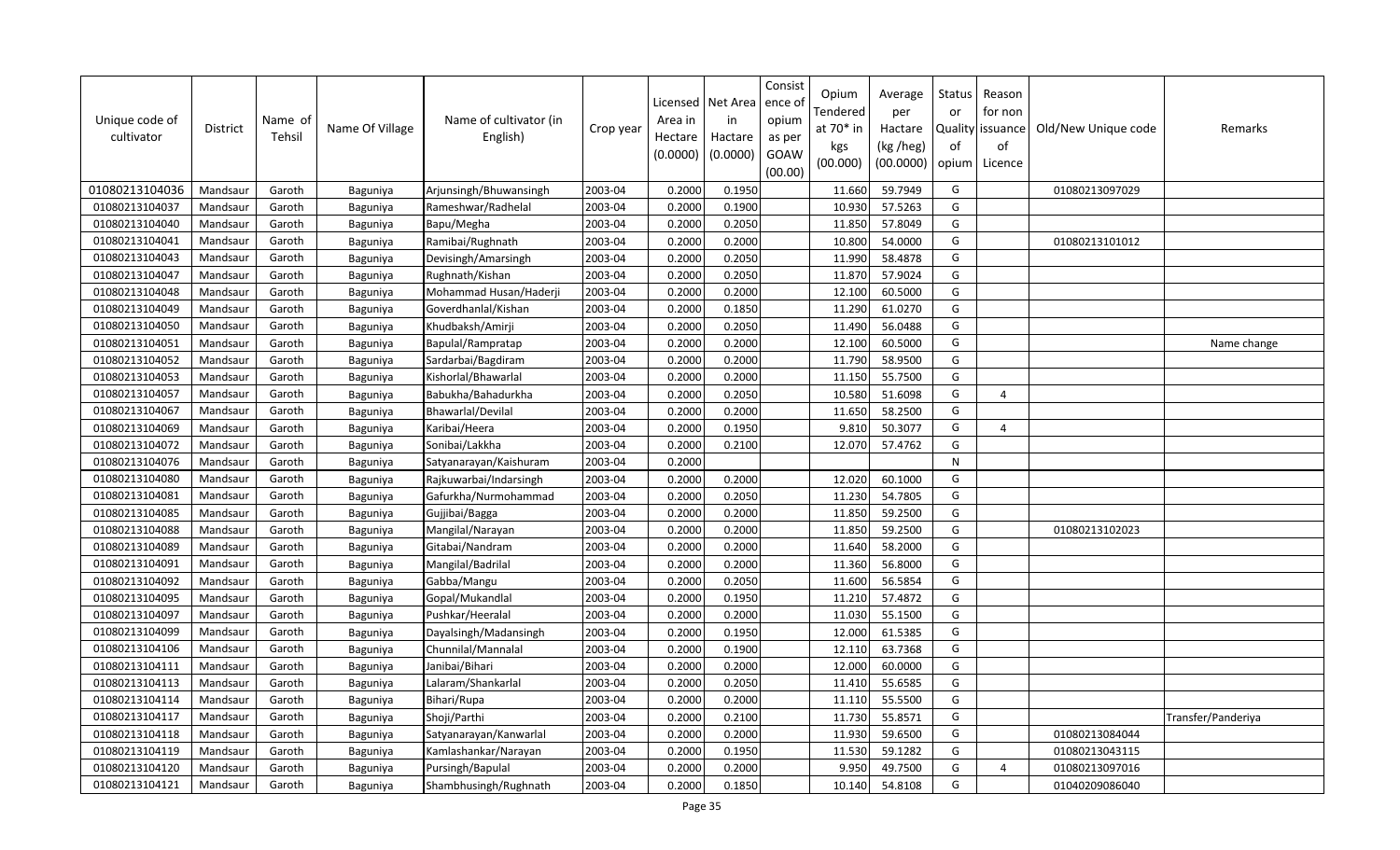| Unique code of<br>cultivator | <b>District</b> | Name of<br>Tehsil | Name Of Village                       | Name of cultivator (in<br>English)           | Crop year | Area in<br>Hectare<br>(0.0000) | Licensed   Net Area<br>in<br>Hactare<br>(0.0000) | Consist<br>ence o<br>opium<br>as per<br>GOAW<br>(00.00) | Opium<br>Tendered<br>at 70* in<br>kgs<br>(00.000) | Average<br>per<br>Hactare<br>(kg /heg)<br>(00.0000) | Status<br>or<br>of<br>opium | Reason<br>for non<br>Quality issuance<br>of<br>Licence | Old/New Unique code | Remarks                 |
|------------------------------|-----------------|-------------------|---------------------------------------|----------------------------------------------|-----------|--------------------------------|--------------------------------------------------|---------------------------------------------------------|---------------------------------------------------|-----------------------------------------------------|-----------------------------|--------------------------------------------------------|---------------------|-------------------------|
| 01080213105001               | Mandsaur        | Garoth            |                                       | ardiya Istamurar Unch Kachrusingh/Hindusingh | 2003-04   | 0.2000                         | 0.1950                                           |                                                         | 11.510                                            | 59.0256                                             | G                           | 11                                                     |                     |                         |
| 01080213105002               | Mandsaur        | Garoth            | ardiya Istamurar Unch Raghulal/Sevaji |                                              | 2003-04   | 0.2000                         | 0.2000                                           |                                                         | 12.710                                            | 63.5500                                             | G                           |                                                        | 01080213177065      | Transfer/Ankli diwan    |
| 01080213105005               | Mandsaur        | Garoth            |                                       | ardiya Istamurar UnchUdaysingh/Hindusingh    | 2003-04   | 0.2000                         | 0.2000                                           |                                                         | 11.390                                            | 56.9500                                             | G                           | 11                                                     |                     |                         |
| 01080213105016               | Mandsaur        | Garoth            |                                       | ardiya Istamurar Unch Sardarbai/Mohanlal     | 2003-04   | 0.2000                         | 0.2000                                           |                                                         | 12.820                                            | 64.1000                                             | G                           |                                                        | 01080213137027      | Transfer/akya kuvarpada |
| 01080213106002               | Mandsaur        | Garoth            | Sankriyakhadi 2                       | Shriram/Kishordas                            | 2003-04   | 0.2000                         | 0.1950                                           |                                                         | 10.930                                            | 56.0513                                             | G                           |                                                        |                     | Transfer/Ruparail       |
| 01080213106008               | Mandsaur        | Garoth            | Sankriyakhadi 2                       | Sitabai/Kanhiyalal                           | 2003-04   | 0.2000                         | 0.2050                                           |                                                         | 11.890                                            | 58.0000                                             | G                           |                                                        |                     | Transfer/Ruparail       |
| 01080213106017               | Mandsaur        | Garoth            | Sankriyakhadi 2                       | Satyanarayan/Kanji                           | 2003-04   | 0.2000                         | 0.2050                                           |                                                         | 10.990                                            | 53.6098                                             | G                           | $\overline{4}$                                         | 01080212022007      |                         |
| 01080213107001               | Mandsaur        | Garoth            | Hatuniya                              | Kanhiyalal/Bhawarlal                         | 2003-04   | 0.2000                         | 0.2000                                           |                                                         | 12.470                                            | 62.3500                                             | G                           |                                                        |                     | Transfer/lasudia        |
| 01080213107007               | Mandsaur        | Garoth            | Hatuniya                              | Ambaram/Satyanarayan                         | 2003-04   | 0.2000                         | 0.2000                                           |                                                         | 12.040                                            | 60.2000                                             | G                           |                                                        |                     | Transfer/Agar           |
| 01080213107008               | Mandsaur        | Garoth            | Hatuniya                              | Hiralal/Bhagirath                            | 2003-04   | 0.2000                         | 0.2000                                           |                                                         | 12.170                                            | 60.8500                                             | G                           |                                                        |                     | Transfer/devaria        |
| 01080213108002               | Mandsaur        | Garoth            | Ruparal                               | Nanda/Pura                                   | 2003-04   | 0.2000                         | 0.2000                                           |                                                         | 13.050                                            | 65.2500                                             | G                           |                                                        |                     | Transfer/Khajuri runda  |
| 01080213108003               | Mandsaur        | Garoth            | Ruparal                               | Ratanlal/Uda                                 | 2003-04   | 0.2000                         | 0.2050                                           |                                                         | 12.510                                            | 61.0244                                             | G                           |                                                        |                     |                         |
| 01080213108004               | Mandsaur        | Garoth            | Ruparal                               | Kanwarlal/Pura                               | 2003-04   | 0.2000                         | 0.1950                                           |                                                         | 11.520                                            | 59.0769                                             | G                           |                                                        |                     |                         |
| 01080213108005               | Mandsaur        | Garoth            | Ruparal                               | Ramlal/Pratwilal                             | 2003-04   | 0.2000                         | 0.1900                                           |                                                         | 10.670                                            | 56.1579                                             | G                           |                                                        |                     |                         |
| 01080213108006               | Mandsaur        | Garoth            | Ruparal                               | Bhagwatibai/Raja                             | 2003-04   | 0.2000                         | 0.2000                                           |                                                         | 11.650                                            | 58.2500                                             | G                           |                                                        |                     |                         |
| 01080213108007               | Mandsaur        | Garoth            | Ruparal                               | Ramnarayan/Kalu                              | 2003-04   | 0.2000                         | 0.1950                                           |                                                         | 12.810                                            | 65.6923                                             | G                           |                                                        |                     |                         |
| 01080213108008               | Mandsaur        | Garoth            | Ruparal                               | Kalu/Kaniram                                 | 2003-04   | 0.2000                         | 0.2000                                           |                                                         | 10.810                                            | 54.0500                                             | G                           |                                                        |                     |                         |
| 01080213108009               | Mandsaur        | Garoth            | Ruparal                               | Kasrilal/Ramlal                              | 2003-04   | 0.2000                         | 0.2000                                           |                                                         | 11.530                                            | 57.6500                                             | G                           |                                                        |                     |                         |
| 01080213108010               | Mandsaur        | Garoth            | Ruparal                               | Wardibai/Bhavsingh                           | 2003-04   | 0.2000                         | 0.2000                                           |                                                         | 11.150                                            | 55.7500                                             | G                           |                                                        |                     |                         |
| 01080213108011               | Mandsaur        | Garoth            | Ruparal                               | Moti/Bheru                                   | 2003-04   | 0.2000                         | 0.2050                                           |                                                         | 11.120                                            | 54.2439                                             | G                           |                                                        |                     |                         |
| 01080213108013               | Mandsaur        | Garoth            | Ruparal                               | Kashuram/Pura                                | 2003-04   | 0.2000                         | 0.1950                                           |                                                         | 11.570                                            | 59.3333                                             | G                           |                                                        |                     |                         |
| 01080213108014               | Mandsaur        | Garoth            | Ruparal                               | Prabhulal/Bheru                              | 2003-04   | 0.2000                         | 0.1950                                           |                                                         | 12.640                                            | 64.8205                                             | G                           |                                                        |                     |                         |
| 01080213108019               | Mandsaur        | Garoth            | Ruparal                               | Ramnarayan/Pyara                             | 2003-04   | 0.2000                         | 0.2000                                           |                                                         | 11.770                                            | 58.8500                                             | G                           |                                                        |                     |                         |
| 01080213108020               | Mandsaur        | Garoth            | Ruparal                               | Bhawarlal/Devilal                            | 2003-04   | 0.2000                         | 0.1950                                           |                                                         | 11.270                                            | 57.7949                                             | G                           |                                                        |                     |                         |
| 01080213108023               | Mandsaur        | Garoth            | Ruparal                               | Nanda/Ramchandra                             | 2003-04   | 0.2000                         | 0.1950                                           |                                                         | 12.510                                            | 64.1538                                             | G                           |                                                        |                     |                         |
| 01080213108024               | Mandsaur        | Garoth            | Ruparal                               | Kanha/Mangilal                               | 2003-04   | 0.2000                         | 0.1950                                           |                                                         | 11.750                                            | 60.2564                                             | G                           |                                                        |                     |                         |
| 01080213109001               | Mandsaur        | Garoth            | Padasali                              | Bagdiram/Lala                                | 2003-04   | 0.2000                         | 0.1950                                           |                                                         | 12.550                                            | 64.3590                                             | G                           |                                                        |                     |                         |
| 01080213109002               | Mandsaur        | Garoth            | Padasali                              | Moti/Kalu                                    | 2003-04   | 0.2000                         | 0.2000                                           |                                                         | 13.050                                            | 65.2500                                             | G                           |                                                        |                     |                         |
| 01080213109005               | Mandsaur        | Garoth            | Padasali                              | Mohanbai/Kanwarlal                           | 2003-04   | 0.2000                         | 0.1950                                           |                                                         | 10.670                                            | 54.7179                                             | G                           |                                                        |                     |                         |
| 01080213109006               | Mandsaur        | Garoth            | Padasali                              | Basantibai/Kaniram                           | 2003-04   | 0.2000                         | 0.2000                                           |                                                         | 11.700                                            | 58.5000                                             | G                           |                                                        |                     |                         |
| 01080213109007               | Mandsaur        | Garoth            | Padasali                              | Gokul/Gulalb                                 | 2003-04   | 0.2000                         | 0.2050                                           |                                                         | 11.490                                            | 56.0488                                             | G                           |                                                        |                     |                         |
| 01080213109008               | Mandsaur        | Garoth            | Padasali                              | Bheru/Kalu                                   | 2003-04   | 0.2000                         | 0.2050                                           |                                                         | 12.400                                            | 60.4878                                             | G                           |                                                        |                     |                         |
| 01080213109009               | Mandsaur        | Garoth            | Padasali                              | Mangibai/Lakhiram                            | 2003-04   | 0.2000                         | 0.2000                                           |                                                         | 11.210                                            | 56.0500                                             | G                           |                                                        |                     |                         |
| 01080213109011               | Mandsaur        | Garoth            | Padasali                              | Balaram/Suratram                             | 2003-04   | 0.2000                         | 0.2000                                           |                                                         | 12.030                                            | 60.1500                                             | G                           |                                                        |                     |                         |
| 01080213109012               | Mandsaur        | Garoth            | Padasali                              | Samandibai/Kachru                            | 2003-04   | 0.2000                         | 0.2000                                           |                                                         | 13.160                                            | 65.8000                                             | G                           |                                                        |                     |                         |
| 01080213109013               | Mandsaur        | Garoth            | Padasali                              | Bhagirath/Bhanwarlal                         | 2003-04   | 0.2000                         | 0.1950                                           |                                                         | 11.190                                            | 57.3846                                             | G                           |                                                        |                     |                         |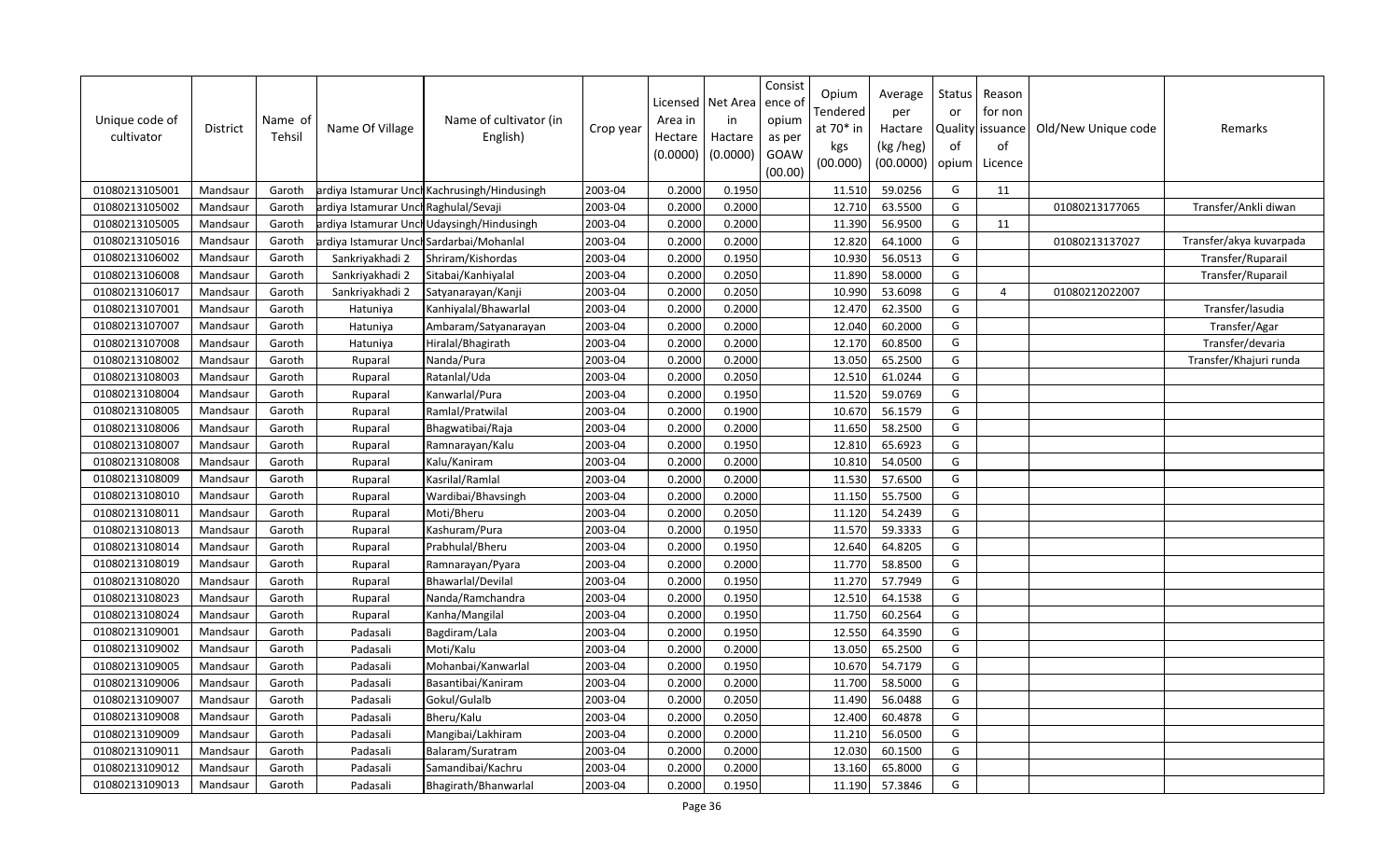| Unique code of<br>cultivator | <b>District</b> | Name of<br>Tehsil | Name Of Village | Name of cultivator (in<br>English) | Crop year | Licensed<br>Area in<br>Hectare<br>(0.0000) | Net Area<br>in<br>Hactare<br>(0.0000) | Consist<br>ence ol<br>opium<br>as per<br>GOAW<br>(00.00) | Opium<br>Tendered<br>at 70* in<br>kgs<br>(00.000) | Average<br>per<br>Hactare<br>(kg /heg)<br>(00.0000) | Status<br>or<br>of<br>opium | Reason<br>for non<br>Quality issuance<br>of<br>Licence | Old/New Unique code | Remarks |
|------------------------------|-----------------|-------------------|-----------------|------------------------------------|-----------|--------------------------------------------|---------------------------------------|----------------------------------------------------------|---------------------------------------------------|-----------------------------------------------------|-----------------------------|--------------------------------------------------------|---------------------|---------|
| 01080213109014               | Mandsaur        | Garoth            | Padasali        | Kisanlal/Chunnilal                 | 2003-04   | 0.2000                                     | 0.1900                                |                                                          | 11.330                                            | 59.6316                                             | G                           |                                                        |                     |         |
| 01080213109015               | Mandsaur        | Garoth            | Padasali        | Mathuralal/Champalal               | 2003-04   | 0.2000                                     | 0.2050                                |                                                          | 12.730                                            | 62.0976                                             | G                           |                                                        |                     |         |
| 01080213109016               | Mandsaur        | Garoth            | Padasali        | Udayram/Kalu                       | 2003-04   | 0.2000                                     | 0.1900                                |                                                          | 11.890                                            | 62.5789                                             | G                           |                                                        |                     |         |
| 01080213109017               | Mandsaur        | Garoth            | Padasali        | Prabhulal/Mohanlal                 | 2003-04   | 0.2000                                     | 0.2000                                |                                                          | 12.000                                            | 60.0000                                             | G                           |                                                        |                     |         |
| 01080213109018               | Mandsaur        | Garoth            | Padasali        | Kanhiyalal/Ramnarayan              | 2003-04   | 0.2000                                     | 0.2000                                |                                                          | 12.300                                            | 61.5000                                             | G                           |                                                        |                     |         |
| 01080213109019               | Mandsaur        | Garoth            | Padasali        | Shankarlal/Uda                     | 2003-04   | 0.2000                                     | 0.2050                                |                                                          | 12.490                                            | 60.9268                                             | G                           |                                                        |                     |         |
| 01080213109020               | Mandsaur        | Garoth            | Padasali        | Deubai/Bhagirath                   | 2003-04   | 0.2000                                     | 0.2000                                |                                                          | 11.480                                            | 57.4000                                             | G                           |                                                        |                     |         |
| 01080213109021               | Mandsaur        | Garoth            | Padasali        | Kalawatibai/Bhanwarlal             | 2003-04   | 0.2000                                     | 0.2050                                |                                                          | 11.330                                            | 55.2683                                             | G                           |                                                        |                     |         |
| 01080213109022               | Mandsaur        | Garoth            | Padasali        | Ramlal/Tulsiram                    | 2003-04   | 0.2000                                     | 0.2050                                |                                                          | 12.200                                            | 59.5122                                             | G                           |                                                        |                     |         |
| 01080213109026               | Mandsaur        | Garoth            | Padasali        | Ganpatlal/Balmukand                | 2003-04   | 0.2000                                     | 0.1950                                |                                                          | 11.430                                            | 58.6154                                             | G                           |                                                        |                     |         |
| 01080213109027               | Mandsaur        | Garoth            | Padasali        | Sunderbai/Devilal                  | 2003-04   | 0.2000                                     | 0.1950                                |                                                          | 11.970                                            | 61.3846                                             | G                           |                                                        |                     |         |
| 01080213109028               | Mandsaur        | Garoth            | Padasali        | Mathribai/Shivlal                  | 2003-04   | 0.2000                                     | 0.1900                                |                                                          | 12.580                                            | 66.2105                                             | G                           |                                                        |                     |         |
| 01080213109032               | Mandsaur        | Garoth            | Padasali        | Kanhiyalal/Kaluram                 | 2003-04   | 0.2000                                     | 0.2000                                |                                                          | 11.920                                            | 59.6000                                             | G                           |                                                        |                     |         |
| 01080213109034               | Mandsaur        | Garoth            | Padasali        | Rameshlal/Puralal                  | 2003-04   | 0.2000                                     | 0.2000                                |                                                          | 11.470                                            | 57.3500                                             | G                           |                                                        |                     |         |
| 01080213109035               | Mandsaur        | Garoth            | Padasali        | Kanwarlal/Amarlal                  | 2003-04   | 0.2000                                     | 0.2000                                |                                                          | 12.310                                            | 61.5500                                             | G                           |                                                        |                     |         |
| 01080213109036               | Mandsaur        | Garoth            | Padasali        | Mohanlal/Bapulal                   | 2003-04   | 0.2000                                     | 0.2050                                |                                                          | 12.180                                            | 59.4146                                             | G                           |                                                        |                     |         |
| 01080213109037               | Mandsaur        | Garoth            | Padasali        | <b>Badrilal/Harlal</b>             | 2003-04   | 0.2000                                     | 0.1600                                |                                                          | 11.780                                            | 73.6250                                             | G                           |                                                        |                     |         |
| 01080213109038               | Mandsaur        | Garoth            | Padasali        | Mangilal/Hansraj                   | 2003-04   | 0.2000                                     | 0.2000                                |                                                          | 12.420                                            | 62.1000                                             | G                           |                                                        |                     |         |
| 01080213109039               | Mandsaur        | Garoth            | Padasali        | Rameshchandra/Bhawarlal            | 2003-04   | 0.2000                                     | 0.2000                                |                                                          | 12.420                                            | 62.1000                                             | G                           |                                                        |                     |         |
| 01080213109040               | Mandsaur        | Garoth            | Padasali        | Bherulal/Kaniram                   | 2003-04   | 0.2000                                     | 0.1850                                |                                                          | 11.350                                            | 61.3514                                             | G                           |                                                        |                     |         |
| 01080213109042               | Mandsaur        | Garoth            | Padasali        | Puralal/Harilal                    | 2003-04   | 0.2000                                     | 0.1850                                |                                                          | 11.100                                            | 60.0000                                             | G                           |                                                        |                     |         |
| 01080213109043               | Mandsaur        | Garoth            | Padasali        | Nandlal/Harlal                     | 2003-04   | 0.2000                                     | 0.1900                                |                                                          | 13.650                                            | 71.8421                                             | G                           |                                                        |                     |         |
| 01080213109044               | Mandsaur        | Garoth            | Padasali        | Heeralal/Bhuwanji                  | 2003-04   | 0.2000                                     | 0.2000                                |                                                          | 12.470                                            | 62.3500                                             | G                           |                                                        |                     |         |
| 01080213109045               | Mandsaur        | Garoth            | Padasali        | Bherulal/Bhagirath                 | 2003-04   | 0.2000                                     | 0.2000                                |                                                          | 12.230                                            | 61.1500                                             | G                           |                                                        |                     |         |
| 01080213109046               | Mandsaur        | Garoth            | Padasali        | Ghanshyam/Kaluram                  | 2003-04   | 0.2000                                     | 0.2050                                |                                                          | 12.910                                            | 62.9756                                             | G                           |                                                        |                     |         |
| 01080213109047               | Mandsaur        | Garoth            | Padasali        | Devilal/Puralal                    | 2003-04   | 0.2000                                     | 0.1750                                |                                                          | 10.500                                            | 60.0000                                             | G                           |                                                        |                     |         |
| 01080213109050               | Mandsaur        | Garoth            | Padasali        | Mohanlal/Devilal                   | 2003-04   | 0.2000                                     | 0.2050                                |                                                          | 12.750                                            | 62.1951                                             | G                           |                                                        |                     |         |
| 01080213109051               | Mandsaur        | Garoth            | Padasali        | Ghanshyamdas/Balmukunddas          | 2003-04   | 0.2000                                     | 0.1950                                |                                                          | 11.140                                            | 57.1282                                             | G                           |                                                        |                     |         |
| 01080213109052               | Mandsaur        | Garoth            | Padasali        | Shambhulal/Devilal                 | 2003-04   | 0.2000                                     | 0.2000                                |                                                          | 12.480                                            | 62.4000                                             | G                           |                                                        |                     |         |
| 01080213109054               | Mandsaur        | Garoth            | Padasali        | Shobharam/Kaluram                  | 2003-04   | 0.2000                                     | 0.2000                                |                                                          | 11.790                                            | 58.9500                                             | G                           |                                                        |                     |         |
| 01080213109055               | Mandsaur        | Garoth            | Padasali        | Kanwarlal/Udayram                  | 2003-04   | 0.2000                                     | 0.2000                                |                                                          | 12.070                                            | 60.3500                                             | G                           |                                                        |                     |         |
| 01080213109056               | Mandsaur        | Garoth            | Padasali        | Harisingh/Kaluram                  | 2003-04   | 0.2000                                     | 0.2050                                |                                                          | 12.120                                            | 59.1220                                             | G                           |                                                        |                     |         |
| 01080213109057               | Mandsaur        | Garoth            | Padasali        | Parasram/Madhuji                   | 2003-04   | 0.2000                                     | 0.2000                                |                                                          | 12.600                                            | 63.0000                                             | G                           |                                                        |                     |         |
| 01080213109059               | Mandsaur        | Garoth            | Padasali        | Narsingh/Bapulal                   | 2003-04   | 0.2000                                     | 0.2050                                |                                                          | 12.540                                            | 61.1707                                             | G                           |                                                        |                     |         |
| 01080213109061               | Mandsaur        | Garoth            | Padasali        | Motilal/Kishan                     | 2003-04   | 0.2000                                     | 0.2000                                |                                                          | 12.570                                            | 62.8500                                             | G                           |                                                        |                     |         |
| 01080213109062               | Mandsaur        | Garoth            | Padasali        | Hamraj/Ramlal                      | 2003-04   | 0.2000                                     | 0.1850                                |                                                          | 11.590                                            | 62.6486                                             | G                           |                                                        |                     |         |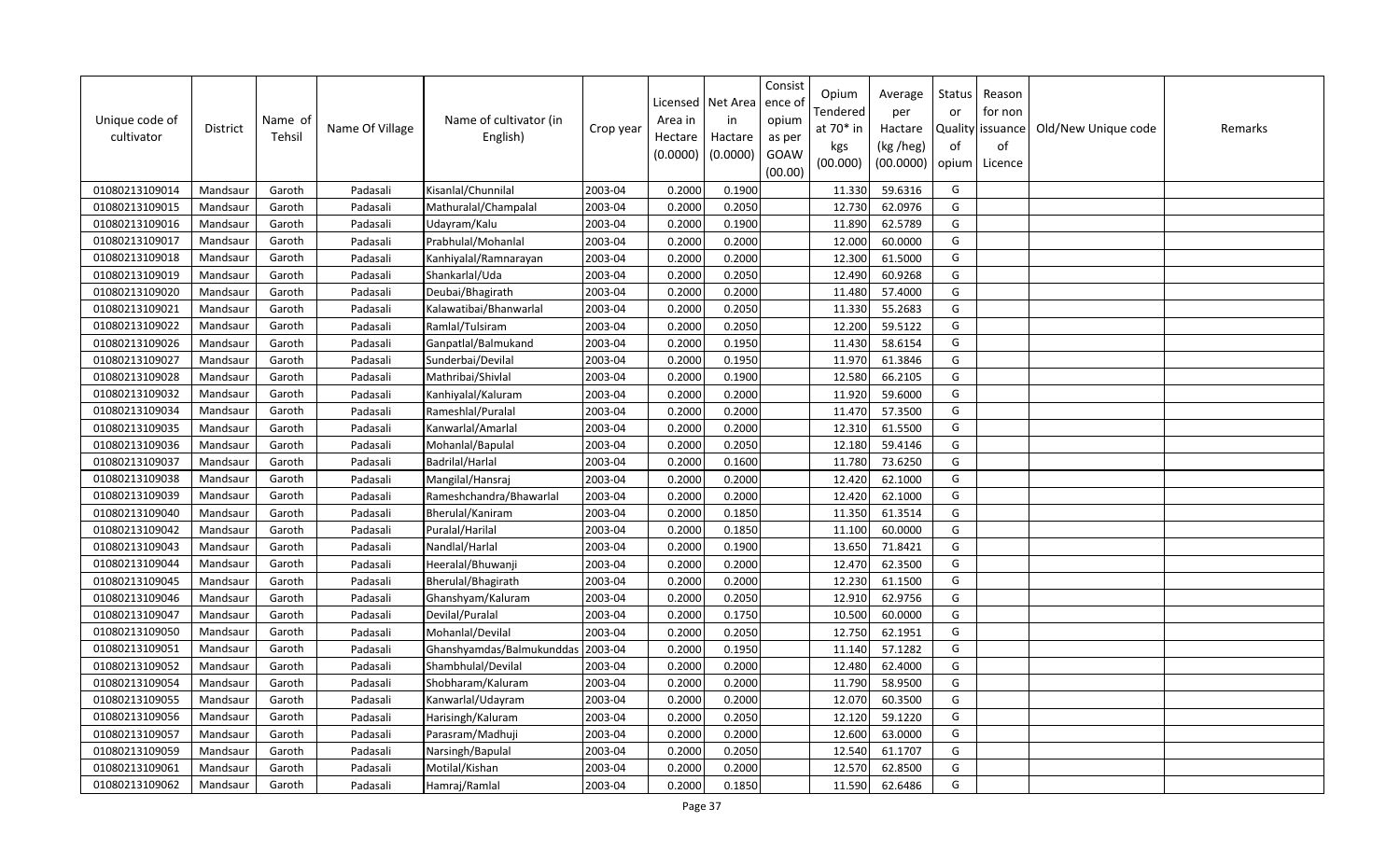| Unique code of<br>cultivator | <b>District</b> | Name of<br>Tehsil | Name Of Village | Name of cultivator (in<br>English) | Crop year | Licensed<br>Area in<br>Hectare<br>(0.0000) | Net Area<br>in<br>Hactare<br>(0.0000) | Consist<br>ence ol<br>opium<br>as per<br>GOAW<br>(00.00) | Opium<br>Tendered<br>at $70*$ in<br>kgs<br>(00.000) | Average<br>per<br>Hactare<br>(kg /heg)<br>(00.0000) | Status<br>or<br>of<br>opium | Reason<br>for non<br>Quality   issuance<br>of<br>Licence | Old/New Unique code | Remarks                |
|------------------------------|-----------------|-------------------|-----------------|------------------------------------|-----------|--------------------------------------------|---------------------------------------|----------------------------------------------------------|-----------------------------------------------------|-----------------------------------------------------|-----------------------------|----------------------------------------------------------|---------------------|------------------------|
| 01080213109064               | Mandsaur        | Garoth            | Padasali        | Ramsingh/Kachrulal                 | 2003-04   | 0.2000                                     | 0.2000                                |                                                          | 11.870                                              | 59.3500                                             | G                           |                                                          |                     |                        |
| 01080213109065               | Mandsaur        | Garoth            | Padasali        | Mangilal/Champalal                 | 2003-04   | 0.2000                                     | 0.2000                                |                                                          | 12.460                                              | 62.3000                                             | G                           |                                                          |                     |                        |
| 01080213109067               | Mandsaur        | Garoth            | Padasali        | Kanwarlal/Sitaram                  | 2003-04   | 0.2000                                     | 0.2000                                |                                                          | 11.530                                              | 57.6500                                             | G                           |                                                          |                     |                        |
| 01080213109070               | Mandsaur        | Garoth            | Padasali        | Nandlal/Ukarlal                    | 2003-04   | 0.2000                                     | 0.2000                                |                                                          | 12.680                                              | 63.4000                                             | G                           |                                                          |                     |                        |
| 01080213109072               | Mandsaur        | Garoth            | Padasali        | Gopal/Satyanarayan                 | 2003-04   | 0.2000                                     | 0.2000                                |                                                          | 12.050                                              | 60.2500                                             | G                           |                                                          |                     |                        |
| 01080213109074               | Mandsaur        | Garoth            | Padasali        | Lalaram/Heeralal                   | 2003-04   | 0.2000                                     | 0.1950                                |                                                          | 12.420                                              | 63.6923                                             | G                           |                                                          |                     |                        |
| 01080213109075               | Mandsaur        | Garoth            | Padasali        | Jagannath/Seva                     | 2003-04   | 0.2000                                     | 0.1800                                |                                                          | 11.800                                              | 65.5556                                             | G                           |                                                          |                     |                        |
| 01080213109076               | Mandsaur        | Garoth            | Padasali        | Shyamlal/Madhuji                   | 2003-04   | 0.2000                                     | 0.1900                                |                                                          | 11.820                                              | 62.2105                                             | G                           |                                                          |                     |                        |
| 01080213109078               | Mandsaur        | Garoth            | Padasali        | Puralal/Kasiram                    | 2003-04   | 0.2000                                     | 0.2000                                |                                                          | 12.050                                              | 60.2500                                             | G                           |                                                          |                     |                        |
| 01080213109079               | Mandsaur        | Garoth            | Padasali        | Ramnarayan/Uda                     | 2003-04   | 0.2000                                     | 0.1950                                |                                                          | 11.350                                              | 58.2051                                             | G                           |                                                          |                     |                        |
| 01080213109080               | Mandsaur        | Garoth            | Padasali        | Bhagwansingh/Motilal               | 2003-04   | 0.2000                                     | 0.1800                                |                                                          | 10.970                                              | 60.9444                                             | G                           |                                                          |                     |                        |
| 01080213109081               | Mandsaur        | Garoth            | Padasali        | Shankarlal/Baluram                 | 2003-04   | 0.2000                                     | 0.2000                                |                                                          | 12.630                                              | 63.1500                                             | G                           |                                                          |                     |                        |
| 01080213109082               | Mandsaur        | Garoth            | Padasali        | Prabhulal/Kaluram                  | 2003-04   | 0.2000                                     | 0.1900                                |                                                          | 11.230                                              | 59.1053                                             | G                           |                                                          |                     |                        |
| 01080213109083               | Mandsaur        | Garoth            | Padasali        | Bherulal/Kashiram                  | 2003-04   | 0.2000                                     | 0.1950                                |                                                          | 12.250                                              | 62.8205                                             | G                           |                                                          |                     |                        |
| 01080213109090               | Mandsaur        | Garoth            | Padasali        | Nandlal/Unkarlal                   | 2003-04   | 0.2000                                     | 0.1950                                |                                                          | 11.330                                              | 58.1026                                             | G                           |                                                          |                     |                        |
| 01080213109091               | Mandsaur        | Garoth            | Padasali        | Pankaj/Satyanarayan                | 2003-04   | 0.2000                                     | 0.2000                                |                                                          | 11.550                                              | 57.7500                                             | G                           |                                                          | 01080213078063      |                        |
| 01080213109092               | Mandsaur        | Garoth            | Padasali        | Ramsingh/Mangilal                  | 2003-04   | 0.2000                                     | 0.1900                                |                                                          | 11.240                                              | 59.1579                                             | G                           |                                                          | 01080213055024      | Transfer/barkheda uda  |
| 01080213109093               | Mandsaur        | Garoth            | Padasali        | Ramkuwarbai/Bhagirath              | 2003-04   | 0.2000                                     | 0.1800                                |                                                          | 11.170                                              | 62.0556                                             | G                           |                                                          | 01080213055003      | Transfer/barkheda uda  |
| 01080213109094               | Mandsaur        | Garoth            | Padasali        | Ramgopal/Maganji                   | 2003-04   | 0.2000                                     | 0.2000                                |                                                          | 12.170                                              | 60.8500                                             | G                           |                                                          | 01080213130013      |                        |
| 01080213109095               | Mandsaur        | Garoth            | Padasali        | Sardarbai/Salagram                 | 2003-04   | 0.2000                                     | 0.2050                                |                                                          | 11.580                                              | 56.4878                                             | G                           |                                                          | 01080213145001      | Transfer/Nariya bujurg |
| 01080213109096               | Mandsaur        | Garoth            | Padasali        | Kanhiyalal/Ramkishan               | 2003-04   | 0.2000                                     | 0.1950                                |                                                          | 12.010                                              | 61.5897                                             | G                           |                                                          | 01080213078008      | Transfer/shamgarh      |
| 01080213109097               | Mandsaur        | Garoth            | Padasali        | Nandubai/Mannalal                  | 2003-04   | 0.2000                                     | 0.2000                                |                                                          | 11.760                                              | 58.8000                                             | G                           |                                                          | 01080213161017      | Transfer/devriya       |
| 01080213109098               | Mandsaur        | Garoth            | Padasali        | Devilal/Mangilal                   | 2003-04   | 0.2000                                     | 0.1950                                |                                                          | 12.370                                              | 63.4359                                             | G                           |                                                          | 01080213140002      |                        |
| 01080213110001               | Mandsaur        | Garoth            | Mordi           | Shantilal/Shriram                  | 2003-04   | 0.2000                                     | 0.2000                                |                                                          | 12.870                                              | 64.3500                                             | G                           |                                                          |                     |                        |
| 01080213110002               | Mandsaur        | Garoth            | Mordi           | Gitabai/Chanram                    | 2003-04   | 0.2000                                     | 0.2050                                |                                                          | 11.590                                              | 56.5366                                             | G                           |                                                          |                     |                        |
| 01080213110003               | Mandsaur        | Garoth            | Mordi           | Mohanlal/Shankarlal                | 2003-04   | 0.2000                                     | 0.1950                                |                                                          | 12.220                                              | 62.6667                                             | G                           |                                                          |                     |                        |
| 01080213110004               | Mandsaur        | Garoth            | Mordi           | Amratram/Bhuwaniram                | 2003-04   | 0.2000                                     | 0.2050                                |                                                          | 12.240                                              | 59.7073                                             | G                           |                                                          |                     |                        |
| 01080213110005               | Mandsaur        | Garoth            | Mordi           | Mohanbai/Shankarlal                | 2003-04   | 0.2000                                     | 0.2000                                |                                                          | 12.170                                              | 60.8500                                             | G                           |                                                          |                     |                        |
| 01080213110006               | Mandsaur        | Garoth            | Mordi           | Sampatbai/Prabhulal                | 2003-04   | 0.2000                                     | 0.2000                                |                                                          | 11.570                                              | 57.8500                                             | G                           |                                                          |                     |                        |
| 01080213110007               | Mandsaur        | Garoth            | Mordi           | Dhapubai/Shivlal                   | 2003-04   | 0.2000                                     | 0.2000                                |                                                          | 11.510                                              | 57.5500                                             | G                           |                                                          |                     |                        |
| 01080213110008               | Mandsaur        | Garoth            | Mordi           | Ambadan/Devidan                    | 2003-04   | 0.2000                                     | 0.2000                                |                                                          | 11.040                                              | 55.2000                                             | G                           |                                                          |                     |                        |
| 01080213110009               | Mandsaur        | Garoth            | Mordi           | Shankardan/Devidan                 | 2003-04   | 0.2000                                     | 0.1950                                |                                                          | 11.310                                              | 58.0000                                             | G                           |                                                          |                     |                        |
| 01080213110010               | Mandsaur        | Garoth            | Mordi           | Gangabai/Bhanwarlal                | 2003-04   | 0.2000                                     | 0.2000                                |                                                          | 12.080                                              | 60.4000                                             | G                           |                                                          |                     |                        |
| 01080213110011               | Mandsaur        | Garoth            | Mordi           | Madhusingh/Sardarsingh             | 2003-04   | 0.2000                                     | 0.2000                                |                                                          | 9.980                                               | 49.9000                                             | G                           | 4                                                        |                     |                        |
| 01080213110012               | Mandsaur        | Garoth            | Mordi           | Munshilal/Shankarlal               | 2003-04   | 0.2000                                     | 0.2050                                |                                                          | 12.350                                              | 60.2439                                             | G                           |                                                          |                     |                        |
| 01080213110013               | Mandsaur        | Garoth            | Mordi           | Hiralal/Bhawarlal                  | 2003-04   | 0.2000                                     | 0.2000                                |                                                          | 11.930                                              | 59.6500                                             | G                           |                                                          |                     |                        |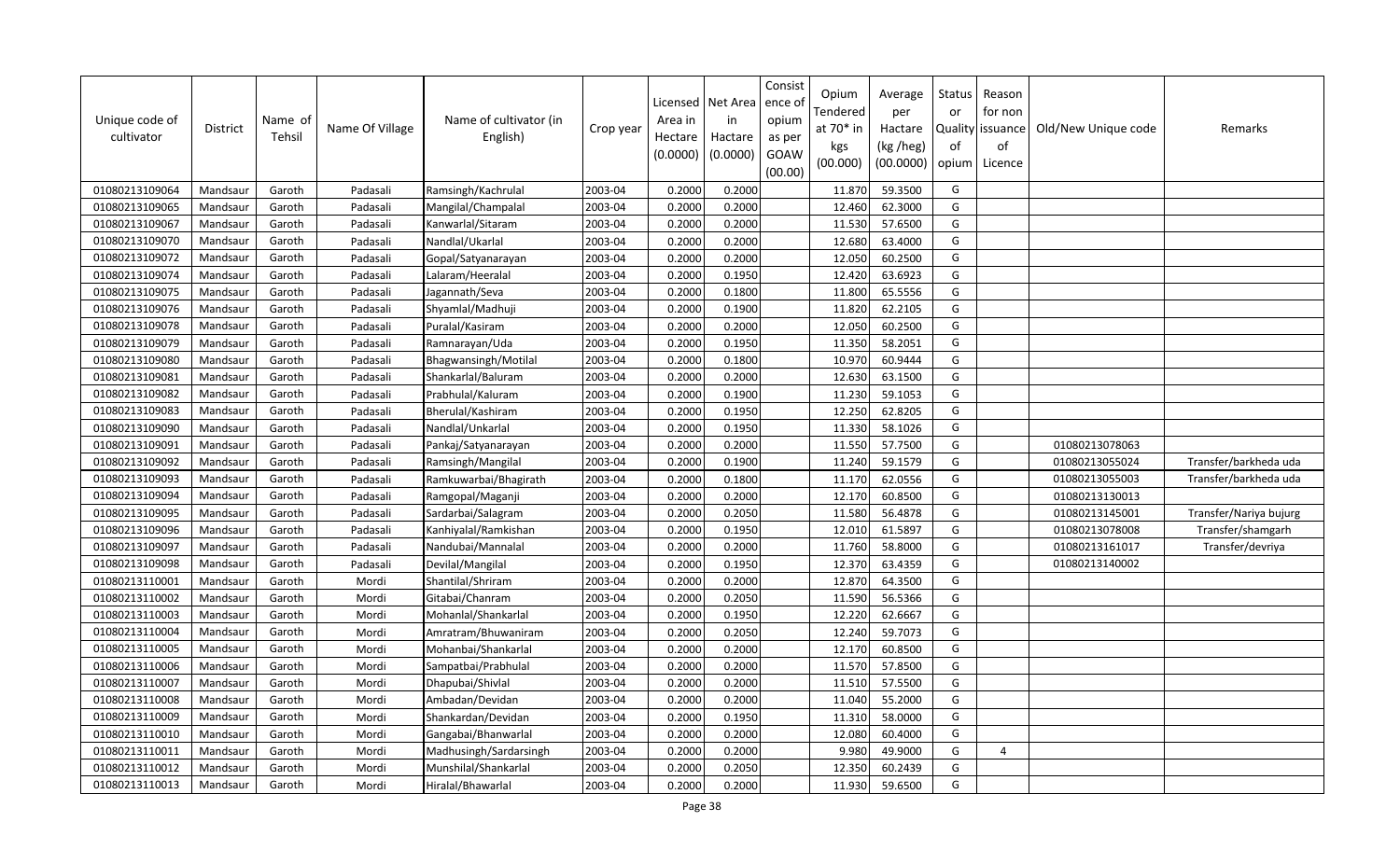| Unique code of<br>cultivator | <b>District</b> | Name of<br>Tehsil | Name Of Village | Name of cultivator (in<br>English) | Crop year | Area in<br>Hectare<br>(0.0000) | Licensed   Net Area<br>in<br>Hactare<br>(0.0000) | Consist<br>ence o<br>opium<br>as per<br>GOAW<br>(00.00) | Opium<br>Tendered<br>at 70* in<br>kgs<br>(00.000) | Average<br>per<br>Hactare<br>(kg /heg)<br>(00.0000) | Status<br>or<br>of<br>opium | Reason<br>for non<br>Quality issuance<br>of<br>Licence | Old/New Unique code | Remarks |
|------------------------------|-----------------|-------------------|-----------------|------------------------------------|-----------|--------------------------------|--------------------------------------------------|---------------------------------------------------------|---------------------------------------------------|-----------------------------------------------------|-----------------------------|--------------------------------------------------------|---------------------|---------|
| 01080213110014               | Mandsaur        | Garoth            | Mordi           | Shobharam/Tulsiram                 | 2003-04   | 0.2000                         | 0.1950                                           |                                                         | 11.820                                            | 60.6154                                             | G                           |                                                        |                     |         |
| 01080213110015               | Mandsaur        | Garoth            | Mordi           | Motyabai/Mangilal                  | 2003-04   | 0.2000                         | 0.2000                                           |                                                         | 11.260                                            | 56.3000                                             | G                           |                                                        |                     |         |
| 01080213110016               | Mandsaur        | Garoth            | Mordi           | Hamersingh/Sardarsingh             | 2003-04   | 0.2000                         | 0.2000                                           |                                                         | 10.980                                            | 54.9000                                             | G                           |                                                        |                     |         |
| 01080213110017               | Mandsaur        | Garoth            | Mordi           | Dayaram/Nathuram                   | 2003-04   | 0.2000                         | 0.2100                                           |                                                         | 12.470                                            | 59.3810                                             | G                           |                                                        |                     |         |
| 01080213110018               | Mandsaur        | Garoth            | Mordi           | Ramprasad/Pannalal                 | 2003-04   | 0.2000                         | 0.2000                                           |                                                         | 11.230                                            | 56.1500                                             | G                           |                                                        |                     |         |
| 01080213110019               | Mandsaur        | Garoth            | Mordi           | Bherulal/Salagram                  | 2003-04   | 0.2000                         | 0.2000                                           |                                                         | 11.210                                            | 56.0500                                             | G                           |                                                        |                     |         |
| 01080213110020               | Mandsaur        | Garoth            | Mordi           | Jetram/Suratram                    | 2003-04   | 0.2000                         | 0.1950                                           |                                                         | 11.470                                            | 58.8205                                             | G                           |                                                        |                     |         |
| 01080213110021               | Mandsaur        | Garoth            | Mordi           | Jankilal/Shankarlal                | 2003-04   | 0.2000                         | 0.2050                                           |                                                         | 11.270                                            | 54.9756                                             | G                           |                                                        |                     |         |
| 01080213110022               | Mandsaur        | Garoth            | Mordi           | Ratanlal/Ramlal                    | 2003-04   | 0.2000                         | 0.2000                                           |                                                         | 11.240                                            | 56.2000                                             | G                           |                                                        |                     |         |
| 01080213110023               | Mandsaur        | Garoth            | Mordi           | Sajjansingh/Bhawarsingh            | 2003-04   | 0.2000                         | 0.1950                                           |                                                         | 11.950                                            | 61.2821                                             | G                           |                                                        |                     |         |
| 01080213110025               | Mandsaur        | Garoth            | Mordi           | Kachru/Kishan                      | 2003-04   | 0.2000                         | 0.2000                                           |                                                         | 11.130                                            | 55.6500                                             | G                           |                                                        |                     |         |
| 01080213110026               | Mandsaur        | Garoth            | Mordi           | Shambhusingh/Bhawarsingh           | 2003-04   | 0.2000                         | 0.1950                                           |                                                         | 11.430                                            | 58.6154                                             | G                           |                                                        |                     |         |
| 01080213110027               | Mandsaur        | Garoth            | Mordi           | Hajarilal/Chunnilal                | 2003-04   | 0.2000                         | 0.1950                                           |                                                         | 14.840                                            | 76.1026                                             | G                           |                                                        |                     |         |
| 01080213110028               | Mandsaur        | Garoth            | Mordi           | Bhagwatibai/Shankarlal             | 2003-04   | 0.2000                         | 0.2000                                           |                                                         | 12.230                                            | 61.1500                                             | G                           |                                                        |                     |         |
| 01080213110029               | Mandsaur        | Garoth            | Mordi           | Kaluram/Bagdiram                   | 2003-04   | 0.2000                         | 0.2100                                           |                                                         | 11.760                                            | 56.0000                                             | G                           |                                                        |                     |         |
| 01080213110030               | Mandsaur        | Garoth            | Mordi           | Kamlabai/Bagdiram                  | 2003-04   | 0.2000                         | 0.2000                                           |                                                         | 10.690                                            | 53.4500                                             | G                           | $\overline{4}$                                         |                     |         |
| 01080213110031               | Mandsaur        | Garoth            | Mordi           | Laxminarayan/Heeralal              | 2003-04   | 0.2000                         | 0.2000                                           |                                                         | 12.250                                            | 61.2500                                             | G                           |                                                        |                     |         |
| 01080213110032               | Mandsaur        | Garoth            | Mordi           | Ghanshyam/Hajarilal                | 2003-04   | 0.2000                         | 0.2050                                           |                                                         | 12.330                                            | 60.1463                                             | G                           |                                                        |                     |         |
| 01080213110033               | Mandsaur        | Garoth            | Mordi           | Mangilal/Amratram                  | 2003-04   | 0.2000                         | 0.2000                                           |                                                         | 11.540                                            | 57.7000                                             | G                           |                                                        |                     |         |
| 01080213110034               | Mandsaur        | Garoth            | Mordi           | Manoharsingh/Sardarsingh           | 2003-04   | 0.2000                         | 0.2000                                           |                                                         | 11.810                                            | 59.0500                                             | G                           |                                                        |                     |         |
| 01080213110035               | Mandsaur        | Garoth            | Mordi           | Parvatsingh/Bhanwarsingh           | 2003-04   | 0.2000                         | 0.1950                                           |                                                         | 11.210                                            | 57.4872                                             | G                           |                                                        |                     |         |
| 01080213110036               | Mandsaur        | Garoth            | Mordi           | Dolatram/Chunnilal                 | 2003-04   | 0.2000                         | 0.1550                                           |                                                         | 12.290                                            | 79.2903                                             | G                           |                                                        |                     |         |
| 01080213110037               | Mandsaur        | Garoth            | Mordi           | Radheshyam/Shankarlal              | 2003-04   | 0.2000                         | 0.2000                                           |                                                         | 12.070                                            | 60.3500                                             | G                           |                                                        |                     |         |
| 01080213110038               | Mandsaur        | Garoth            | Mordi           | Babulal/Shivlal                    | 2003-04   | 0.2000                         | 0.2000                                           |                                                         | 11.750                                            | 58.7500                                             | G                           |                                                        |                     |         |
| 01080213110039               | Mandsaur        | Garoth            | Mordi           | Lalitashankar/Shriram              | 2003-04   | 0.2000                         | 0.2050                                           |                                                         | 11.480                                            | 56.0000                                             | G                           |                                                        |                     |         |
| 01080213110040               | Mandsaur        | Garoth            | Mordi           | Chandidan/Sardarsingh              | 2003-04   | 0.2000                         | 0.1950                                           |                                                         | 11.760                                            | 60.3077                                             | G                           |                                                        |                     |         |
| 01080213110041               | Mandsaur        | Garoth            | Mordi           | Madhu/Nanda                        | 2003-04   | 0.2000                         | 0.1950                                           |                                                         | 11.410                                            | 58.5128                                             | G                           |                                                        |                     |         |
| 01080213110043               | Mandsaur        | Garoth            | Mordi           | Kanhiyalal/Shriram                 | 2003-04   | 0.2000                         | 0.2000                                           |                                                         | 11.920                                            | 59.6000                                             | G                           |                                                        |                     |         |
| 01080213110044               | Mandsaur        | Garoth            | Mordi           | Dhuradas/Shankardas                | 2003-04   | 0.2000                         | 0.2000                                           |                                                         | 12.470                                            | 62.3500                                             | G                           |                                                        |                     |         |
| 01080213110045               | Mandsaur        | Garoth            | Mordi           | Ramprahlad/Bagdiram                | 2003-04   | 0.2000                         | 0.2000                                           |                                                         | 12.040                                            | 60.2000                                             | G                           |                                                        |                     |         |
| 01080213110046               | Mandsaur        | Garoth            | Mordi           | Shankarlal/Mangilal                | 2003-04   | 0.2000                         | 0.2000                                           |                                                         | 12.180                                            | 60.9000                                             | G                           |                                                        |                     |         |
| 01080213110047               | Mandsaur        | Garoth            | Mordi           | Ghanshyam/Shivlal                  | 2003-04   | 0.2000                         | 0.2050                                           |                                                         | 12.260                                            | 59.8049                                             | G                           |                                                        |                     |         |
| 01080213110048               | Mandsaur        | Garoth            | Mordi           | Naharsingh/Sardarsingh             | 2003-04   | 0.2000                         | 0.2050                                           |                                                         | 11.740                                            | 57.2683                                             | G                           |                                                        |                     |         |
| 01080213110049               | Mandsaur        | Garoth            | Mordi           | Hariwallab/Prabhulal               | 2003-04   | 0.2000                         | 0.2000                                           |                                                         | 12.510                                            | 62.5500                                             | G                           |                                                        |                     |         |
| 01080213110050               | Mandsaur        | Garoth            | Mordi           | Ghasilal/Deva                      | 2003-04   | 0.2000                         | 0.2050                                           |                                                         | 13.070                                            | 63.7561                                             | G                           |                                                        |                     |         |
| 01080213110051               | Mandsaur        | Garoth            | Mordi           | Janibai/Lala                       | 2003-04   | 0.2000                         | 0.2000                                           |                                                         | 12.420                                            | 62.1000                                             | G                           |                                                        |                     |         |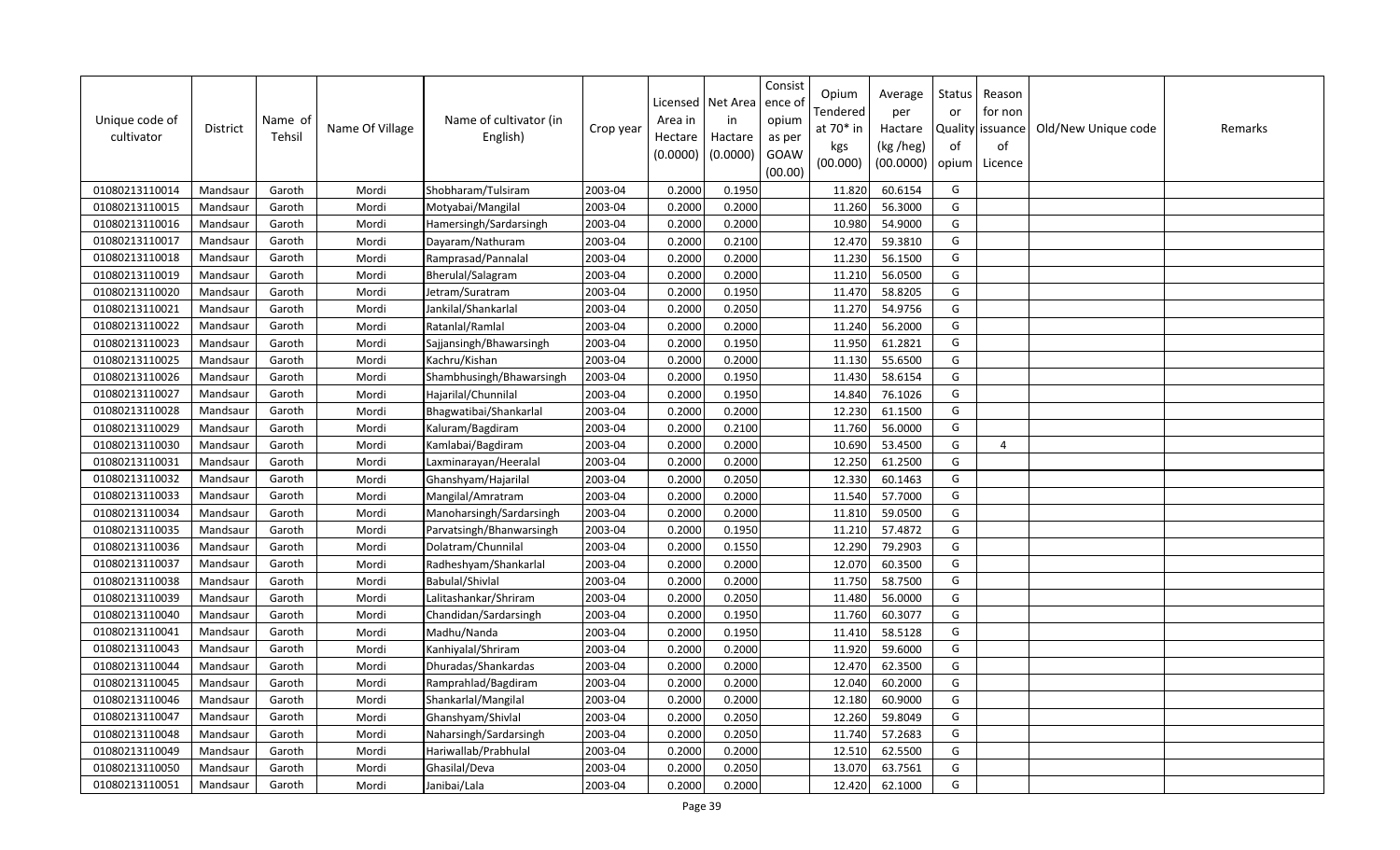| Unique code of<br>cultivator | District | Name of<br>Tehsil | Name Of Village | Name of cultivator (in<br>English) | Crop year | Area in<br>Hectare<br>(0.0000) | Licensed   Net Area<br>in<br>Hactare<br>(0.0000) | Consist<br>ence o<br>opium<br>as per<br>GOAW<br>(00.00) | Opium<br>Tendered<br>at 70* in<br>kgs<br>(00.000) | Average<br>per<br>Hactare<br>(kg /heg)<br>(00.0000) | <b>Status</b><br>or<br>Quality<br>of<br>opium | Reason<br>for non<br>issuance<br>of<br>Licence | Old/New Unique code | Remarks                  |
|------------------------------|----------|-------------------|-----------------|------------------------------------|-----------|--------------------------------|--------------------------------------------------|---------------------------------------------------------|---------------------------------------------------|-----------------------------------------------------|-----------------------------------------------|------------------------------------------------|---------------------|--------------------------|
| 01080213110053               | Mandsaur | Garoth            | Mordi           | Kanhiyalal/Udayram                 | 2003-04   | 0.2000                         | 0.2000                                           |                                                         | 12.210                                            | 61.0500                                             | G                                             |                                                |                     |                          |
| 01080213110055               | Mandsaur | Garoth            | Mordi           | Salagram/Gamer                     | 2003-04   | 0.2000                         | 0.1900                                           |                                                         | 12.090                                            | 63.6316                                             | G                                             |                                                |                     | Transfer/Dhabla mohan    |
| 01080213110056               | Mandsaur | Garoth            | Mordi           | Kanhiyalal/Pannalal                | 2003-04   | 0.2000                         | 0.1950                                           |                                                         | 12.000                                            | 61.5385                                             | G                                             |                                                |                     |                          |
| 01080213110057               | Mandsaur | Garoth            | Mordi           | Kaluram/Dallaji                    | 2003-04   | 0.2000                         | 0.2000                                           |                                                         | 12.960                                            | 64.8000                                             | G                                             |                                                | 01080213158029      |                          |
| 01080213110058               | Mandsaur | Garoth            | Mordi           | Kanhiyalal/Devilal                 | 2003-04   | 0.2000                         | 0.2000                                           |                                                         | 10.690                                            | 53.4500                                             | G                                             | $\overline{a}$                                 | 01080213131003      |                          |
| 01080213110059               | Mandsaur | Garoth            | Mordi           | Ramgopal/Devilal                   | 2003-04   | 0.2000                         | 0.2000                                           |                                                         | 11.940                                            | 59.7000                                             | G                                             |                                                | 01080213131006      |                          |
| 01080213110060               | Mandsaur | Garoth            | Mordi           | Kamlabai/Shankarlal                | 2003-04   | 0.2000                         | 0.2000                                           |                                                         | 12.230                                            | 61.1500                                             | G                                             |                                                |                     | Transfer/shamgarh        |
| 01080213110061               | Mandsaur | Garoth            | Mordi           | Indarbai/Sardar                    | 2003-04   | 0.2000                         | 0.2100                                           |                                                         | 12.140                                            | 57.8095                                             | G                                             |                                                | 01080213001003      | Transfer/Baloda          |
| 01080213110062               | Mandsaur | Garoth            | Mordi           | Ghisibai/Udayram                   | 2003-04   | 0.2000                         | 0.2000                                           |                                                         | 11.630                                            | 58.1500                                             | G                                             |                                                | 01080213023013      | Trasfer/bardia amra      |
| 01080213110063               | Mandsaur | Garoth            | Mordi           | Narsinghlal/Sukhlal                | 2003-04   | 0.2000                         | 0.2000                                           |                                                         | 11.960                                            | 59.8000                                             | G                                             |                                                |                     | Transfer/shamgarh        |
| 01080213110064               | Mandsaur | Garoth            | Mordi           | Kaishuram/Ramkishan                | 2003-04   | 0.2000                         | 0.1950                                           |                                                         | 12.160                                            | 62.3590                                             | G                                             |                                                |                     | Transfer/shamgarh        |
| 01080213110065               | Mandsaur | Garoth            | Mordi           | Munnibai/Badrilal                  | 2003-04   | 0.2000                         | 0.1950                                           |                                                         | 11.390                                            | 58.4103                                             | G                                             |                                                | 01080213078042      |                          |
| 01080213110066               | Mandsaur | Garoth            | Mordi           | Ramchandra/Harlal                  | 2003-04   | 0.2000                         | 0.1950                                           |                                                         | 11.750                                            | 60.2564                                             | G                                             |                                                |                     | Transfer/shamgarh        |
| 01080213110067               | Mandsaur | Garoth            | Mordi           | Mainabai/Mangilal                  | 2003-04   | 0.2000                         | 0.1900                                           |                                                         | 11.620                                            | 61.1579                                             | G                                             |                                                |                     | Transfer/shamgarh        |
| 01080213110068               | Mandsaur | Garoth            | Mordi           | Kanhiyalal/Madholal                | 2003-04   | 0.2000                         | 0.2000                                           |                                                         | 12.530                                            | 62.6500                                             | G                                             |                                                |                     | Transfer/shamgarh        |
| 01080213110069               | Mandsaur | Garoth            | Mordi           | Parasram/Devilal                   | 2003-04   | 0.2000                         | 0.1950                                           |                                                         | 12.560                                            | 64.4103                                             | G                                             |                                                |                     | Transfer/shamgarh        |
| 01080213110070               | Mandsaur | Garoth            | Mordi           | Satyanarayan/Madhulal              | 2003-04   | 0.2000                         | 0.1950                                           |                                                         | 12.110                                            | 62.1026                                             | G                                             |                                                |                     | Transfer/shamgarh        |
| 01080213110071               | Mandsaur | Garoth            | Mordi           | Bhanvar / Uda Sagai                | 2003-04   | 0.2000                         | 0.2000                                           |                                                         | 11.440                                            | 57.2000                                             | G                                             |                                                | 01080213032115      | Transfer/Garoth          |
| 01080213110072               | Mandsaur | Garoth            | Mordi           | Ramchandra/Laxman                  | 2003-04   | 0.2000                         | 0.1950                                           |                                                         | 11.830                                            | 60.6667                                             | G                                             |                                                | 01080213032118      | Transfer/Garoth          |
| 01080213110073               | Mandsaur | Garoth            | Mordi           | Ramnarayan / Ramkishan             | 2003-04   | 0.2000                         | 0.2000                                           |                                                         | 12.370                                            | 61.8500                                             | G                                             |                                                | 01080213032143      | Transfer/Garoth          |
| 01080213110074               | Mandsaur | Garoth            | Mordi           | Bhagwan/Bhuwan                     | 2003-04   | 0.2000                         | 0.2000                                           |                                                         | 12.200                                            | 61.0000                                             | G                                             |                                                | 01040209009001      | Transfer/Gudbeli MDS III |
| 01080213110075               | Mandsaur | Garoth            | Mordi           | Bherulal/Heeralal                  | 2003-04   | 0.2000                         | 0.2100                                           |                                                         | 12.390                                            | 59.0000                                             | G                                             |                                                | #REF!               |                          |
| 01080213111002               | Mandsaur | Garoth            | Devri           | Shankarsingh/Nathusingh            | 2003-04   | 0.2000                         | 0.2050                                           |                                                         | 12.540                                            | 61.1707                                             | G                                             |                                                | 01080213060131      | Transfer/kuravan         |
| 01080213111003               | Mandsaur | Garoth            | Devri           | Mansingh/Bhuwansingh               | 2003-04   | 0.2000                         | 0.2050                                           |                                                         | 12.160                                            | 59.3171                                             | G                                             |                                                | 01080213060132      | Transfer/kuravan         |
| 01080213112015               | Mandsaur | Garoth            | Semli Rupa      | Motilal/Anarsingh                  | 2003-04   | 0.2000                         | 0.1900                                           |                                                         | 10.660                                            | 56.105                                              | G                                             |                                                |                     |                          |
| 01080213112016               | Mandsaur | Garoth            | Semli Rupa      | Ratanlal /Baldev                   | 2003-04   | 0.2000                         | 0.1900                                           |                                                         | 10.730                                            | 56.4737                                             | G                                             |                                                |                     |                          |
| 01080213112024               | Mandsaur | Garoth            | Semli Rupa      | Balvantsingh/Mohansingh            | 2003-04   | 0.2000                         | 0.1900                                           |                                                         | 11.880                                            | 62.5263                                             | G                                             |                                                |                     |                          |
| 01080213112029               | Mandsaur | Garoth            | Semli Rupa      | Mangilal/Bapulal                   | 2003-04   | 0.2000                         | 0.2050                                           |                                                         | 11.370                                            | 55.4634                                             | G                                             |                                                |                     |                          |
| 01080213112030               | Mandsaur | Garoth            | Semli Rupa      | Balaram/Bhuwan                     | 2003-04   | 0.2000                         | 0.1800                                           |                                                         | 10.030                                            | 55.7222                                             | G                                             |                                                | 01080213113036      |                          |
| 01080213112031               | Mandsaur | Garoth            | Semli Rupa      | Keshuram/Nanda                     | 2003-04   | 0.2000                         | 0.1900                                           |                                                         | 10.620                                            | 55.8947                                             | G                                             |                                                | 01080213113074      |                          |
| 01080213113002               | Mandsaur | Garoth            | Sathkheda       | Amratram / Nanuram                 | 2003-04   | 0.2000                         | 0.1900                                           |                                                         | 10.740                                            | 56.5263                                             | G                                             |                                                |                     |                          |
| 01080213113003               | Mandsaur | Garoth            | Sathkheda       | Devbai / Kaniram                   | 2003-04   | 0.2000                         | 0.1500                                           |                                                         | 8.940                                             | 59.6000                                             | G                                             |                                                |                     |                          |
| 01080213113012               | Mandsaur | Garoth            | Sathkheda       | Devkishan / Onkar                  | 2003-04   | 0.2000                         | 0.1900                                           |                                                         | 10.240                                            | 53.8947                                             | G                                             | $\overline{4}$                                 |                     |                          |
| 01080213113022               | Mandsaur | Garoth            | Sathkheda       | Ramnarayan/Devilal                 | 2003-04   | 0.2000                         | 0.1950                                           |                                                         | 10.840                                            | 55.5897                                             | G                                             |                                                |                     |                          |
| 01080213113024               | Mandsaur | Garoth            | Sathkheda       | Ramchandra / Bapulal               | 2003-04   | 0.2000                         |                                                  |                                                         |                                                   |                                                     | N                                             |                                                |                     | name change              |
| 01080213113026               | Mandsaur | Garoth            | Sathkheda       | Mangilal/Jagannath                 | 2003-04   | 0.2000                         | 0.2000                                           |                                                         | 10.930                                            | 54.6500                                             | G                                             |                                                |                     |                          |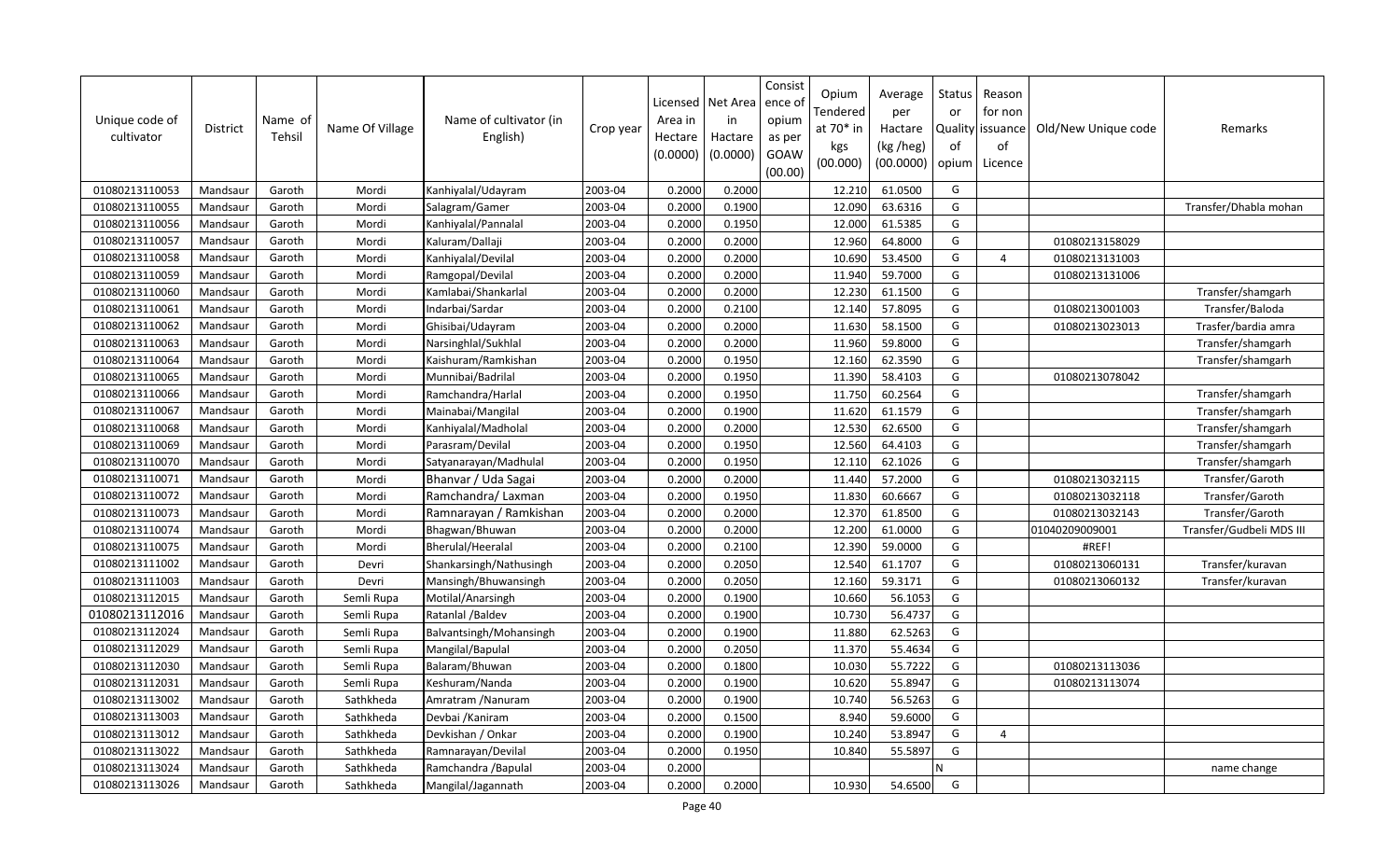| Unique code of<br>cultivator | <b>District</b> | Name of<br>Tehsil | Name Of Village          | Name of cultivator (in<br>English) | Crop year | Licensed<br>Area in<br>Hectare<br>(0.0000) | Net Area<br>in<br>Hactare<br>(0.0000) | Consist<br>ence of<br>opium<br>as per<br>GOAW<br>(00.00) | Opium<br>Tendered<br>at 70* in<br>kgs<br>(00.000) | Average<br>per<br>Hactare<br>(kg /heg)<br>(00.0000) | Status<br>or<br>of<br>opium | Reason<br>for non<br>Quality issuance<br>of<br>Licence | Old/New Unique code | Remarks                |
|------------------------------|-----------------|-------------------|--------------------------|------------------------------------|-----------|--------------------------------------------|---------------------------------------|----------------------------------------------------------|---------------------------------------------------|-----------------------------------------------------|-----------------------------|--------------------------------------------------------|---------------------|------------------------|
| 01080213113033               | Mandsaur        | Garoth            | Sathkheda                | Ramsukhibai/Mangilal               | 2003-04   | 0.2000                                     |                                       |                                                          |                                                   |                                                     | N                           |                                                        |                     |                        |
| 01080213113034               | Mandsaur        | Garoth            | Sathkheda                | <b>Bhanwarlal /Devilal</b>         | 2003-04   | 0.2000                                     | 0.2050                                |                                                          | 11.740                                            | 57.2683                                             | G                           |                                                        |                     |                        |
| 01080213113047               | Mandsaur        | Garoth            | Sathkheda                | Kalu /Deva                         | 2003-04   | 0.2000                                     | 0.1800                                |                                                          | 10.510                                            | 58.3889                                             | G                           |                                                        |                     |                        |
| 01080213113048               | Mandsaur        | Garoth            | Sathkheda                | Dhuribai/Kalu                      | 2003-04   | 0.2000                                     | 0.1950                                |                                                          | 12.050                                            | 61.7949                                             | G                           |                                                        |                     |                        |
| 01080213113050               | Mandsaur        | Garoth            | Sathkheda                | Kanwarlal/Chunnilal                | 2003-04   | 0.2000                                     | 0.0950                                |                                                          | 5.570                                             | 58.6316                                             | G                           |                                                        |                     |                        |
| 01080213113053               | Mandsaur        | Garoth            | Sathkheda                | Badrilal / Hiralal                 | 2003-04   | 0.2000                                     | 0.1950                                |                                                          | 11.870                                            | 60.8718                                             | G                           |                                                        |                     |                        |
| 01080213113056               | Mandsaur        | Garoth            | Sathkheda                | Mannubai/Savalal                   | 2003-04   | 0.2000                                     | 0.1950                                |                                                          | 10.960                                            | 56.2051                                             | G                           |                                                        |                     |                        |
| 01080213113058               | Mandsaur        | Garoth            | Sathkheda                | Kanchanbai / Bagdiram              | 2003-04   | 0.2000                                     | 0.2050                                |                                                          | 12.380                                            | 60.3902                                             | G                           |                                                        |                     |                        |
| 01080213113062               | Mandsaur        | Garoth            | Sathkheda                | Gafur Khan / Abdul                 | 2003-04   | 0.2000                                     | 0.1950                                |                                                          | 10.640                                            | 54.5641                                             | G                           |                                                        |                     |                        |
| 01080213113068               | Mandsaur        | Garoth            | Sathkheda                | Mangilal/Bhuwaniram                | 2003-04   | 0.2000                                     | 0.1500                                |                                                          | 7.960                                             | 53.0667                                             | G                           | 4                                                      |                     | Name change            |
| 01080213113069               | Mandsaur        | Garoth            | Sathkheda                | Gani Mo. / Peerbaksh               | 2003-04   | 0.2000                                     | 0.2100                                |                                                          | 11.670                                            | 55.5714                                             | G                           |                                                        |                     |                        |
| 01080213113070               | Mandsaur        | Garoth            | Sathkheda                | Gujribai / Mangilal                | 2003-04   | 0.2000                                     | 0.1950                                |                                                          | 11.800                                            | 60.5128                                             | G                           |                                                        |                     |                        |
| 01080213113073               | Mandsaur        | Garoth            | Sathkheda                | Kishanbai/Shankarlal               | 2003-04   | 0.2000                                     |                                       |                                                          |                                                   |                                                     | N                           |                                                        |                     |                        |
| 01080213113076               | Mandsaur        | Garoth            | Sathkheda                | Bacchibai/Pannalal                 | 2003-04   | 0.2000                                     | 0.1950                                |                                                          | 10.740                                            | 55.0769                                             | G                           |                                                        |                     |                        |
| 01080213113077               | Mandsaur        | Garoth            | Sathkheda                | Satyanarayan / Kachru              | 2003-04   | 0.2000                                     | 0.1800                                |                                                          | 10.000                                            | 55.5556                                             | G                           |                                                        | 01080213082018      | Transfer/Khajuri runda |
| 01080213113081               | Mandsaur        | Garoth            | Sathkheda                | Ramnarayan/Dannaji                 | 2003-04   | 0.2000                                     | 0.1950                                |                                                          | 11.270                                            | 57.7949                                             | G                           |                                                        | 01080213165007      |                        |
| 01080213113082               | Mandsaur        | Garoth            | Sathkheda                | Puribai/Jagannath                  | 2003-04   | 0.2000                                     | 0.2050                                |                                                          | 11.560                                            | 56.3902                                             | G                           |                                                        | 01080213165018      | Transfer/Panvadi       |
| 01080213114001               | Mandsaur        | Garoth            | Guradiya Narsingh        | Aambabai/Hardev                    | 2003-04   | 0.2000                                     | 0.1050                                |                                                          | 6.940                                             | 66.0952                                             | G                           |                                                        |                     | Name change            |
| 01080213114002               | Mandsaur        | Garoth            | Guradiya Narsingh        | Bhuwanishankar / Kashiram          | 2003-04   | 0.2000                                     | 0.0900                                |                                                          | 5.110                                             | 56.7778                                             | G                           |                                                        |                     |                        |
| 01080213114004               | Mandsaur        | Garoth            | Guradiya Narsingh        | Gangaram / Hiralal                 | 2003-04   | 0.2000                                     | 0.1800                                |                                                          | 10.500                                            | 58.3333                                             | G                           |                                                        |                     |                        |
| 01080213114005               | Mandsaur        | Garoth            | Guradiya Narsingh        | Satyanarayan / Kashiram            | 2003-04   | 0.2000                                     | 0.1600                                |                                                          | 8.840                                             | 55.2500                                             | G                           |                                                        |                     |                        |
| 01080213114006               | Mandsaur        | Garoth            | Guradiya Narsingh        | Radheyshyam/Shivnarayan            | 2003-04   | 0.2000                                     | 0.1850                                |                                                          | 10.250                                            | 55.4054                                             | G                           |                                                        |                     |                        |
| 01080213114014               | Mandsaur        | Garoth            | Guradiya Narsingh        | Laxminarayan / Kaluram             | 2003-04   | 0.2000                                     | 0.2000                                |                                                          | 12.040                                            | 60.2000                                             | G                           |                                                        |                     |                        |
| 01080213114016               | Mandsaur        | Garoth            | Guradiya Narsingh        | Ramkishan / Ramniwas               | 2003-04   | 0.2000                                     | 0.1950                                |                                                          | 10.890                                            | 55.8462                                             | G                           |                                                        |                     |                        |
| 01080213114017               | Mandsaur        | Garoth            | Guradiya Narsingh        | Ramchandra / Nandram               | 2003-04   | 0.2000                                     | 0.1450                                |                                                          | 9.130                                             | 62.9655                                             | G                           |                                                        |                     |                        |
| 01080213114023               | Mandsaur        | Garoth            | <b>Guradiya Narsingh</b> | Radheshyam / Bherulal              | 2003-04   | 0.2000                                     | 0.2000                                |                                                          | 11.500                                            | 57.5000                                             | G                           |                                                        |                     |                        |
| 01080213114024               | Mandsaur        | Garoth            | Guradiya Narsingh        | Kanwarlal / Bherulal               | 2003-04   | 0.2000                                     | 0.2000                                |                                                          | 11.300                                            | 56.5000                                             | G                           |                                                        |                     |                        |
| 01080213114027               | Mandsaur        | Garoth            | Guradiya Narsingh        | Udayram / Keshuram                 | 2003-04   | 0.2000                                     | 0.2000                                |                                                          | 11.640                                            | 58.2000                                             | G                           |                                                        |                     |                        |
| 01080213114041               | Mandsaur        | Garoth            | Guradiya Narsingh        | Laxminarayan / Keshuram            | 2003-04   | 0.2000                                     |                                       |                                                          |                                                   |                                                     |                             |                                                        |                     |                        |
| 01080213114043               | Mandsaur        | Garoth            | Guradiya Narsingh        | Ramkanyabai / Mangilal             | 2003-04   | 0.2000                                     | 0.1950                                |                                                          | 11.150                                            | 57.1795                                             | G                           |                                                        |                     |                        |
| 01080213114048(A)            | Mandsaur        | Garoth            | Guradiya Narsingh        | Allauddhin/Vajirkha                | 2003-04   | 0.2000                                     | 0.1950                                |                                                          | 11.300                                            | 57.9487                                             | G                           |                                                        | 01080213146115      | Transfer/Khajuri runda |
| 01080213115004               | Mandsaur        | Garoth            | Dhamniya Jhali           | Mahadev / Bhuwaniram               | 2003-04   | 0.2000                                     | 0.1950                                |                                                          | 12.940                                            | 66.3590                                             | G                           |                                                        |                     |                        |
| 01080213115007               | Mandsaur        | Garoth            | Dhamniya Jhali           | Onkarlal /Salagram                 | 2003-04   | 0.2000                                     | 0.2000                                |                                                          | 11.950                                            | 59.7500                                             | G                           |                                                        |                     |                        |
| 01080213115009               | Mandsaur        | Garoth            | Dhamniya Jhali           | Keshrilal /Dulichand               | 2003-04   | 0.2000                                     | 0.2000                                |                                                          | 11.480                                            | 57.4000                                             | G                           |                                                        |                     | Name change            |
| 01080213115010               | Mandsaur        | Garoth            | Dhamniya Jhali           | Onkarlal /Nanalal                  | 2003-04   | 0.2000                                     | 0.2050                                |                                                          | 11.380                                            | 55.5122                                             | G                           |                                                        |                     |                        |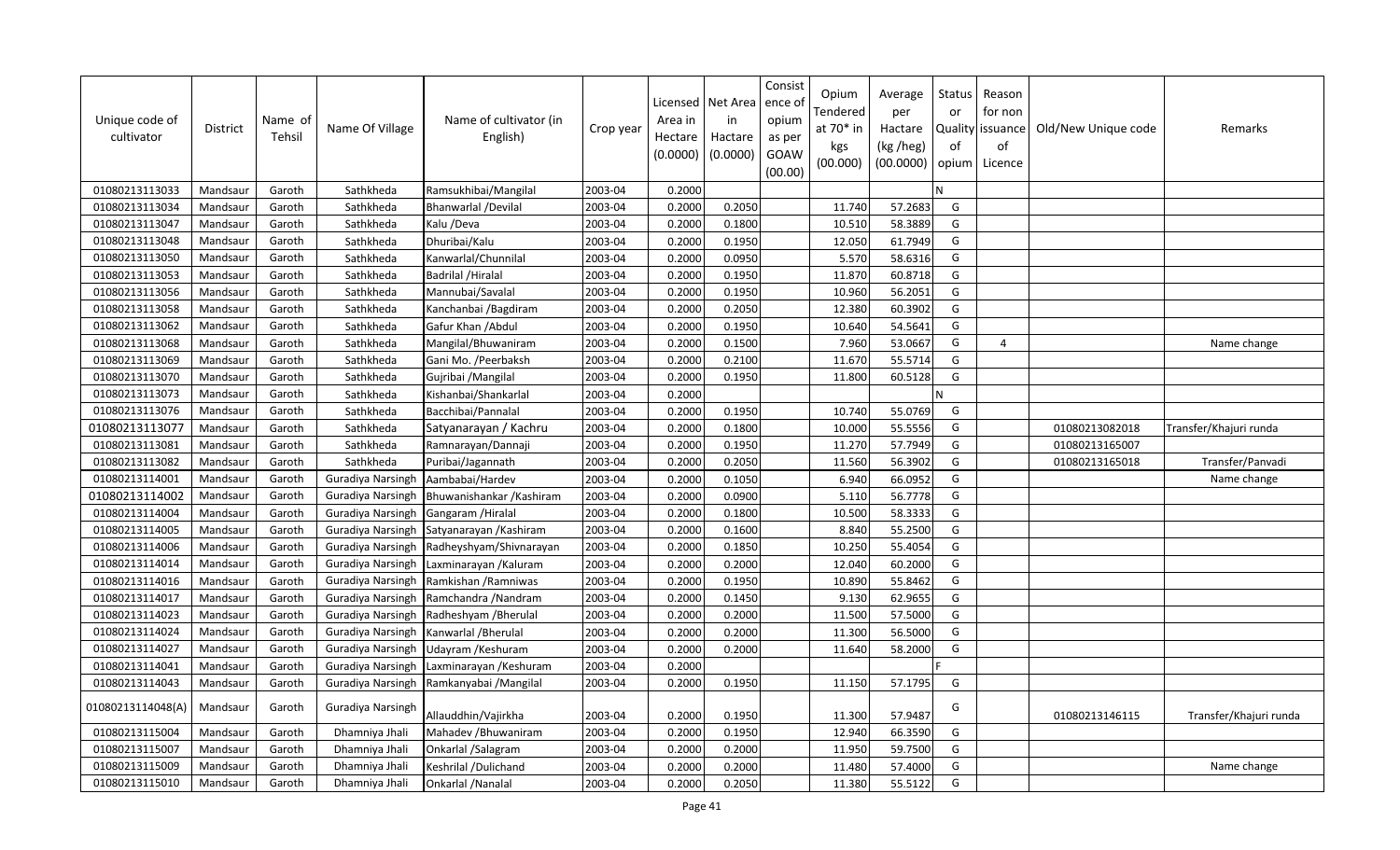| Unique code of<br>cultivator | <b>District</b> | Name of<br>Tehsil | Name Of Village | Name of cultivator (in<br>English) | Crop year | Licensed<br>Area in<br>Hectare<br>(0.0000) | Net Area<br>in<br>Hactare<br>(0.0000) | Consist<br>ence of<br>opium<br>as per<br>GOAW<br>(00.00) | Opium<br>Tendered<br>at $70*$ in<br>kgs<br>(00.000) | Average<br>per<br>Hactare<br>(kg /heg)<br>(00.0000) | <b>Status</b><br>or<br>of<br>opium | Reason<br>for non<br>Quality   issuance<br>of<br>Licence | Old/New Unique code | Remarks                    |
|------------------------------|-----------------|-------------------|-----------------|------------------------------------|-----------|--------------------------------------------|---------------------------------------|----------------------------------------------------------|-----------------------------------------------------|-----------------------------------------------------|------------------------------------|----------------------------------------------------------|---------------------|----------------------------|
| 01080213115013               | Mandsaur        | Garoth            | Dhamniya Jhali  | Karibai/ Vardichand                | 2003-04   | 0.2000                                     | 0.1850                                |                                                          | 10.570                                              | 57.1351                                             | G                                  |                                                          | 01080213166038      |                            |
| 01080213116006               | Mandsaur        | Garoth            | Pipliya Raja    | Tankubai / Kaluram                 | 2003-04   | 0.2000                                     | 0.2000                                |                                                          | 10.590                                              | 52.9500                                             | G                                  | 4                                                        |                     |                            |
| 01080213117001               | Mandsaur        | Garoth            | Karadiya        | Hiralal / Mannalal                 | 2003-04   | 0.2000                                     | 0.2000                                |                                                          | 11.420                                              | 57.1000                                             | G                                  |                                                          |                     |                            |
| 01080213117002               | Mandsaur        | Garoth            | Karadiya        | Mangilal / Bheru                   | 2003-04   | 0.2000                                     | 0.2000                                |                                                          | 11.760                                              | 58.8000                                             | G                                  |                                                          |                     |                            |
| 01080213117003               | Mandsaur        | Garoth            | Karadiya        | Tanwarsingh / Kalusingh            | 2003-04   | 0.2000                                     | 0.1900                                |                                                          | 10.780                                              | 56.7368                                             | G                                  |                                                          |                     |                            |
| 01080213117007               | Mandsaur        | Garoth            | Karadiya        | Bhulibai/Gopal                     | 2003-04   | 0.2000                                     | 0.2050                                |                                                          | 11.550                                              | 56.3415                                             | G                                  |                                                          |                     |                            |
| 01080213117013               | Mandsaur        | Garoth            | Karadiya        | Ramnarayan / Pura                  | 2003-04   | 0.2000                                     | 0.1050                                |                                                          | 6.290                                               | 59.9048                                             | G                                  |                                                          |                     |                            |
| 01080213117015               | Mandsaur        | Garoth            | Karadiya        | Bhulibai/Kashiram                  | 2003-04   | 0.2000                                     | 0.1950                                |                                                          | 11.000                                              | 56.4103                                             | G                                  |                                                          |                     | Transfer/Barkheda Gangasa  |
| 01080213117016               | Mandsaur        | Garoth            | Karadiya        | Prabhulal/Rughnath                 | 2003-04   | 0.2000                                     | 0.2000                                |                                                          | 11.370                                              | 56.8500                                             | G                                  |                                                          | 01080213129024      |                            |
| 01080213118002               | Mandsaur        | Garoth            | Dalmu           | Ramprahlad / Rodilal               | 2003-04   | 0.2000                                     | 0.2000                                |                                                          | 11.730                                              | 58.6500                                             | G                                  |                                                          |                     |                            |
| 01080213118006               | Mandsaur        | Garoth            | Dalmu           | Bhoniram/Bhanwarlal                | 2003-04   | 0.2000                                     | 0.2000                                |                                                          | 11.360                                              | 56.8000                                             | G                                  |                                                          |                     |                            |
| 01080213118015               | Mandsaur        | Garoth            | Dalmu           | Kalawatibai/Ramnarayan             | 2003-04   | 0.2000                                     | 0.1950                                |                                                          | 10.750                                              | 55.1282                                             | G                                  |                                                          |                     |                            |
| 01080213118016               | Mandsaur        | Garoth            | Dalmu           | Nandubai / Keshuram                | 2003-04   | 0.2000                                     | 0.1900                                |                                                          | 10.920                                              | 57.4737                                             | G                                  |                                                          |                     |                            |
| 01080213118026               | Mandsaur        | Garoth            | Dalmu           | Shyamsundar / Ramnivas             | 2003-04   | 0.2000                                     | 0.2000                                |                                                          | 12.860                                              | 64.3000                                             | G                                  |                                                          |                     |                            |
| 01080213118029               | Mandsaur        | Garoth            | Dalmu           | Prabhulal / Uda                    | 2003-04   | 0.2000                                     | 0.1950                                |                                                          | 11.840                                              | 60.7179                                             | G                                  |                                                          |                     |                            |
| 01080213118030               | Mandsaur        | Garoth            | Dalmu           | Roda / Chaturbhui                  | 2003-04   | 0.2000                                     | 0.1900                                |                                                          | 11.210                                              | 59.0000                                             | G                                  |                                                          |                     |                            |
| 01080213118033               | Mandsaur        | Garoth            | Dalmu           | Ramkuwarbai/Laxman                 | 2003-04   | 0.2000                                     | 0.1850                                |                                                          | 9.900                                               | 53.5135                                             | G                                  | 4                                                        | 01080213166053      | Transfer/Punya khedi       |
| 01080213118037               | Mandsaur        | Garoth            | Dalmu           | Salagram / Mohanlal                | 2003-04   | 0.2000                                     | 0.1900                                |                                                          | 10.770                                              | 56.6842                                             | G                                  |                                                          |                     |                            |
| 01080213118038               | Mandsaur        | Garoth            | Dalmu           | Phulbai /Udayram                   | 2003-04   | 0.2000                                     | 0.2000                                |                                                          | 11.280                                              | 56.4000                                             | G                                  |                                                          |                     |                            |
| 01080213118043               | Mandsaur        | Garoth            | Dalmu           | Gopal /Nanuram                     | 2003-04   | 0.2000                                     | 0.1850                                |                                                          | 4.350                                               | 23.5135                                             | G                                  | 4                                                        |                     |                            |
| 01080213118047               | Mandsaur        | Garoth            | Dalmu           | Kanheyalal /Jagannath              | 2003-04   | 0.2000                                     | 0.1850                                |                                                          | 10.150                                              | 54.8649                                             | G                                  |                                                          |                     |                            |
| 01080213118050               | Mandsaur        | Garoth            | Dalmu           | Bapulal/Balu                       | 2003-04   | 0.2000                                     | 0.1800                                |                                                          | 10.920                                              | 60.6667                                             | G                                  |                                                          |                     | Transfer / Dhamniya Jhali  |
| 01080213118051               | Mandsaur        | Garoth            | Dalmu           | Ramkishan/Mangilal                 | 2003-04   | 0.2000                                     | 0.2000                                |                                                          | 12.130                                              | 60.6500                                             | G                                  |                                                          | 01080213137048      | Transfer/Guradiya narsingh |
| 01080213118052               | Mandsaur        | Garoth            | Dalmu           | Gattubai/Kaluram                   | 2003-04   | 0.2000                                     | 0.1950                                |                                                          | 12.600                                              | 64.6154                                             | G                                  |                                                          | 01080213114038      | Transfer/Guradiya narsingh |
| 01080213118053               | Mandsaur        | Garoth            | Dalmu           | Puralal/Laxman                     | 2003-04   | 0.2000                                     | 0.1950                                |                                                          | 11.550                                              | 59.2308                                             | G                                  |                                                          | 01080213113051      | Transfer/Sathkheda         |
| 01080213118054               | Mandsaur        | Garoth            | Dalmu           | Rukmanibai/Bagdiram                | 2003-04   | 0.2000                                     | 0.1950                                |                                                          | 11.460                                              | 58.7692                                             | G                                  |                                                          | 01080213146068      | Transfer/Khajuri Runda     |
| 01080213118055               | Mandsaur        | Garoth            | Dalmu           | Radheshyam/Chenram                 | 2003-04   | 0.2000                                     | 0.2000                                |                                                          | 11.390                                              | 56.9500                                             | G                                  |                                                          | 01080213017028      | Transfer/Barkheda loya     |
| 01080213118056               | Mandsaur        | Garoth            | Dalmu           | Mathuralal/Daluram                 | 2003-04   | 0.2000                                     | 0.2000                                |                                                          | 11.400                                              | 57.0000                                             | G                                  |                                                          | 01080213079029      | Transfer/Shamgarh          |
| 01080213118057               | Mandsaur        | Garoth            | Dalmu           | Tulsiram/Rughnath                  | 2003-04   | 0.2000                                     | 0.2000                                |                                                          | 11.410                                              | 57.0500                                             | G                                  |                                                          | 01080213055023      | Transfer/Shamgarh          |
| 01080213118058               | Mandsaur        | Garoth            | Dalmu           | Dindayal/Ratanlal                  | 2003-04   | 0.2000                                     | 0.2000                                |                                                          | 11.990                                              | 59.9500                                             | G                                  |                                                          | 01080213114022      | Transfer/Guradiya narsingh |
| 01080213118059               | Mandsaur        | Garoth            | Dalmu           | Onkarlal/Nanuram                   | 2003-04   | 0.2000                                     | 0.1950                                |                                                          | 11.800                                              | 60.5128                                             | G                                  |                                                          | 01080213113015      | Transfer/Sathkheda         |
| 01080213119001               | Mandsaur        | Garoth            | Denthli Bujurg  | Badrilal / Kishanlal               | 2003-04   | 0.2000                                     | 0.1950                                |                                                          | 12.200                                              | 62.5641                                             | G                                  |                                                          |                     |                            |
| 01080213119002               | Mandsaur        | Garoth            | Denthli Bujurg  | Badrilal / Meghraj                 | 2003-04   | 0.2000                                     | 0.2000                                |                                                          | 11.390                                              | 56.9500                                             | G                                  |                                                          |                     |                            |
| 01080213119003               | Mandsaur        | Garoth            | Denthli Bujurg  | Devilal/Madho                      | 2003-04   | 0.2000                                     | 0.2000                                |                                                          | 11.070                                              | 55.3500                                             | G                                  |                                                          |                     |                            |
| 01080213119004               | Mandsaur        | Garoth            | Denthli Bujurg  | <b>Badrilal /Hiralal</b>           | 2003-04   | 0.2000                                     | 0.2000                                |                                                          | 12.060                                              | 60.3000                                             | G                                  |                                                          |                     |                            |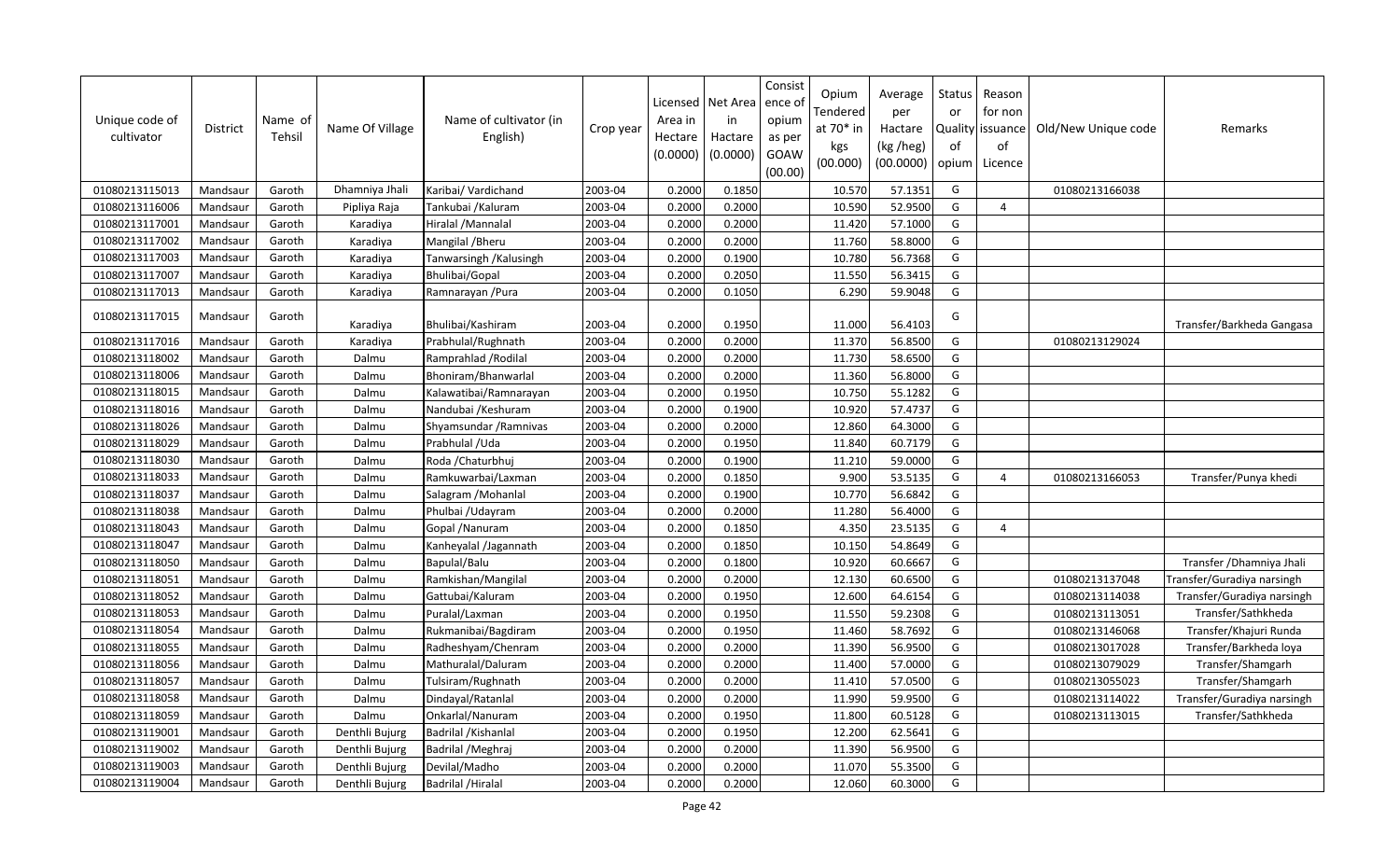| Unique code of<br>cultivator | <b>District</b> | Name of<br>Tehsil | Name Of Village | Name of cultivator (in<br>English) | Crop year | Licensed<br>Area in<br>Hectare<br>(0.0000) | Net Area<br>in<br>Hactare<br>(0.0000) | Consist<br>ence of<br>opium<br>as per<br>GOAW<br>(00.00) | Opium<br>Tendered<br>at $70*$ in<br>kgs<br>(00.000) | Average<br>per<br>Hactare<br>(kg /heg)<br>(00.0000) | Status<br>or<br>of<br>opium | Reason<br>for non<br>Quality   issuance<br>of<br>Licence | Old/New Unique code | Remarks                    |
|------------------------------|-----------------|-------------------|-----------------|------------------------------------|-----------|--------------------------------------------|---------------------------------------|----------------------------------------------------------|-----------------------------------------------------|-----------------------------------------------------|-----------------------------|----------------------------------------------------------|---------------------|----------------------------|
| 01080213119006               | Mandsaur        | Garoth            | Denthli Bujurg  | Nandlal / Rampratap                | 2003-04   | 0.2000                                     | 0.1750                                |                                                          | 9.710                                               | 55.4857                                             | G                           |                                                          |                     | Name change                |
| 01080213119007               | Mandsaur        | Garoth            | Denthli Bujurg  | Prema/Deva                         | 2003-04   | 0.2000                                     | 0.1750                                |                                                          | 9.640                                               | 55.0857                                             | G                           |                                                          |                     |                            |
| 01080213119009               | Mandsaur        | Garoth            | Denthli Bujurg  | Kaniram / Bapulal                  | 2003-04   | 0.2000                                     | 0.1900                                |                                                          | 10.460                                              | 55.0526                                             | G                           |                                                          |                     |                            |
| 01080213119010               | Mandsaur        | Garoth            | Denthli Bujurg  | Ramchandribai / Bherulal           | 2003-04   | 0.2000                                     | 0.2000                                |                                                          | 11.990                                              | 59.9500                                             | G                           |                                                          |                     |                            |
| 01080213119011               | Mandsaur        | Garoth            | Denthli Bujurg  | Nanalal / Bheru                    | 2003-04   | 0.2000                                     | 0.2000                                |                                                          | 11.710                                              | 58.5500                                             | G                           |                                                          |                     |                            |
| 01080213119013               | Mandsaur        | Garoth            | Denthli Bujurg  | Kanheyalal / Mangilal              | 2003-04   | 0.2000                                     | 0.2050                                |                                                          | 10.990                                              | 53.6098                                             | G                           | $\overline{4}$                                           |                     |                            |
| 01080213119019               | Mandsaur        | Garoth            | Denthli Bujurg  | Kanheyalal / Bherulal              | 2003-04   | 0.2000                                     | 0.2000                                |                                                          | 11.760                                              | 58.8000                                             | G                           |                                                          |                     |                            |
| 01080213119022               | Mandsaur        | Garoth            | Denthli Bujurg  | Ramnarayan / Atmaram               | 2003-04   | 0.2000                                     | 0.2000                                |                                                          | 11.230                                              | 56.1500                                             | G                           |                                                          |                     |                            |
| 01080213119027               | Mandsaur        | Garoth            | Denthli Bujurg  | Mohanlal / Narayan                 | 2003-04   | 0.2000                                     | 0.1900                                |                                                          | 11.390                                              | 59.9474                                             | G                           |                                                          |                     |                            |
| 01080213119028               | Mandsaur        | Garoth            | Denthli Bujurg  | Rajaram / Bhanwarlal               | 2003-04   | 0.2000                                     | 0.2000                                |                                                          | 10.940                                              | 54.7000                                             | G                           |                                                          |                     |                            |
| 01080213119035               | Mandsaur        | Garoth            | Denthli Bujurg  | Omprakash/Banshilal                | 2003-04   | 0.2000                                     | 0.2000                                |                                                          | 11.310                                              | 56.5500                                             | G                           |                                                          |                     |                            |
| 01080213119036               | Mandsaur        | Garoth            | Denthli Bujurg  | Bhanwarlal / Nanuram               | 2003-04   | 0.2000                                     | 0.2050                                |                                                          | 11.610                                              | 56.6341                                             | G                           |                                                          |                     |                            |
| 01080213119037               | Mandsaur        | Garoth            | Denthli Bujurg  | Atmaram / Sevaram                  | 2003-04   | 0.2000                                     | 0.2000                                |                                                          | 10.640                                              | 53.2000                                             | G                           | 4                                                        |                     |                            |
| 01080213119039               | Mandsaur        | Garoth            | Denthli Bujurg  | Sardarbai/Mangu                    | 2003-04   | 0.2000                                     | 0.1600                                |                                                          | 8.800                                               | 55.0000                                             | G                           |                                                          |                     |                            |
| 01080213119041               | Mandsaur        | Garoth            | Denthli Bujurg  | Ladhuram / Dhanna                  | 2003-04   | 0.2000                                     | 0.1600                                |                                                          | 8.940                                               | 55.8750                                             | G                           |                                                          |                     |                            |
| 01080213119047               | Mandsaur        | Garoth            | Denthli Bujurg  | Kishorilal/Chotelal                | 2003-04   | 0.2000                                     | 0.2000                                |                                                          | 11.520                                              | 57.6000                                             | G                           |                                                          |                     |                            |
| 01080213119048               | Mandsaur        | Garoth            | Denthli Bujurg  | Tejram/Hiralal                     | 2003-04   | 0.2000                                     | 0.2000                                |                                                          | 11.630                                              | 58.1500                                             | G                           |                                                          | 01080213017062      | Transfer/Barkheda loya     |
| 01080213119049               | Mandsaur        | Garoth            | Denthli Bujurg  | Kaluram/Bherulal                   | 2003-04   | 0.2000                                     | 0.2000                                |                                                          | 10.570                                              | 52.8500                                             | G                           | $\Delta$                                                 | 01080213114030      |                            |
| 01080213119050               | Mandsaur        | Garoth            | Denthli Bujurg  | Balaram/Khamraj                    | 2003-04   | 0.2000                                     | 0.2000                                |                                                          | 10.910                                              | 54.5500                                             | G                           |                                                          | 01080213128054      |                            |
| 01080213119051               | Mandsaur        | Garoth            | Denthli Bujurg  | Devilal/Magan                      | 2003-04   | 0.2000                                     | 0.2000                                |                                                          | 10.840                                              | 54.2000                                             | G                           |                                                          | 01080213114045      | Transfer/Guradiya narsingh |
| 01080213119052               | Mandsaur        | Garoth            | Denthli Bujurg  | Ramkishan/Ramniwas                 | 2003-04   | 0.2000                                     | 0.2000                                |                                                          | 10.840                                              | 54.2000                                             | G                           |                                                          | 01080213114031      | Transfer/Guradiya narsingh |
| 01080213120001               | Mandsaur        | Garoth            | Denthli Khurd   | Tulsibai / Onkar                   | 2003-04   | 0.2000                                     | 0.1950                                |                                                          | 11.220                                              | 57.5385                                             | G                           |                                                          |                     |                            |
| 01080213120002               | Mandsaur        | Garoth            | Denthli Khurd   | Radhibai /kishan                   | 2003-04   | 0.2000                                     | 0.1950                                |                                                          | 11.410                                              | 58.5128                                             | G                           |                                                          |                     |                            |
| 01080213120003               | Mandsaur        | Garoth            | Denthli Khurd   | Pura / Ramchandra                  | 2003-04   | 0.2000                                     | 0.2050                                |                                                          | 12.020                                              | 58.6341                                             | G                           |                                                          |                     |                            |
| 01080213120006               | Mandsaur        | Garoth            | Denthli Khurd   | Bagdiram / Devilal                 | 2003-04   | 0.2000                                     | 0.2000                                |                                                          | 11.510                                              | 57.5500                                             | G                           |                                                          |                     |                            |
| 01080213120007               | Mandsaur        | Garoth            | Denthli Khurd   | Bagdiram Kalu                      | 2003-04   | 0.2000                                     | 0.2050                                |                                                          | 12.710                                              | 62.0000                                             | G                           |                                                          |                     |                            |
| 01080213120011               | Mandsaur        | Garoth            | Denthli Khurd   | Nandubai/Devilal                   | 2003-04   | 0.2000                                     | 0.1950                                |                                                          | 11.610                                              | 59.5385                                             | G                           |                                                          |                     |                            |
| 01080213120014               | Mandsaur        | Garoth            | Denthli Khurd   | Laxminarayan / Nanuram             | 2003-04   | 0.2000                                     | 0.1950                                |                                                          | 11.830                                              | 60.6667                                             | G                           |                                                          |                     |                            |
| 01080213120016               | Mandsaur        | Garoth            | Denthli Khurd   | Ghisibai / Mangilal                | 2003-04   | 0.2000                                     | 0.2050                                |                                                          | 11.710                                              | 57.1220                                             | G                           |                                                          |                     |                            |
| 01080213120017               | Mandsaur        | Garoth            | Denthli Khurd   | Onkarlal /Jagannath                | 2003-04   | 0.2000                                     | 0.2000                                |                                                          | 11.920                                              | 59.6000                                             | G                           |                                                          |                     |                            |
| 01080213120018               | Mandsaur        | Garoth            | Denthli Khurd   | Narayan /Jagannath                 | 2003-04   | 0.2000                                     | 0.1950                                |                                                          | 11.060                                              | 56.7179                                             | G                           |                                                          |                     |                            |
| 01080213120019               | Mandsaur        | Garoth            | Denthli Khurd   | Rameshvar / Nanda                  | 2003-04   | 0.2000                                     | 0.1900                                |                                                          | 11.180                                              | 58.8421                                             | G                           |                                                          |                     |                            |
| 01080213120020               | Mandsaur        | Garoth            | Denthli Khurd   | Laxminarayan / Nanuram Chota       | 2003-04   | 0.2000                                     | 0.2000                                |                                                          | 11.540                                              | 57.7000                                             | G                           |                                                          |                     |                            |
| 01080213120021               | Mandsaur        | Garoth            | Denthli Khurd   | Satyanarayan/Basantilal            | 2003-04   | 0.2000                                     | 0.2000                                |                                                          | 11.490                                              | 57.4500                                             | G                           |                                                          |                     |                            |
| 01080213120024               | Mandsaur        | Garoth            | Denthli Khurd   | <b>Bherulal / Nanalal</b>          | 2003-04   | 0.2000                                     | 0.2000                                |                                                          | 11.510                                              | 57.5500                                             | G                           |                                                          |                     |                            |
| 01080213120029               | Mandsaur        | Garoth            | Denthli Khurd   | Karulal/Shivlal                    | 2003-04   | 0.2000                                     | 0.1900                                |                                                          | 11.320                                              | 59.5789                                             | G                           |                                                          |                     |                            |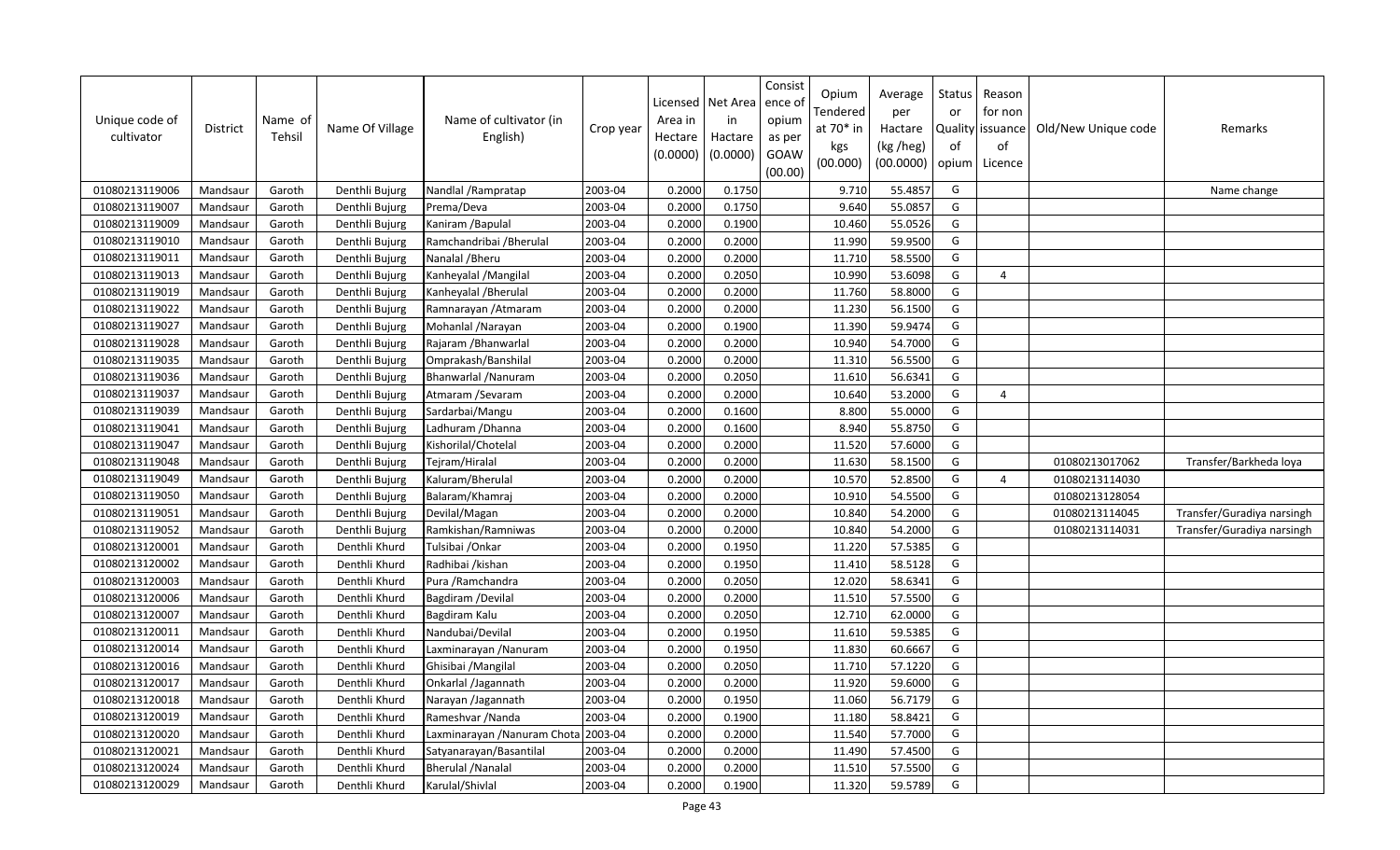| Unique code of<br>cultivator | <b>District</b> | Name of<br>Tehsil | Name Of Village | Name of cultivator (in<br>English) | Crop year | Area in<br>Hectare<br>(0.0000) | Licensed   Net Area<br>in<br>Hactare<br>(0.0000) | Consist<br>ence of<br>opium<br>as per<br>GOAW<br>(00.00) | Opium<br>Tendered<br>at $70*$ in<br>kgs<br>(00.000) | Average<br>per<br>Hactare<br>(kg /heg)<br>(00.0000) | Status<br>or<br>of<br>opium | Reason<br>for non<br>Quality issuance<br>of<br>Licence | Old/New Unique code | Remarks                  |
|------------------------------|-----------------|-------------------|-----------------|------------------------------------|-----------|--------------------------------|--------------------------------------------------|----------------------------------------------------------|-----------------------------------------------------|-----------------------------------------------------|-----------------------------|--------------------------------------------------------|---------------------|--------------------------|
| 01080213120035               | Mandsaur        | Garoth            | Denthli Khurd   | Shambulal/Sitaram                  | 2003-04   | 0.2000                         | 0.2000                                           |                                                          | 12.500                                              | 62.5000                                             | G                           |                                                        |                     |                          |
| 01080213120036               | Mandsaur        | Garoth            | Denthli Khurd   | Mohanbai /Jagdish                  | 2003-04   | 0.2000                         | 0.2000                                           |                                                          | 11.510                                              | 57.5500                                             | G                           |                                                        |                     |                          |
| 01080213120039               | Mandsaur        | Garoth            | Denthli Khurd   | Ramlal /Motiram                    | 2003-04   | 0.2000                         | 0.1900                                           |                                                          | 11.680                                              | 61.4737                                             | G                           |                                                        |                     |                          |
| 01080213120040               | Mandsaur        | Garoth            | Denthli Khurd   | Radheshyam / Motiram               | 2003-04   | 0.2000                         | 0.1800                                           |                                                          | 10.970                                              | 60.9444                                             | G                           |                                                        |                     |                          |
| 01080213120041               | Mandsaur        | Garoth            | Denthli Khurd   | Mangilal / Premchandra             | 2003-04   | 0.2000                         | 0.2000                                           |                                                          | 12.280                                              | 61.4000                                             | G                           |                                                        |                     |                          |
| 01080213120042               | Mandsaur        | Garoth            | Denthli Khurd   | Rameshvar / Shankarlal             | 2003-04   | 0.2000                         | 0.1800                                           |                                                          | 11.260                                              | 62.5556                                             | G                           |                                                        |                     |                          |
| 01080213120043               | Mandsaur        | Garoth            | Denthli Khurd   | Shambhulal /Badrilal               | 2003-04   | 0.2000                         | 0.1950                                           |                                                          | 11.270                                              | 57.7949                                             | G                           |                                                        |                     |                          |
| 01080213120047               | Mandsaur        | Garoth            | Denthli Khurd   | Bherulal/Kanhiyalal                | 2003-04   | 0.2000                         | 0.1850                                           |                                                          | 11.100                                              | 60.0000                                             | G                           |                                                        |                     |                          |
| 01080213120048               | Mandsaur        | Garoth            | Denthli Khurd   | Dolatram / Parbhulal               | 2003-04   | 0.2000                         | 0.1950                                           |                                                          | 11.110                                              | 56.9744                                             | G                           |                                                        |                     |                          |
| 01080213120049               | Mandsaur        | Garoth            | Denthli Khurd   | Kashibai / Bheru ji                | 2003-04   | 0.2000                         | 0.2000                                           |                                                          | 12.740                                              | 63.7000                                             | G                           |                                                        |                     |                          |
| 01080213120050               | Mandsaur        | Garoth            | Denthli Khurd   | Balashankar / Natulal              | 2003-04   | 0.2000                         | 0.2000                                           |                                                          | 11.830                                              | 59.1500                                             | G                           |                                                        |                     |                          |
| 01080213120051               | Mandsaur        | Garoth            | Denthli Khurd   | Shankarlal / Prabhulal             | 2003-04   | 0.2000                         | 0.2000                                           |                                                          | 12.450                                              | 62.2500                                             | G                           |                                                        |                     |                          |
| 01080213120053               | Mandsaur        | Garoth            | Denthli Khurd   | Nathulal /Salagram                 | 2003-04   | 0.2000                         | 0.1800                                           |                                                          | 10.420                                              | 57.8889                                             | G                           |                                                        |                     |                          |
| 01080213120054               | Mandsaur        | Garoth            | Denthli Khurd   | Bapulal / Kishanlal                | 2003-04   | 0.2000                         | 0.1800                                           |                                                          | 11.210                                              | 62.2778                                             | G                           |                                                        |                     |                          |
| 01080213120055               | Mandsaur        | Garoth            | Denthli Khurd   | <b>Badrilal / Bherulal</b>         | 2003-04   | 0.2000                         | 0.1900                                           |                                                          | 11.630                                              | 61.2105                                             | G                           |                                                        |                     |                          |
| 01080213120057               | Mandsaur        | Garoth            | Denthli Khurd   | Devilal /Jagannath                 | 2003-04   | 0.2000                         | 0.1800                                           |                                                          | 11.140                                              | 61.8889                                             | G                           |                                                        |                     |                          |
| 01080213120058               | Mandsaur        | Garoth            | Denthli Khurd   | Radheshyam / Kaniram               | 2003-04   | 0.2000                         | 0.2000                                           |                                                          | 12.420                                              | 62.1000                                             | G                           |                                                        |                     |                          |
| 01080213120059               | Mandsaur        | Garoth            | Denthli Khurd   | Kanchanbai / Karulal               | 2003-04   | 0.2000                         | 0.1900                                           |                                                          | 11.720                                              | 61.6842                                             | G                           |                                                        |                     |                          |
| 01080213120060               | Mandsaur        | Garoth            | Denthli Khurd   | Badrilal/Devilal                   | 2003-04   | 0.2000                         | 0.1900                                           |                                                          | 11.120                                              | 58.5263                                             | G                           |                                                        |                     |                          |
| 01080213120061               | Mandsaur        | Garoth            | Denthli Khurd   | shambhulal / Ramchandra            | 2003-04   | 0.2000                         | 0.1950                                           |                                                          | 12.050                                              | 61.7949                                             | G                           |                                                        |                     |                          |
| 01080213120062               | Mandsaur        | Garoth            | Denthli Khurd   | Sundarlal / Nanuram                | 2003-04   | 0.2000                         | 0.1900                                           |                                                          | 11.170                                              | 58.7895                                             | G                           |                                                        |                     |                          |
| 01080213120063               | Mandsaur        | Garoth            | Denthli Khurd   | Karulal / Bheru ji                 | 2003-04   | 0.2000                         | 0.1800                                           |                                                          | 11.060                                              | 61.4444                                             | G                           |                                                        |                     |                          |
| 01080213120064               | Mandsaur        | Garoth            | Denthli Khurd   | Ramprasad / Atmaram                | 2003-04   | 0.2000                         | 0.1900                                           |                                                          | 11.670                                              | 61.4211                                             | G                           |                                                        |                     |                          |
| 01080213120065               | Mandsaur        | Garoth            | Denthli Khurd   | Rameshwar/Motilal                  | 2003-04   | 0.2000                         | 0.1950                                           |                                                          | 11.400                                              | 58.4615                                             | G                           |                                                        | 01080213128141      | Transfer/Barkheda Gangas |
| 01080213120067               | Mandsaur        | Garoth            | Denthli Khurd   | Bherulal/Ratanlal                  | 2003-04   | 0.2000                         | 0.1950                                           |                                                          | 11.890                                              | 60.9744                                             | G                           |                                                        |                     |                          |
| 01080213120069               | Mandsaur        | Garoth            | Denthli Khurd   | Sitaram/Premchandra                | 2003-04   | 0.2000                         | 0.1950                                           |                                                          | 11.660                                              | 59.7949                                             | G                           |                                                        |                     |                          |
| 01080213120070               | Mandsaur        | Garoth            | Denthli Khurd   | kedarlal / Premchandra             | 2003-04   | 0.2000                         | 0.1900                                           |                                                          | 11.260                                              | 59.2632                                             | G                           |                                                        |                     |                          |
| 01080213120073               | Mandsaur        | Garoth            | Denthli Khurd   | Durgashankar / Bagdiram            | 2003-04   | 0.2000                         | 0.2000                                           |                                                          | 11.490                                              | 57.4500                                             | G                           |                                                        |                     |                          |
| 01080213120075               | Mandsaur        | Garoth            | Denthli Khurd   | Uderam / Laxman                    | 2003-04   | 0.2000                         | 0.1950                                           |                                                          | 12.450                                              | 63.8462                                             | G                           |                                                        |                     |                          |
| 01080213120076               | Mandsaur        | Garoth            | Denthli Khurd   | Bapulal / Kanheyalal               | 2003-04   | 0.2000                         | 0.1950                                           |                                                          | 11.670                                              | 59.8462                                             | G                           |                                                        |                     |                          |
| 01080213120077               | Mandsaur        | Garoth            | Denthli Khurd   | Janibai /Devilal                   | 2003-04   | 0.2000                         | 0.1950                                           |                                                          | 11.390                                              | 58.4103                                             | G                           |                                                        |                     |                          |
| 01080213120078               | Mandsaur        | Garoth            | Denthli Khurd   | Prabhulal / Gopal                  | 2003-04   | 0.2000                         | 0.1950                                           |                                                          | 12.390                                              | 63.5385                                             | G                           |                                                        |                     |                          |
| 01080213120079               | Mandsaur        | Garoth            | Denthli Khurd   | Kashiram/Onkarlal                  | 2003-04   | 0.2000                         | 0.1950                                           |                                                          | 11.320                                              | 58.0513                                             | G                           |                                                        | 01080213044227      |                          |
| 01080213120080               | Mandsaur        | Garoth            | Denthli Khurd   | Prabhulal / Nanuram                | 2003-04   | 0.2000                         | 0.1100                                           |                                                          | 6.450                                               | 58.6364                                             | G                           |                                                        |                     |                          |
| 01080213120081               | Mandsaur        | Garoth            | Denthli Khurd   | Radhehyam / Kishanlal              | 2003-04   | 0.2000                         | 0.2000                                           |                                                          | 11.510                                              | 57.5500                                             | G                           |                                                        |                     |                          |
| 01080213120083               | Mandsaur        | Garoth            | Denthli Khurd   | Bhagirath / Kishanlal              | 2003-04   | 0.2000                         | 0.1950                                           |                                                          | 11.620                                              | 59.5897                                             | G                           |                                                        |                     |                          |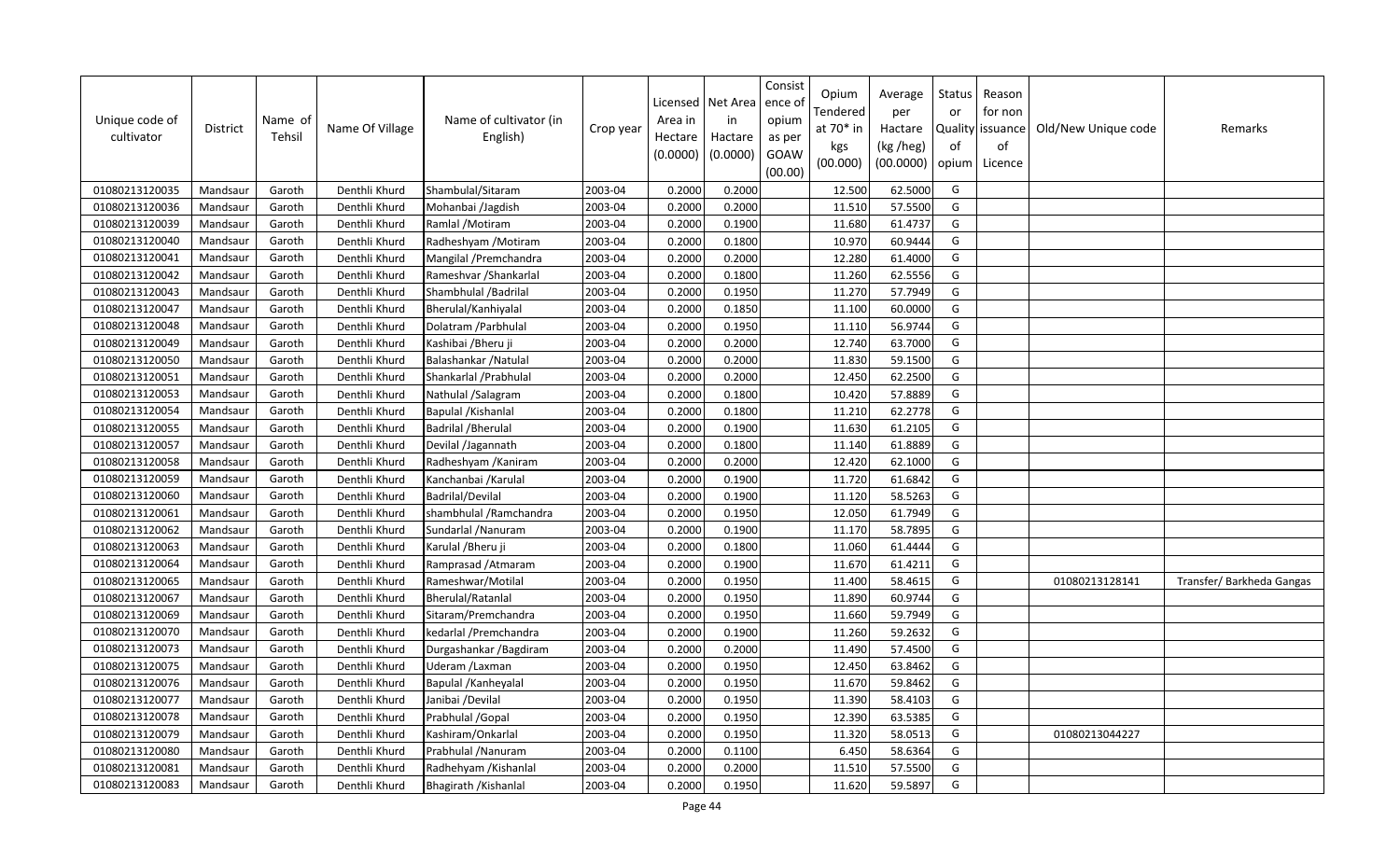| Unique code of<br>cultivator | District | Name of<br>Tehsil | Name Of Village | Name of cultivator (in<br>English) | Crop year | Area in<br>Hectare<br>(0.0000) | Licensed   Net Area<br>in<br>Hactare<br>(0.0000) | Consist<br>ence o<br>opium<br>as per<br>GOAW<br>(00.00) | Opium<br>Tendered<br>at $70*$ in<br>kgs<br>(00.000) | Average<br>per<br>Hactare<br>(kg /heg)<br>(00.0000) | Status<br>or<br>of<br>opium | Reason<br>for non<br>Quality issuance<br>of<br>Licence | Old/New Unique code | Remarks                    |
|------------------------------|----------|-------------------|-----------------|------------------------------------|-----------|--------------------------------|--------------------------------------------------|---------------------------------------------------------|-----------------------------------------------------|-----------------------------------------------------|-----------------------------|--------------------------------------------------------|---------------------|----------------------------|
| 01080213120084               | Mandsaur | Garoth            | Denthli Khurd   | Karulal / Kishanlal                | 2003-04   | 0.2000                         | 0.2000                                           |                                                         | 11.910                                              | 59.5500                                             | G                           |                                                        |                     |                            |
| 01080213120086               | Mandsaur | Garoth            | Denthli Khurd   | Tulsiram / Bhona                   | 2003-04   | 0.2000                         | 0.1950                                           |                                                         | 11.340                                              | 58.1538                                             | G                           |                                                        |                     |                            |
| 01080213120087               | Mandsaur | Garoth            | Denthli Khurd   | Ramlal /Narayan                    | 2003-04   | 0.2000                         | 0.1950                                           |                                                         | 11.470                                              | 58.8205                                             | G                           |                                                        |                     |                            |
| 01080213120088               | Mandsaur | Garoth            | Denthli Khurd   | Balashankar / Onkarlal             | 2003-04   | 0.2000                         | 0.1850                                           |                                                         | 10.840                                              | 58.5946                                             | G                           |                                                        |                     |                            |
| 01080213120091               | Mandsaur | Garoth            | Denthli Khurd   | Mahronbai/Ajijkha                  | 2003-04   | 0.2000                         | 0.2050                                           |                                                         | 12.290                                              | 59.9512                                             | G                           |                                                        |                     |                            |
| 01080213120092               | Mandsaur | Garoth            | Denthli Khurd   | Dalsharkha/Mamurkha                | 2003-04   | 0.2000                         | 0.2000                                           |                                                         | 11.570                                              | 57.8500                                             | G                           |                                                        |                     | Name change                |
| 01080213120095               | Mandsaur | Garoth            | Denthli Khurd   | Jankilal/Kashuram                  | 2003-04   | 0.2000                         | 0.1950                                           |                                                         | 12.260                                              | 62.8718                                             | G                           |                                                        |                     |                            |
| 01080213120096               | Mandsaur | Garoth            | Denthli Khurd   | <b>Basantilal/Ratanlal</b>         | 2003-04   | 0.2000                         | 0.1900                                           |                                                         | 11.150                                              | 58.6842                                             | G                           |                                                        | 01080213115011      | Transfer/Dhamniya Jhali    |
| 01080213120097               | Mandsaur | Garoth            | Denthli Khurd   | Kaluram/Nanda                      | 2003-04   | 0.2000                         | 0.2000                                           |                                                         | 11.460                                              | 57.3000                                             | G                           |                                                        | 01080213128047      | Transfer/Barkheda Gangasa  |
| 01080213120098               | Mandsaur | Garoth            | Denthli Khurd   | Mangilal/Bhuwan                    | 2003-04   | 0.2000                         | 0.1900                                           |                                                         | 10.920                                              | 57.4737                                             | G                           |                                                        | 01080213113014      | Transfer/Sathkheda         |
| 01080213120099               | Mandsaur | Garoth            | Denthli Khurd   | Babulal/Prabhulal                  | 2003-04   | 0.2000                         | 0.2050                                           |                                                         | 12.090                                              | 58.9756                                             | G                           |                                                        | 01080213128090      | Transfer/ Barkheda Gangas  |
| 01080213120100               | Mandsaur | Garoth            | Denthli Khurd   | Gopal/Hiralal                      | 2003-04   | 0.2000                         | 0.2000                                           |                                                         | 11.670                                              | 58.3500                                             | G                           |                                                        | 01080213115003      | Transfer / Dhamniya Jhali  |
| 01080213120101               | Mandsaur | Garoth            | Denthli Khurd   | Gopal/Mathuralal                   | 2003-04   | 0.2000                         | 0.2000                                           |                                                         | 11.700                                              | 58.5000                                             | G                           |                                                        | 01080213128145      | Transfer/Barkheda Gangasa  |
| 01080213120102               | Mandsaur | Garoth            | Denthli Khurd   | Sajjanbai/Motiram                  | 2003-04   | 0.2000                         | 0.1950                                           |                                                         | 11.490                                              | 58.9231                                             | G                           |                                                        | 01080213137032      | Transfer/ Ankya kunvarpada |
| 01080213120102(A)            | Mandsaur | Garoth            | Denthli Khurd   | Kanhiyalal/Kasharilal              | 2003-04   | 0.2000                         | 0.2000                                           |                                                         | 11.810                                              | 59.0500                                             | G                           |                                                        | 01080213128136      | Transfer/Barkheda Gangasa  |
| 01080213121001               | Mandsaur | Garoth            | Narayani        | Hiralal / Gopal                    | 2003-04   | 0.2000                         | 0.2000                                           |                                                         | 12.580                                              | 62.9000                                             | G                           |                                                        |                     |                            |
| 01080213121002               | Mandsaur | Garoth            | Narayani        | DurgaShankar / Bhuwan              | 2003-04   | 0.2000                         | 0.2050                                           |                                                         | 12.860                                              | 62.7317                                             | G                           |                                                        |                     |                            |
| 01080213121003               | Mandsaur | Garoth            | Narayani        | Bhanwarlal /kishanlal              | 2003-04   | 0.2000                         | 0.2000                                           |                                                         | 12.590                                              | 62.9500                                             | G                           |                                                        |                     |                            |
| 01080213121005               | Mandsaur | Garoth            | Narayani        | Shankar /Uda Gujar                 | 2003-04   | 0.2000                         | 0.2000                                           |                                                         | 11.380                                              | 56.9000                                             | G                           |                                                        |                     |                            |
| 01080213121006               | Mandsaur | Garoth            | Narayani        | Sitaram/Laxman                     | 2003-04   | 0.2000                         | 0.2000                                           |                                                         | 11.360                                              | 56.8000                                             | G                           |                                                        |                     |                            |
| 01080213121008               | Mandsaur | Garoth            | Narayani        | Bulakbai /Kishanlal                | 2003-04   | 0.2000                         | 0.2000                                           |                                                         | 11.940                                              | 59.7000                                             | G                           |                                                        |                     |                            |
| 01080213121010               | Mandsaur | Garoth            | Narayani        | Ramgopal/Balu                      | 2003-04   | 0.2000                         | 0.1900                                           |                                                         | 10.900                                              | 57.3684                                             | ${\mathsf G}$               |                                                        | 01080213129030      |                            |
| 01080213121011               | Mandsaur | Garoth            | Narayani        | Karulal / Amarlal                  | 2003-04   | 0.2000                         | 0.1950                                           |                                                         | 11.590                                              | 59.4359                                             | G                           |                                                        | 01080213120104      | Transfer/Dethli khurd      |
| 01080213121012               | Mandsaur | Garoth            | Narayani        | Ramesh / Sitaram                   | 2003-04   | 0.2000                         | 0.2000                                           |                                                         | 11.500                                              | 57.5000                                             | G                           |                                                        |                     |                            |
| 01080213121013               | Mandsaur | Garoth            | Narayani        | Kankubai / Ramlal                  | 2003-04   | 0.2000                         | 0.1900                                           |                                                         | 10.680                                              | 56.2105                                             | G                           |                                                        |                     |                            |
| 01080213121014               | Mandsaur | Garoth            | Narayani        | Narayan / Maadhu                   | 2003-04   | 0.2000                         | 0.1950                                           |                                                         | 11.060                                              | 56.7179                                             | G                           |                                                        |                     |                            |
| 01080213121015               | Mandsaur | Garoth            | Narayani        | Sankarlal/Partha                   | 2003-04   | 0.2000                         | 0.2050                                           |                                                         | 7.830                                               | 38.1951                                             |                             | $\overline{2}$                                         |                     |                            |
| 01080213121016               | Mandsaur | Garoth            | Narayani        | Bhana /Teja                        | 2003-04   | 0.2000                         | 0.2000                                           |                                                         | 11.010                                              | 55.0500                                             | G                           |                                                        |                     |                            |
| 01080213121017               | Mandsaur | Garoth            | Narayani        | Magan / Dhura                      | 2003-04   | 0.2000                         | 0.2000                                           |                                                         | 11.940                                              | 59.7000                                             | G                           |                                                        |                     |                            |
| 01080213121019               | Mandsaur | Garoth            | Narayani        | Banshi /Uda                        | 2003-04   | 0.2000                         | 0.2000                                           |                                                         | 11.700                                              | 58.5000                                             | G                           |                                                        |                     |                            |
| 01080213121020               | Mandsaur | Garoth            | Narayani        | Badrilal / Partha                  | 2003-04   | 0.2000                         | 0.2000                                           |                                                         | 11.650                                              | 58.2500                                             | G                           |                                                        |                     |                            |
| 01080213121021               | Mandsaur | Garoth            | Narayani        | Ramkishan/Durgashankar             | 2003-04   | 0.2000                         | 0.2000                                           |                                                         | 12.740                                              | 63.7000                                             | G                           |                                                        |                     |                            |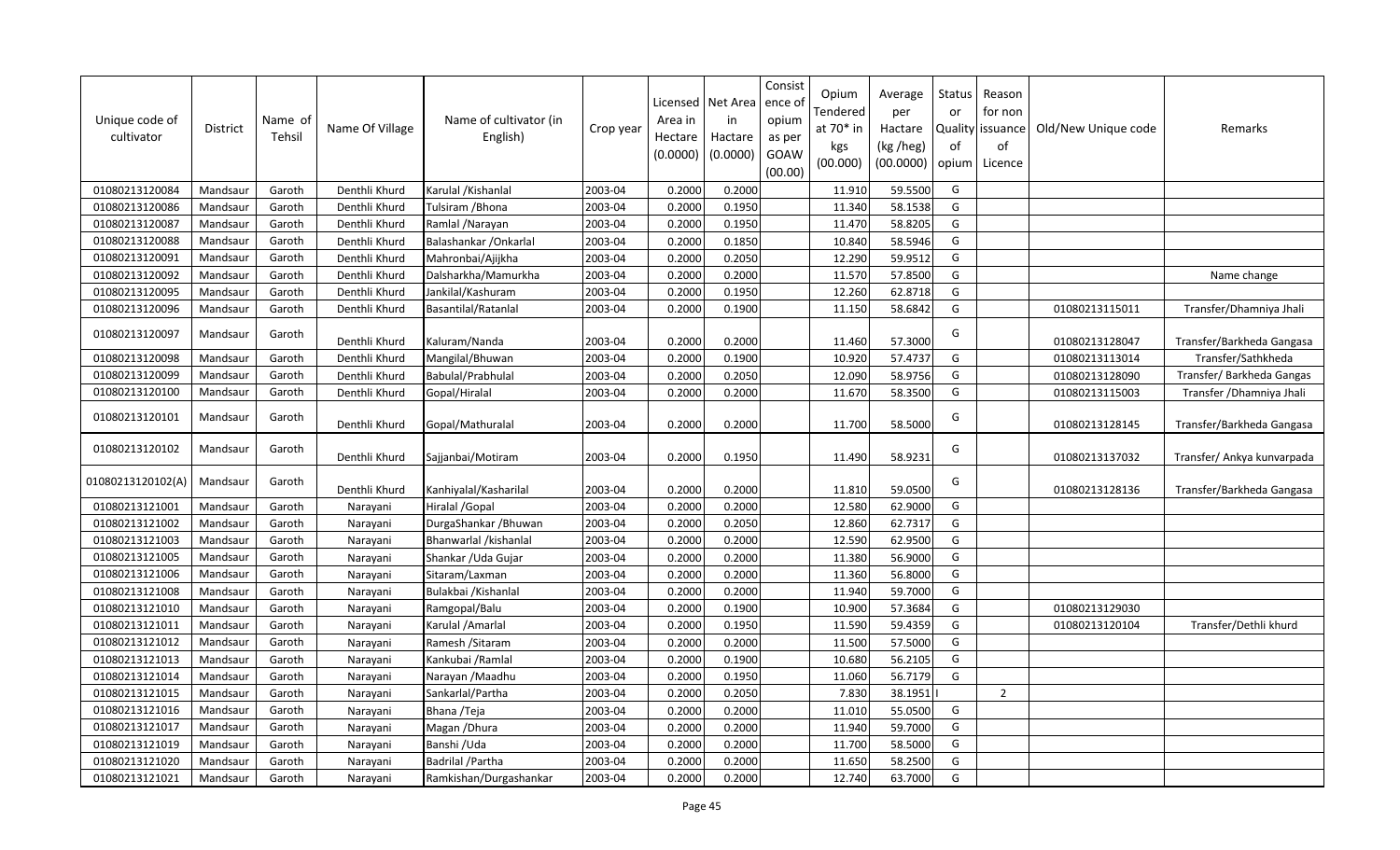| Unique code of<br>cultivator | <b>District</b> | Name of<br>Tehsil | Name Of Village | Name of cultivator (in<br>English) | Crop year | Area in<br>Hectare<br>(0.0000) | Licensed   Net Area<br>in<br>Hactare<br>(0.0000) | Consist<br>ence o<br>opium<br>as per<br>GOAW<br>(00.00) | Opium<br>Tendered<br>at 70* in<br>kgs<br>(00.000) | Average<br>per<br>Hactare<br>(kg /heg)<br>(00.0000) | Status<br>or<br>Quality<br>0f<br>opium | Reason<br>for non<br>issuance<br>of<br>Licence | Old/New Unique code | Remarks                   |
|------------------------------|-----------------|-------------------|-----------------|------------------------------------|-----------|--------------------------------|--------------------------------------------------|---------------------------------------------------------|---------------------------------------------------|-----------------------------------------------------|----------------------------------------|------------------------------------------------|---------------------|---------------------------|
| 01080213121022               | Mandsaur        | Garoth            | Narayani        | Mangilal/Nanuram                   | 2003-04   | 0.2000                         | 0.1950                                           |                                                         | 11.830                                            | 60.6667                                             | G                                      |                                                | 01080213120103      | Transfer/Dethli khurd     |
| 01080213121023               | Mandsaur        | Garoth            | Narayani        | Ratanlal/Bhanwarlal                | 2003-04   | 0.2000                         | 0.2050                                           |                                                         | 11.340                                            | 55.3171                                             | G                                      |                                                |                     |                           |
| 01080213121024               | Mandsaur        | Garoth            | Narayani        | Badrilal/Unkarlal                  | 2003-04   | 0.2000                         | 0.1850                                           |                                                         | 9.930                                             | 53.6757                                             | G                                      | 5                                              |                     |                           |
| 01080213121025               | Mandsaur        | Garoth            | Narayani        | Motiram/Harlal                     | 2003-04   | 0.2000                         | 0.2050                                           |                                                         | 11.400                                            | 55.6098                                             | G                                      |                                                | 01080214031114      | Transfer/Kuntal khedi     |
| 01080213121026               | Mandsaur        | Garoth            | Narayani        | Dapubai/Kashiram                   | 2003-04   | 0.2000                         | 0.1400                                           |                                                         | 7.900                                             | 56.4286                                             | G                                      |                                                | 01080213128007      | Transfer/Barkheda Gangasa |
| 01080213121027               | Mandsaur        | Garoth            | Narayani        | Parmanand/Ramgopal                 | 2003-04   | 0.2000                         | 0.2050                                           |                                                         | 11.670                                            | 56.9268                                             | G                                      |                                                | 01080213128081      | Transfer/Barkheda Gangasa |
| 01080213122001               | Mandsaur        | Garoth            | GopalPura       | Gangaram/Nanuram                   | 2003-04   | 0.2000                         | 0.1900                                           |                                                         | 5.680                                             | 29.8947                                             | G                                      | $\overline{4}$                                 |                     |                           |
| 01080213122004               | Mandsaur        | Garoth            | GopalPura       | Ratanbai / Mangibai                | 2003-04   | 0.2000                         | 0.2050                                           |                                                         | 11.780                                            | 57.4634                                             | G                                      |                                                | 01080213123021      | Transfer                  |
| 01080213122007               | Mandsaur        | Garoth            | GopalPura       | Rameshchandra / Gangaram           | 2003-04   | 0.2000                         | 0.0900                                           |                                                         | 5.230                                             | 58.1111                                             | G                                      |                                                | 01080213123020      | Transfer                  |
| 01080213122009               | Mandsaur        | Garoth            | GopalPura       | Bapulal / Ratanlal                 | 2003-04   | 0.2000                         | 0.1850                                           |                                                         | 10.420                                            | 56.3243                                             | G                                      |                                                | 01080213128155      | Transfer/Barkheda Gangasa |
| 01080213123001               | Mandsaur        | Garoth            | Khadavda        | Ramnarayan / Bherulal              | 2003-04   | 0.2000                         | 0.1950                                           |                                                         | 10.830                                            | 55.5385                                             | G                                      |                                                |                     |                           |
| 01080213123002               | Mandsaur        | Garoth            | Khadavda        | Nandubai / Dhannalal               | 2003-04   | 0.2000                         | 0.1850                                           |                                                         | 8.860                                             | 47.8919                                             | G                                      | $\overline{4}$                                 |                     |                           |
| 01080213123003               | Mandsaur        | Garoth            | Khadavda        | Kanheyalal Puralal                 | 2003-04   | 0.2000                         | 0.1850                                           |                                                         | 9.280                                             | 50.1622                                             | G                                      | $\overline{4}$                                 |                     |                           |
| 01080213123005               | Mandsaur        | Garoth            | Khadavda        | Ramnarayan / Mathura               | 2003-04   | 0.2000                         | 0.1950                                           |                                                         | 10.580                                            | 54.2564                                             | G                                      |                                                |                     |                           |
| 01080213123007               | Mandsaur        | Garoth            | Khadavda        | Mohanlal /Fakirchand               | 2003-04   | 0.2000                         | 0.2000                                           |                                                         | 10.950                                            | 54.7500                                             | G                                      |                                                |                     |                           |
| 01080213123009               | Mandsaur        | Garoth            | Khadavda        | Parmanand/Sitaram                  | 2003-04   | 0.2000                         | 0.1850                                           |                                                         | 10.400                                            | 56.2162                                             | G                                      |                                                |                     |                           |
| 01080213123010               | Mandsaur        | Garoth            | Khadavda        | Radheshyam / Nandram               | 2003-04   | 0.2000                         | 0.1900                                           |                                                         | 10.310                                            | 54.2632                                             | G                                      |                                                |                     |                           |
| 01080213123011               | Mandsaur        | Garoth            | Khadavda        | Satyanarayan/Ramnarayan            | 2003-04   | 0.2000                         | 0.1950                                           |                                                         | 9.430                                             | 48.3590                                             | G                                      | $\overline{4}$                                 | 01080213138006      |                           |
| 01080213123012               | Mandsaur        | Garoth            | Khadavda        | Babulal/Ramchandra                 | 2003-04   | 0.2000                         | 0.2000                                           |                                                         | 11.110                                            | 55.5500                                             | G                                      |                                                | 01080213138011      | Transfer/Pipliya Jatti    |
| 01080213123013               | Mandsaur        | Garoth            | Khadavda        | Basantibai/Nandram                 | 2003-04   | 0.2000                         | 0.1900                                           |                                                         | 10.370                                            | 54.5789                                             | G                                      |                                                | 01080213124001      |                           |
| 01080213123014               | Mandsaur        | Garoth            | Khadavda        | Shankarlal/Bheruji                 | 2003-04   | 0.2000                         | 0.2000                                           |                                                         | 10.800                                            | 54.0000                                             | G                                      |                                                | 01080213144001      | Transfer/Barkheda Gangasa |
| 01080213123015               | Mandsaur        | Garoth            | Khadavda        | Devilal/Bherulal                   | 2003-04   | 0.2000                         | 0.2000                                           |                                                         | 11.100                                            | 55.5000                                             | G                                      |                                                | 01080213122003      |                           |
| 01080213123016               | Mandsaur        | Garoth            | Khadavda        | Narayan/Khemraj                    | 2003-04   | 0.2000                         | 0.2000                                           |                                                         | 10.860                                            | 54.3000                                             | G                                      |                                                | 01080213122010      |                           |
| 01080213123017               | Mandsaur        | Garoth            | Khadavda        | Parvatsingh/Jorawarsingh           | 2003-04   | 0.2000                         | 0.2050                                           |                                                         | 11.540                                            | 56.2927                                             | ${\mathsf G}$                          |                                                | 01080213134019      |                           |
| 01080213123018               | Mandsaur        | Garoth            | Khadavda        | <b>Bherulal/Puralal</b>            | 2003-04   | 0.2000                         | 0.1900                                           |                                                         | 11.840                                            | 62.3158                                             | G                                      |                                                | 01080213164034      | Transfer/Lasudiya         |
| 01080213124003               | Mandsaur        | Garoth            | Semrol          | Deepa / Hira                       | 2003-04   | 0.2000                         | 0.1400                                           |                                                         | 6.870                                             | 49.0714                                             | G                                      | $\overline{4}$                                 |                     |                           |
| 01080213124006               | Mandsaur        | Garoth            | Semrol          | Mahendra Kumar / Kishanlal         | 2003-04   | 0.2000                         | 0.2000                                           |                                                         | 10.990                                            | 54.9500                                             | G                                      |                                                | 01080213123019      | Transfer/Khadavda         |
| 01080213124010               | Mandsaur        | Garoth            | Semrol          | <b>Bhoniram / Gopal</b>            | 2003-04   | 0.2000                         | 0.2000                                           |                                                         | 12.040                                            | 60.2000                                             | G                                      |                                                | 01080213128152      | Transfer/Barkheda Gangasa |
| 01080213124013               | Mandsaur        | Garoth            | Semrol          | <b>Bherulal / Bhona</b>            | 2003-04   | 0.2000                         | 0.1950                                           |                                                         | 10.910                                            | 55.9487                                             | G                                      |                                                | 01080213128151      | Transfer/Barkheda Gangasa |
| 01080213125003               | Mandsaur        | Garoth            | Chapliya Khedi  | Dulichand / Hema                   | 2003-04   | 0.2000                         | 0.1950                                           |                                                         | 12.400                                            | 63.5897                                             | G                                      |                                                | 01080213167020      | Transfer/Gopalpura        |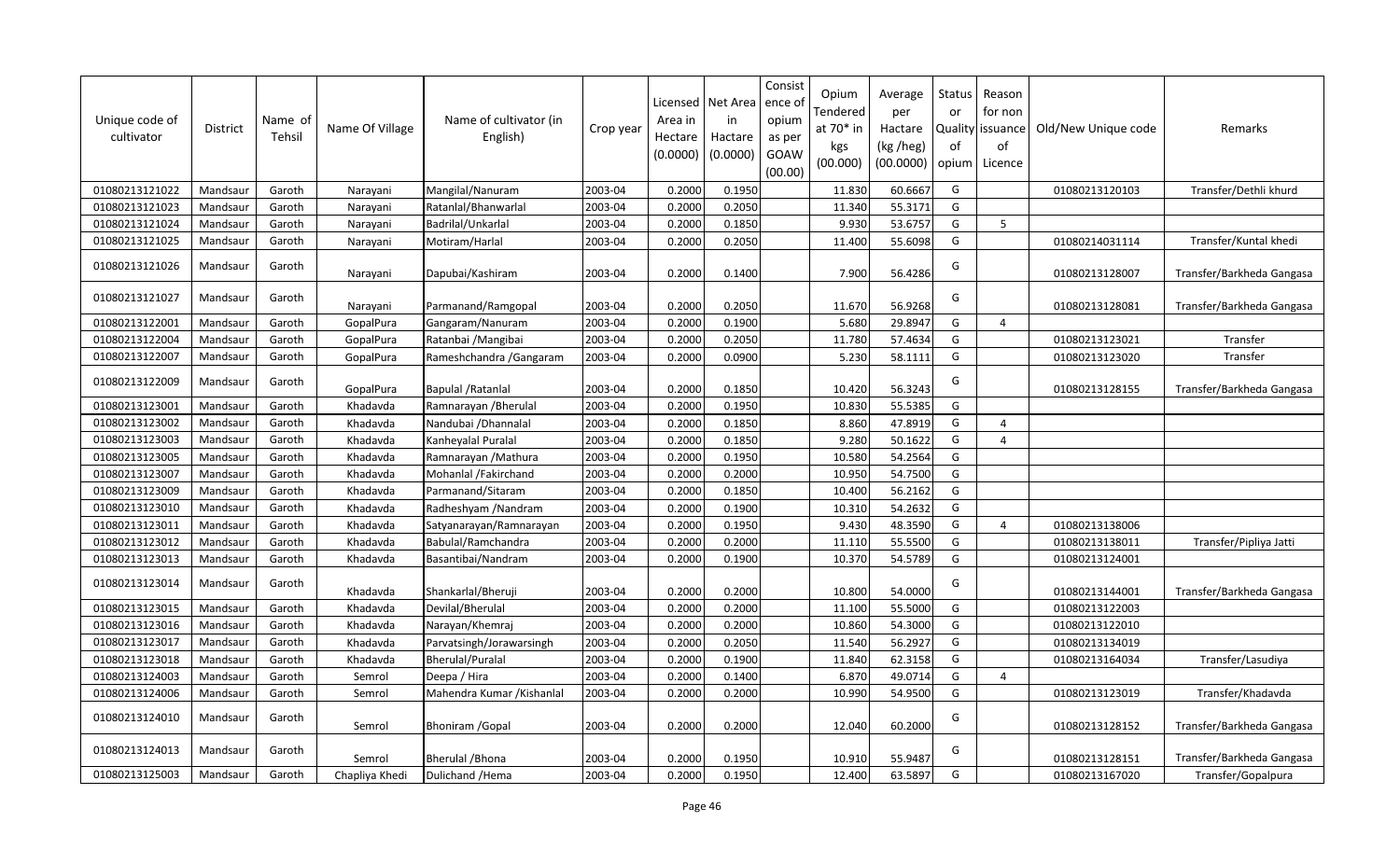| Unique code of<br>cultivator | <b>District</b> | Name of<br>Tehsil | Name Of Village  | Name of cultivator (in<br>English) | Crop year | Area in<br>Hectare<br>(0.0000) | Licensed   Net Area<br>in<br>Hactare<br>(0.0000) | Consist<br>ence o<br>opium<br>as per<br>GOAW<br>(00.00) | Opium<br>Tendered<br>at 70* in<br>kgs<br>(00.000) | Average<br>per<br>Hactare<br>(kg /heg)<br>(00.0000) | Status<br>or<br>of<br>opium | Reason<br>for non<br>Quality issuance<br>of<br>Licence | Old/New Unique code | Remarks                   |
|------------------------------|-----------------|-------------------|------------------|------------------------------------|-----------|--------------------------------|--------------------------------------------------|---------------------------------------------------------|---------------------------------------------------|-----------------------------------------------------|-----------------------------|--------------------------------------------------------|---------------------|---------------------------|
| 01080213125004               | Mandsaur        | Garoth            | Chapliya Khedi   | Dhapubai/Rama                      | 2003-04   | 0.2000                         | 0.2000                                           |                                                         | 11.900                                            | 59.5000                                             | G                           |                                                        | 01080213128150(A)   | Transfer/Barkheda Gangasa |
| 01080213125006               | Mandsaur        | Garoth            | Chapliya Khedi   | Madanlal/Karu                      | 2003-04   | 0.2000                         | 0.1900                                           |                                                         | 11.090                                            | 58.3684                                             | G                           |                                                        | 01080213128158      | Transfer/Barkheda Gangasa |
| 01080213125009               | Mandsaur        | Garoth            | Chapliya Khedi   | Antersingh/Madhosingh              | 2003-04   | 0.2000                         | 0.1950                                           |                                                         | 10.810                                            | 55.4359                                             | G                           |                                                        | 01080213128159      | Transfer/Barkheda Gangasa |
| 01080213125010               | Mandsaur        | Garoth            | Chapliya Khedi   | Shivsingh /Devisingh               | 2003-04   | 0.2000                         | 0.2000                                           |                                                         | 10.700                                            | 53.5000                                             | G                           | $\overline{4}$                                         | 01080213147095      |                           |
| 01080213125014               | Mandsaur        | Garoth            | Chapliya Khedi   | Chatarsingh/Madhusingh             | 2003-04   | 0.2000                         | 0.1950                                           |                                                         | 10.400                                            | 53.3333                                             | G                           | $\overline{4}$                                         |                     | Transfer/Barkheda Gangasa |
| 01080213126011               | Mandsaur        | Garoth            | Pipal Kheda      | Rukmanibai/Mangilal                | 2003-04   | 0.2000                         | 0.2050                                           |                                                         | 12.270                                            | 59.8537                                             | G                           |                                                        | 01080213125016      | Transfer/Baguniya         |
| 01080213126014               | Mandsaur        | Garoth            | Pipal Kheda      | Nanuram / Bhanwarlal               | 2003-04   | 0.2000                         | 0.1850                                           |                                                         | 11.090                                            | 59.9459                                             | G                           |                                                        | 01080213164069      | Transfer/Lasudiya         |
| 01080213126019               | Mandsaur        | Garoth            | Pipal Kheda      | Mangilal /Gabba                    | 2003-04   | 0.2000                         | 0.1800                                           |                                                         | 3.930                                             | 21.8333                                             | ${\mathsf G}$               | $\overline{a}$                                         |                     |                           |
| 01080213128002               | Mandsaur        | Garoth            | Barkheda Gangasa | Devilal / Khema                    | 2003-04   | 0.2000                         | 0.2000                                           |                                                         | 11.640                                            | 58.2000                                             | G                           |                                                        |                     |                           |
| 01080213128003               | Mandsaur        | Garoth            | Barkheda Gangasa | Prabhulal / Kashiram               | 2003-04   | 0.2000                         | 0.2000                                           |                                                         | 10.790                                            | 53.9500                                             | G                           | $\overline{4}$                                         |                     |                           |
| 01080213128005               | Mandsaur        | Garoth            | Barkheda Gangasa | Nanubai / Roda                     | 2003-04   | 0.2000                         | 0.2000                                           |                                                         | 11.590                                            | 57.9500                                             | G                           |                                                        |                     |                           |
| 01080213128006               | Mandsaur        | Garoth            | Barkheda Gangasa | Ramgopal / Mangilal                | 2003-04   | 0.2000                         | 0.2000                                           |                                                         | 12.710                                            | 63.5500                                             | G                           |                                                        |                     |                           |
| 01080213128008               | Mandsaur        | Garoth            | Barkheda Gangasa | Ramchandra / Nanuram               | 2003-04   | 0.2000                         | 0.1900                                           |                                                         | 11.190                                            | 58.8947                                             | G                           |                                                        |                     |                           |
| 01080213128009               | Mandsaur        | Garoth            | Barkheda Gangasa | Kalulal /Narayan                   | 2003-04   | 0.2000                         | 0.2000                                           |                                                         | 12.190                                            | 60.9500                                             | G                           |                                                        |                     |                           |
| 01080213128012               | Mandsaur        | Garoth            | Barkheda Gangasa | Nathibai /Salagram                 | 2003-04   | 0.2000                         | 0.2000                                           |                                                         | 12.130                                            | 60.6500                                             | G                           |                                                        |                     |                           |
| 01080213128014               | Mandsaur        | Garoth            | Barkheda Gangasa | Mahanlal/Kashiram                  | 2003-04   | 0.2000                         | 0.1900                                           |                                                         | 10.860                                            | 57.1579                                             | G                           |                                                        | 01080213044224      |                           |
| 01080213128015               | Mandsaur        | Garoth            | Barkheda Gangasa | Mangilal / Nanda                   | 2003-04   | 0.2000                         | 0.1900                                           |                                                         | 10.340                                            | 54.4211                                             | G                           |                                                        |                     |                           |
| 01080213128018               | Mandsaur        | Garoth            | Barkheda Gangasa | Kachribai / Bheru                  | 2003-04   | 0.2000                         | 0.1750                                           |                                                         | 10.370                                            | 59.2571                                             | G                           |                                                        |                     |                           |
| 01080213128019               | Mandsaur        | Garoth            | Barkheda Gangasa | Balaram / Magan                    | 2003-04   | 0.2000                         | 0.2000                                           |                                                         | 12.320                                            | 61.6000                                             | G                           |                                                        |                     |                           |
| 01080213128020               | Mandsaur        | Garoth            | Barkheda Gangasa | Mangilal /Nirbhyaram               | 2003-04   | 0.2000                         | 0.2000                                           |                                                         | 12.120                                            | 60.6000                                             | G                           |                                                        |                     |                           |
| 01080213128021               | Mandsaur        | Garoth            | Barkheda Gangasa | Jagannath / Kalu                   | 2003-04   | 0.2000                         | 0.1950                                           |                                                         | 11.640                                            | 59.6923                                             | G                           |                                                        |                     |                           |
| 01080213128022               | Mandsaur        | Garoth            | Barkheda Gangasa | Gangaabai / Keshribai              | 2003-04   | 0.2000                         | 0.1900                                           |                                                         | 11.940                                            | 62.8421                                             | G                           |                                                        |                     |                           |
| 01080213128023               | Mandsaur        | Garoth            | Barkheda Gangasa | Bheru / Kalu                       | 2003-04   | 0.2000                         | 0.1000                                           |                                                         | 5.700                                             | 57.0000                                             | G                           |                                                        |                     | Name change               |
| 01080213128024               | Mandsaur        | Garoth            | Barkheda Gangasa | Satyanarayan / Dhanraj             | 2003-04   | 0.2000                         | 0.1800                                           |                                                         | 10.090                                            | 56.0556                                             | G                           |                                                        |                     |                           |
| 01080213128025               | Mandsaur        | Garoth            | Barkheda Gangasa | Prabhulal/Nanuram                  | 2003-04   | 0.2000                         | 0.1900                                           |                                                         | 11.870                                            | 62.4737                                             | G                           |                                                        |                     |                           |
| 01080213128026               | Mandsaur        | Garoth            | Barkheda Gangasa | Mangilal / Champalal               | 2003-04   | 0.2000                         | 0.1950                                           |                                                         | 11.780                                            | 60.4103                                             | G                           |                                                        |                     |                           |
| 01080213128028               | Mandsaur        | Garoth            | Barkheda Gangasa | Ramlal / Mathuralal                | 2003-04   | 0.2000                         | 0.1950                                           |                                                         | 11.480                                            | 58.8718                                             | G                           |                                                        |                     |                           |
| 01080213128029               | Mandsaur        | Garoth            | Barkheda Gangasa | Mohanlal /Gulab                    | 2003-04   | 0.2000                         | 0.1950                                           |                                                         | 11.530                                            | 59.1282                                             | G                           |                                                        |                     |                           |
| 01080213128032               | Mandsaur        | Garoth            | Barkheda Gangasa | Hiralal / Amarlal                  | 2003-04   | 0.2000                         | 0.1900                                           |                                                         | 12.180                                            | 64.1053                                             | G                           |                                                        |                     |                           |
| 01080213128037               | Mandsaur        | Garoth            | Barkheda Gangasa | Ramnarayan / Nanuram               | 2003-04   | 0.2000                         | 0.2000                                           |                                                         | 11.490                                            | 57.4500                                             | G                           |                                                        |                     |                           |
| 01080213128039               | Mandsaur        | Garoth            | Barkheda Gangasa | Rameshvar / Devilal                | 2003-04   | 0.2000                         | 0.1850                                           |                                                         | 10.950                                            | 59.1892                                             | G                           |                                                        |                     |                           |
| 01080213128040               | Mandsaur        | Garoth            | Barkheda Gangasa | Nathulal / Ummedram                | 2003-04   | 0.2000                         | 0.1900                                           |                                                         | 11.860                                            | 62.4211                                             | G                           |                                                        |                     |                           |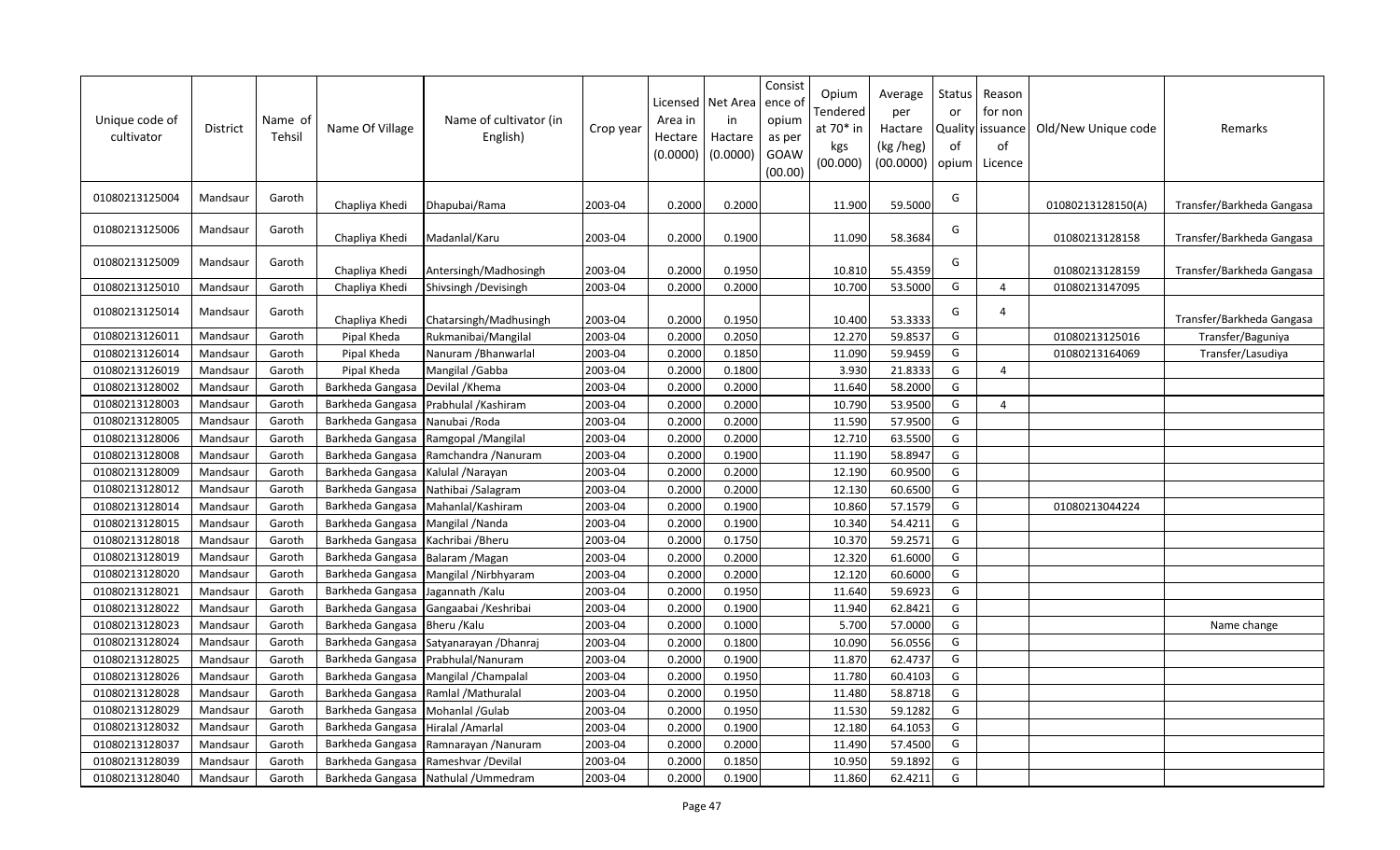| Unique code of<br>cultivator | <b>District</b> | Name of<br>Tehsil | Name Of Village  | Name of cultivator (in<br>English)    | Crop year | Licensed<br>Area in<br>Hectare<br>(0.0000) | Net Area<br>in<br>Hactare<br>(0.0000) | Consist<br>ence of<br>opium<br>as per<br>GOAW<br>(00.00) | Opium<br>Tendered<br>at 70* in<br>kgs<br>(00.000) | Average<br>per<br>Hactare<br>(kg /heg)<br>(00.0000) | Status<br>or<br>of<br>opium | Reason<br>for non<br>Quality issuance<br>of<br>Licence | Old/New Unique code | Remarks     |
|------------------------------|-----------------|-------------------|------------------|---------------------------------------|-----------|--------------------------------------------|---------------------------------------|----------------------------------------------------------|---------------------------------------------------|-----------------------------------------------------|-----------------------------|--------------------------------------------------------|---------------------|-------------|
| 01080213128042               | Mandsaur        | Garoth            | Barkheda Gangasa | Nandlal /Balu                         | 2003-04   | 0.2000                                     | 0.1800                                |                                                          | 11.620                                            | 64.5556                                             | G                           |                                                        |                     |             |
| 01080213128044               | Mandsaur        | Garoth            | Barkheda Gangasa | Rodkhan / Amirkhan                    | 2003-04   | 0.2000                                     | 0.2000                                |                                                          | 11.570                                            | 57.8500                                             | G                           |                                                        |                     |             |
| 01080213128045               | Mandsaur        | Garoth            | Barkheda Gangasa | Ramlal /Balu                          | 2003-04   | 0.2000                                     | 0.2050                                |                                                          | 13.180                                            | 64.2927                                             | G                           |                                                        |                     |             |
| 01080213128046               | Mandsaur        | Garoth            | Barkheda Gangasa | Devilal /Nanda                        | 2003-04   | 0.2000                                     | 0.1900                                |                                                          | 11.180                                            | 58.8421                                             | G                           |                                                        |                     | Name change |
| 01080213128053               | Mandsaur        | Garoth            | Barkheda Gangasa | Mohammadkhan /Hasankhan               | 2003-04   | 0.2000                                     | 0.2050                                |                                                          | 12.340                                            | 60.1951                                             | G                           |                                                        |                     |             |
| 01080213128055               | Mandsaur        | Garoth            | Barkheda Gangasa | Nanhekha/Subhankha                    | 2003-04   | 0.2000                                     | 0.2100                                |                                                          | 11.900                                            | 56.6667                                             | G                           |                                                        |                     |             |
| 01080213128057               | Mandsaur        | Garoth            | Barkheda Gangasa | Chaganlal / Narsinghlal               | 2003-04   | 0.2000                                     | 0.0750                                |                                                          | 4.190                                             | 55.8667                                             | G                           |                                                        |                     |             |
| 01080213128063               | Mandsaur        | Garoth            | Barkheda Gangasa | Ramchandra /Jagannath                 | 2003-04   | 0.2000                                     | 0.1950                                |                                                          | 13.690                                            | 70.2051                                             | G                           |                                                        |                     |             |
| 01080213128064               | Mandsaur        | Garoth            | Barkheda Gangasa | Ramniwas /Kanheyalal                  | 2003-04   | 0.2000                                     | 0.2000                                |                                                          | 12.210                                            | 61.0500                                             | G                           |                                                        |                     |             |
| 01080213128067               | Mandsaur        | Garoth            | Barkheda Gangasa | Nanuram / Kaniram                     | 2003-04   | 0.2000                                     | 0.2000                                |                                                          | 11.250                                            | 56.2500                                             | G                           |                                                        |                     |             |
| 01080213128068               | Mandsaur        | Garoth            | Barkheda Gangasa | Ratanlal / Champalal                  | 2003-04   | 0.2000                                     | 0.1950                                |                                                          | 10.760                                            | 55.1795                                             | G                           |                                                        |                     |             |
| 01080213128070               | Mandsaur        | Garoth            | Barkheda Gangasa | Kalu / Amarlal                        | 2003-04   | 0.2000                                     | 0.1600                                |                                                          | 9.070                                             | 56.6875                                             | G                           |                                                        |                     |             |
| 01080213128073               | Mandsaur        | Garoth            | Barkheda Gangasa | Radhakishan / Nanalal                 | 2003-04   | 0.2000                                     | 0.1950                                |                                                          | 11.190                                            | 57.3846                                             | G                           |                                                        |                     |             |
| 01080213128076               | Mandsaur        | Garoth            | Barkheda Gangasa | Karulal /Vardilal                     | 2003-04   | 0.2000                                     | 0.2050                                |                                                          | 11.510                                            | 56.1463                                             | G                           |                                                        |                     |             |
| 01080213128077               | Mandsaur        | Garoth            | Barkheda Gangasa | Bhanwarlal /Devbakh                   | 2003-04   | 0.2000                                     | 0.2000                                |                                                          | 10.570                                            | 52.8500                                             | G                           | $\Delta$                                               |                     |             |
| 01080213128079               | Mandsaur        | Garoth            | Barkheda Gangasa | Nodram/Kashiram                       | 2003-04   | 0.2000                                     | 0.1750                                |                                                          | 9.710                                             | 55.4857                                             | G                           |                                                        |                     |             |
| 01080213128082               | Mandsaur        | Garoth            | Barkheda Gangasa | Nandlal /Ramlal                       | 2003-04   | 0.2000                                     | 0.1900                                |                                                          | 10.540                                            | 55.4737                                             | G                           |                                                        |                     |             |
| 01080213128083               | Mandsaur        | Garoth            | Barkheda Gangasa | Nirbhya /Bheru ji                     | 2003-04   | 0.2000                                     | 0.2050                                |                                                          | 11.410                                            | 55.6585                                             | G                           |                                                        |                     |             |
| 01080213128084               | Mandsaur        | Garoth            | Barkheda Gangasa | Ramchandra / Ramnarayan               | 2003-04   | 0.2000                                     | 0.1900                                |                                                          | 11.080                                            | 58.3158                                             | G                           |                                                        |                     |             |
| 01080213128085               | Mandsaur        | Garoth            | Barkheda Gangasa | Mo. Salim / Usman                     | 2003-04   | 0.2000                                     | 0.2050                                |                                                          | 11.440                                            | 55.8049                                             | G                           |                                                        |                     |             |
| 01080213128086               | Mandsaur        | Garoth            | Barkheda Gangasa | Karulal / Mathuralal                  | 2003-04   | 0.2000                                     | 0.1500                                |                                                          | 8.530                                             | 56.8667                                             | G                           |                                                        |                     |             |
| 01080213128087               | Mandsaur        | Garoth            | Barkheda Gangasa | Shivshankar / Nanuram                 | 2003-04   | 0.2000                                     | 0.1950                                |                                                          | 11.610                                            | 59.5385                                             | G                           |                                                        |                     |             |
| 01080213128089               | Mandsaur        | Garoth            | Barkheda Gangasa | Peer Khan / Hasan Khan                | 2003-04   | 0.2000                                     | 0.2000                                |                                                          | 11.800                                            | 59.0000                                             | G                           |                                                        |                     |             |
| 01080213128091               | Mandsaur        | Garoth            | Barkheda Gangasa | Ramkishan / Keshrilal                 | 2003-04   | 0.2000                                     | 0.2000                                |                                                          | 11.370                                            | 56.8500                                             | G                           |                                                        |                     |             |
| 01080213128092               | Mandsaur        | Garoth            | Barkheda Gangasa | Kankubai/Bhanwarlal                   | 2003-04   | 0.2000                                     | 0.0700                                |                                                          | 4.320                                             | 61.7143                                             | G                           |                                                        |                     |             |
| 01080213128093               | Mandsaur        | Garoth            | Barkheda Gangasa | Mangilal /Jagannath                   | 2003-04   | 0.2000                                     | 0.2050                                |                                                          | 11.610                                            | 56.6341                                             | G                           |                                                        |                     |             |
| 01080213128094               | Mandsaur        | Garoth            | Barkheda Gangasa | Shivnarayan / Bherulal                | 2003-04   | 0.2000                                     | 0.2000                                |                                                          | 11.740                                            | 58.7000                                             | G                           |                                                        |                     |             |
| 01080213128095               | Mandsaur        | Garoth            | Barkheda Gangasa | Kanhiyalal/Karulal                    | 2003-04   | 0.2000                                     | 0.1800                                |                                                          | 10.280                                            | 57.1111                                             | G                           |                                                        |                     |             |
| 01080213128097               | Mandsaur        | Garoth            | Barkheda Gangasa | Sattarkha/Gafurkha                    | 2003-04   | 0.2000                                     | 0.1450                                |                                                          | 8.490                                             | 58.5517                                             | G                           |                                                        |                     |             |
| 01080213128099               | Mandsaur        | Garoth            | Barkheda Gangasa | Ramjani /Amir Khan                    | 2003-04   | 0.2000                                     | 0.1950                                |                                                          | 11.060                                            | 56.7179                                             | G                           |                                                        |                     |             |
| 01080213128100               | Mandsaur        | Garoth            | Barkheda Gangasa | Ramchandra /Kashiram                  | 2003-04   | 0.2000                                     | 0.2000                                |                                                          | 11.410                                            | 57.0500                                             | G                           |                                                        |                     | name change |
| 01080213128101               | Mandsaur        | Garoth            | Barkheda Gangasa | Ramgopal / Ramnarayan                 | 2003-04   | 0.2000                                     | 0.1500                                |                                                          | 8.570                                             | 57.1333                                             | G                           |                                                        |                     |             |
| 01080213128102               | Mandsaur        | Garoth            | Barkheda Gangasa | Babulal / Prabhulal                   | 2003-04   | 0.2000                                     | 0.1900                                |                                                          | 11.170                                            | 58.7895                                             | G                           |                                                        |                     |             |
| 01080213128104               | Mandsaur        | Garoth            | Barkheda Gangasa | Jagdish / Laxminarayan                | 2003-04   | 0.2000                                     | 0.2000                                |                                                          | 12.490                                            | 62.4500                                             | G                           |                                                        |                     |             |
| 01080213128105               | Mandsaur        | Garoth            | Barkheda Gangasa | Koshalyabai /Karulal                  | 2003-04   | 0.2000                                     | 0.1900                                |                                                          | 11.230                                            | 59.1053                                             | G                           |                                                        |                     |             |
| 01080213128106               | Mandsaur        | Garoth            |                  | Barkheda Gangasa   Udayram / Onkarlal | 2003-04   | 0.2000                                     | 0.1850                                |                                                          | 10.710                                            | 57.8919                                             | G                           |                                                        |                     |             |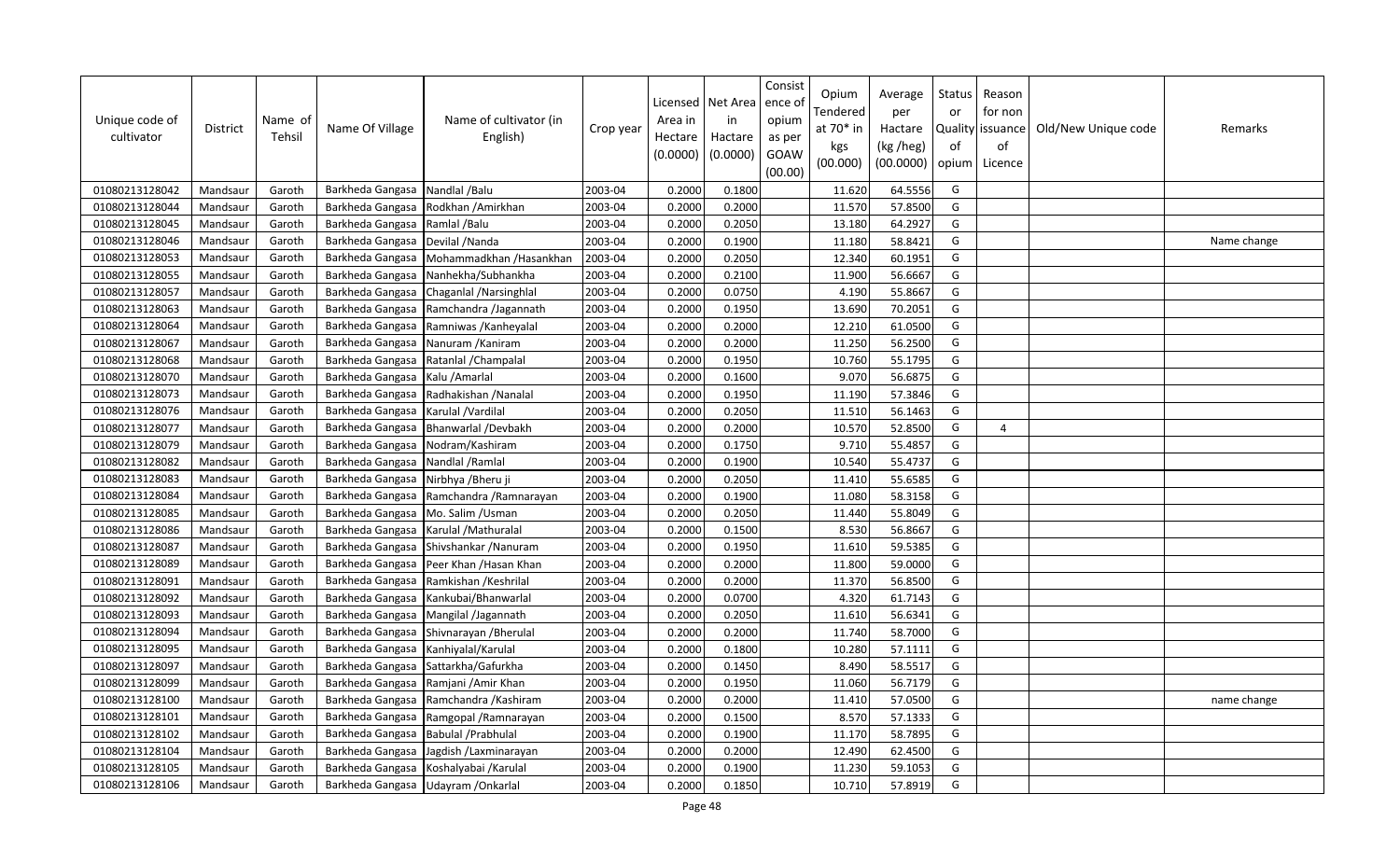| Unique code of<br>cultivator | <b>District</b> | Name of<br>Tehsil | Name Of Village  | Name of cultivator (in<br>English) | Crop year | Licensed<br>Area in<br>Hectare<br>(0.0000) | Net Area<br>in<br>Hactare<br>(0.0000) | Consist<br>ence of<br>opium<br>as per<br>GOAW<br>(00.00) | Opium<br>Tendered<br>at $70*$ in<br>kgs<br>(00.000) | Average<br>per<br>Hactare<br>(kg /heg)<br>(00.0000) | Status<br>or<br>of<br>opium | Reason<br>for non<br>Quality   issuance<br>of<br>Licence | Old/New Unique code | Remarks              |
|------------------------------|-----------------|-------------------|------------------|------------------------------------|-----------|--------------------------------------------|---------------------------------------|----------------------------------------------------------|-----------------------------------------------------|-----------------------------------------------------|-----------------------------|----------------------------------------------------------|---------------------|----------------------|
| 01080213128107               | Mandsaur        | Garoth            | Barkheda Gangasa | Shankarlal / Karu ji               | 2003-04   | 0.2000                                     | 0.1850                                |                                                          | 10.940                                              | 59.1351                                             | G                           |                                                          |                     |                      |
| 01080213128108               | Mandsaur        | Garoth            | Barkheda Gangasa | Jagdish chandra / Puralal          | 2003-04   | 0.2000                                     | 0.1900                                |                                                          | 10.930                                              | 57.5263                                             | G                           |                                                          |                     |                      |
| 01080213128110               | Mandsaur        | Garoth            | Barkheda Gangasa | Karulal /Bhanwarlal                | 2003-04   | 0.2000                                     | 0.1700                                |                                                          | 9.660                                               | 56.8235                                             | G                           |                                                          |                     |                      |
| 01080213128111               | Mandsaur        | Garoth            | Barkheda Gangasa | Mangilal /Dulichand                | 2003-04   | 0.2000                                     | 0.1850                                |                                                          | 10.540                                              | 56.9730                                             | G                           |                                                          |                     |                      |
| 01080213128112               | Mandsaur        | Garoth            | Barkheda Gangasa | Bhagirath / Pyar ji                | 2003-04   | 0.2000                                     | 0.1550                                |                                                          | 8.900                                               | 57.4194                                             | G                           |                                                          |                     |                      |
| 01080213128114               | Mandsaur        | Garoth            | Barkheda Gangasa | Mohanbai / Ramchandra              | 2003-04   | 0.2000                                     | 0.2050                                |                                                          | 11.510                                              | 56.1463                                             | G                           |                                                          |                     |                      |
| 01080213128115               | Mandsaur        | Garoth            | Barkheda Gangasa | Prabhulal / Uda                    | 2003-04   | 0.2000                                     | 0.1150                                |                                                          | 7.090                                               | 61.6522                                             | G                           |                                                          |                     |                      |
| 01080213128116               | Mandsaur        | Garoth            | Barkheda Gangasa | Puralal / Hiralal                  | 2003-04   | 0.2000                                     | 0.1250                                |                                                          | 7.580                                               | 60.6400                                             | G                           |                                                          |                     |                      |
| 01080213128117               | Mandsaur        | Garoth            | Barkheda Gangasa | Amarlal /Mangilal                  | 2003-04   | 0.2000                                     | 0.1500                                |                                                          | 8.900                                               | 59.3333                                             | G                           |                                                          |                     |                      |
| 01080213128119               | Mandsaur        | Garoth            | Barkheda Gangasa | Ramprasad / Bheru ji               | 2003-04   | 0.2000                                     | 0.1900                                |                                                          | 11.500                                              | 60.5263                                             | G                           |                                                          |                     |                      |
| 01080213128121               | Mandsaur        | Garoth            | Barkheda Gangasa | Shivnarayan / Mangilal             | 2003-04   | 0.2000                                     | 0.1900                                |                                                          | 11.420                                              | 60.1053                                             | G                           |                                                          |                     |                      |
| 01080213128122               | Mandsaur        | Garoth            | Barkheda Gangasa | Bapulal / Kanheyalal               | 2003-04   | 0.2000                                     | 0.1950                                |                                                          | 11.160                                              | 57.2308                                             | G                           |                                                          |                     |                      |
| 01080213128123               | Mandsaur        | Garoth            | Barkheda Gangasa | Kanheyalal / Kachrulal             | 2003-04   | 0.2000                                     | 0.1650                                |                                                          | 9.560                                               | 57.9394                                             | G                           |                                                          |                     |                      |
| 01080213128124               | Mandsaur        | Garoth            | Barkheda Gangasa | Ghevarlal / Ummedram               | 2003-04   | 0.2000                                     | 0.2000                                |                                                          | 11.360                                              | 56.8000                                             | G                           |                                                          |                     |                      |
| 01080213128125               | Mandsaur        | Garoth            | Barkheda Gangasa | Sitaram / Nanuram                  | 2003-04   | 0.2000                                     | 0.1900                                |                                                          | 10.970                                              | 57.7368                                             | G                           |                                                          |                     |                      |
| 01080213128128               | Mandsaur        | Garoth            | Barkheda Gangasa | Shivlal /Salagram                  | 2003-04   | 0.2000                                     | 0.1950                                |                                                          | 12.470                                              | 63.9487                                             | G                           |                                                          |                     |                      |
| 01080213128130               | Mandsaur        | Garoth            | Barkheda Gangasa | Bhagwan / Puralal                  | 2003-04   | 0.2000                                     | 0.2000                                |                                                          | 11.590                                              | 57.9500                                             | G                           |                                                          |                     |                      |
| 01080213128131               | Mandsaur        | Garoth            | Barkheda Gangasa | Karulal / Mangilal                 | 2003-04   | 0.2000                                     | 0.1900                                |                                                          | 11.100                                              | 58.4211                                             | G                           |                                                          |                     |                      |
| 01080213128133               | Mandsaur        | Garoth            | Barkheda Gangasa | Gopal / Ghevarlal                  | 2003-04   | 0.2000                                     | 0.1900                                |                                                          | 10.940                                              | 57.5789                                             | G                           |                                                          |                     |                      |
| 01080213128134               | Mandsaur        | Garoth            | Barkheda Gangasa | Shyamubai / Motilal                | 2003-04   | 0.2000                                     | 0.1900                                |                                                          | 10.880                                              | 57.2632                                             | G                           |                                                          |                     |                      |
| 01080213128135               | Mandsaur        | Garoth            | Barkheda Gangasa | Satyanarayan / Prabhulal           | 2003-04   | 0.2000                                     | 0.1900                                |                                                          | 10.940                                              | 57.5789                                             | G                           |                                                          |                     |                      |
| 01080213128137               | Mandsaur        | Garoth            | Barkheda Gangasa | Bhagatram/Prabhulal                | 2003-04   | 0.2000                                     | 0.2000                                |                                                          | 12.840                                              | 64.2000                                             | G                           |                                                          |                     |                      |
| 01080213128138               | Mandsaur        | Garoth            | Barkheda Gangasa | Shambhulal/Bhanwarlal              | 2003-04   | 0.2000                                     | 0.2000                                |                                                          | 11.770                                              | 58.8500                                             | G                           |                                                          |                     |                      |
| 01080213128140               | Mandsaur        | Garoth            | Barkheda Gangasa | Ramnarayan/Prabhulal               | 2003-04   | 0.2000                                     | 0.2050                                |                                                          | 10.960                                              | 53.4634                                             | G                           | 4                                                        |                     |                      |
| 01080213128143               | Mandsaur        | Garoth            | Barkheda Gangasa | Roda/Kashiram                      | 2003-04   | 0.2000                                     | 0.1950                                |                                                          | 11.880                                              | 60.9231                                             | G                           |                                                          |                     |                      |
| 01080213128144               | Mandsaur        | Garoth            | Barkheda Gangasa | Bhanwarlal/Mangilal                | 2003-04   | 0.2000                                     | 0.1550                                |                                                          | 9.270                                               | 59.8065                                             | G                           |                                                          |                     | name change          |
| 01080213128147               | Mandsaur        | Garoth            | Barkheda Gangasa | Guman/Devaji                       | 2003-04   | 0.2000                                     | 0.2000                                |                                                          | 11.790                                              | 58.9500                                             | G                           |                                                          | 01080213139018      | Transfer/Jassa khedi |
| 01080213128148               | Mandsaur        | Garoth            | Barkheda Gangasa | Narayan/Jairam                     | 2003-04   | 0.2000                                     | 0.1950                                |                                                          | 12.660                                              | 64.9231                                             | G                           |                                                          |                     | Pre.98               |
| 01080213128149               | Mandsaur        | Garoth            | Barkheda Gangasa | Gopal/Kashiram                     | 2003-04   | 0.2000                                     | 0.1950                                |                                                          | 10.290                                              | 52.7692                                             | G                           | 4                                                        | 01080213120033      |                      |
| 01080213128150               | Mandsaur        | Garoth            | Barkheda Gangasa | Kashiram/Ramlal                    | 2003-04   | 0.2000                                     | 0.1900                                |                                                          | 10.800                                              | 56.8421                                             | G                           |                                                          | 01080214002064      |                      |
| 01080213129001               | Mandsaur        | Garoth            | Gariya Khedi     | Radheyshyam/Satyanarayan           | 2003-04   | 0.2000                                     | 0.2000                                |                                                          | 12.220                                              | 61.1000                                             | G                           |                                                          |                     |                      |
| 01080213129002               | Mandsaur        | Garoth            | Gariya Khedi     | Sitaram / Pyara                    | 2003-04   | 0.2000                                     | 0.2000                                |                                                          | 11.800                                              | 59.0000                                             | G                           |                                                          |                     |                      |
| 01080213129003               | Mandsaur        | Garoth            | Gariya Khedi     | Kanheyalal / Dhula                 | 2003-04   | 0.2000                                     | 0.2000                                |                                                          | 12.180                                              | 60.9000                                             | G                           |                                                          |                     |                      |
| 01080213129008               | Mandsaur        | Garoth            | Gariya Khedi     | Geetabai/Ramchandra                | 2003-04   | 0.2000                                     | 0.1950                                |                                                          | 10.970                                              | 56.2564                                             | G                           |                                                          |                     |                      |
| 01080213129010               | Mandsaur        | Garoth            | Gariya Khedi     | Ramnarayan / Bherulal              | 2003-04   | 0.2000                                     | 0.1950                                |                                                          | 11.930                                              | 61.1795                                             | G                           |                                                          |                     | Name change          |
| 01080213129011               | Mandsaur        | Garoth            | Gariya Khedi     | Prabhulal/Puralal meena            | 2003-04   | 0.2000                                     | 0.2050                                |                                                          | 3.390                                               | 16.5366                                             | G                           | $\overline{a}$                                           |                     |                      |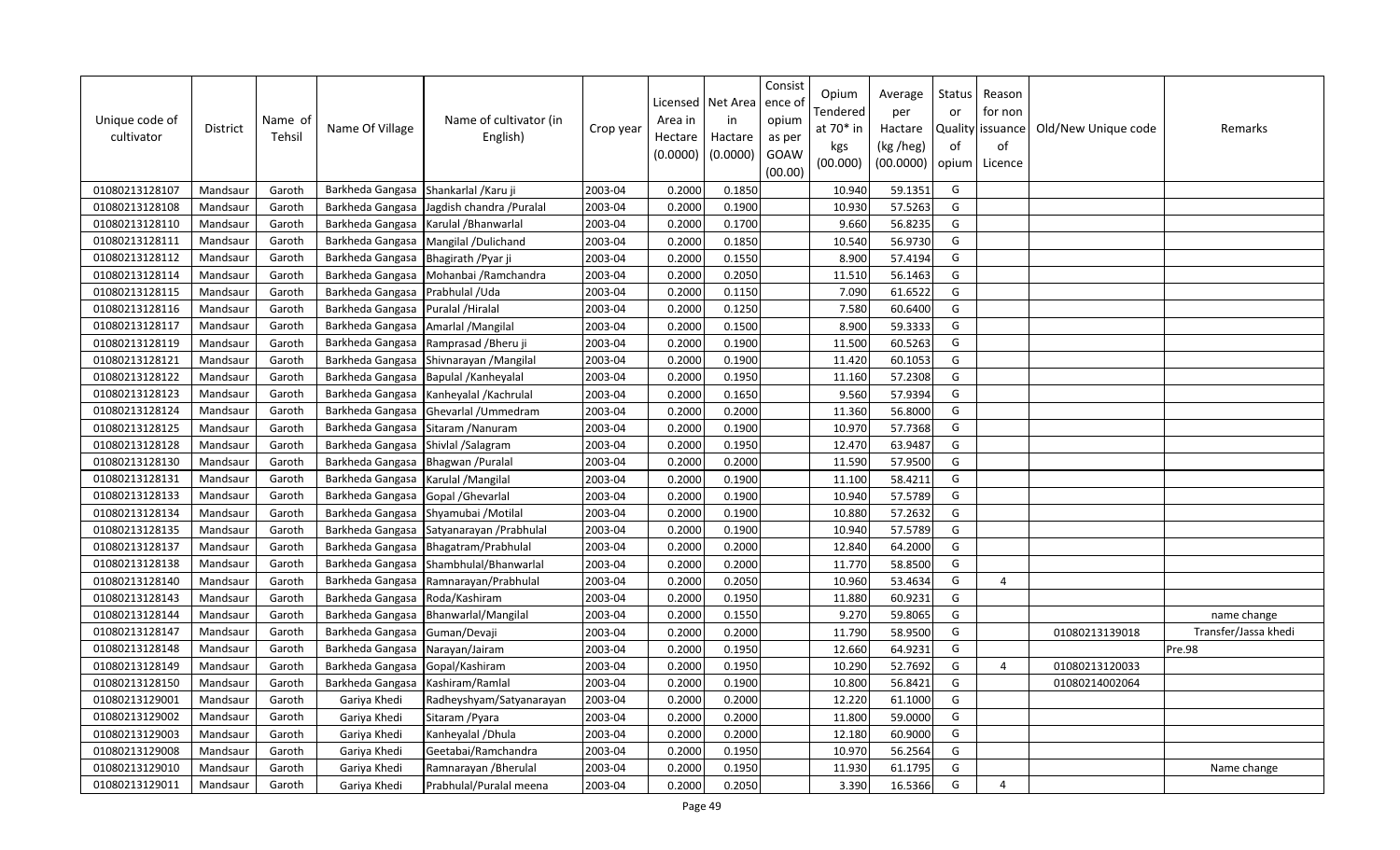| Unique code of<br>cultivator | <b>District</b> | Name of<br>Tehsil | Name Of Village | Name of cultivator (in<br>English) | Crop year | Licensed<br>Area in<br>Hectare<br>(0.0000) | Net Area<br>in<br>Hactare<br>(0.0000) | Consist<br>ence ol<br>opium<br>as per<br>GOAW<br>(00.00) | Opium<br>Tendered<br>at $70*$ in<br>kgs<br>(00.000) | Average<br>per<br>Hactare<br>(kg /heg)<br>(00.0000) | Status<br>or<br>of<br>opium | Reason<br>for non<br>Quality   issuance<br>of<br>Licence | Old/New Unique code | Remarks                    |
|------------------------------|-----------------|-------------------|-----------------|------------------------------------|-----------|--------------------------------------------|---------------------------------------|----------------------------------------------------------|-----------------------------------------------------|-----------------------------------------------------|-----------------------------|----------------------------------------------------------|---------------------|----------------------------|
| 01080213129017               | Mandsaur        | Garoth            | Gariya Khedi    | Laxman / Kalu                      | 2003-04   | 0.2000                                     | 0.1550                                |                                                          | 9.050                                               | 58.3871                                             | G                           |                                                          |                     |                            |
| 01080213129021               | Mandsaur        | Garoth            | Gariya Khedi    | Rama /Hira                         | 2003-04   | 0.2000                                     | 0.1900                                |                                                          | 10.630                                              | 55.9474                                             | G                           |                                                          |                     |                            |
| 01080213129025               | Mandsaur        | Garoth            | Gariya Khedi    | Laxminarayan / Bhanwarlal          | 2003-04   | 0.2000                                     | 0.2000                                |                                                          | 5.870                                               | 29.3500                                             | G                           | $\overline{4}$                                           |                     |                            |
| 01080213129027               | Mandsaur        | Garoth            | Gariya Khedi    | Balalram/Nandlal                   | 2003-04   | 0.2000                                     | 0.2000                                |                                                          | 10.830                                              | 54.1500                                             | G                           |                                                          |                     |                            |
| 01080213129028               | Mandsaur        | Garoth            | Gariya Khedi    | Bhanwarsingh / Hamersingh          | 2003-04   | 0.2000                                     |                                       |                                                          |                                                     |                                                     |                             |                                                          |                     |                            |
| 01080213129029               | Mandsaur        | Garoth            | Gariya Khedi    | Hariram/Rupaji                     | 2003-04   | 0.2000                                     | 0.1950                                |                                                          | 10.600                                              | 54.3590                                             | G                           |                                                          |                     |                            |
| 01080213129030               | Mandsaur        | Garoth            | Gariya Khedi    | Shivnarayan/Dhulchand              | 2003-04   | 0.2000                                     | 0.2000                                |                                                          | 10.910                                              | 54.5500                                             | G                           |                                                          | 01080213137008      | transfer/ankya kunvarpada  |
| 01080213129032               | Mandsaur        | Garoth            | Gariya Khedi    | Dhapubai/Mangilal                  | 2003-04   | 0.2000                                     | 0.2000                                |                                                          | 6.320                                               | 31.6000                                             | G                           | $\overline{4}$                                           |                     | Pre.98                     |
| 01080213129033               | Mandsaur        | Garoth            | Gariya Khedi    | Huddibai/Rughnath                  | 2003-04   | 0.2000                                     | 0.1900                                |                                                          | 12.020                                              | 63.2632                                             | G                           |                                                          | 01080213117012      |                            |
| 01080213129034               | Mandsaur        | Garoth            | Gariya Khedi    | Hiralal/Kashiram                   | 2003-04   | 0.2000                                     | 0.2000                                |                                                          | 10.760                                              | 53.8000                                             | G                           | $\overline{4}$                                           | 01080213118032      |                            |
| 01080213129035               | Mandsaur        | Garoth            | Gariya Khedi    | Shivnarayan/Parasram               | 2003-04   | 0.2000                                     | 0.2000                                |                                                          | 10.920                                              | 54.6000                                             | G                           |                                                          | 01080213114009      |                            |
| 01080213130004               | Mandsaur        | Garoth            | Ranayara        | Lachhilal / Bapulal                | 2003-04   | 0.2000                                     | 0.1850                                |                                                          | 8.560                                               | 46.2703                                             |                             | $\overline{2}$                                           |                     |                            |
| 01080213130005               | Mandsaur        | Garoth            | Ranayara        | Hiralal/Kashiram                   | 2003-04   | 0.2000                                     | 0.1900                                |                                                          | 9.860                                               | 51.8947                                             | G                           | $\overline{4}$                                           |                     |                            |
| 01080213130006               | Mandsaur        | Garoth            | Ranayara        | Devilal / Nanalal                  | 2003-04   | 0.2000                                     | 0.2000                                |                                                          | 10.780                                              | 53.9000                                             | G                           | $\overline{4}$                                           | 01080213113087      | Transfer/sathkheda         |
| 01080213130007               | Mandsaur        | Garoth            | Ranayara        | Radhabai / Nanalal                 | 2003-04   | 0.2000                                     | 0.2000                                |                                                          | 10.840                                              | 54.2000                                             | G                           | 8                                                        |                     |                            |
| 01080213130009               | Mandsaur        | Garoth            | Ranayara        | Onkarlal / Maadhu                  | 2003-04   | 0.2000                                     |                                       |                                                          |                                                     |                                                     |                             |                                                          |                     |                            |
| 01080213130011               | Mandsaur        | Garoth            | Ranayara        | Durilal/Dolatram                   | 2003-04   | 0.2000                                     | 0.1900                                |                                                          | 10.250                                              | 53.9474                                             | G                           | $\overline{a}$                                           | 01080213166037      | Transfer/Punya khedi       |
| 01080213130015               | Mandsaur        | Garoth            | Ranayara        | Sakur / Hasan                      | 2003-04   | 0.2000                                     | 0.2000                                |                                                          | 9.900                                               | 49.5000                                             | G                           | $\overline{4}$                                           |                     |                            |
| 01080213130016               | Mandsaur        | Garoth            | Ranayara        | Sitanath / Gopinath                | 2003-04   | 0.2000                                     | 0.1900                                |                                                          | 10.390                                              | 54.6842                                             | G                           | $\mathsf{R}$                                             |                     |                            |
| 01080213130017               | Mandsaur        | Garoth            | Ranayara        | Mangilal/Bapulal                   | 2003-04   | 0.2000                                     |                                       |                                                          |                                                     |                                                     |                             |                                                          | 01080213166051      | Transfer/Punya khedi       |
| 01080213130018               | Mandsaur        | Garoth            | Ranayara        | Dolatram/Laxman                    | 2003-04   | 0.2000                                     | 0.2000                                |                                                          | 8.730                                               | 43.6500                                             | G                           | $\overline{4}$                                           |                     |                            |
| 01080213130023               | Mandsaur        | Garoth            | Ranayara        | Ratan / Sitaram                    | 2003-04   | 0.2000                                     | 0.0950                                |                                                          | 4.650                                               | 48.9474                                             | G                           | $\Delta$                                                 |                     |                            |
| 01080213130026               | Mandsaur        | Garoth            | Ranayara        | Ramkanyabai/Bhanwarlal             | 2003-04   | 0.2000                                     | 0.2000                                |                                                          | 10.720                                              | 53.6000                                             | G                           | $\overline{4}$                                           |                     | Transfer/Mordi             |
| 01080213130030               | Mandsaur        | Garoth            | Ranayara        | Nanuram/Nanda                      | 2003-04   | 0.2000                                     | 0.1450                                |                                                          | 7.750                                               | 53.4483                                             | G                           | $\overline{4}$                                           | 01080213113079      |                            |
| 01080213130033               | Mandsaur        | Garoth            | Ranayara        | Omprakash/Ramdayal                 | 2003-04   | 0.2000                                     | 0.1600                                |                                                          | 8.570                                               | 53.5625                                             | G                           | $\overline{4}$                                           | 01080213114057      | Transfer/Guradiya narsingh |
| 01080213131002               | Mandsaur        | Garoth            | Bardiya Amra    | Shivnarayan/Lalaram                | 2003-04   | 0.2000                                     |                                       |                                                          |                                                     |                                                     | N                           | 11                                                       |                     |                            |
| 01080213131011               | Mandsaur        | Garoth            | Bardiya Amra    | Nathulal / Ramgopal                | 2003-04   | 0.2000                                     | 0.2000                                |                                                          | 12.270                                              | 61.3500                                             | G                           |                                                          |                     |                            |
| 01080213131018               | Mandsaur        | Garoth            | Bardiya Amra    | Jagannath / Kalu                   | 2003-04   | 0.2000                                     | 0.2000                                |                                                          | 10.740                                              | 53.7000                                             | G                           | $\overline{4}$                                           |                     | Name change                |
| 01080213131025               | Mandsaur        | Garoth            | Bardiya Amra    | Kishanlal / Udayram                | 2003-04   | 0.2000                                     | 0.2050                                |                                                          | 11.240                                              | 54.8293                                             | G                           |                                                          |                     |                            |
| 01080213131026               | Mandsaur        | Garoth            | Bardiya Amra    | Balaram/Ramlal                     | 2003-04   | 0.2000                                     | 0.2000                                |                                                          | 12.460                                              | 62.3000                                             | G                           |                                                          |                     |                            |
| 01080213131037               | Mandsaur        | Garoth            | Bardiya Amra    | Dwarkalal/Shankarlal               | 2003-04   | 0.2000                                     | 0.1900                                |                                                          | 11.200                                              | 58.9474                                             | G                           |                                                          |                     |                            |
| 01080213133003               | Mandsaur        | Garoth            | Gajja Khedi     | Samandarsingh/Bhanwarsingh         | 2003-04   | 0.2000                                     |                                       |                                                          |                                                     |                                                     | N                           | 11                                                       |                     |                            |
| 01080213133007               | Mandsaur        | Garoth            | Gajja Khedi     | Kasharsingh/Baktawarsingh          | 2003-04   | 0.2000                                     | 0.1200                                |                                                          | 6.010                                               | 50.0833                                             | G                           | $\overline{4}$                                           |                     |                            |
| 01080213133010               | Mandsaur        | Garoth            | Gajja Khedi     | Mansingh / Pholsingh               | 2003-04   | 0.2000                                     |                                       |                                                          |                                                     |                                                     |                             | 8                                                        |                     |                            |
| 01080213133011               | Mandsaur        | Garoth            | Gajja Khedi     | Abhaysingh /pholsingh              | 2003-04   | 0.2000                                     | 0.1850                                |                                                          | 4.590                                               | 24.8108                                             | G                           | $\Delta$                                                 |                     |                            |
| 01080213134001               | Mandsaur        | Garoth            | Kachaliya       | Parmeshvaribai/ Bapulal            | 2003-04   | 0.2000                                     | 0.2000                                |                                                          | 12.000                                              | 60.0000                                             | G                           |                                                          |                     |                            |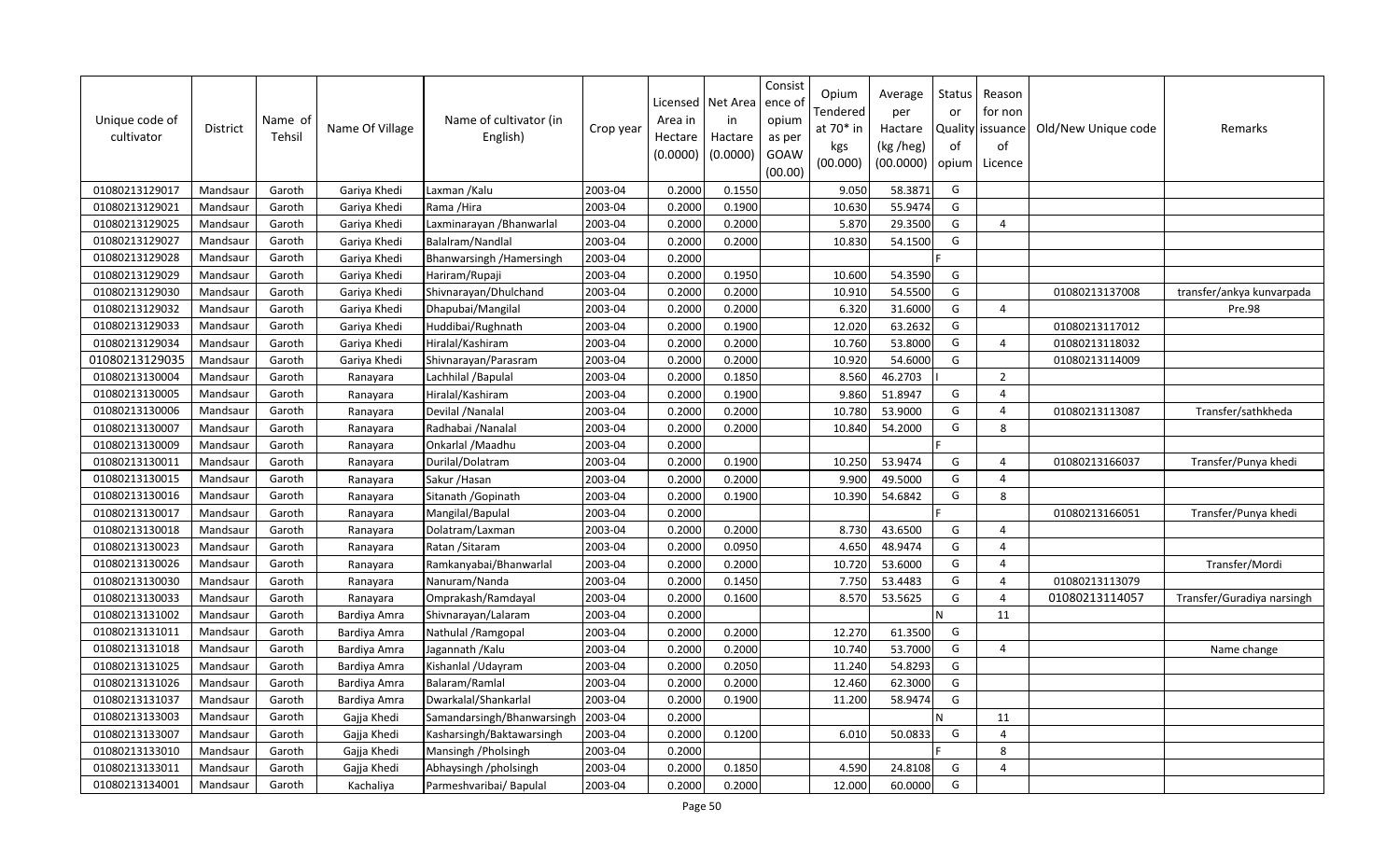| Unique code of<br>cultivator | <b>District</b> | Name of<br>Tehsil | Name Of Village  | Name of cultivator (in<br>English) | Crop year | Licensed<br>Area in<br>Hectare<br>(0.0000) | Net Area<br>in<br>Hactare<br>(0.0000) | Consist<br>ence of<br>opium<br>as per<br>GOAW<br>(00.00) | Opium<br>Tendered<br>at 70* in<br>kgs<br>(00.000) | Average<br>per<br>Hactare<br>(kg /heg)<br>(00.0000) | Status<br>or<br>of<br>opium | Reason<br>for non<br>Quality issuance<br>of<br>Licence | Old/New Unique code | Remarks                  |
|------------------------------|-----------------|-------------------|------------------|------------------------------------|-----------|--------------------------------------------|---------------------------------------|----------------------------------------------------------|---------------------------------------------------|-----------------------------------------------------|-----------------------------|--------------------------------------------------------|---------------------|--------------------------|
| 01080213134008               | Mandsaur        | Garoth            | Kachaliya        | Mannalal / Motilal                 | 2003-04   | 0.2000                                     | 0.1400                                |                                                          | 7.940                                             | 56.7143                                             | G                           |                                                        |                     |                          |
| 01080213134009               | Mandsaur        | Garoth            | Kachaliya        | Gordhan / Madhosingh               | 2003-04   | 0.2000                                     | 0.1800                                |                                                          | 10.290                                            | 57.1667                                             | G                           |                                                        |                     |                          |
| 01080213134011               | Mandsaur        | Garoth            | Kachaliya        | Karansingh/Gokulsingh              | 2003-04   | 0.2000                                     | 0.1850                                |                                                          | 10.180                                            | 55.0270                                             | G                           |                                                        |                     |                          |
| 01080213134014               | Mandsaur        | Garoth            | Kachaliya        | Kamalsingh/Pholsingh               | 2003-04   | 0.2000                                     | 0.1950                                |                                                          | 11.450                                            | 58.7179                                             | G                           |                                                        |                     |                          |
| 01080213134018               | Mandsaur        | Garoth            | Kachaliya        | Bhanwarsingh / Pholsingh           | 2003-04   | 0.2000                                     | 0.1000                                |                                                          | 5.650                                             | 56.5000                                             | G                           |                                                        |                     |                          |
| 01080213134020               | Mandsaur        | Garoth            | Kachaliya        | Samandbai/Nanda                    | 2003-04   | 0.2000                                     |                                       |                                                          |                                                   |                                                     |                             |                                                        |                     |                          |
| 01080213134022               | Mandsaur        | Garoth            | Kachaliya        | laxman / Pyara                     | 2003-04   | 0.2000                                     |                                       |                                                          |                                                   |                                                     | N                           | 11                                                     |                     |                          |
| 01080213134026               | Mandsaur        | Garoth            | Kachaliya        | Kanchanbai / Badrilal              | 2003-04   | 0.2000                                     |                                       |                                                          |                                                   |                                                     | N                           |                                                        |                     |                          |
| 01080213134030               | Mandsaur        | Garoth            | Kachaliya        | Chatarsingh/Lalsingh               | 2003-04   | 0.2000                                     | 0.1850                                |                                                          | 9.670                                             | 52.2703                                             | G                           | $\overline{a}$                                         | 01080213133008      |                          |
| 01080213135005               | Mandsaur        | Garoth            | Hingoriya        | Bhanwarlal / Hajari                | 2003-04   | 0.2000                                     | 0.2000                                |                                                          | 10.620                                            | 53.1000                                             | G                           | $\overline{4}$                                         | 01080213137056      | Transfer/Aakya kuvarpada |
| 01080213135007               | Mandsaur        | Garoth            | Hingoriya        | Balu/Varda                         | 2003-04   | 0.2000                                     |                                       |                                                          |                                                   |                                                     |                             |                                                        | 01080213136019      | Transfer/Borkhedi        |
| 01080213135009               | Mandsaur        | Garoth            | Hingoriya        | Mansingh/Hindusingh                | 2003-04   | 0.2000                                     | 0.2000                                |                                                          | 9.170                                             | 45.8500                                             | G                           | $\overline{4}$                                         | 01080213139014      |                          |
| 01080213136001               | Mandsaur        | Garoth            | Borkhedi         | Ratanlal/Jagannath                 | 2003-04   | 0.2000                                     | 0.2000                                |                                                          | 12.340                                            | 61.7000                                             | G                           |                                                        |                     |                          |
| 01080213136004               | Mandsaur        | Garoth            | Borkhedi         | Prabhulal / Ramlal                 | 2003-04   | 0.2000                                     |                                       |                                                          |                                                   |                                                     |                             |                                                        |                     |                          |
| 01080213136005               | Mandsaur        | Garoth            | Borkhedi         | Kanwarlal /Salagram                | 2003-04   | 0.2000                                     | 0.1950                                |                                                          | 12.380                                            | 63.4872                                             | G                           |                                                        |                     |                          |
| 01080213136006               | Mandsaur        | Garoth            | Borkhedi         | Rajaram/Ramlal                     | 2003-04   | 0.2000                                     |                                       |                                                          |                                                   |                                                     |                             |                                                        |                     |                          |
| 01080213136007               | Mandsaur        | Garoth            | Borkhedi         | Prabhulal / Ramkishan              | 2003-04   | 0.2000                                     | 0.2000                                |                                                          | 11.490                                            | 57.4500                                             | G                           |                                                        |                     |                          |
| 01080213136009               | Mandsaur        | Garoth            | Borkhedi         | Kishanlal / Narayan                | 2003-04   | 0.2000                                     | 0.2000                                |                                                          | 12.520                                            | 62.6000                                             | G                           |                                                        |                     |                          |
| 01080213136010               | Mandsaur        | Garoth            | Borkhedi         | Laxmibai/Satyanarayan              | 2003-04   | 0.2000                                     | 0.1950                                |                                                          | 11.110                                            | 56.9744                                             | G                           |                                                        |                     |                          |
| 01080213136012               | Mandsaur        | Garoth            | Borkhedi         | Mohanlal /Jagannath                | 2003-04   | 0.2000                                     | 0.1000                                |                                                          | 6.100                                             | 61.0000                                             | G                           |                                                        |                     |                          |
| 01080213136015               | Mandsaur        | Garoth            | Borkhedi         | Bansilal / Kalyan                  | 2003-04   | 0.2000                                     | 0.1950                                |                                                          | 11.070                                            | 56.7692                                             |                             | $\overline{2}$                                         |                     |                          |
| 01080213136016               | Mandsaur        | Garoth            | Borkhedi         | Dulichand / Bhanwarlal             | 2003-04   | 0.2000                                     | 0.2000                                |                                                          | 11.010                                            | 55.0500                                             |                             | $\overline{2}$                                         | 01080213137054      | Transfer/Aakya kuvarpada |
| 01080213136017               | Mandsaur        | Garoth            | Borkhedi         | Gyarsilal / Laxminarayan           | 2003-04   | 0.2000                                     |                                       |                                                          |                                                   |                                                     | N                           |                                                        |                     |                          |
| 01080213136018               | Mandsaur        | Garoth            | Borkhedi         | Sukhlal/Chanda                     | 2003-04   | 0.2000                                     | 0.1950                                |                                                          | 11.410                                            | 58.5128                                             | G                           |                                                        |                     |                          |
| 01080213137002               | Mandsaur        | Garoth            | Ankya kunvarpada | Mohanbai/Kanhiyalal                | 2003-04   | 0.2000                                     | 0.1950                                |                                                          | 9.760                                             | 50.0513                                             | G                           | $\overline{4}$                                         |                     |                          |
| 01080213137006               | Mandsaur        | Garoth            | Ankya kunvarpada | Devilal /Nanuram                   | 2003-04   | 0.2000                                     | 0.2050                                |                                                          | 12.060                                            | 58.8293                                             | G                           |                                                        |                     |                          |
| 01080213137010               | Mandsaur        | Garoth            | Ankya kunvarpada | Keshuram / Kalu                    | 2003-04   | 0.2000                                     | 0.1950                                |                                                          | 10.890                                            | 55.8462                                             | G                           |                                                        |                     |                          |
| 01080213137011               | Mandsaur        | Garoth            | Ankya kunvarpada | Mangilal / Radhakishan             | 2003-04   | 0.2000                                     | 0.1950                                |                                                          | 10.720                                            | 54.9744                                             | G                           |                                                        |                     |                          |
| 01080213137018               | Mandsaur        | Garoth            | Ankya kunvarpada | Kanheyalal / Bhanwarlal            | 2003-04   | 0.2000                                     | 0.2000                                |                                                          | 11.000                                            | 55.0000                                             | G                           |                                                        |                     |                          |
| 01080213137019               | Mandsaur        | Garoth            | Ankya kunvarpada | Bhuwanishankar / Ratanlal          | 2003-04   | 0.2000                                     | 0.1900                                |                                                          | 11.990                                            | 63.1053                                             | G                           |                                                        |                     |                          |
| 01080213137033               | Mandsaur        | Garoth            | Ankya kunvarpada | Jamnabai / Chitarlal               | 2003-04   | 0.2000                                     | 0.1900                                |                                                          | 10.700                                            | 56.3158                                             | G                           |                                                        |                     |                          |
| 01080213137036               | Mandsaur        | Garoth            | Ankya kunvarpada | Ismail / Abdul Rehman              | 2003-04   | 0.2000                                     | 0.1100                                |                                                          | 5.420                                             | 49.2727                                             | G                           | $\boldsymbol{\varDelta}$                               |                     |                          |
| 01080213137045               | Mandsaur        | Garoth            | Ankya kunvarpada | Jatunbai/Molabaks                  | 2003-04   | 0.2000                                     | 0.2050                                |                                                          | 5.030                                             | 24.5366                                             | G                           | $\overline{4}$                                         |                     |                          |
| 01080213137050               | Mandsaur        | Garoth            | Ankya kunvarpada | Basantibai/Jagannath               | 2003-04   | 0.2000                                     | 0.1950                                |                                                          | 11.720                                            | 60.1026                                             | G                           |                                                        | 01080213138015      |                          |
| 01080213138003               | Mandsaur        | Garoth            | Pipliya Jatti    | Banshilal /Jaikishan               | 2003-04   | 0.2000                                     | 0.1900                                |                                                          | 12.010                                            | 63.2105                                             | G                           |                                                        |                     |                          |
| 01080213138005               | Mandsaur        | Garoth            | Pipliya Jatti    | Ramchandra/Puralal                 | 2003-04   | 0.2000                                     | 0.2050                                |                                                          | 12.460                                            | 60.7805                                             | G                           |                                                        |                     |                          |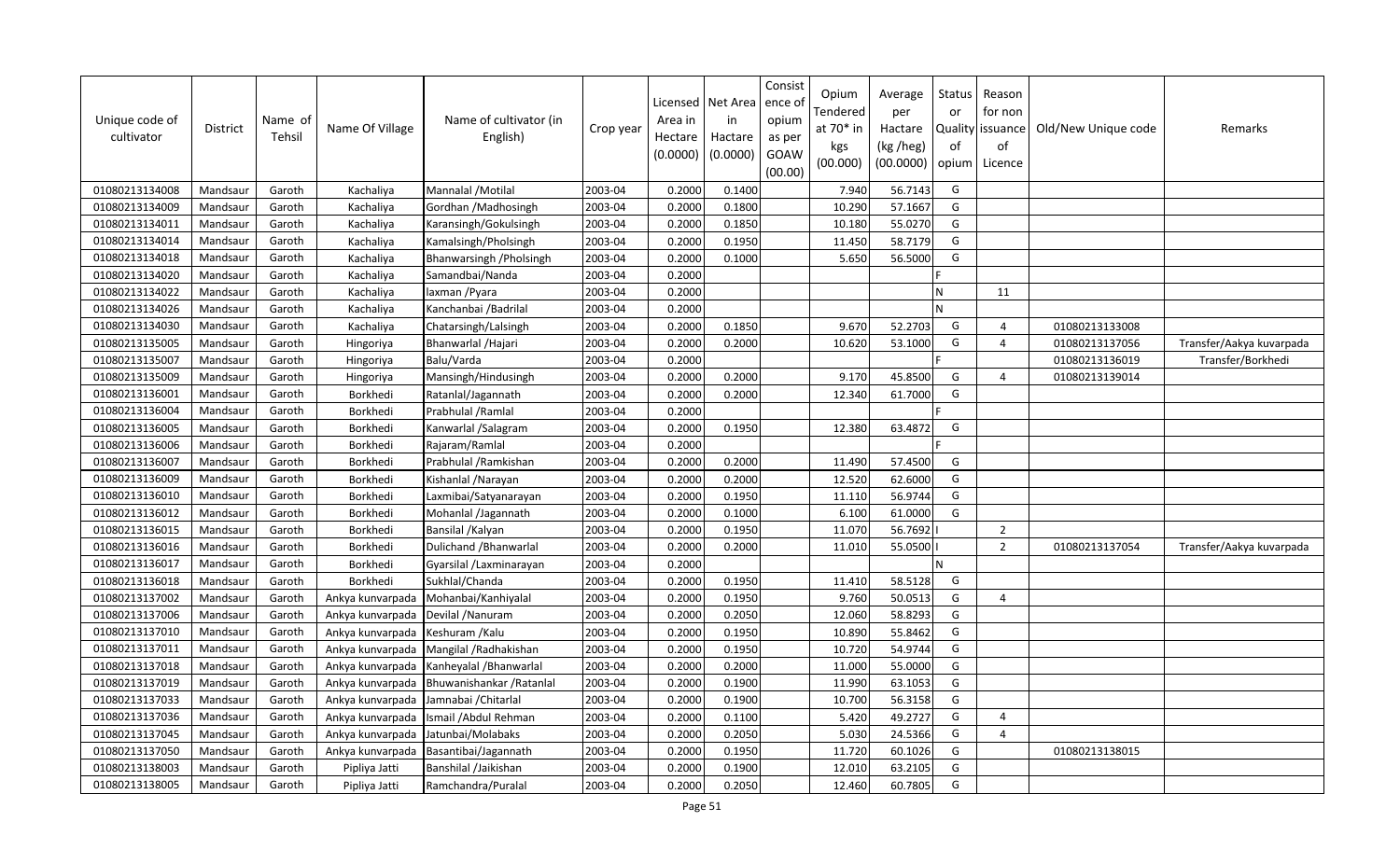| Unique code of<br>cultivator | District | Name of<br>Tehsil | Name Of Village  | Name of cultivator (in<br>English) | Crop year | Licensed<br>Area in<br>Hectare<br>(0.0000) | Net Area<br>in<br>Hactare<br>(0.0000) | Consist<br>ence of<br>opium<br>as per<br>GOAW<br>(00.00) | Opium<br>Tendered<br>at $70*$ in<br>kgs<br>(00.000) | Average<br>per<br>Hactare<br>(kg /heg)<br>(00.0000) | Status<br>or<br>of<br>opium | Reason<br>for non<br>Quality   issuance<br>of<br>Licence | Old/New Unique code | Remarks                   |
|------------------------------|----------|-------------------|------------------|------------------------------------|-----------|--------------------------------------------|---------------------------------------|----------------------------------------------------------|-----------------------------------------------------|-----------------------------------------------------|-----------------------------|----------------------------------------------------------|---------------------|---------------------------|
| 01080213138007               | Mandsaur | Garoth            | Pipliya Jatti    | Ratanbai / Kishan                  | 2003-04   | 0.2000                                     |                                       |                                                          |                                                     |                                                     | N                           |                                                          |                     |                           |
| 01080213138009               | Mandsaur | Garoth            | Pipliya Jatti    | Nandlal/Bherulal                   | 2003-04   | 0.2000                                     |                                       |                                                          |                                                     |                                                     |                             |                                                          |                     |                           |
| 01080213138012               | Mandsaur | Garoth            | Pipliya Jatti    | Gangaram / Bheru                   | 2003-04   | 0.2000                                     | 0.1450                                |                                                          | 8.570                                               | 59.1034                                             | G                           |                                                          |                     |                           |
| 01080213138017               | Mandsaur | Garoth            | Pipliya Jatti    | Ramsingh/Pursingh                  | 2003-04   | 0.2000                                     | 0.1800                                |                                                          | 10.540                                              | 58.5556                                             | G                           |                                                          |                     |                           |
| 01080213138018               | Mandsaur | Garoth            | Pipliya Jatti    | Bherusingh/Devisingh               | 2003-04   | 0.2000                                     | 0.1850                                |                                                          | 10.570                                              | 57.1351                                             | G                           |                                                          |                     |                           |
| 01080213138019               | Mandsaur | Garoth            | Pipliya Jatti    | Banesingh/Devisingh                | 2003-04   | 0.2000                                     | 0.1850                                |                                                          | 10.500                                              | 56.7568                                             | G                           |                                                          |                     |                           |
| 01080213138020               | Mandsaur | Garoth            | Pipliya Jatti    | Chotelal/Beja                      | 2003-04   | 0.2000                                     |                                       |                                                          |                                                     |                                                     | N                           |                                                          |                     |                           |
| 01080213138028               | Mandsaur | Garoth            | Pipliya Jatti    | Dalibai /Shivlal                   | 2003-04   | 0.2000                                     |                                       |                                                          |                                                     |                                                     | N                           |                                                          |                     |                           |
| 01080213138030               | Mandsaur | Garoth            | Pipliya Jatti    | Puralal / Khema                    | 2003-04   | 0.2000                                     | 0.1550                                |                                                          | 8.820                                               | 56.9032                                             | G                           |                                                          |                     |                           |
| 01080213138035               | Mandsaur | Garoth            | Pipliya Jatti    | Mohanlal/Savat                     | 2003-04   | 0.2000                                     |                                       |                                                          |                                                     |                                                     | N                           |                                                          |                     |                           |
| 01080213138036               | Mandsaur | Garoth            | Pipliya Jatti    | Pholkunwar / Shantilal             | 2003-04   | 0.2000                                     | 0.2000                                |                                                          | 12.320                                              | 61.6000                                             | G                           |                                                          |                     |                           |
| 01080213138037               | Mandsaur | Garoth            | Pipliya Jatti    | Mangusingh / Pursingh              | 2003-04   | 0.2000                                     |                                       |                                                          |                                                     |                                                     | N                           |                                                          |                     |                           |
| 01080213138042               | Mandsaur | Garoth            | Pipliya Jatti    | Prabhulal/Khama                    | 2003-04   | 0.2000                                     | 0.1600                                |                                                          | 9.140                                               | 57.1250                                             | G                           |                                                          |                     |                           |
| 01080213138044               | Mandsaur | Garoth            | Pipliya Jatti    | Shantibai/Shivlal                  | 2003-04   | 0.2000                                     | 0.2000                                |                                                          | 11.100                                              | 55.5000                                             | G                           |                                                          |                     |                           |
| 01080213138045               | Mandsaur | Garoth            | Pipliya Jatti    | Farokkha/Chandkha                  | 2003-04   | 0.2000                                     | 0.1950                                |                                                          | 12.510                                              | 64.1538                                             | G                           |                                                          | 01080213128142      | Transfer/Barkheda Gangasa |
| 01080213138046               | Mandsaur | Garoth            | Pipliya Jatti    | Puralal/Motiram                    | 2003-04   | 0.2000                                     | 0.2000                                |                                                          | 11.110                                              | 55.5500                                             | G                           |                                                          | 01080213128011      |                           |
| 01080213138047               | Mandsaur | Garoth            | Pipliya Jatti    | Bhagwatibai/Puralal                | 2003-04   | 0.2000                                     | 0.2000                                |                                                          | 12.100                                              | 60.5000                                             | G                           |                                                          | 01080213128088      | Transfer/Barkheda Gangasa |
| 01080213139002               | Mandsaur | Garoth            | Jassa Khedi      | Sartansingh / Kansingh             | 2003-04   | 0.2000                                     | 0.1950                                |                                                          | 11.350                                              | 58.2051                                             | G                           |                                                          |                     |                           |
| 01080213139005               | Mandsaur | Garoth            | Jassa Khedi      | Mangilal / Gopi                    | 2003-04   | 0.2000                                     | 0.1650                                |                                                          | 9.680                                               | 58.6667                                             | G                           |                                                          |                     |                           |
| 01080213139006               | Mandsaur | Garoth            | Jassa Khedi      | Bhuwanisingh / Gopalsingh          | 2003-04   | 0.2000                                     | 0.1100                                |                                                          | 6.520                                               | 59.2727                                             | G                           |                                                          |                     |                           |
| 01080213139011               | Mandsaur | Garoth            | Jassa Khedi      | Dalesingh/Kalusingh                | 2003-04   | 0.2000                                     | 0.1900                                |                                                          | 11.730                                              | 61.7368                                             | G                           |                                                          |                     |                           |
| 01080213139013               | Mandsaur | Garoth            | Jassa Khedi      | Bhanvarsingh/Kalusingh             | 2003-04   | 0.2000                                     | 0.1950                                |                                                          | 7.880                                               | 40.4103                                             |                             | $\overline{2}$                                           |                     |                           |
| 01080213139017               | Mandsaur | Garoth            | Jassa Khedi      | Ramsingh /Fathesingh               | 2003-04   | 0.2000                                     | 0.1900                                |                                                          | 10.880                                              | 57.2632                                             | G                           |                                                          |                     |                           |
| 01080213139021               | Mandsaur | Garoth            | Jassa Khedi      | Mohansingh / Motisingh             | 2003-04   | 0.2000                                     | 0.2050                                |                                                          | 11.990                                              | 58.4878                                             | G                           |                                                          |                     |                           |
| 01080213139024               | Mandsaur | Garoth            | Jassa Khedi      | Ramsingh/Kalusingh                 | 2003-04   | 0.2000                                     | 0.2000                                |                                                          | 11.880                                              | 59.4000                                             | G                           |                                                          |                     |                           |
| 01080213139025               | Mandsaur | Garoth            | Jassa Khedi      | Shantibai / Ramchandra             | 2003-04   | 0.2000                                     | 0.1550                                |                                                          | 8.750                                               | 56.4516                                             | G                           |                                                          |                     |                           |
| 01080213140001               | Mandsaur | Garoth            | Varha Khedi      | Ajabbai /Bhanrsingh                | 2003-04   | 0.2000                                     |                                       |                                                          |                                                     |                                                     |                             |                                                          |                     | Transfer/Padasali         |
| 01080213140003               | Mandsaur | Garoth            | Varha Khedi      | Rajaram / Bhanwarlal               | 2003-04   | 0.2000                                     | 0.2100                                |                                                          | 12.040                                              | 57.3333                                             | G                           |                                                          |                     |                           |
| 01080213140004               | Mandsaur | Garoth            | Varha Khedi      | Pursingh/Devisingh                 | 2003-04   | 0.2000                                     | 0.1900                                |                                                          | 10.130                                              | 53.3158                                             | G                           | 4                                                        |                     | Transfer/Dhudhakhedi      |
| 01080213140007               | Mandsaur | Garoth            | Varha Khedi      | Bhuwanisingh / Devisingh           | 2003-04   | 0.2000                                     | 0.2050                                |                                                          | 11.420                                              | 55.7073                                             | G                           |                                                          |                     |                           |
| 01080213142003               | Mandsaur | Garoth            | Dhaba Kanthariya | Shivlal / Teja                     | 2003-04   | 0.2000                                     | 0.2000                                |                                                          | 11.190                                              | 55.9500                                             | G                           |                                                          |                     | Transfer/Barkheda Gangasa |
| 01080213142007               | Mandsaur | Garoth            | Dhaba Kanthariya | Harji /Partha                      | 2003-04   | 0.2000                                     | 0.1050                                |                                                          | 5.690                                               | 54.1905                                             | G                           |                                                          |                     | Transfer/Barkheda Gangasa |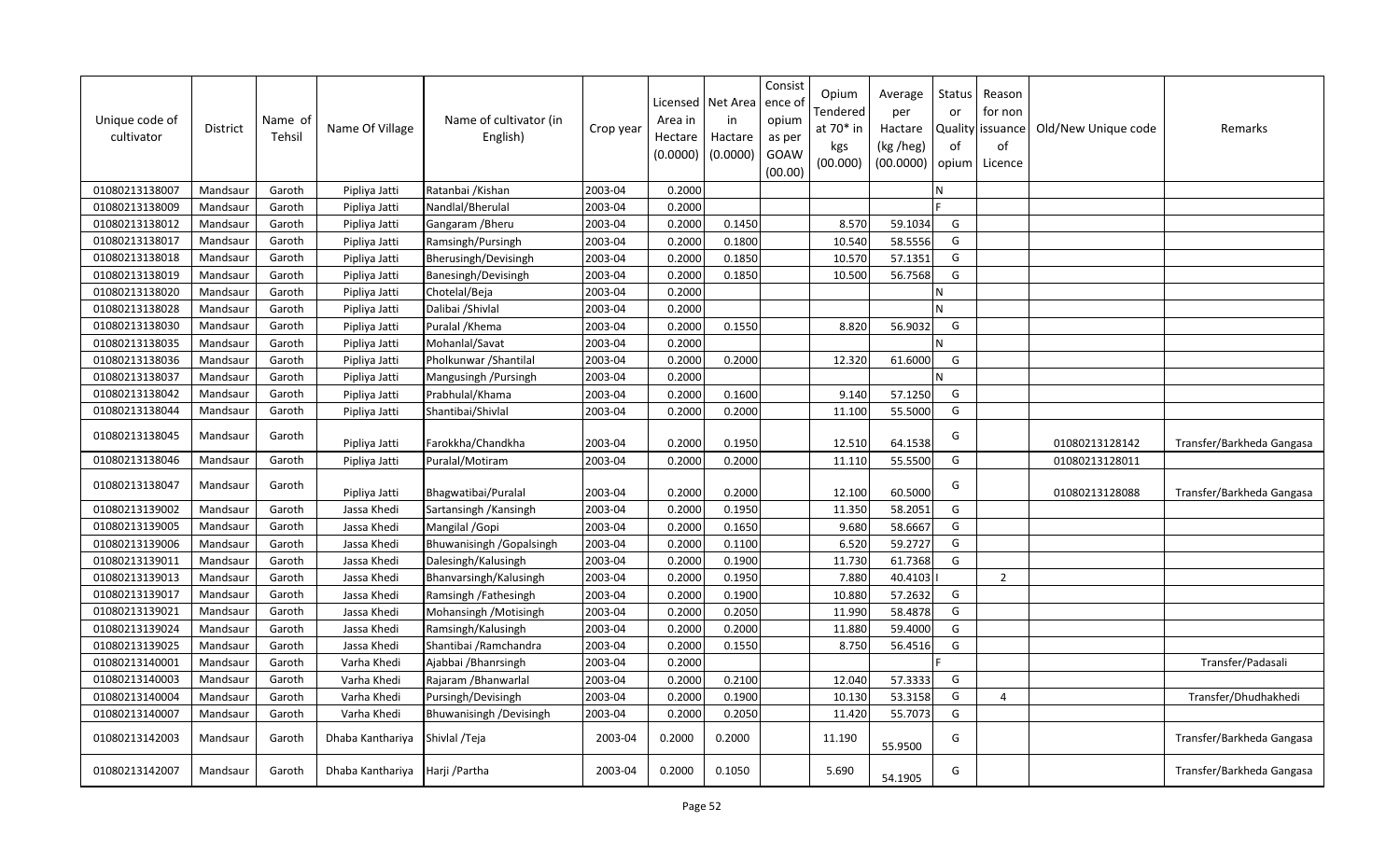| Unique code of<br>cultivator | District | Name of<br>Tehsil | Name Of Village | Name of cultivator (in<br>English) | Crop year | Area in<br>Hectare<br>(0.0000) | Licensed   Net Area<br>in<br>Hactare<br>(0.0000) | Consist<br>ence o<br>opium<br>as per<br>GOAW<br>(00.00) | Opium<br>Tendered<br>at 70* in<br>kgs<br>(00.000) | Average<br>per<br>Hactare<br>(kg /heg)<br>(00.0000) | Status<br>or<br>of<br>opium | Reason<br>for non<br>Quality   issuance<br>of<br>Licence | Old/New Unique code | Remarks                   |
|------------------------------|----------|-------------------|-----------------|------------------------------------|-----------|--------------------------------|--------------------------------------------------|---------------------------------------------------------|---------------------------------------------------|-----------------------------------------------------|-----------------------------|----------------------------------------------------------|---------------------|---------------------------|
| 01080213144012               | Mandsaur | Garoth            | ChandraPura     | Kashibai/Bheru                     | 2003-04   | 0.2000                         | 0.2000                                           |                                                         | 11.870                                            | 59.3500                                             | G                           |                                                          | 01080213137016      | transfer/ankya kunvarpada |
| 01080213144014               | Mandsaur | Garoth            | ChandraPura     | Prabhulal/Nanda                    | 2003-04   | 0.2000                         | 0.1500                                           |                                                         | 8.560                                             | 57.0667                                             | G                           |                                                          | 01080213128051      | transfer/Barkheda gangasa |
| 01080213144015               | Mandsaur | Garoth            | ChandraPura     | Devilal/Bheruji                    | 2003-04   | 0.2000                         | 0.2000                                           |                                                         | 11.330                                            | 56.6500                                             | G                           |                                                          | 01080213128146      | Fransfer Ankya kunvarpada |
| 01080213145004               | Mandsaur | Garoth            | Nariya Bujurg   | Satyanarayan / Nanalal             | 2003-04   | 0.2000                         | 0.2000                                           |                                                         | 10.800                                            | 54.0000                                             | G                           |                                                          |                     |                           |
| 01080213145013               | Mandsaur | Garoth            | Nariya Bujurg   | Devilal / Nanuram                  | 2003-04   | 0.2000                         | 0.2000                                           |                                                         | 11.120                                            | 55.6000                                             | G                           |                                                          |                     |                           |
| 01080213145014               | Mandsaur | Garoth            | Nariya Bujurg   | Hiralal/Kaluram                    | 2003-04   | 0.2000                         | 0.2000                                           |                                                         | 12.760                                            | 63.8000                                             | G                           |                                                          |                     |                           |
| 01080213145015               | Mandsaur | Garoth            | Nariya Bujurg   | Ratanlal / Bherulal                | 2003-04   | 0.2000                         | 0.2000                                           |                                                         | 12.330                                            | 61.6500                                             | G                           |                                                          |                     |                           |
| 01080213145018               | Mandsaur | Garoth            | Nariya Bujurg   | Devilal / Balaram                  | 2003-04   | 0.2000                         | 0.2000                                           |                                                         | 12.120                                            | 60.6000                                             | G                           |                                                          |                     |                           |
| 01080213145022               | Mandsaur | Garoth            | Nariya Bujurg   | Gangabai/Ruplal                    | 2003-04   | 0.2000                         | 0.1900                                           |                                                         | 10.690                                            | 56.2632                                             | G                           |                                                          |                     |                           |
| 01080213145026               | Mandsaur | Garoth            | Nariya Bujurg   | Kesarbai/Heeralal                  | 2003-04   | 0.2000                         | 0.2000                                           |                                                         | 10.840                                            | 54.2000                                             | G                           |                                                          |                     |                           |
| 01080213145027               | Mandsaur | Garoth            | Nariya Bujurg   | Rukmanibai /Balaram                | 2003-04   | 0.2000                         | 0.2000                                           |                                                         | 11.910                                            | 59.5500                                             | G                           |                                                          |                     |                           |
| 01080213145038               | Mandsaur | Garoth            | Nariya Bujurg   | Pyara/Uda                          | 2003-04   | 0.2000                         | 0.1900                                           |                                                         | 10.200                                            | 53.6842                                             | G                           | $\overline{4}$                                           | 01080213146079      | Transfer/parasali         |
| 01080213145039               | Mandsaur | Garoth            | Nariya Bujurg   | Kanwarlal/Prabhulal                | 2003-04   | 0.2000                         | 0.2000                                           |                                                         | 10.380                                            | 51.9000                                             | G                           | $\overline{4}$                                           | 01080213146076      | Transfer/parasali         |
| 01080213146002               | Mandsaur | Garoth            | Khajuri Runda   | Rajaram / Kalu                     | 2003-04   | 0.2000                         | 0.2000                                           |                                                         | 13.210                                            | 66.0500                                             | G                           |                                                          |                     |                           |
| 01080213146004               | Mandsaur | Garoth            | Khajuri Runda   | Kanchanbai /Balmukund              | 2003-04   | 0.2000                         | 0.2000                                           |                                                         | 10.710                                            | 53.5500                                             | G                           | $\overline{4}$                                           |                     |                           |
| 01080213146005               | Mandsaur | Garoth            | Khajuri Runda   | Varda /Dalla                       | 2003-04   | 0.2000                         | 0.1400                                           |                                                         | 7.310                                             | 52.2143                                             | G                           | $\overline{4}$                                           |                     |                           |
| 01080213146006               | Mandsaur | Garoth            | Khajuri Runda   | Balaram / Mangilal                 | 2003-04   | 0.2000                         | 0.2100                                           |                                                         | 11.640                                            | 55.4286                                             | G                           |                                                          |                     |                           |
| 01080213146007               | Mandsaur | Garoth            | Khajuri Runda   | Devilal /Hiralal                   | 2003-04   | 0.2000                         |                                                  |                                                         |                                                   |                                                     | N                           |                                                          |                     |                           |
| 01080213146008               | Mandsaur | Garoth            | Khajuri Runda   | Ramkishan / Balaram                | 2003-04   | 0.2000                         | 0.1950                                           |                                                         | 10.970                                            | 56.2564                                             | G                           |                                                          |                     |                           |
| 01080213146009               | Mandsaur | Garoth            | Khajuri Runda   | Sardarbai /Jetram                  | 2003-04   | 0.2000                         | 0.1800                                           |                                                         | 9.250                                             | 51.3889                                             | G                           | $\overline{4}$                                           |                     |                           |
| 01080213146011               | Mandsaur | Garoth            | Khajuri Runda   | Laxminarayan / Bhagirath           | 2003-04   | 0.2000                         | 0.2100                                           |                                                         | 11.600                                            | 55.2381                                             | G                           |                                                          |                     |                           |
| 01080213146013               | Mandsaur | Garoth            | Khajuri Runda   | Hariram / Bhagirath                | 2003-04   | 0.2000                         | 0.2000                                           |                                                         | 11.340                                            | 56.7000                                             | G                           |                                                          |                     |                           |
| 01080213146015               | Mandsaur | Garoth            | Khajuri Runda   | Ramprasad / Laxman                 | 2003-04   | 0.2000                         | 0.2000                                           |                                                         | 11.440                                            | 57.2000                                             | G                           |                                                          |                     |                           |
| 01080213146018               | Mandsaur | Garoth            | Khajuri Runda   | Prabhulal / Puralal                | 2003-04   | 0.2000                         | 0.1950                                           |                                                         | 11.800                                            | 60.5128                                             | G                           |                                                          |                     |                           |
| 01080213146020               | Mandsaur | Garoth            | Khajuri Runda   | Poonamchand/Devilal                | 2003-04   | 0.2000                         | 0.2000                                           |                                                         | 12.120                                            | 60.6000                                             | G                           |                                                          |                     |                           |
| 01080213146026               | Mandsaur | Garoth            | Khajuri Runda   | Nandubai / Motilal                 | 2003-04   | 0.2000                         | 0.1950                                           |                                                         | 11.930                                            | 61.1795                                             | G                           |                                                          |                     |                           |
| 01080213146028               | Mandsaur | Garoth            | Khajuri Runda   | Narsingh / Gulab                   | 2003-04   | 0.2000                         | 0.2000                                           |                                                         | 12.390                                            | 61.9500                                             | G                           |                                                          |                     |                           |
| 01080213146034               | Mandsaur | Garoth            | Khajuri Runda   | Parasram/Bagdiram                  | 2003-04   | 0.2000                         | 0.1950                                           |                                                         | 9.920                                             | 50.8718                                             | G                           | $\overline{4}$                                           |                     |                           |
| 01080213146036               | Mandsaur | Garoth            | Khajuri Runda   | Mangilal / Bheru                   | 2003-04   | 0.2000                         | 0.1000                                           |                                                         | 5.280                                             | 52.8000                                             | G                           | $\overline{4}$                                           |                     |                           |
| 01080213146039               | Mandsaur | Garoth            | Khajuri Runda   | Devilal / Harlal                   | 2003-04   | 0.2000                         | 0.1900                                           |                                                         | 11.720                                            | 61.6842                                             | G                           |                                                          |                     |                           |
| 01080213146046               | Mandsaur | Garoth            | Khajuri Runda   | <b>Bhanwarlal /Mannalal</b>        | 2003-04   | 0.2000                         | 0.1900                                           |                                                         | 11.200                                            | 58.9474                                             | G                           |                                                          |                     |                           |
| 01080213146047               | Mandsaur | Garoth            | Khajuri Runda   | Radhibai /Lachhiram                | 2003-04   | 0.2000                         | 0.1900                                           |                                                         | 10.040                                            | 52.8421                                             | G                           | $\overline{4}$                                           |                     |                           |
| 01080213146049               | Mandsaur | Garoth            | Khajuri Runda   | Jatunbai/Rajani                    | 2003-04   | 0.2000                         | 0.2000                                           |                                                         | 9.760                                             | 48.8000                                             | G                           | $\overline{4}$                                           |                     |                           |
| 01080213146053               | Mandsaur | Garoth            | Khajuri Runda   | Hanumantsingh / Bhuwanisingh       | 2003-04   | 0.2000                         | 0.2100                                           |                                                         | 9.960                                             | 47.4286                                             | G                           | $\overline{4}$                                           |                     |                           |
| 01080213146060               | Mandsaur | Garoth            | Khajuri Runda   | Bagdiram / Radhakishan             | 2003-04   | 0.2000                         | 0.1850                                           |                                                         | 10.620                                            | 57.4054                                             | G                           |                                                          |                     |                           |
| 01080213146063               | Mandsaur | Garoth            | Khajuri Runda   | Gangaram / Keshuram                | 2003-04   | 0.2000                         |                                                  |                                                         |                                                   |                                                     |                             |                                                          |                     |                           |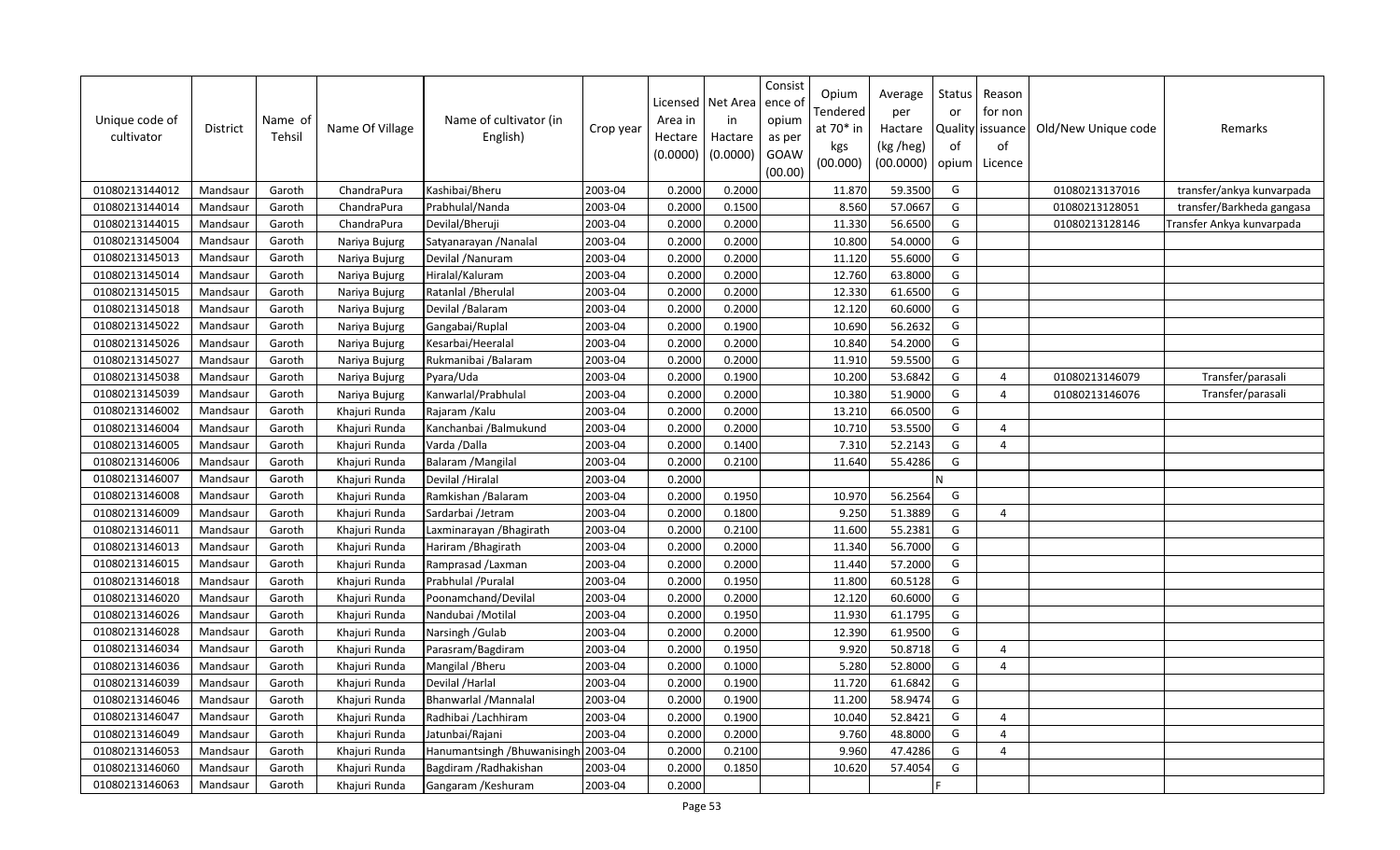| Unique code of<br>cultivator | <b>District</b> | Name of<br>Tehsil | Name Of Village | Name of cultivator (in<br>English) | Crop year | Licensed<br>Area in<br>Hectare<br>(0.0000) | Net Area<br>in<br>Hactare<br>(0.0000) | Consist<br>ence of<br>opium<br>as per<br>GOAW<br>(00.00) | Opium<br>Tendered<br>at 70* in<br>kgs<br>(00.000) | Average<br>per<br>Hactare<br>(kg /heg)<br>(00.0000) | Status<br>or<br>of<br>opium | Reason<br>for non<br>Quality   issuance<br>of<br>Licence | Old/New Unique code | Remarks                |
|------------------------------|-----------------|-------------------|-----------------|------------------------------------|-----------|--------------------------------------------|---------------------------------------|----------------------------------------------------------|---------------------------------------------------|-----------------------------------------------------|-----------------------------|----------------------------------------------------------|---------------------|------------------------|
| 01080213146065               | Mandsaur        | Garoth            | Khajuri Runda   | Iswarlal/Jagannath                 | 2003-04   | 0.2000                                     | 0.1950                                |                                                          | 10.690                                            | 54.8205                                             | G                           |                                                          |                     |                        |
| 01080213146081               | Mandsaur        | Garoth            | Khajuri Runda   | Amarsingh/Ramlal                   | 2003-04   | 0.2000                                     | 0.2000                                |                                                          | 11.400                                            | 57.0000                                             | G                           |                                                          |                     |                        |
| 01080213146084               | Mandsaur        | Garoth            | Khajuri Runda   | Sitaram / Kalu                     | 2003-04   | 0.2000                                     | 0.2000                                |                                                          | 9.890                                             | 49.4500                                             | G                           | 4                                                        |                     |                        |
| 01080213146086               | Mandsaur        | Garoth            | Khajuri Runda   | Ambalal /Shivlal                   | 2003-04   | 0.2000                                     | 0.2100                                |                                                          | 3.510                                             | 16.7143                                             | G                           | $\overline{4}$                                           |                     |                        |
| 01080213146095               | Mandsaur        | Garoth            | Khajuri Runda   | Shankarlal / Puralal               | 2003-04   | 0.2000                                     | 0.1950                                |                                                          | 10.540                                            | 54.0513                                             | G                           |                                                          |                     |                        |
| 01080213146101               | Mandsaur        | Garoth            | Khajuri Runda   | Bhanwaribai / Kachrulal            | 2003-04   | 0.2000                                     | 0.2100                                |                                                          | 10.760                                            | 51.2381                                             | G                           | 4                                                        |                     |                        |
| 01080213146106               | Mandsaur        | Garoth            | Khajuri Runda   | Nanibai / Pyara                    | 2003-04   | 0.2000                                     | 0.1800                                |                                                          | 9.720                                             | 54.0000                                             | G                           |                                                          |                     | Transfer/MDS I Udpura  |
| 01080213146107               | Mandsaur        | Garoth            | Khajuri Runda   | Bhagatram / Nathu                  | 2003-04   | 0.2000                                     | 0.2050                                |                                                          | 11.630                                            | 56.7317                                             | G                           |                                                          |                     |                        |
| 01080213146108               | Mandsaur        | Garoth            | Khajuri Runda   | Puralal/Nanalal                    | 2003-04   | 0.2000                                     | 0.1950                                |                                                          | 6.860                                             | 35.1795                                             | G                           | $\Delta$                                                 |                     |                        |
| 01080213146113               | Mandsaur        | Garoth            | Khajuri Runda   | Salagram/Prabhulal                 | 2003-04   | 0.2000                                     | 0.2050                                |                                                          | 11.590                                            | 56.5366                                             | G                           |                                                          |                     |                        |
| 01080213146118               | Mandsaur        | Garoth            | Khajuri Runda   | Laxminarayan/Bherulal              | 2003-04   | 0.2000                                     | 0.1900                                |                                                          | 10.400                                            | 54.7368                                             | G                           |                                                          | 01080213145005      | Transfer/Nariya bujurg |
| 01080213146119               | Mandsaur        | Garoth            | Khajuri Runda   | Narsinghlal/Dhuralal               | 2003-04   | 0.2000                                     | 0.1950                                |                                                          | 5.920                                             | 30.3590                                             | G                           | $\overline{a}$                                           |                     |                        |
| 01080213146120               | Mandsaur        | Garoth            | Khajuri Runda   | Gangaram/Kachru                    | 2003-04   | 0.2000                                     | 0.2000                                |                                                          | 10.470                                            | 52.3500                                             | G                           | $\Delta$                                                 | 01080213130025      |                        |
| 01080213147001               | Mandsaur        | Garoth            | Chachavda       | Satyanarayan/Bherulal              | 2003-04   | 0.2000                                     | 0.2000                                |                                                          | 11.190                                            | 55.9500                                             | G                           |                                                          |                     |                        |
| 01080213147002               | Mandsaur        | Garoth            | Chachavda       | Shantilal / Chainram               | 2003-04   | 0.2000                                     | 0.2000                                |                                                          | 9.970                                             | 49.8500                                             | G                           | $\Delta$                                                 |                     |                        |
| 01080213147004               | Mandsaur        | Garoth            | Chachavda       | Shivlal /Tulasiram                 | 2003-04   | 0.2000                                     | 0.2000                                |                                                          | 11.190                                            | 55.9500                                             | G                           |                                                          |                     |                        |
| 01080213147005               | Mandsaur        | Garoth            | Chachavda       | Jetram /Bhuwaniram                 | 2003-04   | 0.2000                                     | 0.2000                                |                                                          | 11.600                                            | 58.0000                                             | G                           |                                                          |                     |                        |
| 01080213147006               | Mandsaur        | Garoth            | Chachavda       | Nandlal / Bherulal                 | 2003-04   | 0.2000                                     | 0.2000                                |                                                          | 12.060                                            | 60.3000                                             | G                           |                                                          |                     |                        |
| 01080213147007               | Mandsaur        | Garoth            | Chachavda       | Bhagatram / Bhuwaniram             | 2003-04   | 0.2000                                     | 0.2000                                |                                                          | 11.700                                            | 58.5000                                             | G                           |                                                          | 01080213161050      | Transfer/Devriya       |
| 01080213147008               | Mandsaur        | Garoth            | Chachavda       | Kaluram / Bapulal                  | 2003-04   | 0.2000                                     | 0.2000                                |                                                          | 11.520                                            | 57.6000                                             | G                           |                                                          |                     |                        |
| 01080213147009               | Mandsaur        | Garoth            | Chachavda       | Ramprasad / Bherulal               | 2003-04   | 0.2000                                     | 0.2000                                |                                                          | 12.590                                            | 62.9500                                             | G                           |                                                          |                     |                        |
| 01080213147010               | Mandsaur        | Garoth            | Chachavda       | Banshilal / Bherulal               | 2003-04   | 0.2000                                     | 0.1950                                |                                                          | 11.430                                            | 58.6154                                             | G                           |                                                          |                     |                        |
| 01080213147011               | Mandsaur        | Garoth            | Chachavda       | Geetabai/Motya                     | 2003-04   | 0.2000                                     | 0.2000                                |                                                          | 12.100                                            | 60.5000                                             | G                           |                                                          |                     |                        |
| 01080213147014               | Mandsaur        | Garoth            | Chachavda       | Bapulal /Tejram                    | 2003-04   | 0.2000                                     | 0.2000                                |                                                          | 12.110                                            | 60.5500                                             | G                           |                                                          |                     |                        |
| 01080213147015               | Mandsaur        | Garoth            | Chachavda       | Krashngopal/Udaylal                | 2003-04   | 0.2000                                     | 0.2050                                |                                                          | 11.940                                            | 58.2439                                             | G                           |                                                          |                     |                        |
| 01080213147016               | Mandsaur        | Garoth            | Chachavda       | Ramniwas / Bhuwaniram              | 2003-04   | 0.2000                                     | 0.2000                                |                                                          | 11.010                                            | 55.0500                                             | G                           |                                                          |                     |                        |
| 01080213147018               | Mandsaur        | Garoth            | Chachavda       | Ghanshyam/Shivram                  | 2003-04   | 0.2000                                     | 0.2000                                |                                                          | 11.520                                            | 57.6000                                             | G                           |                                                          |                     |                        |
| 01080213147021               | Mandsaur        | Garoth            | Chachavda       | Bhagwanlal/Ramnarayan              | 2003-04   | 0.2000                                     | 0.2000                                |                                                          | 11.160                                            | 55.8000                                             | G                           |                                                          |                     |                        |
| 01080213147032               | Mandsaur        | Garoth            | Chachavda       | kanwarlal / Hiralal                | 2003-04   | 0.2000                                     | 0.2050                                |                                                          | 11.860                                            | 57.8537                                             | G                           |                                                          |                     |                        |
| 01080213147033               | Mandsaur        | Garoth            | Chachavda       | Jagannath/Bajjaji                  | 2003-04   | 0.2000                                     | 0.2000                                |                                                          | 10.430                                            | 52.1500                                             | G                           | $\Delta$                                                 |                     |                        |
| 01080213147034               | Mandsaur        | Garoth            | Chachavda       | Jamnalal / Bherulal                | 2003-04   | 0.2000                                     | 0.2000                                |                                                          | 10.620                                            | 53.1000                                             | G                           | 4                                                        |                     |                        |
| 01080213147035               | Mandsaur        | Garoth            | Chachavda       | Ratanlal / Bherulal                | 2003-04   | 0.2000                                     | 0.2000                                |                                                          | 12.410                                            | 62.0500                                             | G                           |                                                          |                     |                        |
| 01080213147036               | Mandsaur        | Garoth            | Chachavda       | Chainram / Shivlal                 | 2003-04   | 0.2000                                     | 0.2000                                |                                                          | 11.520                                            | 57.6000                                             | G                           |                                                          |                     |                        |
| 01080213147037               | Mandsaur        | Garoth            | Chachavda       | Sitaram / Radheshyam               | 2003-04   | 0.2000                                     | 0.2000                                |                                                          | 11.170                                            | 55.8500                                             | G                           |                                                          |                     |                        |
| 01080213147038               | Mandsaur        | Garoth            | Chachavda       | Badrilal / Mohanlal                | 2003-04   | 0.2000                                     | 0.2050                                |                                                          | 11.060                                            | 53.9512                                             | G                           | $\Delta$                                                 |                     | Name change            |
| 01080213147039               | Mandsaur        | Garoth            | Chachavda       | Radheshyam / Ramniwas              | 2003-04   | 0.2000                                     | 0.2000                                |                                                          | 11.660                                            | 58.3000                                             | G                           |                                                          |                     |                        |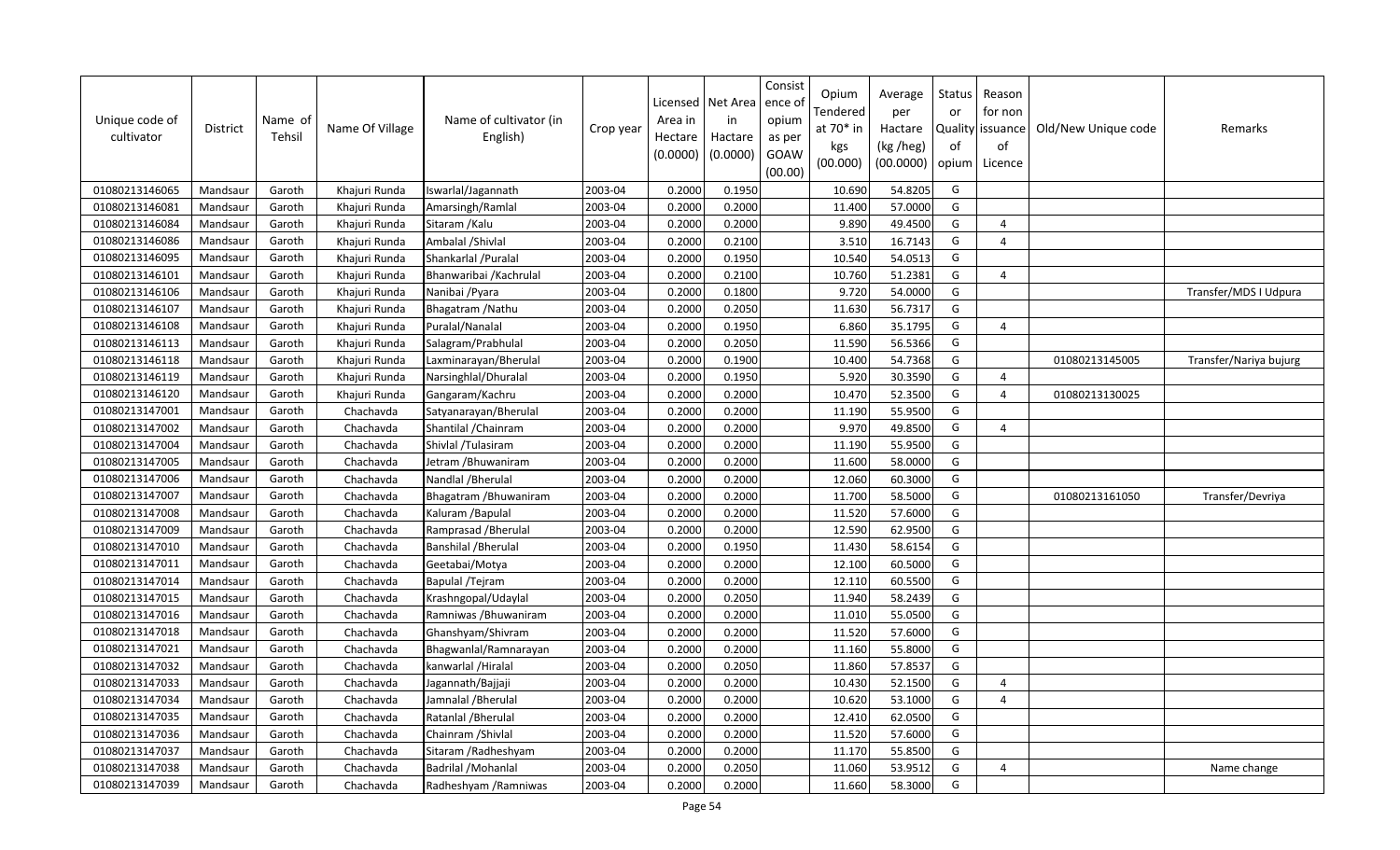| Unique code of<br>cultivator | <b>District</b> | Name of<br>Tehsil | Name Of Village | Name of cultivator (in<br>English) | Crop year | Licensed<br>Area in<br>Hectare<br>(0.0000) | Net Area<br>in<br>Hactare<br>(0.0000) | Consist<br>ence of<br>opium<br>as per<br>GOAW<br>(00.00) | Opium<br>Tendered<br>at $70*$ in<br>kgs<br>(00.000) | Average<br>per<br>Hactare<br>(kg /heg)<br>(00.0000) | <b>Status</b><br>or<br>of<br>opium | Reason<br>for non<br>Quality   issuance<br>of<br>Licence | Old/New Unique code | Remarks                    |
|------------------------------|-----------------|-------------------|-----------------|------------------------------------|-----------|--------------------------------------------|---------------------------------------|----------------------------------------------------------|-----------------------------------------------------|-----------------------------------------------------|------------------------------------|----------------------------------------------------------|---------------------|----------------------------|
| 01080213147040               | Mandsaur        | Garoth            | Chachavda       | Mangilal / Kaluram                 | 2003-04   | 0.2000                                     | 0.2000                                |                                                          | 11.510                                              | 57.5500                                             | G                                  |                                                          |                     |                            |
| 01080213147042               | Mandsaur        | Garoth            | Chachavda       | Amratlal / Ratanlal                | 2003-04   | 0.2000                                     | 0.1950                                |                                                          | 12.130                                              | 62.2051                                             | G                                  |                                                          |                     |                            |
| 01080213147043               | Mandsaur        | Garoth            | Chachavda       | Manoharlal / Ramlal                | 2003-04   | 0.2000                                     | 0.2000                                |                                                          | 11.900                                              | 59.5000                                             | G                                  |                                                          |                     |                            |
| 01080213147044               | Mandsaur        | Garoth            | Chachavda       | Bherulal/Pannalal                  | 2003-04   | 0.2000                                     | 0.2000                                |                                                          | 11.800                                              | 59.0000                                             | G                                  |                                                          |                     |                            |
| 01080213147045               | Mandsaur        | Garoth            | Chachavda       | Jagdish/Laxmichand                 | 2003-04   | 0.2000                                     | 0.1900                                |                                                          | 11.570                                              | 60.8947                                             | G                                  |                                                          |                     |                            |
| 01080213147046               | Mandsaur        | Garoth            | Chachavda       | Ganeshram / bhona ji               | 2003-04   | 0.2000                                     | 0.2050                                |                                                          | 12.470                                              | 60.8293                                             | G                                  |                                                          |                     |                            |
| 01080213147047               | Mandsaur        | Garoth            | Chachavda       | Mangilal / Gulab                   | 2003-04   | 0.2000                                     | 0.1950                                |                                                          | 11.730                                              | 60.1538                                             | G                                  |                                                          |                     |                            |
| 01080213147048               | Mandsaur        | Garoth            | Chachavda       | Mangilal / Bhona ji                | 2003-04   | 0.2000                                     | 0.2050                                |                                                          | 12.520                                              | 61.0732                                             | G                                  |                                                          |                     |                            |
| 01080213147049               | Mandsaur        | Garoth            | Chachavda       | Phatehram / Bhajja ji              | 2003-04   | 0.2000                                     | 0.2000                                |                                                          | 11.310                                              | 56.5500                                             | G                                  |                                                          |                     |                            |
| 01080213147050               | Mandsaur        | Garoth            | Chachavda       | Udelal / Phatesingh                | 2003-04   | 0.2000                                     | 0.2000                                |                                                          | 10.650                                              | 53.2500                                             | G                                  | $\overline{a}$                                           |                     |                            |
| 01080213147052               | Mandsaur        | Garoth            | Chachavda       | Bhagatram/Laxmichandra             | 2003-04   | 0.2000                                     | 0.1900                                |                                                          | 10.100                                              | 53.1579                                             | G                                  | 4                                                        |                     |                            |
| 01080213147053               | Mandsaur        | Garoth            | Chachavda       | Parvatibai / Bherulal              | 2003-04   | 0.2000                                     | 0.2050                                |                                                          | 11.710                                              | 57.1220                                             | G                                  |                                                          |                     |                            |
| 01080213147054               | Mandsaur        | Garoth            | Chachavda       | Bagdiram/Partha                    | 2003-04   | 0.2000                                     | 0.2000                                |                                                          | 11.300                                              | 56.5000                                             | G                                  |                                                          | 01080213146027      | Transfer Khajuri runda     |
| 01080213147055               | Mandsaur        | Garoth            | Chachavda       | Kachru/Khama                       | 2003-04   | 0.2000                                     | 0.2000                                |                                                          | 11.430                                              | 57.1500                                             | G                                  |                                                          |                     |                            |
| 01080213147056               | Mandsaur        | Garoth            | Chachavda       | Ramsukh/Unkarlal                   | 2003-04   | 0.2000                                     | 0.2000                                |                                                          | 11.270                                              | 56.3500                                             | G                                  |                                                          |                     |                            |
| 01080213147057               | Mandsaur        | Garoth            | Chachavda       | Ramnarayan/Unkarlal                | 2003-04   | 0.2000                                     | 0.2000                                |                                                          | 12.080                                              | 60.4000                                             | G                                  |                                                          |                     |                            |
| 01080213147058               | Mandsaur        | Garoth            | Chachavda       | Bhagatram/Bhoniram                 | 2003-04   | 0.2000                                     | 0.1900                                |                                                          | 11.040                                              | 58.1053                                             | G                                  |                                                          |                     |                            |
| 01080213147059               | Mandsaur        | Garoth            | Chachavda       | Bherulal/Devji                     | 2003-04   | 0.2000                                     | 0.2000                                |                                                          | 9.860                                               | 49.3000                                             | G                                  | 4                                                        |                     |                            |
| 01080213147060               | Mandsaur        | Garoth            | Chachavda       | Ramgopal/Nandram                   | 2003-04   | 0.2000                                     | 0.1950                                |                                                          | 10.700                                              | 54.8718                                             | G                                  |                                                          | 01080213114021      | Transfer Guradiya narsingh |
|                              |                 |                   |                 |                                    |           |                                            |                                       |                                                          |                                                     |                                                     |                                    |                                                          |                     | Name change                |
| 01080213147062               | Mandsaur        | Garoth            | Chachavda       | Champa/Uda                         | 2003-04   | 0.2000                                     | 0.2000                                |                                                          | 12.100                                              | 60.5000                                             | G                                  |                                                          | 01080213145040      | &Transfer/Nariya bujurg    |
| 01080213147063               | Mandsaur        | Garoth            | Chachavda       | Motilal/Kanwarlal                  | 2003-04   | 0.2000                                     | 0.2000                                |                                                          | 10.050                                              | 50.2500                                             | G                                  | $\Delta$                                                 |                     |                            |
| 01080213147064               | Mandsaur        | Garoth            | Chachavda       | Badrilal/Kishanlal                 | 2003-04   | 0.2000                                     | 0.1900                                |                                                          | 9.800                                               | 51.5789                                             | G                                  | $\Delta$                                                 | 01080213053079      |                            |
| 01080213147065               | Mandsaur        | Garoth            | Chachavda       | Bherulal/Kaluji                    | 2003-04   | 0.2000                                     | 0.2050                                |                                                          | 10.890                                              | 53.1220                                             | G                                  | 4                                                        | 01080213151008      | Name change                |
| 01080213147066               | Mandsaur        | Garoth            | Chachavda       | Keshrilal/Laxmichand               | 2003-04   | 0.2000                                     | 0.2050                                |                                                          | 10.410                                              | 50.7805                                             | G                                  | $\Delta$                                                 | 01080213114012      |                            |
| 01080213147067               | Mandsaur        | Garoth            | Chachavda       | Ramprasad/Laxmichand               | 2003-04   | 0.2000                                     | 0.2000                                |                                                          | 10.790                                              | 53.9500                                             | G                                  | $\overline{a}$                                           | 01080213114026      | Name change                |
| 01080213147068               | Mandsaur        | Garoth            | Chachavda       | Udayram/Kashiram                   | 2003-04   | 0.2000                                     | 0.1950                                |                                                          | 11.460                                              | 58.7692                                             | G                                  |                                                          | 01080213114033      | Transfer/Guradiya narsingh |
| 01080213147069               | Mandsaur        | Garoth            | Chachavda       | Jagannath/Narayan                  | 2003-04   | 0.2000                                     | 0.2000                                |                                                          | 11.530                                              | 57.6500                                             | G                                  |                                                          | 01080213128016      | Transfer Bardheda gangasa  |
| 01080213147070               | Mandsaur        | Garoth            | Chachavda       | Balaram/Bherulal                   | 2003-04   | 0.2000                                     | 0.1950                                |                                                          | 11.080                                              | 56.8205                                             | G                                  |                                                          | 01080213129031      | Transfer/Guradiya narsingh |
| 01080213147071               | Mandsaur        | Garoth            | Chachavda       | Bhagatram/Bherulal                 | 2003-04   | 0.2000                                     | 0.2000                                |                                                          | 11.060                                              | 55.3000                                             | G                                  |                                                          | 01080213114044      | Transfer/Guradiya narsingh |
| 01080213147072               | Mandsaur        | Garoth            | Chachavda       | Omprakash/Rambaksh                 | 2003-04   | 0.2000                                     | 0.2000                                |                                                          | 10.800                                              | 54.0000                                             | G                                  |                                                          | 01080213114013      | Transfer/Guradiya narsingh |
| 01080213147073               | Mandsaur        | Garoth            | Chachavda       | Jankilal/Bhagirath                 | 2003-04   | 0.2000                                     | 0.2000                                |                                                          | 11.390                                              | 56.9500                                             | G                                  |                                                          | 01080213161008      | Transfer/Devriya           |
| 01080213147074               | Mandsaur        | Garoth            | Chachavda       | Kasturibai/Laxminarayan            | 2003-04   | 0.2000                                     | 0.1950                                |                                                          | 9.160                                               | 46.9744                                             | G                                  | 4                                                        | 01080213167013      |                            |
| 01080213147075               | Mandsaur        | Garoth            | Chachavda       | Balashankar/Pholchand              | 2003-04   | 0.2000                                     | 0.2000                                |                                                          | 10.350                                              | 51.7500                                             | G                                  | $\Delta$                                                 | 01080213128075      |                            |
| 01080213147076               | Mandsaur        | Garoth            | Chachavda       | Bagdiram/Nanuram                   | 2003-04   | 0.2000                                     | 0.1900                                |                                                          | 10.580                                              | 55.6842                                             | G                                  |                                                          | 01080213161036      | Transfer/Devriya           |
| 01080213147077               | Mandsaur        | Garoth            | Chachavda       | Ganesh/Kashiram                    | 2003-04   | 0.2000                                     | 0.1950                                |                                                          | 10.930                                              | 56.0513                                             | G                                  |                                                          | 01080213161025      | Transfer/Devriya           |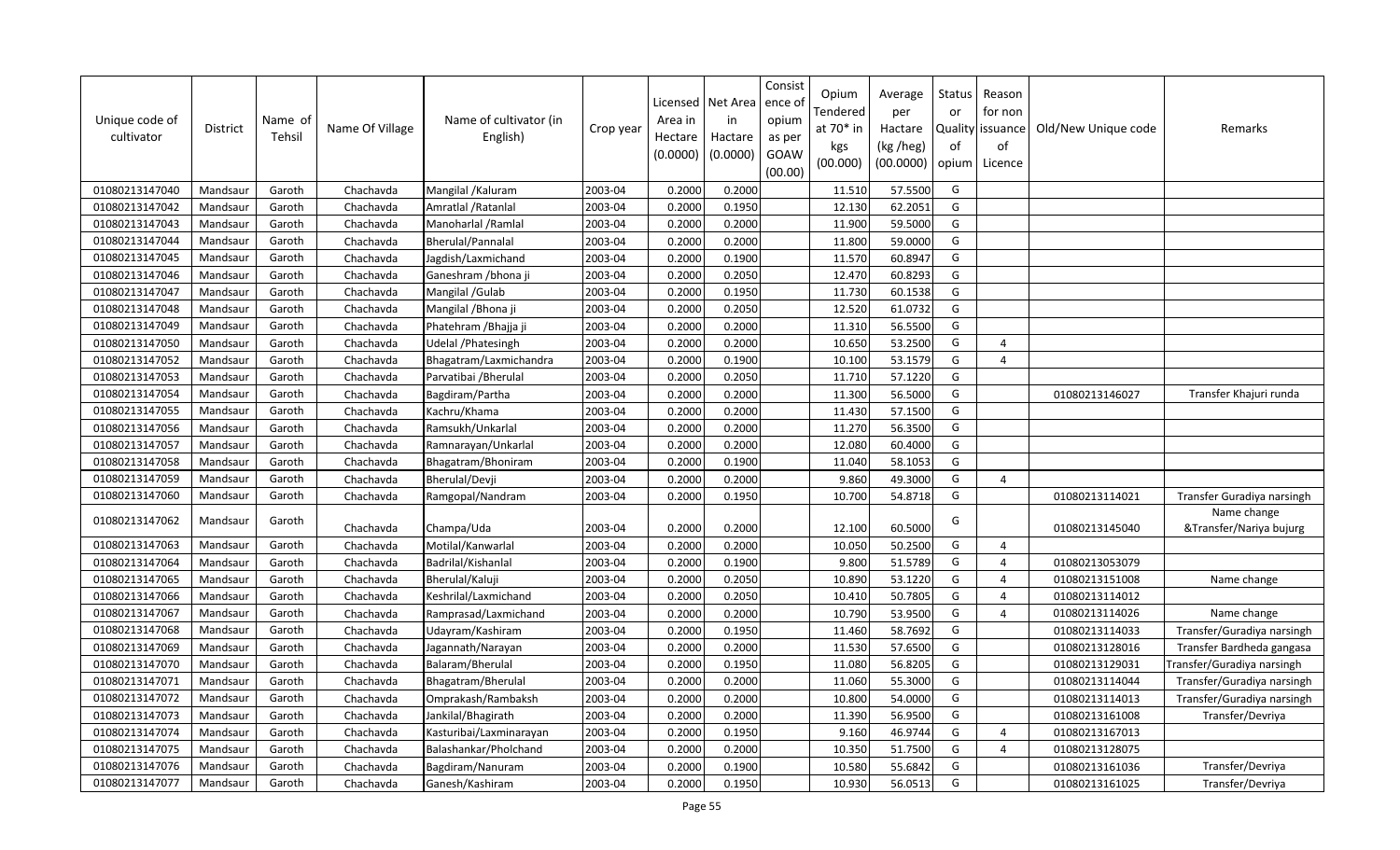| Unique code of<br>cultivator | District | Name of<br>Tehsil | Name Of Village | Name of cultivator (in<br>English) | Crop year | Area in<br>Hectare<br>(0.0000) | Licensed   Net Area<br>in<br>Hactare<br>(0.0000) | Consist<br>ence o<br>opium<br>as per<br>GOAW<br>(00.00) | Opium<br>Tendered<br>at 70* in<br>kgs<br>(00.000) | Average<br>per<br>Hactare<br>(kg /heg)<br>(00.0000) | Status<br>or<br>of<br>opium | Reason<br>for non<br>Quality issuance<br>of<br>Licence | Old/New Unique code | Remarks                    |
|------------------------------|----------|-------------------|-----------------|------------------------------------|-----------|--------------------------------|--------------------------------------------------|---------------------------------------------------------|---------------------------------------------------|-----------------------------------------------------|-----------------------------|--------------------------------------------------------|---------------------|----------------------------|
| 01080213147078               | Mandsaur | Garoth            | Chachavda       | Puralal/Kaluram                    | 2003-04   | 0.2000                         | 0.2000                                           |                                                         | 11.430                                            | 57.1500                                             | G                           |                                                        | 01080213114028      | Transfer/Guradiya narsingh |
| 01080213147079               | Mandsaur | Garoth            | Chachavda       | Radheshyam/Keshuram                | 2003-04   | 0.2000                         | 0.2000                                           |                                                         | 12.460                                            | 62.3000                                             | G                           |                                                        |                     | Pre.98                     |
| 01080213147080               | Mandsaur | Garoth            | Chachavda       | Daluram/Salagram                   | 2003-04   | 0.2000                         | 0.2000                                           |                                                         | 11.540                                            | 57.7000                                             | G                           |                                                        |                     | Pre.98                     |
| 01080213147081               | Mandsaur | Garoth            | Chachavda       | Kanchanbai/Ramprasad               | 2003-04   | 0.2000                         | 0.1950                                           |                                                         | 9.590                                             | 49.1795                                             | G                           | $\overline{4}$                                         | 01080213114015      |                            |
| 01080213147082               | Mandsaur | Garoth            | Chachavda       | Motisingh/Kalusingh                | 2003-04   | 0.2000                         | 0.2000                                           |                                                         | 10.730                                            | 53.6500                                             | G                           | $\overline{4}$                                         | 001080213084006     |                            |
| 01080213147083               | Mandsaur | Garoth            | Chachavda       | Bonibai/Karuji                     | 2003-04   | 0.2000                         | 0.2000                                           |                                                         | 10.600                                            | 53.0000                                             | G                           | $\Delta$                                               |                     | Name change 2009-10        |
| 01080213147084               | Mandsaur | Garoth            | Chachavda       | Ramnarayan/Bapulal                 | 2003-04   | 0.2000                         | 0.2000                                           |                                                         | 11.390                                            | 56.9500                                             | G                           |                                                        | 01080213055016      | Transfer/Shamgarh          |
| 01080213147085               | Mandsaur | Garoth            | Chachavda       | Bhagatram/Ramnarayan               | 2003-04   | 0.2000                         | 0.2000                                           |                                                         | 10.050                                            | 50.2500                                             | G                           | $\overline{4}$                                         | 01020104045083      | 01020104045083             |
| 01080213147086               | Mandsaur | Garoth            | Chachavda       | Chunnibai/Tejaji                   | 2003-04   | 0.2000                         | 0.2050                                           |                                                         | 11.910                                            | 58.0976                                             | G                           |                                                        | 01080213138026      | Transfer/Pipliya Jatti     |
| 01080213147087               | Mandsaur | Garoth            | Chachavda       | Bhonibai/Rughnath                  | 2003-04   | 0.2000                         | 0.2000                                           |                                                         | 11.720                                            | 58.6000                                             | G                           |                                                        | 01080213013037      | Transfer/Kotda bujurg      |
| 01080213147088               | Mandsaur | Garoth            | Chachavda       | Kesharbai/Nanuram                  | 2003-04   | 0.2000                         | 0.1950                                           |                                                         | 12.070                                            | 61.8974                                             | G                           |                                                        | 01080213146094      | Transfer/khajuri runda     |
| 01080213148001               | Mandsaur | Garoth            | Anandipura      | Hariram / Gangaram                 | 2003-04   | 0.2000                         | 0.1800                                           |                                                         | 11.800                                            | 65.5556                                             | G                           |                                                        |                     |                            |
| 01080213148004               | Mandsaur | Garoth            | Anandipura      | Roda / Manna                       | 2003-04   | 0.2000                         | 0.2000                                           |                                                         | 11.860                                            | 59.3000                                             | G                           |                                                        |                     |                            |
| 01080213148005               | Mandsaur | Garoth            | Anandipura      | Onkarlal / Shivlal                 | 2003-04   | 0.2000                         | 0.2050                                           |                                                         | 12.290                                            | 59.9512                                             | ${\mathsf G}$               |                                                        |                     |                            |
| 01080213148007               | Mandsaur | Garoth            | Anandipura      | Kanwarlal / Kalu                   | 2003-04   | 0.2000                         | 0.1500                                           |                                                         | 9.730                                             | 64.8667                                             | G                           |                                                        |                     |                            |
| 01080213148008               | Mandsaur | Garoth            | Anandipura      | Kanheyalal / Nathulal              | 2003-04   | 0.2000                         | 0.1900                                           |                                                         | 11.380                                            | 59.8947                                             | G                           |                                                        |                     |                            |
| 01080213148012               | Mandsaur | Garoth            | Anandipura      | Bhagvantibai / Ramnarayan          | 2003-04   | 0.2000                         | 0.1950                                           |                                                         | 11.510                                            | 59.0256                                             | G                           |                                                        |                     |                            |
| 01080213148013               | Mandsaur | Garoth            | Anandipura      | Nandlal/Nanalal                    | 2003-04   | 0.2000                         | 0.2000                                           |                                                         | 12.120                                            | 60.6000                                             | G                           |                                                        |                     | pre.98                     |
| 01080213149002               | Mandsaur | Garoth            | Borkhedi Ghata  | Narsingh / Champalal               | 2003-04   | 0.2000                         | 0.2000                                           |                                                         | 11.830                                            | 59.1500                                             | G                           | 8                                                      |                     |                            |
| 01080213149003               | Mandsaur | Garoth            | Borkhedi Ghata  | Magnibai/Uda                       | 2003-04   | 0.2000                         | 0.1800                                           |                                                         | 10.420                                            | 57.8889                                             | G                           | 8                                                      |                     |                            |
| 01080213149005               | Mandsaur | Garoth            | Borkhedi Ghata  | Bherulal/Dhanraj                   | 2003-04   | 0.2000                         | 0.2000                                           |                                                         | 11.170                                            | 55.8500                                             | G                           | 8                                                      |                     |                            |
| 01080213149006               | Mandsaur | Garoth            | Borkhedi Ghata  | <b>Bherulal /Pura</b>              | 2003-04   | 0.2000                         | 0.1800                                           |                                                         | 10.660                                            | 59.2222                                             | G                           | 8                                                      |                     |                            |
| 01080213149009               | Mandsaur | Garoth            | Borkhedi Ghata  | Radheshyam / Bagdiram              | 2003-04   | 0.2000                         | 0.1950                                           |                                                         | 10.190                                            | 52.2564                                             | G                           | $\overline{4}$                                         |                     |                            |
| 01080213149010               | Mandsaur | Garoth            | Borkhedi Ghata  | Hiralal/Pyarji                     | 2003-04   | 0.2000                         | 0.2000                                           |                                                         | 11.450                                            | 57.2500                                             | G                           |                                                        | 01080213055002      | Transfer/Barkheda uda      |
| 01080213149011               | Mandsaur | Garoth            | Borkhedi Ghata  | Kanchanbai/Kishanlal               | 2003-04   | 0.2000                         | 0.1900                                           |                                                         | 11.280                                            | 59.3684                                             | G                           |                                                        | 01080213055004      | Transfer/Barkheda uda      |
| 01080213150001               | Mandsaur | Garoth            | Mundla          | Devilal / Pura                     | 2003-04   | 0.2000                         | 0.2000                                           |                                                         | 13.610                                            | 68.0500                                             | G                           |                                                        |                     |                            |
| 01080213150002               | Mandsaur | Garoth            | Mundla          | Sitabai /Dalu                      | 2003-04   | 0.2000                         | 0.1950                                           |                                                         | 11.940                                            | 61.2308                                             | G                           |                                                        |                     |                            |
| 01080213150003               | Mandsaur | Garoth            | Mundla          | Manoharsingh / Padamsingh          | 2003-04   | 0.2000                         | 0.1950                                           |                                                         | 12.430                                            | 63.7436                                             | G                           |                                                        |                     |                            |
| 01080213150006               | Mandsaur | Garoth            | Mundla          | Verisalsingh / Svarupsingh         | 2003-04   | 0.2000                         | 0.1950                                           |                                                         | 11.220                                            | 57.5385                                             | G                           |                                                        |                     |                            |
| 01080213150008               | Mandsaur | Garoth            | Mundla          | Surajmal / Nanuram                 | 2003-04   | 0.2000                         | 0.1900                                           |                                                         | 10.920                                            | 57.4737                                             | G                           |                                                        |                     |                            |
| 01080213150009               | Mandsaur | Garoth            | Mundla          | Sitaram / Bheru                    | 2003-04   | 0.2000                         | 0.1650                                           |                                                         | 9.430                                             | 57.1515                                             | G                           |                                                        |                     |                            |
| 01080213150012               | Mandsaur | Garoth            | Mundla          | Shambhulal / Nanuram               | 2003-04   | 0.2000                         | 0.1850                                           |                                                         | 11.200                                            | 60.5405                                             | G                           |                                                        |                     |                            |
| 01080213150014               | Mandsaur | Garoth            | Mundla          | Ramsingh / Gokulsingh              | 2003-04   | 0.2000                         | 0.1900                                           |                                                         | 11.650                                            | 61.3158                                             | G                           |                                                        |                     |                            |
| 01080213150018               | Mandsaur | Garoth            | Mundla          | Nanuram / Lala                     | 2003-04   | 0.2000                         | 0.1650                                           |                                                         | 9.520                                             | 57.6970                                             | G                           |                                                        |                     |                            |
| 01080213150021               | Mandsaur | Garoth            | Mundla          | Kalusingh / Dhulsingh              | 2003-04   | 0.2000                         | 0.1950                                           |                                                         | 11.050                                            | 56.6667                                             | G                           |                                                        |                     |                            |
| 01080213150023               | Mandsaur | Garoth            | Mundla          | Ranveersingh/Narayansingh          | 2003-04   | 0.2000                         | 0.1750                                           |                                                         | 9.850                                             | 56.2857                                             | G                           |                                                        |                     |                            |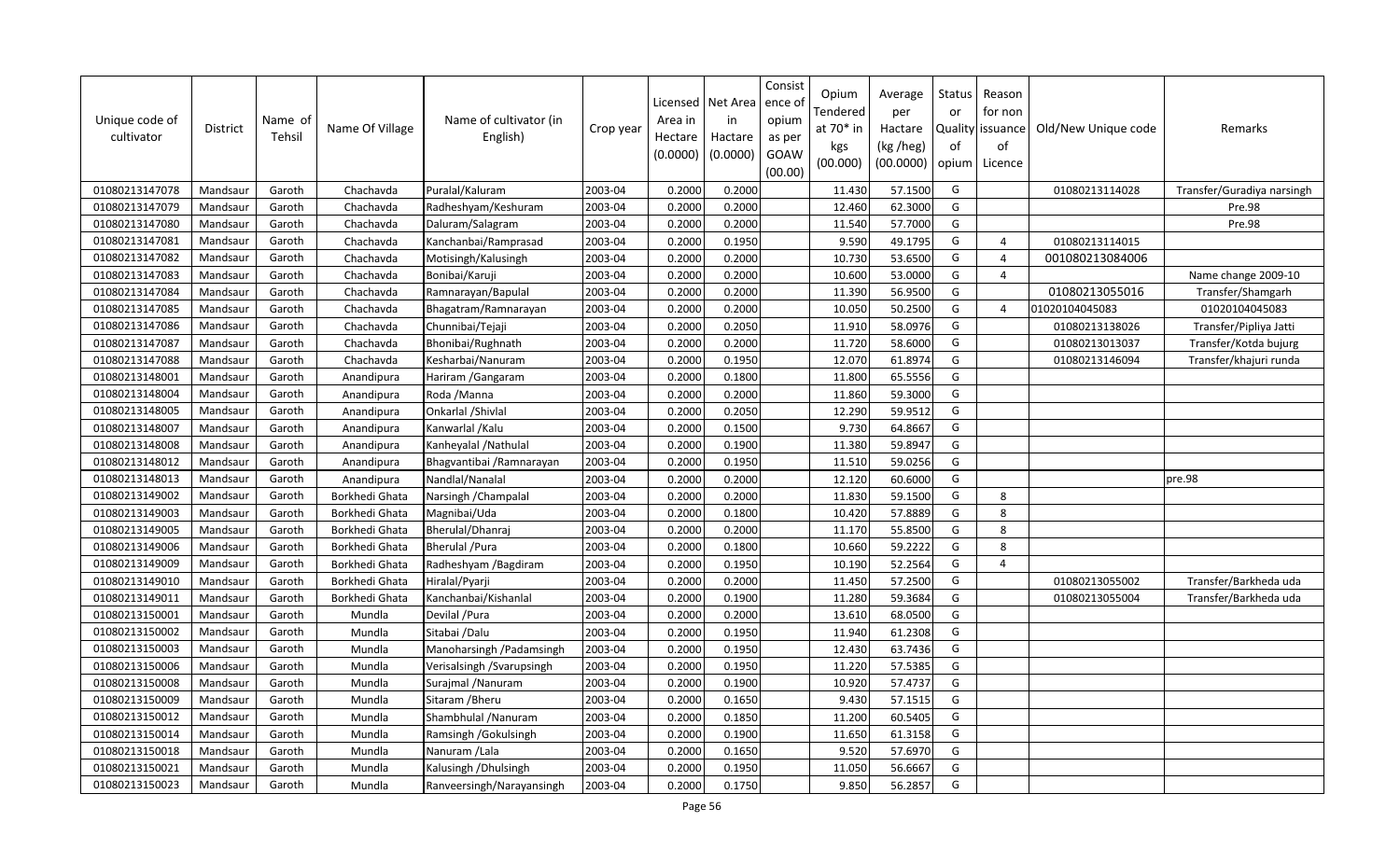| Unique code of<br>cultivator | District | Name of<br>Tehsil | Name Of Village | Name of cultivator (in<br>English) | Crop year | Area in<br>Hectare<br>(0.0000) | Licensed   Net Area<br>in<br>Hactare<br>(0.0000) | Consist<br>ence o<br>opium<br>as per<br>GOAW<br>(00.00) | Opium<br>Tendered<br>at $70*$ in<br>kgs<br>(00.000) | Average<br>per<br>Hactare<br>(kg /heg)<br>(00.0000) | Status<br>or<br>of<br>opium | Reason<br>for non<br>Quality issuance<br>of<br>Licence | Old/New Unique code | Remarks                   |
|------------------------------|----------|-------------------|-----------------|------------------------------------|-----------|--------------------------------|--------------------------------------------------|---------------------------------------------------------|-----------------------------------------------------|-----------------------------------------------------|-----------------------------|--------------------------------------------------------|---------------------|---------------------------|
| 01080213150031               | Mandsaur | Garoth            | Mundla          | Nanda / Pura                       | 2003-04   | 0.2000                         | 0.2000                                           |                                                         | 12.090                                              | 60.4500                                             | G                           |                                                        | 01080213146017      | transfer/khajuri runda    |
| 01080213151001               | Mandsaur | Garoth            | Dhabla Mohan    | Sureshchandra/Bhanwarlal           | 2003-04   | 0.2000                         | 0.2000                                           |                                                         | 11.870                                              | 59.3500                                             | G                           |                                                        |                     |                           |
| 01080213151010               | Mandsaur | Garoth            | Dhabla Mohan    | Janibai/Dalu                       | 2003-04   | 0.2000                         | 0.1800                                           |                                                         | 11.430                                              | 63.5000                                             | G                           |                                                        |                     |                           |
| 01080213151013               | Mandsaur | Garoth            | Dhabla Mohan    | Devilal/Dhura                      | 2003-04   | 0.2000                         | 0.1950                                           |                                                         | 12.910                                              | 66.2051                                             | G                           |                                                        | 01080213156028      |                           |
| 01080213151018               | Mandsaur | Garoth            | Dhabla Mohan    | Narsingh / Kanheya Das             | 2003-04   | 0.2000                         | 0.1900                                           |                                                         | 12.720                                              | 66.9474                                             | G                           |                                                        |                     |                           |
| 01080213151027               | Mandsaur | Garoth            | Dhabla Mohan    | Ramgopal / Prabhulal               | 2003-04   | 0.2000                         | 0.2000                                           |                                                         | 11.300                                              | 56.5000                                             | G                           |                                                        |                     |                           |
| 01080213151031               | Mandsaur | Garoth            | Dhabla Mohan    | Daluram/Gangaram                   | 2003-04   | 0.2000                         | 0.1950                                           |                                                         | 11.180                                              | 57.3333                                             | G                           |                                                        | 01080213156015      | Transfer/udla khedi       |
| 01080213151032               | Mandsaur | Garoth            | Dhabla Mohan    | Girdharilal/Kashiram               | 2003-04   | 0.2000                         | 0.2000                                           |                                                         | 10.770                                              | 53.8500                                             | G                           | $\overline{4}$                                         |                     |                           |
| 01080213152001               | Mandsaur | Garoth            | <b>Bhunki</b>   | Jetram /Kachru                     | 2003-04   | 0.2000                         | 0.1950                                           |                                                         | 10.920                                              | 56.0000                                             | G                           |                                                        | 01080213148014      | Transfer/anandipura       |
| 01080213152008               | Mandsaur | Garoth            | Bhunki          | Mangilal / Bherulal                | 2003-04   | 0.2000                         | 0.2000                                           |                                                         | 11.420                                              | 57.1000                                             | G                           |                                                        | 01080213148015      | Transfer/anandipura       |
| 01080213153001               | Mandsaur | Garoth            | Bakana          | Mangilal / Rama                    | 2003-04   | 0.2000                         | 0.1950                                           |                                                         | 10.320                                              | 52.9231                                             | G                           | $\overline{4}$                                         |                     |                           |
| 01080213153004               | Mandsaur | Garoth            | Bakana          | Lalji / Bhura                      | 2003-04   | 0.2000                         | 0.2000                                           |                                                         | 12.010                                              | 60.0500                                             | G                           |                                                        |                     |                           |
| 01080213153005               | Mandsaur | Garoth            | Bakana          | Shankarlal / Keshuram              | 2003-04   | 0.2000                         | 0.1950                                           |                                                         | 10.940                                              | 56.1026                                             | G                           |                                                        |                     |                           |
| 01080213153006               | Mandsaur | Garoth            | Bakana          | Gorilal/Mangilal                   | 2003-04   | 0.2000                         | 0.1950                                           |                                                         | 11.620                                              | 59.5897                                             | G                           |                                                        |                     |                           |
| 01080213153008               | Mandsaur | Garoth            | Bakana          | Kalu / Bhuwan                      | 2003-04   | 0.2000                         | 0.2000                                           |                                                         | 10.440                                              | 52.2000                                             | G                           | $\overline{4}$                                         |                     |                           |
| 01080213153009               | Mandsaur | Garoth            | Bakana          | Janibai /Narayan                   | 2003-04   | 0.2000                         | 0.2000                                           |                                                         | 10.980                                              | 54.9000                                             | G                           |                                                        |                     |                           |
| 01080213153010               | Mandsaur | Garoth            | Bakana          | Nathu / Bhuwan                     | 2003-04   | 0.2000                         | 0.2000                                           |                                                         | 10.870                                              | 54.3500                                             | G                           |                                                        |                     |                           |
| 01080213153011               | Mandsaur | Garoth            | Bakana          | Kishanlal / Kalu                   | 2003-04   | 0.2000                         | 0.2000                                           |                                                         | 12.450                                              | 62.2500                                             | G                           |                                                        |                     |                           |
| 01080213153012               | Mandsaur | Garoth            | Bakana          | Gabba/Dhula                        | 2003-04   | 0.2000                         | 0.2000                                           |                                                         | 11.470                                              | 57.3500                                             | G                           |                                                        |                     |                           |
| 01080213153015               | Mandsaur | Garoth            | Bakana          | Kankuabai / Narayan                | 2003-04   | 0.2000                         | 0.1950                                           |                                                         | 11.500                                              | 58.9744                                             | G                           |                                                        |                     |                           |
| 01080213153017               | Mandsaur | Garoth            | Bakana          | Keshuram /Jagannath                | 2003-04   | 0.2000                         | 0.2000                                           |                                                         | 10.530                                              | 52.6500                                             | G                           | $\overline{4}$                                         |                     |                           |
| 01080213153018               | Mandsaur | Garoth            | Bakana          | Prabhulal/Deva                     | 2003-04   | 0.2000                         | 0.2000                                           |                                                         | 10.060                                              | 50.3000                                             | G                           | $\overline{a}$                                         | 01080213158040      |                           |
| 01080213153020               | Mandsaur | Garoth            | Bakana          | <b>Bherulal / Bhanwarlal</b>       | 2003-04   | 0.2000                         | 0.1950                                           |                                                         | 11.520                                              | 59.0769                                             | G                           |                                                        |                     |                           |
| 01080213153022               | Mandsaur | Garoth            | Bakana          | Gorilal/Dhura                      | 2003-04   | 0.2000                         | 0.2000                                           |                                                         | 11.240                                              | 56.2000                                             | ${\mathsf G}$               |                                                        | 01080213109087      |                           |
| 01080213153023               | Mandsaur | Garoth            | Bakana          | Badrilal/Nandram                   | 2003-04   | 0.2000                         | 0.2000                                           |                                                         | 12.860                                              | 64.3000                                             | G                           |                                                        | 01080213081025      |                           |
| 01080213154001               | Mandsaur | Garoth            | Kotdi           | Bhanwarsingh / Nathusingh          | 2003-04   | 0.2000                         | 0.1950                                           |                                                         | 12.570                                              | 64.4615                                             | G                           |                                                        |                     | Transfer/Lakham Khedi     |
| 01080213154003               | Mandsaur | Garoth            | Kotdi           | Madansingh / Bhonisingh            | 2003-04   | 0.2000                         | 0.2000                                           |                                                         | 12.100                                              | 60.5000                                             | G                           |                                                        |                     | Transfer/Molakhedi Bujurg |
| 01080213154005               | Mandsaur | Garoth            | Kotdi           | Mohansingh / Nathusingh            | 2003-04   | 0.2000                         | 0.2000                                           |                                                         | 13.870                                              | 69.3500                                             | G                           |                                                        |                     | Transfer/Bhamkhedi        |
| 01080213154007               | Mandsaur | Garoth            | Kotdi           | Bhawanisnigh / Bhanwarsingh        | 2003-04   | 0.2000                         | 0.1950                                           |                                                         | 12.300                                              | 63.0769                                             | G                           |                                                        |                     | Transfer/Lakham Khedi     |
| 01080213154008               | Mandsaur | Garoth            | Kotdi           | Ramsingh/Amarsingh                 | 2003-04   | 0.2000                         | 0.2000                                           |                                                         | 12.320                                              | 61.6000                                             | G                           |                                                        |                     | Transfer/Mordi            |
| 01080213155002               | Mandsaur | Garoth            | Lakham Khedi    | Tulsibai / Bheru                   | 2003-04   | 0.2000                         | 0.1950                                           |                                                         | 11.640                                              | 59.6923                                             | G                           |                                                        |                     |                           |
| 01080213155003               | Mandsaur | Garoth            | Lakham Khedi    | Bagdu / Bhera                      | 2003-04   | 0.2000                         | 0.1900                                           |                                                         | 11.030                                              | 58.0526                                             | G                           |                                                        |                     |                           |
| 01080213155004               | Mandsaur | Garoth            | Lakham Khedi    | Bapulal/Salagram                   | 2003-04   | 0.2000                         | 0.2050                                           |                                                         | 13.300                                              | 64.8780                                             | G                           |                                                        |                     |                           |
| 01080213155005               | Mandsaur | Garoth            | Lakham Khedi    | Rodsingh / Kishordas               | 2003-04   | 0.2000                         | 0.1900                                           |                                                         | 12.990                                              | 68.3684                                             | G                           |                                                        |                     |                           |
| 01080213155006               | Mandsaur | Garoth            | Lakham Khedi    | Shivkaran/Devilal                  | 2003-04   | 0.2000                         | 0.1950                                           |                                                         | 11.040                                              | 56.6154                                             | G                           |                                                        |                     |                           |
| 01080213155007               | Mandsaur | Garoth            | Lakham Khedi    | Narayan/Vakta                      | 2003-04   | 0.2000                         | 0.1900                                           |                                                         | 12.160                                              | 64.0000                                             | G                           |                                                        |                     | Name change               |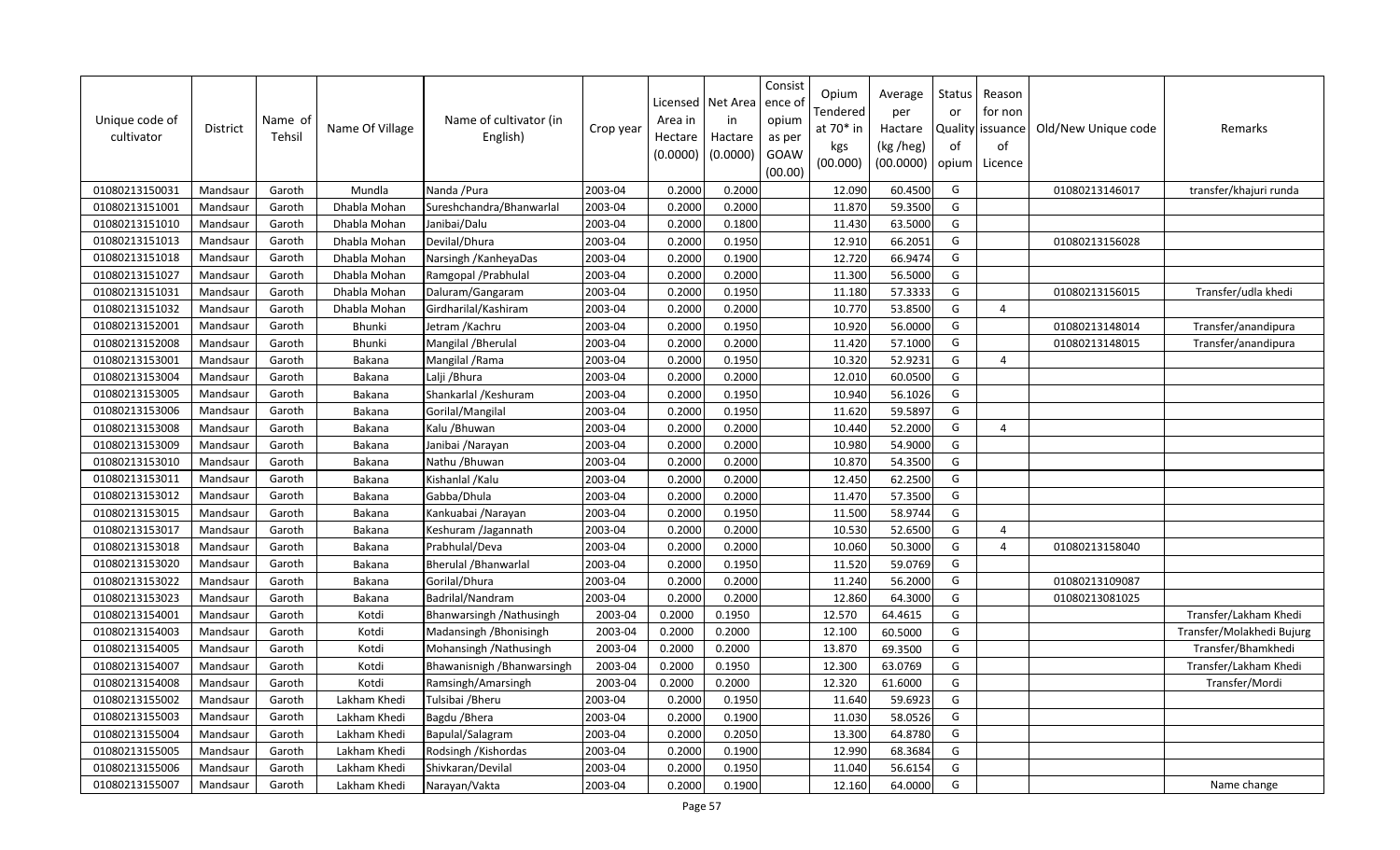| Unique code of<br>cultivator | District | Name of<br>Tehsil | Name Of Village | Name of cultivator (in<br>English) | Crop year | Licensed<br>Area in<br>Hectare<br>(0.0000) | Net Area<br>in<br>Hactare<br>(0.0000) | Consist<br>ence of<br>opium<br>as per<br>GOAW<br>(00.00) | Opium<br>Tendered<br>at 70* in<br>kgs<br>(00.000) | Average<br>per<br>Hactare<br>(kg /heg)<br>(00.0000) | Status<br>or<br>of<br>opium | Reason<br>for non<br>Quality   issuance<br>of<br>Licence | Old/New Unique code | Remarks                   |
|------------------------------|----------|-------------------|-----------------|------------------------------------|-----------|--------------------------------------------|---------------------------------------|----------------------------------------------------------|---------------------------------------------------|-----------------------------------------------------|-----------------------------|----------------------------------------------------------|---------------------|---------------------------|
| 01080213155009               | Mandsaur | Garoth            | Lakham Khedi    | Madanlal/Bhuralal                  | 2003-04   | 0.2000                                     | 0.1950                                |                                                          | 11.050                                            | 56.6667                                             | G                           |                                                          |                     |                           |
| 01080213155010               | Mandsaur | Garoth            | Lakham Khedi    | Ramlal / Dhura                     | 2003-04   | 0.2000                                     | 0.2100                                |                                                          | 12.190                                            | 58.0476                                             | G                           |                                                          |                     |                           |
| 01080213155011               | Mandsaur | Garoth            | Lakham Khedi    | Nanalal /Devilal                   | 2003-04   | 0.2000                                     | 0.2000                                |                                                          | 11.500                                            | 57.5000                                             | G                           |                                                          |                     | Name change               |
| 01080213155012               | Mandsaur | Garoth            | Lakham Khedi    | Shankarlal / Nandram               | 2003-04   | 0.2000                                     | 0.1950                                |                                                          | 11.410                                            | 58.5128                                             | G                           |                                                          |                     |                           |
| 01080213155015               | Mandsaur | Garoth            | Lakham Khedi    | Mohanlal/Bhagwan                   | 2003-04   | 0.2000                                     | 0.1900                                |                                                          | 11.740                                            | 61.7895                                             | G                           |                                                          |                     |                           |
| 01080213155016               | Mandsaur | Garoth            | Lakham Khedi    | Geetabai/Hariram                   | 2003-04   | 0.2000                                     | 0.1950                                |                                                          | 11.850                                            | 60.7692                                             | G                           |                                                          |                     |                           |
| 01080213155017               | Mandsaur | Garoth            | Lakham Khedi    | Fapkuwar/Shivsingh                 | 2003-04   | 0.2000                                     | 0.1950                                |                                                          | 11.280                                            | 57.8462                                             | G                           |                                                          |                     |                           |
| 01080213155018               | Mandsaur | Garoth            | Lakham Khedi    | Nojanbai/Shivlal                   | 2003-04   | 0.2000                                     | 0.1950                                |                                                          | 11.350                                            | 58.2051                                             | G                           |                                                          |                     |                           |
| 01080213155020               | Mandsaur | Garoth            | Lakham Khedi    | Kachrulal / Bheru ji               | 2003-04   | 0.2000                                     | 0.1900                                |                                                          | 11.360                                            | 59.7895                                             | G                           |                                                          |                     |                           |
| 01080213155021               | Mandsaur | Garoth            | Lakham Khedi    | <b>Badrilal / Shivlal</b>          | 2003-04   | 0.2000                                     | 0.2000                                |                                                          | 13.360                                            | 66.8000                                             | G                           |                                                          |                     |                           |
| 01080213155023               | Mandsaur | Garoth            | Lakham Khedi    | Kalusingh/Ramsingh                 | 2003-04   | 0.2000                                     | 0.2000                                |                                                          | 10.980                                            | 54.9000                                             | G                           |                                                          | 01080213110052      |                           |
| 01080213155024               | Mandsaur | Garoth            | Lakham Khedi    | Ratanlal / Dhura                   | 2003-04   | 0.2000                                     | 0.1950                                |                                                          | 11.760                                            | 60.3077                                             | G                           |                                                          |                     |                           |
| 01080213155025               | Mandsaur | Garoth            | Lakham Khedi    | Mangilal / Partha                  | 2003-04   | 0.2000                                     | 0.1900                                |                                                          | 11.660                                            | 61.3684                                             | G                           |                                                          |                     |                           |
| 01080213155026               | Mandsaur | Garoth            | Lakham Khedi    | Kanheyalal / Dhura                 | 2003-04   | 0.2000                                     | 0.2050                                |                                                          | 12.680                                            | 61.8537                                             | G                           |                                                          |                     |                           |
| 01080213155029               | Mandsaur | Garoth            | Lakham Khedi    | Bhanwarlal / Dhura                 | 2003-04   | 0.2000                                     | 0.2000                                |                                                          | 12.190                                            | 60.9500                                             | G                           |                                                          |                     |                           |
| 01080213155031               | Mandsaur | Garoth            | Lakham Khedi    | Laxminarayan /Salagram             | 2003-04   | 0.2000                                     | 0.1900                                |                                                          | 11.780                                            | 62.0000                                             | G                           |                                                          |                     |                           |
| 01080213155032               | Mandsaur | Garoth            | Lakham Khedi    | Dhuralal/Maganji                   | 2003-04   | 0.2000                                     | 0.1950                                |                                                          | 10.310                                            | 52.8718                                             | G                           | $\overline{a}$                                           |                     |                           |
| 01080213155035               | Mandsaur | Garoth            | Lakham Khedi    | Rameshchandra / Kishanlal          | 2003-04   | 0.2000                                     | 0.1900                                |                                                          | 11.110                                            | 58.4737                                             | G                           |                                                          |                     |                           |
| 01080213155036               | Mandsaur | Garoth            | Lakham Khedi    | Mangusingh/Kumansingh              | 2003-04   | 0.2000                                     | 0.1900                                |                                                          | 11.920                                            | 62.7368                                             | G                           |                                                          |                     |                           |
| 01080213155037               | Mandsaur | Garoth            | Lakham Khedi    | Parasram/Devilal                   | 2003-04   | 0.2000                                     | 0.2050                                |                                                          | 11.420                                            | 55.7073                                             | G                           |                                                          |                     |                           |
| 01080213155038               | Mandsaur | Garoth            | Lakham Khedi    | Laxminarayan/Unkarlal              | 2003-04   | 0.2000                                     | 0.2000                                |                                                          | 12.000                                            | 60.0000                                             | G                           |                                                          | 01080213110024      |                           |
| 01080213155039               | Mandsaur | Garoth            | Lakham Khedi    | Nathu/Nanuram                      | 2003-04   | 0.2000                                     | 0.1950                                |                                                          | 12.310                                            | 63.1282                                             | G                           |                                                          | 01080213137009      | transfer/ankya kunvarpada |
| 01080213155040               | Mandsaur | Garoth            | Lakham Khedi    | Kachrulal/Fakirchand               | 2003-04   | 0.2000                                     | 0.1950                                |                                                          | 11.000                                            | 56.4103                                             | G                           |                                                          | 01020104171024      |                           |
| 01080213155041               | Mandsaur | Garoth            | Lakham Khedi    | Ranglal/Bhagirath                  | 2003-04   | 0.2000                                     | 0.2000                                |                                                          | 11.440                                            | 57.2000                                             | G                           |                                                          | 01080213109069      |                           |
| 01080213156002               | Mandsaur | Garoth            | Udla Khedi      | Karma /Deepa                       | 2003-04   | 0.2000                                     | 0.1950                                |                                                          | 12.560                                            | 64.4103                                             | G                           |                                                          |                     |                           |
| 01080213156004               | Mandsaur | Garoth            | Udla Khedi      | Mangu / Nathu                      | 2003-04   | 0.2000                                     | 0.1950                                |                                                          | 11.460                                            | 58.7692                                             | G                           |                                                          |                     |                           |
| 01080213156005               | Mandsaur | Garoth            | Udla Khedi      | Surajmal / Nathu                   | 2003-04   | 0.2000                                     | 0.1950                                |                                                          | 11.170                                            | 57.2821                                             | G                           |                                                          |                     |                           |
| 01080213156006               | Mandsaur | Garoth            | Udla Khedi      | Badrilal/Balla                     | 2003-04   | 0.2000                                     | 0.2000                                |                                                          | 12.640                                            | 63.2000                                             | G                           |                                                          |                     |                           |
| 01080213156007               | Mandsaur | Garoth            | Udla Khedi      | Narayan / Megha                    | 2003-04   | 0.2000                                     | 0.2000                                |                                                          | 11.170                                            | 55.8500                                             | G                           |                                                          |                     |                           |
| 01080213156008               | Mandsaur | Garoth            | Udla Khedi      | Kajodibai/Gangaram                 | 2003-04   | 0.2000                                     | 0.2000                                |                                                          | 11.160                                            | 55.8000                                             | G                           |                                                          |                     |                           |
| 01080213156010               | Mandsaur | Garoth            | Udla Khedi      | Bhana / Natha                      | 2003-04   | 0.2000                                     | 0.1900                                |                                                          | 10.540                                            | 55.4737                                             | G                           |                                                          |                     |                           |
| 01080213156012               | Mandsaur | Garoth            | Udla Khedi      | Moti / Amara                       | 2003-04   | 0.2000                                     | 0.2000                                |                                                          | 11.000                                            | 55.0000                                             | G                           |                                                          |                     |                           |
| 01080213156013               | Mandsaur | Garoth            | Udla Khedi      | Mansingh/Lakhma                    | 2003-04   | 0.2000                                     | 0.2000                                |                                                          | 12.380                                            | 61.9000                                             | G                           |                                                          |                     |                           |
| 01080213156016               | Mandsaur | Garoth            | Udla Khedi      | Kanwarlal/Bhaggaji                 | 2003-04   | 0.2000                                     | 0.2000                                |                                                          | 12.010                                            | 60.0500                                             | G                           |                                                          |                     |                           |
| 01080213156018               | Mandsaur | Garoth            | Udla Khedi      | Kajodibai/Mangilal                 | 2003-04   | 0.2000                                     | 0.1950                                |                                                          | 11.350                                            | 58.2051                                             | G                           |                                                          |                     |                           |
| 01080213156019               | Mandsaur | Garoth            | Udla Khedi      | Amribai /Jeeva                     | 2003-04   | 0.2000                                     | 0.2050                                |                                                          | 11.780                                            | 57.4634                                             | G                           |                                                          |                     |                           |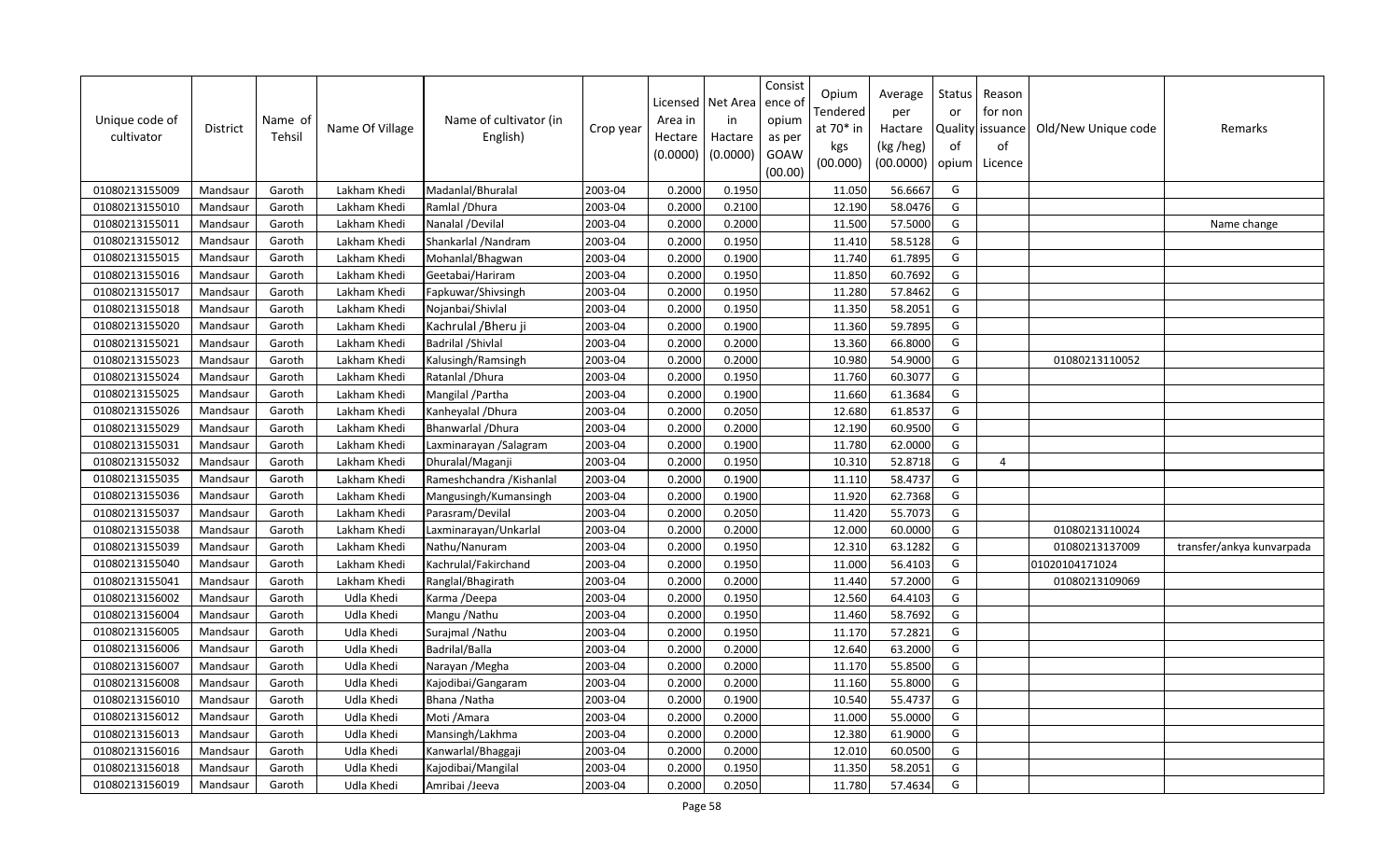| Unique code of<br>cultivator | <b>District</b> | Name of<br>Tehsil | Name Of Village | Name of cultivator (in<br>English) | Crop year | Licensed<br>Area in<br>Hectare<br>(0.0000) | Net Area<br>in<br>Hactare<br>(0.0000) | Consist<br>ence of<br>opium<br>as per<br>GOAW<br>(00.00) | Opium<br>Tendered<br>at 70* in<br>kgs<br>(00.000) | Average<br>per<br>Hactare<br>(kg /heg)<br>(00.0000) | Status<br>or<br>of<br>opium | Reason<br>for non<br>Quality issuance<br>of<br>Licence | Old/New Unique code | Remarks               |
|------------------------------|-----------------|-------------------|-----------------|------------------------------------|-----------|--------------------------------------------|---------------------------------------|----------------------------------------------------------|---------------------------------------------------|-----------------------------------------------------|-----------------------------|--------------------------------------------------------|---------------------|-----------------------|
| 01080213156020               | Mandsaur        | Garoth            | Udla Khedi      | Gorilal / Bheru                    | 2003-04   | 0.2000                                     | 0.2000                                |                                                          | 11.480                                            | 57.4000                                             | G                           |                                                        |                     |                       |
| 01080213156021               | Mandsaur        | Garoth            | Udla Khedi      | Gabba /Dalla                       | 2003-04   | 0.2000                                     | 0.2000                                |                                                          | 11.090                                            | 55.4500                                             | G                           |                                                        |                     |                       |
| 01080213156022               | Mandsaur        | Garoth            | Udla Khedi      | Gangaram/Bhagwan                   | 2003-04   | 0.2000                                     | 0.1950                                |                                                          | 10.990                                            | 56.3590                                             | G                           |                                                        | 01080213108025      |                       |
| 01080213156023               | Mandsaur        | Garoth            | Udla Khedi      | Hema/Rupa                          | 2003-04   | 0.2000                                     | 0.1950                                |                                                          | 12.070                                            | 61.8974                                             | G                           |                                                        |                     | Name change           |
| 01080213156024               | Mandsaur        | Garoth            | Udla Khedi      | Ratanlal / Mangu                   | 2003-04   | 0.2000                                     | 0.2000                                |                                                          | 11.870                                            | 59.3500                                             | G                           |                                                        |                     |                       |
| 01080213156025               | Mandsaur        | Garoth            | Udla Khedi      | Gopal / Bhagga                     | 2003-04   | 0.2000                                     | 0.2000                                |                                                          | 12.490                                            | 62.4500                                             | G                           |                                                        |                     |                       |
| 01080213156027               | Mandsaur        | Garoth            | Udla Khedi      | Parsa/Deepa                        | 2003-04   | 0.2000                                     | 0.1900                                |                                                          | 12.600                                            | 66.3158                                             | G                           |                                                        |                     |                       |
| 01080213156031               | Mandsaur        | Garoth            | Udla Khedi      | Leelabai/Motiji                    | 2003-04   | 0.2000                                     | 0.1950                                |                                                          | 11.300                                            | 57.9487                                             | G                           |                                                        | 01080213108026      |                       |
| 01080213157001               | Mandsaur        | Garoth            | Bhamkhedi       | Prayagraj/Narayan                  | 2003-04   | 0.2000                                     | 0.2050                                |                                                          | 12.260                                            | 59.8049                                             | G                           |                                                        |                     |                       |
| 01080213157002               | Mandsaur        | Garoth            | Bhamkhedi       | Ratansingh/Kansingh                | 2003-04   | 0.2000                                     | 0.2050                                |                                                          | 11.860                                            | 57.8537                                             | G                           |                                                        |                     |                       |
| 01080213157008               | Mandsaur        | Garoth            | Bhamkhedi       | Mangu/Rughnath                     | 2003-04   | 0.2000                                     | 0.2050                                |                                                          | 12.480                                            | 60.8780                                             | G                           |                                                        |                     |                       |
| 01080213157009               | Mandsaur        | Garoth            | Bhamkhedi       | Gangabai /Girvarsingh              | 2003-04   | 0.2000                                     | 0.2000                                |                                                          | 10.750                                            | 53.7500                                             | G                           | 4                                                      |                     |                       |
| 01080213157010               | Mandsaur        | Garoth            | Bhamkhedi       | Mangubai /Sardarsingh              | 2003-04   | 0.2000                                     | 0.2000                                |                                                          | 11.360                                            | 56.8000                                             | G                           |                                                        |                     |                       |
| 01080213157011               | Mandsaur        | Garoth            | Bhamkhedi       | Manoharbai/Bhagwansingh            | 2003-04   | 0.2000                                     | 0.2100                                |                                                          | 11.750                                            | 55.9524                                             | G                           |                                                        | 01080213187039      |                       |
| 01080213157012               | Mandsaur        | Garoth            | Bhamkhedi       | Mangu/Ghasi                        | 2003-04   | 0.2000                                     | 0.2050                                |                                                          | 11.070                                            | 54.0000                                             | G                           |                                                        |                     |                       |
| 01080213157013               | Mandsaur        | Garoth            | Bhamkhedi       | Nandubai/Badrilal                  | 2003-04   | 0.2000                                     | 0.1900                                |                                                          | 12.310                                            | 64.7895                                             | G                           |                                                        | 01080213146003      |                       |
| 01080213157014               | Mandsaur        | Garoth            | Bhamkhedi       | Kalu/Kanhiyalal                    | 2003-04   | 0.2000                                     | 0.2100                                |                                                          | 11.410                                            | 54.3333                                             | G                           |                                                        | 01080213156011      |                       |
| 01080213157015               | Mandsaur        | Garoth            | Bhamkhedi       | Sardarsingh/Raghusingh             | 2003-04   | 0.2000                                     | 0.2000                                |                                                          | 11.010                                            | 55.0500                                             | G                           |                                                        | 01080213087023      | Transfer/Kundla khurd |
| 01080213158001               | Mandsaur        | Garoth            | Molakhedi Khurd | Sampatbai/Motilal                  | 2003-04   | 0.2000                                     | 0.2000                                |                                                          | 11.420                                            | 57.1000                                             | G                           |                                                        |                     |                       |
| 01080213158002               | Mandsaur        | Garoth            | Molakhedi Khurd | Nandubai/Bherulal                  | 2003-04   | 0.2000                                     | 0.1900                                |                                                          | 9.410                                             | 49.5263                                             | G                           | $\overline{4}$                                         |                     |                       |
| 01080213158003               | Mandsaur        | Garoth            | Molakhedi Khurd | Mangilal / Amara                   | 2003-04   | 0.2000                                     | 0.1900                                |                                                          | 4.700                                             | 24.7368                                             | G                           | $\overline{4}$                                         |                     |                       |
| 01080213158004               | Mandsaur        | Garoth            | Molakhedi Khurd | Dhanna / Gulab                     | 2003-04   | 0.2000                                     | 0.1900                                |                                                          | 12.620                                            | 66.4211                                             | G                           |                                                        |                     | Name change           |
| 01080213158005               | Mandsaur        | Garoth            | Molakhedi Khurd | Amratram / Bherulal                | 2003-04   | 0.2000                                     | 0.2000                                |                                                          | 11.510                                            | 57.5500                                             | G                           |                                                        |                     |                       |
| 01080213158008               | Mandsaur        | Garoth            | Molakhedi Khurd | Gattubai / khema                   | 2003-04   | 0.2000                                     | 0.2050                                |                                                          | 11.100                                            | 54.1463                                             | G                           |                                                        |                     |                       |
| 01080213158009               | Mandsaur        | Garoth            | Molakhedi Khurd | Pyarelal/Manna                     | 2003-04   | 0.2000                                     | 0.2000                                |                                                          | 11.630                                            | 58.1500                                             | G                           |                                                        |                     |                       |
| 01080213158011               | Mandsaur        | Garoth            | Molakhedi Khurd | Pyaribai / Champalal               | 2003-04   | 0.2000                                     | 0.1800                                |                                                          | 11.050                                            | 61.3889                                             | G                           |                                                        |                     |                       |
| 01080213158013               | Mandsaur        | Garoth            | Molakhedi Khurd | Nanibai / Hiralal                  | 2003-04   | 0.2000                                     | 0.2050                                |                                                          | 11.150                                            | 54.3902                                             | G                           |                                                        |                     |                       |
| 01080213158014               | Mandsaur        | Garoth            | Molakhedi Khurd | Jamnibai / Lachhiram               | 2003-04   | 0.2000                                     | 0.2050                                |                                                          | 9.980                                             | 48.6829                                             | G                           | $\overline{4}$                                         |                     |                       |
| 01080213158015               | Mandsaur        | Garoth            | Molakhedi Khurd | Kanwarlal / Bherulal               | 2003-04   | 0.2000                                     | 0.2000                                |                                                          | 12.270                                            | 61.3500                                             | G                           |                                                        |                     |                       |
| 01080213158016               | Mandsaur        | Garoth            | Molakhedi Khurd | Mangilal / Motilal                 | 2003-04   | 0.2000                                     | 0.2000                                |                                                          | 11.210                                            | 56.0500                                             | G                           |                                                        |                     |                       |
| 01080213158018               | Mandsaur        | Garoth            | Molakhedi Khurd | Bhagwansingh / Bhima               | 2003-04   | 0.2000                                     | 0.2050                                |                                                          | 11.230                                            | 54.7805                                             | G                           |                                                        |                     |                       |
| 01080213158019               | Mandsaur        | Garoth            | Molakhedi Khurd | Mehtab / Amratlal                  | 2003-04   | 0.2000                                     | 0.2050                                |                                                          | 13.140                                            | 64.0976                                             | G                           |                                                        |                     |                       |
| 01080213158020               | Mandsaur        | Garoth            | Molakhedi Khurd | Ramchandra/Champalal               | 2003-04   | 0.2000                                     | 0.1900                                |                                                          | 10.590                                            | 55.7368                                             | G                           |                                                        |                     |                       |
| 01080213158021               | Mandsaur        | Garoth            | Molakhedi Khurd | Motilal / Bherulal                 | 2003-04   | 0.2000                                     | 0.1950                                |                                                          | 11.100                                            | 56.9231                                             | G                           |                                                        |                     |                       |
| 01080213158022               | Mandsaur        | Garoth            | Molakhedi Khurd | Bhagirath / Pyara                  | 2003-04   | 0.2000                                     | 0.1950                                |                                                          | 11.120                                            | 57.0256                                             | G                           |                                                        |                     |                       |
| 01080213158023               | Mandsaur        | Garoth            | Molakhedi Khurd | Hiralal / Ratanlal                 | 2003-04   | 0.2000                                     | 0.1950                                |                                                          | 11.430                                            | 58.6154                                             | G                           |                                                        |                     |                       |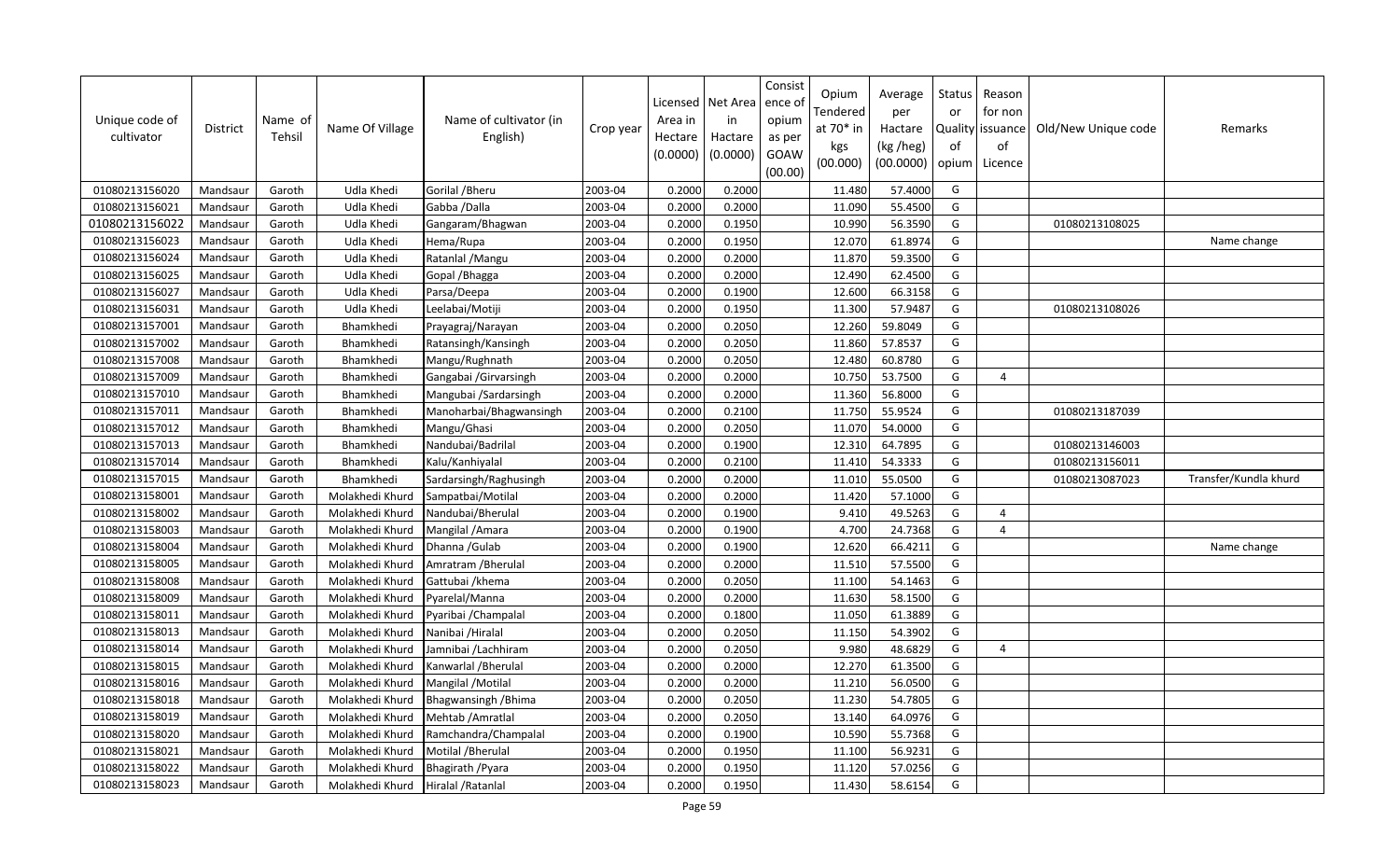| Unique code of<br>cultivator | <b>District</b> | Name of<br>Tehsil | Name Of Village  | Name of cultivator (in<br>English) | Crop year | Licensed<br>Area in<br>Hectare<br>(0.0000) | Net Area<br>in<br>Hactare<br>(0.0000) | Consist<br>ence ol<br>opium<br>as per<br>GOAW<br>(00.00) | Opium<br>Tendered<br>at $70*$ in<br>kgs<br>(00.000) | Average<br>per<br>Hactare<br>(kg /heg)<br>(00.0000) | Status<br>or<br>of<br>opium | Reason<br>for non<br>Quality issuance<br>of<br>Licence | Old/New Unique code | Remarks                |
|------------------------------|-----------------|-------------------|------------------|------------------------------------|-----------|--------------------------------------------|---------------------------------------|----------------------------------------------------------|-----------------------------------------------------|-----------------------------------------------------|-----------------------------|--------------------------------------------------------|---------------------|------------------------|
| 01080213158025               | Mandsaur        | Garoth            | Molakhedi Khurd  | Mangilal / Megha                   | 2003-04   | 0.2000                                     | 0.1950                                |                                                          | 11.250                                              | 57.6923                                             | G                           |                                                        |                     |                        |
| 01080213158026               | Mandsaur        | Garoth            | Molakhedi Khurd  | Hansraj / Megha                    | 2003-04   | 0.2000                                     | 0.2050                                |                                                          | 13.250                                              | 64.6341                                             |                             | $\overline{2}$                                         |                     |                        |
| 01080213158027               | Mandsaur        | Garoth            | Molakhedi Khurd  | Kanhiyalal/Megha                   | 2003-04   | 0.2000                                     | 0.2050                                |                                                          | 11.580                                              | 56.4878                                             | G                           |                                                        |                     |                        |
| 01080213158028               | Mandsaur        | Garoth            | Molakhedi Khurd  | Bherulal / Kaluram                 | 2003-04   | 0.2000                                     | 0.2000                                |                                                          | 10.540                                              | 52.7000                                             | G                           | $\overline{a}$                                         |                     |                        |
| 01080213158030               | Mandsaur        | Garoth            | Molakhedi Khurd  | Ramsingh / Ramnarayan              | 2003-04   | 0.2000                                     | 0.2000                                |                                                          | 11.030                                              | 55.1500                                             | G                           |                                                        |                     |                        |
| 01080213158031               | Mandsaur        | Garoth            | Molakhedi Khurd  | Karansingh / Ramnarayan            | 2003-04   | 0.2000                                     | 0.0950                                |                                                          | 5.760                                               | 60.6316                                             | G                           |                                                        |                     |                        |
| 01080213158032               | Mandsaur        | Garoth            | Molakhedi Khurd  | Devilal / Ramlal                   | 2003-04   | 0.2000                                     | 0.2000                                |                                                          | 11.100                                              | 55.5000                                             | G                           |                                                        |                     |                        |
| 01080213158033               | Mandsaur        | Garoth            | Molakhedi Khurd  | Rukmanbai/Jagannath                | 2003-04   | 0.2000                                     | 0.2000                                |                                                          | 11.010                                              | 55.0500                                             | G                           |                                                        |                     |                        |
| 01080213158035               | Mandsaur        | Garoth            | Molakhedi Khurd  | Shambhulal / Mangilal              | 2003-04   | 0.2000                                     | 0.2000                                |                                                          | 12.470                                              | 62.3500                                             | G                           |                                                        |                     |                        |
| 01080213158036               | Mandsaur        | Garoth            | Molakhedi Khurd  | Ramchandra/Kalu                    | 2003-04   | 0.2000                                     | 0.1950                                |                                                          | 11.090                                              | 56.8718                                             | G                           |                                                        | 01080213146070      | transfer/khajuri runda |
| 01080213158038               | Mandsaur        | Garoth            | Molakhedi Khurd  | Mohanbai/Uda                       | 2003-04   | 0.2000                                     | 0.1850                                |                                                          | 10.580                                              | 57.1892                                             | G                           |                                                        |                     |                        |
| 01080213158039               | Mandsaur        | Garoth            | Molakhedi Khurd  | Vardibai/Nirbhaysingh              | 2003-04   | 0.2000                                     | 0.2000                                |                                                          | 11.230                                              | 56.1500                                             | G                           |                                                        |                     |                        |
| 01080213158041               | Mandsaur        | Garoth            | Molakhedi Khurd  | Shankarlal/Nanda                   | 2003-04   | 0.2000                                     | 0.1800                                |                                                          | 11.040                                              | 61.3333                                             | G                           |                                                        | 01080213146001      | transfer/khajuri runda |
| 01080213158042               | Mandsaur        | Garoth            | Molakhedi Khurd  | Kesharbai/Jagannath                | 2003-04   | 0.2000                                     | 0.1900                                |                                                          | 10.640                                              | 56.0000                                             | G                           |                                                        | 01080213113008      |                        |
| 01080213158043               | Mandsaur        | Garoth            | Molakhedi Khurd  | Bapulal/Rughnath                   | 2003-04   | 0.2000                                     | 0.2000                                |                                                          | 9.940                                               | 49.7000                                             | G                           | $\overline{4}$                                         | 01080213137004      |                        |
| 01080213158044               | Mandsaur        | Garoth            | Molakhedi Khurd  | Shyamlal/Dhannaji                  | 2003-04   | 0.2000                                     | 0.2000                                |                                                          | 10.880                                              | 54.4000                                             | G                           |                                                        | 01080213044208      | transfer/khajuri panth |
| 01080213158045               | Mandsaur        | Garoth            | Molakhedi Khurd  | Prabhulal/Mangilal                 | 2003-04   | 0.2000                                     | 0.2100                                |                                                          | 10.530                                              | 50.1429                                             | G                           | $\overline{a}$                                         | 01080213080016      |                        |
| 01080213159001               | Mandsaur        | Garoth            | Baloda           | Bhuwannath / Kalunath              | 2003-04   | 0.2000                                     | 0.0950                                |                                                          | 5.780                                               | 60.8421                                             |                             | $\overline{2}$                                         | 01080213155055      | Transfer/Lakham Khedi  |
| 01080213159002               | Mandsaur        | Garoth            | Baloda           | Puralal/Nanuram                    | 2003-04   | 0.2000                                     | 0.2000                                |                                                          | 11.200                                              | 56.0000                                             | G                           |                                                        |                     |                        |
| 01080213159003               | Mandsaur        | Garoth            | Baloda           | Bherulal / Kuka                    | 2003-04   | 0.2000                                     | 0.1900                                |                                                          | 10.510                                              | 55.3158                                             | G                           |                                                        |                     |                        |
| 01080213159004               | Mandsaur        | Garoth            | Baloda           | Radhakishan/Bhanwarlal             | 2003-04   | 0.2000                                     | 0.2000                                |                                                          | 11.660                                              | 58.3000                                             | G                           |                                                        |                     |                        |
| 01080213159006               | Mandsaur        | Garoth            | Baloda           | Pura /Dalu                         | 2003-04   | 0.2000                                     | 0.2000                                |                                                          | 11.420                                              | 57.1000                                             | G                           |                                                        |                     |                        |
| 01080213159007               | Mandsaur        | Garoth            | Baloda           | Mangilal / Khuman                  | 2003-04   | 0.2000                                     | 0.2000                                |                                                          | 11.790                                              | 59.9500                                             |                             | $\overline{2}$                                         |                     |                        |
| 01080213159009               | Mandsaur        | Garoth            | Baloda           | Narayanibai / Bhagwan              | 2003-04   | 0.2000                                     | 0.2000                                |                                                          | 11.600                                              | 58.0000                                             | G                           |                                                        |                     |                        |
| 01080213159010               | Mandsaur        | Garoth            | Baloda           | Sajjanbai / Nathu                  | 2003-04   | 0.2000                                     | 0.2000                                |                                                          | 11.440                                              | 57.2000                                             | G                           |                                                        |                     |                        |
| 01080213159011               | Mandsaur        | Garoth            | Baloda           | Bhanwarlal / Chainram              | 2003-04   | 0.2000                                     | 0.2100                                |                                                          | 11.890                                              | 56.6190                                             | G                           |                                                        |                     |                        |
| 01080213159013               | Mandsaur        | Garoth            | Baloda           | Shankarlal/Unkar                   | 2003-04   | 0.2000                                     | 0.1950                                |                                                          | 12.200                                              | 62.5641                                             |                             | $\overline{2}$                                         | 01080213155054      | Transfer/Lakham Khedi  |
| 01080213159015               | Mandsaur        | Garoth            | Baloda           | Bhanwarlal / Kishanlal             | 2003-04   | 0.2000                                     | 0.2000                                |                                                          | 12.580                                              | 62.9500                                             |                             | $\overline{2}$                                         |                     |                        |
| 01080213159016               | Mandsaur        | Garoth            | Baloda           | Kanwarlal / Ramchandra             | 2003-04   | 0.2000                                     | 0.2000                                |                                                          | 11.130                                              | 55.6500                                             |                             | $\overline{2}$                                         |                     |                        |
| 01080213159020               | Mandsaur        | Garoth            | Baloda           | Rajendrasingh / Gopaldas           | 2003-04   | 0.2000                                     | 0.2100                                |                                                          | 11.770                                              | 56.0476                                             | G                           |                                                        |                     |                        |
| 01080213159022               | Mandsaur        | Garoth            | Baloda           | Koshalyabai /Damodarram            | 2003-04   | 0.2000                                     | 0.1950                                |                                                          | 11.400                                              | 58.4615                                             | G                           |                                                        |                     |                        |
| 01080213159023               | Mandsaur        | Garoth            | Baloda           | Kasturibai/Nanuram                 | 2003-04   | 0.2000                                     | 0.1750                                |                                                          | 11.250                                              | 64.2857                                             | G                           |                                                        |                     |                        |
| 01080213159024               | Mandsaur        | Garoth            | Baloda           | Gangaram/Sardarsingh               | 2003-04   | 0.2000                                     | 0.2050                                |                                                          | 10.580                                              | 51.6098                                             | G                           | $\overline{4}$                                         | 01080213001008      |                        |
| 01080213160001               | Mandsaur        | Garoth            | Molakhedi Bujurg | Kaluram / Mohanlal                 | 2003-04   | 0.2000                                     | 0.2000                                |                                                          | 12.150                                              | 60.7500                                             | G                           |                                                        |                     |                        |
| 01080213160004               | Mandsaur        | Garoth            | Molakhedi Bujurg | Prabhulal /Hiralal                 | 2003-04   | 0.2000                                     | 0.2100                                |                                                          | 13.220                                              | 62.9524                                             | G                           |                                                        |                     |                        |
| 01080213160006               | Mandsaur        | Garoth            | Molakhedi Bujurg | Dungarsingh / Udaysingh            | 2003-04   | 0.2000                                     | 0.2100                                |                                                          | 13.620                                              | 64.8571                                             | G                           |                                                        |                     |                        |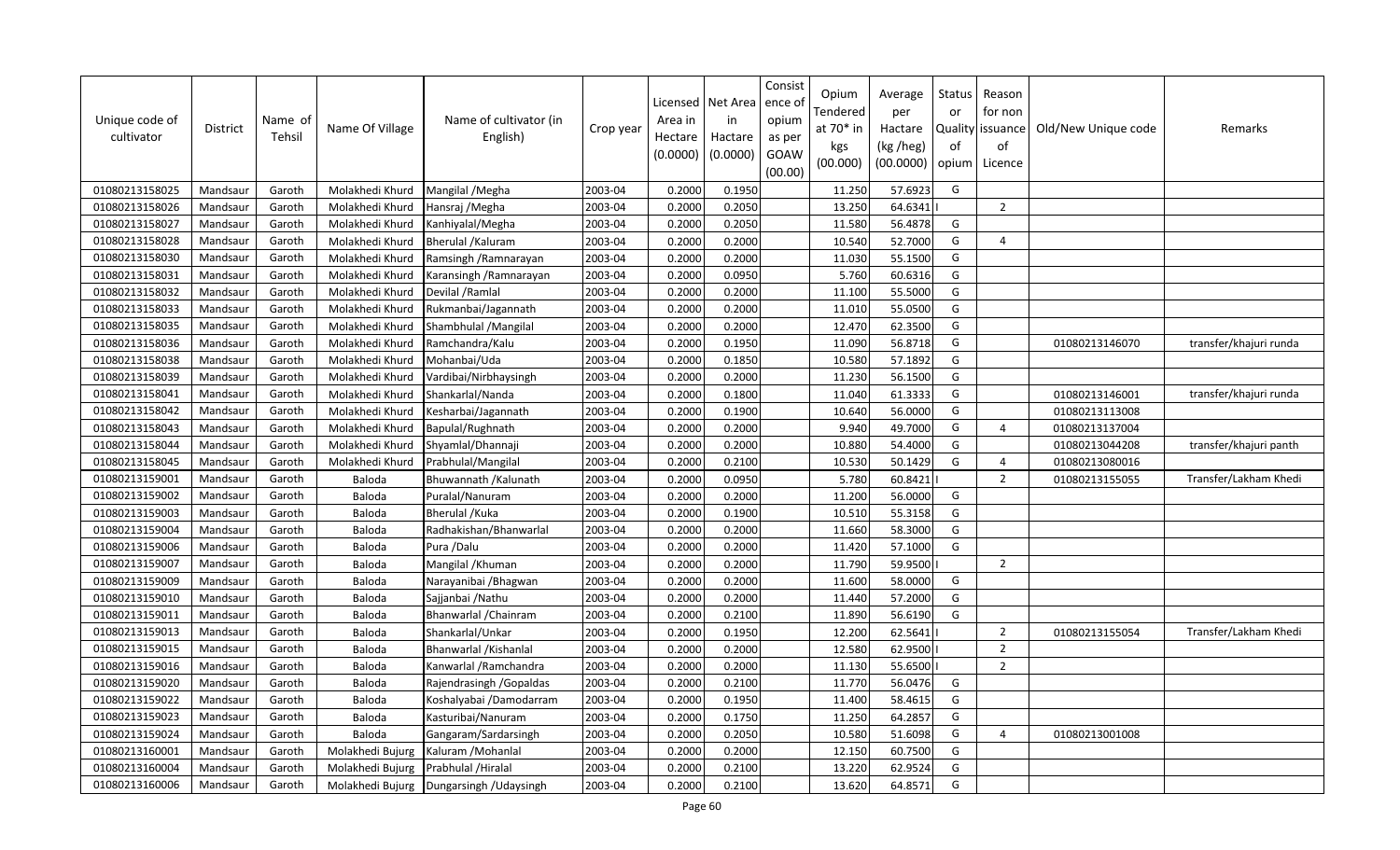| Unique code of<br>cultivator | <b>District</b> | Name of<br>Tehsil | Name Of Village  | Name of cultivator (in<br>English) | Crop year | Licensed<br>Area in<br>Hectare<br>(0.0000) | Net Area<br>in<br>Hactare<br>(0.0000) | Consist<br>ence ol<br>opium<br>as per<br>GOAW<br>(00.00) | Opium<br>Tendered<br>at $70*$ in<br>kgs<br>(00.000) | Average<br>per<br>Hactare<br>(kg /heg)<br>(00.0000) | Status<br>or<br>of<br>opium | Reason<br>for non<br>Quality   issuance<br>of<br>Licence | Old/New Unique code | Remarks                   |
|------------------------------|-----------------|-------------------|------------------|------------------------------------|-----------|--------------------------------------------|---------------------------------------|----------------------------------------------------------|-----------------------------------------------------|-----------------------------------------------------|-----------------------------|----------------------------------------------------------|---------------------|---------------------------|
| 01080213160014               | Mandsaur        | Garoth            | Molakhedi Bujurg | Udaysingh/Bhanwarsingh             | 2003-04   | 0.2000                                     | 0.2000                                |                                                          | 12.300                                              | 61.5000                                             | G                           |                                                          |                     |                           |
| 01080213160026               | Mandsaur        | Garoth            | Molakhedi Bujurg | Sardarsingh / Berisalsingh         | 2003-04   | 0.2000                                     | 0.1950                                |                                                          | 12.710                                              | 65.1795                                             | G                           |                                                          |                     |                           |
| 01080213160027               | Mandsaur        | Garoth            | Molakhedi Bujurg | Nathu /Balu                        | 2003-04   | 0.2000                                     | 0.1950                                |                                                          | 12.080                                              | 61.9487                                             | G                           |                                                          |                     |                           |
| 01080213160029               | Mandsaur        | Garoth            | Molakhedi Bujurg | Jiyalal / Balu                     | 2003-04   | 0.2000                                     | 0.2000                                |                                                          | 12.020                                              | 60.1000                                             | G                           |                                                          |                     |                           |
| 01080213160032               | Mandsaur        | Garoth            | Molakhedi Bujurg | Uderam/Ramlal                      | 2003-04   | 0.2000                                     | 0.2050                                |                                                          | 11.650                                              | 56.8293                                             | G                           |                                                          | 01080213161031      | Transfer/Devriya          |
| 01080213160033               | Mandsaur        | Garoth            | Molakhedi Bujurg | Shyamlal/Nanuram joshi             | 2003-04   | 0.2000                                     | 0.2050                                |                                                          | 12.160                                              | 59.3171                                             | G                           |                                                          | 01080213033031      | Transfer/Barkheda loya    |
| 01080213161001               | Mandsaur        | Garoth            | Devriya          | Ramchandra / Ruplal                | 2003-04   | 0.2000                                     | 0.1900                                |                                                          | 12.420                                              | 65.3684                                             | G                           |                                                          |                     |                           |
| 01080213161003               | Mandsaur        | Garoth            | Devriya          | Devilal /Kaluram                   | 2003-04   | 0.2000                                     | 0.1900                                |                                                          | 12.030                                              | 63.3158                                             | G                           |                                                          |                     |                           |
| 01080213161006               | Mandsaur        | Garoth            | Devriya          | Goda /Deepa                        | 2003-04   | 0.2000                                     | 0.2050                                |                                                          | 12.070                                              | 58.8780                                             | G                           |                                                          |                     |                           |
| 01080213161009               | Mandsaur        | Garoth            | Devriya          | Jeva / Panna                       | 2003-04   | 0.2000                                     | 0.2000                                |                                                          | 11.870                                              | 59.3500                                             | G                           |                                                          |                     |                           |
| 01080213161010               | Mandsaur        | Garoth            | Devriya          | Dhapubai / Keshya                  | 2003-04   | 0.2000                                     | 0.2050                                |                                                          | 12.410                                              | 60.5366                                             | G                           |                                                          |                     |                           |
| 01080213161013               | Mandsaur        | Garoth            | Devriya          | Jagdish /Deva                      | 2003-04   | 0.2000                                     | 0.2050                                |                                                          | 12.220                                              | 59.6098                                             | G                           |                                                          |                     |                           |
| 01080213161015               | Mandsaur        | Garoth            | Devriya          | Devilal/Kishanlal                  | 2003-04   | 0.2000                                     | 0.1700                                |                                                          | 10.080                                              | 59.2941                                             | G                           |                                                          |                     |                           |
| 01080213161016               | Mandsaur        | Garoth            | Devriya          | Bhavsingh / Manna                  | 2003-04   | 0.2000                                     | 0.1700                                |                                                          | 9.710                                               | 57.1176                                             | G                           |                                                          |                     |                           |
| 01080213161021               | Mandsaur        | Garoth            | Devriya          | Puralal / Kasiram                  | 2003-04   | 0.2000                                     | 0.2000                                |                                                          | 11.180                                              | 55.9000                                             | G                           |                                                          |                     |                           |
| 01080213161028               | Mandsaur        | Garoth            | Devriya          | Satyanarayan / Kanwarlal           | 2003-04   | 0.2000                                     | 0.1950                                |                                                          | 11.910                                              | 61.0769                                             | G                           |                                                          |                     |                           |
| 01080213161037               | Mandsaur        | Garoth            | Devriya          | Rama / Ganga                       | 2003-04   | 0.2000                                     | 0.2000                                |                                                          | 12.880                                              | 64.4000                                             | G                           |                                                          |                     |                           |
| 01080213161045               | Mandsaur        | Garoth            | Devriya          | Nathu / Manna                      | 2003-04   | 0.2000                                     | 0.2000                                |                                                          | 11.230                                              | 56.1500                                             | G                           |                                                          | 01080213163077      | Transfer/Ralayati         |
| 01080213161049               | Mandsaur        | Garoth            | Devriya          | Kaniram/Nanuram                    | 2003-04   | 0.2000                                     | 0.2000                                |                                                          | 10.850                                              | 54.2500                                             | G                           |                                                          |                     |                           |
| 01080213162006               | Mandsaur        | Garoth            | Kherkheda        | Kachru / Phatta                    | 2003-04   | 0.2000                                     | 0.2000                                |                                                          | 10.540                                              | 52.7000                                             | G                           | $\overline{4}$                                           |                     |                           |
| 01080213162011               | Mandsaur        | Garoth            | Kherkheda        | Nandubai / Kana                    | 2003-04   | 0.2000                                     | 0.2000                                |                                                          | 11.060                                              | 55.3000                                             | G                           |                                                          |                     | Transfer/molakhedi bujurg |
| 01080213163001               | Mandsaur        | Garoth            | Ralayati         | Dhapubai/Bagdiram                  | 2003-04   | 0.2000                                     | 0.1950                                |                                                          | 12.120                                              | 62.1538                                             | G                           |                                                          |                     |                           |
| 01080213163003               | Mandsaur        | Garoth            | Ralayati         | Suhagbai / Hira                    | 2003-04   | 0.2000                                     | 0.2000                                |                                                          | 11.970                                              | 59.8500                                             | G                           |                                                          |                     |                           |
| 01080213163005               | Mandsaur        | Garoth            | Ralayati         | Shankarbai / Prabhulal             | 2003-04   | 0.2000                                     | 0.2050                                |                                                          | 12.480                                              | 60.8780                                             | G                           |                                                          |                     |                           |
| 01080213163007               | Mandsaur        | Garoth            | Ralayati         | ShriLal / Ramnarayan               | 2003-04   | 0.2000                                     | 0.2000                                |                                                          | 12.600                                              | 63.0000                                             | G                           |                                                          |                     |                           |
| 01080213163008               | Mandsaur        | Garoth            | Ralayati         | Atmaram / Seva                     | 2003-04   | 0.2000                                     | 0.1900                                |                                                          | 13.380                                              | 70.421                                              | G                           |                                                          |                     | Name change               |
| 01080213163012               | Mandsaur        | Garoth            | Ralayati         | Roda / Mathura                     | 2003-04   | 0.2000                                     | 0.2000                                |                                                          | 12.000                                              | 60.0000                                             | G                           |                                                          |                     |                           |
| 01080213163013               | Mandsaur        | Garoth            | Ralayati         | Munnibai/Gabba                     | 2003-04   | 0.2000                                     | 0.2000                                |                                                          | 11.960                                              | 59.8000                                             | G                           |                                                          |                     |                           |
| 01080213163015               | Mandsaur        | Garoth            | Ralayati         | Kanwarlal / Kuka                   | 2003-04   | 0.2000                                     | 0.2000                                |                                                          | 11.630                                              | 58.1500                                             | G                           |                                                          |                     |                           |
| 01080213163017               | Mandsaur        | Garoth            | Ralayati         | Karuram / Vardichandra             | 2003-04   | 0.2000                                     | 0.1950                                |                                                          | 12.270                                              | 62.9231                                             | G                           |                                                          |                     |                           |
| 01080213163018               | Mandsaur        | Garoth            | Ralayati         | Bhulibai / Sitaram                 | 2003-04   | 0.2000                                     | 0.2000                                |                                                          | 12.820                                              | 64.1000                                             | G                           |                                                          |                     |                           |
| 01080213163021               | Mandsaur        | Garoth            | Ralayati         | Amratram/Narayan                   | 2003-04   | 0.2000                                     | 0.1950                                |                                                          | 11.970                                              | 61.3846                                             | G                           |                                                          |                     |                           |
| 01080213163023               | Mandsaur        | Garoth            | Ralayati         | Ramlibai /Durga                    | 2003-04   | 0.2000                                     | 0.2000                                |                                                          | 12.100                                              | 60.5000                                             | G                           |                                                          |                     |                           |
| 01080213163024               | Mandsaur        | Garoth            | Ralayati         | Bagdu /Deepa                       | 2003-04   | 0.2000                                     | 0.1950                                |                                                          | 11.670                                              | 59.8462                                             | G                           |                                                          |                     |                           |
| 01080213163027               | Mandsaur        | Garoth            | Ralayati         | Udibai /Jagannath                  | 2003-04   | 0.2000                                     | 0.1950                                |                                                          | 12.220                                              | 62.6667                                             | G                           |                                                          |                     |                           |
| 01080213163029               | Mandsaur        | Garoth            | Ralayati         | Janibai /Nanda                     | 2003-04   | 0.2000                                     | 0.1950                                |                                                          | 12.180                                              | 62.4615                                             | G                           |                                                          |                     |                           |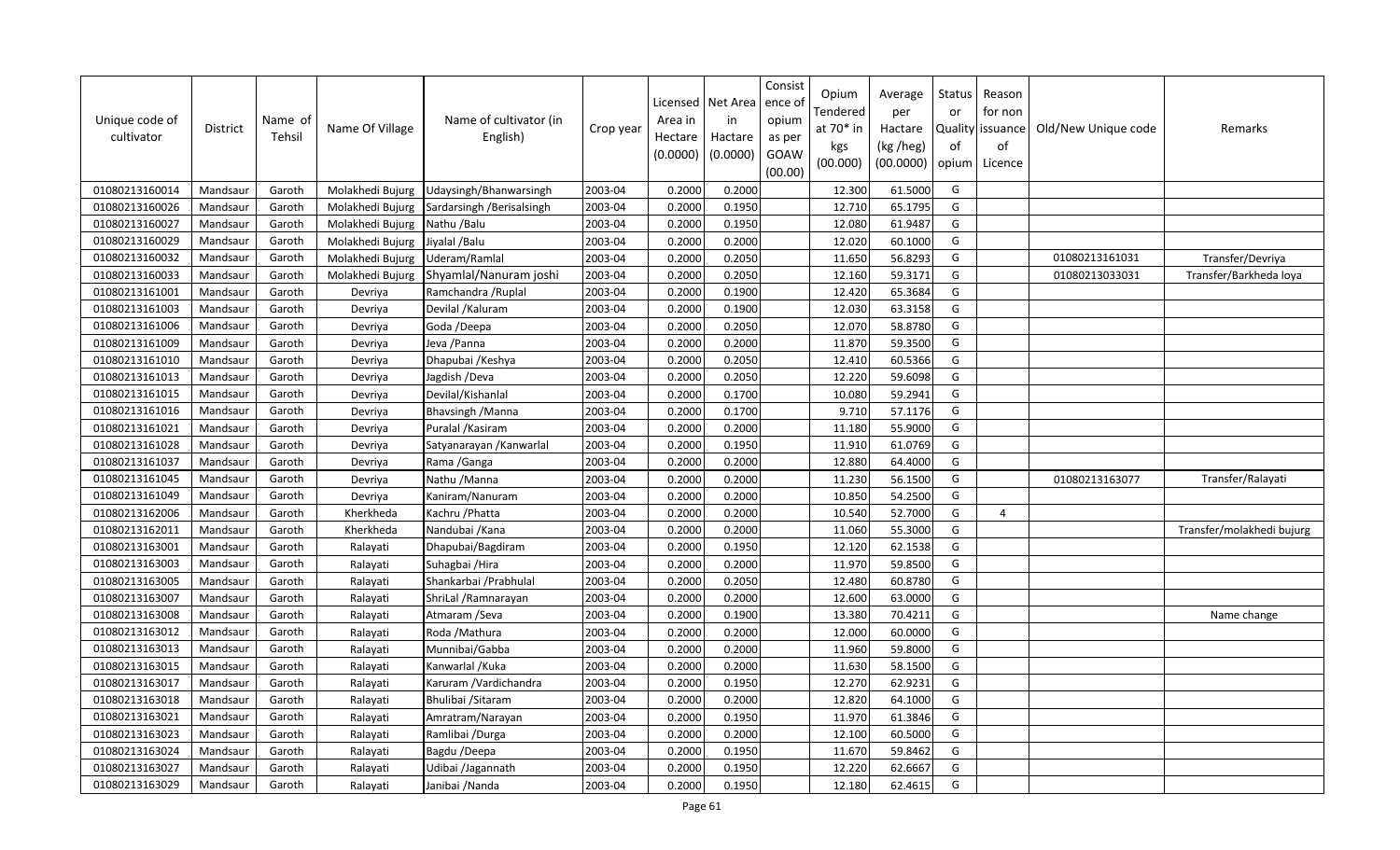| Unique code of<br>cultivator | <b>District</b> | Name of<br>Tehsil | Name Of Village | Name of cultivator (in<br>English) | Crop year | Area in<br>Hectare<br>(0.0000) | Licensed   Net Area<br>in<br>Hactare<br>(0.0000) | Consist<br>ence o<br>opium<br>as per<br>GOAW<br>(00.00) | Opium<br>Tendered<br>at 70* in<br>kgs<br>(00.000) | Average<br>per<br>Hactare<br>(kg /heg)<br>(00.0000) | Status<br>or<br>of<br>opium | Reason<br>for non<br>Quality issuance<br>of<br>Licence | Old/New Unique code | Remarks |
|------------------------------|-----------------|-------------------|-----------------|------------------------------------|-----------|--------------------------------|--------------------------------------------------|---------------------------------------------------------|---------------------------------------------------|-----------------------------------------------------|-----------------------------|--------------------------------------------------------|---------------------|---------|
| 01080213163030               | Mandsaur        | Garoth            | Ralayati        | Mangilal / Bhera                   | 2003-04   | 0.2000                         | 0.2000                                           |                                                         | 12.290                                            | 61.4500                                             | G                           |                                                        |                     |         |
| 01080213163032               | Mandsaur        | Garoth            | Ralayati        | Hira /Khima                        | 2003-04   | 0.2000                         | 0.2050                                           |                                                         | 11.960                                            | 58.3415                                             | G                           |                                                        |                     |         |
| 01080213163033               | Mandsaur        | Garoth            | Ralayati        | Onkarlal / Kuka                    | 2003-04   | 0.2000                         | 0.2000                                           |                                                         | 11.220                                            | 56.1000                                             | G                           |                                                        |                     |         |
| 01080213163034               | Mandsaur        | Garoth            | Ralayati        | Ramkanyabai / Satyanarayan         | 2003-04   | 0.2000                         | 0.1900                                           |                                                         | 11.230                                            | 59.1053                                             | G                           |                                                        |                     |         |
| 01080213163035               | Mandsaur        | Garoth            | Ralayati        | Ramkanyabai / Radheshyam           | 2003-04   | 0.2000                         | 0.2050                                           |                                                         | 12.390                                            | 60.4390                                             | G                           |                                                        |                     |         |
| 01080213163036               | Mandsaur        | Garoth            | Ralayati        | Mangibai / Shankarlal              | 2003-04   | 0.2000                         | 0.1950                                           |                                                         | 11.850                                            | 60.7692                                             | G                           |                                                        |                     |         |
| 01080213163037               | Mandsaur        | Garoth            | Ralayati        | Bagdiram / Motiram                 | 2003-04   | 0.2000                         | 0.1950                                           |                                                         | 12.050                                            | 61.7949                                             | G                           |                                                        |                     |         |
| 01080213163039               | Mandsaur        | Garoth            | Ralayati        | Bapulal /Jagannath                 | 2003-04   | 0.2000                         | 0.2000                                           |                                                         | 12.220                                            | 61.1000                                             | G                           |                                                        |                     |         |
| 01080213163040               | Mandsaur        | Garoth            | Ralayati        | Bhonishankar / Ramchandra          | 2003-04   | 0.2000                         | 0.1950                                           |                                                         | 11.390                                            | 58.4103                                             | G                           |                                                        |                     |         |
| 01080213163041               | Mandsaur        | Garoth            | Ralayati        | Gopal / Ramnarayan                 | 2003-04   | 0.2000                         | 0.1900                                           |                                                         | 11.970                                            | 63.0000                                             | G                           |                                                        |                     |         |
| 01080213163042               | Mandsaur        | Garoth            | Ralayati        | Badrilal /Lala                     | 2003-04   | 0.2000                         | 0.1950                                           |                                                         | 11.640                                            | 59.6923                                             | G                           |                                                        |                     |         |
| 01080213163043               | Mandsaur        | Garoth            | Ralayati        | Sitaram / Lala                     | 2003-04   | 0.2000                         | 0.2000                                           |                                                         | 12.780                                            | 63.9000                                             | - 1                         | $\overline{2}$                                         |                     |         |
| 01080213163044               | Mandsaur        | Garoth            | Ralayati        | Nandlal / Ramnarayan               | 2003-04   | 0.2000                         | 0.2000                                           |                                                         | 12.020                                            | 60.1000                                             | G                           |                                                        |                     |         |
| 01080213163045               | Mandsaur        | Garoth            | Ralayati        | Kanheyalal /Jagannath              | 2003-04   | 0.2000                         | 0.1900                                           |                                                         | 11.340                                            | 59.6842                                             | G                           |                                                        |                     |         |
| 01080213163046               | Mandsaur        | Garoth            | Ralayati        | Rukmanibai/Badrilal                | 2003-04   | 0.2000                         | 0.1950                                           |                                                         | 11.340                                            | 58.1538                                             | G                           |                                                        |                     |         |
| 01080213163047               | Mandsaur        | Garoth            | Ralayati        | Balashankar /Jagannath             | 2003-04   | 0.2000                         | 0.2000                                           |                                                         | 12.320                                            | 61.6000                                             | G                           |                                                        |                     |         |
| 01080213163049               | Mandsaur        | Garoth            | Ralayati        | Surja / Mangilal                   | 2003-04   | 0.2000                         | 0.2000                                           |                                                         | 12.090                                            | 60.4500                                             | G                           |                                                        |                     |         |
| 01080213163051               | Mandsaur        | Garoth            | Ralayati        | Kashuram/Prabhulal                 | 2003-04   | 0.2000                         | 0.2000                                           |                                                         | 12.330                                            | 61.6500                                             | G                           |                                                        | 01080213044220      |         |
| 01080213163052               | Mandsaur        | Garoth            | Ralayati        | Balaram / Motiram                  | 2003-04   | 0.2000                         | 0.1950                                           |                                                         | 11.250                                            | 57.6923                                             | G                           |                                                        |                     |         |
| 01080213163053               | Mandsaur        | Garoth            | Ralayati        | Ramgopal / Kashiram                | 2003-04   | 0.2000                         | 0.2000                                           |                                                         | 12.720                                            | 63.6000                                             | G                           |                                                        |                     |         |
| 01080213163054               | Mandsaur        | Garoth            | Ralayati        | Bagdiram / Panna                   | 2003-04   | 0.2000                         | 0.1900                                           |                                                         | 10.730                                            | 56.4737                                             | G                           |                                                        |                     |         |
| 01080213163056               | Mandsaur        | Garoth            | Ralayati        | Karulal / Narayan                  | 2003-04   | 0.2000                         | 0.2000                                           |                                                         | 11.350                                            | 56.7500                                             | G                           |                                                        |                     |         |
| 01080213163057               | Mandsaur        | Garoth            | Ralayati        | Rameshvar / Devilal                | 2003-04   | 0.2000                         | 0.2000                                           |                                                         | 12.290                                            | 61.4500                                             | G                           |                                                        |                     |         |
| 01080213163058               | Mandsaur        | Garoth            | Ralayati        | Ratanlal / Chaturbhuj              | 2003-04   | 0.2000                         | 0.2050                                           |                                                         | 11.340                                            | 55.3171                                             | G                           |                                                        |                     |         |
| 01080213163059               | Mandsaur        | Garoth            | Ralayati        | Vardibai/Mathuralal                | 2003-04   | 0.2000                         | 0.2000                                           |                                                         | 11.320                                            | 56.6000                                             | G                           |                                                        |                     |         |
| 01080213163060               | Mandsaur        | Garoth            | Ralayati        | Mangilal / Bhuwan                  | 2003-04   | 0.2000                         | 0.2000                                           |                                                         | 12.170                                            | 60.8500                                             | G                           |                                                        |                     |         |
| 01080213163061               | Mandsaur        | Garoth            | Ralayati        | Udaylal / Bhanwarlal               | 2003-04   | 0.2000                         | 0.1950                                           |                                                         | 11.460                                            | 58.7692                                             | G                           |                                                        |                     |         |
| 01080213163062               | Mandsaur        | Garoth            | Ralayati        | Bihari / Dhanna                    | 2003-04   | 0.2000                         | 0.1900                                           |                                                         | 10.800                                            | 56.8421                                             | G                           |                                                        |                     |         |
| 01080213163063               | Mandsaur        | Garoth            | Ralayati        | Govardhan / Gabba                  | 2003-04   | 0.2000                         | 0.1950                                           |                                                         | 10.580                                            | 54.2564                                             | G                           |                                                        |                     |         |
| 01080213163065               | Mandsaur        | Garoth            | Ralayati        | Ramkishan / Ramlal                 | 2003-04   | 0.2000                         | 0.2000                                           |                                                         | 11.840                                            | 59.2000                                             | G                           |                                                        |                     |         |
| 01080213163066               | Mandsaur        | Garoth            | Ralayati        | Rakhilal / Bheru                   | 2003-04   | 0.2000                         | 0.2000                                           |                                                         | 11.530                                            | 57.6500                                             | G                           |                                                        |                     |         |
| 01080213163067               | Mandsaur        | Garoth            | Ralayati        | Ramniwas / Rodulal                 | 2003-04   | 0.2000                         | 0.1900                                           |                                                         | 11.260                                            | 59.2632                                             | G                           |                                                        |                     |         |
| 01080213163068               | Mandsaur        | Garoth            | Ralayati        | Shambhulal /Badrilal               | 2003-04   | 0.2000                         | 0.1950                                           |                                                         | 11.650                                            | 59.7436                                             | G                           |                                                        |                     |         |
| 01080213163069               | Mandsaur        | Garoth            | Ralayati        | Nandubai / Onkar                   | 2003-04   | 0.2000                         | 0.1950                                           |                                                         | 11.540                                            | 59.1795                                             | G                           |                                                        |                     |         |
| 01080213163070               | Mandsaur        | Garoth            | Ralayati        | Ramdayal /Ramlal                   | 2003-04   | 0.2000                         | 0.2000                                           |                                                         | 12.220                                            | 61.1000                                             | G                           |                                                        |                     |         |
| 01080213163071               | Mandsaur        | Garoth            | Ralayati        | Sitaram / Prabhulal                | 2003-04   | 0.2000                         | 0.2100                                           |                                                         | 13.690                                            | 65.1905                                             | G                           |                                                        |                     |         |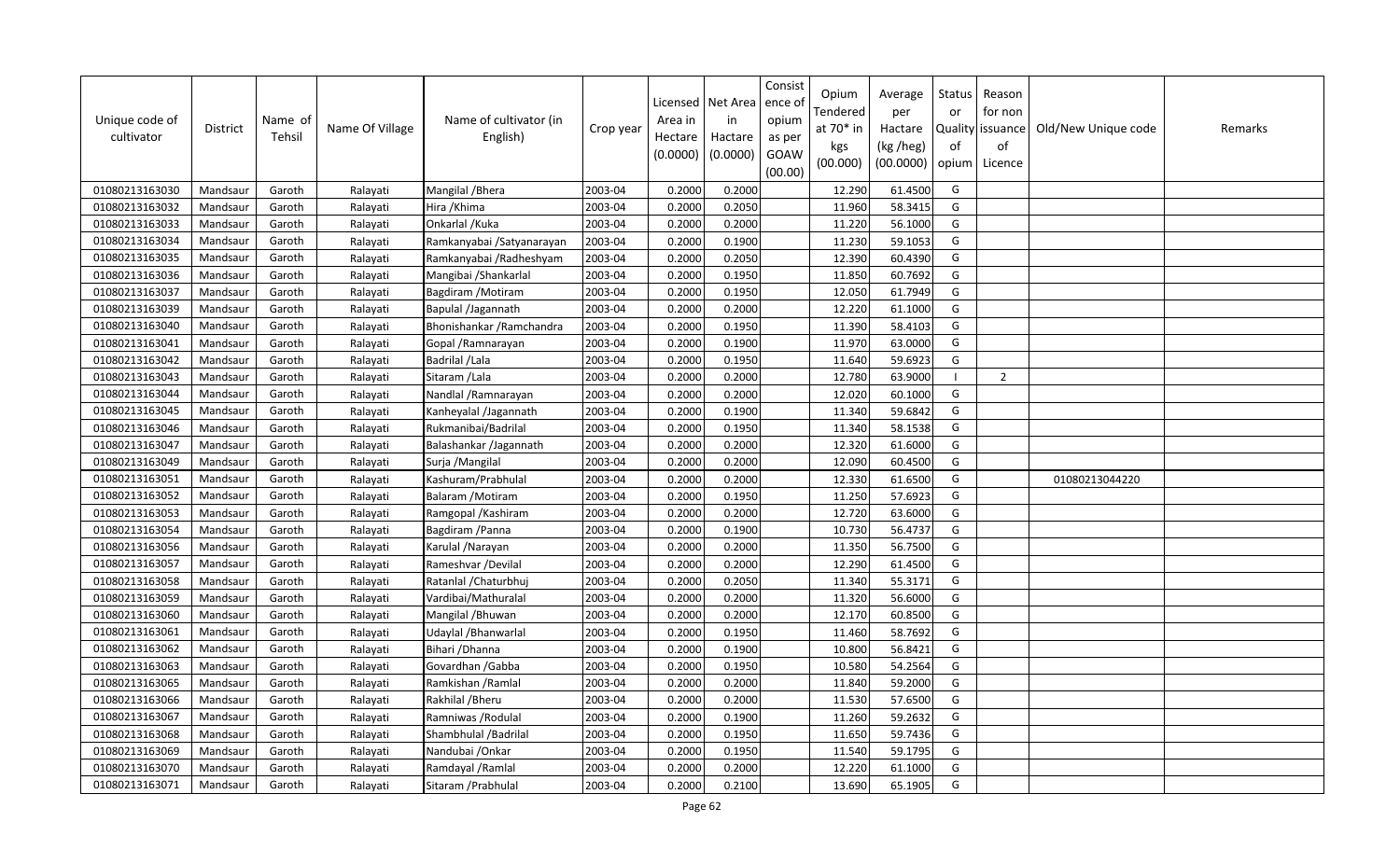| Unique code of<br>cultivator | <b>District</b> | Name of<br>Tehsil | Name Of Village | Name of cultivator (in<br>English) | Crop year | Licensed<br>Area in<br>Hectare<br>(0.0000) | Net Area<br>in<br>Hactare<br>(0.0000) | Consist<br>ence of<br>opium<br>as per<br>GOAW<br>(00.00) | Opium<br>Tendered<br>at $70*$ in<br>kgs<br>(00.000) | Average<br>per<br>Hactare<br>(kg /heg)<br>(00.0000) | <b>Status</b><br>or<br>of<br>opium | Reason<br>for non<br>Quality   issuance<br>of<br>Licence | Old/New Unique code | Remarks            |
|------------------------------|-----------------|-------------------|-----------------|------------------------------------|-----------|--------------------------------------------|---------------------------------------|----------------------------------------------------------|-----------------------------------------------------|-----------------------------------------------------|------------------------------------|----------------------------------------------------------|---------------------|--------------------|
| 01080213163072               | Mandsaur        | Garoth            | Ralayati        | Babulal / Ramchandra               | 2003-04   | 0.2000                                     | 0.1950                                |                                                          | 11.110                                              | 56.9744                                             | G                                  |                                                          |                     |                    |
| 01080213163073               | Mandsaur        | Garoth            | Ralayati        | Dashrath / Shambhulal              | 2003-04   | 0.2000                                     | 0.2000                                |                                                          | 12.030                                              | 60.1500                                             | G                                  |                                                          |                     |                    |
| 01080213163075               | Mandsaur        | Garoth            | Ralayati        | Himmatsingh/Kubersingh             | 2003-04   | 0.2000                                     | 0.1900                                |                                                          | 10.150                                              | 53.4211                                             | G                                  | $\overline{4}$                                           |                     |                    |
| 01080213163076               | Mandsaur        | Garoth            | Ralayati        | Bapulal/Nanuram                    | 2003-04   | 0.2000                                     |                                       |                                                          |                                                     |                                                     | E                                  |                                                          | 01080213113007      | Transfer/Sathkheda |
| 01080213164002               | Mandsaur        | Garoth            | Lasudiya        | Lachiram / Dulichand               | 2003-04   | 0.2000                                     | 0.1900                                |                                                          | 13.140                                              | 69.1579                                             | G                                  |                                                          |                     |                    |
| 01080213164004               | Mandsaur        | Garoth            | Lasudiya        | Bapulal / Kashiram                 | 2003-04   | 0.2000                                     | 0.2000                                |                                                          | 12.390                                              | 61.9500                                             | G                                  |                                                          |                     |                    |
| 01080213164006               | Mandsaur        | Garoth            | Lasudiya        | Purushottam /Durgaprasad           | 2003-04   | 0.2000                                     | 0.2000                                |                                                          | 11.270                                              | 56.3500                                             | G                                  |                                                          |                     |                    |
| 01080213164007               | Mandsaur        | Garoth            | Lasudiya        | Dolatram/Bherulal                  | 2003-04   | 0.2000                                     | 0.2000                                |                                                          | 13.160                                              | 65.8000                                             | G                                  |                                                          |                     |                    |
| 01080213164008               | Mandsaur        | Garoth            | Lasudiya        | Chanram/Mangilal                   | 2003-04   | 0.2000                                     | 0.2000                                |                                                          | 12.690                                              | 63.4500                                             | G                                  |                                                          |                     |                    |
| 01080213164009               | Mandsaur        | Garoth            | Lasudiya        | Ramprahlad / Ramnarayan            | 2003-04   | 0.2000                                     | 0.2000                                |                                                          | 11.200                                              | 56.0000                                             | G                                  |                                                          |                     |                    |
| 01080213164010               | Mandsaur        | Garoth            | Lasudiya        | Rampratap / Puralal                | 2003-04   | 0.2000                                     | 0.1850                                |                                                          | 11.810                                              | 63.8378                                             | G                                  |                                                          |                     |                    |
| 01080213164011               | Mandsaur        | Garoth            | Lasudiya        | Ranglal / Puralal                  | 2003-04   | 0.2000                                     | 0.2050                                |                                                          | 10.840                                              | 52.8780                                             | G                                  | 4                                                        |                     |                    |
| 01080213164013               | Mandsaur        | Garoth            | Lasudiya        | Nathulal /Nandram                  | 2003-04   | 0.2000                                     | 0.1550                                |                                                          | 8.660                                               | 55.8710                                             | G                                  |                                                          |                     |                    |
| 01080213164014               | Mandsaur        | Garoth            | Lasudiya        | Rameshvar / Gulab                  | 2003-04   | 0.2000                                     | 0.1900                                |                                                          | 11.620                                              | 61.1579                                             | G                                  |                                                          |                     |                    |
| 01080213164015               | Mandsaur        | Garoth            | Lasudiya        | Radhabai / Bhagatram               | 2003-04   | 0.2000                                     | 0.2000                                |                                                          | 10.930                                              | 54.6500                                             | G                                  |                                                          |                     |                    |
| 01080213164019               | Mandsaur        | Garoth            | Lasudiya        | Bagdiram / Nathu                   | 2003-04   | 0.2000                                     | 0.1900                                |                                                          | 11.970                                              | 63.0000                                             | G                                  |                                                          |                     |                    |
| 01080213164020               | Mandsaur        | Garoth            | Lasudiya        | Hiralal / Pura                     | 2003-04   | 0.2000                                     | 0.2050                                |                                                          | 12.190                                              | 59.4634                                             | G                                  |                                                          |                     |                    |
| 01080213164023               | Mandsaur        | Garoth            | Lasudiya        | Ramchandra / Puralal               | 2003-04   | 0.2000                                     | 0.2000                                |                                                          | 11.220                                              | 56.1000                                             | G                                  |                                                          |                     |                    |
| 01080213164024               | Mandsaur        | Garoth            | Lasudiya        | Panibai /Jaisingh                  | 2003-04   | 0.2000                                     | 0.2050                                |                                                          | 11.620                                              | 56.6829                                             | G                                  |                                                          |                     |                    |
| 01080213164025               | Mandsaur        | Garoth            | Lasudiya        | Narsinghdas / Asharamdas           | 2003-04   | 0.2000                                     | 0.1950                                |                                                          | 11.380                                              | 58.3590                                             | G                                  |                                                          |                     |                    |
| 01080213164027               | Mandsaur        | Garoth            | Lasudiya        | <b>Bherulal / Prabhulal</b>        | 2003-04   | 0.2000                                     | 0.1900                                |                                                          | 11.140                                              | 58.6316                                             | G                                  |                                                          |                     |                    |
| 01080213164032               | Mandsaur        | Garoth            | Lasudiya        | Kanhiyalal/Nandram                 | 2003-04   | 0.2000                                     | 0.2000                                |                                                          | 12.460                                              | 62.3000                                             | G                                  |                                                          |                     |                    |
| 01080213164035               | Mandsaur        | Garoth            | Lasudiya        | Raghunath / Kashiram               | 2003-04   | 0.2000                                     | 0.2000                                |                                                          | 10.600                                              | 53.0000                                             | G                                  | 4                                                        |                     |                    |
| 01080213164038               | Mandsaur        | Garoth            | Lasudiya        | Matharibai/Bhagwan                 | 2003-04   | 0.2000                                     | 0.1900                                |                                                          | 11.700                                              | 61.5789                                             | G                                  |                                                          |                     |                    |
| 01080213164039               | Mandsaur        | Garoth            | Lasudiya        | Kanheyalal / Bhanwarlal            | 2003-04   | 0.2000                                     | 0.1850                                |                                                          | 11.570                                              | 62.5405                                             | G                                  |                                                          |                     |                    |
| 01080213164041               | Mandsaur        | Garoth            | Lasudiya        | Satyanarayan /Bapulal              | 2003-04   | 0.2000                                     | 0.1950                                |                                                          | 11.980                                              | 61.4359                                             | G                                  |                                                          |                     |                    |
| 01080213164042               | Mandsaur        | Garoth            | Lasudiya        | Ramnarayan / Champalal             | 2003-04   | 0.2000                                     | 0.1900                                |                                                          | 11.880                                              | 62.5263                                             | G                                  |                                                          |                     |                    |
| 01080213164045               | Mandsaur        | Garoth            | Lasudiya        | Kesharbai/Mangilal                 | 2003-04   | 0.2000                                     | 0.1950                                |                                                          | 11.880                                              | 60.9231                                             | G                                  |                                                          |                     |                    |
| 01080213164054               | Mandsaur        | Garoth            | Lasudiya        | Ramchandra / Ramnarayan            | 2003-04   | 0.2000                                     | 0.2000                                |                                                          | 11.430                                              | 57.1500                                             | G                                  |                                                          |                     |                    |
| 01080213164055               | Mandsaur        | Garoth            | Lasudiya        | Kanwarlal / Champalal              | 2003-04   | 0.2000                                     | 0.1900                                |                                                          | 11.060                                              | 58.2105                                             | G                                  |                                                          |                     |                    |
| 01080213164056               | Mandsaur        | Garoth            | Lasudiya        | Ratanlal / Champalal               | 2003-04   | 0.2000                                     | 0.2000                                |                                                          | 11.970                                              | 59.8500                                             | G                                  |                                                          |                     |                    |
| 01080213164058               | Mandsaur        | Garoth            | Lasudiya        | Bheribai/Nanuram                   | 2003-04   | 0.2000                                     | 0.2000                                |                                                          | 9.830                                               | 49.1500                                             | G                                  | $\Delta$                                                 |                     |                    |
| 01080213164060               | Mandsaur        | Garoth            | Lasudiya        | Mangilal / Puralal                 | 2003-04   | 0.2000                                     | 0.1800                                |                                                          | 10.890                                              | 60.5000                                             | G                                  |                                                          |                     |                    |
| 01080213164063               | Mandsaur        | Garoth            | Lasudiya        | Hiralal/Devilal                    | 2003-04   | 0.2000                                     | 0.1850                                |                                                          | 11.100                                              | 60.0000                                             | G                                  |                                                          |                     | Name change        |
| 01080213164065               | Mandsaur        | Garoth            | Lasudiya        | Devisingh / Kishansingh            | 2003-04   | 0.2000                                     | 0.2000                                |                                                          | 11.610                                              | 58.0500                                             | G                                  |                                                          |                     |                    |
| 01080213164066               | Mandsaur        | Garoth            | Lasudiya        | Bharmal/Deva                       | 2003-04   | 0.2000                                     | 0.1950                                |                                                          | 10.750                                              | 55.1282                                             | G                                  |                                                          |                     |                    |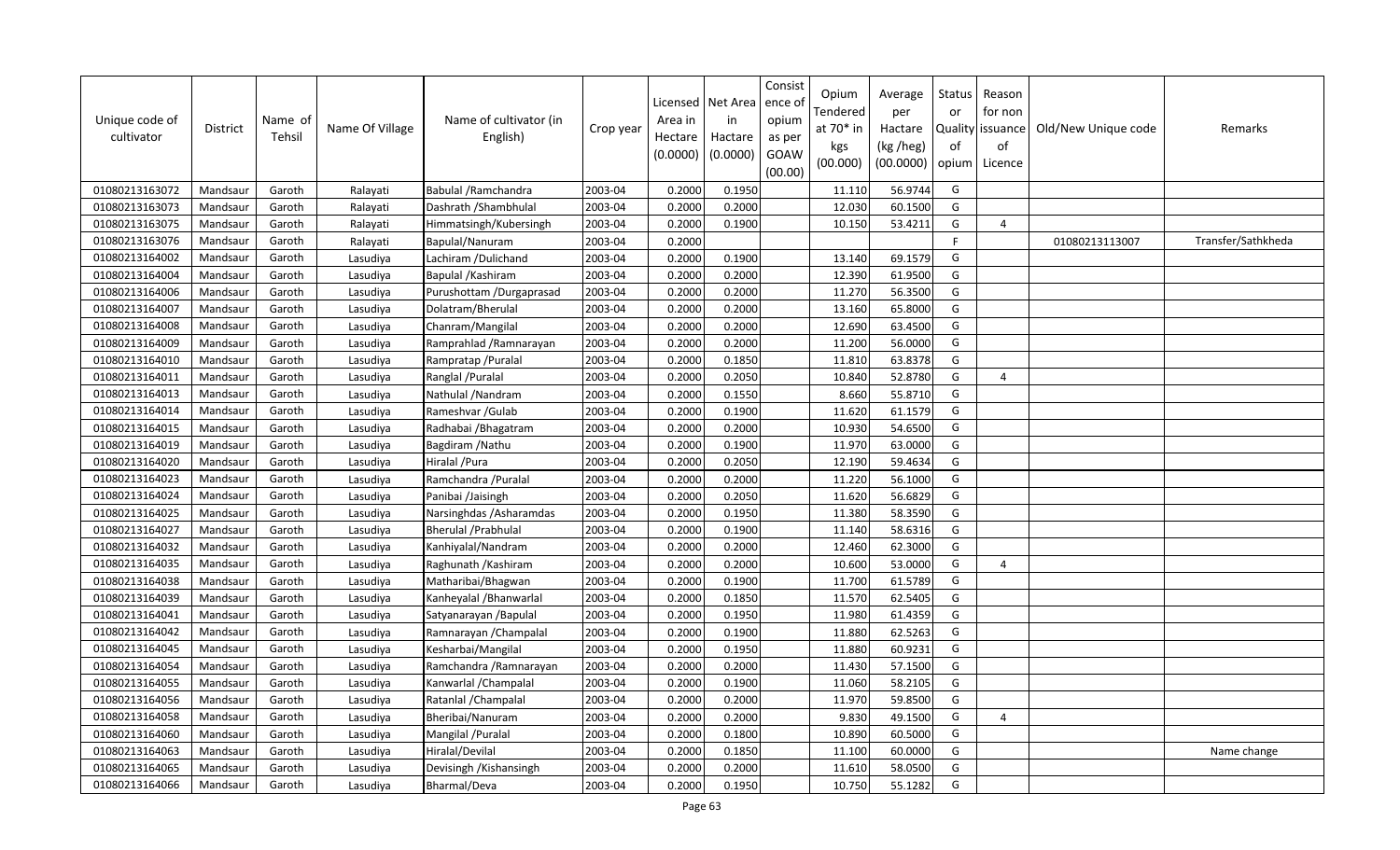| Unique code of<br>cultivator | District | Name of<br>Tehsil | Name Of Village | Name of cultivator (in<br>English) | Crop year | Licensed<br>Area in<br>Hectare<br>(0.0000) | Net Area<br>in<br>Hactare<br>(0.0000) | Consist<br>ence of<br>opium<br>as per<br>GOAW<br>(00.00) | Opium<br>Tendered<br>at 70* in<br>kgs<br>(00.000) | Average<br>per<br>Hactare<br>(kg /heg)<br>(00.0000) | Status<br>or<br><b>Quality</b><br>of<br>opium | Reason<br>for non<br>issuance<br>of<br>Licence | Old/New Unique code | Remarks                       |
|------------------------------|----------|-------------------|-----------------|------------------------------------|-----------|--------------------------------------------|---------------------------------------|----------------------------------------------------------|---------------------------------------------------|-----------------------------------------------------|-----------------------------------------------|------------------------------------------------|---------------------|-------------------------------|
| 01080213164067               | Mandsaur | Garoth            | Lasudiya        | Ramnarayan/Lalji                   | 2003-04   | 0.2000                                     | 0.2000                                |                                                          | 11.830                                            | 59.1500                                             | G                                             |                                                | 01080213166035      | Transfer/Sathkheda            |
| 01080213165001               | Mandsaur | Garoth            | Panvadi         | Kanheyalal /Dev ji                 | 2003-04   | 0.2000                                     | 0.1900                                |                                                          | 12.110                                            | 63.7368                                             | G                                             |                                                |                     |                               |
| 01080213165004               | Mandsaur | Garoth            | Panvadi         | Dhuribai /Jaikishan                | 2003-04   | 0.2000                                     | 0.1900                                |                                                          | 10.810                                            | 56.8947                                             | G                                             |                                                |                     |                               |
| 01080213165005               | Mandsaur | Garoth            | Panvadi         | Ratanlal / Bhagwan                 | 2003-04   | 0.2000                                     | 0.1550                                |                                                          | 9.360                                             | 60.387                                              | G                                             |                                                |                     |                               |
| 01080213165010               | Mandsaur | Garoth            | Panvadi         | Ramgopal/Kishan                    | 2003-04   | 0.2000                                     | 0.1850                                |                                                          | 10.340                                            | 55.8919                                             | G                                             |                                                |                     |                               |
| 01080213165012               | Mandsaur | Garoth            | Panvadi         | Rameshchandra / Hiralal            | 2003-04   | 0.2000                                     | 0.2000                                |                                                          | 11.590                                            | 57.9500                                             | G                                             |                                                |                     |                               |
| 01080213165014               | Mandsaur | Garoth            | Panvadi         | Jaikishan /Devbaksh                | 2003-04   | 0.2000                                     | 0.1800                                |                                                          | 10.160                                            | 56.4444                                             | G                                             |                                                |                     |                               |
| 01080213165015               | Mandsaur | Garoth            | Panvadi         | Govindram / Gangaram               | 2003-04   | 0.2000                                     | 0.1850                                |                                                          | 10.730                                            | 58.0000                                             | G                                             |                                                |                     |                               |
| 01080213165016               | Mandsaur | Garoth            | Panvadi         | Shivlal/Bherulal                   | 2003-04   | 0.2000                                     | 0.2000                                |                                                          | 12.480                                            | 62.4000                                             | G                                             |                                                |                     | Transfer/Bardiya puna         |
| 01080213165019               | Mandsaur | Garoth            | Panvadi         | Ramdayal / Kaluram                 | 2003-04   | 0.2000                                     | 0.2000                                |                                                          | 11.640                                            | 58.2000                                             | G                                             |                                                |                     |                               |
| 01080213165020               | Mandsaur | Garoth            | Panvadi         | Radheshyam /Hiralal                | 2003-04   | 0.2000                                     | 0.1900                                |                                                          | 10.890                                            | 57.3158                                             | G                                             |                                                |                     |                               |
| 01080213165022               | Mandsaur | Garoth            | Panvadi         | Jaikishan/Dhura                    | 2003-04   | 0.2000                                     | 0.1900                                |                                                          | 10.700                                            | 56.3158                                             | G                                             |                                                |                     |                               |
| 01080213165026               | Mandsaur | Garoth            | Panvadi         | Prabhulal / Kanheyalal             | 2003-04   | 0.2000                                     | 0.1900                                |                                                          | 12.130                                            | 63.8421                                             | G                                             |                                                |                     |                               |
| 01080213165029               | Mandsaur | Garoth            | Panvadi         | Kamlabai / Prabhudas               | 2003-04   | 0.2000                                     | 0.1950                                |                                                          | 11.770                                            | 60.3590                                             | G                                             |                                                |                     |                               |
| 01080213165030               | Mandsaur | Garoth            | Panvadi         | Zamkubai/Ramlal                    | 2003-04   | 0.2000                                     | 0.2000                                |                                                          | 12.010                                            | 60.0500                                             | G                                             |                                                |                     |                               |
| 01080213165033               | Mandsaur | Garoth            | Panvadi         | Vardichand/Bherulal                | 2003-04   | 0.2000                                     | 0.2000                                |                                                          | 12.630                                            | 63.1500                                             | G                                             |                                                | 01080213167010      | transfer/Gopal pura sathkheda |
| 01080213165034               | Mandsaur | Garoth            | Panvadi         | Mangilal / Magan ji                | 2003-04   | 0.2000                                     | 0.1900                                |                                                          | 10.930                                            | 57.5263                                             | G                                             |                                                |                     |                               |
| 01080213165036               | Mandsaur | Garoth            | Panvadi         | Ramchandra/Dolatram                | 2003-04   | 0.2000                                     | 0.1900                                |                                                          | 10.400                                            | 54.7368                                             | G                                             |                                                |                     |                               |
| 01080213165044               | Mandsaur | Garoth            | Panvadi         | Devilal /Dolatram                  | 2003-04   | 0.2000                                     | 0.2050                                |                                                          | 12.420                                            | 60.5854                                             | G                                             |                                                |                     |                               |
| 01080213165045               | Mandsaur | Garoth            | Panvadi         | Shankarlal/Mokha                   | 2003-04   | 0.2000                                     | 0.1900                                |                                                          | 11.190                                            | 58.8947                                             | G                                             |                                                |                     | Transfer/jamuniya meena       |
| 01080213165046               | Mandsaur | Garoth            | Panvadi         | Karansingh/Amratram                | 2003-04   | 0.2000                                     | 0.1900                                |                                                          | 11.250                                            | 59.2105                                             | G                                             |                                                |                     | Transfer/jamuniya meena       |
| 01080213165048               | Mandsaur | Garoth            | Panvadi         | Ramgopal/Ramdayal                  | 2003-04   | 0.2000                                     |                                       |                                                          |                                                   |                                                     |                                               |                                                | 01080213114019      | Transfer/Guradiya narsingh    |
| 01080213166001               | Mandsaur | Garoth            | Punyakhedi      | Motilal / Gulab                    | 2003-04   | 0.2000                                     | 0.2000                                |                                                          | 12.540                                            | 62.7000                                             | G                                             |                                                |                     |                               |
| 01080213166002               | Mandsaur | Garoth            | Punyakhedi      | Nandram / Narayan                  | 2003-04   | 0.2000                                     | 0.2000                                |                                                          | 11.750                                            | 58.7500                                             | G                                             |                                                |                     |                               |
| 01080213166003               | Mandsaur | Garoth            | Punyakhedi      | Laxminarayan/Purji                 | 2003-04   | 0.2000                                     | 0.1900                                |                                                          | 11.560                                            | 60.8421                                             | G                                             |                                                |                     |                               |
| 01080213166004               | Mandsaur | Garoth            | Punyakhedi      | Narayan / Dhura                    | 2003-04   | 0.2000                                     | 0.2000                                |                                                          | 12.750                                            | 63.7500                                             | G                                             |                                                |                     |                               |
| 01080213166005               | Mandsaur | Garoth            | Punyakhedi      | <b>Bapulal /Mohanlal</b>           | 2003-04   | 0.2000                                     | 0.2000                                |                                                          | 11.590                                            | 57.9500                                             | G                                             |                                                |                     | Name change                   |
| 01080213166006               | Mandsaur | Garoth            | Punyakhedi      | Koshlya / Kanheyalal               | 2003-04   | 0.2000                                     | 0.2000                                |                                                          | 12.300                                            | 61.5000                                             | G                                             |                                                |                     |                               |
| 01080213166009               | Mandsaur | Garoth            | Punyakhedi      | Kanvarla / Motilal                 | 2003-04   | 0.2000                                     | 0.2050                                |                                                          | 13.100                                            | 63.9024                                             | G                                             |                                                |                     |                               |
| 01080213166010               | Mandsaur | Garoth            | Punyakhedi      | Bhagatram/Motilal                  | 2003-04   | 0.2000                                     | 0.1900                                |                                                          | 11.890                                            | 62.5789                                             | G                                             |                                                |                     |                               |
| 01080213166011               | Mandsau  | Garoth            | Punyakhedi      | Sitaram / Laxman                   | 2003-04   | 0.2000                                     | 0.2000                                |                                                          | 11.940                                            | 59.7000                                             | G                                             |                                                |                     |                               |
| 01080213166012               | Mandsaur | Garoth            | Punyakhedi      | Omprakash /Sukhdev                 | 2003-04   | 0.2000                                     | 0.2000                                |                                                          | 11.830                                            | 59.1500                                             | G                                             |                                                |                     |                               |
| 01080213166013               | Mandsaur | Garoth            | Punyakhedi      | Deva /Seva                         | 2003-04   | 0.2000                                     | 0.1950                                |                                                          | 10.790                                            | 55.3333                                             | G                                             |                                                |                     |                               |
| 01080213166014               | Mandsaur | Garoth            | Punyakhedi      | Narayan / Chanda                   | 2003-04   | 0.2000                                     | 0.1950                                |                                                          | 11.470                                            | 58.8205                                             | G                                             |                                                |                     |                               |
| 01080213166015               | Mandsaur | Garoth            | Punyakhedi      | Mangilal / Gulab                   | 2003-04   | 0.2000                                     | 0.2050                                |                                                          | 12.830                                            | 62.5854                                             | G                                             |                                                |                     |                               |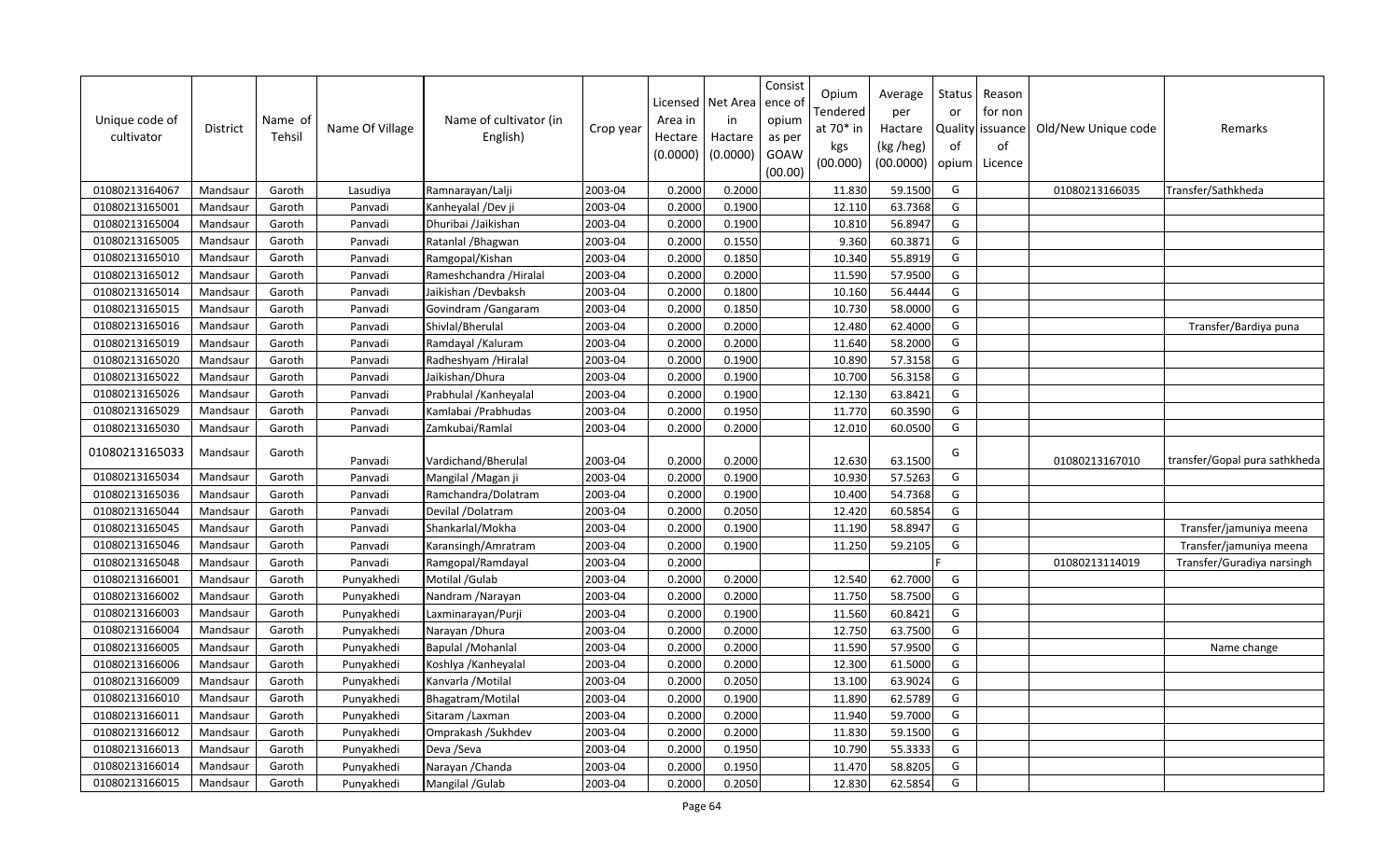| Unique code of<br>cultivator | <b>District</b> | Name of<br>Tehsil | Name Of Village                         | Name of cultivator (in<br>English)      | Crop year | Licensed<br>Area in<br>Hectare<br>(0.0000) | Net Area<br>in<br>Hactare<br>(0.0000) | Consist<br>ence of<br>opium<br>as per<br>GOAW<br>(00.00) | Opium<br>Tendered<br>at 70* in<br>kgs<br>(00.000) | Average<br>per<br>Hactare<br>(kg /heg)<br>(00.0000) | Status<br>or<br>of<br>opium | Reason<br>for non<br>Quality   issuance<br>of<br>Licence | Old/New Unique code | Remarks                   |
|------------------------------|-----------------|-------------------|-----------------------------------------|-----------------------------------------|-----------|--------------------------------------------|---------------------------------------|----------------------------------------------------------|---------------------------------------------------|-----------------------------------------------------|-----------------------------|----------------------------------------------------------|---------------------|---------------------------|
| 01080213166016               | Mandsaur        | Garoth            | Punyakhedi                              | Ghanshyam/Sitaram                       | 2003-04   | 0.2000                                     | 0.2100                                |                                                          | 12.130                                            | 57.7619                                             | G                           |                                                          |                     |                           |
| 01080213166019               | Mandsaur        | Garoth            | Punyakhedi                              | Ramsingh / Bapulal                      | 2003-04   | 0.2000                                     | 0.2050                                |                                                          | 11.970                                            | 58.3902                                             | G                           |                                                          |                     |                           |
| 01080213166020               | Mandsaur        | Garoth            | Punyakhedi                              | Ramlal / Gangaram                       | 2003-04   | 0.2000                                     | 0.1950                                |                                                          | 11.920                                            | 61.1282                                             | G                           |                                                          |                     |                           |
| 01080213166021               | Mandsaur        | Garoth            | Punyakhedi                              | Tulsiram / Laxminarayan                 | 2003-04   | 0.2000                                     | 0.2050                                |                                                          | 12.110                                            | 59.0732                                             | G                           |                                                          |                     |                           |
| 01080213166022               | Mandsaur        | Garoth            | Punyakhedi                              | Maganlal / Prithviraj                   | 2003-04   | 0.2000                                     | 0.2000                                |                                                          | 12.580                                            | 62.9000                                             | G                           |                                                          |                     |                           |
| 01080213166023               | Mandsaur        | Garoth            | Punyakhedi                              | Jagdish/Puralal                         | 2003-04   | 0.2000                                     | 0.2000                                |                                                          | 12.470                                            | 62.3500                                             | G                           |                                                          |                     |                           |
| 01080213166026               | Mandsaur        | Garoth            | Punyakhedi                              | Kaluram /Jagannath                      | 2003-04   | 0.2000                                     | 0.1950                                |                                                          | 10.850                                            | 55.6410                                             | G                           |                                                          |                     | Name change               |
| 01080213166027               | Mandsaur        | Garoth            | Punyakhedi                              | Devilal / Ramnarayan                    | 2003-04   | 0.2000                                     | 0.2000                                |                                                          | 11.120                                            | 55.6000                                             | G                           |                                                          |                     |                           |
| 01080213166028               | Mandsaur        | Garoth            | Punyakhedi                              | Kanheyalal / Prithviraj                 | 2003-04   | 0.2000                                     | 0.2050                                |                                                          | 11.770                                            | 57.4146                                             | G                           |                                                          |                     |                           |
| 01080213166029               | Mandsaur        | Garoth            | Punyakhedi                              | Onkarlal/Puralal                        | 2003-04   | 0.2000                                     | 0.1950                                |                                                          | 12.250                                            | 62.8205                                             | G                           |                                                          |                     |                           |
| 01080213166030               | Mandsaur        | Garoth            | Punyakhedi                              | Kanhiyalal/Kaluram                      | 2003-04   | 0.2000                                     | 0.2050                                |                                                          | 12.700                                            | 61.9512                                             | G                           |                                                          |                     |                           |
| 01080213166031               | Mandsaur        | Garoth            | Punyakhedi                              | Kaluram / Puralal                       | 2003-04   | 0.2000                                     | 0.1950                                |                                                          | 12.370                                            | 63.4359                                             | G                           |                                                          |                     |                           |
| 01080213166032               | Mandsaur        | Garoth            | Punyakhedi                              | Mangilal / Laxminarayan                 | 2003-04   | 0.2000                                     | 0.2000                                |                                                          | 11.540                                            | 57.7000                                             | G                           |                                                          |                     |                           |
| 01080213166033               | Mandsaur        | Garoth            | Punyakhedi                              | Jairam / Puralal                        | 2003-04   | 0.2000                                     | 0.2000                                |                                                          | 12.340                                            | 61.7000                                             | G                           |                                                          |                     |                           |
| 01080213166034               | Mandsaur        | Garoth            | Punyakhedi                              | Kanwarlal / Bhagirath                   | 2003-04   | 0.2000                                     | 0.2000                                |                                                          | 11.140                                            | 55.7000                                             | G                           |                                                          |                     |                           |
| 01080213166036               | Mandsaur        | Garoth            | Punyakhedi                              | Bhagirath/Magan                         | 2003-04   | 0.2000                                     | 0.2000                                |                                                          | 11.340                                            | 56.7000                                             | G                           |                                                          |                     | Transfer/Dhamniya jhali   |
| 01080213166039               | Mandsaur        | Garoth            | Punyakhedi                              | Bhagatram/Nathuji                       | 2003-04   | 0.2000                                     | 0.2000                                |                                                          | 11.180                                            | 55.9000                                             | G                           |                                                          | 01080213146082      | Transfer/khjuri runda     |
| 01080213166040               | Mandsaur        | Garoth            | Punyakhedi                              | Narayanibai/Bhagwan                     | 2003-04   | 0.2000                                     | 0.2000                                |                                                          | 11.000                                            | 55.0000                                             | G                           |                                                          | 01080213146064      | Transfer/khjuri runda     |
| 01080213166041               | Mandsaur        | Garoth            |                                         |                                         |           |                                            |                                       |                                                          |                                                   |                                                     | G                           |                                                          |                     | Transfer/sathkheda & Name |
|                              |                 |                   | Punyakhedi                              | Subhan/Fakira                           | 2003-04   | 0.2000                                     | 0.1950                                |                                                          | 11.740                                            | 60.2051                                             |                             |                                                          | 01080213113004      | change                    |
| 01080213166042               | Mandsaur        | Garoth            | Punyakhedi                              | Hanif Mo./Chand Mohammad                | 2003-04   | 0.2000                                     | 0.1900                                |                                                          | 11.610                                            | 61.1053                                             | G                           |                                                          | 01080213113019      | Transfer/sathkheda        |
| 01080213166043               | Mandsaur        | Garoth            | Punyakhedi                              | Kaluram/Nandram                         | 2003-04   | 0.2000                                     | 0.2000                                |                                                          | 13.000                                            | 65.0000                                             | G                           |                                                          | 01080213164017      | Transfer/lasudiya         |
| 01080213166044               | Mandsaur        | Garoth            | Punyakhedi                              | Nandram/Gulab                           | 2003-04   | 0.2000                                     | 0.2000                                |                                                          | 12.370                                            | 61.8500                                             | G                           |                                                          | 01080213164018      | Transfer/lasudiya         |
| 01080213166045               | Mandsaur        | Garoth            | Punyakhedi                              | Bagdu/Champalal                         | 2003-04   | 0.2000                                     | 0.1900                                |                                                          | 10.760                                            | 56.6316                                             | G                           |                                                          | 01080213164050      |                           |
| 01080213166046               | Mandsaur        | Garoth            | Punyakhedi                              | Forilal/Nanuram                         | 2003-04   | 0.2000                                     | 0.1900                                |                                                          | 12.430                                            | 65.4211                                             | G                           |                                                          | 01080213165035      | Transfer/Panvadi          |
| 01080213166047               | Mandsaur        | Garoth            | Punyakhedi                              | Kashrilal/Kaluram                       | 2003-04   | 0.2000                                     | 0.1000                                |                                                          | 5.740                                             | 57.4000                                             | G                           |                                                          | 01080213165038      | Transfer/Panvadi          |
| 01080213166048               | Mandsaur        | Garoth            | Punyakhedi                              | Satyanarayan/Kalu                       | 2003-04   | 0.2000                                     | 0.2000                                |                                                          | 10.600                                            | 53.0000                                             | G                           | $\overline{a}$                                           | 01080213027067      |                           |
| 01080213166049               | Mandsaur        | Garoth            | Punyakhedi                              | Devilal/Nanda                           | 2003-04   | 0.2000                                     | 0.2000                                |                                                          | 11.000                                            | 55.0000                                             | G                           |                                                          | 01080213113027      | Transfer/sathkheda        |
| 01080213166050               | Mandsaur        | Garoth            | Punyakhedi                              | Allanur/Karimkha                        | 2003-04   | 0.2000                                     | 0.1950                                |                                                          | 11.450                                            | 58.7179                                             | G                           |                                                          | 01080213165006      | Transfer/Panvadi          |
| 01080213167001               | Mandsaur        | Garoth            | Gopal Pura (Sathkeda Jagannath/Bheru    |                                         | 2003-04   | 0.2000                                     | 0.2100                                |                                                          | 11.590                                            | 55.1905                                             | G                           |                                                          |                     |                           |
| 01080213167006               | Mandsaur        | Garoth            | Gopal Pura (Sathkeda Devilal / Amratram |                                         | 2003-04   | 0.2000                                     | 0.2000                                |                                                          | 10.740                                            | 53.7000                                             | G                           | $\overline{4}$                                           | 01080213166054      | Transfer & Name change    |
| 01080213167007               | Mandsaur        | Garoth            |                                         | Gopal Pura (Sathkeda Ramnarayan /Laxman | 2003-04   | 0.2000                                     | 0.2000                                |                                                          | 11.680                                            | 58.4000                                             | G                           |                                                          |                     |                           |
| 01080213167009               | Mandsaur        | Garoth            | Gopal Pura (Sathkeda Bherulal/Bapulal   |                                         | 2003-04   | 0.2000                                     | 0.1950                                |                                                          | 10.780                                            | 55.2821                                             | G                           |                                                          |                     |                           |
| 01080213167011               | Mandsaur        | Garoth            | Gopal Pura (Sathkeda Kaluram/Puralal    |                                         | 2003-04   | 0.2000                                     | 0.1700                                |                                                          | 9.510                                             | 55.9412                                             | G                           |                                                          |                     |                           |
| 01080213167012               | Mandsaur        | Garoth            | Gopal Pura (Sathkeda Gangaram/Gopilal   |                                         | 2003-04   | 0.2000                                     | 0.1950                                |                                                          | 10.630                                            | 54.5128                                             | G                           |                                                          |                     |                           |
| 01080213167014               | Mandsaur        | Garoth            | Gopal Pura (Sathkeda Bapulal/Nanuram    |                                         | 2003-04   | 0.2000                                     | 0.1900                                |                                                          | 10.130                                            | 53.3158                                             | G                           | 4                                                        |                     |                           |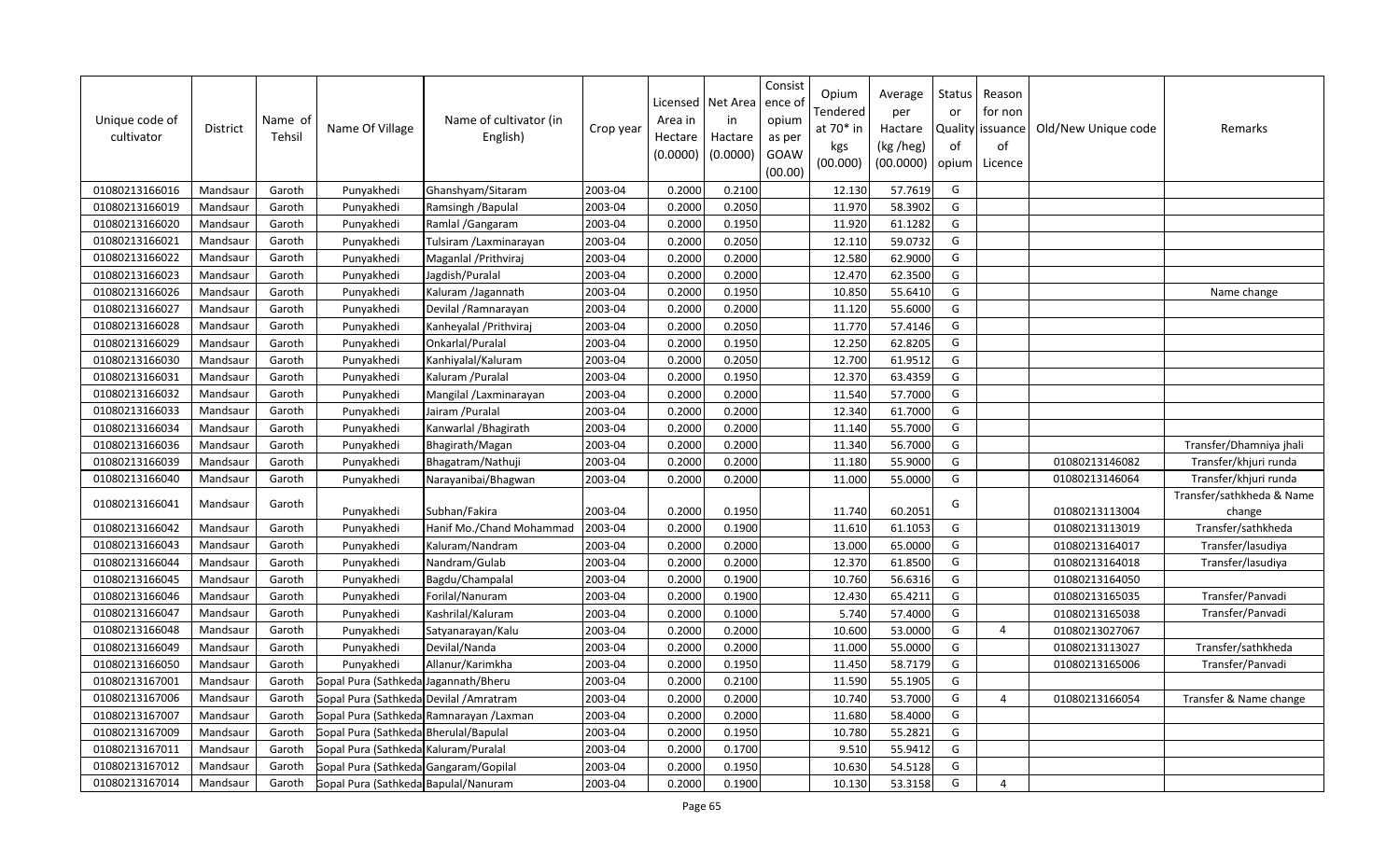| Unique code of<br>cultivator | <b>District</b> | Name of<br>Tehsil | Name Of Village                         | Name of cultivator (in<br>English)      | Crop year | Licensed<br>Area in<br>Hectare<br>(0.0000) | Net Area<br>in<br>Hactare<br>(0.0000) | Consist<br>ence of<br>opium<br>as per<br>GOAW<br>(00.00) | Opium<br>Tendered<br>at 70* in<br>kgs<br>(00.000) | Average<br>per<br>Hactare<br>(kg /heg)<br>(00.0000) | Status<br>or<br>of<br>opium | Reason<br>for non<br>Quality issuance<br>οf<br>Licence | Old/New Unique code | Remarks                 |
|------------------------------|-----------------|-------------------|-----------------------------------------|-----------------------------------------|-----------|--------------------------------------------|---------------------------------------|----------------------------------------------------------|---------------------------------------------------|-----------------------------------------------------|-----------------------------|--------------------------------------------------------|---------------------|-------------------------|
| 01080213167015               | Mandsaur        | Garoth            | Gopal Pura (Sathkeda Devilal/Chunnilal  |                                         | 2003-04   | 0.2000                                     | 0.1850                                |                                                          | 10.320                                            | 55.7838                                             | G                           |                                                        |                     |                         |
| 01080213167016               | Mandsaur        | Garoth            | Gopal Pura (Sathkeda Babu/Roshan        |                                         | 2003-04   | 0.2000                                     | 0.1950                                |                                                          | 10.450                                            | 53.5897                                             | G                           | $\overline{a}$                                         |                     |                         |
| 01080213167017               | Mandsaur        | Garoth            | Gopal Pura (Sathkeda Bhagwan/Nanda      |                                         | 2003-04   | 0.2000                                     | 0.1950                                |                                                          | 10.840                                            | 55.5897                                             | G                           |                                                        | 01080213137015      |                         |
| 01080213167018               | Mandsaur        | Garoth            |                                         | Gopal Pura (Sathkeda Udayram/Bhawaniram | 2003-04   | 0.2000                                     | 0.1850                                |                                                          | 10.180                                            | 55.0270                                             | G                           |                                                        | 01080213113046      | Transfer/Sathkheda      |
| 01080213167019               | Mandsaur        | Garoth            | Gopal Pura (Sathkeda]Safi mo./Karim mo. |                                         | 2003-04   | 0.2000                                     | 0.2000                                |                                                          | 11.030                                            | 55.1500                                             | G                           |                                                        | 01080213165003      | Transfer/Panvadi        |
| 01080213170002               | Mandsaur        | Garoth            | Surajna Juna                            | Dulesingh / Harisingh                   | 2003-04   | 0.2000                                     | 0.1950                                |                                                          | 11.090                                            | 56.8718                                             | G                           |                                                        |                     | 0108021-3176046         |
| 01080213170003               | Mandsaur        | Garoth            | Surajna Juna                            | Gumansingh/Raghusingh                   | 2003-04   | 0.2000                                     | 0.1850                                |                                                          | 9.410                                             | 50.8649                                             | G                           | $\overline{4}$                                         |                     |                         |
| 01080213170019               | Mandsaur        | Garoth            | Surajna Juna                            | Bherulal/Madholal                       | 2003-04   | 0.2000                                     |                                       |                                                          |                                                   |                                                     | $\Omega$                    | 11                                                     |                     | Cancelled Dnc           |
| 01080213170020               | Mandsaur        | Garoth            | Surajna Juna                            | Sartanbai/Nathulal                      | 2003-04   | 0.2000                                     | 0.2000                                |                                                          | 10.130                                            | 50.6500                                             | G                           | $\overline{4}$                                         | 01080213044142      |                         |
| 01080213171007               | Mandsaur        | Garoth            | Semlishankar                            | Ramlal/Nathu                            | 2003-04   | 0.2000                                     | 0.2000                                |                                                          | 8.870                                             | 44.3500                                             | G                           | $\overline{4}$                                         |                     |                         |
| 01080213172001               | Mandsaur        | Garoth            | Junapani                                | Prabhulal/ chanda                       | 2003-04   | 0.2000                                     | 0.2000                                |                                                          | 11.960                                            | 59.8000                                             | G                           | 10                                                     |                     |                         |
| 01080213172006               | Mandsaur        | Garoth            | Junapani                                | Harisingh/Kalusingh                     | 2003-04   | 0.2000                                     | 0.2000                                |                                                          | 12.110                                            | 60.5500                                             | G                           |                                                        |                     | Transfer/Dhamniya Diwan |
| 01080213172009               | Mandsaur        | Garoth            | Junapani                                | Bherulal/Rupa ji                        | 2003-04   | 0.2000                                     | 0.1900                                |                                                          | 10.680                                            | 56.2105                                             | G                           |                                                        |                     | Transfer/salriya        |
| 01080213172010               | Mandsaur        | Garoth            | Junapani                                | Shivnarayan/Ganeshram                   | 2003-04   | 0.2000                                     | 0.2000                                |                                                          | 11.340                                            | 56.7000                                             | G                           |                                                        |                     | Transfer/Dhamniya Diwan |
| 01080213173001               | Mandsau         | Garoth            | Palkhanda                               | Jatanbai/Bhagwansingh                   | 2003-04   | 0.2000                                     | 0.1950                                |                                                          | 10.970                                            | 56.2564                                             | G                           |                                                        | 01080213044234      | Transfer/Khajuri panth  |
| 01080213173003               | Mandsaur        | Garoth            | Palkhanda                               | Raghusingh/Kalusingh                    | 2003-04   | 0.2000                                     | 0.1900                                |                                                          | 12.290                                            | 64.6842                                             | G                           |                                                        | 01080213044233      | Transfer/Khajuri panth  |
| 01080213173004               | Mandsaur        | Garoth            | Palkhanda                               | Umravsingh/Indersingh                   | 2003-04   | 0.2000                                     | 0.2050                                |                                                          | 11.230                                            | 54.7805                                             | G                           |                                                        | 01080213187043      | Transfer/Vishniya       |
| 01080213173005               | Mandsaur        | Garoth            | Palkhanda                               | Nainsingh/Devisingh                     | 2003-04   | 0.2000                                     | 0.1900                                |                                                          | 11.180                                            | 58.8421                                             | G                           |                                                        | 01080213187042      | Transfer/Vishniya       |
| 01080213173006               | Mandsaur        | Garoth            | Palkhanda                               | Indersingh/Ramsingh                     | 2003-04   | 0.2000                                     | 0.2000                                |                                                          | 11.520                                            | 57.6000                                             | G                           |                                                        | 01080213187044      | Transfer/Vishniya       |
| 01080213174002               | Mandsaur        | Garoth            | Aemdi                                   | Joravarsingh/Onkarlal                   | 2003-04   | 0.2000                                     | 0.1800                                |                                                          | 10.040                                            | 55.7778                                             | G                           | 10                                                     |                     |                         |
| 01080213174017               | Mandsaur        | Garoth            | Aemdi                                   | Ramsingh/Nathusingh                     | 2003-04   | 0.2000                                     | 0.1900                                |                                                          | 10.730                                            | 56.4737                                             | G                           | 10                                                     |                     |                         |
| 01080213174023               | Mandsaur        | Garoth            | Aemdi                                   | Chandarsingh/Hindusingh                 | 2003-04   | 0.2000                                     | 0.2000                                |                                                          | 10.710                                            | 53.5500                                             | G                           | $\overline{4}$                                         |                     | Transfer/Dhabla gujar   |
| 01080213174024               | Mandsaur        | Garoth            | Aemdi                                   | Bhagwansingh/Shivlal                    | 2003-04   | 0.2000                                     | 0.1900                                |                                                          | 11.410                                            | 60.0526                                             | G                           | 10                                                     |                     |                         |
| 01080213174025               | Mandsaur        | Garoth            | Aemdi                                   | Gitabai/Kalusingh                       | 2003-04   | 0.2000                                     | 0.1950                                |                                                          | 11.050                                            | 56.6667                                             | G                           | 10                                                     | 01080213031010      |                         |
| 01080213175013               | Mandsaur        | Garoth            | Surajna Naya                            | Ramlal/Hindusingh                       | 2003-04   | 0.2000                                     | 0.2050                                |                                                          | 11.400                                            | 55.6098                                             | G                           | 11                                                     |                     |                         |
| 01080213176003               | Mandsaur        | Garoth            | Khaikheda                               | Chatarsingh/Rughnathsingh               | 2003-04   | 0.2000                                     | 0.1900                                |                                                          | 10.630                                            | 55.9474                                             | G                           |                                                        |                     |                         |
| 01080213176009               | Mandsaur        | Garoth            | Khaikheda                               | Gangasingh/Dhansingh                    | 2003-04   | 0.2000                                     | 0.2000                                |                                                          | 10.790                                            | 53.9500                                             | G                           | $\overline{4}$                                         |                     |                         |
| 01080213176011               | Mandsaur        | Garoth            | Khaikheda                               | Rama / Kanha                            | 2003-04   | 0.2000                                     | 0.2000                                |                                                          | 11.360                                            | 56.8000                                             | G                           |                                                        |                     |                         |
| 01080213176019               | Mandsaur        | Garoth            | Khaikheda                               | Amar/Shambhu                            | 2003-04   | 0.2000                                     | 0.1950                                |                                                          | 11.170                                            | 57.2821                                             | G                           |                                                        |                     |                         |
| 01080213176023               | Mandsaur        | Garoth            | Khaikheda                               | Shantibai/Bhanvarlal                    | 2003-04   | 0.2000                                     | 0.1950                                |                                                          | 11.660                                            | 59.7949                                             | G                           |                                                        |                     |                         |
| 01080213176029               | Mandsaur        | Garoth            | Khaikheda                               | Chandarsingh/Devisingh                  | 2003-04   | 0.2000                                     | 0.2000                                |                                                          | 11.000                                            | 55.0000                                             | G                           |                                                        |                     |                         |
| 01080213176030               | Mandsaur        | Garoth            | Khaikheda                               | Nathusingh/Bapulal                      | 2003-04   | 0.2000                                     | 0.2000                                |                                                          | 10.910                                            | 54.5500                                             | G                           |                                                        |                     |                         |
| 01080213176033               | Mandsaur        | Garoth            | Khaikheda                               | Bhanvarsingh/Motisingh                  | 2003-04   | 0.2000                                     | 0.1950                                |                                                          | 10.990                                            | 56.3590                                             | G                           |                                                        |                     |                         |
| 01080213176041               | Mandsaur        | Garoth            | Khaikheda                               | Ramchandra/Kishanlal                    | 2003-04   | 0.2000                                     | 0.1950                                |                                                          | 10.990                                            | 56.3590                                             | G                           |                                                        |                     |                         |
| 01080213176042               | Mandsaur        | Garoth            | Khaikheda                               | Sardarsingh/Bapulal                     | 2003-04   | 0.2000                                     | 0.1950                                |                                                          | 10.910                                            | 55.9487                                             | G                           |                                                        |                     | 0108021-3187041         |
| 01080213176043               | Mandsaur        | Garoth            | Khaikheda                               | Mangusingh/Naharsingh                   | 2003-04   | 0.2000                                     | 0.1900                                |                                                          | 10.760                                            | 56.6316                                             | G                           |                                                        |                     | 0108021-3190082         |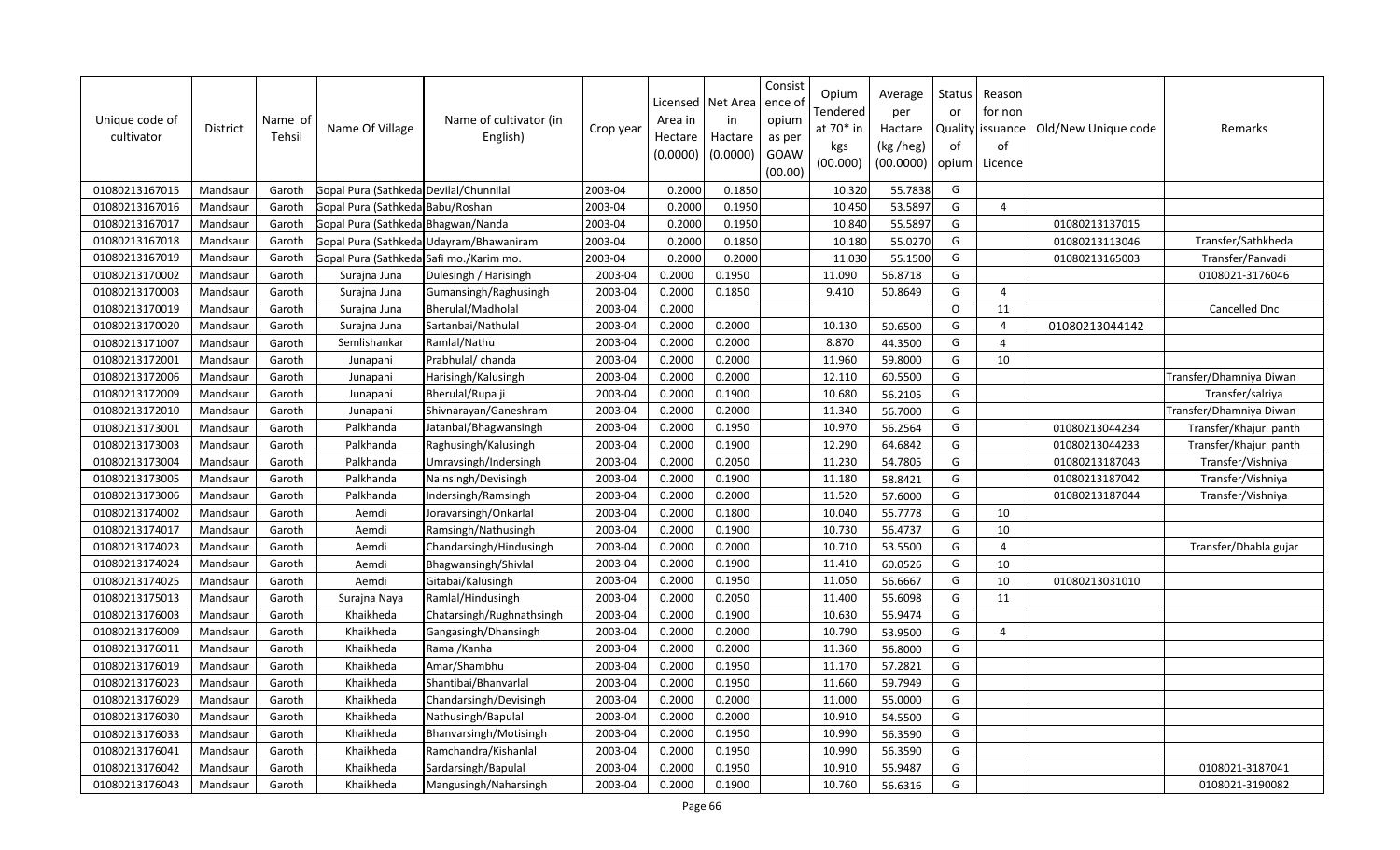| Unique code of<br>cultivator | <b>District</b> | Name of<br>Tehsil | Name Of Village | Name of cultivator (in<br>English) | Crop year | Area in<br>Hectare<br>(0.0000) | Licensed   Net Area<br>in<br>Hactare<br>(0.0000) | Consist<br>ence of<br>opium<br>as per<br>GOAW<br>(00.00) | Opium<br>Tendered<br>at 70* in<br>kgs<br>(00.000) | Average<br>per<br>Hactare<br>(kg /heg)<br>(00.0000) | Status<br>or<br>оf | Reason<br>for non<br>Quality issuance<br>of<br>opium   Licence | Old/New Unique code | Remarks              |
|------------------------------|-----------------|-------------------|-----------------|------------------------------------|-----------|--------------------------------|--------------------------------------------------|----------------------------------------------------------|---------------------------------------------------|-----------------------------------------------------|--------------------|----------------------------------------------------------------|---------------------|----------------------|
| 01080213176044               | Mandsaur        | Garoth            | Khaikheda       | Joravarbai/Pursingh                | 2003-04   | 0.2000                         | 0.1950                                           |                                                          | 11.500                                            | 58.9744                                             | G                  |                                                                |                     | 0108021-3187008      |
| 01080213177002               | Mandsaur        | Garoth            | Ankali diwan 1  | Shankar/Nathu                      | 2003-04   | 0.2000                         | 0.1950                                           |                                                          | 11.340                                            | 58.1538                                             | G                  |                                                                |                     |                      |
| 01080213177003               | Mandsaur        | Garoth            | Ankali diwan 1  | Fulsingh/Hindusingh                | 2003-04   | 0.2000                         | 0.1850                                           |                                                          | 11.690                                            | 63.1892                                             | G                  |                                                                |                     |                      |
| 01080213177004               | Mandsaur        | Garoth            | Ankali diwan 1  | Pura/Uda Chamar                    | 2003-04   | 0.2000                         | 0.1800                                           |                                                          | 11.460                                            | 63.6667                                             | G                  |                                                                |                     |                      |
| 01080213177005               | Mandsaur        | Garoth            | Ankali diwan 1  | Janibai/Kishanlal                  | 2003-04   | 0.2000                         | 0.1900                                           |                                                          | 10.680                                            | 56.2105                                             | G                  |                                                                |                     |                      |
| 01080213177006               | Mandsaur        | Garoth            | Ankali diwan 1  | Bherusingh/Bhuvanisingh            | 2003-04   | 0.2000                         | 0.1900                                           |                                                          | 13.430                                            | 70.6842                                             |                    | $\overline{2}$                                                 |                     |                      |
| 01080213177007               | Mandsaur        | Garoth            | Ankali diwan 1  | Udaysingh/Amarsing                 | 2003-04   | 0.2000                         | 0.1950                                           |                                                          | 10.570                                            | 54.2051                                             | G                  |                                                                |                     |                      |
| 01080213177008               | Mandsaur        | Garoth            | Ankali diwan 1  | Jankuavrbai/Hemraj                 | 2003-04   | 0.2000                         | 0.1950                                           |                                                          | 11.180                                            | 57.3333                                             | G                  |                                                                |                     |                      |
| 01080213177009               | Mandsaur        | Garoth            | Ankali diwan 1  | Gangaram/Amarlal                   | 2003-04   | 0.2000                         | 0.1900                                           |                                                          | 10.800                                            | 56.8421                                             | G                  |                                                                |                     |                      |
| 01080213177010               | Mandsaur        | Garoth            | Ankali diwan 1  | Gangaram/Onkarlal Bagadi           | 2003-04   | 0.2000                         | 0.1950                                           |                                                          | 10.420                                            | 53.4359                                             | G                  | $\overline{4}$                                                 |                     |                      |
| 01080213177011               | Mandsaur        | Garoth            | Ankali diwan 1  | Radheshyam/Shankarlal Rathor       | 2003-04   | 0.2000                         | 0.1950                                           |                                                          | 11.670                                            | 59.8462                                             | G                  |                                                                |                     |                      |
| 01080213177012               | Mandsaur        | Garoth            | Ankali diwan 1  | Rama/Bhera                         | 2003-04   | 0.2000                         | 0.1900                                           |                                                          | 10.880                                            | 57.2632                                             | G                  |                                                                |                     |                      |
| 01080213177013               | Mandsaur        | Garoth            | Ankali diwan 1  | Ramlal/Deva ji                     | 2003-04   | 0.2000                         | 0.2000                                           |                                                          | 11.240                                            | 56.2000                                             | G                  |                                                                |                     |                      |
| 01080213177019               | Mandsaur        | Garoth            | Ankali diwan 1  | Bhanvarlal/Ram ji                  | 2003-04   | 0.2000                         | 0.1950                                           |                                                          | 10.940                                            | 56.1026                                             | G                  |                                                                |                     |                      |
| 01080213177022               | Mandsaur        | Garoth            | Ankali diwan 1  | Sankersingh/Madansingh             | 2003-04   | 0.2000                         | 0.1900                                           |                                                          | 10.310                                            | 54.2632                                             | G                  |                                                                |                     |                      |
| 01080213177023               | Mandsaur        | Garoth            | Ankali diwan 1  | Balvantsingh/Bhuvanisingh          | 2003-04   | 0.2000                         | 0.1950                                           |                                                          | 10.660                                            | 54.6667                                             | G                  |                                                                |                     |                      |
| 01080213177027               | Mandsaur        | Garoth            | Ankali diwan 1  | Rameshchandra/Ramchandra           | 2003-04   | 0.2000                         | 0.2000                                           |                                                          | 12.380                                            | 61.9000                                             | G                  |                                                                |                     |                      |
| 01080213177032               | Mandsaur        | Garoth            | Ankali diwan 1  | Kamalabai/Ramchandra               | 2003-04   | 0.2000                         | 0.1900                                           |                                                          | 10.420                                            | 54.8421                                             | G                  |                                                                |                     |                      |
| 01080213177034               | Mandsaur        | Garoth            | Ankali diwan 1  | Ranchod/Bhanvarlal                 | 2003-04   | 0.2000                         | 0.1900                                           |                                                          | 10.410                                            | 54.7895                                             | G                  |                                                                |                     |                      |
| 01080213177035               | Mandsaur        | Garoth            | Ankali diwan 1  | Kanchanbai/Nanda kumhar            | 2003-04   | 0.2000                         | 0.1950                                           |                                                          | 11.110                                            | 56.9744                                             | G                  |                                                                |                     |                      |
| 01080213177037               | Mandsaur        | Garoth            | Ankali diwan 1  | Sohanlal/Kanheyalal soni           | 2003-04   | 0.2000                         | 0.2000                                           |                                                          | 11.850                                            | 59.2500                                             | G                  |                                                                |                     |                      |
| 01080213177040               | Mandsaur        | Garoth            | Ankali diwan 1  | Gendabai/Amarsingh                 | 2003-04   | 0.2000                         | 0.1950                                           |                                                          | 11.710                                            | 60.0513                                             | G                  |                                                                |                     |                      |
| 01080213177047               | Mandsaur        | Garoth            | Ankali diwan 1  | Fattabai/Amarsingh                 | 2003-04   | 0.2000                         | 0.1850                                           |                                                          | 9.640                                             | 52.1081                                             | G                  | $\overline{4}$                                                 |                     |                      |
| 01080213177050               | Mandsaur        | Garoth            | Ankali diwan 1  | Gokul/Laxman                       | 2003-04   | 0.2000                         | 0.2000                                           |                                                          | 10.430                                            | 52.1500                                             | G                  | $\overline{4}$                                                 |                     |                      |
| 01080213177051               | Mandsaur        | Garoth            | Ankali diwan 1  | Hajarilal/Bhanvarlal               | 2003-04   | 0.2000                         | 0.1900                                           |                                                          | 11.580                                            | 60.9474                                             | G                  |                                                                |                     |                      |
| 01080213177053               | Mandsaur        | Garoth            | Ankali diwan 1  | Karulal/Gangaram                   | 2003-04   | 0.2000                         | 0.1800                                           |                                                          | 10.370                                            | 57.6111                                             | G                  |                                                                |                     |                      |
| 01080213177054               | Mandsaur        | Garoth            | Ankali diwan 1  | Roshanlal/Takhatmal                | 2003-04   | 0.2000                         | 0.1800                                           |                                                          | 10.600                                            | 58.8889                                             | G                  |                                                                |                     |                      |
| 01080213177055               | Mandsaur        | Garoth            | Ankali diwan 1  | Bhuwanishankar/Unkar               | 2003-04   | 0.2000                         | 0.1900                                           |                                                          | 11.210                                            | 59.0000                                             | G                  |                                                                |                     | 0108021-3078065      |
| 01080213177056               | Mandsaur        | Garoth            | Ankali diwan 1  | Sitaram/Jagannath                  | 2003-04   | 0.2000                         | 0.1850                                           |                                                          | 10.370                                            | 56.0541                                             | G                  |                                                                | 01080213099014      |                      |
| 01080213177057               | Mandsaur        | Garoth            | Ankali diwan 1  | Shyamlal/Ramlal                    | 2003-04   | 0.2000                         | 0.2000                                           |                                                          | 10.950                                            | 54.7500                                             | G                  |                                                                | 01080213044189      |                      |
| 01080213177058               | Mandsaur        | Garoth            | Ankali diwan 1  | Hiralal/Rajaram                    | 2003-04   | 0.2000                         | 0.1850                                           |                                                          | 11.150                                            | 60.2703                                             | G                  |                                                                |                     | 0108021-3039014      |
| 01080213177059               | Mandsaur        | Garoth            | Ankali diwan 1  | Hiralal/Badrilal                   | 2003-04   | 0.2000                         | 0.1900                                           |                                                          | 10.620                                            | 55.8947                                             | G                  |                                                                |                     | 0108021-4044019      |
| 01080213177060               | Mandsaur        | Garoth            | Ankali diwan 1  | Kanhiram/Lal ji                    | 2003-04   | 0.2000                         | 0.1900                                           |                                                          | 11.220                                            | 59.0526                                             | G                  |                                                                |                     |                      |
| 01080213177061               | Mandsaur        | Garoth            | Ankali diwan 1  | Nathusingh/Dhul ji                 | 2003-04   | 0.2000                         | 0.1950                                           |                                                          | 12.100                                            | 62.0513                                             | G                  |                                                                | 01080213041009      | 0108021-3043139      |
| 01080213177062               | Mandsaur        | Garoth            | Ankali diwan 1  | Narayan/Gulab                      | 2003-04   | 0.2000                         | 0.2000                                           |                                                          | 10.210                                            | 51.0500                                             | G                  | $\overline{4}$                                                 |                     | 0108021-3038011      |
| 01080213178001               | Mandsaur        | Garoth            | Khejdiya        | Kesarbai/Mangilal                  | 2003-04   | 0.2000                         | 0.1950                                           |                                                          | 11.380                                            | 58.3590                                             | G                  |                                                                | 01080213177064      | Name change/Transfer |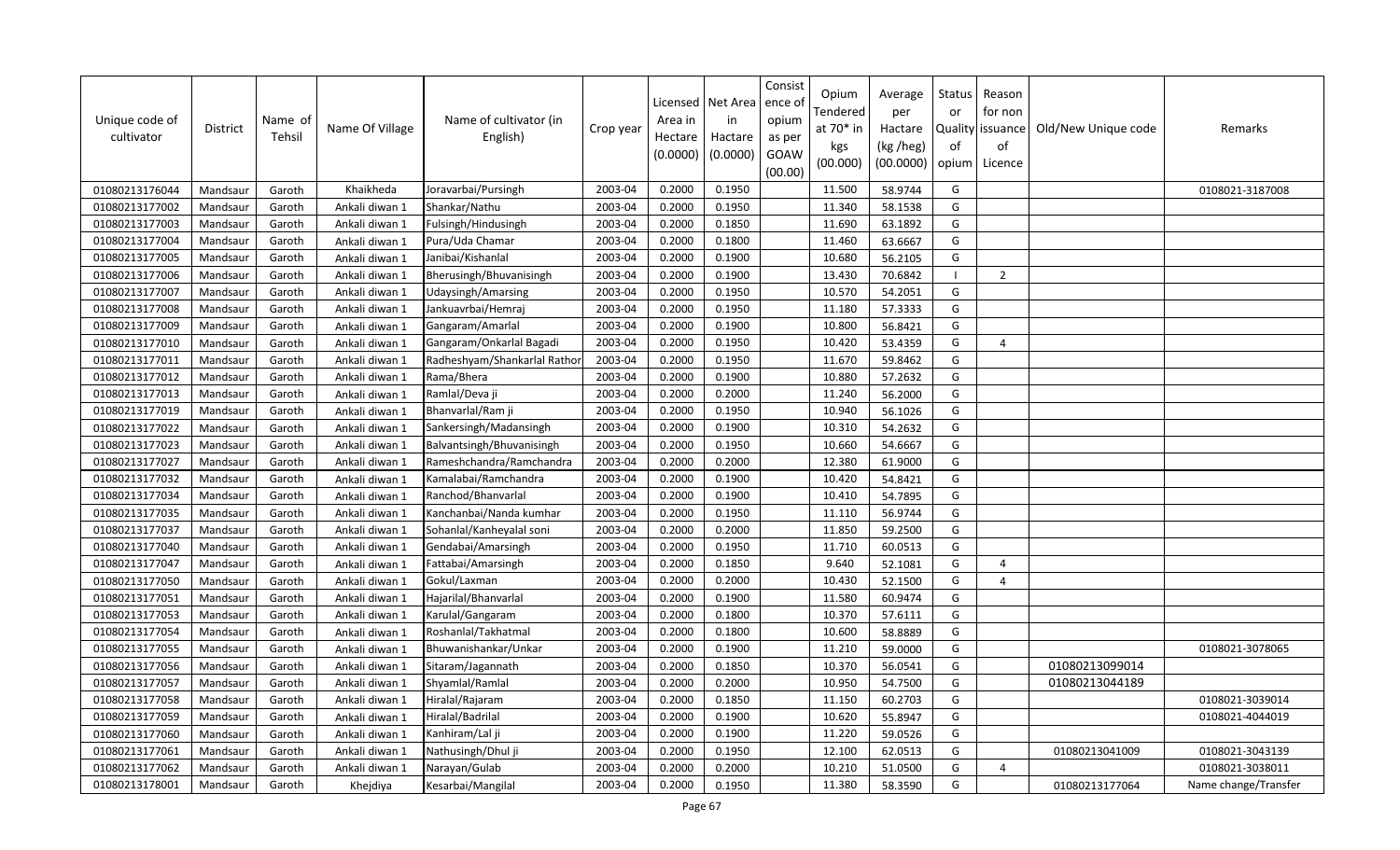| Unique code of<br>cultivator | District | Name of<br>Tehsil | Name Of Village | Name of cultivator (in<br>English) | Crop year | Area in<br>Hectare<br>(0.0000) | Licensed   Net Area<br>in<br>Hactare<br>(0.0000) | Consist<br>ence o<br>opium<br>as per<br>GOAW<br>(00.00) | Opium<br>Tendered<br>at 70* in<br>kgs<br>(00.000) | Average<br>per<br>Hactare<br>(kg /heg)<br>(00.0000) | Status<br>or<br>of<br>opium | Reason<br>for non<br>Quality   issuance<br>of<br>Licence | Old/New Unique code | Remarks                  |
|------------------------------|----------|-------------------|-----------------|------------------------------------|-----------|--------------------------------|--------------------------------------------------|---------------------------------------------------------|---------------------------------------------------|-----------------------------------------------------|-----------------------------|----------------------------------------------------------|---------------------|--------------------------|
| 01080213178002               | Mandsaur | Garoth            | Khejdiya        | Raghusingh/Bhanvarsingh            | 2003-04   | 0.2000                         | 0.1950                                           |                                                         | 10.430                                            | 53.4872                                             | G                           | $\overline{a}$                                           | 01080212019007      | Transfer/Ankali Diwan    |
| 01080213178006               | Mandsaur | Garoth            | Khejdiya        | Fattabai/Ramsingh                  | 2003-04   | 0.2000                         | 0.2000                                           |                                                         | 10.460                                            | 52.3000                                             | G                           | $\overline{4}$                                           |                     |                          |
| 01080213178012               | Mandsaur | Garoth            | Khejdiya        | Kalusingh/Harisingh                | 2003-04   | 0.2000                         | 0.1800                                           |                                                         | 10.040                                            | 55.7778                                             | G                           |                                                          | 01080213042068      | Transfer/Guradiya mata   |
| 01080213178013               | Mandsaur | Garoth            | Khejdiya        | Ratansingh/Dulesingh               | 2003-04   | 0.2000                         | 0.1900                                           |                                                         | 11.080                                            | 58.3158                                             | G                           |                                                          | 01080213186006      | 0108021-3176045/Transfer |
| 01080213178014               | Mandsaur | Garoth            | Khejdiya        | Ratansingh/Gokulsingh              | 2003-04   | 0.2000                         | 0.1850                                           |                                                         | 10.090                                            | 54.5405                                             | G                           |                                                          | 01080213042023      | Transfer/Guradiya mata   |
| 01080213181001               | Mandsaur | Garoth            | Salriya         | Parvatsingh/Amarsingh              | 2003-04   | 0.2000                         | 0.1850                                           |                                                         | 11.600                                            | 62.7027                                             | G                           |                                                          |                     |                          |
| 01080213181002               | Mandsaur | Garoth            | Salriya         | Dhuribai/Bhagirath                 | 2003-04   | 0.2000                         | 0.1900                                           |                                                         | 11.400                                            | 60.0000                                             | G                           |                                                          |                     |                          |
| 01080213181009               | Mandsaur | Garoth            | Salriya         | Sitabai/Balaram                    | 2003-04   | 0.2000                         | 0.2000                                           |                                                         | 12.240                                            | 61.2000                                             | G                           |                                                          |                     |                          |
| 01080213181011               | Mandsaur | Garoth            | Salriya         | Dolatsingh/Bhuvanisingh            | 2003-04   | 0.2000                         | 0.1800                                           |                                                         | 10.850                                            | 60.2778                                             | G                           |                                                          |                     |                          |
| 01080213181013               | Mandsaur | Garoth            | Salriya         | Jatanbai/Kan ji                    | 2003-04   | 0.2000                         | 0.2000                                           |                                                         | 11.600                                            | 58.0000                                             | G                           |                                                          |                     |                          |
| 01080213181014               | Mandsaur | Garoth            | Salriya         | Ratansingh/Fatesingh               | 2003-04   | 0.2000                         | 0.1900                                           |                                                         | 11.100                                            | 58.4211                                             | G                           |                                                          |                     |                          |
| 01080213181015               | Mandsaur | Garoth            | Salriya         | Bhuvanisingh/Jujharsingh           | 2003-04   | 0.2000                         | 0.1850                                           |                                                         | 11.090                                            | 59.9459                                             | G                           |                                                          |                     |                          |
| 01080213181017               | Mandsaur | Garoth            | Salriya         | Roadsingh/Bhavsingh                | 2003-04   | 0.2000                         | 0.1950                                           |                                                         | 11.990                                            | 61.4872                                             | G                           |                                                          |                     |                          |
| 01080213181020               | Mandsaur | Garoth            | Salriya         | Ranjitsingh/Daryavsingh            | 2003-04   | 0.2000                         | 0.2000                                           |                                                         | 11.030                                            | 55.1500                                             | G                           |                                                          |                     |                          |
| 01080213181022               | Mandsaur | Garoth            | Salriya         | Nanalal/Devram                     | 2003-04   | 0.2000                         | 0.1900                                           |                                                         | 11.760                                            | 61.8947                                             | G                           |                                                          |                     |                          |
| 01080213181024               | Mandsaur | Garoth            | Salriya         | Aanndibai/Ramchandra               | 2003-04   | 0.2000                         | 0.1900                                           |                                                         | 11.120                                            | 58.5263                                             | G                           |                                                          |                     |                          |
| 01080213181028               | Mandsaur | Garoth            | Salriya         | Ramibai/Dungarsingh                | 2003-04   | 0.2000                         | 0.1900                                           |                                                         | 11.270                                            | 59.3158                                             | G                           |                                                          |                     | 0108021-3177063          |
| 01080213184005               | Mandsaur | Garoth            | Borbani         | Parvatsigh/Bhuvanisingh            | 2003-04   | 0.2000                         | 0.1950                                           |                                                         | 11.710                                            | 60.0513                                             | G                           |                                                          |                     | 0108021-3181029          |
| 01080213184012               | Mandsaur | Garoth            | Borbani         | Mohanlal/Bhuvaniram                | 2003-04   | 0.2000                         | 0.1950                                           |                                                         | 9.900                                             | 50.7692                                             | G                           | $\overline{4}$                                           |                     | 0108021-3015029          |
| 01080213185001               | Mandsaur | Garoth            | Dhaturiya       | Ghansiram/Bhuvan                   | 2003-04   | 0.2000                         | 0.1900                                           |                                                         | 10.680                                            | 56.2105                                             | G                           | 10                                                       |                     |                          |
| 01080213185002               | Mandsaur | Garoth            | Dhaturiya       | Bapulal/Madhuram                   | 2003-04   | 0.2000                         | 0.1950                                           |                                                         | 11.670                                            | 59.8462                                             | G                           |                                                          |                     | 0108021-3176047          |
| 01080213186002               | Mandsaur | Garoth            | Kherkhedi 1     | Dhapubai/Bhanvarsingh              | 2003-04   | 0.2000                         | 0.1950                                           |                                                         | 9.750                                             | 50.0000                                             | - 1                         | $\overline{4}$                                           |                     |                          |
| 01080213186008               | Mandsaur | Garoth            | Kherkhedi 1     | Mangilal/Amarsingh                 | 2003-04   | 0.2000                         | 0.2000                                           |                                                         | 10.770                                            | 53.8500                                             | G                           | $\overline{4}$                                           |                     |                          |
| 01080213186011               | Mandsaur | Garoth            | Kherkhedi 1     | Ramsingh/Devisingh                 | 2003-04   | 0.2000                         | 0.1900                                           |                                                         | 11.770                                            | 61.9474                                             | G                           |                                                          |                     | 0108021-3043137          |
| 01080213186012               | Mandsaur | Garoth            | Kherkhedi 1     | Arjunsingh/Harisingh               | 2003-04   | 0.2000                         | 0.1950                                           |                                                         | 12.210                                            | 62.6154                                             | G                           |                                                          |                     | 0108021-3043138          |
| 01080213186014               | Mandsaur | Garoth            | Kherkhedi 1     | Prabhulal/Badrilal                 | 2003-04   | 0.2000                         | 0.2000                                           |                                                         | 11.660                                            | 58.3000                                             | G                           |                                                          |                     | 0108021-3078040          |
| 01080213186015               | Mandsaur | Garoth            | Kherkhedi 1     | Durgashankar/Prathviraj joshi      | 2003-04   | 0.2000                         | 0.2000                                           |                                                         | 12.170                                            | 60.8500                                             | G                           |                                                          |                     | 0108021-3078089          |
| 01080213186016               | Mandsaur | Garoth            | Kherkhedi 1     | Kanheyalal/Dolatram                | 2003-04   | 0.2000                         | 0.1950                                           |                                                         | 11.570                                            | 59.3333                                             | G                           |                                                          | 01080213078004      | Transfer/Shamgarh        |
| 01080213187001               | Mandsaur | Garoth            | Vishniya        | Mathuralal/Nathulal                | 2003-04   | 0.2000                         | 0.1900                                           |                                                         | 10.790                                            | 56.7895                                             | G                           |                                                          |                     |                          |
| 01080213187003               | Mandsaur | Garoth            | Vishniya        | Sajjansingh/Dhulesingh             | 2003-04   | 0.2000                         | 0.2050                                           |                                                         | 12.230                                            | 59.6585                                             | G                           |                                                          |                     |                          |
| 01080213187005               | Mandsaur | Garoth            | Vishniya        | Gumansingh/Dhulsingh               | 2003-04   | 0.2000                         | 0.2050                                           |                                                         | 11.550                                            | 56.3415                                             | G                           |                                                          |                     |                          |
| 01080213187006               | Mandsaur | Garoth            | Vishniya        | Badrilal/Jagannath                 | 2003-04   | 0.2000                         | 0.1700                                           |                                                         | 9.880                                             | 58.1176                                             | G                           |                                                          |                     |                          |
| 01080213187010               | Mandsaur | Garoth            | Vishniya        | Nathusingh/Onkarsingh              | 2003-04   | 0.2000                         | 0.1850                                           |                                                         | 11.770                                            | 63.6216                                             | G                           |                                                          |                     |                          |
| 01080213187011               | Mandsaur | Garoth            | Vishniya        | Udaysingh/Bapulal                  | 2003-04   | 0.2000                         | 0.1800                                           |                                                         | 9.170                                             | 50.9444                                             | G                           | $\overline{4}$                                           |                     |                          |
| 01080213187021               | Mandsaur | Garoth            | Vishniya        | Bhagwansingh/Chandarsingh          | 2003-04   | 0.2000                         | 0.2000                                           |                                                         | 10.910                                            | 54.5500                                             | G                           |                                                          |                     |                          |
| 01080213187028               | Mandsaur | Garoth            | Vishniya        | Satnarayan/Nathusingh              | 2003-04   | 0.2000                         | 0.1900                                           |                                                         | 10.480                                            | 55.1579                                             | G                           |                                                          |                     |                          |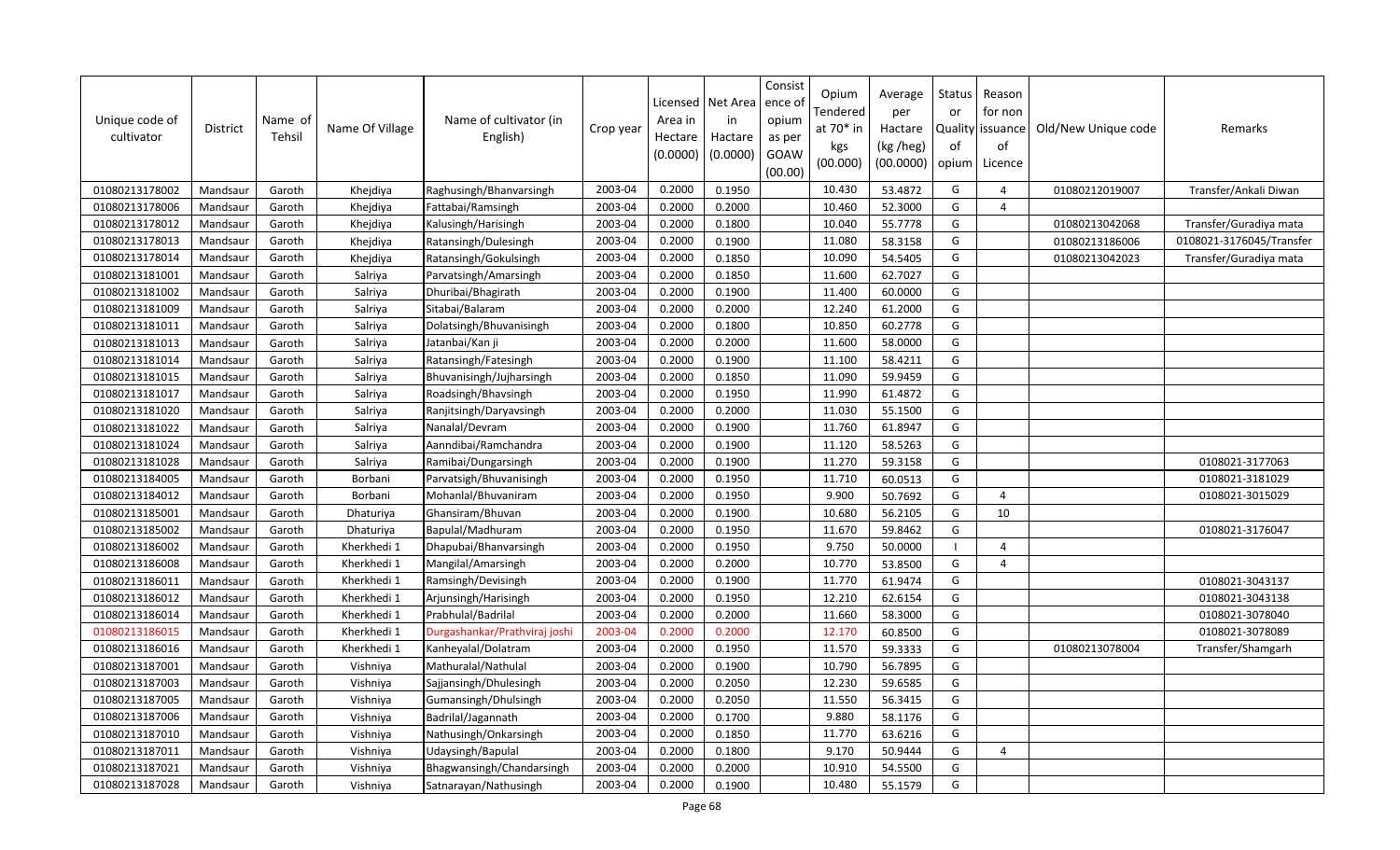| Unique code of<br>cultivator | <b>District</b> | Name of<br>Tehsil | Name Of Village | Name of cultivator (in<br>English) | Crop year | Licensed<br>Area in<br>Hectare<br>(0.0000) | Net Area<br>in<br>Hactare<br>(0.0000) | Consist<br>ence ol<br>opium<br>as per<br>GOAW<br>(00.00) | Opium<br>Tendered<br>at $70*$ in<br>kgs<br>(00.000) | Average<br>per<br>Hactare<br>(kg /heg)<br>(00.0000) | Status<br>or<br>of<br>opium | Reason<br>for non<br>Quality issuance<br>of<br>Licence | Old/New Unique code | Remarks         |
|------------------------------|-----------------|-------------------|-----------------|------------------------------------|-----------|--------------------------------------------|---------------------------------------|----------------------------------------------------------|-----------------------------------------------------|-----------------------------------------------------|-----------------------------|--------------------------------------------------------|---------------------|-----------------|
| 01080213187033               | Mandsaur        | Garoth            | Vishniya        | Mangilal/Ramsingh                  | 2003-04   | 0.2000                                     | 0.1900                                |                                                          | 10.420                                              | 54.8421                                             | G                           |                                                        |                     |                 |
| 01080213187038               | Mandsaur        | Garoth            | Vishniya        | Gopilal/Kanheyalal                 | 2003-04   | 0.2000                                     | 0.1900                                |                                                          | 9.690                                               | 51.0000                                             | G                           | $\Delta$                                               |                     |                 |
| 01080213187040               | Mandsaur        | Garoth            | Vishniya        | Hiralal/Kanheyalal                 | 2003-04   | 0.2000                                     | 0.1950                                |                                                          | 9.410                                               | 48.2564                                             | G                           | $\overline{4}$                                         | 01080213026056      |                 |
| 01080213188001               | Mandsaur        | Garoth            | Surakhedi       | Umravsingh/Bherusingh              | 2003-04   | 0.2000                                     | 0.2000                                |                                                          | 11.540                                              | 57.7000                                             | G                           |                                                        |                     |                 |
| 01080213188002               | Mandsaur        | Garoth            | Surakhedi       | Narayansingh/Balvantsingh          | 2003-04   | 0.2000                                     | 0.2000                                |                                                          | 12.530                                              | 62.6500                                             | G                           |                                                        |                     |                 |
| 01080213188003               | Mandsaur        | Garoth            | Surakhedi       | Kishanlal/Bhagwan                  | 2003-04   | 0.2000                                     | 0.1900                                |                                                          | 10.790                                              | 56.7895                                             | G                           |                                                        |                     |                 |
| 01080213188006               | Mandsaur        | Garoth            | Surakhedi       | Sardarsingh/Harisingh              | 2003-04   | 0.2000                                     | 0.2000                                |                                                          | 11.900                                              | 59.5000                                             | G                           |                                                        |                     |                 |
| 01080213188007               | Mandsaur        | Garoth            | Surakhedi       | Suganbai/Raghusingh                | 2003-04   | 0.2000                                     | 0.2000                                |                                                          | 12.220                                              | 61.1000                                             | G                           |                                                        |                     |                 |
| 01080213188011               | Mandsaur        | Garoth            | Surakhedi       | Onkarlal/Bherusingh                | 2003-04   | 0.2000                                     | 0.2000                                |                                                          | 11.190                                              | 55.9500                                             | G                           |                                                        |                     |                 |
| 01080213188013               | Mandsaur        | Garoth            | Surakhedi       | Sitabai/Danisingh                  | 2003-04   | 0.2000                                     | 0.2050                                |                                                          | 12.840                                              | 62.6341                                             | G                           |                                                        |                     |                 |
| 01080213188019               | Mandsaur        | Garoth            | Surakhedi       | Himmatbai/Ramsingh                 | 2003-04   | 0.2000                                     | 0.2050                                |                                                          | 11.490                                              | 56.0488                                             | G                           |                                                        |                     |                 |
| 01080213188026               | Mandsaur        | Garoth            | Surakhedi       | Bhagwansingh/Nirbhaysingh          | 2003-04   | 0.2000                                     | 0.1950                                |                                                          | 10.630                                              | 54.5128                                             | G                           |                                                        |                     |                 |
| 01080213188027               | Mandsaur        | Garoth            | Surakhedi       | Gumansingh/sartansingh             | 2003-04   | 0.2000                                     | 0.2000                                |                                                          | 10.820                                              | 54.1000                                             | G                           |                                                        |                     |                 |
| 01080213188029               | Mandsaur        | Garoth            | Surakhedi       | Ramlal/Ratansingh                  | 2003-04   | 0.2000                                     | 0.1950                                |                                                          | 11.010                                              | 56.4615                                             | G                           |                                                        |                     |                 |
| 01080213188031               | Mandsaur        | Garoth            | Surakhedi       | Motilal/Hindusingh                 | 2003-04   | 0.2000                                     | 0.2000                                |                                                          | 11.990                                              | 59.9500                                             | G                           |                                                        |                     |                 |
| 01080213188033               | Mandsaur        | Garoth            | Surakhedi       | Sardarsingh/Motisingh              | 2003-04   | 0.2000                                     | 0.2000                                |                                                          | 11.340                                              | 56.7000                                             | G                           |                                                        |                     |                 |
| 01080213188035               | Mandsaur        | Garoth            | Surakhedi       | Chaganlal/Dhannalal                | 2003-04   | 0.2000                                     | 0.2000                                |                                                          | 11.210                                              | 56.0500                                             | G                           |                                                        |                     | 0108021-3026064 |
| 01080213188036               | Mandsaur        | Garoth            | Surakhedi       | Narvarsingh/Bapulal                | 2003-04   | 0.2000                                     | 0.1900                                |                                                          | 10.740                                              | 56.5263                                             | G                           |                                                        |                     | 0108021-3189004 |
| 01080213189001               | Mandsaur        | Garoth            | Kotdakhurd      | Nathusingh/Kacharusingh            | 2003-04   | 0.2000                                     | 0.1950                                |                                                          | 11.170                                              | 57.2821                                             | G                           |                                                        |                     |                 |
| 01080213189005               | Mandsaur        | Garoth            | Kotdakhurd      | Arjunsingh/Parvatsingh             | 2003-04   | 0.2000                                     | 0.1950                                |                                                          | 10.370                                              | 53.1795                                             | G                           | $\overline{4}$                                         |                     |                 |
| 01080213189007               | Mandsaur        | Garoth            | Kotdakhurd      | Shkur/Karim                        | 2003-04   | 0.2000                                     | 0.1850                                |                                                          | 12.210                                              | 66.0000                                             | G                           |                                                        |                     |                 |
| 01080213189008               | Mandsaur        | Garoth            | Kotdakhurd      | Ramsingh/Amarsingh                 | 2003-04   | 0.2000                                     | 0.1950                                |                                                          | 9.840                                               | 50.4615                                             | G                           | $\Delta$                                               |                     |                 |
| 01080213189012               | Mandsaur        | Garoth            | Kotdakhurd      | Rughnathsingh/Nathusingh           | 2003-04   | 0.2000                                     | 0.1950                                |                                                          | 11.160                                              | 57.2308                                             | G                           |                                                        |                     |                 |
| 01080213189022               | Mandsaur        | Garoth            | Kotdakhurd      | Mo.Nur/Nur mo.                     | 2003-04   | 0.2000                                     | 0.1950                                |                                                          | 9.840                                               | 50.4615                                             | G                           | $\overline{4}$                                         |                     |                 |
| 01080213189025               | Mandsaur        | Garoth            | Kotdakhurd      | Mangilal/Nanuram                   | 2003-04   | 0.2000                                     | 0.2000                                |                                                          | 11.440                                              | 57.2000                                             | G                           |                                                        |                     |                 |
| 01080213189029               | Mandsaur        | Garoth            | Kotdakhurd      | Hira/Nathu                         | 2003-04   | 0.2000                                     | 0.2000                                |                                                          | 10.940                                              | 54.7000                                             | G                           |                                                        |                     |                 |
| 01080213189032               | Mandsaur        | Garoth            | Kotdakhurd      | Sardarsingh/Bhuvanisingh           | 2003-04   | 0.2000                                     | 0.2050                                |                                                          | 10.820                                              | 52.7805                                             | G                           | $\overline{4}$                                         |                     |                 |
| 01080213189033               | Mandsaur        | Garoth            | Kotdakhurd      | Yasin/Nur mo.                      | 2003-04   | 0.2000                                     | 0.2000                                |                                                          | 9.670                                               | 48.3500                                             | G                           | $\overline{4}$                                         |                     |                 |
| 01080213189035               | Mandsaur        | Garoth            | Kotdakhurd      | Kalusingh/Motisingh                | 2003-04   | 0.2000                                     | 0.2000                                |                                                          | 10.140                                              | 50.7000                                             | G                           | $\overline{4}$                                         |                     |                 |
| 01080213189036               | Mandsaur        | Garoth            | Kotdakhurd      | Rukmanbai/Vanidas                  | 2003-04   | 0.2000                                     | 0.2000                                |                                                          | 10.090                                              | 50.4500                                             | G                           | $\Delta$                                               |                     |                 |
| 01080213189038               | Mandsaur        | Garoth            | Kotdakhurd      | Jatanbai/Kishanlal                 | 2003-04   | 0.2000                                     | 0.2100                                |                                                          | 11.620                                              | 55.3333                                             | G                           |                                                        |                     |                 |
| 01080213189041               | Mandsaur        | Garoth            | Kotdakhurd      | Ramubai/Mehtab                     | 2003-04   | 0.2000                                     | 0.2000                                |                                                          | 10.980                                              | 54.9000                                             | G                           |                                                        |                     | 0108021-3188028 |
| 01080213189042               | Mandsaur        | Garoth            | Kotdakhurd      | <b>Bapulal/Gamer</b>               | 2003-04   | 0.2000                                     | 0.2000                                |                                                          | 11.750                                              | 58.7500                                             | G                           |                                                        |                     | 0108021-3190025 |
| 01080213189043               | Mandsaur        | Garoth            | Kotdakhurd      | Nandlal/Ratanlal                   | 2003-04   | 0.2000                                     | 0.2100                                |                                                          | 10.210                                              | 48.6190                                             | G                           | $\overline{4}$                                         | 01080213044191      |                 |
| 01080213190001               | Mandsaur        | Garoth            | Barkheda Rathor | Pirulal/Bhanvarlal                 | 2003-04   | 0.2000                                     | 0.1900                                |                                                          | 12.000                                              | 63.1579                                             | G                           |                                                        |                     |                 |
| 01080213190002               | Mandsaur        | Garoth            | Barkheda Rathor | Bhagvandas/ Jagaramdas             | 2003-04   | 0.2000                                     | 0.1900                                |                                                          | 11.480                                              | 60.4211                                             | G                           |                                                        |                     |                 |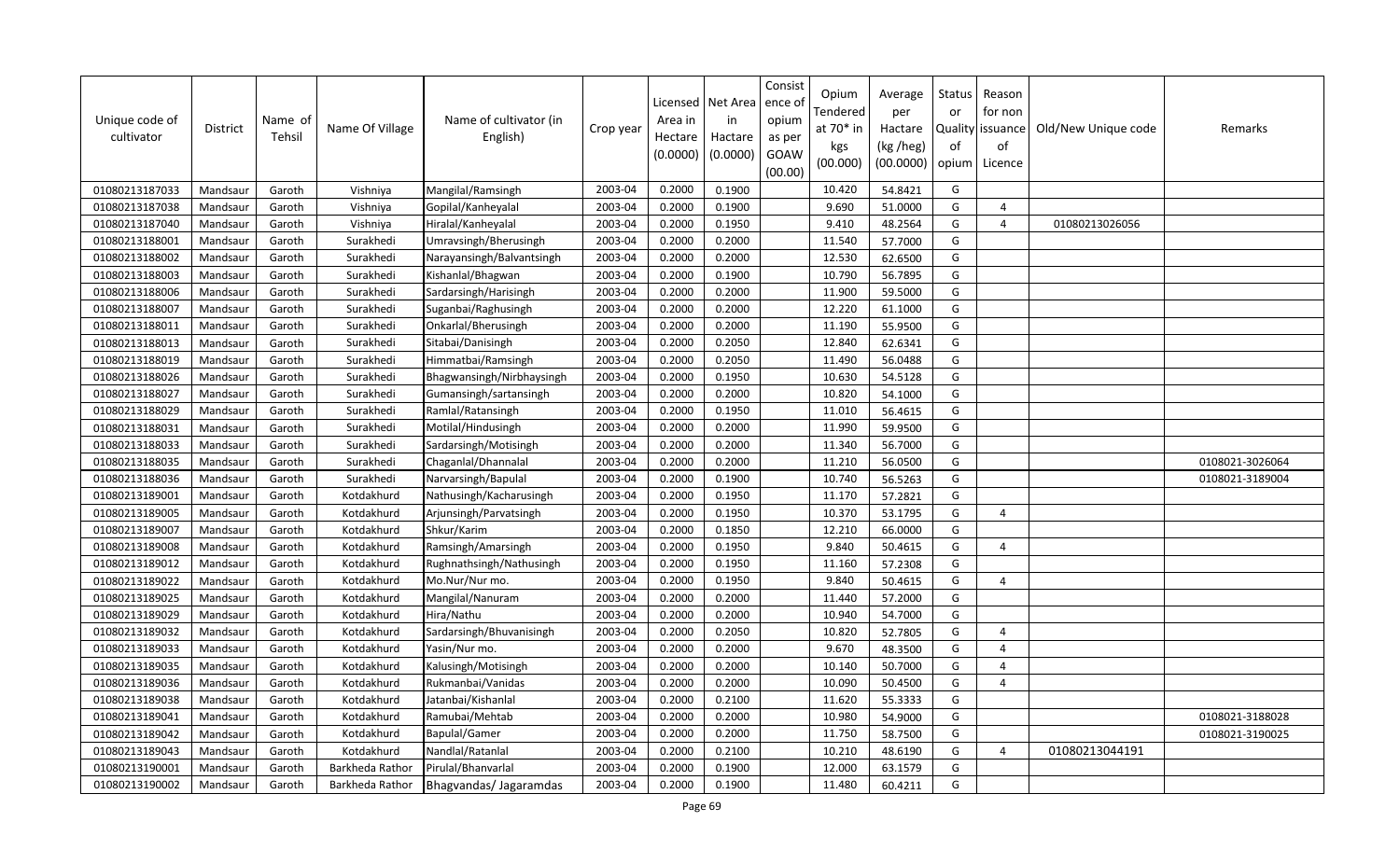| Unique code of<br>cultivator | <b>District</b> | Name of<br>Tehsil | Name Of Village | Name of cultivator (in<br>English) | Crop year | Licensed<br>Area in<br>Hectare<br>(0.0000) | Net Area<br>in<br>Hactare<br>(0.0000) | Consist<br>ence ol<br>opium<br>as per<br>GOAW<br>(00.00) | Opium<br>Tendered<br>at 70* in<br>kgs<br>(00.000) | Average<br>per<br>Hactare<br>(kg /heg)<br>(00.0000) | Status<br>or<br>of<br>opium | Reason<br>for non<br>Quality   issuance<br>of<br>Licence | Old/New Unique code | Remarks         |
|------------------------------|-----------------|-------------------|-----------------|------------------------------------|-----------|--------------------------------------------|---------------------------------------|----------------------------------------------------------|---------------------------------------------------|-----------------------------------------------------|-----------------------------|----------------------------------------------------------|---------------------|-----------------|
| 01080213190003               | Mandsaur        | Garoth            | Barkheda Rathor | Khaju/ Ismail Pinjara              | 2003-04   | 0.2000                                     | 0.1900                                |                                                          | 11.970                                            | 63.0000                                             | G                           |                                                          |                     |                 |
| 01080213190005               | Mandsaur        | Garoth            | Barkheda Rathor | Ramsingh/Mehtabsingh               | 2003-04   | 0.2000                                     | 0.1900                                |                                                          | 11.420                                            | 60.1053                                             | G                           |                                                          |                     |                 |
| 01080213190006               | Mandsaur        | Garoth            | Barkheda Rathor | Kesarimal/Pyarchand                | 2003-04   | 0.2000                                     | 0.1950                                |                                                          | 10.440                                            | 53.5385                                             | G                           | $\overline{4}$                                           |                     |                 |
| 01080213190007               | Mandsaur        | Garoth            | Barkheda Rathor | Mangilal/Lal ji                    | 2003-04   | 0.2000                                     | 0.1950                                |                                                          | 10.940                                            | 56.1026                                             | G                           |                                                          |                     |                 |
| 01080213190008               | Mandsaur        | Garoth            | Barkheda Rathor | Himmatbai/Bhagatram                | 2003-04   | 0.2000                                     | 0.2050                                |                                                          | 12.140                                            | 59.2195                                             | G                           |                                                          |                     |                 |
| 01080213190009               | Mandsaur        | Garoth            | Barkheda Rathor | Rameshvar/Kishanalal               | 2003-04   | 0.2000                                     | 0.1950                                |                                                          | 12.500                                            | 64.1026                                             | G                           |                                                          |                     |                 |
| 01080213190010               | Mandsaur        | Garoth            | Barkheda Rathor | Ramlal/Gangaram                    | 2003-04   | 0.2000                                     | 0.2000                                |                                                          | 12.260                                            | 61.3000                                             | G                           |                                                          |                     |                 |
| 01080213190011               | Mandsaur        | Garoth            | Barkheda Rathor | Kalusingh/Lalsingh                 | 2003-04   | 0.2000                                     | 0.1850                                |                                                          | 11.680                                            | 63.1351                                             | G                           |                                                          |                     | 0108021-3067055 |
| 01080213190012               | Mandsaur        | Garoth            | Barkheda Rathor | Rama/Nanda Bagri                   | 2003-04   | 0.2000                                     | 0.1900                                |                                                          | 10.950                                            | 57.6316                                             | G                           |                                                          |                     |                 |
| 01080213190013               | Mandsaur        | Garoth            | Barkheda Rathor | Ramprahlad / Kishanlal             | 2003-04   | 0.2000                                     | 0.1900                                |                                                          | 11.470                                            | 60.3684                                             | G                           |                                                          |                     |                 |
| 01080213190014               | Mandsaur        | Garoth            | Barkheda Rathor | Devilal/Tulsiram                   | 2003-04   | 0.2000                                     | 0.2000                                |                                                          | 13.380                                            | 66.9000                                             | G                           |                                                          |                     |                 |
| 01080213190015               | Mandsaur        | Garoth            | Barkheda Rathor | Fulsingh/Ramsingh"                 | 2003-04   | 0.2000                                     | 0.1900                                |                                                          | 10.210                                            | 53.7368                                             | G                           | $\overline{4}$                                           |                     |                 |
| 01080213190016               | Mandsaur        | Garoth            | Barkheda Rathor | Sureshchandra/Prabhulal            | 2003-04   | 0.2000                                     | 0.1900                                |                                                          | 11.640                                            | 61.2632                                             | G                           |                                                          |                     |                 |
| 01080213190018               | Mandsaur        | Garoth            | Barkheda Rathor | Devilal/Kaluram                    | 2003-04   | 0.2000                                     | 0.2000                                |                                                          | 11.580                                            | 57.9000                                             | G                           |                                                          |                     |                 |
| 01080213190020               | Mandsaur        | Garoth            | Barkheda Rathor | Madanlal/Balalram                  | 2003-04   | 0.2000                                     | 0.2000                                |                                                          | 13.380                                            | 66.9000                                             | G                           |                                                          |                     |                 |
| 01080213190021               | Mandsaur        | Garoth            | Barkheda Rathor | Bherusingh/Ramsingh                | 2003-04   | 0.2000                                     | 0.1900                                |                                                          | 9.950                                             | 52.3684                                             | G                           | $\overline{4}$                                           |                     |                 |
| 01080213190022               | Mandsaur        | Garoth            | Barkheda Rathor | Shivsingh/Fatesingh                | 2003-04   | 0.2000                                     | 0.2000                                |                                                          | 11.680                                            | 58.4000                                             | G                           |                                                          |                     |                 |
| 01080213190023               | Mandsaur        | Garoth            | Barkheda Rathor | Magan/Partha                       | 2003-04   | 0.2000                                     | 0.1850                                |                                                          | 11.990                                            | 64.8108                                             | G                           |                                                          |                     |                 |
| 01080213190026               | Mandsaur        | Garoth            | Barkheda Rathor | Hiralal/Narayan                    | 2003-04   | 0.2000                                     | 0.1500                                |                                                          | 7.620                                             | 50.8000                                             | G                           | $\boldsymbol{\varDelta}$                                 |                     |                 |
| 01080213190027               | Mandsaur        | Garoth            | Barkheda Rathor | Prabhulal/Gobarlal                 | 2003-04   | 0.2000                                     | 0.1850                                |                                                          | 10.280                                            | 55.5676                                             | G                           |                                                          |                     |                 |
| 01080213190028               | Mandsaur        | Garoth            | Barkheda Rathor | Gulabchand/Maganilal               | 2003-04   | 0.2000                                     | 0.1950                                |                                                          | 12.090                                            | 62.0000                                             | G                           |                                                          |                     |                 |
| 01080213190032               | Mandsaur        | Garoth            | Barkheda Rathor | Champalal/Bherulal                 | 2003-04   | 0.2000                                     | 0.2000                                |                                                          | 12.090                                            | 60.4500                                             | G                           |                                                          |                     |                 |
| 01080213190035               | Mandsaur        | Garoth            | Barkheda Rathor | Ramchandribai/Shankarlal           | 2003-04   | 0.2000                                     |                                       |                                                          |                                                   |                                                     | ${\sf N}$                   |                                                          |                     |                 |
| 01080213190036               | Mandsaur        | Garoth            | Barkheda Rathor | Kishanlal/Bhuvan                   | 2003-04   | 0.2000                                     | 0.1950                                |                                                          | 10.160                                            | 52.1026                                             | G                           | $\overline{4}$                                           |                     |                 |
| 01080213190037               | Mandsaur        | Garoth            | Barkheda Rathor | Balu/Madhu                         | 2003-04   | 0.2000                                     | 0.1950                                |                                                          | 11.950                                            | 61.2821                                             | G                           |                                                          |                     |                 |
| 01080213190038               | Mandsaur        | Garoth            | Barkheda Rathor | Salagram/Bheru ji                  | 2003-04   | 0.2000                                     | 0.2000                                |                                                          | 10.510                                            | 52.5500                                             | G                           | $\overline{a}$                                           |                     |                 |
| 01080213190039               | Mandsaur        | Garoth            | Barkheda Rathor | Kaluram/Sitaram                    | 2003-04   | 0.2000                                     | 0.2000                                |                                                          | 10.460                                            | 52.3000                                             | G                           | $\Delta$                                                 |                     |                 |
| 01080213190041               | Mandsaur        | Garoth            | Barkheda Rathor | Tejsingh/Bhuvanisingh              | 2003-04   | 0.2000                                     | 0.1950                                |                                                          | 11.680                                            | 59.8974                                             | G                           |                                                          |                     |                 |
| 01080213190042               | Mandsaur        | Garoth            | Barkheda Rathor | Kanheyalal/Ramnarayan              | 2003-04   | 0.2000                                     | 0.2000                                |                                                          | 9.420                                             | 47.1000                                             | G                           | 4                                                        |                     |                 |
| 01080213190043               | Mandsaur        | Garoth            | Barkheda Rathor | Indersingh/Lal ji                  | 2003-04   | 0.2000                                     | 0.1900                                |                                                          | 11.500                                            | 60.5263                                             | G                           |                                                          |                     |                 |
| 01080213190045               | Mandsaur        | Garoth            | Barkheda Rathor | Chandersingh/Lal ji                | 2003-04   | 0.2000                                     | 0.1900                                |                                                          | 11.080                                            | 58.3158                                             | G                           |                                                          |                     |                 |
| 01080213190046               | Mandsaur        | Garoth            | Barkheda Rathor | Nanuram/Varda                      | 2003-04   | 0.2000                                     | 0.2000                                |                                                          | 11.900                                            | 59.5000                                             | G                           |                                                          |                     |                 |
| 01080213190049               | Mandsaur        | Garoth            | Barkheda Rathor | Mangilal/Udayram                   | 2003-04   | 0.2000                                     | 0.1800                                |                                                          | 9.600                                             | 53.3333                                             | G                           | $\overline{a}$                                           |                     |                 |
| 01080213190050               | Mandsaur        | Garoth            | Barkheda Rathor | Udaysingh/Nathu ji                 | 2003-04   | 0.2000                                     | 0.1900                                |                                                          | 11.840                                            | 62.3158                                             | G                           |                                                          |                     |                 |
| 01080213190052               | Mandsaur        | Garoth            | Barkheda Rathor | Mohanlal/Gamer                     | 2003-04   | 0.2000                                     | 0.2000                                |                                                          | 12.270                                            | 61.3500                                             | G                           |                                                          |                     |                 |
| 01080213190053               | Mandsaur        | Garoth            | Barkheda Rathor | Chandan/Dhura                      | 2003-04   | 0.2000                                     | 0.2000                                |                                                          | 11.230                                            | 56.1500                                             | G                           |                                                          |                     |                 |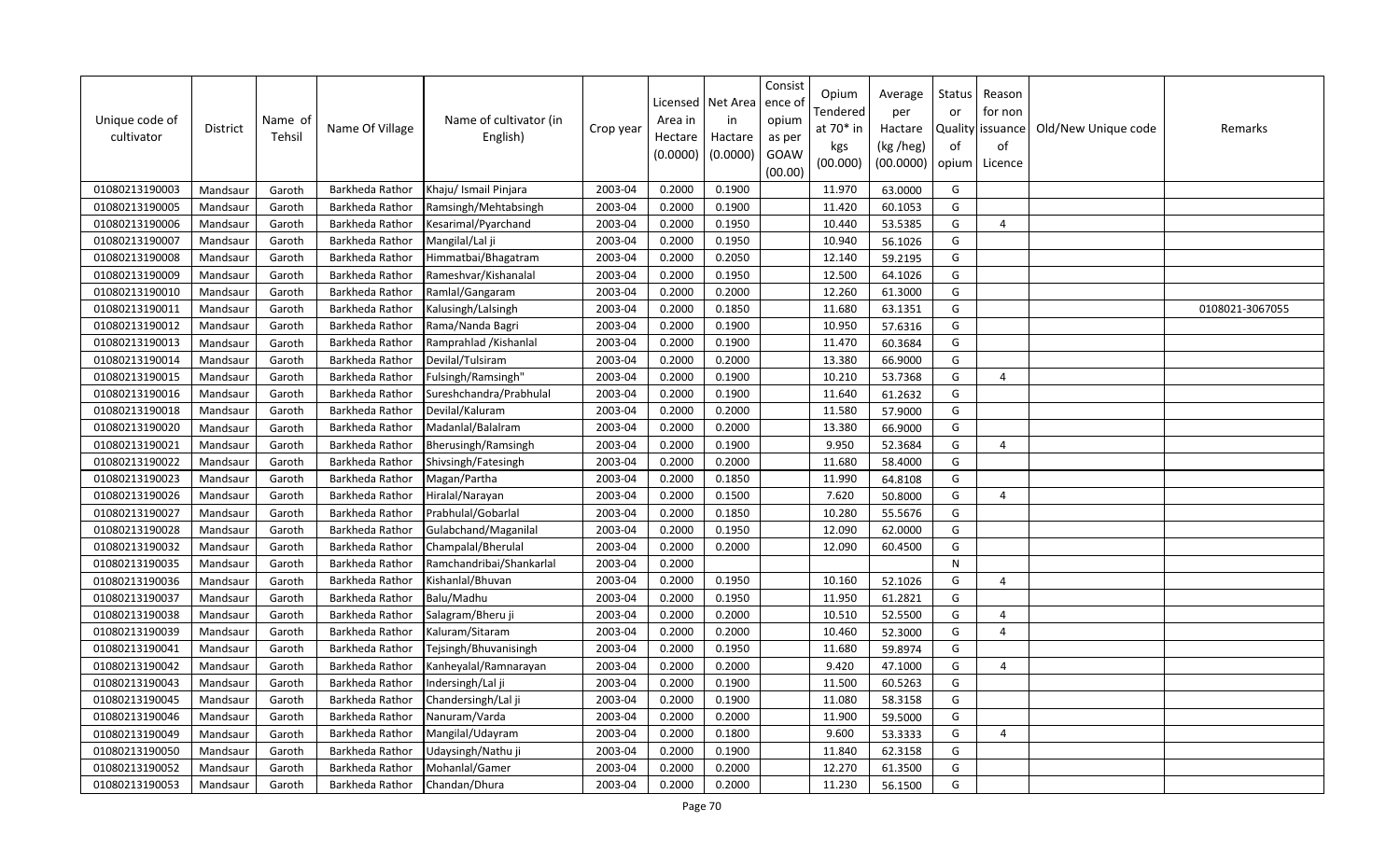| Unique code of<br>cultivator | <b>District</b> | Name of<br>Tehsil | Name Of Village | Name of cultivator (in<br>English) | Crop year | Licensed<br>Area in<br>Hectare<br>(0.0000) | Net Area<br>in<br>Hactare<br>(0.0000) | Consist<br>ence of<br>opium<br>as per<br>GOAW<br>(00.00) | Opium<br>Tendered<br>at 70* in<br>kgs<br>(00.000) | Average<br>per<br>Hactare<br>(kg /heg)<br>(00.0000) | Status<br>or<br>of<br>opium | Reason<br>for non<br>Quality   issuance<br>of<br>Licence | Old/New Unique code | Remarks         |
|------------------------------|-----------------|-------------------|-----------------|------------------------------------|-----------|--------------------------------------------|---------------------------------------|----------------------------------------------------------|---------------------------------------------------|-----------------------------------------------------|-----------------------------|----------------------------------------------------------|---------------------|-----------------|
| 01080213190054               | Mandsaur        | Garoth            | Barkheda Rathor | Lala/Uda                           | 2003-04   | 0.2000                                     | 0.1900                                |                                                          | 11.270                                            | 59.3158                                             | G                           |                                                          |                     |                 |
| 01080213190056               | Mandsaur        | Garoth            | Barkheda Rathor | Chand mo./Kadar kha                | 2003-04   | 0.2000                                     | 0.2000                                |                                                          | 11.440                                            | 57.2000                                             | G                           |                                                          |                     |                 |
| 01080213190059               | Mandsaur        | Garoth            | Barkheda Rathor | Bhawaniram/Ramkishan               | 2003-04   | 0.2000                                     | 0.1900                                |                                                          | 11.660                                            | 61.3684                                             | G                           |                                                          |                     |                 |
| 01080213190062               | Mandsaur        | Garoth            | Barkheda Rathor | Salim/Esmail                       | 2003-04   | 0.2000                                     | 0.1900                                |                                                          | 10.560                                            | 55.5789                                             | G                           |                                                          |                     |                 |
| 01080213190063               | Mandsaur        | Garoth            | Barkheda Rathor | Chainsingh/Kansingh                | 2003-04   | 0.2000                                     | 0.1950                                |                                                          | 12.050                                            | 61.7949                                             | G                           |                                                          |                     |                 |
| 01080213190064               | Mandsaur        | Garoth            | Barkheda Rathor | Bhavanishankar/Kesarimal           | 2003-04   | 0.2000                                     | 0.2000                                |                                                          | 10.420                                            | 52.1000                                             | G                           | $\Delta$                                                 |                     |                 |
| 01080213190065               | Mandsaur        | Garoth            | Barkheda Rathor | Prabhulal/Bhanvarlal               | 2003-04   | 0.2000                                     | 0.1900                                |                                                          | 11.490                                            | 60.4737                                             | G                           |                                                          |                     |                 |
| 01080213190067               | Mandsaur        | Garoth            | Barkheda Rathor | Bhagwansingh/Bherusingh            | 2003-04   | 0.2000                                     | 0.1850                                |                                                          | 10.350                                            | 55.9459                                             | G                           |                                                          |                     |                 |
| 01080213190068               | Mandsaur        | Garoth            | Barkheda Rathor | Kaluram/Varda                      | 2003-04   | 0.2000                                     | 0.1900                                |                                                          | 11.390                                            | 59.9474                                             | G                           |                                                          |                     |                 |
| 01080213190069               | Mandsaur        | Garoth            | Barkheda Rathor | Manoharlal/Ramprahlad              | 2003-04   | 0.2000                                     | 0.1900                                |                                                          | 11.050                                            | 58.1579                                             | G                           |                                                          |                     |                 |
| 01080213190070               | Mandsaur        | Garoth            | Barkheda Rathor | Basantilal/Shankarlal              | 2003-04   | 0.2000                                     | 0.1900                                |                                                          | 11.100                                            | 58.4211                                             | G                           |                                                          |                     |                 |
| 01080213190071               | Mandsaur        | Garoth            | Barkheda Rathor | Balaram/Rama                       | 2003-04   | 0.2000                                     | 0.1200                                |                                                          | 6.440                                             | 53.6667                                             | G                           | $\overline{a}$                                           |                     |                 |
| 01080213190072               | Mandsaur        | Garoth            | Barkheda Rathor | Ramjani /Hasan kha                 | 2003-04   | 0.2000                                     | 0.1900                                |                                                          | 10.750                                            | 56.5789                                             | G                           |                                                          |                     |                 |
| 01080213190073               | Mandsaur        | Garoth            | Barkheda Rathor | Bhagwansingh/Udaysingh             | 2003-04   | 0.2000                                     | 0.1900                                |                                                          | 12.110                                            | 63.7368                                             | G                           |                                                          |                     |                 |
| 01080213190074               | Mandsaur        | Garoth            | Barkheda Rathor | Ratansingh/Bherusingh              | 2003-04   | 0.2000                                     | 0.1900                                |                                                          | 10.560                                            | 55.5789                                             | G                           |                                                          |                     |                 |
| 01080213190075               | Mandsaur        | Garoth            | Barkheda Rathor | Balaram/Kaluram                    | 2003-04   | 0.2000                                     | 0.1800                                |                                                          | 11.110                                            | 61.7222                                             | G                           |                                                          |                     |                 |
| 01080213190076               | Mandsaur        | Garoth            | Barkheda Rathor | Bagdiram/Seva ji                   | 2003-04   | 0.2000                                     | 0.1900                                |                                                          | 10.810                                            | 56.8947                                             | G                           |                                                          |                     |                 |
| 01080213190077               | Mandsaur        | Garoth            | Barkheda Rathor | Ramjani/Esmail                     | 2003-04   | 0.2000                                     | 0.1900                                |                                                          | 11.400                                            | 60.0000                                             | G                           |                                                          |                     |                 |
| 01080213190080               | Mandsaur        | Garoth            | Barkheda Rathor | Karansingh/Motisingh               | 2003-04   | 0.2000                                     | 0.2000                                |                                                          | 11.000                                            | 55.0000                                             | G                           |                                                          |                     |                 |
| 01080213190081               | Mandsaur        | Garoth            | Barkheda Rathor | Bhagwan/Chandan ji                 | 2003-04   | 0.2000                                     | 0.1900                                |                                                          | 10.540                                            | 55.4737                                             | G                           |                                                          |                     |                 |
| 01080213190083               | Mandsaur        | Garoth            | Barkheda Rathor | Mohanlal/Champalal                 | 2003-04   | 0.2000                                     | 0.2000                                |                                                          | 11.820                                            | 59.1000                                             | G                           |                                                          |                     |                 |
| 01080213190084               | Mandsaur        | Garoth            | Barkheda Rathor | Dulesingh/Naharsingh               | 2003-04   | 0.2000                                     | 0.1950                                |                                                          | 12.190                                            | 62.5128                                             | G                           |                                                          |                     |                 |
| 01080213190085               | Mandsaur        | Garoth            | Barkheda Rathor | Karibai/Onkarlal                   | 2003-04   | 0.2000                                     | 0.1400                                |                                                          | 7.700                                             | 55.0000                                             | G                           |                                                          |                     |                 |
| 01080213190086               | Mandsaur        | Garoth            | Barkheda Rathor | Amarlal/Kan ji                     | 2003-04   | 0.2000                                     | 0.2000                                |                                                          | 12.530                                            | 62.6500                                             | G                           |                                                          |                     |                 |
| 01080213190087               | Mandsaur        | Garoth            | Barkheda Rathor | Pursingh/Bherusingh                | 2003-04   | 0.2000                                     | 0.1950                                |                                                          | 11.530                                            | 59.1282                                             | G                           |                                                          |                     |                 |
| 01080213190088               | Mandsaur        | Garoth            | Barkheda Rathor | Kishansingh/Bherusingh             | 2003-04   | 0.2000                                     | 0.1900                                |                                                          | 10.250                                            | 53.9474                                             | G                           | 4                                                        |                     |                 |
| 01080213190089               | Mandsaur        | Garoth            | Barkheda Rathor | Balaram/Prabhulal                  | 2003-04   | 0.2000                                     | 0.1950                                |                                                          | 11.780                                            | 60.4103                                             | G                           |                                                          |                     |                 |
| 01080213190090               | Mandsaur        | Garoth            | Barkheda Rathor | Nandram/Gangaramdas                | 2003-04   | 0.2000                                     | 0.2050                                |                                                          | 12.150                                            | 59.2683                                             | G                           |                                                          |                     |                 |
| 01080213190092               | Mandsaur        | Garoth            | Barkheda Rathor | Nyajubai/Bashir                    | 2003-04   | 0.2000                                     | 0.2000                                |                                                          | 11.810                                            | 59.0500                                             | G                           |                                                          |                     |                 |
| 01080213190093               | Mandsaur        | Garoth            | Barkheda Rathor | Shakur/Karim kha                   | 2003-04   | 0.2000                                     | 0.1900                                |                                                          | 11.520                                            | 60.6316                                             | G                           |                                                          |                     | 0108021-3165039 |
| 01080213190094               | Mandsaur        | Garoth            | Barkheda Rathor | Shankarlal/Bala ji                 | 2003-04   | 0.2000                                     | 0.1750                                |                                                          | 10.380                                            | 59.3143                                             | G                           |                                                          |                     | 0108021-3042073 |
| 01080213190095               | Mandsaur        | Garoth            | Barkheda Rathor | Kesarsingh/Mansingh                | 2003-04   | 0.2000                                     | 0.1850                                |                                                          | 10.500                                            | 56.7568                                             | G                           |                                                          |                     |                 |
| 01080213190096               | Mandsaur        | Garoth            | Barkheda Rathor | Onkarlal/Bherulal                  | 2003-04   | 0.2000                                     | 0.1900                                |                                                          | 11.100                                            | 58.4211                                             | G                           |                                                          |                     |                 |
| 01080214001001               | Mandsaur        | Bhanpura          | Bhanpura        | Sitaram / Kanheyalal               | 2003-04   | 0.2000                                     | 0.1850                                |                                                          | 8.740                                             | 47.2432                                             | G                           | $\overline{4}$                                           |                     |                 |
| 01080214001003               | Mandsaur        | <b>Bhanpura</b>   | <b>Bhanpura</b> | Udaylal / Prathviraj               | 2003-04   | 0.2000                                     | 0.2050                                |                                                          | 11.630                                            | 56.7317                                             | G                           | 11                                                       |                     |                 |
| 01080214001006               | Mandsaur        | Bhanpura          | Bhanpura        | Rajaram / Udayram                  | 2003-04   | 0.2000                                     | 0.2000                                |                                                          | 12.270                                            | 61.3500                                             | G                           | 11                                                       |                     |                 |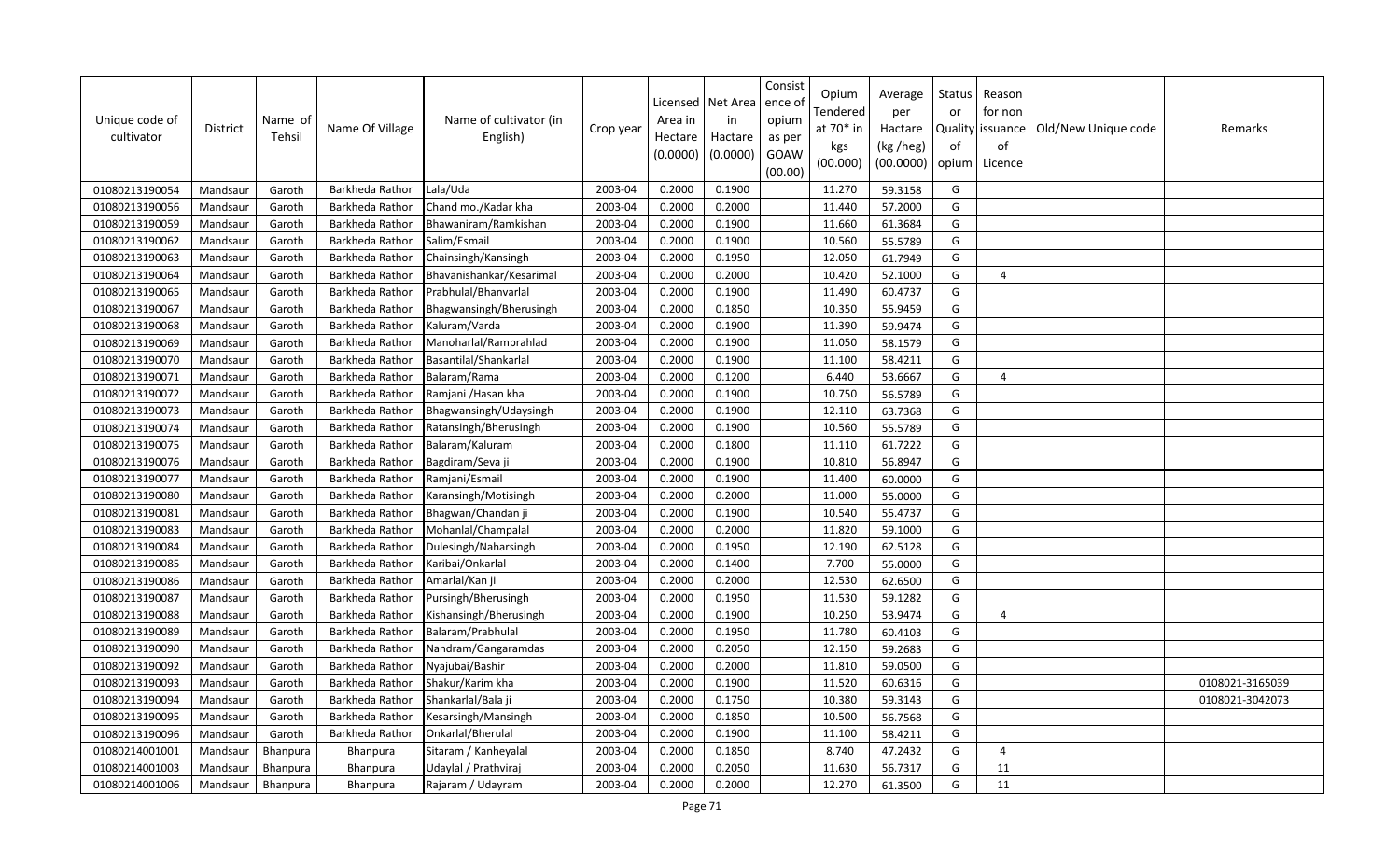| Unique code of<br>cultivator | <b>District</b> | Name of<br>Tehsil | Name Of Village | Name of cultivator (in<br>English) | Crop year | Licensed<br>Area in<br>Hectare<br>(0.0000) | Net Area<br>in<br>Hactare<br>(0.0000) | Consist<br>ence ol<br>opium<br>as per<br>GOAW<br>(00.00) | Opium<br>Tendered<br>at 70* in<br>kgs<br>(00.000) | Average<br>per<br>Hactare<br>(kg /heg)<br>(00.0000) | Status<br>or<br>of<br>opium | Reason<br>for non<br>Quality issuance<br>of<br>Licence | Old/New Unique code | Remarks |
|------------------------------|-----------------|-------------------|-----------------|------------------------------------|-----------|--------------------------------------------|---------------------------------------|----------------------------------------------------------|---------------------------------------------------|-----------------------------------------------------|-----------------------------|--------------------------------------------------------|---------------------|---------|
| 01080214001016               | Mandsaur        | Bhanpura          | Bhanpura        | Kantilal / Mankchand               | 2003-04   | 0.2000                                     | 0.2000                                |                                                          | 8.120                                             | 40.6000                                             | G                           | $\overline{a}$                                         |                     |         |
| 01080214001020               | Mandsaur        | Bhanpura          | Bhanpura        | Onkarlal/Ratanlal                  | 2003-04   | 0.2000                                     | 0.1800                                |                                                          | 10.230                                            | 56.8333                                             | G                           | 11                                                     |                     |         |
| 01080214002008               | Mandsaur        | <b>Bhanpura</b>   | Lotkhedi        | Shobharam / Badrilal               | 2003-04   | 0.2000                                     | 0.2000                                |                                                          | 14.480                                            | 72.4000                                             | G                           |                                                        |                     |         |
| 01080214002010               | Mandsaur        | Bhanpura          | Lotkhedi        | Keshuram/Dhuraji                   | 2003-04   | 0.2000                                     | 0.2000                                |                                                          | 12.180                                            | 60.9000                                             | G                           |                                                        |                     |         |
| 01080214002017               | Mandsaur        | <b>Bhanpura</b>   | Lotkhedi        | Shambhulal/Amarchandra             | 2003-04   | 0.2000                                     | 0.1950                                |                                                          | 10.610                                            | 54.4103                                             | G                           | 5                                                      |                     |         |
| 01080214002018               | Mandsaur        | Bhanpura          | Lotkhedi        | Shankarlal/Tulsiram                | 2003-04   | 0.2000                                     | 0.1950                                |                                                          | 11.930                                            | 61.1795                                             | G                           |                                                        |                     |         |
| 01080214002021               | Mandsaur        | Bhanpura          | Lotkhedi        | Ramchandra / Dhannalal             | 2003-04   | 0.2000                                     | 0.1250                                |                                                          | 7.100                                             | 56.8000                                             | G                           |                                                        |                     |         |
| 01080214002023               | Mandsaur        | Bhanpura          | Lotkhedi        | Lekhraj / Kishanlal                | 2003-04   | 0.2000                                     | 0.1950                                |                                                          | 11.660                                            | 59.7949                                             | G                           |                                                        |                     |         |
| 01080214002025               | Mandsaur        | Bhanpura          | Lotkhedi        | Ramchandra/Nanuram                 | 2003-04   | 0.2000                                     | 0.2050                                |                                                          | 11.780                                            | 57.4634                                             | G                           |                                                        |                     |         |
| 01080214002028               | Mandsaur        | <b>Bhanpura</b>   | Lotkhedi        | Shankarlal/Badrilal                | 2003-04   | 0.2000                                     | 0.2000                                |                                                          | 12.090                                            | 60.4500                                             | G                           | 5                                                      |                     |         |
| 01080214002030               | Mandsaur        | Bhanpura          | Lotkhedi        | Durgashankar/Nanuram               | 2003-04   | 0.2000                                     | 0.1950                                |                                                          | 10.350                                            | 53.0769                                             | G                           | $\overline{4}$                                         |                     |         |
| 01080214002041               | Mandsaur        | Bhanpura          | Lotkhedi        | Gitabai/Ramlal                     | 2003-04   | 0.2000                                     | 0.2000                                |                                                          | 10.250                                            | 51.2500                                             | G                           | $\overline{4}$                                         |                     |         |
| 01080214002042               | Mandsaur        | Bhanpura          | Lotkhedi        | Ramkunvarbai / Kashiram            | 2003-04   | 0.2000                                     | 0.2000                                |                                                          | 11.380                                            | 56.9000                                             | G                           |                                                        |                     |         |
| 01080214002044               | Mandsaur        | Bhanpura          | Lotkhedi        | Chodmal/Bhuvan ji                  | 2003-04   | 0.2000                                     | 0.1950                                |                                                          | 11.520                                            | 59.0769                                             | G                           |                                                        |                     |         |
| 01080214002045               | Mandsaur        | Bhanpura          | Lotkhedi        | Gitabai/Bhuvana                    | 2003-04   | 0.2000                                     | 0.2100                                |                                                          | 11.730                                            | 55.8571                                             | G                           |                                                        |                     |         |
| 01080214002049               | Mandsaur        | Bhanpura          | Lotkhedi        | Shivnarayan/Narayan                | 2003-04   | 0.2000                                     | 0.2000                                |                                                          | 11.880                                            | 59.4000                                             | G                           |                                                        |                     |         |
| 01080214002052               | Mandsaur        | Bhanpura          | Lotkhedi        | Mangilal/Bhuvan ji                 | 2003-04   | 0.2000                                     | 0.2000                                |                                                          | 11.100                                            | 55.5000                                             | G                           |                                                        |                     |         |
| 01080214002053               | Mandsaur        | Bhanpura          | Lotkhedi        | Kashiram/Dulichand                 | 2003-04   | 0.2000                                     | 0.2000                                |                                                          | 11.540                                            | 57.7000                                             | G                           |                                                        |                     |         |
| 01080214002056               | Mandsaur        | Bhanpura          | Lotkhedi        | Balaram/Karu ji                    | 2003-04   | 0.2000                                     | 0.2000                                |                                                          | 10.870                                            | 54.3500                                             | G                           | 5                                                      |                     |         |
| 01080214002057               | Mandsaur        | <b>Bhanpura</b>   | Lotkhedi        | Shankarlal/Bherulal                | 2003-04   | 0.2000                                     | 0.2000                                |                                                          | 11.510                                            | 57.5500                                             | G                           |                                                        |                     |         |
| 01080214002058               | Mandsaur        | Bhanpura          | Lotkhedi        | Ramlal/Nanuram                     | 2003-04   | 0.2000                                     | 0.1850                                |                                                          | 11.260                                            | 60.8649                                             | G                           |                                                        |                     |         |
| 01080214002059               | Mandsaur        | Bhanpura          | Lotkhedi        | Jagdishchandra/Mathuralal          | 2003-04   | 0.2000                                     | 0.1950                                |                                                          | 11.210                                            | 57.4872                                             | G                           |                                                        |                     |         |
| 01080214002060               | Mandsaur        | Bhanpura          | Lotkhedi        | Ramnarayan/Rughnath                | 2003-04   | 0.2000                                     | 0.2000                                |                                                          | 11.430                                            | 57.1500                                             | G                           |                                                        |                     |         |
| 01080214002061               | Mandsaur        | Bhanpura          | Lotkhedi        | Prahlad/Kashiram                   | 2003-04   | 0.2000                                     | 0.1500                                |                                                          | 8.210                                             | 54.7333                                             | G                           | 5                                                      |                     |         |
| 01080214002062               | Mandsaur        | Bhanpura          | Lotkhedi        | Badrilal/Amarchandra               | 2003-04   | 0.2000                                     | 0.1900                                |                                                          | 11.450                                            | 60.2632                                             | G                           |                                                        |                     |         |
| 01080214002063               | Mandsaur        | Bhanpura          | Lotkhedi        | Kashiram/Kuka ji                   | 2003-04   | 0.2000                                     | 0.1950                                |                                                          | 11.030                                            | 56.5641                                             | G                           |                                                        | 01080213044218      |         |
| 01080214002065               | Mandsaur        | Bhanpura          | Lotkhedi        | Tababubai/Ramchandra               | 2003-04   | 0.2000                                     | 0.1950                                |                                                          | 11.210                                            | 57.4872                                             | G                           |                                                        |                     |         |
| 01080214002067               | Mandsaur        | Bhanpura          | Lotkhedi        | Radheshyam/Dhannalal               | 2003-04   | 0.2000                                     | 0.2050                                |                                                          | 14.120                                            | 68.8780                                             | G                           |                                                        |                     |         |
| 01080214002068               | Mandsaur        | Bhanpura          | Lotkhedi        | Isvar kumar/Kashiram               | 2003-04   | 0.2000                                     | 0.1950                                |                                                          | 10.850                                            | 55.6410                                             | G                           |                                                        |                     |         |
| 01080214002069               | Mandsaur        | <b>Bhanpura</b>   | Lotkhedi        | Ramkishan/Mangilal                 | 2003-04   | 0.2000                                     | 0.1950                                |                                                          | 13.090                                            | 67.1282                                             | G                           |                                                        |                     |         |
| 01080214002070               | Mandsaur        | Bhanpura          | Lotkhedi        | Kanha/Sitaram                      | 2003-04   | 0.2000                                     | 0.2000                                |                                                          | 10.820                                            | 54.1000                                             | G                           |                                                        |                     |         |
| 01080214002071               | Mandsaur        | Bhanpura          | Lotkhedi        | Karulal/Rughnath                   | 2003-04   | 0.2000                                     | 0.1950                                |                                                          | 11.090                                            | 56.8718                                             | G                           |                                                        |                     |         |
| 01080214002072               | Mandsaur        | <b>Bhanpura</b>   | Lotkhedi        | Ramchandra/Modiram                 | 2003-04   | 0.2000                                     | 0.1950                                |                                                          | 10.800                                            | 55.3846                                             | G                           | 5                                                      |                     |         |
| 01080214002073               | Mandsaur        | Bhanpura          | Lotkhedi        | Devilal/Mangilal                   | 2003-04   | 0.2000                                     | 0.1950                                |                                                          | 10.900                                            | 55.8974                                             | G                           | 5                                                      |                     |         |
| 01080214002074               | Mandsaur        | <b>Bhanpura</b>   | Lotkhedi        | Gopal/Jagannath                    | 2003-04   | 0.2000                                     | 0.1900                                |                                                          | 11.160                                            | 58.7368                                             | G                           |                                                        |                     |         |
| 01080214002076               | Mandsaur        | Bhanpura          | Lotkhedi        | Laxmibai/Onkarlal                  | 2003-04   | 0.2000                                     | 0.2000                                |                                                          | 11.710                                            | 58.5500                                             | G                           |                                                        |                     |         |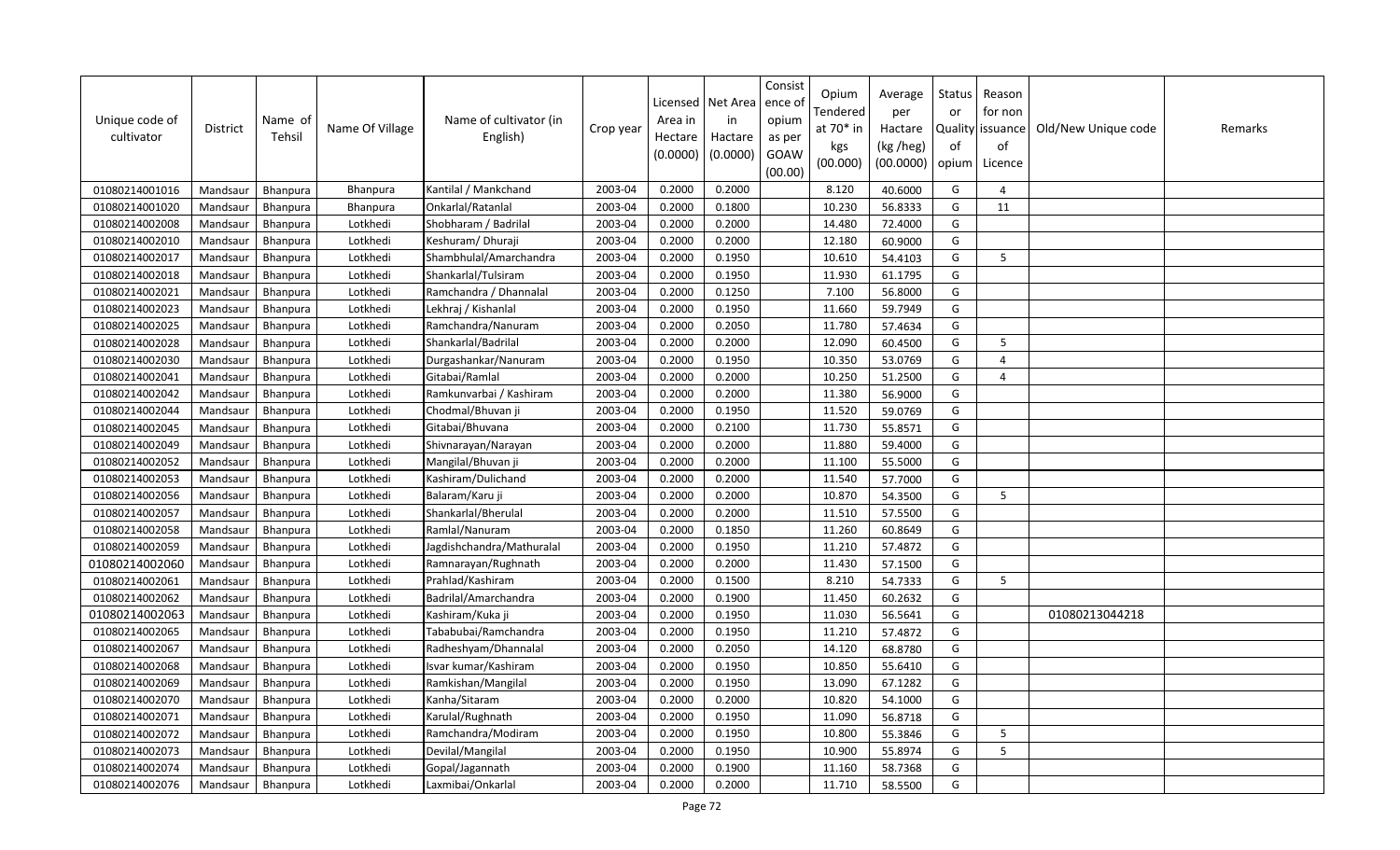| Unique code of<br>cultivator | District | Name of<br>Tehsil | Name Of Village | Name of cultivator (in<br>English) | Crop year | Licensed<br>Area in<br>Hectare<br>(0.0000) | Net Area<br>in<br>Hactare<br>(0.0000) | Consist<br>ence of<br>opium<br>as per<br>GOAW<br>(00.00) | Opium<br>Tendered<br>at 70* in<br>kgs<br>(00.000) | Average<br>per<br>Hactare<br>(kg /heg)<br>(00.0000) | Status<br>or<br>0f<br>opium | Reason<br>for non<br>Quality   issuance<br>of<br>Licence | Old/New Unique code | Remarks                     |
|------------------------------|----------|-------------------|-----------------|------------------------------------|-----------|--------------------------------------------|---------------------------------------|----------------------------------------------------------|---------------------------------------------------|-----------------------------------------------------|-----------------------------|----------------------------------------------------------|---------------------|-----------------------------|
| 01080214002077               | Mandsaur | Bhanpura          | Lotkhedi        | Ramchandra/Pura ji                 | 2003-04   | 0.2000                                     | 0.2050                                |                                                          | 11.090                                            | 54.0976                                             | G                           | 5                                                        |                     |                             |
| 01080214002078               | Mandsaur | Bhanpura          | Lotkhedi        | Ramchandra/Tulsiram                | 2003-04   | 0.2000                                     | 0.1950                                |                                                          | 12.060                                            | 61.8462                                             | G                           |                                                          |                     |                             |
| 01080214002079               | Mandsaur | <b>Bhanpura</b>   | Lotkhedi        | Gopal/Laxman                       | 2003-04   | 0.2000                                     | 0.1950                                |                                                          | 9.960                                             | 51.0769                                             | G                           | $\boldsymbol{\varDelta}$                                 |                     |                             |
| 01080214002080               | Mandsaur | Bhanpura          | Lotkhedi        | Ramnarayan/Mangilal                | 2003-04   | 0.2000                                     | 0.1950                                |                                                          | 10.150                                            | 52.0513                                             | G                           | $\overline{4}$                                           |                     |                             |
| 01080214002081               | Mandsaur | Bhanpura          | Lotkhedi        | Bhagirath/Mangilal                 | 2003-04   | 0.2000                                     | 0.1900                                |                                                          | 11.010                                            | 57.9474                                             | G                           |                                                          |                     | Transfer/Kuntal khedi       |
| 01080214002082               | Mandsaur | Bhanpura          | Lotkhedi        | Radhyshyam/Parasram                | 2003-04   | 0.2000                                     | 0.1950                                |                                                          | 12.050                                            | 61.7949                                             | G                           |                                                          |                     | Transfer/Kuntal khedi       |
| 01080214002084               | Mandsaur | Bhanpura          | Lotkhedi        | Bagdiram / Bheru                   | 2003-04   | 0.2000                                     | 0.1850                                |                                                          | 10.480                                            | 56.6486                                             | G                           |                                                          | 01080213146062      |                             |
| 01080214002085               | Mandsaur | Bhanpura          | Lotkhedi        | laxman/Balaram ji                  | 2003-04   | 0.2000                                     | 0.1950                                |                                                          | 11.410                                            | 58.5128                                             | G                           |                                                          | 00                  |                             |
| 01080214002086               | Mandsaur | Bhanpura          | Lotkhedi        | Jagdish/Prabhulal                  | 2003-04   | 0.2000                                     | 0.2000                                |                                                          | 11.490                                            | 57.4500                                             | G                           |                                                          | 01080213128120      | Transfer/Barkheda gangasa   |
| 01080214003001               | Mandsaur | <b>Bhanpura</b>   | Harnavda        | Dungersingh / Joravarsingh         | 2003-04   | 0.2000                                     | 0.2000                                |                                                          | 10.330                                            | 51.6500                                             | G                           | $\overline{4}$                                           |                     |                             |
| 01080214003002               | Mandsaur | Bhanpura          | Harnavda        | Kalibai / Shankarsingh             | 2003-04   | 0.2000                                     | 0.1950                                |                                                          | 10.620                                            | 54.4615                                             | G                           | 5                                                        |                     |                             |
| 01080214003003               | Mandsaur | Bhanpura          | Harnavda        | Javansingh/Bhonisingh              | 2003-04   | 0.2000                                     | 0.1850                                |                                                          | 9.680                                             | 52.3243                                             | G                           | $\Delta$                                                 |                     |                             |
| 01080214003013               | Mandsaur | Bhanpura          | Harnavda        | Udaysingh / Kalusingh              | 2003-04   | 0.2000                                     | 0.2000                                |                                                          | 10.260                                            | 51.3000                                             | G                           | $\overline{a}$                                           |                     |                             |
| 01080214003017               | Mandsaur | Bhanpura          | Harnavda        | Gumansingh / Bhuvanisingh          | 2003-04   | 0.2000                                     | 0.1750                                |                                                          | 8.820                                             | 50.4000                                             | G                           | $\overline{4}$                                           |                     |                             |
| 01080214003020               | Mandsaur | Bhanpura          | Harnavda        | Narayansingh/Kacharusingh          | 2003-04   | 0.2000                                     | 0.1900                                |                                                          | 10.680                                            | 56.2105                                             | G                           |                                                          | 01080214039004      | Transfer/Satalkhedi         |
| 01080214003021               | Mandsaur | Bhanpura          | Harnavda        | Ramsingh/Joravarsingh              | 2003-04   | 0.2000                                     | 0.2000                                |                                                          | 12.190                                            | 60.9500                                             | G                           |                                                          |                     | Transfer/kherkhedi bhanpura |
| 01080214006001               | Mandsaur | Bhanpura          | Ratanpura       | Raghusingh / Nirbhaysingh          | 2003-04   | 0.2000                                     | 0.1900                                |                                                          | 11.230                                            | 59.1053                                             | G                           |                                                          |                     |                             |
| 01080214006006               | Mandsaur | Bhanpura          | Ratanpura       | Ramsingh/Bapulal                   | 2003-04   | 0.2000                                     | 0.2000                                |                                                          | 11.060                                            | 55.3000                                             | G                           |                                                          |                     |                             |
| 01080214006013               | Mandsaur | Bhanpura          | Ratanpura       | Sunderbai/Ratanlal                 | 2003-04   | 0.2000                                     | 0.1850                                |                                                          | 10.570                                            | 57.1351                                             | G                           |                                                          |                     |                             |
| 01080214006015               | Mandsaur | Bhanpura          | Ratanpura       | Nyojanbai/Umravsingh               | 2003-04   | 0.2000                                     | 0.2000                                |                                                          | 12.110                                            | 60.5500                                             | G                           |                                                          |                     |                             |
| 01080214006016               | Mandsaur | <b>Bhanpura</b>   | Ratanpura       | Sajajnsingh/Bapulal                | 2003-04   | 0.2000                                     | 0.1900                                |                                                          | 9.540                                             | 50.2105                                             | G                           | $\overline{4}$                                           |                     |                             |
| 01080214006019               | Mandsaur | Bhanpura          | Ratanpura       | Raghusingh / Kishanlal             | 2003-04   | 0.2000                                     | 0.1900                                |                                                          | 10.620                                            | 55.8947                                             | G                           |                                                          |                     |                             |
| 01080214006020               | Mandsaur | Bhanpura          | Ratanpura       | Rodsingh / Bapulal                 | 2003-04   | 0.2000                                     | 0.1950                                |                                                          | 9.450                                             | 48.4615                                             | G                           | $\Delta$                                                 |                     |                             |
| 01080214006033               | Mandsaur | Bhanpura          | Ratanpura       | Bagdusingh/Harisingh               | 2003-04   | 0.2000                                     | 0.1950                                |                                                          | 12.520                                            | 64.2051                                             | G                           |                                                          |                     |                             |
| 01080214006034               | Mandsaur | Bhanpura          | Ratanpura       | Gangaram/Parvatsingh               | 2003-04   | 0.2000                                     | 0.1800                                |                                                          | 10.990                                            | 61.0556                                             | G                           |                                                          |                     |                             |
| 01080214008001               | Mandsaur | <b>Bhanpura</b>   | Osrna           | Gokulbai/Gulab                     | 2003-04   | 0.2000                                     | 0.1950                                |                                                          | 10.380                                            | 53.2308                                             | G                           | $\Delta$                                                 |                     |                             |
| 01080214009005               | Mandsaur | Bhanpura          | Ledikhurd       | Ramnarayan/Sukhlal                 | 2003-04   | 0.2000                                     | 0.1650                                |                                                          | 9.280                                             | 56.2424                                             | G                           |                                                          |                     |                             |
| 01080214010001               | Mandsaur | Bhanpura          | Dhunvakhedi     | Hardev/Nanuram                     | 2003-04   | 0.2000                                     | 0.2000                                |                                                          | 11.530                                            | 57.6500                                             | G                           | 5                                                        |                     |                             |
| 01080214010005               | Mandsaur | Bhanpura          | Dhunvakhedi     | Maheshchandra/Ramniwas             | 2003-04   | 0.2000                                     | 0.2000                                |                                                          | 11.140                                            | 55.7000                                             | G                           | 10                                                       |                     |                             |
| 01080214010008               | Mandsaur | <b>Bhanpura</b>   | Dhunvakhedi     | Ajaylal/Bhanvarlal                 | 2003-04   | 0.2000                                     | 0.2050                                |                                                          | 11.530                                            | 56.2439                                             | G                           | 5                                                        |                     |                             |
| 01080214010009               | Mandsaur | Bhanpura          | Dhunvakhedi     | Dinesh kumar/Mangilal              | 2003-04   | 0.2000                                     | 0.2050                                |                                                          | 11.160                                            | 54.4390                                             | G                           | $5\overline{)}$                                          |                     |                             |
| 01080214010010               | Mandsaur | Bhanpura          | Dhunvakhedi     | Kajod / Bhuvana                    | 2003-04   | 0.2000                                     | 0.2000                                |                                                          | 11.380                                            | 56.9000                                             | G                           | 10                                                       |                     |                             |
| 01080214010012               | Mandsaur | <b>Bhanpura</b>   | Dhunvakhedi     | Bhuvannath/Ratannath               | 2003-04   | 0.2000                                     |                                       |                                                          |                                                   |                                                     | N                           |                                                          |                     | Transfer/ankya Kunwarpada   |
| 01080214011008               | Mandsaur | Bhanpura          | Semli           | Karulal/Kishanlal                  | 2003-04   | 0.2000                                     | 0.1700                                |                                                          | 9.720                                             | 57.1765                                             | G                           | 11                                                       |                     |                             |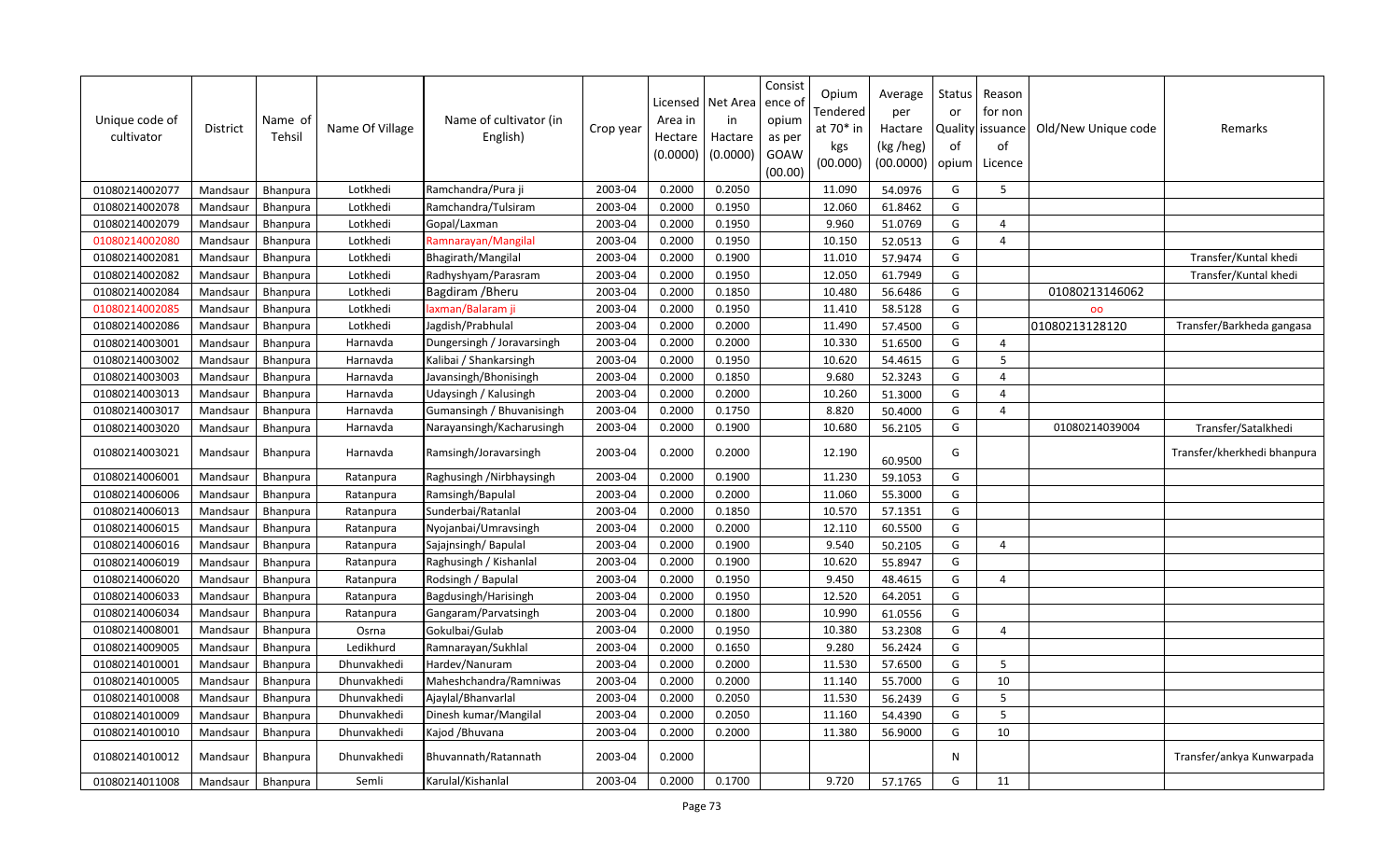| Unique code of<br>cultivator | <b>District</b> | Name of<br>Tehsil | Name Of Village | Name of cultivator (in<br>English) | Crop year | Licensed<br>Area in<br>Hectare<br>(0.0000) | Net Area<br>in<br>Hactare<br>(0.0000) | Consist<br>ence of<br>opium<br>as per<br>GOAW<br>(00.00) | Opium<br>Tendered<br>at 70* in<br>kgs<br>(00.000) | Average<br>per<br>Hactare<br>(kg /heg)<br>(00.0000) | <b>Status</b><br>or<br>of<br>opium | Reason<br>for non<br>Quality issuance<br>of<br>Licence | Old/New Unique code | Remarks                     |
|------------------------------|-----------------|-------------------|-----------------|------------------------------------|-----------|--------------------------------------------|---------------------------------------|----------------------------------------------------------|---------------------------------------------------|-----------------------------------------------------|------------------------------------|--------------------------------------------------------|---------------------|-----------------------------|
| 01080214012004               | Mandsaur        | Bhanpura          | Dhaba           | Ummedsingh/Bhanvarsingh            | 2003-04   | 0.2000                                     | 0.2000                                |                                                          | 10.690                                            | 53.4500                                             | G                                  | $\Delta$                                               |                     |                             |
| 01080214012010               | Mandsaur        | Bhanpura          | Dhaba           | Bahadursingh/ Bhanvarsingh         | 2003-04   | 0.2000                                     | 0.2050                                |                                                          | 9.480                                             | 46.2439                                             | G                                  | $\Delta$                                               |                     |                             |
| 01080214012011               | Mandsaur        | Bhanpura          | Dhaba           | Bherusingh / Bhanvarsingh          | 2003-04   | 0.2000                                     | 0.2050                                |                                                          | 13.330                                            | 65.0244                                             | G                                  | 10                                                     |                     |                             |
| 01080214012014               | Mandsaur        | Bhanpura          | Dhaba           | Radheshyam/Nanuram                 | 2003-04   | 0.2000                                     | 0.2050                                |                                                          | 8.820                                             | 43.0244                                             | G                                  | $\overline{4}$                                         |                     |                             |
| 01080214013001               | Mandsaur        | Bhanpura          | Borda           | Radhesyam / Jagannath              | 2003-04   | 0.2000                                     | 0.1950                                |                                                          | 12.210                                            | 62.6154                                             | G                                  |                                                        |                     |                             |
| 01080214013002               | Mandsaur        | <b>Bhanpura</b>   | Borda           | Laxminarayan/ Shankarlal           | 2003-04   | 0.2000                                     | 0.1950                                |                                                          | 12.200                                            | 62.5641                                             | G                                  |                                                        |                     |                             |
| 01080214013005               | Mandsaur        | Bhanpura          | <b>Borda</b>    | Hardev/ Mangilal                   | 2003-04   | 0.2000                                     | 0.2000                                |                                                          | 11.390                                            | 56.9500                                             | G                                  |                                                        |                     |                             |
| 01080214013007               | Mandsaur        | Bhanpura          | Borda           | Karulal/Devilal                    | 2003-04   | 0.2000                                     | 0.2000                                |                                                          | 11.470                                            | 57.3500                                             | G                                  |                                                        |                     |                             |
| 01080214013009               | Mandsaur        | <b>Bhanpura</b>   | Borda           | Balaram / Bherulal                 | 2003-04   | 0.2000                                     | 0.2050                                |                                                          | 11.270                                            | 54.9756                                             | G                                  |                                                        |                     |                             |
| 01080214013010               | Mandsaur        | <b>Bhanpura</b>   | Borda           | Banshilal/Ramnarayan               | 2003-04   | 0.2000                                     | 0.2000                                |                                                          | 11.580                                            | 57.9000                                             | G                                  |                                                        |                     |                             |
| 01080214013011               | Mandsaur        | Bhanpura          | Borda           | Gangaram / Ramnarayan              | 2003-04   | 0.2000                                     | 0.2000                                |                                                          | 11.530                                            | 57.6500                                             | G                                  |                                                        |                     |                             |
| 01080214013012               | Mandsaur        | <b>Bhanpura</b>   | Borda           | Hajarilal / Motilal                | 2003-04   | 0.2000                                     | 0.2000                                |                                                          | 12.650                                            | 63.2500                                             | G                                  |                                                        |                     |                             |
| 01080214013014               | Mandsaur        | Bhanpura          | Borda           | Onkar/Kanha                        | 2003-04   | 0.2000                                     | 0.2000                                |                                                          | 10.780                                            | 53.9000                                             | G                                  | $\overline{4}$                                         |                     | Transfer/Bhesoda            |
| 01080214013015               | Mandsaur        | Bhanpura          | Borda           | Karulal / Ramnarayan               | 2003-04   | 0.2000                                     | 0.2000                                |                                                          | 11.460                                            | 57.3000                                             | G                                  |                                                        |                     |                             |
| 01080214013016               | Mandsaur        | Bhanpura          | Borda           | Hardev/ Mangilal                   | 2003-04   | 0.2000                                     | 0.2000                                |                                                          | 11.320                                            | 56.6000                                             | G                                  |                                                        |                     |                             |
| 01080214013022               | Mandsaur        | Bhanpura          | Borda           | Radhyshyam / Ramnarayan            | 2003-04   | 0.2000                                     | 0.1950                                |                                                          | 11.320                                            | 58.0513                                             | G                                  |                                                        |                     |                             |
| 01080214013023               | Mandsaur        | Bhanpura          | Borda           | Ramnarayan / Ramdyal               | 2003-04   | 0.2000                                     | 0.2050                                |                                                          | 11.930                                            | 58.1951                                             | G                                  |                                                        |                     |                             |
| 01080214013024               | Mandsaur        | Bhanpura          | Borda           | Nanalal / Prabhulal                | 2003-04   | 0.2000                                     | 0.2050                                |                                                          | 11.310                                            | 55.1707                                             | G                                  |                                                        |                     |                             |
| 01080214013025               | Mandsaur        | Bhanpura          | Borda           | Hukumchand/ Udaylal                | 2003-04   | 0.2000                                     | 0.2050                                |                                                          | 11.670                                            | 56.9268                                             | G                                  |                                                        |                     |                             |
| 01080214013026               | Mandsaur        | Bhanpura          | Borda           | Karulal / Nanalal                  | 2003-04   | 0.2000                                     | 0.2000                                |                                                          | 11.720                                            | 58.6000                                             | G                                  |                                                        |                     |                             |
| 01080214013028               | Mandsaur        | Bhanpura          | Borda           | Bhuvaniram/Onkarlal                | 2003-04   | 0.2000                                     | 0.2000                                |                                                          | 12.190                                            | 60.9500                                             | G                                  |                                                        |                     |                             |
| 01080214013029               | Mandsaur        | Bhanpura          | Borda           | Dhuribai / Tulsiram                | 2003-04   | 0.2000                                     | 0.1900                                |                                                          | 10.360                                            | 54.5263                                             | G                                  |                                                        |                     |                             |
| 01080214013030               | Mandsaur        | <b>Bhanpura</b>   | Borda           | Sarvankumar/Bhuliram               | 2003-04   | 0.2000                                     | 0.2050                                |                                                          | 11.310                                            | 55.1707                                             | G                                  |                                                        |                     |                             |
| 01080214013033               | Mandsaur        | Bhanpura          | Borda           | Ambaram / Sukhdev                  | 2003-04   | 0.2000                                     | 0.1900                                |                                                          | 11.530                                            | 60.6842                                             | G                                  |                                                        |                     |                             |
| 01080214013034               | Mandsaur        | Bhanpura          | Borda           | Vijaysingh/Kesarsingh              | 2003-04   | 0.2000                                     | 0.2050                                |                                                          | 13.140                                            | 64.0976                                             | G                                  |                                                        |                     |                             |
| 01080214013037               | Mandsaur        | <b>Bhanpura</b>   | Borda           | Jankilal/Balashankar               | 2003-04   | 0.2000                                     | 0.1600                                |                                                          | 9.300                                             | 58.1250                                             | G                                  |                                                        |                     |                             |
| 01080214013038               | Mandsaur        | <b>Bhanpura</b>   | Borda           | Satynarayan / Vardilal             | 2003-04   | 0.2000                                     | 0.1800                                |                                                          | 9.380                                             | 52.1111                                             | G                                  | $\overline{4}$                                         |                     |                             |
| 01080214013045               | Mandsaur        | Bhanpura          | Borda           | Bharatram / Jagannath              | 2003-04   | 0.2000                                     | 0.2100                                |                                                          | 12.400                                            | 59.0476                                             | G                                  |                                                        |                     |                             |
| 01080214013046               | Mandsaur        | Bhanpura          | <b>Borda</b>    | Basantilal/Ramnarayan              | 2003-04   | 0.2000                                     | 0.2050                                |                                                          | 13.120                                            | 64.0000                                             | G                                  |                                                        |                     |                             |
| 01080214013047               | Mandsaur        | Bhanpura          | Borda           | Daluram/Salagram                   | 2003-04   | 0.2000                                     | 0.1900                                |                                                          | 10.510                                            | 55.3158                                             | G                                  |                                                        |                     |                             |
| 01080214013048               | Mandsaur        | <b>Bhanpura</b>   | Borda           | Shree Ram/Dhanraj                  | 2003-04   | 0.2000                                     | 0.2000                                |                                                          | 11.820                                            | 59.1000                                             | G                                  |                                                        |                     |                             |
| 01080214013049               | Mandsaur        | Bhanpura          | Borda           | Ramgopal/Salagram                  | 2003-04   | 0.2000                                     | 0.1550                                |                                                          | 8.950                                             | 57.7419                                             | G                                  |                                                        |                     |                             |
| 01080214014002               | Mandsaur        | Bhanpura          | Raikheda        | Hardev/Chitar                      | 2003-04   | 0.2000                                     | 0.1900                                |                                                          | 11.040                                            | 58.1053                                             | G                                  |                                                        |                     | namec change/transfer/borda |
| 01080214014003               | Mandsaur        | <b>Bhanpura</b>   | Raikheda        | Tarachand/Shankarlal               | 2003-04   | 0.2000                                     | 0.2000                                |                                                          | 11.360                                            | 56.8000                                             | G                                  | 5                                                      |                     |                             |
| 01080214014004               | Mandsaur        | Bhanpura          | Raikheda        | Jagdish/Narayan Nanda              | 2003-04   | 0.2000                                     | 0.2000                                |                                                          | 11.590                                            | 57.9500                                             | G                                  | 5                                                      |                     |                             |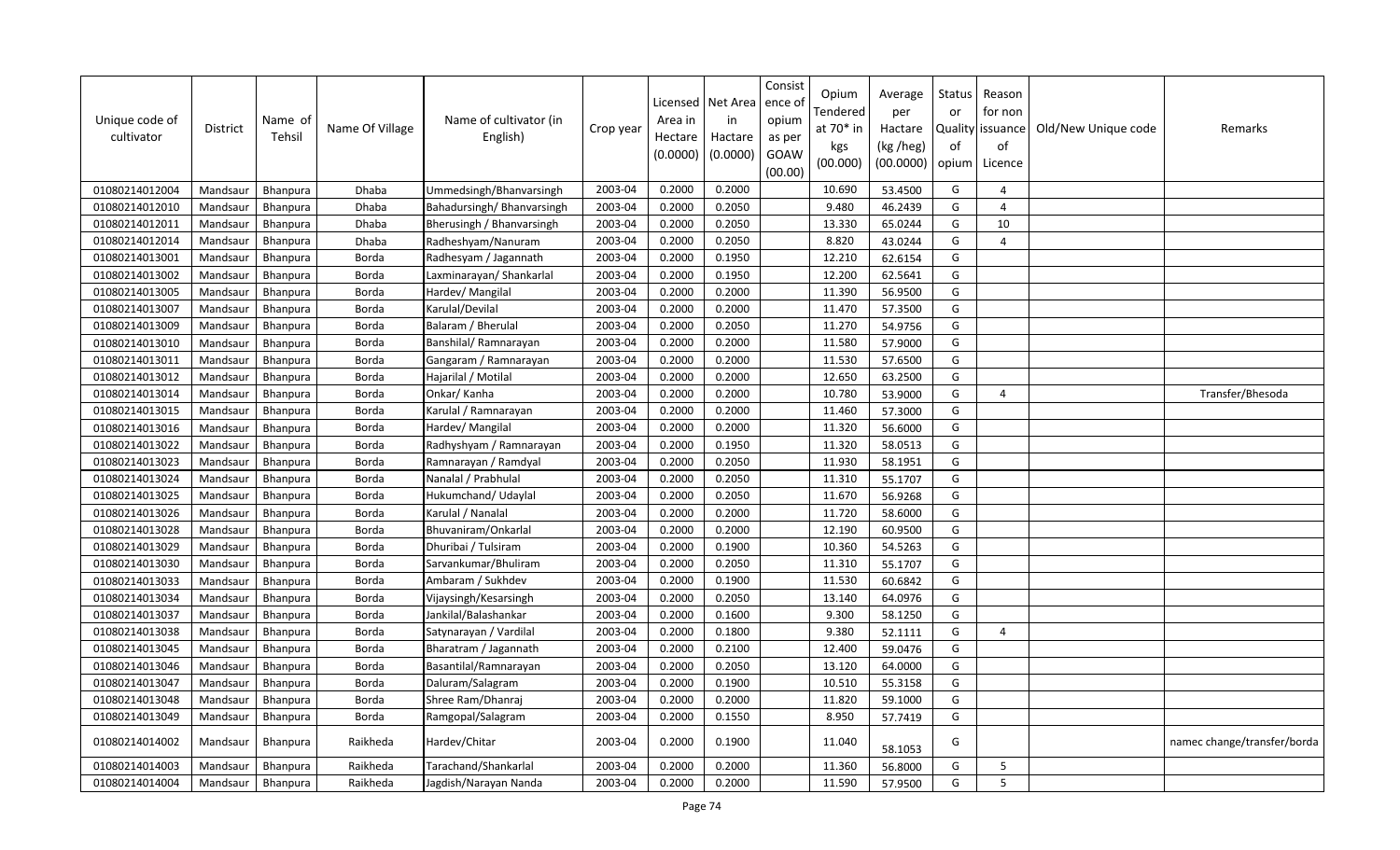| Unique code of<br>cultivator | <b>District</b> | Name of<br>Tehsil | Name Of Village | Name of cultivator (in<br>English) | Crop year | Licensed<br>Area in<br>Hectare<br>(0.0000) | Net Area<br>in<br>Hactare<br>(0.0000) | Consist<br>ence of<br>opium<br>as per<br>GOAW<br>(00.00) | Opium<br>Tendered<br>at $70*$ in<br>kgs<br>(00.000) | Average<br>per<br>Hactare<br>(kg /heg)<br>(00.0000) | <b>Status</b><br>or<br>of<br>opium | Reason<br>for non<br>Quality issuance<br>of<br>Licence | Old/New Unique code | Remarks                     |
|------------------------------|-----------------|-------------------|-----------------|------------------------------------|-----------|--------------------------------------------|---------------------------------------|----------------------------------------------------------|-----------------------------------------------------|-----------------------------------------------------|------------------------------------|--------------------------------------------------------|---------------------|-----------------------------|
| 01080214015001               | Mandsaur        | Bhanpura          | Bhaisoda        | Bittalprasad/Jagannath             | 2003-04   | 0.2000                                     | 0.2050                                |                                                          | 11.650                                              | 56.8293                                             | G                                  |                                                        |                     |                             |
| 01080214015002               | Mandsaur        | Bhanpura          | Bhaisoda        | Bhuvanibai/Ramnarayan              | 2003-04   | 0.2000                                     | 0.1950                                |                                                          | 10.900                                              | 55.8974                                             | G                                  |                                                        |                     |                             |
| 01080214015005               | Mandsaur        | Bhanpura          | Bhaisoda        | Karulal/Ramnarayan                 | 2003-04   | 0.2000                                     | 0.1950                                |                                                          | 11.930                                              | 61.1795                                             | G                                  |                                                        |                     |                             |
| 01080214015006               | Mandsaur        | Bhanpura          | Bhaisoda        | Ghansyam / Jagannath               | 2003-04   | 0.2000                                     | 0.2100                                |                                                          | 11.300                                              | 53.8095                                             | G                                  | $\overline{a}$                                         |                     |                             |
| 01080214015013               | Mandsaur        | Bhanpura          | Bhaisoda        | Kaluram / Nanda                    | 2003-04   | 0.2000                                     | 0.1900                                |                                                          | 11.260                                              | 59.2632                                             | G                                  |                                                        |                     |                             |
| 01080214015014               | Mandsaur        | Bhanpura          | Bhaisoda        | Fulchand / Sitaram                 | 2003-04   | 0.2000                                     | 0.2050                                |                                                          | 12.870                                              | 62.7805                                             | G                                  |                                                        |                     |                             |
| 01080214015030               | Mandsaur        | Bhanpura          | Bhaisoda        | Nathulal/Narayan                   | 2003-04   | 0.2000                                     | 0.2000                                |                                                          | 11.800                                              | 59.0000                                             | G                                  |                                                        |                     |                             |
| 01080214015032               | Mandsaur        | Bhanpura          | Bhaisoda        | Laxman / Panna                     | 2003-04   | 0.2000                                     | 0.2000                                |                                                          | 11.610                                              | 58.0500                                             | G                                  |                                                        |                     |                             |
| 01080214015034               | Mandsaur        | Bhanpura          | Bhaisoda        | Udayram / Hardev                   | 2003-04   | 0.2000                                     | 0.1900                                |                                                          | 10.450                                              | 55.0000                                             | G                                  |                                                        |                     |                             |
| 01080214015042               | Mandsaur        | Bhanpura          | Bhaisoda        | Vardichand / Keshuram              | 2003-04   | 0.2000                                     | 0.1950                                |                                                          | 11.980                                              | 61.4359                                             | G                                  |                                                        |                     |                             |
| 01080214015045               | Mandsaur        | Bhanpura          | Bhaisoda        | Kanheyalal / Badrilal              | 2003-04   | 0.2000                                     | 0.2000                                |                                                          | 11.230                                              | 56.1500                                             | G                                  |                                                        |                     |                             |
| 01080214015046               | Mandsaur        | Bhanpura          | Bhaisoda        | Avantibai/ Hiralal                 | 2003-04   | 0.2000                                     | 0.1900                                |                                                          | 10.630                                              | 55.9474                                             | G                                  |                                                        |                     |                             |
| 01080214015047               | Mandsaur        | Bhanpura          | Bhaisoda        | Vishnunarayan / Sitaram            | 2003-04   | 0.2000                                     | 0.1850                                |                                                          | 10.040                                              | 54.2703                                             | G                                  | 5                                                      |                     |                             |
| 01080214015051               | Mandsaur        | <b>Bhanpura</b>   | Bhaisoda        | Balaram / Dhanna                   | 2003-04   | 0.2000                                     | 0.1550                                |                                                          | 8.780                                               | 56.6452                                             | G                                  |                                                        |                     |                             |
| 01080214015060               | Mandsaur        | Bhanpura          | Bhaisoda        | Shyambai / Rameshchandra           | 2003-04   | 0.2000                                     | 0.2050                                |                                                          | 11.580                                              | 56.4878                                             | G                                  |                                                        |                     |                             |
| 01080214015061               | Mandsaur        | Bhanpura          | Bhaisoda        | Rukmanibai/ Sitaram                | 2003-04   | 0.2000                                     | 0.1500                                |                                                          | 8.990                                               | 59.9333                                             | G                                  |                                                        |                     |                             |
| 01080214015067               | Mandsaur        | Bhanpura          | Bhaisoda        | Balusingh / Bhuvanisingh           | 2003-04   | 0.2000                                     | 0.1550                                |                                                          | 8.360                                               | 53.9355                                             | G                                  | $\overline{4}$                                         |                     |                             |
| 01080214015068               | Mandsaur        | Bhanpura          | Bhaisoda        | Motiram / Keshuram                 | 2003-04   | 0.2000                                     | 0.1950                                |                                                          | 11.350                                              | 58.2051                                             | G                                  |                                                        |                     |                             |
| 01080214015072               | Mandsaur        | Bhanpura          | Bhaisoda        | Chandribai/Ramnarayan              | 2003-04   | 0.2000                                     | 0.2000                                |                                                          | 11.980                                              | 59.9000                                             | G                                  |                                                        |                     |                             |
| 01080214015073               | Mandsaur        | <b>Bhanpura</b>   | Bhaisoda        | Nandlal/Onkar                      | 2003-04   | 0.2000                                     | 0.2050                                |                                                          | 11.600                                              | 56.5854                                             | G                                  |                                                        | 01080214016010      |                             |
| 01080214016002               | Mandsaur        | Bhanpura          | Kesoda          | Ramprasad / Chunnilal              | 2003-04   | 0.2000                                     | 0.2000                                |                                                          | 10.910                                              | 54.5500                                             | G                                  |                                                        | 01080214015074      | Transfer/Bhaisoda           |
| 01080214016005               | Mandsaur        | Bhanpura          | Kesoda          | Rupchandra/Moti                    | 2003-04   | 0.2000                                     | 0.1950                                |                                                          | 10.620                                              | 54.4615                                             | G                                  |                                                        | 01080214015075      | Transfer/Bhaisoda           |
| 01080214016017               | Mandsaur        | Bhanpura          | Kesoda          | Satynarayan/Hiralal                | 2003-04   | 0.2000                                     | 0.1900                                |                                                          | 11.200                                              | 58.9474                                             | G                                  |                                                        | 01080213131008      | Transfer/Bardiya amra       |
| 01080214019004               | Mandsaur        | Bhanpura          | Osara           | Udyram/Balaram                     | 2003-04   | 0.2000                                     | 0.1700                                |                                                          | 9.740                                               | 57.2941                                             | G                                  |                                                        |                     | Transfer/kherkhedi bhanpura |
| 01080214019006               | Mandsaur        | Bhanpura          | Osara           | Ranglal / Deva                     | 2003-04   | 0.2000                                     | 0.1900                                |                                                          | 10.040                                              | 52.8421                                             | G                                  | $\overline{a}$                                         |                     |                             |
| 01080214019010               | Mandsaur        | Bhanpura          | Osara           | Nathulal/Kavarlal                  | 2003-04   | 0.2000                                     | 0.1650                                |                                                          | 8.640                                               | 52.3636                                             | G                                  | $\Delta$                                               |                     |                             |
| 01080214019013               | Mandsaur        | <b>Bhanpura</b>   | Osara           | Mangilal/Bhanvarlal                | 2003-04   | 0.2000                                     | 0.1650                                |                                                          | 8.330                                               | 50.4848                                             | G                                  | $\Delta$                                               |                     |                             |
| 01080214019017               | Mandsaur        | <b>Bhanpura</b>   | Osara           | Kanvrlal/Bhanvarlal                | 2003-04   | 0.2000                                     | 0.1800                                |                                                          | 10.070                                              | 55.9444                                             | G                                  |                                                        |                     | Transfer/kherkhedi bhanpura |
| 01080214019018               | Mandsaur        | Bhanpura          | Osara           | Varjibai/Mannalal                  | 2003-04   | 0.2000                                     | 0.2050                                |                                                          | 10.450                                              | 50.9756                                             | G                                  | $\boldsymbol{\varDelta}$                               |                     |                             |
| 01080214019025               | Mandsaur        | Bhanpura          | Osara           | Nanda/Ramchandra                   | 2003-04   | 0.2000                                     | 0.2000                                |                                                          | 12.680                                              | 63.4000                                             | G                                  | 11                                                     |                     |                             |
| 01080214019027               | Mandsaur        | Bhanpura          | Osara           | Nandubai/Balaram                   | 2003-04   | 0.2000                                     | 0.1750                                |                                                          | 8.910                                               | 50.9143                                             | G                                  | $\overline{4}$                                         |                     |                             |
| 01080214020002               | Mandsaur        | Bhanpura          | Sammatkhedi     | Mangilal/Pyara                     | 2003-04   | 0.2000                                     | 0.1900                                |                                                          | 10.510                                              | 55.3158                                             | G                                  |                                                        |                     | Transfer Babulda            |
| 01080214020007               | Mandsaur        | Bhanpura          | Sammatkhedi     | Narayan / Rama                     | 2003-04   | 0.2000                                     | 0.1900                                |                                                          | 11.010                                              | 57.9474                                             | G                                  |                                                        |                     | Transfer Babulda            |
| 01080214021002               | Mandsaur        | Bhanpura          | Sandhara        | Bhagirath / Nanalal                | 2003-04   | 0.2000                                     | 0.2100                                |                                                          | 11.520                                              | 54.8571                                             | G                                  |                                                        |                     |                             |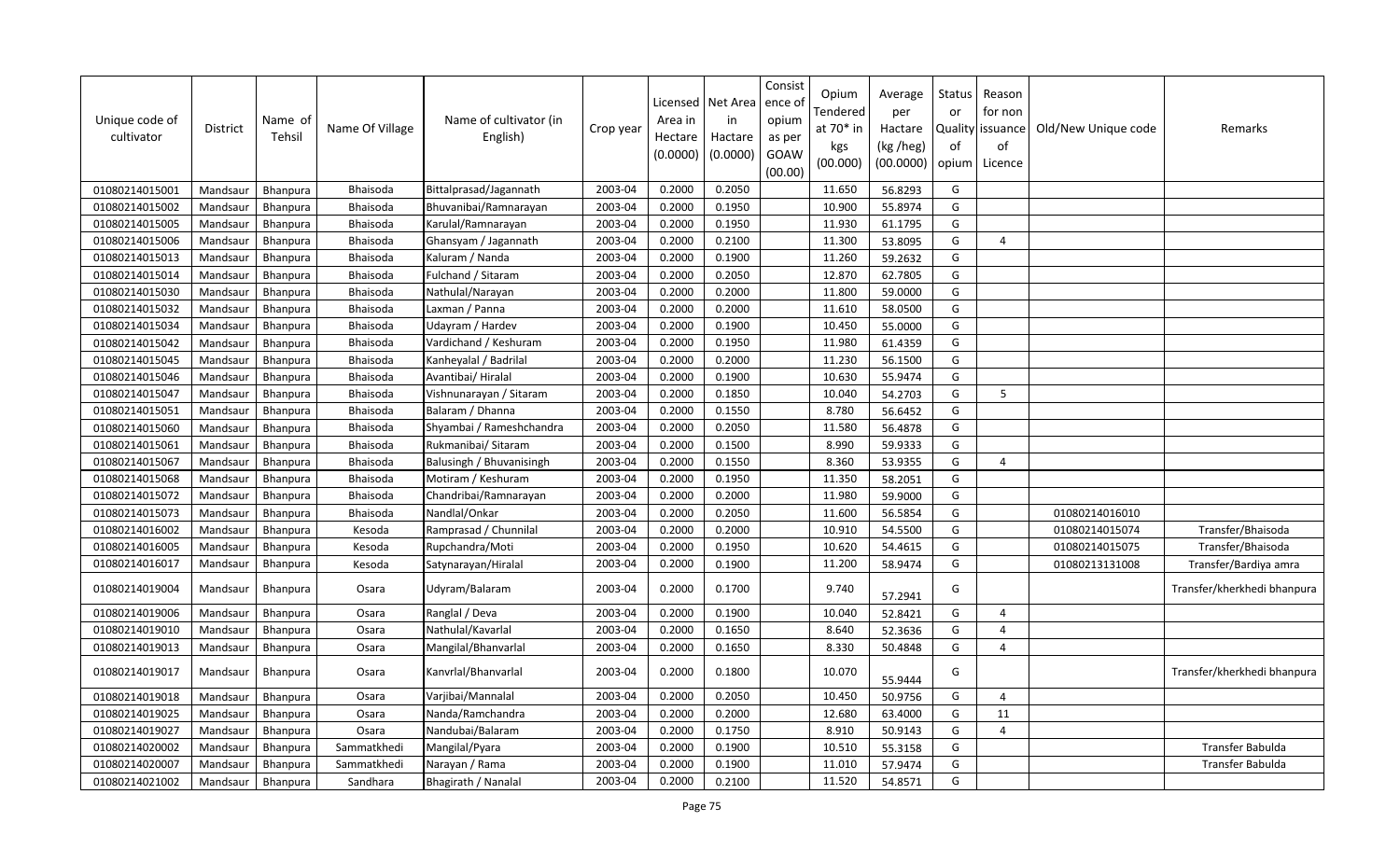| Unique code of<br>cultivator | District | Name of<br>Tehsil | Name Of Village                      | Name of cultivator (in<br>English) | Crop year | Licensed<br>Area in<br>Hectare<br>(0.0000) | Net Area<br>in<br>Hactare<br>(0.0000) | Consist<br>ence of<br>opium<br>as per<br>GOAW<br>(00.00) | Opium<br>Tendered<br>at $70*$ in<br>kgs<br>(00.000) | Average<br>per<br>Hactare<br>(kg /heg)<br>(00.0000) | Status<br>or<br>of<br>opium | Reason<br>for non<br>Quality   issuance<br>of<br>Licence | Old/New Unique code | Remarks                |
|------------------------------|----------|-------------------|--------------------------------------|------------------------------------|-----------|--------------------------------------------|---------------------------------------|----------------------------------------------------------|-----------------------------------------------------|-----------------------------------------------------|-----------------------------|----------------------------------------------------------|---------------------|------------------------|
| 01080214021003               | Mandsaur | Bhanpura          | Sandhara                             | Vardichand/Nainsukh                | 2003-04   | 0.2000                                     | 0.2000                                |                                                          | 11.520                                              | 57.6000                                             | G                           |                                                          |                     |                        |
| 01080214021004               | Mandsaur | Bhanpura          | Sandhara                             | Devilal/Suratram                   | 2003-04   | 0.2000                                     | 0.2000                                |                                                          | 10.980                                              | 54.9000                                             | G                           |                                                          |                     |                        |
| 01080214021006               | Mandsaur | Bhanpura          | Sandhara                             | Narayanibai / Dhanna               | 2003-04   | 0.2000                                     | 0.1950                                |                                                          | 11.510                                              | 59.0256                                             | G                           |                                                          |                     |                        |
| 01080214021008               | Mandsaur | <b>Bhanpura</b>   | Sandhara                             | Ramnarayan/Bala                    | 2003-04   | 0.2000                                     | 0.1900                                |                                                          | 10.640                                              | 56.0000                                             | G                           |                                                          |                     |                        |
| 01080214021015               | Mandsaur | <b>Bhanpura</b>   | Sandhara                             | Dhannalal / Maganlal               | 2003-04   | 0.2000                                     | 0.2100                                |                                                          | 11.510                                              | 54.8095                                             | G                           |                                                          |                     |                        |
| 01080214021017               | Mandsaur | Bhanpura          | Sandhara                             | Maganlal / Ghansiram               | 2003-04   | 0.2000                                     | 0.1900                                |                                                          | 10.730                                              | 56.4737                                             | G                           |                                                          |                     |                        |
| 01080214021019               | Mandsaur | Bhanpura          | Sandhara                             | Laxminarayan/Gorilal               | 2003-04   | 0.2000                                     | 0.2000                                |                                                          | 12.340                                              | 61.7000                                             | G                           |                                                          |                     |                        |
| 01080214021021               | Mandsaur | Bhanpura          | Sandhara                             | Ramchandra/ Moda                   | 2003-04   | 0.2000                                     | 0.1900                                |                                                          | 11.210                                              | 59.0000                                             | G                           |                                                          |                     |                        |
| 01080214021022               | Mandsaur | Bhanpura          | Sandhara                             | Ramlal/Dhanna                      | 2003-04   | 0.2000                                     | 0.2000                                |                                                          | 11.030                                              | 55.1500                                             | G                           |                                                          |                     |                        |
| 01080214021023               | Mandsaur | Bhanpura          | Sandhara                             | Omprakash/Sammpatram               | 2003-04   | 0.2000                                     | 0.2050                                |                                                          | 11.930                                              | 58.1951                                             | G                           |                                                          |                     |                        |
| 01080214021024               | Mandsaur | Bhanpura          | Sandhara                             | Prahlad/Ratan                      | 2003-04   | 0.2000                                     | 0.2050                                |                                                          | 11.230                                              | 54.7805                                             | G                           |                                                          |                     |                        |
| 01080214021025               | Mandsaur | Bhanpura          | Sandhara                             | Rodulal/Hiralal                    | 2003-04   | 0.2000                                     | 0.2100                                |                                                          | 11.840                                              | 56.3810                                             | G                           |                                                          |                     |                        |
| 01080214021026               | Mandsaur | Bhanpura          | Sandhara                             | Prabhulal/Jaylal                   | 2003-04   | 0.2000                                     | 0.2050                                |                                                          | 11.750                                              | 57.3171                                             | G                           |                                                          |                     |                        |
| 01080214022001               | Mandsaur | Bhanpura          | Kalakot                              | Motyabai/Bapulal                   | 2003-04   | 0.2000                                     | 0.2100                                |                                                          | 10.880                                              | 51.8095                                             | G                           | $\overline{4}$                                           |                     |                        |
| 01080214022002               | Mandsaur | Bhanpura          | Kalakot                              | Sundarbai/Mangilal                 | 2003-04   | 0.2000                                     | 0.1950                                |                                                          | 10.650                                              | 54.6154                                             | G                           | 5                                                        |                     |                        |
| 01080214022004               | Mandsaur | Bhanpura          | Kalakot                              | Nanuram / Bheru                    | 2003-04   | 0.2000                                     | 0.1950                                |                                                          | 9.980                                               | 51.1795                                             | G                           | $\overline{4}$                                           |                     |                        |
| 01080214022005               | Mandsaur | Bhanpura          | Kalakot                              | Prbhulal/Bheru                     | 2003-04   | 0.2000                                     | 0.2050                                |                                                          | 8.910                                               | 43.4634                                             |                             | $\overline{2}$                                           |                     |                        |
| 01080214022006               | Mandsaur | <b>Bhanpura</b>   | Kalakot                              | Dannalal/Pannalal                  | 2003-04   | 0.2000                                     | 0.1050                                |                                                          | 5.920                                               | 56.3810                                             | G                           | 11                                                       |                     |                        |
| 01080214022007               | Mandsaur | Bhanpura          | Kalakot                              | Rajibai/Dudha                      | 2003-04   | 0.2000                                     | 0.2050                                |                                                          | 10.950                                              | 53.4146                                             | G                           | $\Delta$                                                 |                     |                        |
| 01080214022008               | Mandsaur | Bhanpura          | Kalakot                              | Chandribai/Ramchandra              | 2003-04   | 0.2000                                     | 0.2050                                |                                                          | 11.030                                              | 53.8049                                             | G                           | $\Delta$                                                 |                     |                        |
| 01080214022010               | Mandsaur | Bhanpura          | Kalakot                              | Nanuram / Baluram                  | 2003-04   | 0.2000                                     | 0.2000                                |                                                          | 10.660                                              | 53.3000                                             | G                           | $\overline{4}$                                           |                     |                        |
| 01080214022011               | Mandsaur | Bhanpura          | Kalakot                              | Prabhulal/Uda                      | 2003-04   | 0.2000                                     | 0.2000                                |                                                          | 9.480                                               | 47.4000                                             |                             | $\overline{2}$                                           |                     |                        |
| 01080214022014               | Mandsaur | Bhanpura          | Kalakot                              | Varjibai/Uda                       | 2003-04   | 0.2000                                     | 0.2050                                |                                                          | 11.750                                              | 57.3171                                             | G                           | 11                                                       |                     |                        |
| 01080214022015               | Mandsaur | Bhanpura          | Kalakot                              | Narayan/Badrilal                   | 2003-04   | 0.2000                                     | 0.2000                                |                                                          | 10.780                                              | 53.9000                                             | G                           | $\overline{a}$                                           |                     |                        |
| 01080214022016               | Mandsaur | Bhanpura          | Kalakot                              | Khemraj / kashi                    | 2003-04   | 0.2000                                     | 0.2050                                |                                                          | 10.650                                              | 51.9512                                             | G                           | $\overline{4}$                                           |                     |                        |
| 01080214022017               | Mandsaur | Bhanpura          | Kalakot                              | Nanda / Bheru                      | 2003-04   | 0.2000                                     | 0.2100                                |                                                          | 11.270                                              | 53.6667                                             | G                           | $\Delta$                                                 |                     |                        |
| 01080214022019               | Mandsaur | Bhanpura          | Kalakot                              | Nandubai/Ramchandra                | 2003-04   | 0.2000                                     | 0.2050                                |                                                          | 10.840                                              | 52.8780                                             | G                           | $\overline{4}$                                           |                     |                        |
| 01080214028001               | Mandsaur | Bhanpura          | Kethuli                              | Mangilal/Bhanvarlal                | 2003-04   | 0.2000                                     | 0.2050                                |                                                          | 11.460                                              | 55.9024                                             | G                           | 10                                                       |                     |                        |
| 01080214028002               | Mandsaur | Bhanpura          | Kethuli                              | Ratanlal / Pyarchandra             | 2003-04   | 0.2000                                     | 0.2050                                |                                                          | 11.580                                              | 56.4878                                             | G                           |                                                          |                     | Transfer/Khajuri panth |
| 01080214028004               | Mandsaur | <b>Bhanpura</b>   | Kethuli                              | Bawaniram / Nanda                  | 2003-04   | 0.2000                                     | 0.2100                                |                                                          | 11.500                                              | 54.7619                                             | G                           | 5                                                        |                     |                        |
| 01080214028008               | Mandsaur | Bhanpura          | Kethuli                              | Mannalal/Jagannath                 | 2003-04   | 0.2000                                     | 0.1900                                |                                                          | 10.220                                              | 53.7895                                             | G                           | $\overline{4}$                                           |                     | Transfer/pipliya jatti |
| 01080214028013               | Mandsaur | Bhanpura          | Kethuli                              | Mangilal / Kashiram                | 2003-04   | 0.2000                                     | 0.1900                                |                                                          | 10.770                                              | 56.6842                                             | G                           | 10                                                       |                     |                        |
| 01080214028014               | Mandsaur | Bhanpura          | Kethuli                              | Rameshvar/Devilal                  | 2003-04   | 0.2000                                     | 0.2000                                |                                                          | 10.850                                              | 54.2500                                             | G                           | 10                                                       |                     |                        |
| 01080214028016               | Mandsaur | Bhanpura          | Kethuli                              | Radheshyam/Mukanddas               | 2003-04   | 0.2000                                     | 0.2000                                |                                                          | 11.510                                              | 57.5500                                             | G                           | 10                                                       |                     |                        |
| 01080214029001               | Mandsaur | Bhanpura          | Dhabla Madhosingh                    | Viramlal/Kamadji                   | 2003-04   | 0.2000                                     | 0.2050                                |                                                          | 11.100                                              | 54.1463                                             | G                           |                                                          |                     | Transfer/Torniya       |
| 01080214029002               | Mandsaur | Bhanpura          | Dhabla Madhosingh   Mangilal / Onkar |                                    | 2003-04   | 0.2000                                     | 0.1950                                |                                                          | 10.350                                              | 53.0769                                             | G                           | $\overline{4}$                                           |                     |                        |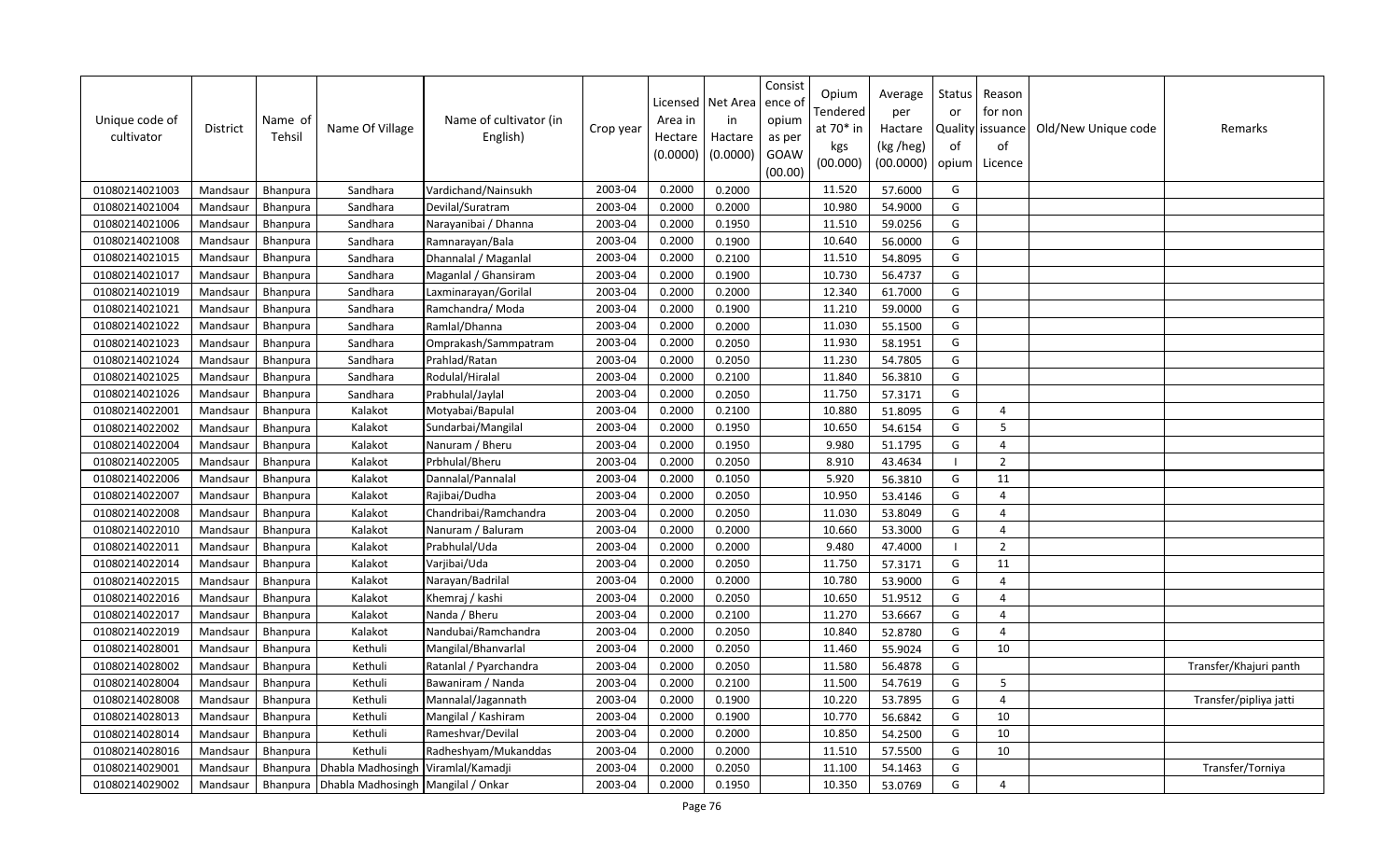| Unique code of<br>cultivator | District | Name of<br>Tehsil | Name Of Village                | Name of cultivator (in<br>English)   | Crop year | Licensed<br>Area in<br>Hectare<br>(0.0000) | Net Area<br>in<br>Hactare<br>(0.0000) | Consist<br>ence of<br>opium<br>as per<br>GOAW<br>(00.00) | Opium<br>Tendered<br>at 70* in<br>kgs<br>(00.000) | Average<br>per<br>Hactare<br>(kg /heg)<br>(00.0000) | Status<br>or<br>of<br>opium | Reason<br>for non<br>Quality   issuance<br>of<br>Licence | Old/New Unique code | Remarks              |
|------------------------------|----------|-------------------|--------------------------------|--------------------------------------|-----------|--------------------------------------------|---------------------------------------|----------------------------------------------------------|---------------------------------------------------|-----------------------------------------------------|-----------------------------|----------------------------------------------------------|---------------------|----------------------|
| 01080214029012               | Mandsaur | <b>Bhanpura</b>   |                                | Dhabla Madhosingh Ramnarayan/Balibai | 2003-04   | 0.2000                                     | 0.1850                                |                                                          | 9.730                                             | 52.5946                                             | G                           | $\overline{4}$                                           |                     |                      |
| 01080214029013               | Mandsaur | <b>Bhanpura</b>   | Dhabla Madhosingh Rodibai/Deva |                                      | 2003-04   | 0.2000                                     | 0.2000                                |                                                          | 12.150                                            | 60.7500                                             | G                           | 10                                                       |                     |                      |
| 01080214029014               | Mandsaur | <b>Bhanpura</b>   | Dhabla Madhosingh              | Uadadas/Ramratandas                  | 2003-04   | 0.2000                                     | 0.1900                                |                                                          | 10.170                                            | 53.5263                                             | G                           | $\boldsymbol{\varDelta}$                                 |                     | Transfer/Kuntalkhedi |
| 01080214031001               | Mandsaur | Bhanpura          | Kuntalkhedi                    | Nanuram / Roda                       | 2003-04   | 0.2000                                     | 0.2000                                |                                                          | 12.670                                            | 63.3500                                             | G                           |                                                          |                     |                      |
| 01080214031002               | Mandsaur | <b>Bhanpura</b>   | Kuntalkhedi                    | Bhagvansingh / Amarsingh             | 2003-04   | 0.2000                                     | 0.1900                                |                                                          | 12.500                                            | 65.7895                                             | G                           |                                                          |                     |                      |
| 01080214031004               | Mandsaur | <b>Bhanpura</b>   | Kuntalkhedi                    | Girirajbai / Ramnarayan              | 2003-04   | 0.2000                                     | 0.1950                                |                                                          | 12.170                                            | 62.4103                                             | G                           |                                                          |                     |                      |
| 01080214031005               | Mandsaur | Bhanpura          | Kuntalkhedi                    | Mangilal/ Champa                     | 2003-04   | 0.2000                                     | 0.1900                                |                                                          | 10.310                                            | 54.2632                                             | G                           | 5                                                        |                     |                      |
| 01080214031006               | Mandsaur | Bhanpura          | Kuntalkhedi                    | Ballibai/Bherulal                    | 2003-04   | 0.2000                                     | 0.1850                                |                                                          | 10.250                                            | 55.4054                                             | G                           | 5                                                        |                     |                      |
| 01080214031010               | Mandsaur | Bhanpura          | Kuntalkhedi                    | Kashibai / Rughnath                  | 2003-04   | 0.2000                                     | 0.1850                                |                                                          | 12.120                                            | 65.5135                                             | G                           |                                                          |                     |                      |
| 01080214031011               | Mandsaur | <b>Bhanpura</b>   | Kuntalkhedi                    | Motiram / Uda                        | 2003-04   | 0.2000                                     | 0.2000                                |                                                          | 11.580                                            | 57.9000                                             | G                           |                                                          |                     |                      |
| 01080214031012               | Mandsaur | Bhanpura          | Kuntalkhedi                    | Devilal / Nanuram                    | 2003-04   | 0.2000                                     | 0.2000                                |                                                          | 11.080                                            | 55.4000                                             | G                           |                                                          |                     |                      |
| 01080214031013               | Mandsaur | Bhanpura          | Kuntalkhedi                    | Kanheyalal / Uda                     | 2003-04   | 0.2000                                     | 0.2100                                |                                                          | 11.920                                            | 56.7619                                             | G                           |                                                          |                     |                      |
| 01080214031014               | Mandsaur | Bhanpura          | Kuntalkhedi                    | Shobharam/Nanda                      | 2003-04   | 0.2000                                     | 0.1900                                |                                                          | 11.820                                            | 62.2105                                             | G                           |                                                          |                     |                      |
| 01080214031015               | Mandsaur | <b>Bhanpura</b>   | Kuntalkhedi                    | Kishan /Nanda                        | 2003-04   | 0.2000                                     | 0.1950                                |                                                          | 11.790                                            | 60.4615                                             | G                           |                                                          |                     |                      |
| 01080214031016               | Mandsaur | <b>Bhanpura</b>   | Kuntalkhedi                    | Prabhulal / Kalu                     | 2003-04   | 0.2000                                     | 0.2000                                |                                                          | 11.480                                            | 57.4000                                             | G                           |                                                          |                     |                      |
| 01080214031021               | Mandsaur | Bhanpura          | Kuntalkhedi                    | Kaniram/Bhuwan                       | 2003-04   | 0.2000                                     | 0.1050                                |                                                          | 6.700                                             | 63.8095                                             | G                           |                                                          |                     |                      |
| 01080214031023               | Mandsaur | Bhanpura          | Kuntalkhedi                    | Prabhulal/Mannaji                    | 2003-04   | 0.2000                                     | 0.1950                                |                                                          | 11.020                                            | 56.5128                                             | G                           |                                                          |                     |                      |
| 01080214031024               | Mandsaur | Bhanpura          | Kuntalkhedi                    | Prabhulal / Deva                     | 2003-04   | 0.2000                                     | 0.1900                                |                                                          | 12.040                                            | 63.3684                                             | G                           |                                                          |                     |                      |
| 01080214031026               | Mandsaur | Bhanpura          | Kuntalkhedi                    | Rukmanibai / Parasram                | 2003-04   | 0.2000                                     | 0.1650                                |                                                          | 11.160                                            | 67.6364                                             | G                           |                                                          |                     |                      |
| 01080214031029               | Mandsaur | Bhanpura          | Kuntalkhedi                    | Laxman / Seva                        | 2003-04   | 0.2000                                     | 0.1200                                |                                                          | 6.880                                             | 57.3333                                             | G                           |                                                          |                     |                      |
| 01080214031030               | Mandsaur | <b>Bhanpura</b>   | Kuntalkhedi                    | Ramchandra / Ratanlal                | 2003-04   | 0.2000                                     | 0.1950                                |                                                          | 10.510                                            | 53.8974                                             | G                           | $\overline{4}$                                           |                     |                      |
| 01080214031032               | Mandsaur | <b>Bhanpura</b>   | Kuntalkhedi                    | Shambhulal/Mathuralal                | 2003-04   | 0.2000                                     | 0.1850                                |                                                          | 10.750                                            | 58.1081                                             | G                           |                                                          |                     | Name change          |
| 01080214031034               | Mandsaur | <b>Bhanpura</b>   | Kuntalkhedi                    | Gangaram / Roda                      | 2003-04   | 0.2000                                     | 0.2050                                |                                                          | 12.130                                            | 59.1707                                             | G                           |                                                          |                     |                      |
| 01080214031035               | Mandsaur | Bhanpura          | Kuntalkhedi                    | karulal / Sitaram                    | 2003-04   | 0.2000                                     | 0.2100                                |                                                          | 12.110                                            | 57.6667                                             | G                           |                                                          |                     |                      |
| 01080214031036               | Mandsaur | Bhanpura          | Kuntalkhedi                    | Balaram / Chainram                   | 2003-04   | 0.2000                                     | 0.2000                                |                                                          | 12.580                                            | 62.9000                                             | G                           |                                                          |                     |                      |
| 01080214031037               | Mandsaur | Bhanpura          | Kuntalkhedi                    | Shivlal / Bhanvarlal                 | 2003-04   | 0.2000                                     | 0.2000                                |                                                          | 12.140                                            | 60.7000                                             | G                           |                                                          |                     |                      |
| 01080214031038               | Mandsaur | Bhanpura          | Kuntalkhedi                    | Bhulibai/Dhapubai                    | 2003-04   | 0.2000                                     | 0.2000                                |                                                          | 11.890                                            | 59.4500                                             | G                           |                                                          |                     |                      |
| 01080214031039               | Mandsaur | Bhanpura          | Kuntalkhedi                    | Sardarsingh / Danisingh              | 2003-04   | 0.2000                                     | 0.2050                                |                                                          | 12.330                                            | 60.1463                                             | G                           |                                                          |                     |                      |
| 01080214031040               | Mandsaur | Bhanpura          | Kuntalkhedi                    | Mangilal / Uda gujar                 | 2003-04   | 0.2000                                     | 0.1900                                |                                                          | 11.160                                            | 58.7368                                             | G                           |                                                          |                     |                      |
| 01080214031041               | Mandsaur | <b>Bhanpura</b>   | Kuntalkhedi                    | Mangilal / Deva                      | 2003-04   | 0.2000                                     | 0.1900                                |                                                          | 10.740                                            | 56.5263                                             | G                           |                                                          |                     |                      |
| 01080214031042               | Mandsaur | <b>Bhanpura</b>   | Kuntalkhedi                    | Shambhulal / Prabhulal               | 2003-04   | 0.2000                                     | 0.2000                                |                                                          | 11.180                                            | 55.9000                                             | G                           |                                                          |                     |                      |
| 01080214031043               | Mandsaur | Bhanpura          | Kuntalkhedi                    | Gopalsingh / Krishnlal               | 2003-04   | 0.2000                                     | 0.1850                                |                                                          | 2.140                                             | 11.5676                                             | G                           | $\overline{a}$                                           |                     |                      |
| 01080214031044               | Mandsaur | <b>Bhanpura</b>   | Kuntalkhedi                    | Kamlabai / Ghisalal                  | 2003-04   | 0.2000                                     | 0.1900                                |                                                          | 10.710                                            | 56.3684                                             | G                           |                                                          |                     |                      |
| 01080214031046               | Mandsaur | <b>Bhanpura</b>   | Kuntalkhedi                    | Rajibai/ Indrasingh                  | 2003-04   | 0.2000                                     | 0.1800                                |                                                          | 11.880                                            | 66.0000                                             | G                           |                                                          |                     |                      |
| 01080214031047               | Mandsaur | <b>Bhanpura</b>   | Kuntalkhedi                    | Hariram / Dhulji                     | 2003-04   | 0.2000                                     | 0.2000                                |                                                          | 11.450                                            | 57.2500                                             | G                           |                                                          |                     |                      |
| 01080214031055               | Mandsaur | Bhanpura          | Kuntalkhedi                    | Nirbhayram/Pyara                     | 2003-04   | 0.2000                                     | 0.2100                                |                                                          | 11.390                                            | 54.2381                                             | G                           | 5                                                        |                     |                      |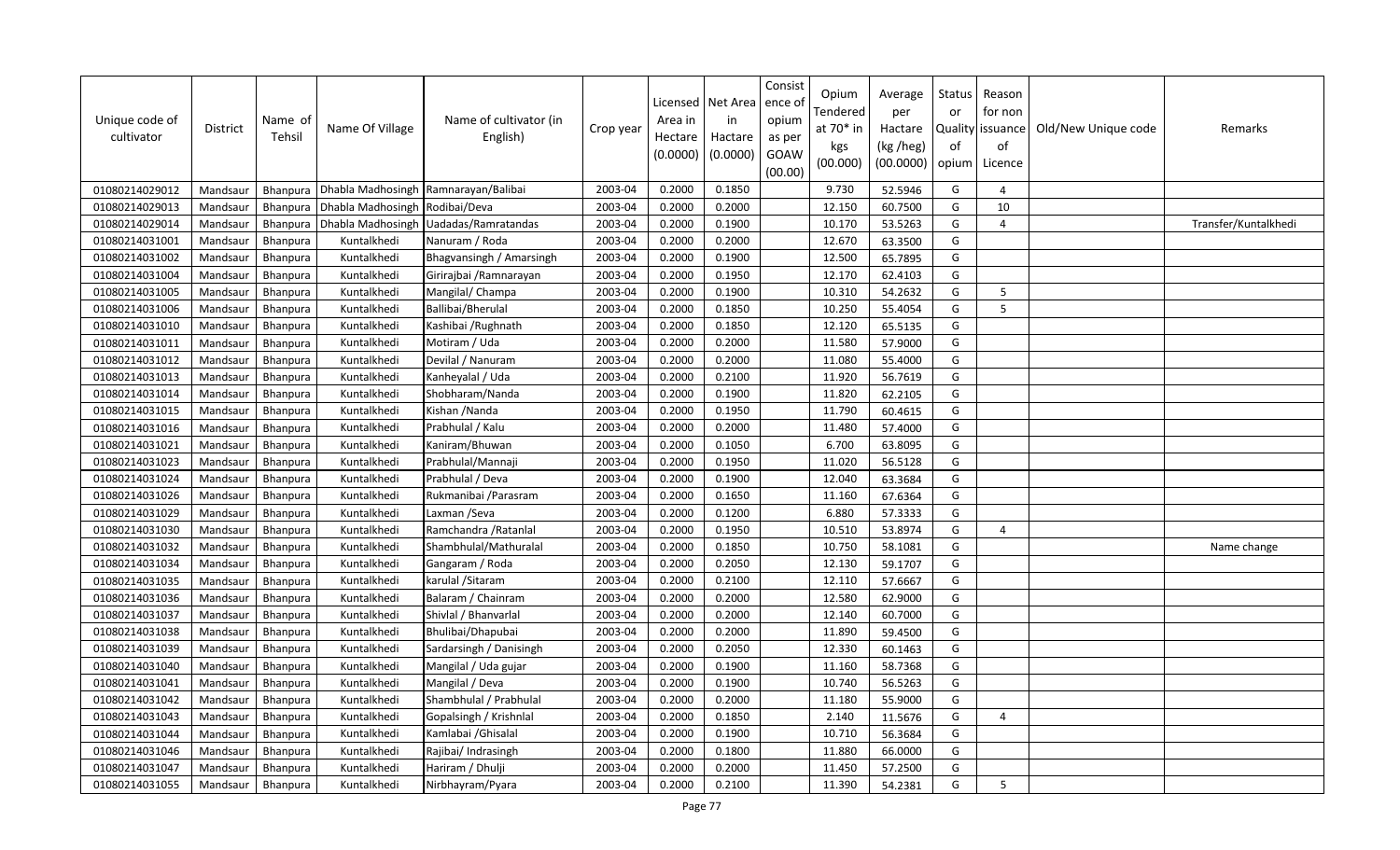| Unique code of<br>cultivator | <b>District</b> | Name of<br>Tehsil | Name Of Village | Name of cultivator (in<br>English) | Crop year | Licensed<br>Area in<br>Hectare<br>(0.0000) | Net Area<br>in<br>Hactare<br>(0.0000) | Consist<br>ence ol<br>opium<br>as per<br>GOAW<br>(00.00) | Opium<br>Tendered<br>at 70* in<br>kgs<br>(00.000) | Average<br>per<br>Hactare<br>(kg /heg)<br>(00.0000) | Status<br>or<br>of<br>opium | Reason<br>for non<br>Quality issuance<br>of<br>Licence | Old/New Unique code | Remarks |
|------------------------------|-----------------|-------------------|-----------------|------------------------------------|-----------|--------------------------------------------|---------------------------------------|----------------------------------------------------------|---------------------------------------------------|-----------------------------------------------------|-----------------------------|--------------------------------------------------------|---------------------|---------|
| 01080214031056               | Mandsaur        | <b>Bhanpura</b>   | Kuntalkhedi     | Ramlal/Rajaram                     | 2003-04   | 0.2000                                     | 0.2050                                |                                                          | 10.880                                            | 53.0732                                             | G                           | $\overline{4}$                                         |                     |         |
| 01080214031057               | Mandsaur        | Bhanpura          | Kuntalkhedi     | Laxman/Dev ji                      | 2003-04   | 0.2000                                     | 0.2000                                |                                                          | 11.160                                            | 55.8000                                             | G                           |                                                        |                     |         |
| 01080214031059               | Mandsaur        | <b>Bhanpura</b>   | Kuntalkhedi     | Gopal/Ramsingh                     | 2003-04   | 0.2000                                     | 0.1650                                |                                                          | 9.430                                             | 57.1515                                             | G                           |                                                        |                     |         |
| 01080214031060               | Mandsaur        | Bhanpura          | Kuntalkhedi     | Bhagatram/Bherulal                 | 2003-04   | 0.2000                                     | 0.2000                                |                                                          | 11.700                                            | 58.5000                                             | G                           |                                                        |                     |         |
| 01080214031061               | Mandsaur        | <b>Bhanpura</b>   | Kuntalkhedi     | Ramprasad/Bapulal                  | 2003-04   | 0.2000                                     | 0.2050                                |                                                          | 1.950                                             | 9.5122                                              | G                           | $\overline{4}$                                         |                     |         |
| 01080214031062               | Mandsaur        | Bhanpura          | Kuntalkhedi     | Balaram/Deva                       | 2003-04   | 0.2000                                     | 0.1850                                |                                                          | 11.050                                            | 59.7297                                             | G                           | 5                                                      |                     |         |
| 01080214031064               | Mandsaur        | Bhanpura          | Kuntalkhedi     | Narayansingh/Bherusingh            | 2003-04   | 0.2000                                     | 0.2050                                |                                                          | 11.770                                            | 57.4146                                             | G                           |                                                        |                     |         |
| 01080214031066               | Mandsaur        | Bhanpura          | Kuntalkhedi     | Pratapsingh/Kalusingh              | 2003-04   | 0.2000                                     | 0.1900                                |                                                          | 10.700                                            | 56.3158                                             |                             | $\overline{2}$                                         |                     |         |
| 01080214031067               | Mandsaur        | Bhanpura          | Kuntalkhedi     | Gopal/Ratanlal                     | 2003-04   | 0.2000                                     | 0.1800                                |                                                          | 10.260                                            | 57.0000                                             | G                           |                                                        |                     |         |
| 01080214031070               | Mandsaur        | <b>Bhanpura</b>   | Kuntalkhedi     | Vajesingh/Dhulsingh                | 2003-04   | 0.2000                                     | 0.1800                                |                                                          | 10.840                                            | 60.2222                                             | G                           |                                                        |                     |         |
| 01080214031071               | Mandsaur        | Bhanpura          | Kuntalkhedi     | Badrilal/Ratanlal                  | 2003-04   | 0.2000                                     | 0.1950                                |                                                          | 10.700                                            | 54.8718                                             | G                           | 5                                                      |                     |         |
| 01080214031072               | Mandsaur        | Bhanpura          | Kuntalkhedi     | Guman/Bheru                        | 2003-04   | 0.2000                                     | 0.1750                                |                                                          | 10.350                                            | 59.1429                                             | G                           |                                                        |                     |         |
| 01080214031075               | Mandsaur        | Bhanpura          | Kuntalkhedi     | Balibai /karulal                   | 2003-04   | 0.2000                                     | 0.1800                                |                                                          | 11.600                                            | 64.4444                                             | G                           |                                                        |                     |         |
| 01080214031077               | Mandsaur        | Bhanpura          | Kuntalkhedi     | Shrilal/Shankarlal                 | 2003-04   | 0.2000                                     | 0.1900                                |                                                          | 10.430                                            | 54.8947                                             | G                           | 5                                                      |                     |         |
| 01080214031079               | Mandsaur        | Bhanpura          | Kuntalkhedi     | Kanheyalal/Dev ji                  | 2003-04   | 0.2000                                     | 0.2050                                |                                                          | 11.220                                            | 54.7317                                             | G                           | 5                                                      |                     |         |
| 01080214031080               | Mandsaur        | Bhanpura          | Kuntalkhedi     | Mangilal/Pyara                     | 2003-04   | 0.2000                                     | 0.1700                                |                                                          | 10.460                                            | 61.5294                                             | G                           |                                                        |                     |         |
| 01080214031081               | Mandsaur        | Bhanpura          | Kuntalkhedi     | Ratanlal/Hiralal                   | 2003-04   | 0.2000                                     | 0.2000                                |                                                          | 11.680                                            | 58.4000                                             | G                           |                                                        |                     |         |
| 01080214031082               | Mandsaur        | Bhanpura          | Kuntalkhedi     | Dhapubai/Jagdish                   | 2003-04   | 0.2000                                     | 0.1900                                |                                                          | 11.180                                            | 58.8421                                             | G                           |                                                        |                     |         |
| 01080214031088               | Mandsaur        | Bhanpura          | Kuntalkhedi     | Ramnarayan/Mathuralal              | 2003-04   | 0.2000                                     | 0.1900                                |                                                          | 11.590                                            | 61.0000                                             | G                           |                                                        |                     |         |
| 01080214031089               | Mandsaur        | <b>Bhanpura</b>   | Kuntalkhedi     | Hariram / Gangaram                 | 2003-04   | 0.2000                                     | 0.2000                                |                                                          | 12.170                                            | 60.8500                                             | G                           |                                                        |                     |         |
| 01080214031090               | Mandsaur        | Bhanpura          | Kuntalkhedi     | Puradas/Kaludas                    | 2003-04   | 0.2000                                     | 0.1950                                |                                                          | 11.400                                            | 58.4615                                             | G                           |                                                        |                     |         |
| 01080214031091               | Mandsaur        | Bhanpura          | Kuntalkhedi     | Kansingh/Ratansingh                | 2003-04   | 0.2000                                     | 0.1950                                |                                                          | 11.460                                            | 58.7692                                             | G                           |                                                        |                     |         |
| 01080214031092               | Mandsaur        | Bhanpura          | Kuntalkhedi     | Devilal/Hiralal                    | 2003-04   | 0.2000                                     | 0.2000                                |                                                          | 11.950                                            | 59.7500                                             | G                           |                                                        |                     |         |
| 01080214031093               | Mandsaur        | Bhanpura          | Kuntalkhedi     | Gordhanlal/Devilal                 | 2003-04   | 0.2000                                     | 0.2000                                |                                                          | 11.640                                            | 58.2000                                             | G                           |                                                        |                     |         |
| 01080214031094               | Mandsaur        | Bhanpura          | Kuntalkhedi     | Kaluram/Nanuram                    | 2003-04   | 0.2000                                     | 0.2000                                |                                                          | 12.530                                            | 62.6500                                             | G                           |                                                        |                     |         |
| 01080214031095               | Mandsaur        | Bhanpura          | Kuntalkhedi     | Umravsinngh/Ratansingh             | 2003-04   | 0.2000                                     | 0.2000                                |                                                          | 11.680                                            | 58.4000                                             | G                           |                                                        |                     |         |
| 01080214031098               | Mandsaur        | Bhanpura          | Kuntalkhedi     | Hiralal/Kishanlal                  | 2003-04   | 0.2000                                     | 0.1900                                |                                                          | 11.700                                            | 61.5789                                             | G                           |                                                        |                     |         |
| 01080214031099               | Mandsaur        | Bhanpura          | Kuntalkhedi     | Gopalsingh/Ratansingh              | 2003-04   | 0.2000                                     | 0.2000                                |                                                          | 11.410                                            | 57.0500                                             | G                           |                                                        |                     |         |
| 01080214031100               | Mandsaur        | Bhanpura          | Kuntalkhedi     | Ghiseebai/Radheshyam               | 2003-04   | 0.2000                                     | 0.1850                                |                                                          | 11.340                                            | 61.2973                                             | G                           |                                                        |                     |         |
| 01080214031104               | Mandsaur        | <b>Bhanpura</b>   | Kuntalkhedi     | Bapulal/Kishanlal                  | 2003-04   | 0.2000                                     | 0.1850                                |                                                          | 12.320                                            | 66.5946                                             | G                           |                                                        |                     |         |
| 01080214031105               | Mandsaur        | Bhanpura          | Kuntalkhedi     | Rukmanibai/Bhona                   | 2003-04   | 0.2000                                     | 0.1900                                |                                                          | 2.650                                             | 13.9474                                             | G                           | $\overline{4}$                                         |                     |         |
| 01080214031106               | Mandsaur        | Bhanpura          | Kuntalkhedi     | Pyara/Sitaram                      | 2003-04   | 0.2000                                     | 0.1800                                |                                                          | 9.990                                             | 55.5000                                             | G                           | 5                                                      |                     |         |
| 01080214031107               | Mandsaur        | <b>Bhanpura</b>   | Kuntalkhedi     | Shivlal /Devilal                   | 2003-04   | 0.2000                                     | 0.2050                                |                                                          | 11.730                                            | 57.2195                                             | G                           |                                                        | 01080213146016      |         |
| 01080214031108               | Mandsaur        | Bhanpura          | Kuntalkhedi     | Tulsiram / Bherulal                | 2003-04   | 0.2000                                     | 0.1950                                |                                                          | 10.930                                            | 56.0513                                             | G                           |                                                        | 01080213137041      |         |
| 01080214032004               | Mandsaur        | <b>Bhanpura</b>   | Arniya Bhau     | Sardarsingh / Raghusingh           | 2003-04   | 0.2000                                     | 0.2000                                |                                                          | 11.470                                            | 57.3500                                             | G                           |                                                        |                     |         |
| 01080214032005               | Mandsaur        | Bhanpura          | Arniya Bhau     | Isvarsingh / Gumansingh            | 2003-04   | 0.2000                                     | 0.1950                                |                                                          | 11.160                                            | 57.2308                                             | G                           |                                                        |                     |         |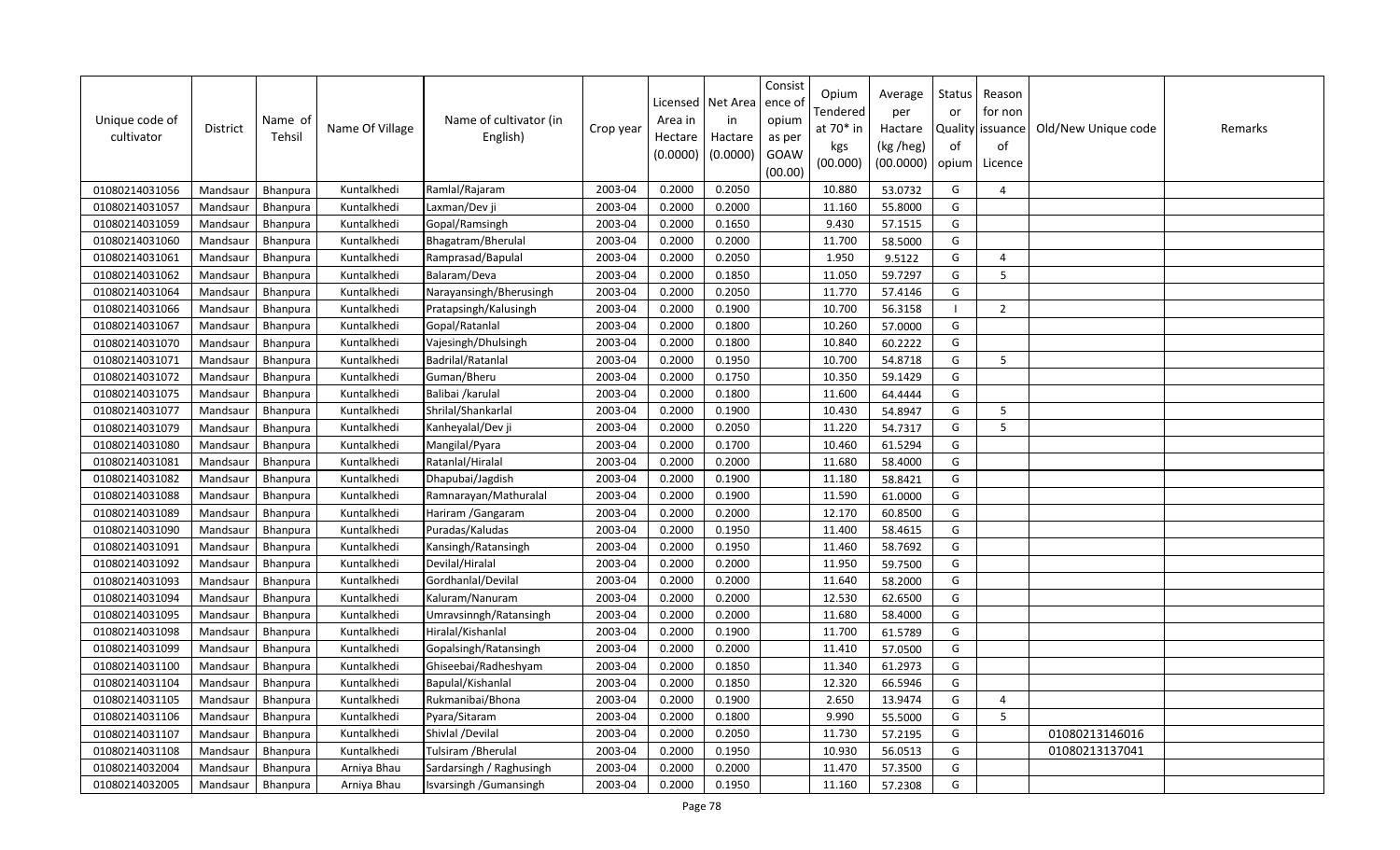| Unique code of<br>cultivator | <b>District</b> | Name of<br>Tehsil | Name Of Village | Name of cultivator (in<br>English) | Crop year | Licensed<br>Area in<br>Hectare<br>(0.0000) | Net Area<br>in<br>Hactare<br>(0.0000) | Consist<br>ence of<br>opium<br>as per<br>GOAW<br>(00.00) | Opium<br>Tendered<br>at $70*$ in<br>kgs<br>(00.000) | Average<br>per<br>Hactare<br>(kg /heg)<br>(00.0000) | Status<br>or<br>of<br>opium | Reason<br>for non<br>Quality   issuance<br>of<br>Licence | Old/New Unique code | Remarks              |
|------------------------------|-----------------|-------------------|-----------------|------------------------------------|-----------|--------------------------------------------|---------------------------------------|----------------------------------------------------------|-----------------------------------------------------|-----------------------------------------------------|-----------------------------|----------------------------------------------------------|---------------------|----------------------|
| 01080214032007               | Mandsaur        | Bhanpura          | Arniya Bhau     | Ramchandra/Nathu                   | 2003-04   | 0.2000                                     | 0.1900                                |                                                          | 11.140                                              | 58.6316                                             | G                           |                                                          |                     |                      |
| 01080214032008               | Mandsaur        | Bhanpura          | Arniya Bhau     | Mangilal/Motilal                   | 2003-04   | 0.2000                                     | 0.2000                                |                                                          | 11.020                                              | 55.1000                                             | G                           |                                                          |                     |                      |
| 01080214032010               | Mandsaur        | Bhanpura          | Arniya Bhau     | Rameshchandra/Uda                  | 2003-04   | 0.2000                                     | 0.2000                                |                                                          | 10.850                                              | 54.2500                                             | G                           |                                                          |                     |                      |
| 01080214032015               | Mandsaur        | Bhanpura          | Arniya Bhau     | Puralal/Partha                     | 2003-04   | 0.2000                                     | 0.2000                                |                                                          | 10.930                                              | 54.6500                                             | G                           |                                                          |                     |                      |
| 01080214034003               | Mandsaur        | Bhanpura          | Buddanpur       | Tejsingh / Parthesingh             | 2003-04   | 0.2000                                     | 0.1900                                |                                                          | 12.660                                              | 66.6316                                             | G                           | 10                                                       |                     |                      |
| 01080214034005               | Mandsaur        | Bhanpura          | Buddanpur       | Kacharudas/Puradas                 | 2003-04   | 0.2000                                     | 0.2100                                |                                                          | 12.040                                              | 57.3333                                             | G                           | 10                                                       |                     |                      |
| 01080214034007               | Mandsaur        | Bhanpura          | Buddanpur       | Danisingh / Ramsingh               | 2003-04   | 0.2000                                     | 0.2000                                |                                                          | 11.190                                              | 55.9500                                             | G                           | 10                                                       |                     |                      |
| 01080214034011               | Mandsaur        | Bhanpura          | Buddanpur       | Shantibai/ Bhagvandas              | 2003-04   | 0.2000                                     | 0.2050                                |                                                          | 11.390                                              | 55.5610                                             | G                           |                                                          |                     | Transfer Babulda     |
| 01080214034021               | Mandsaur        | Bhanpura          | Buddanpur       | Rajaram/Onkar                      | 2003-04   | 0.2000                                     | 0.1000                                |                                                          | 5.810                                               | 58.1000                                             | G                           |                                                          |                     | Transfer/Kuntalkhedi |
| 01080214034022               | Mandsaur        | Bhanpura          | Buddanpur       | Kaluram/Ramlal                     | 2003-04   | 0.2000                                     | 0.1950                                |                                                          | 10.920                                              | 56.0000                                             | G                           |                                                          |                     | Transfer/Kuntalkhedi |
| 01080214035002               | Mandsaur        | Bhanpura          | Gordhanpura     | Himmatbai/ Mangilal                | 2003-04   | 0.2000                                     | 0.2050                                |                                                          | 13.280                                              | 64.7805                                             | G                           | 10                                                       |                     |                      |
| 01080214035004               | Mandsaur        | Bhanpura          | Gordhanpura     | Anderbai/Pursingh                  | 2003-04   | 0.2000                                     | 0.2100                                |                                                          | 12.330                                              | 58.7143                                             | G                           | 10                                                       |                     |                      |
| 01080214035007               | Mandsaur        | Bhanpura          | Gordhanpura     | Sajjansingh / Sultansingh          | 2003-04   | 0.2000                                     | 0.1950                                |                                                          | 9.280                                               | 47.5897                                             |                             | $\overline{2}$                                           |                     |                      |
| 01080214035008               | Mandsaur        | Bhanpura          | Gordhanpura     | Andersingh/Udayasingh              | 2003-04   | 0.2000                                     | 0.1900                                |                                                          | 11.370                                              | 59.8421                                             | G                           | 10                                                       |                     |                      |
| 01080214035011               | Mandsaur        | Bhanpura          | Gordhanpura     | Amarsingh / Ganagaram              | 2003-04   | 0.2000                                     | 0.2000                                |                                                          | 11.130                                              | 55.6500                                             | G                           | 10                                                       |                     |                      |
| 01080214036001               | Mandsaur        | Bhanpura          | Pironiya        | Shivnaryan/Dulji                   | 2003-04   | 0.2000                                     | 0.1950                                |                                                          | 11.730                                              | 60.1538                                             | G                           |                                                          |                     |                      |
| 01080214036002               | Mandsaur        | Bhanpura          | Pironiya        | Mangilal / Onkar                   | 2003-04   | 0.2000                                     | 0.2000                                |                                                          | 11.030                                              | 55.1500                                             | G                           |                                                          |                     |                      |
| 01080214036005               | Mandsaur        | <b>Bhanpura</b>   | Pironiya        | Ramkunvarbai / Ratanlal            | 2003-04   | 0.2000                                     | 0.1700                                |                                                          | 9.810                                               | 57.7059                                             | G                           |                                                          |                     |                      |
| 01080214036006               | Mandsaur        | Bhanpura          | Pironiya        | Nandubai / Jagannath               | 2003-04   | 0.2000                                     | 0.1900                                |                                                          | 10.890                                              | 57.3158                                             | G                           |                                                          |                     |                      |
| 01080214036009               | Mandsaur        | Bhanpura          | Pironiya        | Kaniram / Gangaram                 | 2003-04   | 0.2000                                     | 0.1800                                |                                                          | 10.260                                              | 57.0000                                             | G                           |                                                          |                     |                      |
| 01080214036017               | Mandsaur        | Bhanpura          | Pironiya        | Mohanbai/Mangilal                  | 2003-04   | 0.2000                                     | 0.2100                                |                                                          | 11.870                                              | 56.5238                                             | G                           |                                                          |                     |                      |
| 01080214036019               | Mandsaur        | Bhanpura          | Pironiya        | Banshilal / Dhannalal              | 2003-04   | 0.2000                                     | 0.1450                                |                                                          | 1.500                                               | 10.3448                                             | G                           | $\overline{4}$                                           |                     |                      |
| 01080214036020               | Mandsaur        | Bhanpura          | Pironiya        | Pyara / Deva ji                    | 2003-04   | 0.2000                                     | 0.1800                                |                                                          | 10.560                                              | 58.6667                                             | G                           |                                                          |                     |                      |
| 01080214036022               | Mandsaur        | Bhanpura          | Pironiya        | Ganpat / Pur ji                    | 2003-04   | 0.2000                                     | 0.1700                                |                                                          | 10.850                                              | 63.8235                                             | G                           |                                                          |                     |                      |
| 01080214036026               | Mandsaur        | Bhanpura          | Pironiya        | Shankarlal / Bhanvarlal            | 2003-04   | 0.2000                                     | 0.1150                                |                                                          | 6.260                                               | 54.4348                                             | G                           |                                                          |                     |                      |
| 01080214036030               | Mandsaur        | Bhanpura          | Pironiya        | Mohanlal / Ram ji                  | 2003-04   | 0.2000                                     | 0.1900                                |                                                          | 11.070                                              | 58.2632                                             | G                           |                                                          |                     |                      |
| 01080214037001               | Mandsaur        | Bhanpura          | Mittankhedi     | Nanibai / Karuram                  | 2003-04   | 0.2000                                     | 0.2000                                |                                                          | 10.920                                              | 54.6000                                             | G                           |                                                          |                     |                      |
| 01080214037002               | Mandsaur        | Bhanpura          | Mittankhedi     | Kalla/Girdhari                     | 2003-04   | 0.2000                                     | 0.1900                                |                                                          | 10.890                                              | 57.3158                                             | G                           |                                                          |                     |                      |
| 01080214037006               | Mandsaur        | Bhanpura          | Mittankhedi     | Bheru/Hira                         | 2003-04   | 0.2000                                     | 0.1900                                |                                                          | 12.080                                              | 63.5789                                             | G                           |                                                          |                     |                      |
| 01080214037007               | Mandsaur        | Bhanpura          | Mittankhedi     | Laxminarayan/ Bhanvarlal           | 2003-04   | 0.2000                                     | 0.1900                                |                                                          | 10.340                                              | 54.4211                                             | G                           |                                                          |                     |                      |
| 01080214037008               | Mandsaur        | Bhanpura          | Mittankhedi     | Devilal / Kishanlal                | 2003-04   | 0.2000                                     | 0.2000                                |                                                          | 11.150                                              | 55.7500                                             | G                           |                                                          |                     |                      |
| 01080214037012               | Mandsaur        | Bhanpura          | Mittankhedi     | Bherusingh/Harisingh               | 2003-04   | 0.2000                                     | 0.2000                                |                                                          | 10.850                                              | 54.2500                                             | G                           |                                                          |                     |                      |
| 01080214037014               | Mandsaur        | Bhanpura          | Mittankhedi     | Jatanbai / Seva                    | 2003-04   | 0.2000                                     | 0.1950                                |                                                          | 11.010                                              | 56.4615                                             | G                           |                                                          |                     |                      |
| 01080214037017               | Mandsaur        | Bhanpura          | Mittankhedi     | Ramnarayan / Purji                 | 2003-04   | 0.2000                                     | 0.1800                                |                                                          | 10.160                                              | 56.4444                                             | G                           |                                                          |                     |                      |
| 01080214037018               | Mandsaur        | Bhanpura          | Mittankhedi     | Sethanibai/Panna                   | 2003-04   | 0.2000                                     | 0.1650                                |                                                          | 9.200                                               | 55.7576                                             | G                           |                                                          |                     |                      |
| 01080214038004               | Mandsaur        | Bhanpura          | Rataguradiya    | Divansingh/Rajibai                 | 2003-04   | 0.2000                                     | 0.1900                                |                                                          | 10.110                                              | 53.2105                                             | G                           | 4                                                        |                     | Transfer/Babulda     |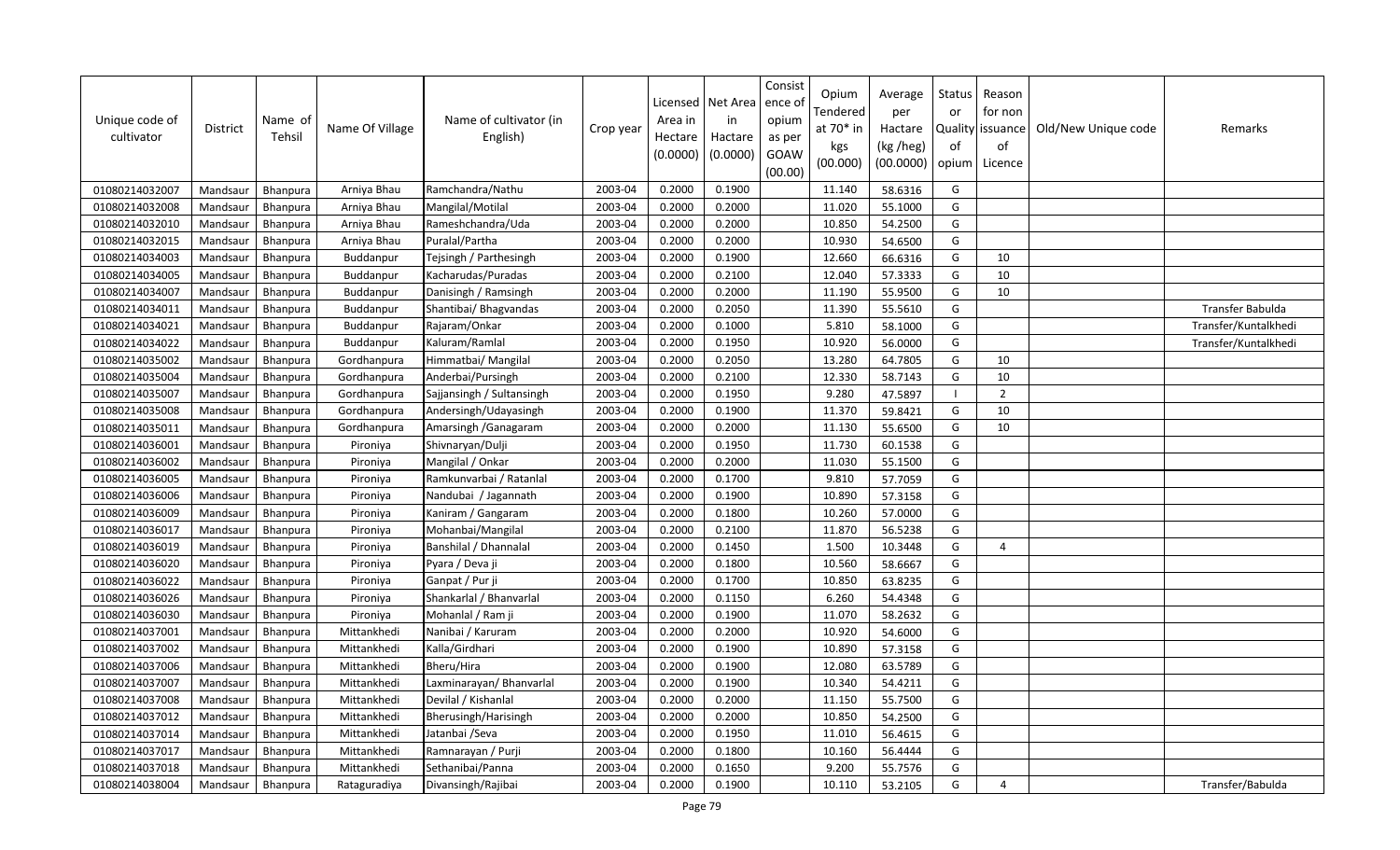| Unique code of<br>cultivator | District | Name of<br>Tehsil | Name Of Village | Name of cultivator (in<br>English) | Crop year | Area in<br>Hectare<br>(0.0000) | Licensed   Net Area<br>in<br>Hactare<br>(0.0000) | Consist<br>ence o<br>opium<br>as per<br>GOAW<br>(00.00) | Opium<br>Tendered<br>at 70* in<br>kgs<br>(00.000) | Average<br>per<br>Hactare<br>(kg /heg)<br>(00.0000) | Status<br>or<br>of<br>opium | Reason<br>for non<br>Quality issuance<br>of<br>Licence | Old/New Unique code | Remarks           |
|------------------------------|----------|-------------------|-----------------|------------------------------------|-----------|--------------------------------|--------------------------------------------------|---------------------------------------------------------|---------------------------------------------------|-----------------------------------------------------|-----------------------------|--------------------------------------------------------|---------------------|-------------------|
| 01080214038005               | Mandsaur | <b>Bhanpura</b>   | Rataguradiya    | Jassubai/Sodansingh                | 2003-04   | 0.2000                         | 0.2000                                           |                                                         | 11.410                                            | 57.0500                                             | G                           |                                                        |                     | Transfer/Babulda  |
| 01080214038007               | Mandsaur | Bhanpura          | Rataguradiya    | Ramgopal / Puralal                 | 2003-04   | 0.2000                         | 0.1550                                           |                                                         | 8.730                                             | 56.3226                                             | G                           |                                                        |                     | Transfer/Lotkhedi |
| 01080214038009               | Mandsaur | Bhanpura          | Rataguradiya    | Narayansingh/Udaysingh             | 2003-04   | 0.2000                         | 0.2000                                           |                                                         | 11.270                                            | 56.3500                                             | G                           |                                                        |                     | Transfer/Babulda  |
| 01080214039001               | Mandsaur | Bhanpura          | Satalkhedi      | Sartansingh / Girvarsingh          | 2003-04   | 0.2000                         | 0.1700                                           |                                                         | 9.400                                             | 55.2941                                             | G                           |                                                        |                     |                   |
| 01080214039005               | Mandsaur | Bhanpura          | Satalkhedi      | Devisingh / Sartansingh            | 2003-04   | 0.2000                         | 0.1950                                           |                                                         | 12.100                                            | 62.0513                                             | G                           |                                                        |                     |                   |
| 01080214039010               | Mandsaur | Bhanpura          | Satalkhedi      | Bhuribai / Bapulal                 | 2003-04   | 0.2000                         | 0.1600                                           |                                                         | 9.530                                             | 59.5625                                             | G                           |                                                        |                     |                   |
| 01080214039011               | Mandsaur | Bhanpura          | Satalkhedi      | Dhankunvarbai / Umravsingh         | 2003-04   | 0.2000                         | 0.2100                                           |                                                         | 11.310                                            | 53.8571                                             | G                           | $\overline{4}$                                         |                     |                   |
| 01080214039012               | Mandsaur | Bhanpura          | Satalkhedi      | Sammpatbai/Fatesingh               | 2003-04   | 0.2000                         | 0.2000                                           |                                                         | 11.430                                            | 57.1500                                             | G                           |                                                        |                     |                   |
| 01080214039018               | Mandsaur | Bhanpura          | Satalkhedi      | Girvarsingh/Motisingh              | 2003-04   | 0.2000                         | 0.1850                                           |                                                         | 11.020                                            | 59.5676                                             | G                           |                                                        |                     |                   |
| 01080214039020               | Mandsaur | Bhanpura          | Satalkhedi      | Mangilal / Motilal                 | 2003-04   | 0.2000                         | 0.2000                                           |                                                         | 11.320                                            | 56.6000                                             | G                           |                                                        |                     |                   |
| 01080214039031               | Mandsaur | Bhanpura          | Satalkhedi      | Balkbai / Bhagwansingh             | 2003-04   | 0.2000                         | 0.1850                                           |                                                         | 9.920                                             | 53.6216                                             | G                           | $\overline{4}$                                         |                     |                   |
| 01080214039049               | Mandsaur | Bhanpura          | Satalkhedi      | Manoharsingh/Ramsingh              | 2003-04   | 0.2000                         | 0.2000                                           |                                                         | 10.890                                            | 54.4500                                             | G                           |                                                        |                     |                   |
| 01080214040002               | Mandsaur | Bhanpura          | Dudhakhedi      | Puralal / Keshuram                 | 2003-04   | 0.2000                         | 0.2000                                           |                                                         | 12.150                                            | 60.7500                                             | G                           |                                                        |                     |                   |
| 01080214040020               | Mandsaur | Bhanpura          | Dudhakhedi      | Ratan/Karu                         | 2003-04   | 0.2000                         | 0.1300                                           |                                                         | 7.430                                             | 57.1538                                             | G                           |                                                        |                     |                   |
| 01080214040021               | Mandsaur | <b>Bhanpura</b>   | Dudhakhedi      | Narayan / Kuka                     | 2003-04   | 0.2000                         | 0.1850                                           |                                                         | 9.800                                             | 52.9730                                             | G                           | $\overline{a}$                                         |                     |                   |
| 01080214040029               | Mandsaur | Bhanpura          | Dudhakhedi      | Bhagwan / Ratanlal                 | 2003-04   | 0.2000                         | 0.1950                                           |                                                         | 10.800                                            | 55.3846                                             | G                           |                                                        |                     |                   |
| 01080214040030               | Mandsaur | Bhanpura          | Dudhakhedi      | Prahlad / Prabhulal                | 2003-04   | 0.2000                         | 0.1850                                           |                                                         | 10.190                                            | 55.0811                                             | G                           |                                                        |                     |                   |
| 01080214040031               | Mandsaur | <b>Bhanpura</b>   | Dudhakhedi      | Shankarlal / Kanvarlal             | 2003-04   | 0.2000                         | 0.2050                                           |                                                         | 12.360                                            | 60.2927                                             | G                           |                                                        |                     |                   |
| 01080214040038               | Mandsaur | Bhanpura          | Dudhakhedi      | Salgram / Kanvarlal                | 2003-04   | 0.2000                         | 0.2000                                           |                                                         | 11.370                                            | 56.8500                                             | G                           |                                                        |                     |                   |
| 01080214040043               | Mandsaur | Bhanpura          | Dudhakhedi      | Narayanibai/ Tejsingh              | 2003-04   | 0.2000                         | 0.2000                                           |                                                         | 10.890                                            | 54.4500                                             | G                           |                                                        |                     |                   |
| 01080214040046               | Mandsaur | Bhanpura          | Dudhakhedi      | Ratanlal / Bharu ji                | 2003-04   | 0.2000                         | 0.2050                                           |                                                         | 11.160                                            | 54.4390                                             | G                           |                                                        |                     |                   |
| 01080214040054               | Mandsaur | Bhanpura          | Dudhakhedi      | Manoharlal/Amratlal                | 2003-04   | 0.2000                         | 0.1000                                           |                                                         | 5.890                                             | 58.9000                                             | G                           |                                                        |                     |                   |
| 01080214040058               | Mandsaur | <b>Bhanpura</b>   | Dudhakhedi      | Ramlal/Pura                        | 2003-04   | 0.2000                         | 0.1850                                           |                                                         | 10.110                                            | 54.6486                                             | G                           |                                                        |                     |                   |
| 01080214040060               | Mandsaur | Bhanpura          | Dudhakhedi      | Bhulibai/Karunath                  | 2003-04   | 0.2000                         |                                                  |                                                         |                                                   |                                                     | ${\sf N}$                   |                                                        |                     |                   |
| 01080214040063               | Mandsaur | Bhanpura          | Dudhakhedi      | Kashiram/Mehtab                    | 2003-04   | 0.2000                         | 0.1950                                           |                                                         | 10.750                                            | 55.1282                                             | G                           |                                                        |                     |                   |
| 01080214040065               | Mandsaur | Bhanpura          | Dudhakhedi      | Kishanlal/Puranath                 | 2003-04   | 0.2000                         | 0.2050                                           |                                                         | 11.290                                            | 55.0732                                             | G                           |                                                        |                     |                   |
| 01080214040066               | Mandsaur | <b>Bhanpura</b>   | Dudhakhedi      | Nandkishor/Bherulal                | 2003-04   | 0.2000                         | 0.2000                                           |                                                         | 10.840                                            | 54.2000                                             | G                           |                                                        |                     |                   |
| 01080214040067               | Mandsaur | Bhanpura          | Dudhakhedi      | Bhutnath/Hiranath                  | 2003-04   | 0.2000                         | 0.2100                                           |                                                         | 11.000                                            | 52.3810                                             | G                           | $\overline{4}$                                         |                     |                   |
| 01080214040068               | Mandsaur | <b>Bhanpura</b>   | Dudhakhedi      | Kanvarlal/Ratanlal                 | 2003-04   | 0.2000                         | 0.1900                                           |                                                         | 12.720                                            | 66.9474                                             | G                           |                                                        |                     |                   |
| 01080214040069               | Mandsaur | Bhanpura          | Dudhakhedi      | Bhagatram/Kacharu                  | 2003-04   | 0.2000                         | 0.1950                                           |                                                         | 10.490                                            | 53.7949                                             | G                           | $\overline{4}$                                         |                     |                   |
| 01080214040071               | Mandsaur | Bhanpura          | Dudhakhedi      | Shivlal/Udayaram                   | 2003-04   | 0.2000                         | 0.2000                                           |                                                         | 2.060                                             | 10.3000                                             | G                           | $\overline{4}$                                         |                     |                   |
| 01080214040072               | Mandsaur | Bhanpura          | Dudhakhedi      | Isvarnath/Champanath               | 2003-04   | 0.2000                         | 0.2000                                           |                                                         | 10.680                                            | 53.4000                                             | G                           | $\overline{4}$                                         |                     |                   |
| 01080214040074               | Mandsaur | Bhanpura          | Dudhakhedi      | Ghanshyam/Ratanlal                 | 2003-04   | 0.2000                         | 0.1950                                           |                                                         | 10.900                                            | 55.8974                                             | G                           |                                                        |                     |                   |
| 01080214040075               | Mandsaur | Bhanpura          | Dudhakhedi      | Ramgopal/Bherulal                  | 2003-04   | 0.2000                         | 0.2000                                           |                                                         | 11.400                                            | 57.0000                                             | G                           |                                                        |                     |                   |
| 01080214040076               | Mandsaur | Bhanpura          | Dudhakhedi      | Mukesh kumar/Chunnilal             | 2003-04   | 0.2000                         | 0.1600                                           |                                                         | 10.150                                            | 63.4375                                             | G                           |                                                        |                     |                   |
| 01080214040078               | Mandsaur | Bhanpura          | Dudhakhedi      | Madannath/Puranath                 | 2003-04   | 0.2000                         | 0.1750                                           |                                                         | 11.180                                            | 63.8857                                             | G                           |                                                        |                     |                   |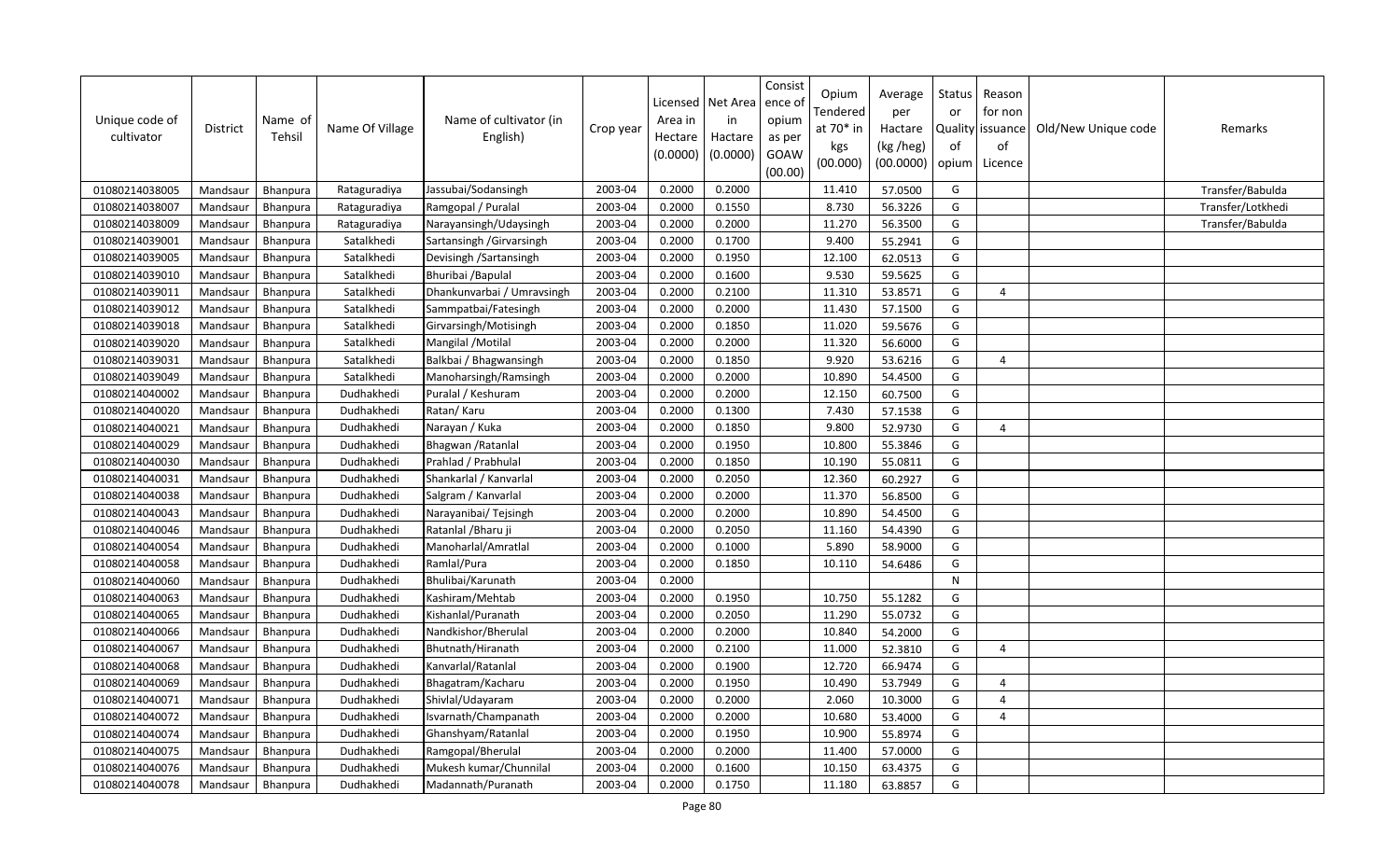| Unique code of<br>cultivator | District | Name of<br>Tehsil | Name Of Village | Name of cultivator (in<br>English) | Crop year | Licensed<br>Area in<br>Hectare<br>(0.0000) | Net Area<br>in<br>Hactare<br>(0.0000) | Consist<br>ence of<br>opium<br>as per<br>GOAW<br>(00.00) | Opium<br>Tendered<br>at 70* in<br>kgs<br>(00.000) | Average<br>per<br>Hactare<br>(kg /heg)<br>(00.0000) | Status<br>or<br>of<br>opium | Reason<br>for non<br>Quality   issuance<br>of<br>Licence | Old/New Unique code | Remarks                |
|------------------------------|----------|-------------------|-----------------|------------------------------------|-----------|--------------------------------------------|---------------------------------------|----------------------------------------------------------|---------------------------------------------------|-----------------------------------------------------|-----------------------------|----------------------------------------------------------|---------------------|------------------------|
| 01080214040081               | Mandsaur | <b>Bhanpura</b>   | Dudhakhedi      | Kailashchandra/Radhakishan         | 2003-04   | 0.2000                                     | 0.2050                                |                                                          | 11.530                                            | 56.2439                                             | G                           |                                                          |                     |                        |
| 01080214040082               | Mandsaur | Bhanpura          | Dudhakhedi      | Gordhannath/Champanath             | 2003-04   | 0.2000                                     | 0.2000                                |                                                          | 12.370                                            | 61.8500                                             | G                           |                                                          |                     |                        |
| 01080214040084               | Mandsaur | Bhanpura          | Dudhakhedi      | Harisingh/Kesarilal                | 2003-04   | 0.2000                                     |                                       |                                                          |                                                   |                                                     | E                           |                                                          |                     |                        |
| 01080214041002               | Mandsaur | Bhanpura          | Torniya         | Basantilal/Nanda                   | 2003-04   | 0.2000                                     | 0.1950                                |                                                          | 11.920                                            | 61.1282                                             | G                           |                                                          |                     |                        |
| 01080214041003               | Mandsaur | <b>Bhanpura</b>   | Torniya         | Sumitrabai/Laxman                  | 2003-04   | 0.2000                                     | 0.1950                                |                                                          | 11.520                                            | 59.0769                                             | G                           |                                                          |                     |                        |
| 01080214041006               | Mandsaur | Bhanpura          | Torniya         | Rughnath / Kaluram                 | 2003-04   | 0.2000                                     | 0.2000                                |                                                          | 11.400                                            | 57.0000                                             | G                           |                                                          |                     |                        |
| 01080214041007               | Mandsaur | Bhanpura          | Torniya         | Ashok kumar/Kishanlal              | 2003-04   | 0.2000                                     | 0.1950                                |                                                          | 11.160                                            | 57.2308                                             | G                           |                                                          |                     |                        |
| 01080214041008               | Mandsaur | Bhanpura          | Torniya         | Nanda / Bhona                      | 2003-04   | 0.2000                                     | 0.1950                                |                                                          | 12.290                                            | 63.0256                                             | G                           |                                                          |                     |                        |
| 01080214041009               | Mandsaur | Bhanpura          | Torniya         | Bapulal/Mangilal                   | 2003-04   | 0.2000                                     | 0.1850                                |                                                          | 9.950                                             | 53.7838                                             | G                           | $\Delta$                                                 |                     |                        |
| 01080214041010               | Mandsaur | Bhanpura          | Torniya         | Bherulal/Nanuram                   | 2003-04   | 0.2000                                     | 0.2000                                |                                                          | 12.530                                            | 62.6500                                             | G                           |                                                          |                     |                        |
| 01080214041012               | Mandsaur | Bhanpura          | Torniya         | Nanuram / Devilal                  | 2003-04   | 0.2000                                     | 0.1950                                |                                                          | 10.780                                            | 55.2821                                             | G                           |                                                          |                     |                        |
| 01080214041013               | Mandsaur | Bhanpura          | Torniya         | Ramkanvaribai/ Dungaji             | 2003-04   | 0.2000                                     | 0.1950                                |                                                          | 10.940                                            | 56.1026                                             | G                           |                                                          |                     |                        |
| 01080214041014               | Mandsaur | Bhanpura          | Torniya         | Kanheyalal / Nanuram               | 2003-04   | 0.2000                                     | 0.1950                                |                                                          | 11.220                                            | 57.5385                                             | G                           |                                                          |                     |                        |
| 01080214041015               | Mandsaur | Bhanpura          | Torniya         | Kanheyalal / Shivlal               | 2003-04   | 0.2000                                     | 0.2000                                |                                                          | 11.920                                            | 59.6000                                             | G                           |                                                          |                     |                        |
| 01080214041016               | Mandsaur | <b>Bhanpura</b>   | Torniya         | <b>Bhanvarlal / Mangilal</b>       | 2003-04   | 0.2000                                     | 0.2000                                |                                                          | 11.800                                            | 59.0000                                             | G                           |                                                          |                     |                        |
| 01080214041017               | Mandsaur | Bhanpura          | Torniya         | <b>Banshilal /Gopal</b>            | 2003-04   | 0.2000                                     | 0.2000                                |                                                          | 9.900                                             | 49.5000                                             | G                           | 4                                                        |                     |                        |
| 01080214041020               | Mandsaur | Bhanpura          | Torniya         | Badrilal/Laxminarayan              | 2003-04   | 0.2000                                     | 0.2000                                |                                                          | 12.010                                            | 60.0500                                             | G                           |                                                          |                     |                        |
| 01080214041021               | Mandsaur | <b>Bhanpura</b>   | Torniya         | Chandribai/ Gopal                  | 2003-04   | 0.2000                                     | 0.1950                                |                                                          | 12.300                                            | 63.0769                                             | G                           |                                                          |                     |                        |
| 01080214041022               | Mandsaur | Bhanpura          | Torniya         | Dwarkilal/Balaram                  | 2003-04   | 0.2000                                     | 0.1950                                |                                                          | 10.300                                            | 52.8205                                             | G                           | $\overline{a}$                                           |                     |                        |
| 01080214041023               | Mandsaur | Bhanpura          | Torniya         | Sartanbai/Dhannalal                | 2003-04   | 0.2000                                     | 0.2050                                |                                                          | 10.740                                            | 52.3902                                             | G                           | $\overline{4}$                                           |                     |                        |
| 01080214041024               | Mandsaur | Bhanpura          | Torniya         | Kanyabai/Jiva ji                   | 2003-04   | 0.2000                                     | 0.2000                                |                                                          | 9.880                                             | 49.4000                                             | G                           | $\overline{4}$                                           |                     |                        |
| 01080214041025               | Mandsaur | Bhanpura          | Torniya         | Suresh/Kumar Badrilal              | 2003-04   | 0.2000                                     | 0.2000                                |                                                          | 12.240                                            | 61.2000                                             | G                           |                                                          | 01080214056119      |                        |
| 01080214041026               | Mandsaur | <b>Bhanpura</b>   | Torniya         | Bhulibai/Jagannath                 | 2003-04   | 0.2000                                     | 0.2000                                |                                                          | 11.900                                            | 59.5000                                             | G                           |                                                          | 01080214053019      |                        |
| 01080214042006               | Mandsaur | Bhanpura          | Tugani          | Bhuvanisingh / Jivansingh          | 2003-04   | 0.2000                                     | 0.1750                                |                                                          | 10.120                                            | 57.8286                                             | G                           | 11                                                       |                     |                        |
| 01080214042013               | Mandsaur | Bhanpura          | Tugani          | Hemraj/Sonaji                      | 2003-04   | 0.2000                                     | 0.1900                                |                                                          | 10.170                                            | 53.5263                                             | G                           | $\overline{4}$                                           |                     |                        |
| 01080214042025               | Mandsaur | Bhanpura          | Tugani          | Suhagbai/Soniya                    | 2003-04   | 0.2000                                     | 0.2000                                |                                                          | 11.000                                            | 55.0000                                             | G                           |                                                          |                     | Transfer/Mitthan Khedi |
| 01080214043005               | Mandsaur | Bhanpura          | Antraliya       | Bhavarnath/Motinath                | 2003-04   | 0.2000                                     | 0.1850                                |                                                          | 11.150                                            | 60.2703                                             | G                           |                                                          |                     |                        |
| 01080214043019               | Mandsaur | Bhanpura          | Antraliya       | Dudha/Kashiram                     | 2003-04   | 0.2000                                     | 0.1900                                |                                                          | 10.770                                            | 56.6842                                             | G                           |                                                          |                     |                        |
| 01080214043022               | Mandsaur | Bhanpura          | Antraliya       | Kanvarlal/Kalu                     | 2003-04   | 0.2000                                     | 0.2050                                |                                                          | 11.520                                            | 56.1951                                             | G                           |                                                          |                     |                        |
| 01080214043025               | Mandsaur | Bhanpura          | Antraliya       | Bapulal / Magilal                  | 2003-04   | 0.2000                                     | 0.1600                                |                                                          | 9.260                                             | 57.8750                                             | G                           |                                                          |                     |                        |
| 01080214043029               | Mandsaur | <b>Bhanpura</b>   | Antraliya       | Mathribai/Bheru                    | 2003-04   | 0.2000                                     | 0.2000                                |                                                          | 12.460                                            | 62.3000                                             | G                           |                                                          |                     |                        |
| 01080214043030               | Mandsaur | <b>Bhanpura</b>   | Antraliya       | Kalusingh/Pursingh                 | 2003-04   | 0.2000                                     | 0.2000                                |                                                          | 12.030                                            | 60.1500                                             | G                           |                                                          | 0108021-3015026     |                        |
| 01080214044011               | Mandsaur | Bhanpura          | Sandalpur       | Bhuvanibai/Prabhulal               | 2003-04   | 0.2000                                     | 0.1250                                |                                                          | 7.300                                             | 58.4000                                             | G                           |                                                          |                     |                        |
| 01080214044015               | Mandsaur | Bhanpura          | Sandalpur       | Kanheyalal/Onakarlal               | 2003-04   | 0.2000                                     | 0.2000                                |                                                          | 11.220                                            | 56.1000                                             | G                           |                                                          |                     |                        |
| 01080214044017               | Mandsaur | Bhanpura          | Sandalpur       | Onkarlal/Nanuram                   | 2003-04   | 0.2000                                     | 0.1850                                |                                                          | 10.290                                            | 55.6216                                             | G                           |                                                          |                     |                        |
| 01080214044020               | Mandsaur | Bhanpura          | Sandalpur       | Jatanbai/ Ramnarayan               | 2003-04   | 0.2000                                     | 0.1700                                |                                                          | 9.340                                             | 54.9412                                             | G                           |                                                          |                     |                        |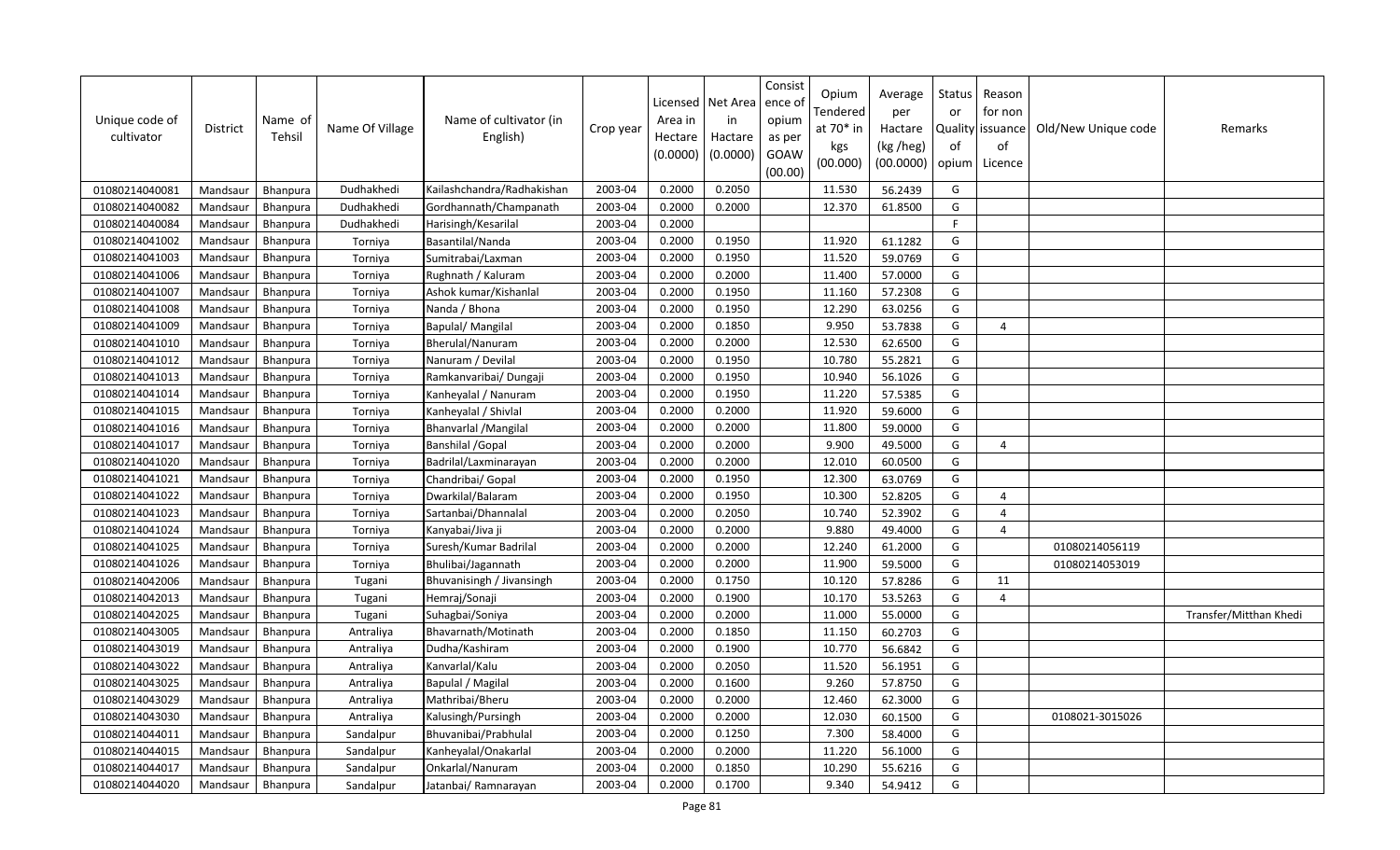| Unique code of<br>cultivator | <b>District</b> | Name of<br>Tehsil | Name Of Village | Name of cultivator (in<br>English) | Crop year | Licensed<br>Area in<br>Hectare<br>(0.0000) | Net Area<br>in<br>Hactare<br>(0.0000) | Consist<br>ence of<br>opium<br>as per<br>GOAW<br>(00.00) | Opium<br>Tendered<br>at $70*$ in<br>kgs<br>(00.000) | Average<br>per<br>Hactare<br>(kg /heg)<br>(00.0000) | <b>Status</b><br>or<br>of<br>opium | Reason<br>for non<br>Quality issuance<br>of<br>Licence | Old/New Unique code | Remarks                             |
|------------------------------|-----------------|-------------------|-----------------|------------------------------------|-----------|--------------------------------------------|---------------------------------------|----------------------------------------------------------|-----------------------------------------------------|-----------------------------------------------------|------------------------------------|--------------------------------------------------------|---------------------|-------------------------------------|
| 01080214044023               | Mandsaur        | <b>Bhanpura</b>   | Sandalpur       | Motyabai/Kana                      | 2003-04   | 0.2000                                     | 0.2050                                |                                                          | 11.710                                              | 57.1220                                             | G                                  |                                                        |                     |                                     |
| 01080214044024               | Mandsaur        | Bhanpura          | Sandalpur       | Devilal/Nanda                      | 2003-04   | 0.2000                                     | 0.1750                                |                                                          | 9.780                                               | 55.8857                                             | G                                  |                                                        |                     |                                     |
| 01080214044025               | Mandsaur        | Bhanpura          | Sandalpur       | Ramlal/Kishanlal                   | 2003-04   | 0.2000                                     | 0.1050                                |                                                          | 4.810                                               | 45.8095                                             | G                                  | 4                                                      |                     |                                     |
| 01080214044028               | Mandsaur        | Bhanpura          | Sandalpur       | Durgabai/Bherulal                  | 2003-04   | 0.2000                                     | 0.1900                                |                                                          | 11.120                                              | 58.5263                                             | G                                  |                                                        |                     |                                     |
| 01080214044036               | Mandsaur        | Bhanpura          | Sandalpur       | Parsram/Nanuram                    | 2003-04   | 0.2000                                     | 0.2000                                |                                                          | 11.320                                              | 56.6000                                             | G                                  |                                                        |                     |                                     |
| 01080214044038               | Mandsaur        | <b>Bhanpura</b>   | Sandalpur       | Devilal/Bhagvan                    | 2003-04   | 0.2000                                     | 0.2000                                |                                                          | 12.390                                              | 61.9500                                             | G                                  |                                                        |                     |                                     |
| 01080214044039               | Mandsaur        | Bhanpura          | Sandalpur       | Balmukand/Mangilal                 | 2003-04   | 0.2000                                     | 0.1900                                |                                                          | 10.680                                              | 56.2105                                             | G                                  |                                                        |                     |                                     |
| 01080214044042               | Mandsaur        | Bhanpura          | Sandalpur       | Ramkaran/Nathu                     | 2003-04   | 0.2000                                     | 0.2050                                |                                                          | 10.900                                              | 53.1707                                             | G                                  | $\overline{4}$                                         |                     | Transfer/Barkheda Rathor<br>2009-10 |
| 01080214044043               | Mandsaur        | Bhanpura          | Sandalpur       | Nandram/Kaluram                    | 2003-04   | 0.2000                                     | 0.1400                                |                                                          | 8.200                                               | 58.5714                                             | G                                  |                                                        | 01080213190024      | Transfer/Barkheda rathor            |
| 01080214044044               | Mandsaur        | <b>Bhanpura</b>   | Sandalpur       | Hemraj/Nanuram                     | 2003-04   | 0.2000                                     | 0.1800                                |                                                          | 10.780                                              | 59.8889                                             | G                                  |                                                        |                     |                                     |
| 01080214045002               | Mandsaur        | Bhanpura          | Raipuriya       | Prabhulal / Narayan                | 2003-04   | 0.2000                                     | 0.2000                                |                                                          | 11.340                                              | 56.7000                                             | G                                  |                                                        |                     | Transfer/Babulda                    |
| 01080214045003               | Mandsaur        | Bhanpura          | Raipuriya       | Balmukand/Bhagwan                  | 2003-04   | 0.2000                                     | 0.2000                                |                                                          | 11.240                                              | 56.2000                                             | G                                  |                                                        |                     | Transfer/Babulda                    |
| 01080214045008               | Mandsaur        | Bhanpura          | Raipuriya       | Prabhulal/Laxminarayan             | 2003-04   | 0.2000                                     | 0.1950                                |                                                          | 11.510                                              | 59.0256                                             | G                                  |                                                        |                     | Transfer/Babulda                    |
| 01080214046003               | Mandsaur        | Bhanpura          | Kukdeshvara     | Hariram / Onkar                    | 2003-04   | 0.2000                                     | 0.1600                                |                                                          | 9.550                                               | 59.6875                                             | G                                  |                                                        |                     |                                     |
| 01080214046004               | Mandsaur        | Bhanpura          | Kukdeshvara     | Sardarbai/Kashiram                 | 2003-04   | 0.2000                                     | 0.1750                                |                                                          | 10.330                                              | 59.0286                                             | G                                  |                                                        |                     |                                     |
| 01080214046006               | Mandsaur        | Bhanpura          | Kukdeshvara     | Hiralal / Uda                      | 2003-04   | 0.2000                                     | 0.1900                                |                                                          | 11.480                                              | 60.4211                                             | G                                  |                                                        |                     |                                     |
| 01080214046008               | Mandsaur        | Bhanpura          | Kukdeshvara     | Mohanlal / Babru                   | 2003-04   | 0.2000                                     | 0.1950                                |                                                          | 12.510                                              | 64.1538                                             | G                                  |                                                        |                     |                                     |
| 01080214046009               | Mandsaur        | Bhanpura          | Kukdeshvara     | Mathuralal/Uda                     | 2003-04   | 0.2000                                     | 0.1950                                |                                                          | 10.920                                              | 56.0000                                             | G                                  |                                                        |                     |                                     |
| 01080214046010               | Mandsaur        | Bhanpura          | Kukdeshvara     | Mangilal / Khema                   | 2003-04   | 0.2000                                     | 0.1950                                |                                                          | 11.590                                              | 59.4359                                             | G                                  |                                                        |                     |                                     |
| 01080214046011               | Mandsaur        | <b>Bhanpura</b>   | Kukdeshvara     | Sitaram/Nanuram                    | 2003-04   | 0.2000                                     | 0.1300                                |                                                          | 7.430                                               | 57.1538                                             | G                                  |                                                        |                     |                                     |
| 01080214046012               | Mandsaur        | <b>Bhanpura</b>   | Kukdeshvara     | Mohanlal / Ramgopal                | 2003-04   | 0.2000                                     | 0.2000                                |                                                          | 11.820                                              | 59.1000                                             | G                                  |                                                        |                     |                                     |
| 01080214046013               | Mandsaur        | Bhanpura          | Kukdeshvara     | Kanheyalal / Rughnath              | 2003-04   | 0.2000                                     | 0.2000                                |                                                          | 11.360                                              | 56.8000                                             | G                                  | 5                                                      |                     |                                     |
| 01080214046023               | Mandsaur        | <b>Bhanpura</b>   | Kukdeshvara     | Kashibai/ Hariram                  | 2003-04   | 0.2000                                     | 0.2000                                |                                                          | 11.880                                              | 59.4000                                             | G                                  |                                                        |                     |                                     |
| 01080214046025               | Mandsaur        | Bhanpura          | Kukdeshvara     | Nandram / Kalu ji                  | 2003-04   | 0.2000                                     | 0.2000                                |                                                          | 11.570                                              | 57.8500                                             | G                                  |                                                        |                     |                                     |
| 01080214046026               | Mandsaur        | Bhanpura          | Kukdeshvara     | Nandubai/Ramnarayan                | 2003-04   | 0.2000                                     | 0.1700                                |                                                          | 9.930                                               | 58.4118                                             | G                                  |                                                        |                     |                                     |
| 01080214046027               | Mandsaur        | Bhanpura          | Kukdeshvara     | Banshilal / Laxminarayan           | 2003-04   | 0.2000                                     | 0.1950                                |                                                          | 12.120                                              | 62.1538                                             | G                                  |                                                        |                     |                                     |
| 01080214046029               | Mandsaur        | Bhanpura          | Kukdeshvara     | Kamalbai/ Bhuvaniram               | 2003-04   | 0.2000                                     | 0.1850                                |                                                          | 10.750                                              | 58.1081                                             | G                                  |                                                        |                     |                                     |
| 01080214046033               | Mandsaur        | Bhanpura          | Kukdeshvara     | Kamalabai/Bhuvaniram               | 2003-04   | 0.2000                                     | 0.1900                                |                                                          | 10.780                                              | 56.7368                                             | G                                  |                                                        |                     |                                     |
| 01080214046034               | Mandsaur        | Bhanpura          | Kukdeshvara     | Ramnarayan/ Kalu ji                | 2003-04   | 0.2000                                     | 0.2000                                |                                                          | 11.280                                              | 56.4000                                             | G                                  |                                                        |                     |                                     |
| 01080214046035               | Mandsaur        | Bhanpura          | Kukdeshvara     | Prahladsingh / Devisingh           | 2003-04   | 0.2000                                     | 0.2000                                |                                                          | 11.350                                              | 56.7500                                             | G                                  |                                                        |                     |                                     |
| 01080214046036               | Mandsaur        | Bhanpura          | Kukdeshvara     | Devilal / Nanalal                  | 2003-04   | 0.2000                                     | 0.1600                                |                                                          | 9.450                                               | 59.0625                                             | G                                  |                                                        |                     |                                     |
| 01080214046040               | Mandsaur        | Bhanpura          | Kukdeshvara     | Bhuvaniram/ Narayan ji             | 2003-04   | 0.2000                                     | 0.1600                                |                                                          | 8.360                                               | 52.2500                                             | G                                  | $\overline{4}$                                         |                     |                                     |
| 01080214046041               | Mandsaur        | Bhanpura          | Kukdeshvara     | Mathuralal / Hemraj                | 2003-04   | 0.2000                                     | 0.2100                                |                                                          | 11.960                                              | 56.9524                                             | G                                  |                                                        |                     |                                     |
| 01080214046047               | Mandsaur        | <b>Bhanpura</b>   | Kukdeshvara     | Kanheyalal/Ramgopal                | 2003-04   | 0.2000                                     | 0.2000                                |                                                          | 12.500                                              | 62.5000                                             | G                                  |                                                        | 01080214045009      |                                     |
| 01080214046050               | Mandsaur        | Bhanpura          | Kukdeshvara     | Shivlal/Uda                        | 2003-04   | 0.2000                                     | 0.1950                                |                                                          | 11.500                                              | 58.9744                                             | G                                  |                                                        |                     |                                     |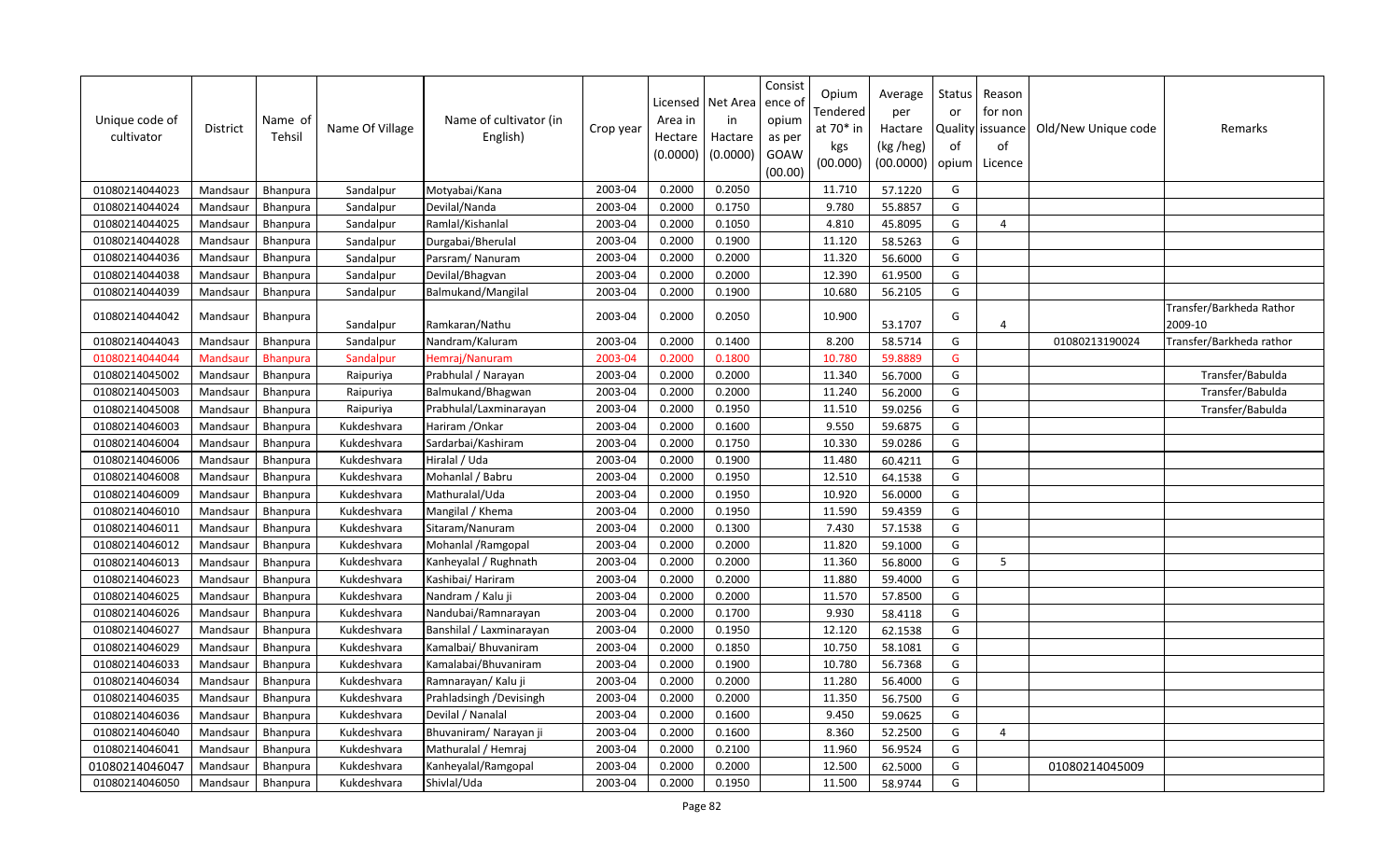| Unique code of<br>cultivator | <b>District</b> | Name of<br>Tehsil | Name Of Village    | Name of cultivator (in<br>English) | Crop year | Licensed<br>Area in<br>Hectare<br>(0.0000) | Net Area<br>in<br>Hactare<br>(0.0000) | Consist<br>ence of<br>opium<br>as per<br>GOAW<br>(00.00) | Opium<br>Tendered<br>at 70* in<br>kgs<br>(00.000) | Average<br>per<br>Hactare<br>(kg /heg)<br>(00.0000) | Status<br>or<br>of<br>opium | Reason<br>for non<br>Quality   issuance<br>of<br>Licence | Old/New Unique code | Remarks                |
|------------------------------|-----------------|-------------------|--------------------|------------------------------------|-----------|--------------------------------------------|---------------------------------------|----------------------------------------------------------|---------------------------------------------------|-----------------------------------------------------|-----------------------------|----------------------------------------------------------|---------------------|------------------------|
| 01080214046051               | Mandsaur        | Bhanpura          | Kukdeshvara        | Mangilal/Kachru                    | 2003-04   | 0.2000                                     | 0.1900                                |                                                          | 11.700                                            | 61.5789                                             | G                           |                                                          |                     |                        |
| 01080214046052               | Mandsaur        | Bhanpura          | Kukdeshvara        | Ramkuvar/Mohanlal                  | 2003-04   | 0.2000                                     | 0.2050                                |                                                          | 12.970                                            | 63.2683                                             | G                           |                                                          |                     |                        |
| 01080214046053               | Mandsaur        | <b>Bhanpura</b>   | Kukdeshvara        | Salagram/Uda                       | 2003-04   | 0.2000                                     | 0.1950                                |                                                          | 12.140                                            | 62.2564                                             | G                           |                                                          |                     |                        |
| 01080214046054               | Mandsaur        | Bhanpura          | Kukdeshvara        | Bagdiram/Onkarlal                  | 2003-04   | 0.2000                                     | 0.2000                                |                                                          | 11.770                                            | 58.8500                                             | G                           |                                                          |                     |                        |
| 01080214046055               | Mandsaur        | Bhanpura          | Kukdeshvara        | Kanheyalal/Uda                     | 2003-04   | 0.2000                                     | 0.2050                                |                                                          | 12.540                                            | 61.1707                                             | G                           |                                                          |                     |                        |
| 01080214046056               | Mandsaur        | <b>Bhanpura</b>   | Kukdeshvara        | Ghisibai/Banshilal                 | 2003-04   | 0.2000                                     | 0.1950                                |                                                          | 11.880                                            | 60.9231                                             | G                           |                                                          |                     |                        |
| 01080214046059               | Mandsaur        | Bhanpura          | Kukdeshvara        | Bagdiram/Hemraj                    | 2003-04   | 0.2000                                     | 0.1950                                |                                                          | 11.160                                            | 57.2308                                             | G                           |                                                          |                     |                        |
| 01080214046060               | Mandsaur        | Bhanpura          | Kukdeshvara        | Gyanchand/Lachiram                 | 2003-04   | 0.2000                                     | 0.1400                                |                                                          | 8.150                                             | 58.2143                                             | G                           |                                                          |                     |                        |
| 01080214046061               | Mandsaur        | Bhanpura          | Kukdeshvara        | Bhagatram/Bhoniram                 | 2003-04   | 0.2000                                     | 0.2000                                |                                                          | 11.490                                            | 57.4500                                             | G                           |                                                          |                     |                        |
| 01080214046062               | Mandsaur        | Bhanpura          | Kukdeshvara        | Bagdiram/Nanuram                   | 2003-04   | 0.2000                                     | 0.2050                                |                                                          | 11.720                                            | 57.1707                                             | G                           |                                                          |                     |                        |
| 01080214046064               | Mandsaur        | Bhanpura          | Kukdeshvara        | Nirbhaysingh/Kanheyalal            | 2003-04   | 0.2000                                     | 0.1950                                |                                                          | 11.060                                            | 56.7179                                             | G                           |                                                          |                     |                        |
| 01080214046065               | Mandsaur        | Bhanpura          | Kukdeshvara        | Rameshchandra/Ramnarayan           | 2003-04   | 0.2000                                     | 0.1950                                |                                                          | 11.190                                            | 57.3846                                             | G                           |                                                          |                     |                        |
| 01080214046068               | Mandsaur        | Bhanpura          | Kukdeshvara        | Radhuram/Devilal                   | 2003-04   | 0.2000                                     | 0.1850                                |                                                          | 10.870                                            | 58.7568                                             | G                           |                                                          |                     |                        |
| 01080214046069               | Mandsaur        | Bhanpura          | Kukdeshvara        | Shankarlal/Mohanlal                | 2003-04   | 0.2000                                     | 0.1800                                |                                                          | 11.970                                            | 66.5000                                             | G                           |                                                          |                     |                        |
| 01080214046070               | Mandsaur        | <b>Bhanpura</b>   | Kukdeshvara        | Kaluram/Bhoniram                   | 2003-04   | 0.2000                                     | 0.2000                                |                                                          | 11.270                                            | 56.3500                                             | G                           |                                                          |                     |                        |
| 01080214046071               | Mandsaur        | Bhanpura          | Kukdeshvara        | Gangaram/Nanuram                   | 2003-04   | 0.2000                                     | 0.2050                                |                                                          | 11.860                                            | 57.8537                                             | G                           |                                                          |                     |                        |
| 01080214046072               | Mandsaur        | Bhanpura          | Kukdeshvara        | Nandlal/Tulsiram                   | 2003-04   | 0.2000                                     | 0.1750                                |                                                          | 9.930                                             | 56.7429                                             | G                           |                                                          |                     |                        |
| 01080214046073               | Mandsaur        | Bhanpura          | Kukdeshvara        | Balchand/Onkarlal                  | 2003-04   | 0.2000                                     | 0.1950                                |                                                          | 11.680                                            | 59.8974                                             | G                           |                                                          |                     |                        |
| 01080214046074               | Mandsaur        | Bhanpura          | Kukdeshvara        | Mangilal/Nanda                     | 2003-04   | 0.2000                                     | 0.2000                                |                                                          | 11.070                                            | 55.3500                                             | G                           | 5                                                        |                     |                        |
| 01080214046075               | Mandsaur        | Bhanpura          | Kukdeshvara        | Nandkishor/Ramnarayan              | 2003-04   | 0.2000                                     | 0.1350                                |                                                          | 8.660                                             | 64.1481                                             | G                           |                                                          |                     |                        |
| 01080214046076               | Mandsaur        | Bhanpura          | Kukdeshvara        | Kanheyalal/Laxminarayan            | 2003-04   | 0.2000                                     | 0.1900                                |                                                          | 11.190                                            | 58.8947                                             | G                           |                                                          |                     |                        |
| 01080214046077               | Mandsaur        | <b>Bhanpura</b>   | Kukdeshvara        | Karansingh/Jagannath               | 2003-04   | 0.2000                                     | 0.1700                                |                                                          | 10.420                                            | 61.2941                                             | G                           |                                                          |                     |                        |
| 01080214046078               | Mandsaur        | <b>Bhanpura</b>   | Kukdeshvara        | Shantibai/Narayan                  | 2003-04   | 0.2000                                     | 0.1850                                |                                                          | 10.030                                            | 54.2162                                             | G                           |                                                          |                     |                        |
| 01080214046079               | Mandsaur        | Bhanpura          | Kukdeshvara        | Kashiram/Bhuvaniram                | 2003-04   | 0.2000                                     | 0.1950                                |                                                          | 11.870                                            | 60.8718                                             | G                           |                                                          |                     |                        |
| 01080214046080               | Mandsaur        | Bhanpura          | Kukdeshvara        | Karulal/Radhulal                   | 2003-04   | 0.2000                                     | 0.2000                                |                                                          | 11.460                                            | 57.3000                                             | G                           |                                                          |                     |                        |
| 01080214046084               | Mandsaur        | Bhanpura          | Kukdeshvara        | Dwarkibai / Bhagwan                | 2003-04   | 0.2000                                     | 0.1950                                |                                                          | 11.610                                            | 59.5385                                             | G                           |                                                          |                     |                        |
| 01080214046085               | Mandsaur        | Bhanpura          | Kukdeshvara        | Hemraj /Bhagwan                    | 2003-04   | 0.2000                                     | 0.2000                                |                                                          | 12.310                                            | 61.5500                                             | G                           |                                                          |                     |                        |
| 01080214046088               | Mandsaur        | Bhanpura          | Kukdeshvara        | Satynarayan/Prabhulal              | 2003-04   | 0.2000                                     | 0.2050                                |                                                          | 11.510                                            | 56.1463                                             | G                           |                                                          |                     | 0108021-4040062        |
| 01080214047006               | Mandsaur        | Bhanpura          | Bhuvanipura        | Gangaram/Kishan                    | 2003-04   | 0.2000                                     | 0.1900                                |                                                          | 11.060                                            | 58.2105                                             | G                           | 5                                                        |                     |                        |
| 01080214047010               | Mandsaur        | Bhanpura          | Bhuvanipura        | Motisingh / Bhim ji                | 2003-04   | 0.2000                                     | 0.1850                                |                                                          | 10.090                                            | 54.5405                                             | G                           |                                                          |                     | Transfer/arniya Charan |
| 01080214047012               | Mandsaur        | <b>Bhanpura</b>   | <b>Bhuvanipura</b> | Sultansingh / Pratapsingh          | 2003-04   | 0.2000                                     | 0.1950                                |                                                          | 9.650                                             | 49.4872                                             | G                           | $\overline{4}$                                           |                     |                        |
| 01080214048004               | Mandsaur        | Bhanpura          | Arnya Charan       | Fakirchand/ Shivlal                | 2003-04   | 0.2000                                     | 0.1950                                |                                                          | 11.630                                            | 59.6410                                             | G                           |                                                          |                     |                        |
| 01080214048007               | Mandsaur        | <b>Bhanpura</b>   | Arnya Charan       | Kanheyalal/Kaluram                 | 2003-04   | 0.2000                                     | 0.1950                                |                                                          | 10.690                                            | 54.8205                                             | G                           |                                                          |                     |                        |
| 01080214048008               | Mandsaur        | <b>Bhanpura</b>   | Arnya Charan       | Hariram / Nanuram                  | 2003-04   | 0.2000                                     | 0.1900                                |                                                          | 11.050                                            | 58.1579                                             | G                           |                                                          |                     |                        |
| 01080214048012               | Mandsaur        | <b>Bhanpura</b>   | Arnya Charan       | Surajbai/Mathuralal                | 2003-04   | 0.2000                                     | 0.2000                                |                                                          | 12.100                                            | 60.5000                                             | G                           |                                                          |                     |                        |
| 01080214048014               | Mandsaur        | <b>Bhanpura</b>   | Arnya Charan       | Bagdiram/Kalu ji                   | 2003-04   | 0.2000                                     | 0.1900                                |                                                          | 10.460                                            | 55.0526                                             | G                           |                                                          |                     |                        |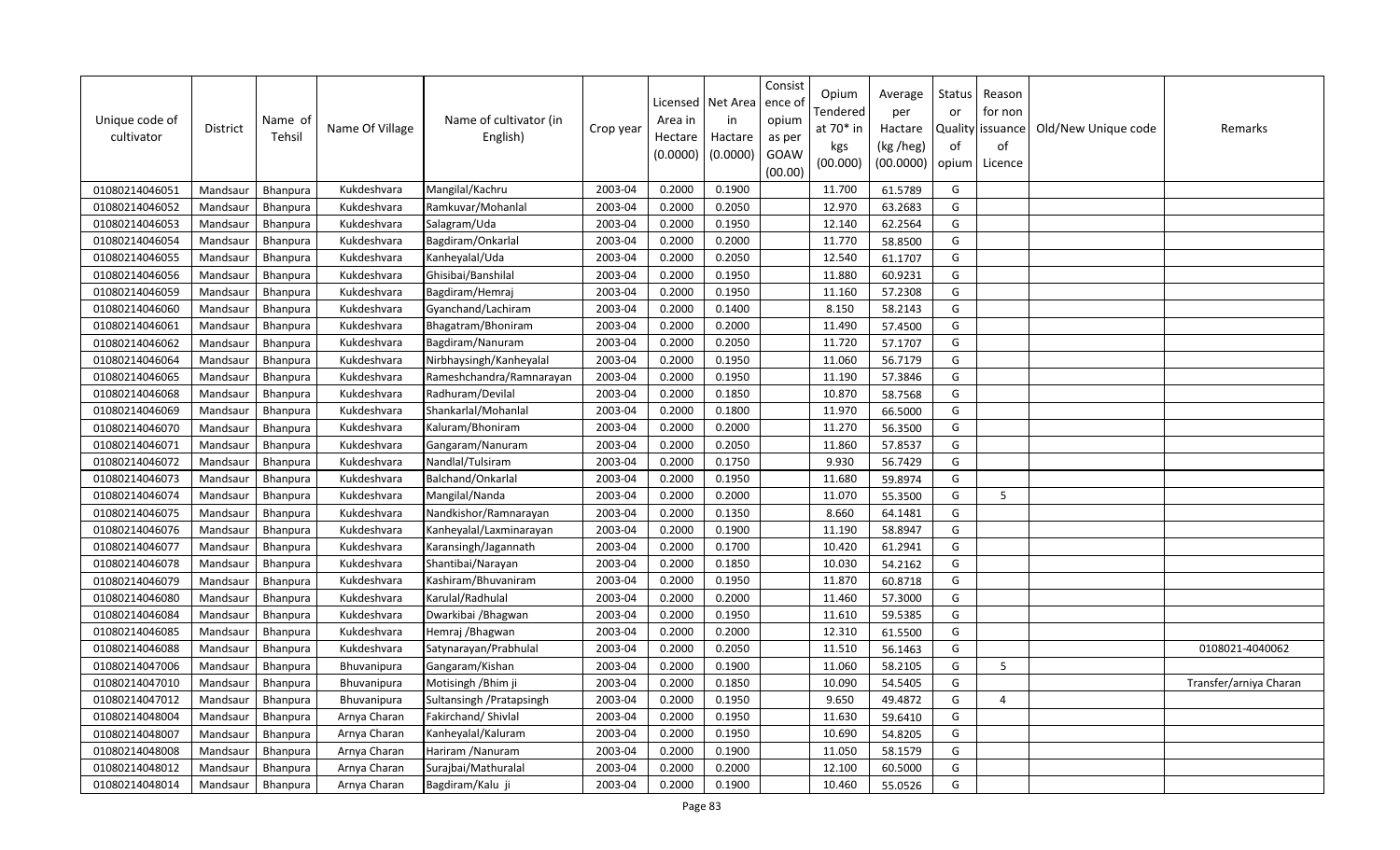| Unique code of<br>cultivator | <b>District</b> | Name of<br>Tehsil | Name Of Village | Name of cultivator (in<br>English) | Crop year | Licensed<br>Area in<br>Hectare<br>(0.0000) | Net Area<br>in<br>Hactare<br>(0.0000) | Consist<br>ence o<br>opium<br>as per<br>GOAW<br>(00.00) | Opium<br>Tendered<br>at 70* in<br>kgs<br>(00.000) | Average<br>per<br>Hactare<br>(kg /heg)<br>(00.0000) | Status<br>or<br>of<br>opium | Reason<br>for non<br>Quality issuance<br>of<br>Licence | Old/New Unique code | Remarks               |
|------------------------------|-----------------|-------------------|-----------------|------------------------------------|-----------|--------------------------------------------|---------------------------------------|---------------------------------------------------------|---------------------------------------------------|-----------------------------------------------------|-----------------------------|--------------------------------------------------------|---------------------|-----------------------|
| 01080214048016               | Mandsaur        | Bhanpura          | Arnya Charan    | Kashiram/Magan ji                  | 2003-04   | 0.2000                                     | 0.1950                                |                                                         | 10.350                                            | 53.0769                                             | G                           | $\overline{4}$                                         |                     | Transfer/Babulda      |
| 01080214048018               | Mandsaur        | Bhanpura          | Arnya Charan    | Ramkaran/Badrilal                  | 2003-04   | 0.2000                                     | 0.1950                                |                                                         | 11.530                                            | 59.1282                                             | G                           |                                                        | 01080213023009      |                       |
| 01080214048019               | Mandsaur        | Bhanpura          | Arnya Charan    | Premnarayan/Chedilal               | 2003-04   | 0.2000                                     | 0.2000                                |                                                         | 11.430                                            | 57.1500                                             | G                           |                                                        | 01080213032037      | Transfer/Garoth       |
| 01080214048020               | Mandsaur        | Bhanpura          | Arnya Charan    | Bherulal/Hemraj                    | 2003-04   | 0.2000                                     | 0.2000                                |                                                         | 12.250                                            | 61.2500                                             | G                           |                                                        | 01080213032111      | Transfer/Garoth       |
| 01080214049002               | Mandsaur        | Bhanpura          | Kanwli          | Mohanbai/Ghanshyam                 | 2003-04   | 0.2000                                     | 0.1950                                |                                                         | 10.930                                            | 56.0513                                             | G                           |                                                        | 01080214048022      | Transfer/Arnya charan |
| 01080214049006               | Mandsaur        | Bhanpura          | Kanwli          | Kamlabai/narayan                   | 2003-04   | 0.2000                                     | 0.2000                                |                                                         | 11.180                                            | 55.9000                                             | G                           |                                                        | 01080214048021      | Transfer/Arnya charan |
| 01080214049010               | Mandsaur        | Bhanpura          | Kanwli          | Bhagatram/Gamer                    | 2003-04   | 0.2000                                     | 0.2000                                |                                                         | 10.950                                            | 54.7500                                             | G                           | 5                                                      |                     |                       |
| 01080214049012               | Mandsaur        | <b>Bhanpura</b>   | Kanwli          | Radhusingh/Devisingh               | 2003-04   | 0.2000                                     | 0.2000                                |                                                         | 10.730                                            | 53.6500                                             | G                           | $\overline{4}$                                         |                     | Transfer/Babulda      |
| 01080214049013               | Mandsaur        | Bhanpura          | Kanwli          | Ramnarayan/Gamer                   | 2003-04   | 0.2000                                     | 0.2000                                |                                                         | 12.470                                            | 62.3500                                             | G                           | 11                                                     |                     |                       |
| 01080214049016               | Mandsaur        | <b>Bhanpura</b>   | Kanwli          | Rameshchandra/Ramdas               | 2003-04   | 0.2000                                     | 0.2000                                |                                                         | 10.740                                            | 53.7000                                             | G                           | $\overline{4}$                                         | 01080213033033      |                       |
| 01080214051002               | Mandsaur        | Bhanpura          | Choki           | Hiralal / Ramnarayan               | 2003-04   | 0.2000                                     | 0.2000                                |                                                         | 11.100                                            | 55.5000                                             | G                           | 11                                                     |                     |                       |
| 01080214051004               | Mandsaur        | Bhanpura          | Choki           | Motilal / Madho ji                 | 2003-04   | 0.2000                                     | 0.1950                                |                                                         | 10.680                                            | 54.7692                                             | G                           | 11                                                     |                     |                       |
| 01080214051005               | Mandsaur        | Bhanpura          | Choki           | Biharilal / Ramnarayan             | 2003-04   | 0.2000                                     | 0.2000                                |                                                         | 12.250                                            | 61.2500                                             | G                           | 11                                                     |                     |                       |
| 01080214051007               | Mandsaur        | <b>Bhanpura</b>   | Choki           | Premchand/Laxminarayan             | 2003-04   | 0.2000                                     | 0.2000                                |                                                         | 12.180                                            | 60.9000                                             | G                           | 11                                                     |                     |                       |
| 01080214053001               | Mandsaur        | Bhanpura          | Sunari          | Mangilal / Ghansi                  | 2003-04   | 0.2000                                     | 0.1900                                |                                                         | 10.680                                            | 56.2105                                             | G                           |                                                        |                     |                       |
| 01080214053002               | Mandsaur        | Bhanpura          | Sunari          | Dhannalal/Bhanwarlal               | 2003-04   | 0.2000                                     | 0.2050                                |                                                         | 11.400                                            | 55.6098                                             | G                           | 5                                                      |                     |                       |
| 01080214053003               | Mandsaur        | Bhanpura          | Sunari          | Gumansingh/Sardarsigh              | 2003-04   | 0.2000                                     | 0.1900                                |                                                         | 10.900                                            | 57.3684                                             | G                           |                                                        |                     |                       |
| 01080214053004               | Mandsaur        | <b>Bhanpura</b>   | Sunari          | Rodusingh/Bhwanisingh              | 2003-04   | 0.2000                                     | 0.1800                                |                                                         | 10.250                                            | 56.9444                                             | G                           |                                                        |                     |                       |
| 01080214053005               | Mandsaur        | Bhanpura          | Sunari          | Ramsingh/Motisingh                 | 2003-04   | 0.2000                                     | 0.1750                                |                                                         | 9.220                                             | 52.6857                                             | G                           | $\overline{a}$                                         |                     |                       |
| 01080214053006               | Mandsaur        | Bhanpura          | Sunari          | Deubai/Mehtabsingh                 | 2003-04   | 0.2000                                     | 0.1900                                |                                                         | 9.950                                             | 52.3684                                             | G                           | $\overline{4}$                                         |                     |                       |
| 01080214053007               | Mandsaur        | Bhanpura          | Sunari          | Sartansingh/Ratansingh             | 2003-04   | 0.2000                                     | 0.1900                                |                                                         | 10.720                                            | 56.4211                                             | G                           | 5                                                      |                     |                       |
| 01080214053008               | Mandsaur        | Bhanpura          | Sunari          | Laxminarayan / Kavarlal            | 2003-04   | 0.2000                                     | 0.1600                                |                                                         | 8.940                                             | 55.8750                                             | G                           |                                                        |                     |                       |
| 01080214053011               | Mandsaur        | Bhanpura          | Sunari          | Mehrbansingh/Roadsingh             | 2003-04   | 0.2000                                     | 0.1900                                |                                                         | 10.850                                            | 57.1053                                             | G                           |                                                        |                     |                       |
| 01080214053012               | Mandsaur        | Bhanpura          | Sunari          | Raghusingh/Motisingh               | 2003-04   | 0.2000                                     | 0.1950                                |                                                         | 11.190                                            | 57.3846                                             | G                           |                                                        |                     |                       |
| 01080214053013               | Mandsaur        | Bhanpura          | Sunari          | Fulsingh/Sardarsingh               | 2003-04   | 0.2000                                     | 0.1950                                |                                                         | 11.220                                            | 57.5385                                             | G                           |                                                        |                     |                       |
| 01080214053015               | Mandsaur        | Bhanpura          | Sunari          | Dhulsingh/Harisigh                 | 2003-04   | 0.2000                                     | 0.1850                                |                                                         | 9.960                                             | 53.8378                                             | G                           | $\overline{4}$                                         |                     |                       |
| 01080214053016               | Mandsaur        | Bhanpura          | Sunari          | Tofansingh/Fulsingh                | 2003-04   | 0.2000                                     | 0.1800                                |                                                         | 11.070                                            | 61.5000                                             | G                           |                                                        |                     |                       |
| 01080214053018               | Mandsaur        | Bhanpura          | Sunari          | Sodansingh/Bhagvansingh            | 2003-04   | 0.2000                                     | 0.1900                                |                                                         | 11.150                                            | 58.6842                                             | G                           |                                                        |                     |                       |
| 01080214054018               | Mandsaur        | Bhanpura          | Rehtadi         | Nathusingh/Udaysingh               | 2003-04   | 0.2000                                     | 0.1900                                |                                                         | 8.720                                             | 45.8947                                             | G                           | $\overline{4}$                                         |                     |                       |
| 01080214055006               | Mandsaur        | <b>Bhanpura</b>   | Navali          | Bapusingh / Kansingh               | 2003-04   | 0.2000                                     | 0.1700                                |                                                         | 9.590                                             | 56.4118                                             | G                           | 10                                                     |                     |                       |
| 01080214055010               | Mandsaur        | <b>Bhanpura</b>   | Navali          | Bherusingh/Kanvarsingh             | 2003-04   | 0.2000                                     | 0.1750                                |                                                         | 9.480                                             | 54.1714                                             | G                           |                                                        | 01080214040086      | Transfer/Dudhakhedi   |
| 01080214055016               | Mandsau         | Bhanpura          | Navali          | Nanuram/Pura                       | 2003-04   | 0.2000                                     | 0.2000                                |                                                         | 11.310                                            | 56.5500                                             | G                           |                                                        | 01080214056207      | Transfer/Babulda      |
| 01080214055022               | Mandsaur        | Bhanpura          | Navali          | Prabhulal / Mangilal               | 2003-04   | 0.2000                                     | 0.2000                                |                                                         | 10.740                                            | 53.7000                                             | G                           | $\overline{4}$                                         |                     |                       |
| 01080214055025               | Mandsaur        | <b>Bhanpura</b>   | Navali          | Rodilal/Kaniram                    | 2003-04   | 0.2000                                     | 0.1650                                |                                                         | 8.820                                             | 53.4545                                             | G                           | $\overline{4}$                                         | 01080214036015      |                       |
| 01080214055026               | Mandsaur        | <b>Bhanpura</b>   | Navali          | Tejkunvar/Madhosingh               | 2003-04   | 0.2000                                     | 0.1950                                |                                                         | 10.640                                            | 54.5641                                             | G                           |                                                        | 01040209021095      |                       |
| 01080214055027               | Mandsaur        | Bhanpura          | Navali          | Jujharsingh/Dolatsingh             | 2003-04   | 0.2000                                     | 0.1850                                |                                                         | 10.070                                            | 54.4324                                             | G                           |                                                        | 01040209021038      |                       |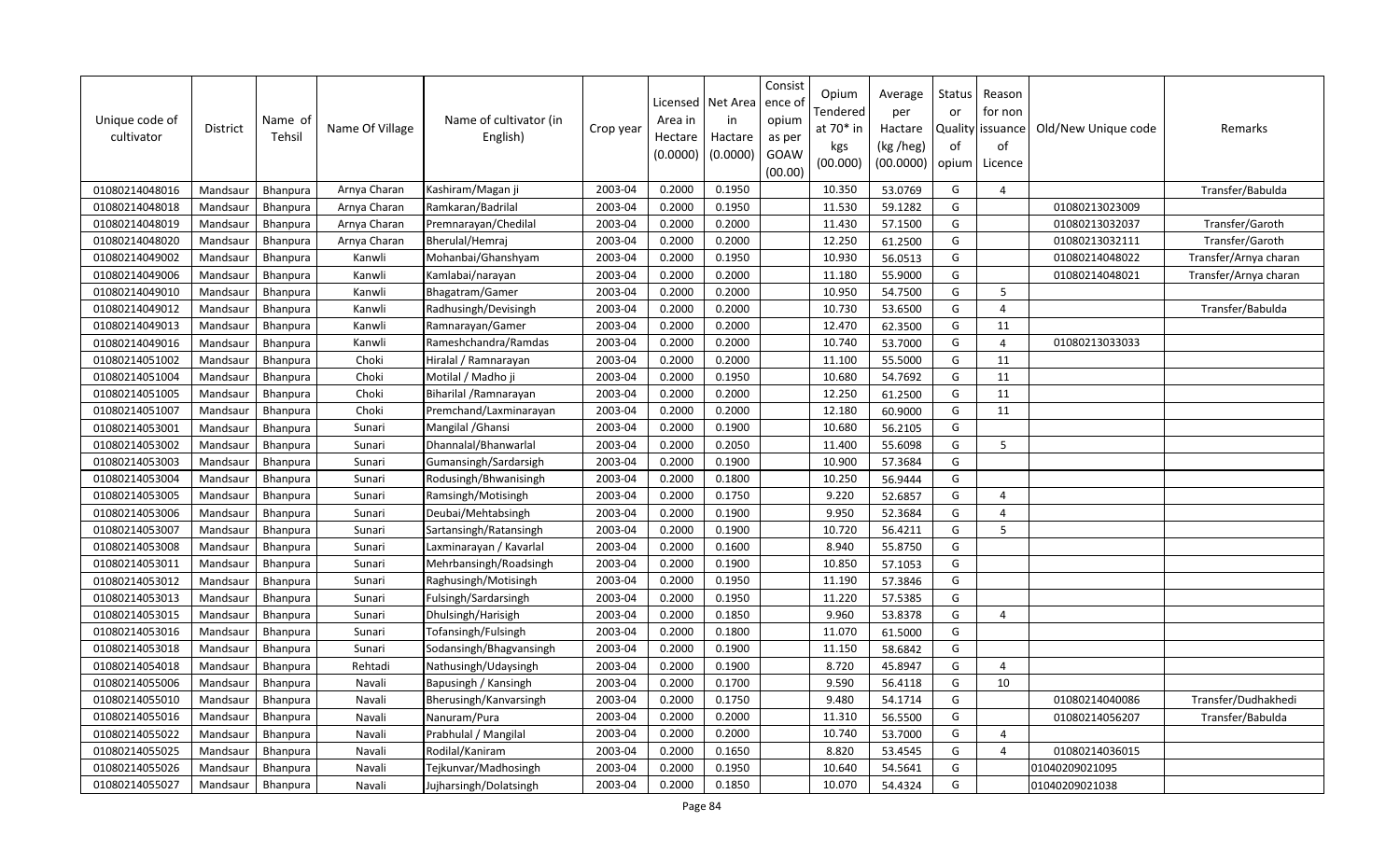| Unique code of<br>cultivator | District | Name of<br>Tehsil | Name Of Village | Name of cultivator (in<br>English) | Crop year | Licensed<br>Area in<br>Hectare<br>(0.0000) | Net Area<br>in<br>Hactare<br>(0.0000) | Consist<br>ence of<br>opium<br>as per<br>GOAW<br>(00.00) | Opium<br>Tendered<br>at 70* in<br>kgs<br>(00.000) | Average<br>per<br>Hactare<br>(kg /heg)<br>(00.0000) | Status<br>or<br>of<br>opium | Reason<br>for non<br>Quality issuance<br>of<br>Licence | Old/New Unique code | Remarks |
|------------------------------|----------|-------------------|-----------------|------------------------------------|-----------|--------------------------------------------|---------------------------------------|----------------------------------------------------------|---------------------------------------------------|-----------------------------------------------------|-----------------------------|--------------------------------------------------------|---------------------|---------|
| 01080214056001               | Mandsaur | <b>Bhanpura</b>   | Babulda         | Ramgopal / Mannalal                | 2003-04   | 0.2000                                     | 0.2000                                |                                                          | 13.170                                            | 65.8500                                             | G                           |                                                        |                     |         |
| 01080214056002               | Mandsaur | Bhanpura          | Babulda         | Radheshyam/ Ramprashad             | 2003-04   | 0.2000                                     | 0.2000                                |                                                          | 11.890                                            | 59.4500                                             | G                           |                                                        |                     |         |
| 01080214056003               | Mandsaur | <b>Bhanpura</b>   | Babulda         | Barjibai/ Kanvarlal                | 2003-04   | 0.2000                                     | 0.2000                                |                                                          | 11.700                                            | 58.5000                                             | G                           |                                                        |                     |         |
| 01080214056006               | Mandsaur | Bhanpura          | Babulda         | Ramanarayan/Rampratap              | 2003-04   | 0.2000                                     | 0.2050                                |                                                          | 12.140                                            | 59.2195                                             | G                           |                                                        |                     |         |
| 01080214056009               | Mandsaur | <b>Bhanpura</b>   | Babulda         | Bhanvarlal / Bherulal              | 2003-04   | 0.2000                                     |                                       |                                                          |                                                   |                                                     |                             |                                                        |                     |         |
| 01080214056010               | Mandsaur | Bhanpura          | Babulda         | Prabhulal / Rampratap              | 2003-04   | 0.2000                                     | 0.2000                                |                                                          | 12.560                                            | 62.8000                                             | G                           |                                                        |                     |         |
| 01080214056011               | Mandsaur | Bhanpura          | Babulda         | Moti /Uda                          | 2003-04   | 0.2000                                     | 0.0950                                |                                                          | 5.900                                             | 62.1053                                             | G                           |                                                        |                     |         |
| 01080214056012               | Mandsaur | Bhanpura          | Babulda         | Kalu / Sitaram                     | 2003-04   | 0.2000                                     | 0.2050                                |                                                          | 11.900                                            | 58.0488                                             | G                           |                                                        |                     |         |
| 01080214056014               | Mandsaur | Bhanpura          | Babulda         | Prabhulal / Kanvarlal              | 2003-04   | 0.2000                                     | 0.1800                                |                                                          | 10.610                                            | 58.9444                                             | G                           |                                                        |                     |         |
| 01080214056016               | Mandsaur | <b>Bhanpura</b>   | Babulda         | Salagram / Kacharu                 | 2003-04   | 0.2000                                     | 0.1600                                |                                                          | 9.780                                             | 61.1250                                             | G                           |                                                        |                     |         |
| 01080214056017               | Mandsaur | Bhanpura          | Babulda         | Shivlal / Bhagvan                  | 2003-04   | 0.2000                                     | 0.1950                                |                                                          | 11.500                                            | 58.9744                                             | G                           |                                                        |                     |         |
| 01080214056019               | Mandsaur | Bhanpura          | Babulda         | Nandlal / Nanuram                  | 2003-04   | 0.2000                                     | 0.2050                                |                                                          | 11.870                                            | 57.9024                                             | G                           |                                                        |                     |         |
| 01080214056020               | Mandsaur | Bhanpura          | Babulda         | Lalchand / Laxminarayan            | 2003-04   | 0.2000                                     | 0.2050                                |                                                          | 12.570                                            | 61.3171                                             | G                           |                                                        |                     |         |
| 01080214056021               | Mandsaur | Bhanpura          | Babulda         | Kanheyalal / Laxminarayan          | 2003-04   | 0.2000                                     | 0.1950                                |                                                          | 11.080                                            | 56.8205                                             | G                           |                                                        |                     |         |
| 01080214056022               | Mandsaur | Bhanpura          | Babulda         | Pushpabai/Laxminarayan             | 2003-04   | 0.2000                                     | 0.1950                                |                                                          | 11.280                                            | 57.8462                                             | G                           |                                                        |                     |         |
| 01080214056024               | Mandsaur | Bhanpura          | Babulda         | Kanheyalal / Kishanlal             | 2003-04   | 0.2000                                     | 0.1950                                |                                                          | 11.520                                            | 59.0769                                             | G                           |                                                        |                     |         |
| 01080214056027               | Mandsaur | Bhanpura          | Babulda         | Jagdishchandra / Mannalal          | 2003-04   | 0.2000                                     | 0.2050                                |                                                          | 11.720                                            | 57.1707                                             | G                           |                                                        |                     |         |
| 01080214056028               | Mandsaur | <b>Bhanpura</b>   | Babulda         | Vardichandra/ Nanuram              | 2003-04   | 0.2000                                     | 0.1950                                |                                                          | 11.230                                            | 57.5897                                             | G                           |                                                        |                     |         |
| 01080214056029               | Mandsaur | Bhanpura          | Babulda         | Kankubai/ Bhagirath                | 2003-04   | 0.2000                                     | 0.1850                                |                                                          | 10.940                                            | 59.1351                                             | G                           |                                                        |                     |         |
| 01080214056030               | Mandsaur | <b>Bhanpura</b>   | Babulda         | Motilal/ Kanvarlal                 | 2003-04   | 0.2000                                     | 0.2000                                |                                                          | 13.150                                            | 65.7500                                             | G                           |                                                        |                     |         |
| 01080214056031               | Mandsaur | Bhanpura          | Babulda         | Motilal / Hiralal                  | 2003-04   | 0.2000                                     | 0.2000                                |                                                          | 11.450                                            | 57.2500                                             | G                           |                                                        |                     |         |
| 01080214056032               | Mandsaur | Bhanpura          | Babulda         | Ashok Kumar/Ramgopal               | 2003-04   | 0.2000                                     | 0.2000                                |                                                          | 11.400                                            | 57.0000                                             | G                           |                                                        |                     |         |
| 01080214056033               | Mandsaur | Bhanpura          | Babulda         | Karibai/ Kanheyalal                | 2003-04   | 0.2000                                     | 0.1950                                |                                                          | 11.500                                            | 58.9744                                             | G                           |                                                        |                     |         |
| 01080214056034               | Mandsaur | Bhanpura          | Babulda         | Bhuvanisingh/Ratanlal              | 2003-04   | 0.2000                                     | 0.1950                                |                                                          | 12.150                                            | 62.3077                                             | G                           |                                                        |                     |         |
| 01080214056036               | Mandsaur | Bhanpura          | Babulda         | Devilal / Ranglal                  | 2003-04   | 0.2000                                     | 0.2050                                |                                                          | 12.590                                            | 61.4146                                             | G                           |                                                        |                     |         |
| 01080214056037               | Mandsaur | Bhanpura          | Babulda         | Kanheyalal / Nanda                 | 2003-04   | 0.2000                                     | 0.2000                                |                                                          | 10.900                                            | 54.5000                                             | G                           |                                                        |                     |         |
| 01080214056038               | Mandsaur | Bhanpura          | Babulda         | Rodu/ Pura gujar                   | 2003-04   | 0.2000                                     | 0.1700                                |                                                          | 10.410                                            | 61.2353                                             | G                           |                                                        |                     |         |
| 01080214056039               | Mandsaur | Bhanpura          | Babulda         | Hardev/ Kuka                       | 2003-04   | 0.2000                                     | 0.1850                                |                                                          | 10.910                                            | 58.9730                                             | G                           |                                                        |                     |         |
| 01080214056040               | Mandsaur | Bhanpura          | Babulda         | Sitabai/ Pura                      | 2003-04   | 0.2000                                     | 0.1750                                |                                                          | 7.640                                             | 43.6571                                             | G                           | 4                                                      |                     |         |
| 01080214056041               | Mandsaur | <b>Bhanpura</b>   | Babulda         | Chunnilal/ Bhagwan                 | 2003-04   | 0.2000                                     | 0.1900                                |                                                          | 10.750                                            | 56.5789                                             | G                           |                                                        |                     |         |
| 01080214056042               | Mandsaur | <b>Bhanpura</b>   | Babulda         | Satynarayan/ Pannalal              | 2003-04   | 0.2000                                     | 0.2000                                |                                                          | 11.620                                            | 58.1000                                             | G                           |                                                        |                     |         |
| 01080214056045               | Mandsaur | Bhanpura          | Babulda         | Laxminarayan/Bhanvarlal            | 2003-04   | 0.2000                                     | 0.1750                                |                                                          | 9.970                                             | 56.9714                                             | G                           |                                                        |                     |         |
| 01080214056047               | Mandsaur | <b>Bhanpura</b>   | Babulda         | Janibai/ Bhanvarlal                | 2003-04   | 0.2000                                     | 0.2000                                |                                                          | 11.770                                            | 58.8500                                             | G                           |                                                        |                     |         |
| 01080214056053               | Mandsaur | Bhanpura          | Babulda         | Nandlal/ Laxman                    | 2003-04   | 0.2000                                     | 0.2000                                |                                                          | 11.480                                            | 57.4000                                             | G                           |                                                        |                     |         |
| 01080214056055               | Mandsaur | <b>Bhanpura</b>   | Babulda         | Radheshyam /Kanheyalal             | 2003-04   | 0.2000                                     | 0.1950                                |                                                          | 11.020                                            | 56.5128                                             | G                           |                                                        |                     |         |
| 01080214056056               | Mandsaur | <b>Bhanpura</b>   | Babulda         | Ramchandra/Ramgopal                | 2003-04   | 0.2000                                     | 0.1950                                |                                                          | 11.700                                            | 60.0000                                             | G                           |                                                        |                     |         |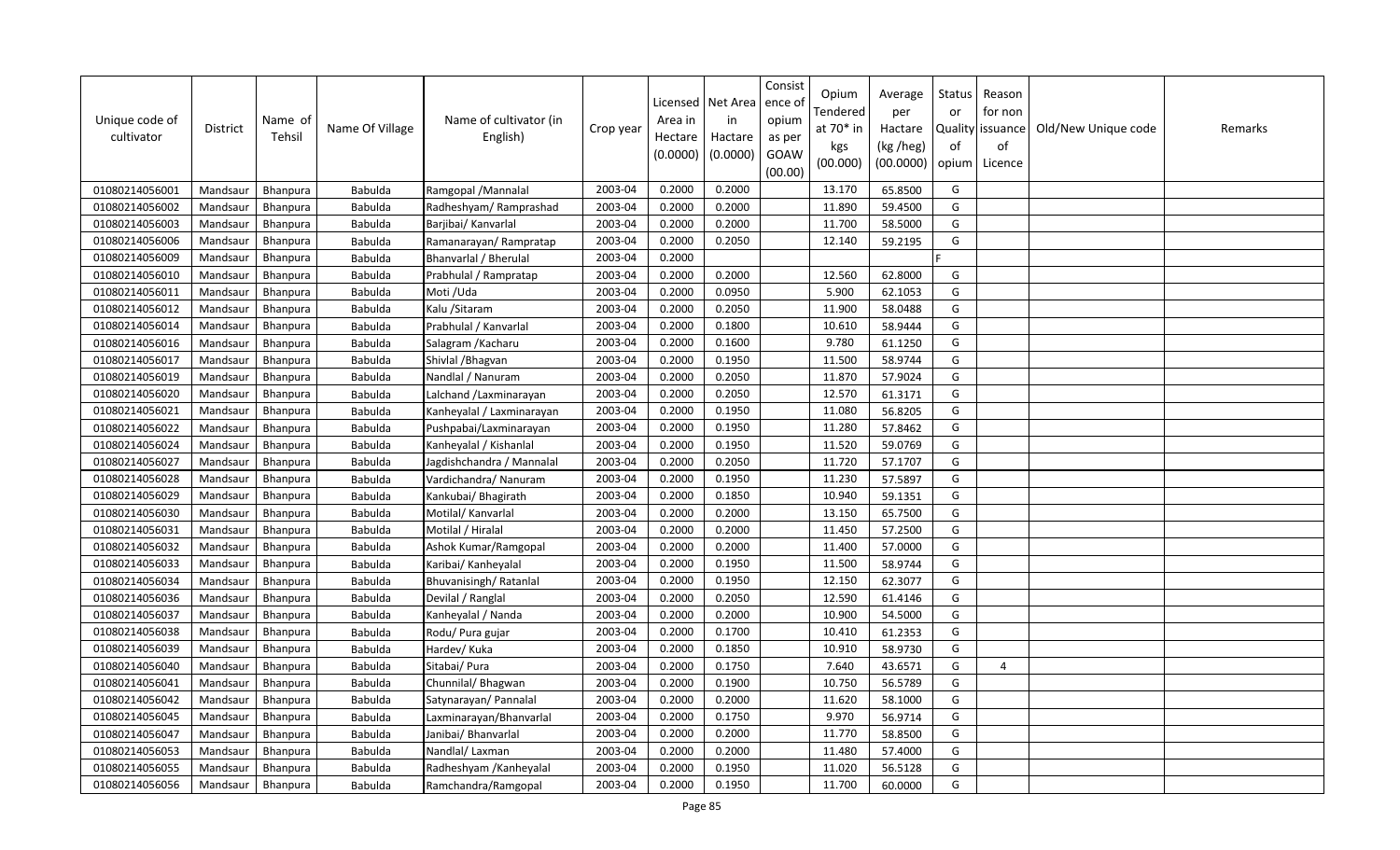| Unique code of<br>cultivator | <b>District</b> | Name of<br>Tehsil | Name Of Village | Name of cultivator (in<br>English) | Crop year | Licensed<br>Area in<br>Hectare<br>(0.0000) | Net Area<br>in<br>Hactare<br>(0.0000) | Consist<br>ence ol<br>opium<br>as per<br>GOAW<br>(00.00) | Opium<br>Tendered<br>at 70* in<br>kgs<br>(00.000) | Average<br>per<br>Hactare<br>(kg /heg)<br>(00.0000) | Status<br>or<br>of<br>opium | Reason<br>for non<br>Quality issuance<br>of<br>Licence | Old/New Unique code | Remarks |
|------------------------------|-----------------|-------------------|-----------------|------------------------------------|-----------|--------------------------------------------|---------------------------------------|----------------------------------------------------------|---------------------------------------------------|-----------------------------------------------------|-----------------------------|--------------------------------------------------------|---------------------|---------|
| 01080214056058               | Mandsaur        | <b>Bhanpura</b>   | Babulda         | Narayanibai/ Hiralall              | 2003-04   | 0.2000                                     | 0.2000                                |                                                          | 11.660                                            | 58.3000                                             | G                           |                                                        |                     |         |
| 01080214056059               | Mandsaur        | Bhanpura          | Babulda         | Ashok D.P. Kanwarlal               | 2003-04   | 0.2000                                     | 0.1950                                |                                                          | 12.040                                            | 61.7436                                             | G                           |                                                        |                     |         |
| 01080214056060               | Mandsaur        | <b>Bhanpura</b>   | Babulda         | Jitmal / Kishanlal                 | 2003-04   | 0.2000                                     | 0.1950                                |                                                          | 11.640                                            | 59.6923                                             | G                           |                                                        |                     |         |
| 01080214056061               | Mandsaur        | Bhanpura          | Babulda         | Ramkunvarbai/ Satynarayan          | 2003-04   | 0.2000                                     | 0.2000                                |                                                          | 12.490                                            | 62.4500                                             | G                           |                                                        |                     |         |
| 01080214056062               | Mandsaur        | <b>Bhanpura</b>   | Babulda         | Kanchanbai/Hemraj                  | 2003-04   | 0.2000                                     | 0.2000                                |                                                          | 12.060                                            | 60.3000                                             | G                           |                                                        |                     |         |
| 01080214056064               | Mandsaur        | Bhanpura          | Babulda         | Banshilal/ Motilal                 | 2003-04   | 0.2000                                     | 0.2000                                |                                                          | 10.990                                            | 54.9500                                             | G                           |                                                        |                     |         |
| 01080214056066               | Mandsaur        | Bhanpura          | Babulda         | Kanheyalal /Deva                   | 2003-04   | 0.2000                                     | 0.1800                                |                                                          | 10.150                                            | 56.3889                                             | G                           |                                                        |                     |         |
| 01080214056068               | Mandsaur        | Bhanpura          | Babulda         | Parmanand / Hiralal                | 2003-04   | 0.2000                                     | 0.2000                                |                                                          | 12.600                                            | 63.0000                                             | G                           |                                                        |                     |         |
| 01080214056070               | Mandsaur        | Bhanpura          | Babulda         | Kanheyalal/ Laxminarayan           | 2003-04   | 0.2000                                     | 0.1950                                |                                                          | 11.350                                            | 58.2051                                             | G                           |                                                        |                     |         |
| 01080214056071               | Mandsaur        | Bhanpura          | Babulda         | Isvarlal/Jagannath                 | 2003-04   | 0.2000                                     | 0.2000                                |                                                          | 11.590                                            | 57.9500                                             | G                           |                                                        |                     |         |
| 01080214056072               | Mandsaur        | Bhanpura          | Babulda         | Rameshvar/ Kanvaralal              | 2003-04   | 0.2000                                     | 0.2000                                |                                                          | 11.720                                            | 58.6000                                             | G                           |                                                        |                     |         |
| 01080214056073               | Mandsaur        | Bhanpura          | Babulda         | Ramnarayan / Mannalal              | 2003-04   | 0.2000                                     | 0.2000                                |                                                          | 11.270                                            | 56.3500                                             | G                           |                                                        |                     |         |
| 01080214056075               | Mandsaur        | Bhanpura          | Babulda         | Ramchandra/ Kalu                   | 2003-04   | 0.2000                                     | 0.2000                                |                                                          | 11.690                                            | 58.4500                                             | G                           |                                                        |                     |         |
| 01080214056076               | Mandsaur        | Bhanpura          | Babulda         | Prabhulal/Nanuram                  | 2003-04   | 0.2000                                     | 0.1850                                |                                                          | 10.900                                            | 58.9189                                             | G                           |                                                        |                     |         |
| 01080214056077               | Mandsaur        | Bhanpura          | Babulda         | Devilal / Mehtab                   | 2003-04   | 0.2000                                     | 0.2000                                |                                                          | 11.890                                            | 59.4500                                             | G                           |                                                        |                     |         |
| 01080214056079               | Mandsaur        | Bhanpura          | Babulda         | Dannalal/Ramnarayan                | 2003-04   | 0.2000                                     | 0.2050                                |                                                          | 12.020                                            | 58.6341                                             | G                           |                                                        |                     |         |
| 01080214056080               | Mandsaur        | Bhanpura          | Babulda         | Tulsibai/Shankarlal                | 2003-04   | 0.2000                                     | 0.2050                                |                                                          | 11.910                                            | 58.0976                                             | G                           |                                                        |                     |         |
| 01080214056081               | Mandsaur        | Bhanpura          | Babulda         | Savitribai/Prabhulal               | 2003-04   | 0.2000                                     | 0.2050                                |                                                          | 12.510                                            | 61.0244                                             | G                           |                                                        |                     |         |
| 01080214056082               | Mandsaur        | Bhanpura          | Babulda         | Ghanshyam/Ramnarayan               | 2003-04   | 0.2000                                     | 0.1950                                |                                                          | 12.670                                            | 64.9744                                             | G                           |                                                        |                     |         |
| 01080214056084               | Mandsaur        | <b>Bhanpura</b>   | Babulda         | Yashodabai /Radheshyam             | 2003-04   | 0.2000                                     | 0.1950                                |                                                          | 11.620                                            | 59.5897                                             | G                           |                                                        |                     |         |
| 01080214056085               | Mandsaur        | Bhanpura          | Babulda         | Ratanlal/ Pannalal                 | 2003-04   | 0.2000                                     | 0.2000                                |                                                          | 11.630                                            | 58.1500                                             | G                           |                                                        |                     |         |
| 01080214056086               | Mandsaur        | Bhanpura          | Babulda         | Motilal/Bhanvarlal                 | 2003-04   | 0.2000                                     | 0.2000                                |                                                          | 11.480                                            | 57.4000                                             | G                           |                                                        |                     |         |
| 01080214056087               | Mandsaur        | Bhanpura          | Babulda         | Rodilal/Bhaggaji                   | 2003-04   | 0.2000                                     | 0.1900                                |                                                          | 10.960                                            | 57.6842                                             | G                           |                                                        |                     |         |
| 01080214056088               | Mandsaur        | Bhanpura          | Babulda         | Kalu/ Prabhulal                    | 2003-04   | 0.2000                                     | 0.1950                                |                                                          | 12.080                                            | 61.9487                                             | G                           |                                                        |                     |         |
| 01080214056089               | Mandsaur        | Bhanpura          | Babulda         | Gangabai/Mangilal                  | 2003-04   | 0.2000                                     | 0.2000                                |                                                          | 11.550                                            | 57.7500                                             | G                           |                                                        |                     |         |
| 01080214056092               | Mandsaur        | Bhanpura          | Babulda         | Durgashankar/Prabhulal             | 2003-04   | 0.2000                                     | 0.2000                                |                                                          | 11.770                                            | 58.8500                                             | G                           |                                                        |                     |         |
| 01080214056093               | Mandsaur        | Bhanpura          | Babulda         | Satnarayan/Hariram                 | 2003-04   | 0.2000                                     | 0.2000                                |                                                          | 11.690                                            | 58.4500                                             | G                           |                                                        |                     |         |
| 01080214056094               | Mandsaur        | Bhanpura          | Babulda         | Laxminarayan/Gulab                 | 2003-04   | 0.2000                                     | 0.2000                                |                                                          | 11.540                                            | 57.7000                                             | G                           |                                                        |                     |         |
| 01080214056095               | Mandsaur        | Bhanpura          | Babulda         | Kanvarlal/Nanda ji                 | 2003-04   | 0.2000                                     | 0.2050                                |                                                          | 11.930                                            | 58.1951                                             | G                           |                                                        |                     |         |
| 01080214056096               | Mandsaur        | <b>Bhanpura</b>   | Babulda         | Uderam/Kuka                        | 2003-04   | 0.2000                                     | 0.2000                                |                                                          | 11.520                                            | 57.6000                                             | G                           |                                                        |                     |         |
| 01080214056097               | Mandsaur        | <b>Bhanpura</b>   | Babulda         | Kishanlal/Devilal                  | 2003-04   | 0.2000                                     | 0.1850                                |                                                          | 11.620                                            | 62.8108                                             | G                           |                                                        |                     |         |
| 01080214056098               | Mandsaur        | Bhanpura          | Babulda         | Rameshchandra/Bhonibai             | 2003-04   | 0.2000                                     | 0.2000                                |                                                          | 11.860                                            | 59.3000                                             | G                           |                                                        |                     |         |
| 01080214056099               | Mandsaur        | <b>Bhanpura</b>   | Babulda         | Avantibai/Salagram                 | 2003-04   | 0.2000                                     | 0.2000                                |                                                          | 11.280                                            | 56.4000                                             | G                           |                                                        |                     |         |
| 01080214056100               | Mandsaur        | Bhanpura          | Babulda         | Bhuvaniram/Rama                    | 2003-04   | 0.2000                                     | 0.1850                                |                                                          | 10.890                                            | 58.8649                                             | G                           |                                                        |                     |         |
| 01080214056103               | Mandsaur        | Bhanpura          | Babulda         | Chandibai/Ratanlal                 | 2003-04   | 0.2000                                     | 0.2050                                |                                                          | 12.900                                            | 62.9268                                             | G                           |                                                        |                     |         |
| 01080214056107               | Mandsaur        | <b>Bhanpura</b>   | Babulda         | Basantibai/Bherulal                | 2003-04   | 0.2000                                     | 0.2000                                |                                                          | 12.140                                            | 60.7000                                             | G                           |                                                        |                     |         |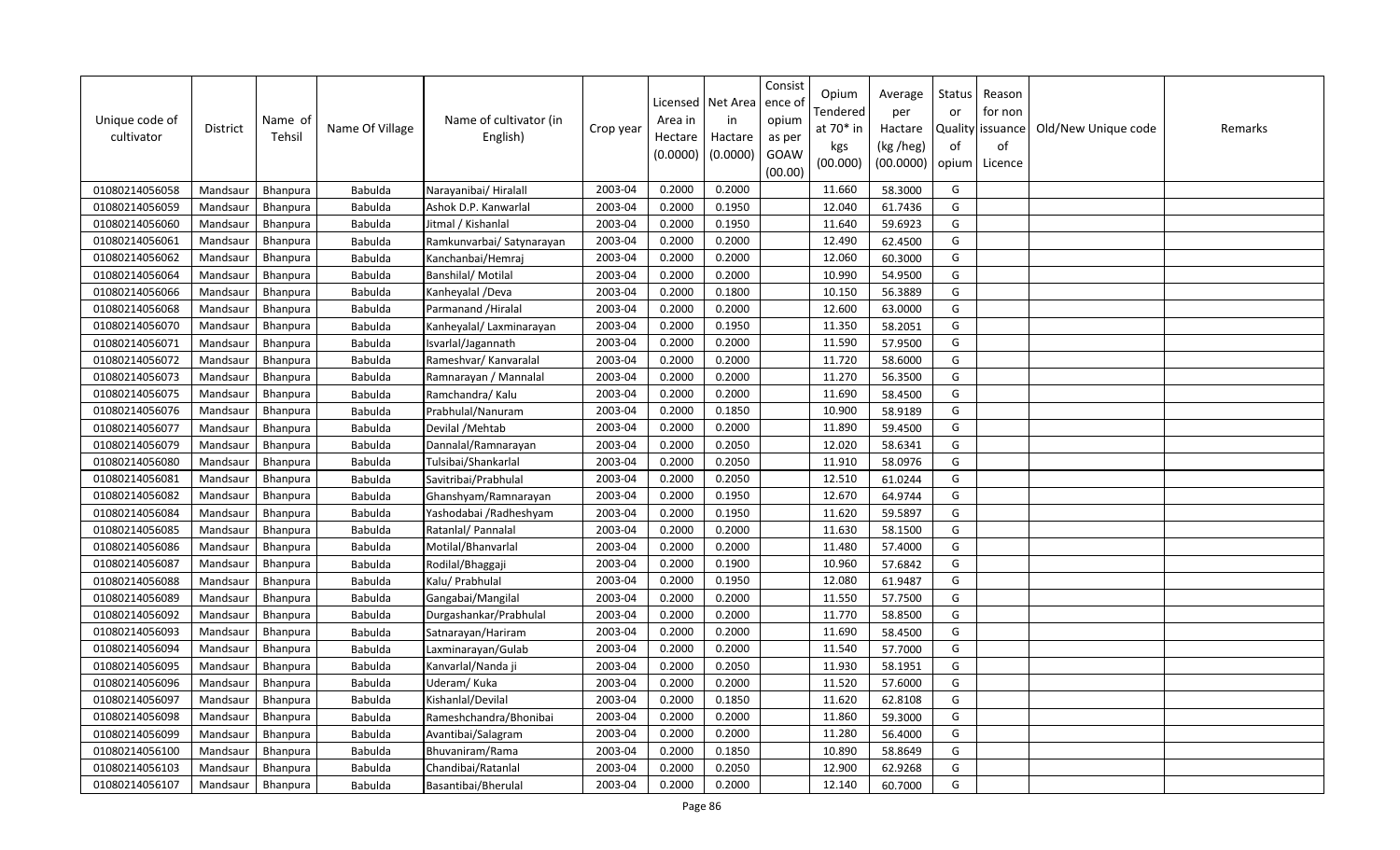| Unique code of<br>cultivator | District | Name of<br>Tehsil | Name Of Village | Name of cultivator (in<br>English) | Crop year | Licensed<br>Area in<br>Hectare<br>(0.0000) | Net Area<br>in<br>Hactare<br>(0.0000) | Consist<br>ence of<br>opium<br>as per<br>GOAW<br>(00.00) | Opium<br>Tendered<br>at 70* in<br>kgs<br>(00.000) | Average<br>per<br>Hactare<br>(kg /heg)<br>(00.0000) | Status<br>or<br>of<br>opium | Reason<br>for non<br>Quality   issuance  <br>of<br>Licence | Old/New Unique code | Remarks |
|------------------------------|----------|-------------------|-----------------|------------------------------------|-----------|--------------------------------------------|---------------------------------------|----------------------------------------------------------|---------------------------------------------------|-----------------------------------------------------|-----------------------------|------------------------------------------------------------|---------------------|---------|
| 01080214056109               | Mandsaur | <b>Bhanpura</b>   | Babulda         | Nathulal/Kanvarlal                 | 2003-04   | 0.2000                                     | 0.1950                                |                                                          | 11.980                                            | 61.4359                                             | G                           |                                                            |                     |         |
| 01080214056111               | Mandsaur | <b>Bhanpura</b>   | Babulda         | Ramnivas/Bhagwan                   | 2003-04   | 0.2000                                     | 0.2050                                |                                                          | 12.850                                            | 62.6829                                             | G                           |                                                            |                     |         |
| 01080214056112               | Mandsaur | <b>Bhanpura</b>   | Babulda         | Nirbhayram/Laxmichand              | 2003-04   | 0.2000                                     | 0.2000                                |                                                          | 10.750                                            | 53.7500                                             | G                           | $\Delta$                                                   |                     |         |
| 01080214056115               | Mandsaur | Bhanpura          | Babulda         | Sohanbai/Khemraj                   | 2003-04   | 0.2000                                     | 0.1950                                |                                                          | 12.390                                            | 63.5385                                             | G                           |                                                            |                     |         |
| 01080214056116               | Mandsaur | <b>Bhanpura</b>   | Babulda         | Mohanbai/Shankarlal                | 2003-04   | 0.2000                                     | 0.2050                                |                                                          | 11.790                                            | 57.5122                                             | G                           |                                                            |                     |         |
| 01080214056118               | Mandsaur | Bhanpura          | Babulda         | Vishnu/Badrilal                    | 2003-04   | 0.2000                                     | 0.2000                                |                                                          | 12.780                                            | 63.9000                                             | G                           |                                                            |                     |         |
| 01080214056120               | Mandsaur | Bhanpura          | Babulda         | Nandlal/Ramnarayan                 | 2003-04   | 0.2000                                     | 0.2000                                |                                                          | 11.940                                            | 59.7000                                             | G                           |                                                            |                     |         |
| 01080214056122               | Mandsaur | <b>Bhanpura</b>   | <b>Babulda</b>  | Sartyanarayan /Nanda               | 2003-04   | 0.2000                                     | 0.1900                                |                                                          | 11.230                                            | 59.1053                                             | G                           |                                                            |                     |         |
| 01080214056123               | Mandsaur | Bhanpura          | Babulda         | Shankarlal /Jagannath              | 2003-04   | 0.2000                                     | 0.1950                                |                                                          | 12.000                                            | 61.5385                                             | G                           |                                                            | 01080214049015      |         |
| 01080214056126               | Mandsaur | Bhanpura          | Babulda         | Sundarbai/Gab ji                   | 2003-04   | 0.2000                                     | 0.2050                                |                                                          | 12.440                                            | 60.6829                                             | G                           |                                                            |                     |         |
| 01080214056127               | Mandsaur | Bhanpura          | Babulda         | Sampatbai / Bapulal                | 2003-04   | 0.2000                                     | 0.1950                                |                                                          | 12.110                                            | 62.1026                                             | G                           |                                                            | 01080214040085      |         |
| 01080214056128               | Mandsaur | <b>Bhanpura</b>   | Babulda         | Kanheyalal / Hemraj                | 2003-04   | 0.2000                                     | 0.2000                                |                                                          | 12.180                                            | 60.9000                                             | G                           |                                                            | 01080214048017      |         |
| 01080214056129               | Mandsaur | Bhanpura          | Babulda         | Suresh kumar/Kanheyalal            | 2003-04   | 0.2000                                     | 0.1950                                |                                                          | 11.370                                            | 58.3077                                             | G                           |                                                            |                     |         |
| 01080214056130               | Mandsaur | <b>Bhanpura</b>   | Babulda         | Gangaram/Rodji                     | 2003-04   | 0.2000                                     | 0.1900                                |                                                          | 10.950                                            | 57.6316                                             | G                           |                                                            |                     |         |
| 01080214056131               | Mandsaur | Bhanpura          | Babulda         | Mohanlal/Ramlal                    | 2003-04   | 0.2000                                     | 0.2050                                |                                                          | 12.120                                            | 59.1220                                             | G                           |                                                            |                     |         |
| 01080214056133               | Mandsaur | <b>Bhanpura</b>   | Babulda         | Laxminarayan/Motilal               | 2003-04   | 0.2000                                     | 0.1950                                |                                                          | 11.280                                            | 57.8462                                             | G                           |                                                            |                     |         |
| 01080214056134               | Mandsaur | Bhanpura          | Babulda         | Rampratap/Saligram                 | 2003-04   | 0.2000                                     | 0.1950                                |                                                          | 12.170                                            | 62.4103                                             | G                           |                                                            |                     |         |
| 01080214056135               | Mandsaur | <b>Bhanpura</b>   | Babulda         | Bherulal/Ramchandra                | 2003-04   | 0.2000                                     | 0.2000                                |                                                          | 11.570                                            | 57.8500                                             | G                           |                                                            |                     |         |
| 01080214056136               | Mandsaur | Bhanpura          | Babulda         | Devilal/Hardev                     | 2003-04   | 0.2000                                     | 0.2050                                |                                                          | 11.890                                            | 58.0000                                             | G                           |                                                            |                     |         |
| 01080214056137               | Mandsaur | Bhanpura          | Babulda         | Hemraj/Bhagwan                     | 2003-04   | 0.2000                                     | 0.1950                                |                                                          | 11.850                                            | 60.7692                                             | G                           |                                                            |                     |         |
| 01080214056138               | Mandsaur | Bhanpura          | Babulda         | Durgalal/Motilal                   | 2003-04   | 0.2000                                     | 0.2000                                |                                                          | 12.770                                            | 63.8500                                             | G                           |                                                            |                     |         |
| 01080214056146               | Mandsaur | Bhanpura          | Babulda         | Mangilal/Onkarlal                  | 2003-04   | 0.2000                                     | 0.1950                                |                                                          | 12.380                                            | 63.4872                                             | G                           |                                                            |                     |         |
| 01080214056147               | Mandsaur | <b>Bhanpura</b>   | Babulda         | Badrilal/Gulab                     | 2003-04   | 0.2000                                     | 0.1950                                |                                                          | 11.900                                            | 61.0256                                             | G                           |                                                            |                     |         |
| 01080214056149               | Mandsaur | Bhanpura          | Babulda         | Prabhulal/Nanalal                  | 2003-04   | 0.2000                                     | 0.1950                                |                                                          | 11.040                                            | 56.6154                                             | G                           |                                                            |                     |         |
| 01080214056151               | Mandsaur | Bhanpura          | Babulda         | Laxmichandra/Hariram               | 2003-04   | 0.2000                                     | 0.1900                                |                                                          | 12.640                                            | 66.5263                                             |                             | $\overline{2}$                                             |                     |         |
| 01080214056153               | Mandsaur | <b>Bhanpura</b>   | Babulda         | Dhanraj/Ramnarayan                 | 2003-04   | 0.2000                                     | 0.2000                                |                                                          | 12.140                                            | 60.7000                                             | G                           |                                                            |                     |         |
| 01080214056154               | Mandsaur | <b>Bhanpura</b>   | Babulda         | Karulal/Narayan                    | 2003-04   | 0.2000                                     | 0.2100                                |                                                          | 12.670                                            | 60.3333                                             | G                           |                                                            |                     |         |
| 01080214056155               | Mandsaur | Bhanpura          | Babulda         | Kanheyalal/Laxminarayan            | 2003-04   | 0.2000                                     | 0.1900                                |                                                          | 11.830                                            | 62.2632                                             | G                           |                                                            |                     |         |
| 01080214056156               | Mandsaur | Bhanpura          | Babulda         | Kavribai/Ganesh                    | 2003-04   | 0.2000                                     | 0.1850                                |                                                          | 11.540                                            | 62.3784                                             | G                           |                                                            |                     |         |
| 01080214056157               | Mandsaur | Bhanpura          | Babulda         | Shankarlal/MehtabKumar             | 2003-04   | 0.2000                                     | 0.2000                                |                                                          | 11.240                                            | 56.2000                                             | G                           |                                                            |                     |         |
| 01080214056159               | Mandsaur | <b>Bhanpura</b>   | Babulda         | Giriraj/Kanheyalal                 | 2003-04   | 0.2000                                     | 0.1950                                |                                                          | 14.010                                            | 71.8462                                             | G                           |                                                            |                     |         |
| 01080214056160               | Mandsaur | <b>Bhanpura</b>   | Babulda         | Banshilal/Fulchand                 | 2003-04   | 0.2000                                     | 0.2000                                |                                                          | 12.690                                            | 63.4500                                             | G                           |                                                            |                     |         |
| 01080214056161               | Mandsaur | Bhanpura          | Babulda         | Mohanlal/Vardichand                | 2003-04   | 0.2000                                     | 0.2000                                |                                                          | 10.360                                            | 51.8000                                             | G                           | 4                                                          |                     |         |
| 01080214056162               | Mandsaur | Bhanpura          | Babulda         | Motilal/Pannalal                   | 2003-04   | 0.2000                                     | 0.1750                                |                                                          | 10.970                                            | 62.6857                                             | G                           |                                                            |                     |         |
| 01080214056163               | Mandsaur | <b>Bhanpura</b>   | Babulda         | Prahlad/Ramnarayan                 | 2003-04   | 0.2000                                     | 0.2050                                |                                                          | 12.230                                            | 59.6585                                             | G                           |                                                            |                     |         |
| 01080214056164               | Mandsaur | Bhanpura          | Babulda         | Bhagwansingh/Laxminarayan          | 2003-04   | 0.2000                                     | 0.1850                                |                                                          | 11.040                                            | 59.6757                                             | G                           |                                                            |                     |         |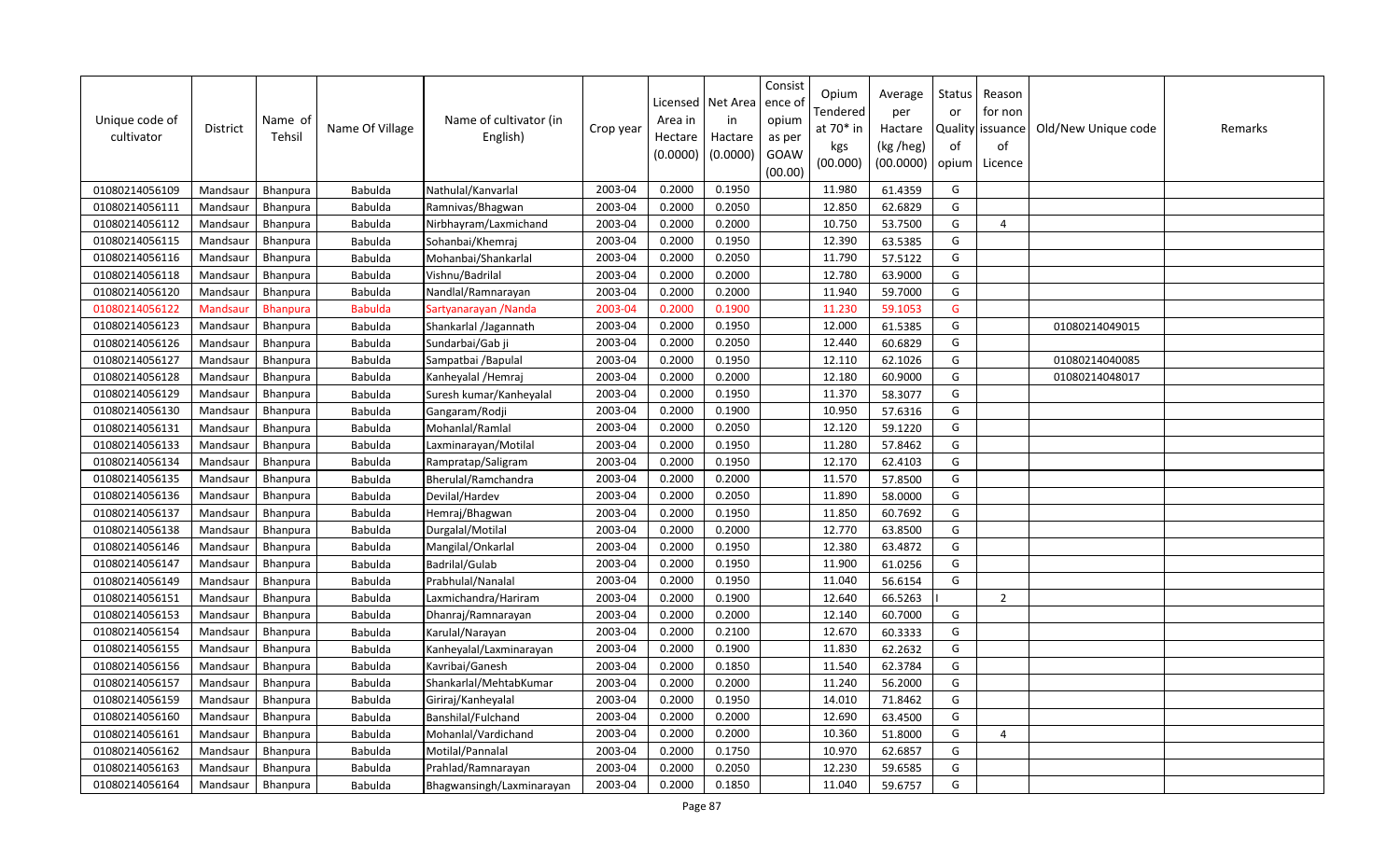| Unique code of<br>cultivator | District | Name of<br>Tehsil | Name Of Village                               | Name of cultivator (in<br>English)          | Crop year | Licensed<br>Area in<br>Hectare<br>(0.0000) | Net Area<br>in<br>Hactare<br>(0.0000) | Consist<br>ence of<br>opium<br>as per<br>GOAW<br>(00.00) | Opium<br>Tendered<br>at 70* in<br>kgs<br>(00.000) | Average<br>per<br>Hactare<br>(kg /heg)<br>(00.0000) | Status<br>or<br>of<br>opium | Reason<br>for non<br>Quality   issuance<br>of<br>Licence | Old/New Unique code | Remarks                |
|------------------------------|----------|-------------------|-----------------------------------------------|---------------------------------------------|-----------|--------------------------------------------|---------------------------------------|----------------------------------------------------------|---------------------------------------------------|-----------------------------------------------------|-----------------------------|----------------------------------------------------------|---------------------|------------------------|
| 01080214056165               | Mandsaur | Bhanpura          | Babulda                                       | Gaytriprasad/Kishanlal                      | 2003-04   | 0.2000                                     | 0.1900                                |                                                          | 11.800                                            | 62.1053                                             | G                           |                                                          |                     |                        |
| 01080214056166               | Mandsaur | Bhanpura          | Babulda                                       | Devilal/Prabhulal                           | 2003-04   | 0.2000                                     | 0.2050                                |                                                          | 11.280                                            | 55.0244                                             | G                           |                                                          |                     |                        |
| 01080214056167               | Mandsaur | <b>Bhanpura</b>   | Babulda                                       | Kanheyalal/Hiralal                          | 2003-04   | 0.2000                                     | 0.1850                                |                                                          | 10.830                                            | 58.5405                                             | G                           |                                                          |                     |                        |
| 01080214056168               | Mandsaur | Bhanpura          | Babulda                                       | Ramvilas/Mohanlal                           | 2003-04   | 0.2000                                     | 0.1950                                |                                                          | 11.290                                            | 57.8974                                             | G                           |                                                          |                     |                        |
| 01080214056169               | Mandsaur | Bhanpura          | Babulda                                       | Gopalsingh/Ramsingh                         | 2003-04   | 0.2000                                     | 0.2000                                |                                                          | 10.230                                            | 51.1500                                             | G                           | 4                                                        |                     |                        |
| 01080214056170               | Mandsaur | <b>Bhanpura</b>   | Babulda                                       | Amratram/Ratanlal                           | 2003-04   | 0.2000                                     | 0.1850                                |                                                          | 11.730                                            | 63.4054                                             | G                           |                                                          |                     |                        |
| 01080214056171               | Mandsaur | Bhanpura          | Babulda                                       | Mohanlal / Bhagga                           | 2003-04   | 0.2000                                     | 0.2050                                |                                                          | 11.820                                            | 57.6585                                             | G                           |                                                          |                     |                        |
| 01080214056173               | Mandsaur | <b>Bhanpura</b>   | Babulda                                       | Ishvarlal /Nirbhyram                        | 2003-04   | 0.2000                                     | 0.2000                                |                                                          | 10.760                                            | 53.8000                                             | G                           | $\overline{4}$                                           |                     |                        |
| 01080214056174               | Mandsaur | Bhanpura          | Babulda                                       | Prdhuman kumar/Ramprasad                    | 2003-04   | 0.2000                                     | 0.2000                                |                                                          | 11.350                                            | 56.7500                                             | G                           |                                                          |                     |                        |
| 01080214056176               | Mandsaur | Bhanpura          | Babulda                                       | Kanheyalal/Dhannalal                        | 2003-04   | 0.2000                                     | 0.2050                                |                                                          | 11.330                                            | 55.2683                                             | G                           |                                                          |                     |                        |
| 01080214056177               | Mandsaur | Bhanpura          | Babulda                                       | Laxminarayan/Lalchand                       | 2003-04   | 0.2000                                     | 0.2000                                |                                                          | 12.700                                            | 63.5000                                             | G                           |                                                          |                     |                        |
| 01080214056178               | Mandsaur | Bhanpura          | Babulda                                       | Devilal / Dhanna                            | 2003-04   | 0.2000                                     | 0.2000                                |                                                          | 12.610                                            | 63.0500                                             | G                           |                                                          |                     |                        |
| 01080214056179               | Mandsaur | Bhanpura          | Babulda                                       | Shivnarayan/Kanvaryalal                     | 2003-04   | 0.2000                                     | 0.1900                                |                                                          | 11.570                                            | 60.8947                                             | G                           |                                                          |                     |                        |
| 01080214056181               | Mandsaur | <b>Bhanpura</b>   | Babulda                                       | Sureshkumar/Ramnarayan                      | 2003-04   | 0.2000                                     | 0.2000                                |                                                          | 11.800                                            | 59.0000                                             | G                           | 1                                                        | <b>NDPS Case</b>    | <b>NDPS Case</b>       |
| 01080214056183               | Mandsaur | <b>Bhanpura</b>   | Babulda                                       | Chunnilal/Devilal                           | 2003-04   | 0.2000                                     | 0.2000                                |                                                          | 12.720                                            | 63.6000                                             | G                           |                                                          |                     |                        |
| 01080214056186               | Mandsaur | Bhanpura          | Babulda                                       | Bapulal/Udayram                             | 2003-04   | 0.2000                                     | 0.1850                                |                                                          | 10.670                                            | 57.6757                                             | G                           |                                                          |                     |                        |
| 01080214056187               | Mandsaur | Bhanpura          | Babulda                                       | Ramlal/Nanda                                | 2003-04   | 0.2000                                     | 0.2000                                |                                                          | 12.750                                            | 63.7500                                             | G                           |                                                          |                     |                        |
| 01080214056188               | Mandsaur | Bhanpura          | Babulda                                       | Dabbubai / Prabhulal                        | 2003-04   | 0.2000                                     | 0.1750                                |                                                          | 10.170                                            | 58.1143                                             | G                           |                                                          |                     |                        |
| 01080214056189               | Mandsaur | Bhanpura          | Babulda                                       | Ghanshyam/Bherulal                          | 2003-04   | 0.2000                                     | 0.1950                                |                                                          | 13.610                                            | 69.7949                                             | G                           |                                                          |                     |                        |
| 01080214056190               | Mandsaur | Bhanpura          | Babulda                                       | Ramnivas/Ramnarayan                         | 2003-04   | 0.2000                                     | 0.1950                                |                                                          | 12.560                                            | 64.4103                                             | G                           |                                                          |                     |                        |
| 01080214056192               | Mandsaur | Bhanpura          | Babulda                                       | Devilal / Kishanlal                         | 2003-04   | 0.2000                                     | 0.2100                                |                                                          | 11.910                                            | 56.7143                                             | G                           |                                                          | 01080213145011      | Transfer/Nariya Bujurg |
| 01080214056193               | Mandsaur | <b>Bhanpura</b>   | Babulda                                       | Ramgopal / Satyanarayan                     | 2003-04   | 0.2000                                     | 0.2000                                |                                                          | 12.480                                            | 62.4000                                             | G                           |                                                          | 01080213145036      |                        |
| 01080214056194               | Mandsaur | <b>Bhanpura</b>   | Babulda                                       | Kanheyalal /bherulal                        | 2003-04   | 0.2000                                     | 0.1950                                |                                                          | 11.620                                            | 59.5897                                             | G                           |                                                          | 01080214046049      |                        |
| 01080214056195               | Mandsaur | Bhanpura          | Babulda                                       | Shyamlal / Bhuvanji                         | 2003-04   | 0.2000                                     | 0.1500                                |                                                          | 8.490                                             | 56.6000                                             | G                           |                                                          | 01080213032063      | Transfer/Garoth        |
| 01080214056196               | Mandsaur | Bhanpura          | Babulda                                       | Nandlal / Kanvarla                          | 2003-04   | 0.2000                                     | 0.1950                                |                                                          | 12.660                                            | 64.9231                                             | G                           |                                                          |                     |                        |
| 01080214056197               | Mandsaur | Bhanpura          | Babulda                                       | Mehtabbai / Onkarlal                        | 2003-04   | 0.2000                                     | 0.2100                                |                                                          | 12.390                                            | 59.0000                                             | G                           |                                                          | 01080213032043      |                        |
| 01080214056198               | Mandsaur | Bhanpura          | Babulda                                       | Daryavbai / Raghu                           | 2003-04   | 0.2000                                     | 0.2000                                |                                                          | 11.520                                            | 57.6000                                             | G                           |                                                          | 01020104172025      |                        |
| 01080214056199               | Mandsaur | Bhanpura          | Babulda                                       | Narsinghlal / Nanda                         | 2003-04   | 0.2000                                     | 0.2000                                |                                                          | 11.500                                            | 57.5000                                             | G                           |                                                          | 01080213032157      | Transfer/Garoth        |
| 01080214056200               | Mandsaur | Bhanpura          | Babulda                                       | Kanheyalal /Ramlal                          | 2003-04   | 0.2000                                     | 0.2000                                |                                                          | 11.220                                            | 56.1000                                             | G                           |                                                          | 01080213032053      | Transfer/Garoth        |
| 01080214056201               | Mandsaur | Bhanpura          | Babulda                                       | Salagram / Uda                              | 2003-04   | 0.2000                                     | 0.1300                                |                                                          | 7.960                                             | 61.2308                                             | G                           |                                                          | 01080213147061      |                        |
| 01080214057001               | Mandsaur | Bhanpura          |                                               | Kherkhedi (Bhanpura) Kanvarlal/Chandarsingh | 2003-04   | 0.2000                                     | 0.1900                                |                                                          | 12.100                                            | 63.6842                                             | G                           |                                                          |                     |                        |
| 01080214057003               | Mandsaur | Bhanpura          | Kherkhedi (Bhanpura) Pursingh/Ramsingh        |                                             | 2003-04   | 0.2000                                     | 0.2000                                |                                                          | 10.920                                            | 54.6000                                             | G                           |                                                          |                     |                        |
| 01080214057010               | Mandsaur | Bhanpura          | Kherkhedi (Bhanpura) Gyarsibai/Laxman         |                                             | 2003-04   | 0.2000                                     | 0.2000                                |                                                          | 11.040                                            | 55.2000                                             | G                           |                                                          |                     |                        |
| 01080214057011               | Mandsaur | Bhanpura          | Kherkhedi (Bhanpura) Nathulal/Kishanlal       |                                             | 2003-04   | 0.2000                                     | 0.2000                                |                                                          | 11.010                                            | 55.0500                                             | G                           |                                                          |                     |                        |
| 01080214057012               | Mandsaur | <b>Bhanpura</b>   | Kherkhedi (Bhanpura) Ratanlal/Kanhiyalal      |                                             | 2003-04   | 0.2000                                     | 0.2050                                |                                                          | 11.460                                            | 55.9024                                             | G                           |                                                          |                     |                        |
| 01080214057014               | Mandsaur |                   | Bhanpura Kherkhedi (Bhanpura) Madanlal/Bhuvan |                                             | 2003-04   | 0.2000                                     | 0.1850                                |                                                          | 9.520                                             | 51.4595                                             | G                           | $\overline{a}$                                           |                     |                        |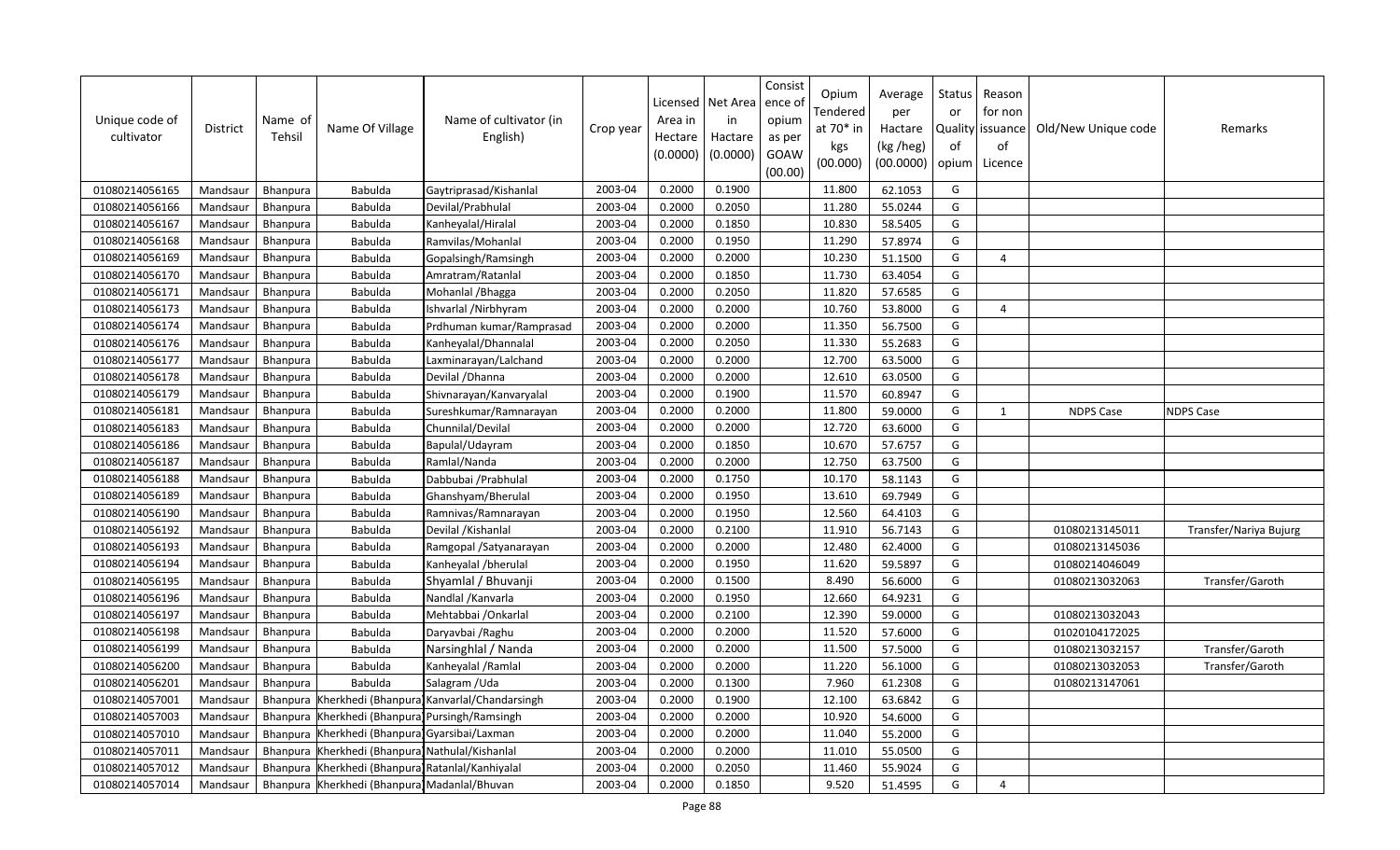| Unique code of<br>cultivator | <b>District</b> | Name of<br>Tehsil | Name Of Village                           | Name of cultivator (in<br>English)         | Crop year | Licensed<br>Area in<br>Hectare<br>(0.0000) | Net Area<br>in<br>Hactare<br>(0.0000) | Consist<br>ence of<br>opium<br>as per<br>GOAW<br>(00.00) | Opium<br>Tendered<br>at 70* in<br>kgs<br>(00.000) | Average<br>per<br>Hactare<br>(kg /heg)<br>(00.0000) | Status<br>or<br>of<br>opium | Reason<br>for non<br>Quality   issuance<br>of<br>Licence | Old/New Unique code | Remarks           |
|------------------------------|-----------------|-------------------|-------------------------------------------|--------------------------------------------|-----------|--------------------------------------------|---------------------------------------|----------------------------------------------------------|---------------------------------------------------|-----------------------------------------------------|-----------------------------|----------------------------------------------------------|---------------------|-------------------|
| 01080214057015               | Mandsaur        | Bhanpura          | Kherkhedi (Bhanpura) Bhanvaribai/ Motilal |                                            | 2003-04   | 0.2000                                     | 0.2000                                |                                                          | 10.140                                            | 50.7000                                             |                             | $\overline{2}$                                           |                     |                   |
| 01080214057018               | Mandsaur        | Bhanpura          |                                           | Kherkhedi (Bhanpura) Prabhulal/ Bhanvarlal | 2003-04   | 0.2000                                     | 0.1950                                |                                                          | 10.540                                            | 54.0513                                             | G                           |                                                          |                     |                   |
| 01080214057020               | Mandsaur        | Bhanpura          | Kherkhedi (Bhanpura) Karibai/Vardilal     |                                            | 2003-04   | 0.2000                                     | 0.2000                                |                                                          | 10.540                                            | 52.7000                                             | G                           | $\overline{4}$                                           |                     |                   |
| 01080214057021               | Mandsaur        | Bhanpura          | Kherkhedi (Bhanpura) Karulal/Bhanvarlal   |                                            | 2003-04   | 0.2000                                     | 0.1950                                |                                                          | 11.160                                            | 57.2308                                             | G                           |                                                          |                     |                   |
| 01080214057022               | Mandsaur        | Bhanpura          |                                           | Kherkhedi (Bhanpura) Chunnilal/Bhanvarlal  | 2003-04   | 0.2000                                     | 0.1950                                |                                                          | 11.820                                            | 60.6154                                             | G                           |                                                          |                     |                   |
| 01080214057023               | Mandsaur        |                   | Bhanpura Kherkhedi (Bhanpura) Ramlal/Pura |                                            | 2003-04   | 0.2000                                     | 0.2000                                |                                                          | 10.390                                            | 51.9500                                             | G                           | $\Delta$                                                 |                     |                   |
| 01080214057025               | Mandsaur        | Bhanpura          |                                           | Kherkhedi (Bhanpura) Gumanlal/Ramchandra   | 2003-04   | 0.2000                                     | 0.2000                                |                                                          | 11.870                                            | 59.3500                                             | G                           |                                                          |                     |                   |
| 01080214057026               | Mandsaur        | Bhanpura          | Kherkhedi (Bhanpura) Fatta/Kalu ji        |                                            | 2003-04   | 0.2000                                     | 0.2000                                |                                                          | 7.980                                             | 39.9000                                             | G                           | $\overline{4}$                                           |                     |                   |
| 01080214057027               | Mandsaur        | Bhanpura          | Kherkhedi (Bhanpura) Bherulal/Madhu ji    |                                            | 2003-04   | 0.2000                                     | 0.1950                                |                                                          | 10.460                                            | 53.6410                                             | G                           | $\Delta$                                                 |                     |                   |
| 01080214058004               | Mandsaur        | Bhanpura          | Ledikala                                  | Pyarelal/Uda                               | 2003-04   | 0.2000                                     | 0.1850                                |                                                          | 10.500                                            | 56.7568                                             | G                           |                                                          |                     |                   |
| 01080214058006               | Mandsaur        | Bhanpura          | Ledikala                                  | Mangilal/Panna                             | 2003-04   | 0.2000                                     | 0.1750                                |                                                          | 9.830                                             | 56.1714                                             | G                           |                                                          |                     |                   |
| 01080214058007               | Mandsaur        | Bhanpura          | Ledikala                                  | Jiva/Lala                                  | 2003-04   | 0.2000                                     | 0.2050                                |                                                          | 11.710                                            | 57.1220                                             | G                           |                                                          |                     |                   |
| 01080214058010               | Mandsaur        | Bhanpura          | Ledikala                                  | Radhakishan/Kanvarlal                      | 2003-04   | 0.2000                                     | 0.1900                                |                                                          | 10.480                                            | 55.1579                                             | G                           | 5                                                        |                     |                   |
| 01080214058011               | Mandsaur        | Bhanpura          | Ledikala                                  | Kalu / Uda chamar                          | 2003-04   | 0.2000                                     | 0.1950                                |                                                          | 10.780                                            | 55.2821                                             | G                           |                                                          |                     |                   |
| 01080214058012               | Mandsaur        | <b>Bhanpura</b>   | Ledikala                                  | Bihari/Nathu                               | 2003-04   | 0.2000                                     | 0.1600                                |                                                          | 9.570                                             | 59.8125                                             | G                           |                                                          |                     |                   |
| 01080214058014               | Mandsaur        | Bhanpura          | Ledikala                                  | Mohanlal/Madhulal                          | 2003-04   | 0.2000                                     | 0.1900                                |                                                          | 10.640                                            | 56.0000                                             | G                           |                                                          |                     |                   |
| 01080214058017               | Mandsaur        | Bhanpura          | Ledikala                                  | Girdarilal/Ramnayan                        | 2003-04   | 0.2000                                     | 0.1800                                |                                                          | 10.180                                            | 56.5556                                             | G                           |                                                          |                     |                   |
| 01080214058021               | Mandsaur        | <b>Bhanpura</b>   | Ledikala                                  | Ramnarayan/Onkarlal                        | 2003-04   | 0.2000                                     | 0.2000                                |                                                          | 10.800                                            | 54.0000                                             | G                           | 5                                                        |                     |                   |
| 01080214060001               | Mandsaur        | Bhanpura          | Govindkheda                               | Madanlal/Varda                             | 2003-04   | 0.2000                                     | 0.2050                                |                                                          | 11.310                                            | 55.1707                                             | G                           | 5                                                        |                     |                   |
| 01080214060005               | Mandsaur        | Bhanpura          | Govindkheda                               | Bherushankar/ Anuratji                     | 2003-04   | 0.2000                                     | 0.1900                                |                                                          | 11.000                                            | 57.8947                                             | G                           | 5                                                        |                     |                   |
| 01080214060007               | Mandsaur        | Bhanpura          | Govindkheda                               | Kanha/Genda                                | 2003-04   | 0.2000                                     | 0.1600                                |                                                          | 8.950                                             | 55.9375                                             | G                           | 5                                                        |                     |                   |
| 01080214060008               | Mandsaur        | Bhanpura          | Govindkheda                               | Bahadursingh/Ramnath                       | 2003-04   | 0.2000                                     | 0.1250                                |                                                          | 7.360                                             | 58.8800                                             | G                           |                                                          |                     |                   |
| 01080214060010               | Mandsaur        | <b>Bhanpura</b>   | Govindkheda                               | Shivnarayan/Ganesh                         | 2003-04   | 0.2000                                     | 0.1500                                |                                                          | 8.070                                             | 53.8000                                             | G                           | $\overline{4}$                                           |                     |                   |
| 01080214060011               | Mandsaur        | Bhanpura          | Govindkheda                               | Prabhulal/Chothu ji                        | 2003-04   | 0.2000                                     | 0.1950                                |                                                          | 10.730                                            | 55.0256                                             | G                           |                                                          |                     | Transfer/Bhaisoda |
| 01080214060012               | Mandsaur        | Bhanpura          | Govindkheda                               | Amarsingh/Ramnath                          | 2003-04   | 0.2000                                     | 0.1550                                |                                                          | 8.710                                             | 56.1935                                             | G                           | 5                                                        |                     |                   |
| 01080214060013               | Mandsaur        | Bhanpura          | Govindkheda                               | Ramchandra/Seva                            | 2003-04   | 0.2000                                     | 0.2100                                |                                                          | 11.750                                            | 55.9524                                             | G                           | 5                                                        |                     |                   |
| 01080214060015               | Mandsaur        | Bhanpura          | Govindkheda                               | Ramkaran/Magilal                           | 2003-04   | 0.2000                                     | 0.2000                                |                                                          | 11.480                                            | 57.4000                                             | G                           |                                                          |                     |                   |
| 01080214061003               | Mandsaur        | Bhanpura          | Khajurna                                  | Devisingh/ Bhanvarsingh                    | 2003-04   | 0.2000                                     | 0.2000                                |                                                          | 12.090                                            | 60.4500                                             | G                           |                                                          |                     |                   |
| 01080214061004               | Mandsaur        | Bhanpura          | Khajurna                                  | Bajrajsingh/Bahadursingh                   | 2003-04   | 0.2000                                     | 0.2050                                |                                                          | 10.640                                            | 51.9024                                             | G                           | $\boldsymbol{\varDelta}$                                 |                     |                   |
| 01080214061006               | Mandsaur        | Bhanpura          | Khajurna                                  | Gokulsingh/Ramsingh                        | 2003-04   | 0.2000                                     | 0.1950                                |                                                          | 11.330                                            | 58.1026                                             | G                           |                                                          |                     |                   |
| 01080214061007               | Mandsaur        | <b>Bhanpura</b>   | Khajurna                                  | Nandsingh/Devisingh                        | 2003-04   | 0.2000                                     | 0.2000                                |                                                          | 9.830                                             | 49.1500                                             |                             | $\Delta$                                                 |                     |                   |
| 01080214061008               | Mandsaur        | <b>Bhanpura</b>   | Khajurna                                  | Karansingh/Dungarsingh                     | 2003-04   | 0.2000                                     | 0.1950                                |                                                          | 10.680                                            | 54.7692                                             |                             | $\overline{2}$                                           |                     |                   |
| 01080214061010               | Mandsaur        | Bhanpura          | Khajurna                                  | Bhagvansingh/ Shyamsingh                   | 2003-04   | 0.2000                                     | 0.2000                                |                                                          | 12.330                                            | 61.6500                                             | G                           |                                                          |                     |                   |
| 01080214061011               | Mandsaur        | Bhanpura          | Khajurna                                  | Bherusingh/Ganpatsingh                     | 2003-04   | 0.2000                                     | 0.2000                                |                                                          | 11.260                                            | 56.3000                                             | G                           |                                                          |                     |                   |
| 01080214061012               | Mandsaur        | Bhanpura          | Khajurna                                  | Bhagvansingh/Amarsingh                     | 2003-04   | 0.2000                                     | 0.1950                                |                                                          | 9.500                                             | 48.7179                                             |                             | $\Delta$                                                 |                     |                   |
| 01080214061013               | Mandsaur        | Bhanpura          | Khajurna                                  | Harisingh/Bhursingh                        | 2003-04   | 0.2000                                     | 0.2000                                |                                                          | 11.500                                            | 57.5000                                             | G                           |                                                          |                     |                   |